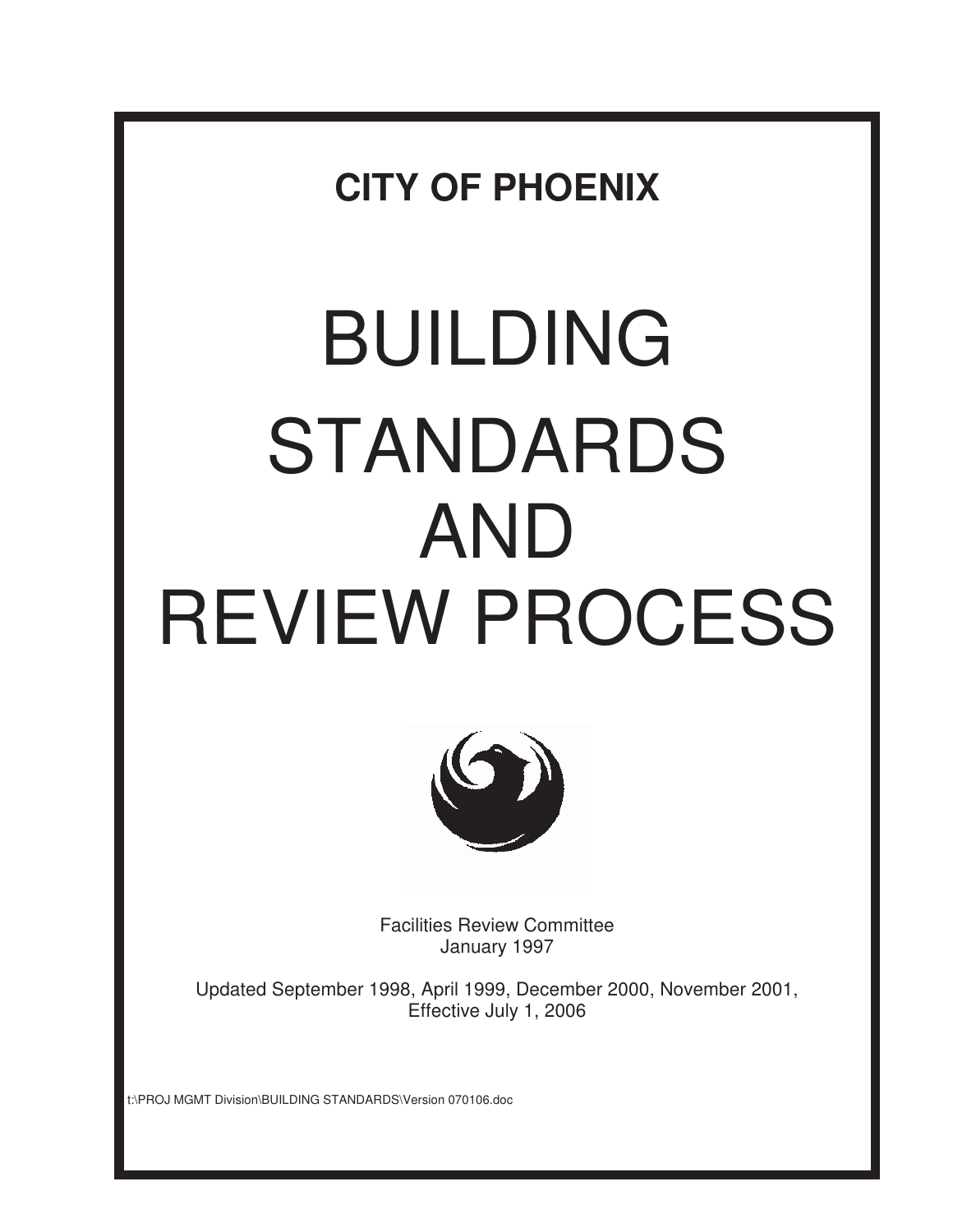# **TABLE OF CONTENTS**

| APPENDIX A - Facilities Review Presentation Protocol for Project Managers 54 |  |
|------------------------------------------------------------------------------|--|
|                                                                              |  |
|                                                                              |  |
| APPENDIX D - Site Assessment, Property Acquisition & Design Issues  59       |  |
|                                                                              |  |
| APPENDIX F - Intergrated Automation Control of HVAC and Lighting Systems 69  |  |
|                                                                              |  |
| APPENDIX H - Telecommunications Cabling System Standards  141                |  |
|                                                                              |  |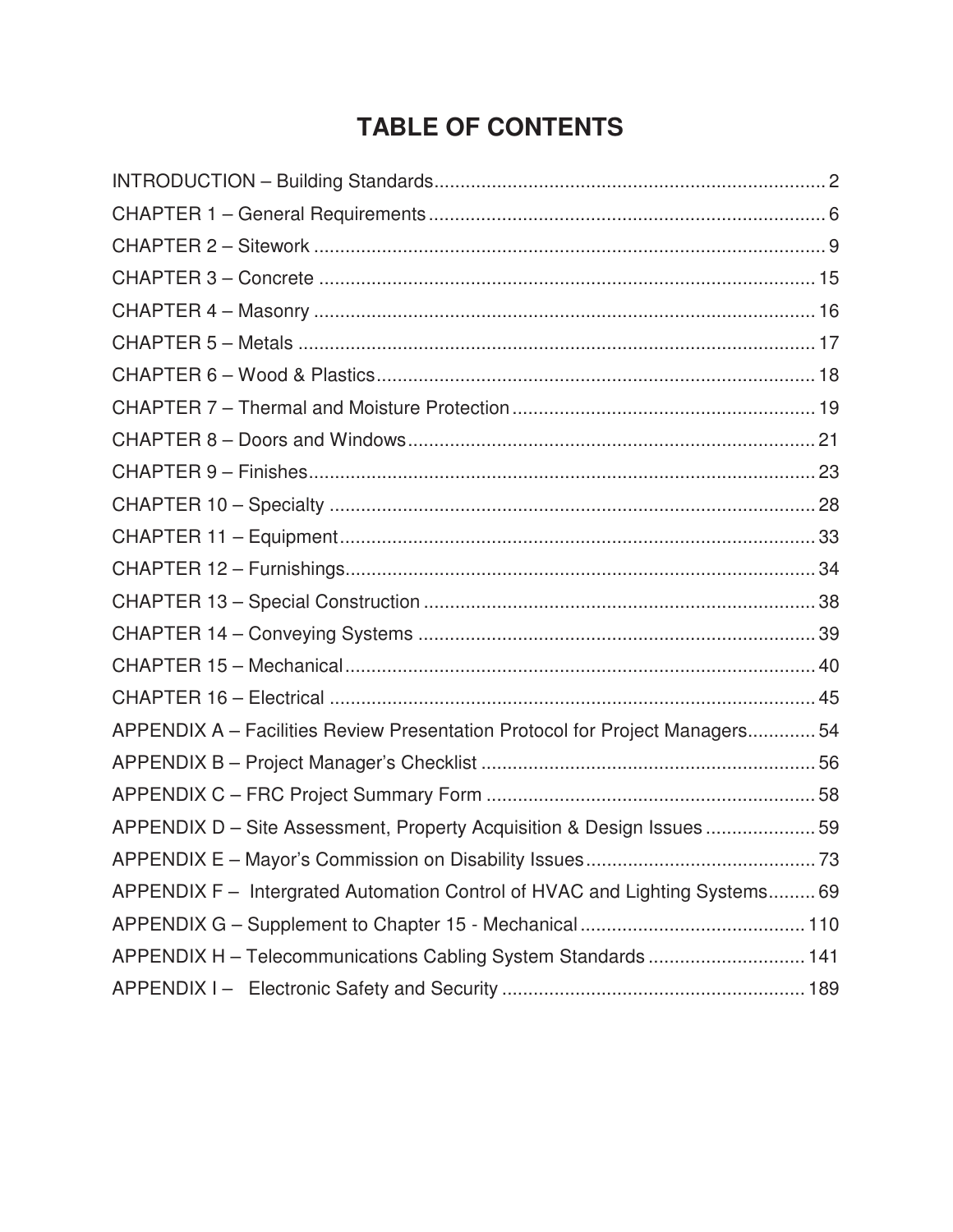# **INTRODUCTION – Building Standards**

The Facilities Review Committee (FRC) prepared "The City of Phoenix Building Standards" manual which details standards and processes. These standards are intended to maintain design criteria reflecting current state-of-the-art technology in the building industry, which will enable the City of Phoenix to ensure quality of design and economy of operation and maintenance for City facilities. The criteria set forth herein are designed to create standards for constructing new and remodeling existing City facilities.

# **Facilities Review Committee**

The Facilities Review Committee was created by the City Manager to review plans for construction or renovation of City facilities. The primary charge of the committee is to ensure compliance with City standards and economy of construction, operation, and maintenance. Job Order Contracts (JOC) must comply with these standards.

Reviews focus on issues such as: office size or modular work stations, interior and exterior finishes, energy conservation, roof type, floor covering, and ADA accessibility. To maximize coordination during the design process, the committee is made up of representatives from the Budget and Research (B&R), Development Services (DSD), Engineering and Architectural Services (EASD), Parks and Recreation, Information Technology (ITD), and Public Works departments.

The Facilities Review Committee is scheduled to meet on a monthly basis at which time City projects deemed appropriate to come before the Committee are presented, reviewed, discussed and approved.

# **Budget**

Designing a project too far in advance of construction may require costly redesign should standards or conditions change before work proceeds to bid and construction. As a result, only projects reflected in the current citywide 5-year Capital Improvement Program as fully funded through construction should begin the design process.

Exceptions should be limited. Client departments are responsible for disclosing and requesting exceptions. An example of an exception would be a project funded for design late in a 5-year GO Bond program that will pursue construction funding as a high priority in the first year of the next bond authorization process. Programs with annual funding cycles would not fall within such an exception. Another exception would be projects funded for a preliminary concept only that would not generate plans and specifications for bid.

To present an exception project to Facilities Review, the client department should submit a memo explaining why early design is desirable and how needed construction funding will be sought including the likely time frame for such funds becoming available. EAS would evaluate the potential for costly design update and ability to incorporate the project into existing planned project manager workloads. B&R would review for funding feasibility. EAS and B&R comments are required prior to an item being scheduled for Facilities Review.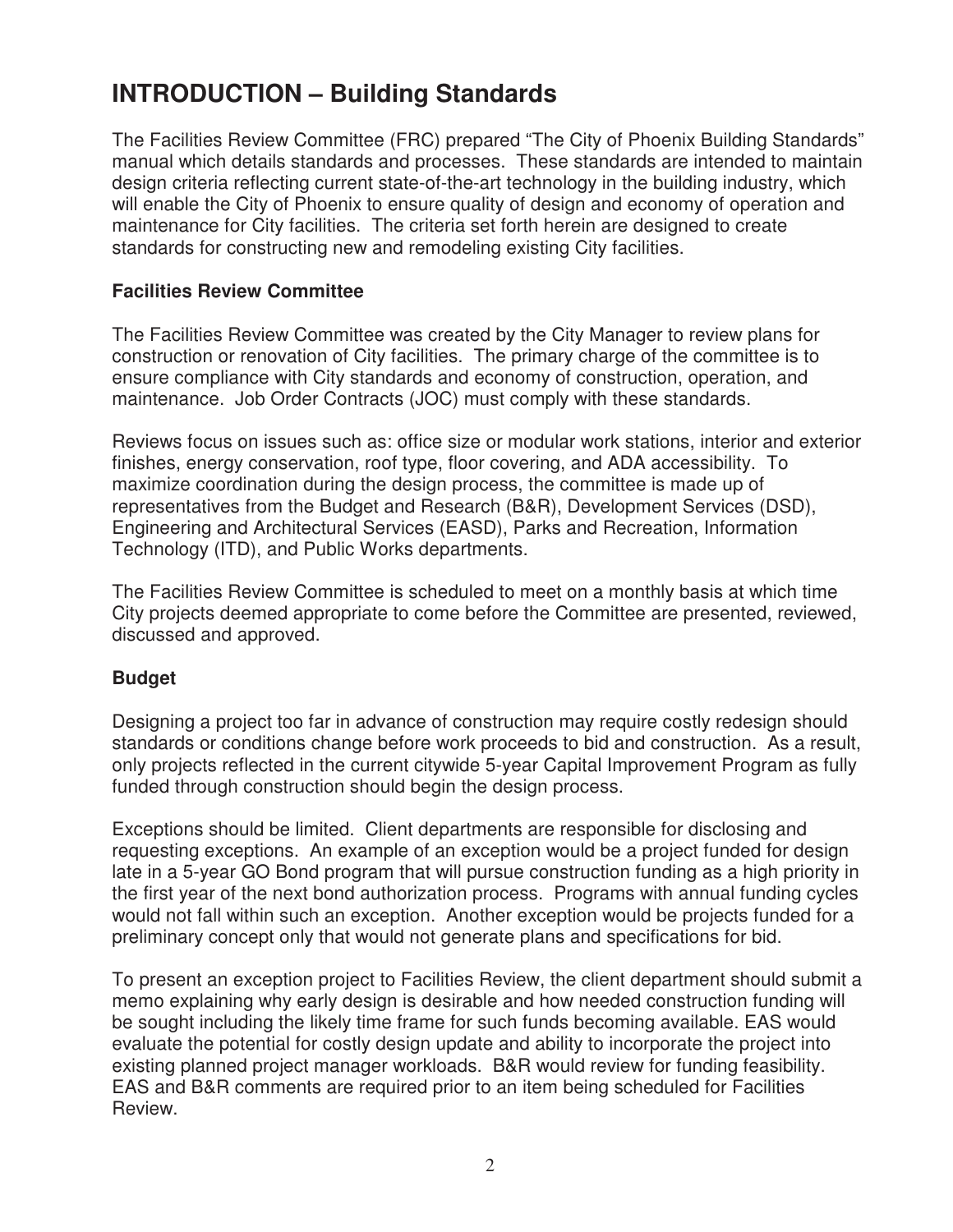# **Leadership in Energy and Environmental Design (LEED™)**

It is the intent of these Standards to effect overall project design and construction to meet LEED "Certified" level at a minimum. All facilities approved in the March 2006 bond election shall follow the most up to date LEED Certification guidelines. Documentation shall be provided by using the U.S. Green Building LEED templates. A copy of the latest version of the project checklist may be downloaded from the U.S. Green Building web site, and shall be used by the design team and the construction team to validate compliance with LEED standards.

Both entities will stamp and sign a City of Phoenix approved document verifying to the City (building owner) that the minimum LEED point requirement for "Certified" level has been met. The LEED approach allows the project team (design/construction) various options for meeting minimum LEED points. Additionally, the City of Phoenix has minimum requirements that will need to be met regardless of other LEED program prerequisites or other points achieved in the process. These include the following:

| Landscape & Exterior Design to Reduce Heat Islands, (non-roof) | 1 pt  |
|----------------------------------------------------------------|-------|
| Landscape & Exterior Design to Reduce Heat Islands, (roof)     | 1 pt  |
| Water Efficient Landscaping (reduce by 50%)                    | 1 pt  |
| Water Use Reduction (20% reduction)                            | 1 pt  |
| Optimize Energy Performance (by 30%)                           | 2 pts |
| Construction Waste Management, (divert 50%)                    | 1 pt  |
| <b>LEED Accredited Professional</b>                            | 1 pt  |

All facilities from this point forward and in particular those facilities approved in the March 2006 bond election shall be "designed and constructed" to meet at least minimum LEED standards; i) LEED NC (New Construction) for new facilities; and ii) LEED EB (Existing Building) for major reconstruction and remodeling; and iii) LEED CI (Commercial Interiors). The effective LEED standard will be the latest applicable version of LEED at the start of every project's conceptual design.

# **Mayor's Commission on Disability Issues – Architecture and Design Committee**

The Mayor's Commission on Disability Issues-Architecture and Design Committee (MCDI-ADC) has charged its architect and design committee to provide public input on City funded capital improvement projects. Criteria has been established to determine if a project is required to be presented to the Architecture and Design Committee which typically holds a public meeting on a monthly basis. It is the City's goal to go above and beyond the minimum requirements of the most currently adopted Americans with Disabilities Act Architectural Accessibility Guidelines (ADAAG) as adopted by Arizona ADAAG, currently adopted American National Standards Institute (ANSI), and other adopted related building codes related to accessibility for persons with disabilities. As a tool to assist designers and City project managers to be successful in meeting this goal, a copy of the Mayor's Commission on Disability Issues Architectural Accessibility Committee Submittal Checklist is included in Appendix E.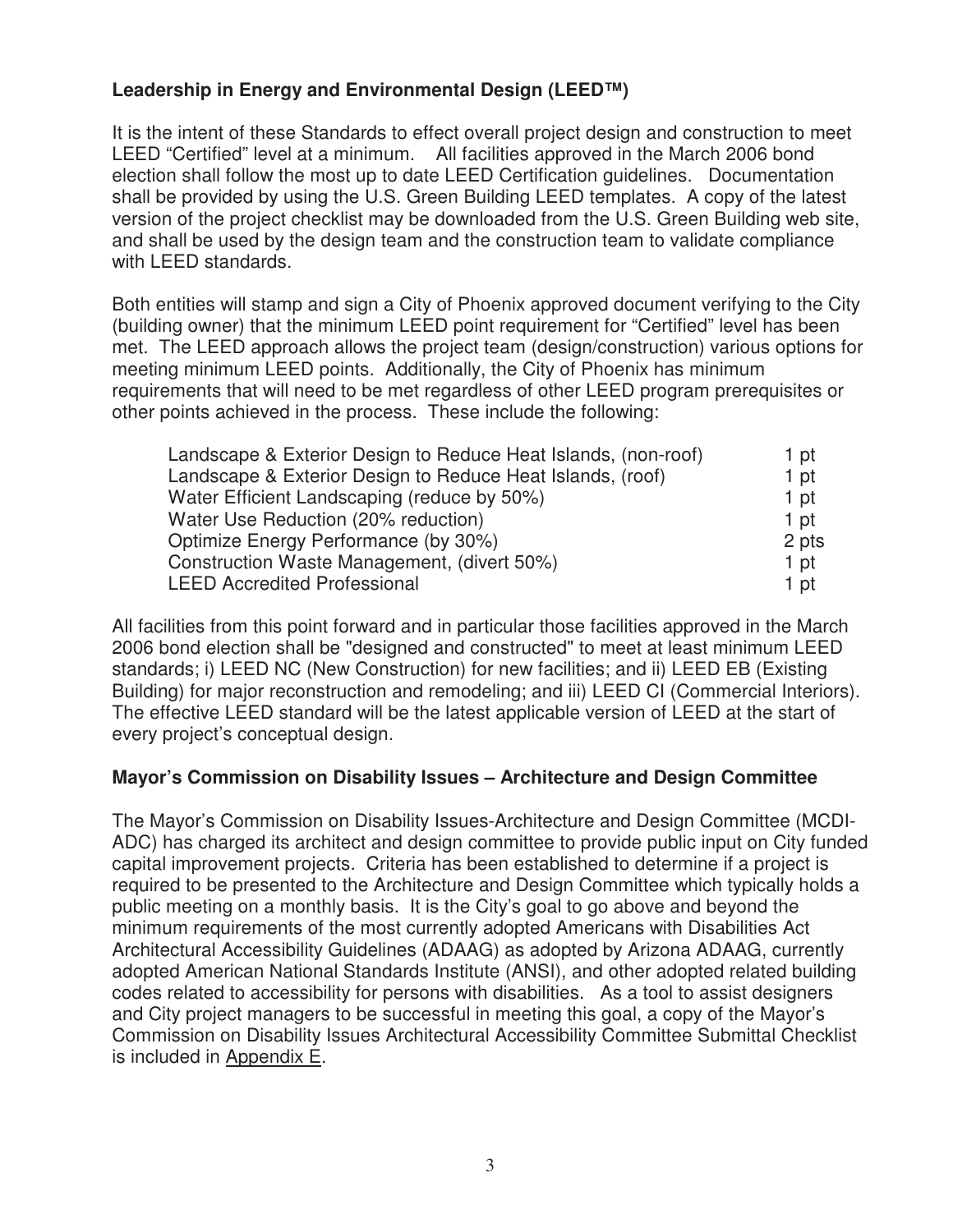# **Central City Architectural Design Review Committee (CCADRP)**

In 1988, City Council instituted a panel of professional members to oversee projects funded by the City of Phoenix or having some form of City participation to assist in developing a consistent design theme for projects located within the Downtown area. Projects planned for construction within the area bounded by  $8<sup>th</sup>$  Street to  $8<sup>th</sup>$  Avenue, and by Jackson Street to Coronado Road, are presented, reviewed, and approved by CCADRP which meets on a monthly basis. To facilitate the process, the City project manager will provide design consultants a copy of the "Central City Design Guidelines" upon request and coordinate with CCADRP's staff facilitator to schedule the review.

# **Historic Preservation**

Existing facilities 50 years and older may be considered "historic" and shall require verification of the City's Historic Preservation Officer. Should a facility be deemed historic, the project manager shall comply with the appropriate regulations to ensure the facility's status is not compromised.

# **Environmental Review Checklist**

As soon as it is deemed appropriate, the project manager and client department representative shall perform an environmental review of the proposed project to better plan the approach of the project and identify potential environmental issues that need to be addressed during the design and construction of the project. A copy of the Environmental Review Checklist is incorporated as Appendix D.

# **Project Manager (PM)**

Each City of Phoenix capital improvement project has an assigned "project manager." This is usually, but not in all cases, an employee of the City's Engineering and Architectural Services Department, Water Services Department, Public Transit, and/or Aviation.

The project manager plays a key role in support of the FRC's directive in ensuring compliance with City Standards. This support is accomplished by providing updated standards to contracted architects and consultants. Additionally, project managers should guide the project design toward compliance; or, if needed, identify areas where deviations from City Standards are required and provide to the Committee justification for noncompliance.

The project manager also plays a key role in compliance with the directives of the FRC. The project managers will ensure that guidance provided by the Committee is followed by the design team, and that the facilities constructed adhere to City standards. See Appendix B and Appendix C for checklists.

# **City Team**

It is the responsibility of the City's Project Manager to facilitate and coordinate the involvement of other City departments during all phases of the design and construction of a City facility at the appropriate times. Projects managed by the Engineering and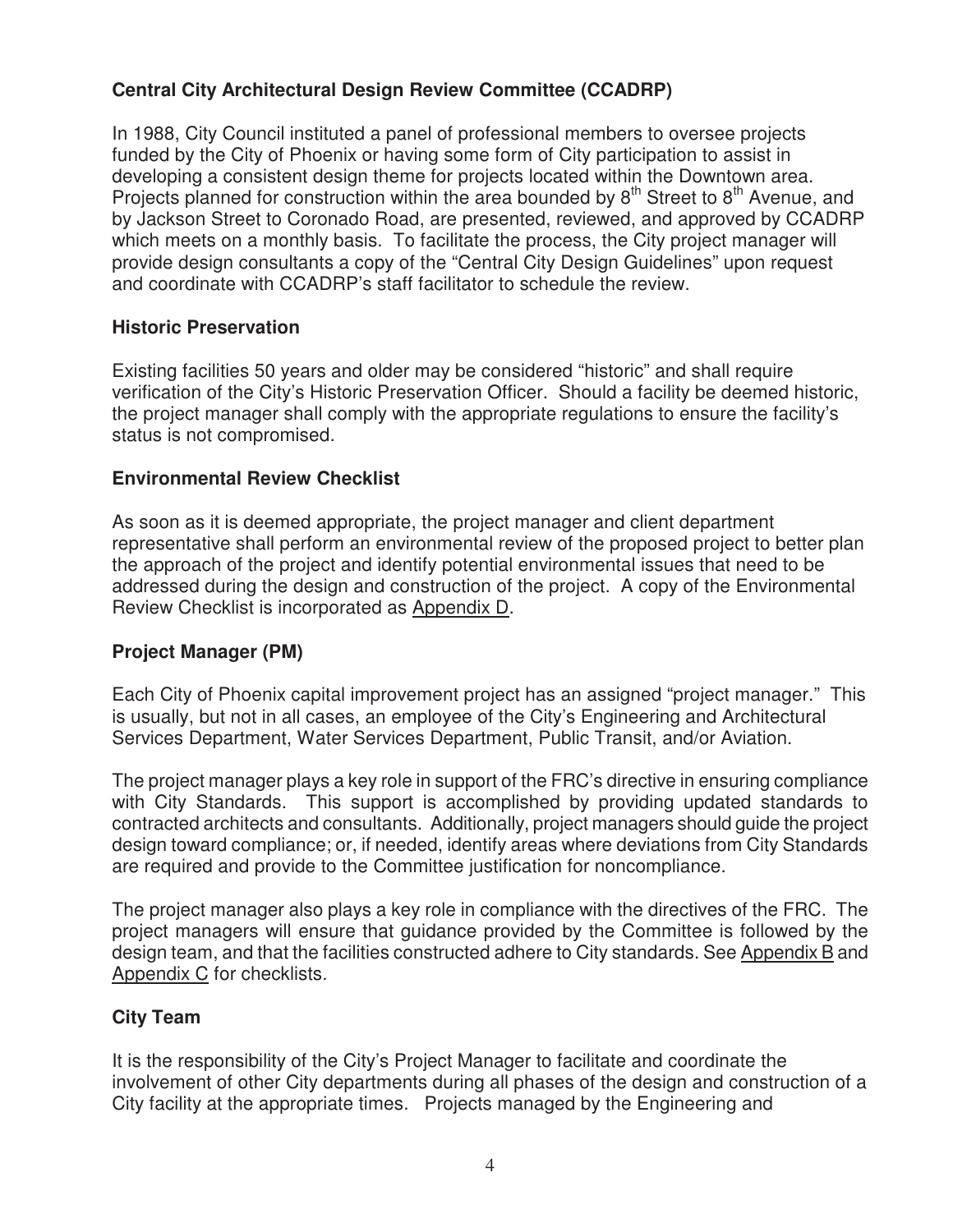Architectural Services Department has a designated core project team, which includes the EAS project manager, EAS inspector, DCM section supervisor, EAS utility coordinator, funding/operating department representative, user representative (if different from funding/operating department), Public Works facilities coordinator, operating department's facilities representatives (if not maintained by Public Works) ITD representative, DSD Team Leader.

Early programming and design involvement with Public Works, ITD, DSD, and Fire Prevention, and EAS Environmental/OEP (if needed), is essential to a successful project.

## **Client Departments**

The client department is responsible for ensuring compliance with Building Standards. Client departments are responsible for preparing necessary documentation to the Facility Review Committee when building standards are **not** met. The documentation shall be submitted with the "Project Summary Form" (Appendix C) indicating the item(s) not in compliance with the Building Standards, and state the justification for non-compliance.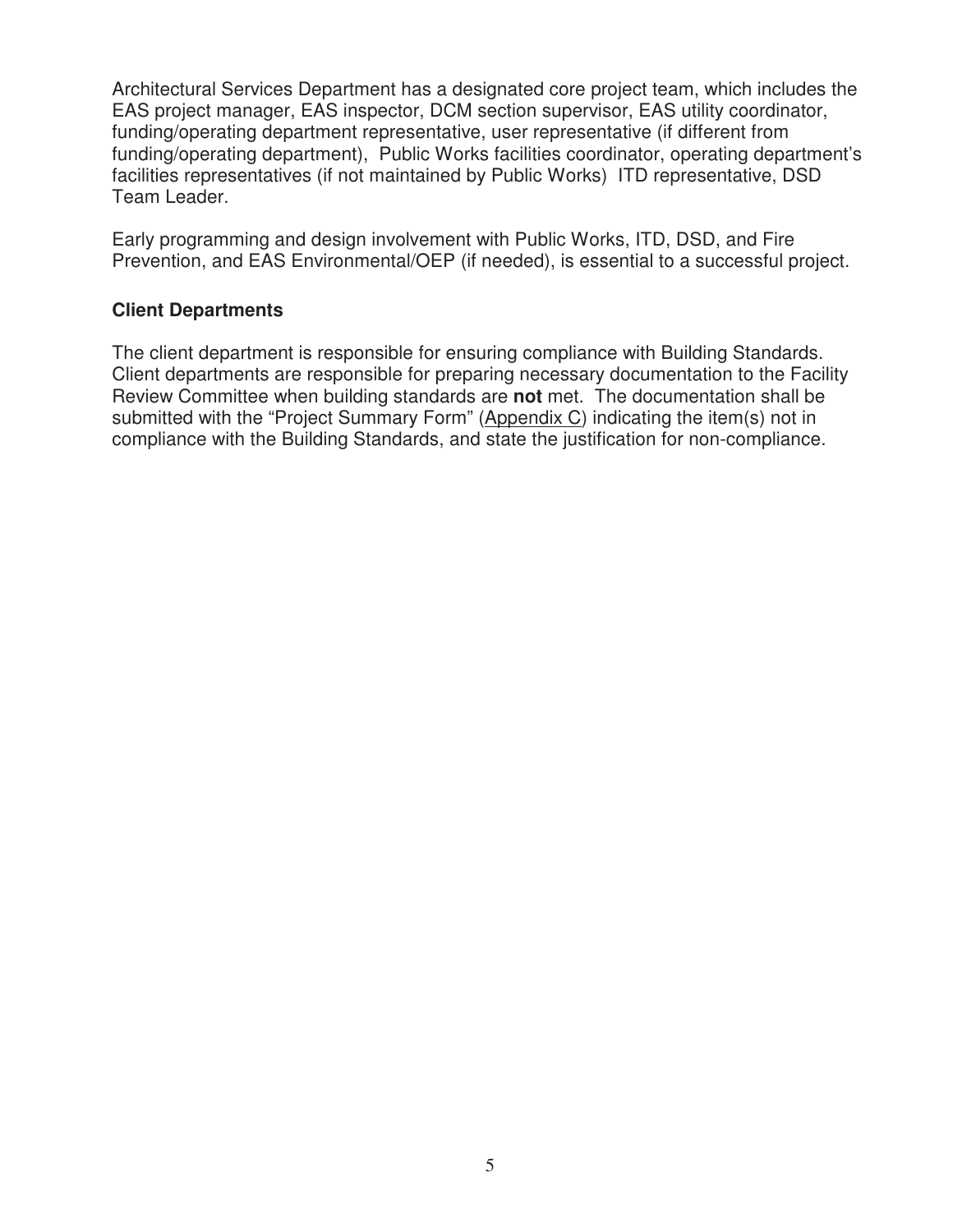# **CHAPTER 1 – General Requirements**

- 1.1. These standards do not replace requirements of applicable federal, state, county statutes and/or City of Phoenix codes and ordinances. These standards are supplementary requirements. Compliance with the statutes, codes, ordinances, and these standards is mandatory in preparing the project documents and in constructing the facility.
- 1.2. Ensure that Cultural and Natural Resources and Clean Water Act 404 Permits checklists are completed. The Environmental Review Checklist is required to be completed by the project manager(s) and is included as Appendix D.
- 1.3. When selecting materials, consideration should be given to using domestic products.
- 1.4. Consideration should be given to using materials that reduce vandalism and graffiti.
- 1.5. The City of Phoenix is committed to the Americans with Disabilities Act. All products used should meet or exceed ADA/ADAAG requirements, providing access to all citizens and employees.
- 1.6. Consideration should be given to the use of recycled products, as well as having a recycling program on the construction site.
- 1.7. Proprietary specifications are not permitted without project manager's approval.
- 1.8. New buildings shall be designed for a minimum useful life of 50+ years, constructed of non-combustible materials, and fully sprinklered. This may not apply to temporary structures (i.e., Building life less than 3 years) with the approval of the project manager and the City Engineer Wood truss systems and heavy timber construction are discouraged and not allowed where exposed to weather. Wood truss system and heavy timber are combustible, but, may be allowed in renovation of existing buildings when replacing like for like. When major remodeling and/or renovation is to occur to an existing non-sprinklered wood structured facility, retrofitting the facility with fire protection should be done at that time.
- 1.9. Plans should include provisions for sheltered exterior areas for smokers, and relief areas for working animals, whenever appropriate.
- 1.10. Architect/engineer shall review design with City representatives, including the Facilities Review Committee, at the end of schematic design and design development phases, or whenever deemed appropriate by the Facility Review Committee or project manager.
- 1.11. If the facility is expected to **use or store hazards materials, or other hazardous waste such as** batteries, acids, toxics, flammables, caustic, mercury lamps,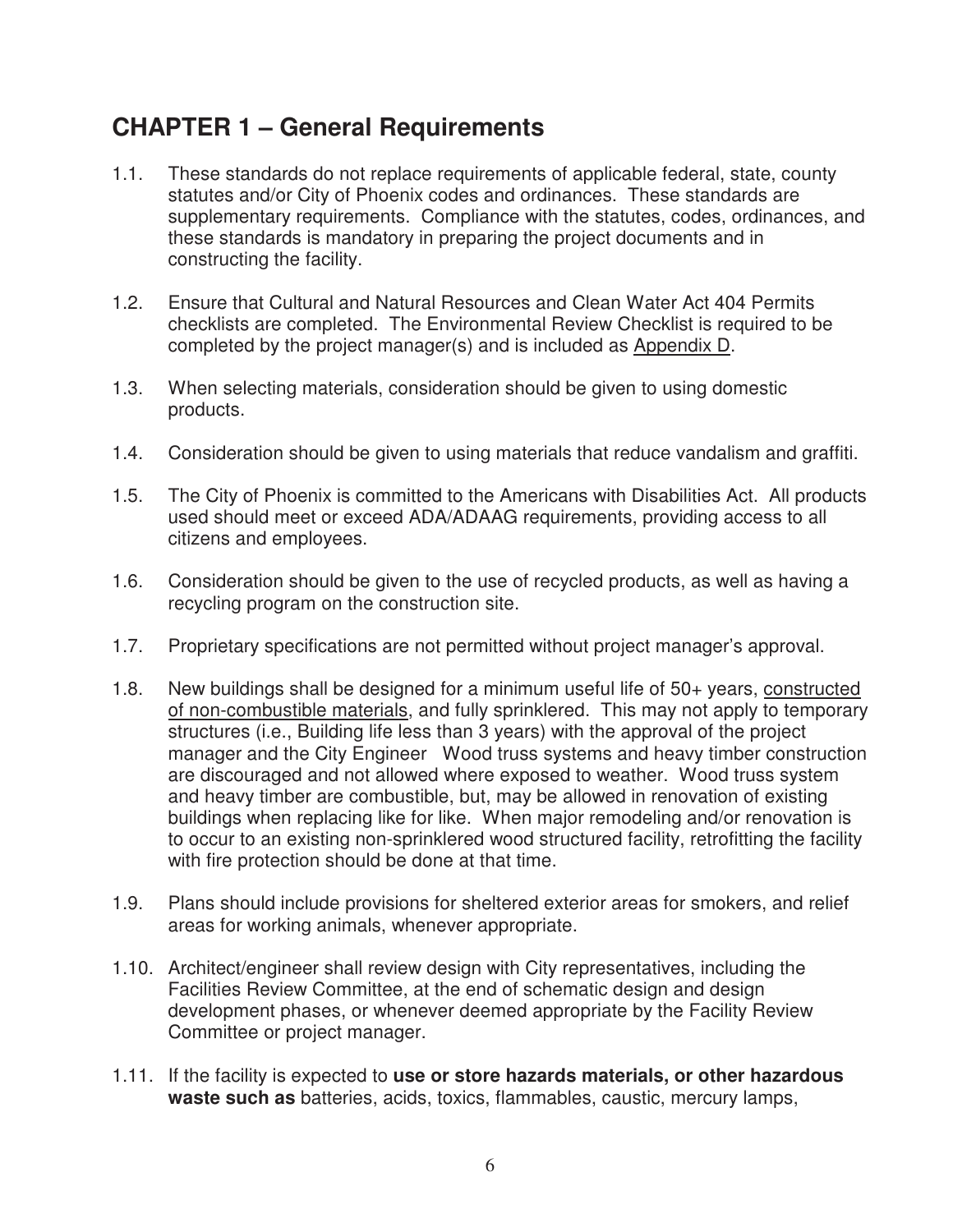pesticides, fertilizer, tires, bulk materials (gravel), scrap metal etc. ensure that storage locations meet the Fire Department requirements for storage and personnel protection (eye wash, emergency showers) and are secure with the proper fencing, canopy, and separation.

- 1.12. All rules and regulations governing dust control will be strictly enforced and shall be so stated in the contract.
- 1.13. The contractor, or subcontractor, is responsible for coordination with the appropriate utility companies.
- 1.14. All facilities from this point forward and in particular those facilities approved in the March 2006 bond election shall be "designed and constructed" to meet at least minimum LEED standards; i) LEED NC (New Construction) for new facilities and ii) LEED EB (Existing Building) for major reconstruction and remodeling. The effective LEED standard will be the latest applicable version of LEED at the start of every project's conceptual design.
- 1.15. Designated smoking areas to be located away from pedestrian traffic areas, as well as a minimum of 20 feet from facility entry/exit doorways.
- 1.16. Contractors and agents shall adhere to City of Phoenix security requirement including background check and badging policies and procedures when the building is occupied.
- 1.17. The Project Manager shall contact the City's Homeland Security Bureau to determine the Site Protection Systems, if any, would be most appropriate and practical methods for implementation of threat mitigation measures at the specific project site.
- 1.18. Codes and Standards
	- 1.18.1.All work, materials, and equipment shall comply with the rules and regulations of all codes and ordinances of the local, state, and federal authorities. Such codes, when more restrictive, shall take precedence over these plans and specifications. As a minimum, the installation work shall comply with the currently adopted City of Phoenix Building Construction Code editions in effect 30 days prior to receipt of bids of the following codes. Systems or products not currently offering the following approvals are not acceptable.
		- 1. 2003 International Building Code
		- 2. 2003 International Residential Code
		- 3. 2003 International Existing Building Code
		- 4. 2003 International Code Council Performance Code
		- 5. 2003 International Mechanical Code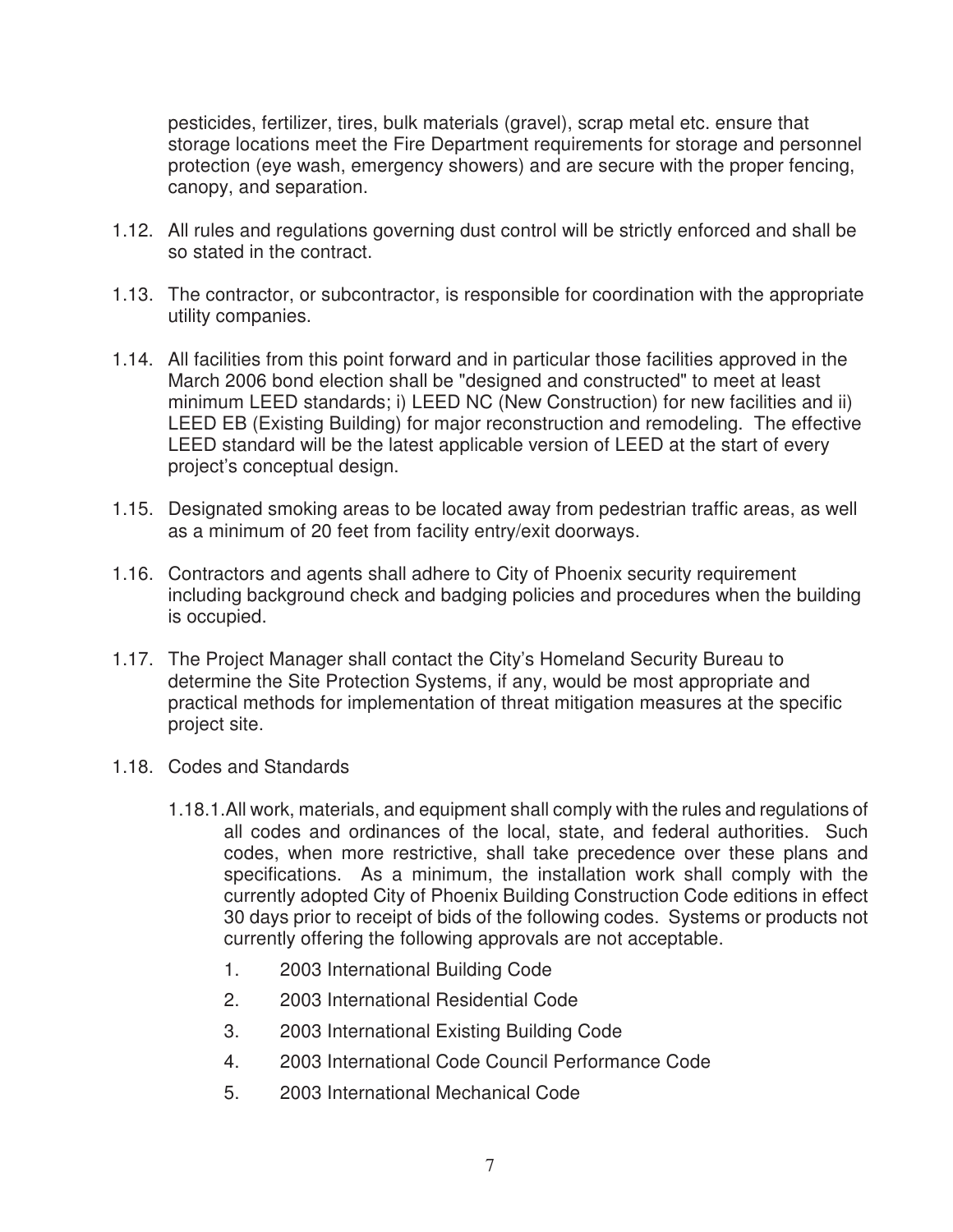- 6. 2003 International Energy Conservation Code (As amended in the 2004 ICC Supplement)
- 7. Arizona State Plumbing Code (with current supplements)
- 8. 2005 National Electrical Code NFPA 70
- 9. ASME A17.1 Safety Code for Elevators and Escalators
- 10. ASME A17.3 Safety Code for Existing Elevators and Escalators
- 11. ASME A18.1 Safety Standards for Platform Lifts and Stairway Chairlifts
- 12. Institute of Electrical and Electronic Engineers (IEEE)
- 13. ANSI/ASHRAE Standard 135 BACnet (where specified)
- 14. LonMark Interoperability Association's "LonMark" Certification (where specified)
- 15. Federal Communications Commission (FCC) including Part 15, Radio Frequency Devices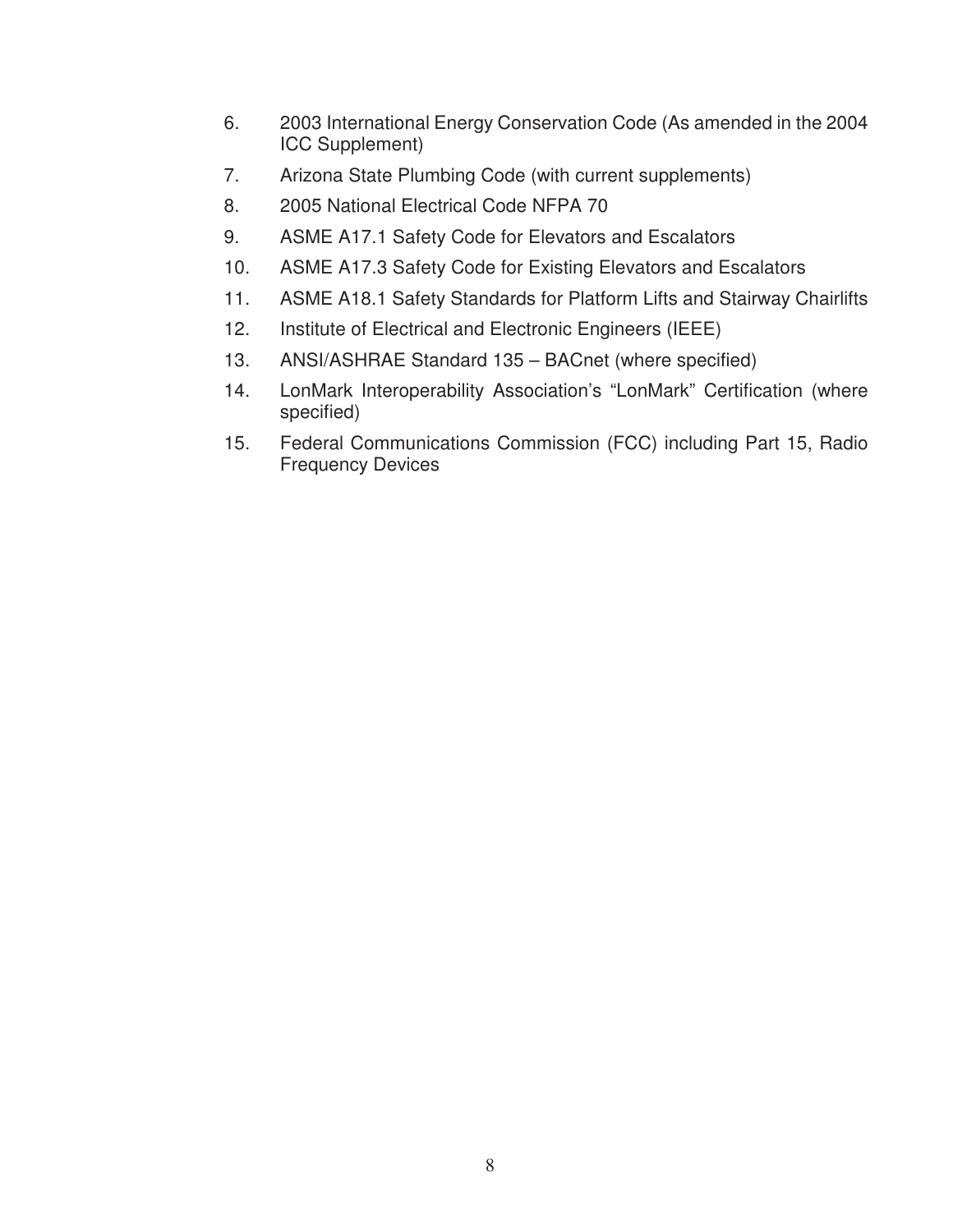# **CHAPTER 2 – Sitework**

- 2.1. Access must be provided for maintenance and emergency vehicles.
- 2.2. Site lighting see Chapter 16 Electrical.
- 2.3. **Dry Wells** Dry wells should not be installed in the vicinity of the storage of any hazardous materials such as petroleum fuel. In the event a drywell is being considered during design, Public Works Environmental Coordinator **and the Office of Environmental Programs dry well staff** should be notified.

# 2.4. **Earthwork, Utility Trenching, Backfill and Compaction**

- 2.4.1. Shall meet MAG Specifications and Drawings plus City Supplements for requirements.
- 2.4.2. Utility Trenching: Location of utilities shall be coordinated with EAS Utility Section and public utility easements (PUE) recorded. Design of new services is to be determined no later than in the Design Development Phase after loads have been determined for the project. Most projects will require design of street lights through the Street Transportation Department and cost included in the project budget.

# 2.5. **Asphalt Concrete Paving**

- 2.5.1. MAG Specifications and drawings with City of Phoenix Lab approved supplier and mix designs.
- 2.5.2. Pavement sections for heavy truck traffic areas shall have at least C¾ mix for the bottom lifts and then topped with  $D\frac{1}{2}$  mix. If budget permits then the use of rubberized asphalt mixes should be used at least for the top layer. Oil content and add mixtures shall be reviewed with the City of Phoenix Lab prior to bidding this work.
- 2.5.3. Stabilized decomposed granite should be justified to the Facility Review Committee in heavy traffic areas and light asphalt, pavers, and/or concrete should be considered.

# 2.6. **Termite Treatment**

- 2.6.1. Refer to Engineering and Architectural Services Standards Specifications for termite treatment. A copy of the specifications is available through the EAS project manager.
- 2.6.2. "Torpedo" or "Dragnet" is approved with 5 year warranty. Other products may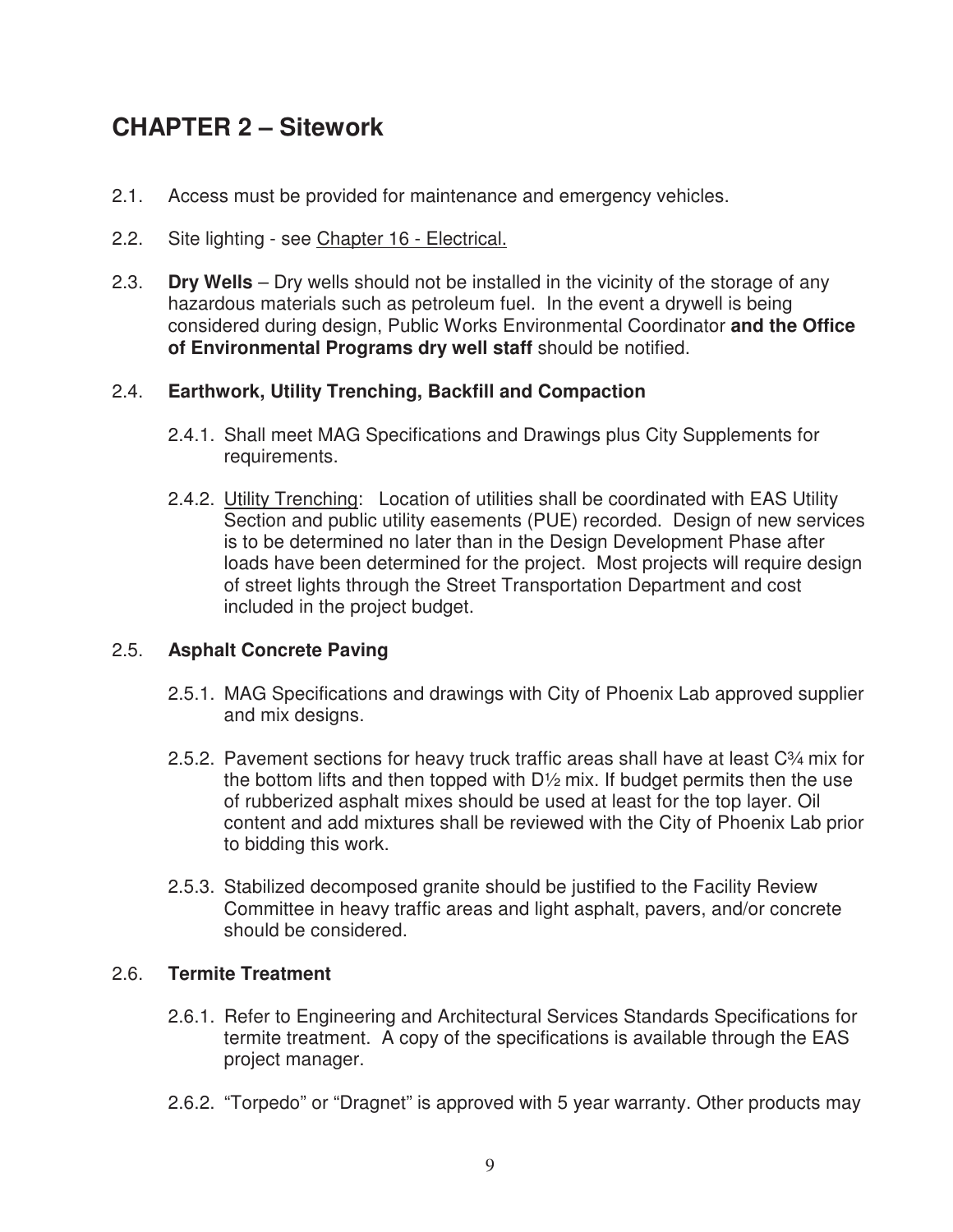be used with prior approval by the City and a 10 year warranty provided. All approved products shall treat soil, substrates, footing and foundation stem walls.

# 2.7. **Irrigation Systems**

- 2.7.1. Automatic Irrigation Systems: All irrigation systems are to be installed using city standards, including electric power to the controller, water service tap and meter, or any appurtenances required for a complete system. Plans showing all aspects of the system shall be drawn, including power source. Evaluate cost effectiveness of 2-inch or larger water meter size.
- 2.7.2. Flood Irrigation Systems: Where flood irrigation exists, it should be used if feasible.
- 2.7.3. Equipment and Accessories: For ease of maintenance and inventory, the City has standardized irrigation components, and the quality of irrigation appurtenance shall be as follows, or City approved equals:
	- 2.7.3.1. Remote Control Valves-Brass
		- Rain Bird PEB Series for less than 5 gpm
		- Rainbird "G" Series brass valves
	- 2.7.3.2. Controllers / Central Controllers
		- Calsense ET Series
	- 2.7.3.3. Backflow Prevention

RP

- Febco 825Y
- Wilkins 975

PVB

- Febco 765
- Wilkins 750A
- 2.7.3.4. Quick Couplers Rain Bird 44LVC or 44NP
- 2.7.3.5. Valve Boxes Carson "T" Style Lid

# 2.7.3.6. Gate Valves

- Nibco T-113 for 2  $\frac{1}{2}$  and smaller
- Nibco 619 for 3" and larger
- 2.7.3.7. Large Pop-Up Rotors
	- Toro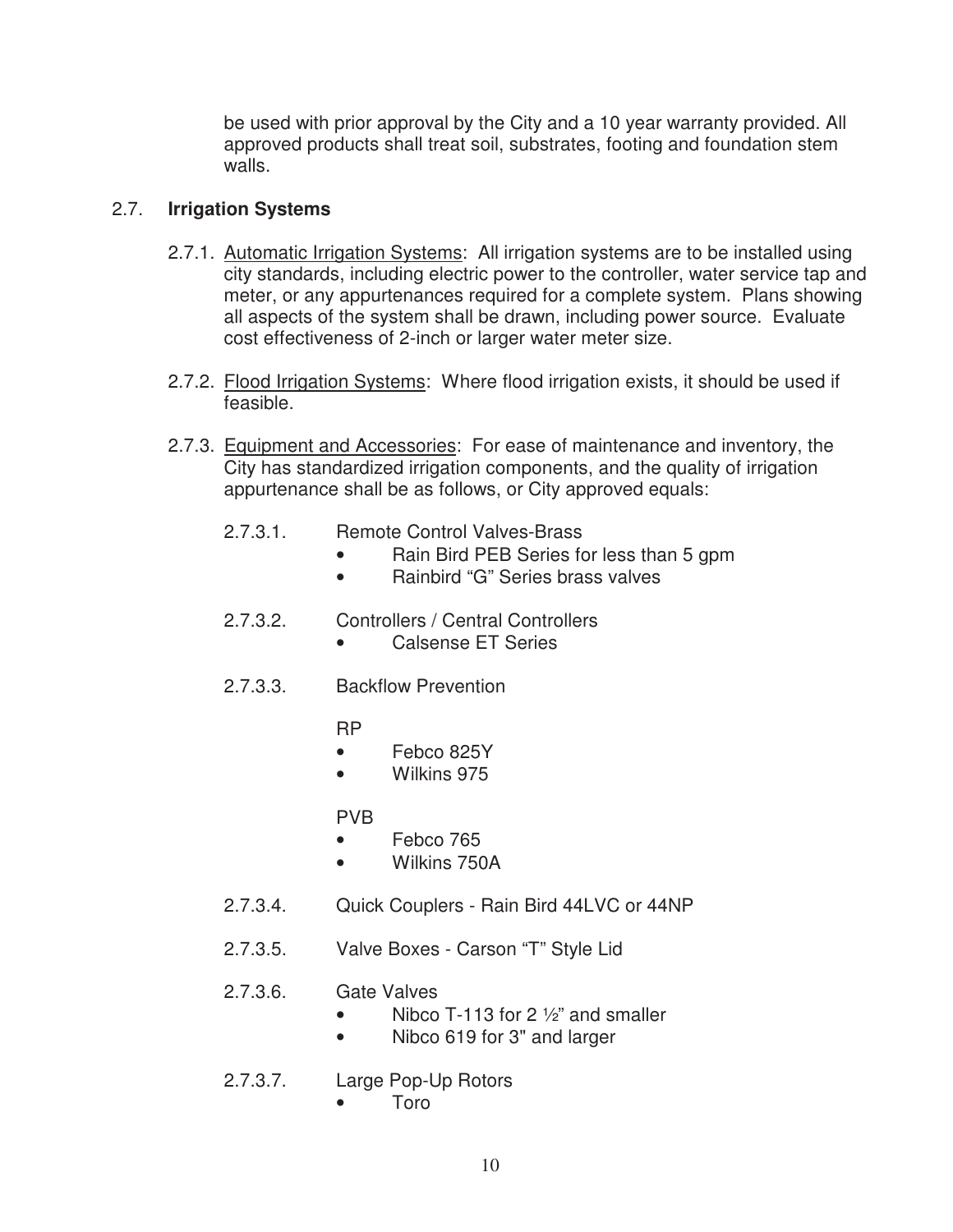- Hunter 140
- Rain Bird Falcon

# 2.7.3.8. Small Pop-Up Rotors

- Toro 1550 Series
- Hunter 120

# 2.7.3.9. Spray Heads

- Toro 570Z-PRX-COM
- Rain Bird 1804 SAM-PRS
- 2.7.3.10. Bubblers Rain Bird 1400 Series

# 2.7.3.11. Main Line Pipe

- Schedule 40 pvc for  $1$ -inch  $-$  2.5-inch and smaller
- Class 200 Gasket Joint pvc for 3" and larger

# 2.7.3.12. Lateral Pipe

- Class 200 Solvent Weld PVC 3/4-inch 2.5-inch
- Class 315 Solvent Weld 1/2-inch

# 2.7.3.13. Fittings

- Laterals Schedule 40 pvc (no male threaded fittings)
- Main Lines Schedule 40 pvc for 2<sup>1</sup>/<sub>2</sub>" and smaller (no male threaded fittings), Ductile Iron fittings on all 3" and larger
- 2.7.3.14. Sleeves Sleeves for control wires and irrigation lines shall be installed under sidewalks, driveways, and roadways.
	- Schedule 40 pvc  $(2\frac{1}{2})$  times the diameter of pipe)

# 2.7.3.15. Emitters

- Bowsmith ML-210 Multi-Outlet
- Bowsmith S-10 and S-20 Single-Outlet
- Wye Strainer minimum of 100 mesh
- Pressure Regulator Walkins brass 500 series

# 2.8. **Landscaping**

 2.8.1. The purpose of these standards is to establish design landscaping standards for municipal properties. The requirements will normally relate to landscaping to be installed in and around buildings, but may also be applicable to landscaping to be installed in and around sanitary landfills, retention dams, service centers, etc. Landscape plans shall indicate all spacing between plants and shrubs, etc.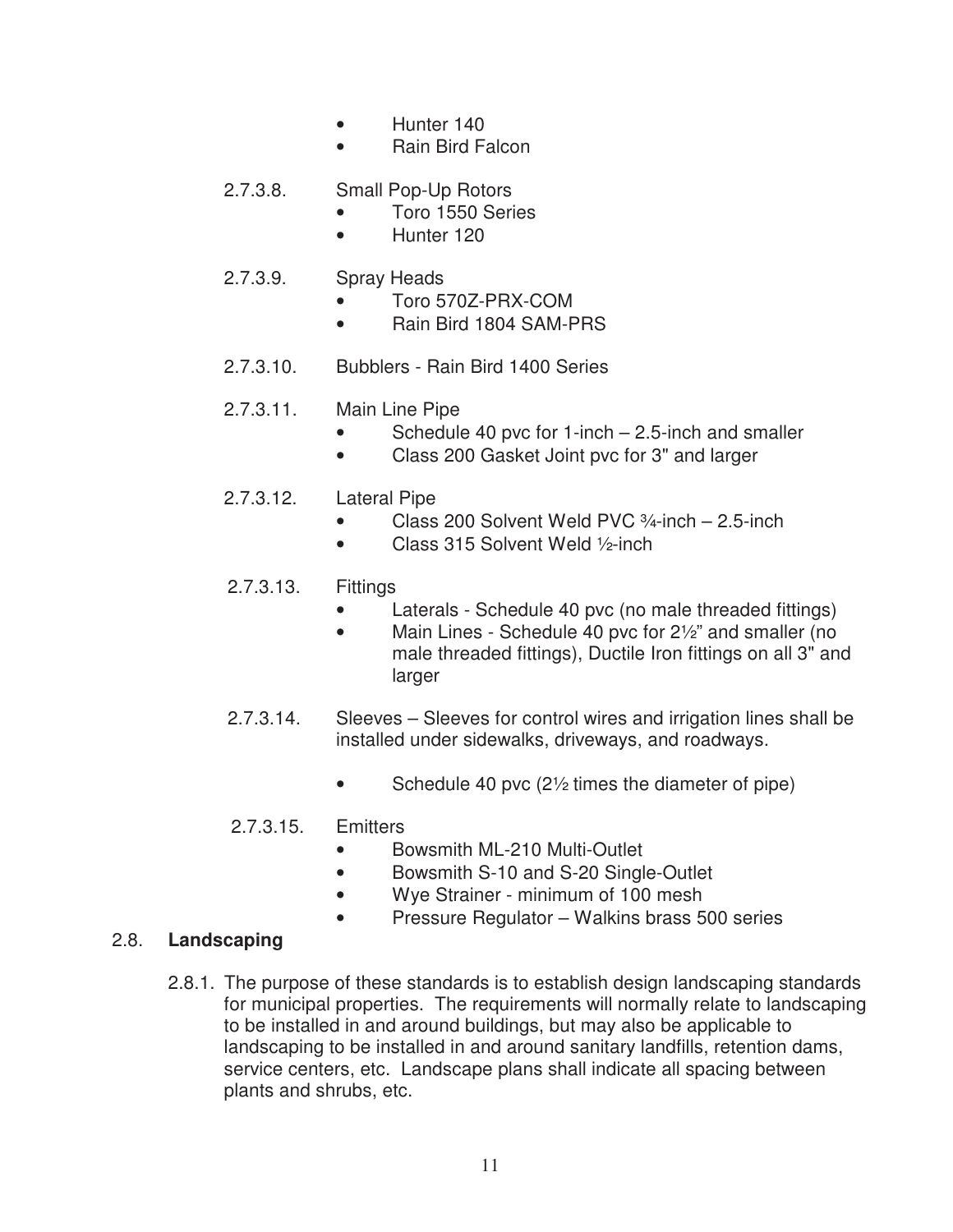#### 2.8.2. Trees, Shrubs, Ground Covers, and Decorative Rock:

- 2.8.2.1. TREES are to be at least 15-gallon size. Larger trees should be used, particularly on east and west sides for solar screening, and such trees should be deciduous types and at least 24-inch box size.
- 2.8.2.2. Caution shall be used when planting trees under or near power lines; size of ultimate growth shall be carefully considered. Also, trees must be planted a minimum of two feet from the edge of any buried utility.
- 2.8.2.3. SHRUBS are to be at least 5-gallon size. This, however, may vary as to species, availability, or the standards as to the size the nurseries grow a given plant. Spacing of shrubs must be included in the plans. They must be placed to prevent overgrowth on roads and walkways, and must conform to Arizona Nursery Association standards.
- 2.8.2.4. GROUND COVERS may be any size established for a species in the nursery industry for sale or reliable survival. Turf is an acceptable ground cover only when made a part of the scope of work.
- 2.8.2.5. DECORATIVE ROCK, such as decomposed granite acceptable in the landscape trade, smooth river run rock, or approved equals may be used as ground covers as long as they are applied in an appropriate manner. They must be placed to prevent spilling over sidewalks and they must be applied in a manner to prevent noxious weeds from detracting from the appearance. Chemical pre-emergent must be used. Primary access for the facility shall be an approved surface.
- 2.8.2.6. PLANT NAMES are to be specified by use of botanical names followed by common names. Specifications as to height, spread, and caliper must be provided for all plants used.
- 2.8.2.7. MULCH shall be used to provide protection to roots of new plants and retain moisture in shrub beds and around trees planted in turf areas.

# 2.9. **Ground Preparation**

2.9.1. MOUNDS can be used as landscape features when space allows, providing there are proper details for planting, irrigation, and appropriate detention nearby. Mounded turf or ground cover areas must be constructed to provide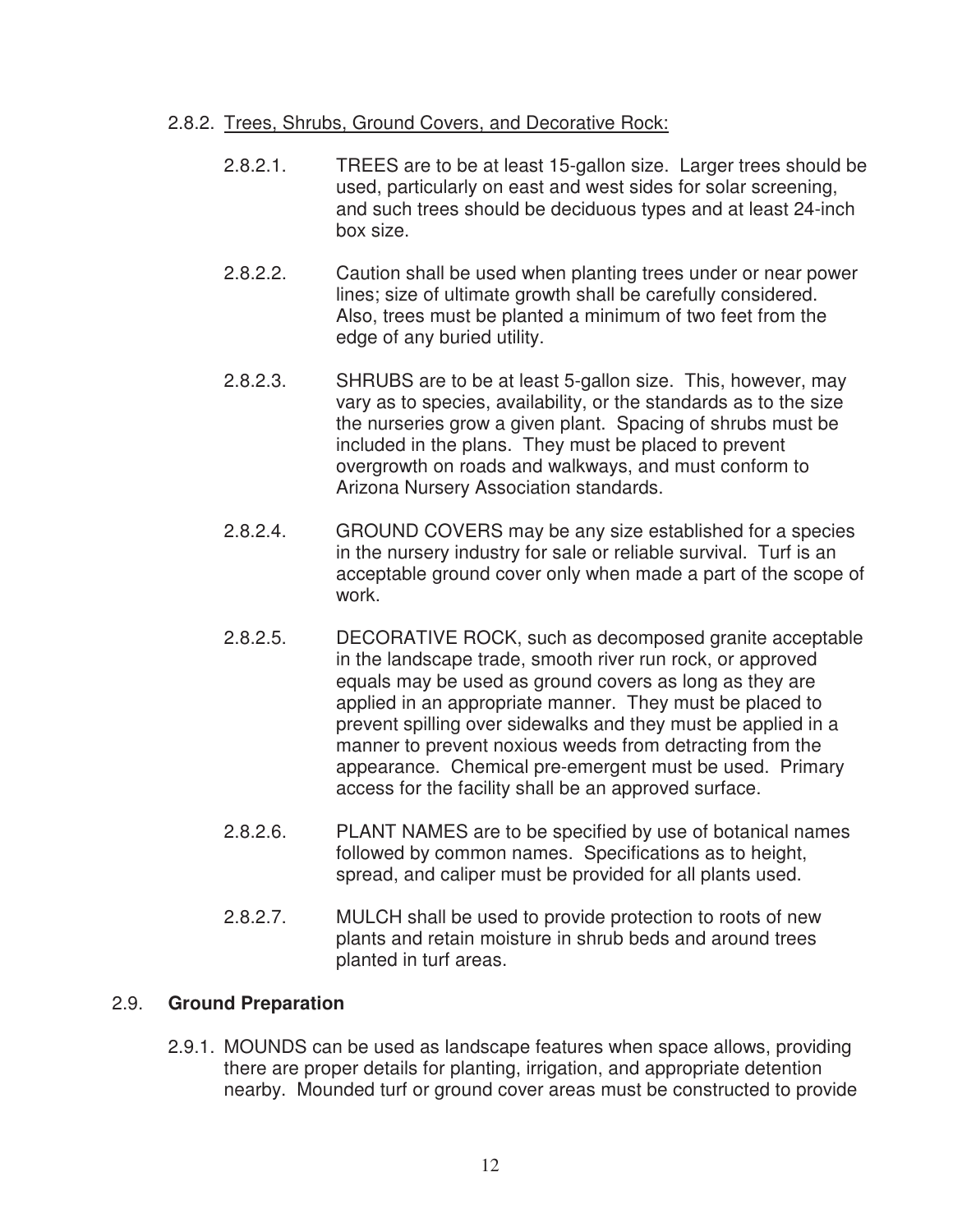on-site runoff storage. Holding of irrigation water applied to the mounds must be shown with typical details.

- 2.9.2. TURF and all lawn areas must be supported by an automatic lawn sprinkler system. Lawn areas should be graded to prevent runoff on sidewalks or streets and parking areas. Finishing grade of lawn areas must be a minimum of 1½ inches below top of sidewalk or curbs and grading must slope away from sidewalk or roadways. Possibly allowing turf in right-of-way in historic areas.
- 2.9.3. SHRUBS AND TREE BEDS shall be graded level to evenly float water, and, depending on specie of plant, and shall be kept separate from lawn or rock areas by appropriate means. Shrubs shall be spaced and chosen to prevent growth onto sidewalks or into streets.
- 2.9.4. NATIVE PLANTS is to be encouraged to be used; however, cacti or any natives which could be injurious to pedestrians are prohibited on the public right-of-way.
- 2.9.5. PLANT WELLS shall be constructed by depressing a well and not by use of berms. A gentle swaled effect is desired.

# 2.10**. Sanitary Sewer Lines and Water Lines and Main Extensions**

All City projects require both DSD and County approval for sewer lines and waterline extensions. As-builts are required to comply with Water Services Standards which require sealed affidavit on the drawings and for the proper tests to be performed and confirmed by the City Engineer's representative. Spacing of manholes and cleanouts vary depending on location. If not in the right-of-way or dedicated easement, then the spacing is to be based on building code versus MAG requirements. All lines shall conform to the most restrictive requirement of both, the MAG/ Supplements and the Building Code.

# 2.11. **Gate & Gate Operator**

- 2.11.1. Gates require Fire Department Lock Box and Fire Department Permit. Gate Operators require either battery backup or manual release which ever is code required. The wheels for the gate shall have wearing cycle that meet shift changes and use requirements that exceed estimated use by at least twice the load count for a 5 year period. Emergency car sensor loops shall be installed for automatic gates unless approved by the City Engineer. Parks and Recreation Department has special types of standard gates for their properties. Some park gates are manual but still require lock box.
- 2.11.2. Card readers, intercom station may be required when designing the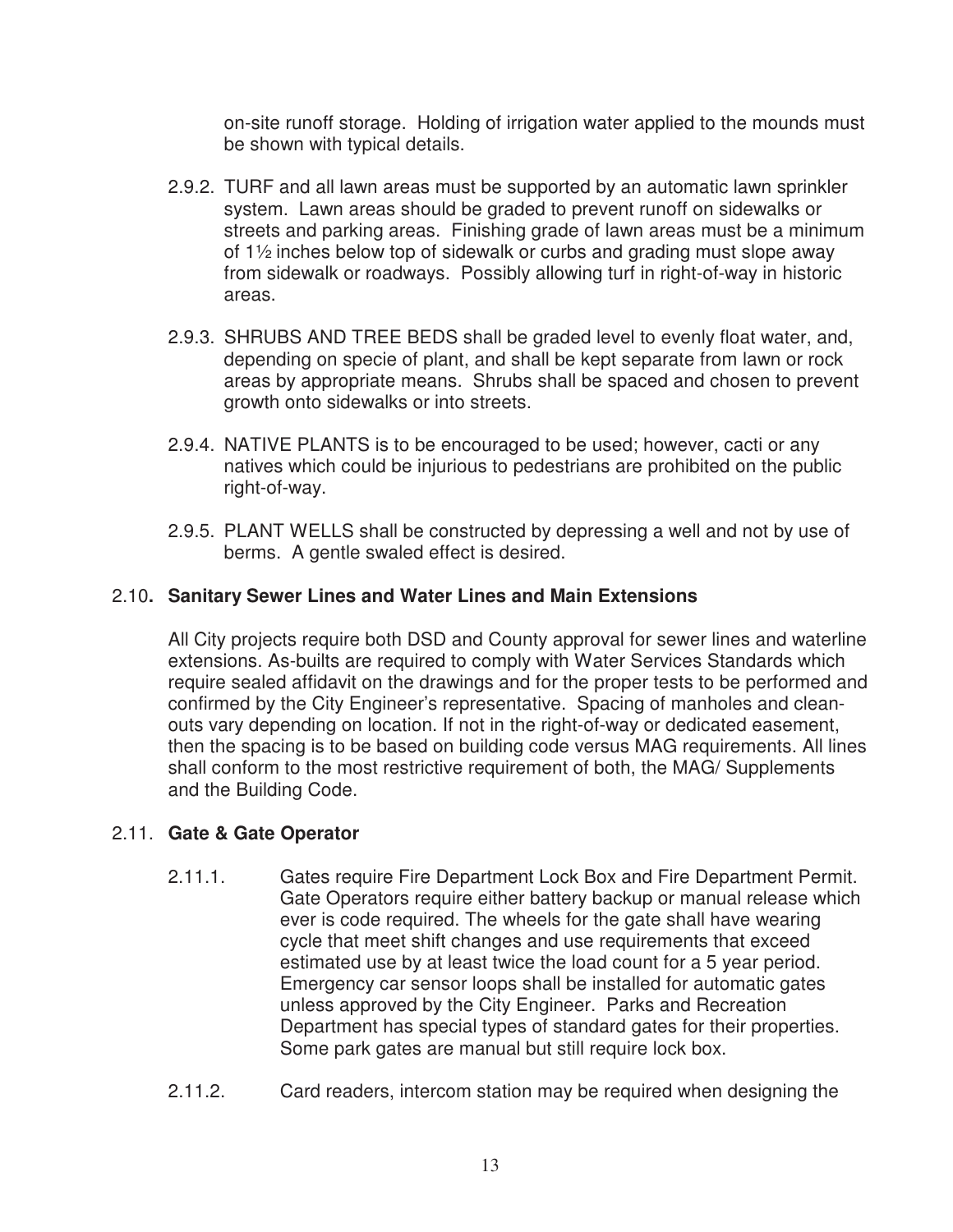fence and gate systems.

- 2.11.3. The size and weight of the gates should be considered when sizing of the operator and provide a large safety factor as to not under size the operator for the gates. Extended warranty is desirable for large gates that are heavy duty use. For all Fire and Police sites, the commercial heavy use wheels and operator are required.
- 2.11.4. Concrete aprons should be considered for the approaches for the gate.

## 2.12. **Alternative Transportation**

- 2.12.1. Bicycling The need for bicycle racks/lockers, changing rooms, and employee showers will be reviewed as required for each project.
- 2.12.2. Bus Given that the City promotes mass transit, consideration shall be given to the location of the main public entrance of a facility and its distance to the closest bus drop, if any, for convenient access to the City facility. A bus drop-off is desired by the disability community to be within 250' of a City facility. If the project is adjacent to a bus route, but, there is not a bus drop-off within a reasonable distance, the Project Manager shall engage discussions with Public Transit and coordinate the placement/ relocation of a drop-off within close proximity.

## 2.13. **Accessible Routes**

 2.13.1. Avoid ramps whenever possible. Design a maximum slope of 1:22 to ensure that the finished grade does not exceed the AZADAAG/ANSIAG maximum of 1:20. The same principal applies to all maximum gradients. Design to a maximum cross slope of 1:55  $(1.8\%)$ .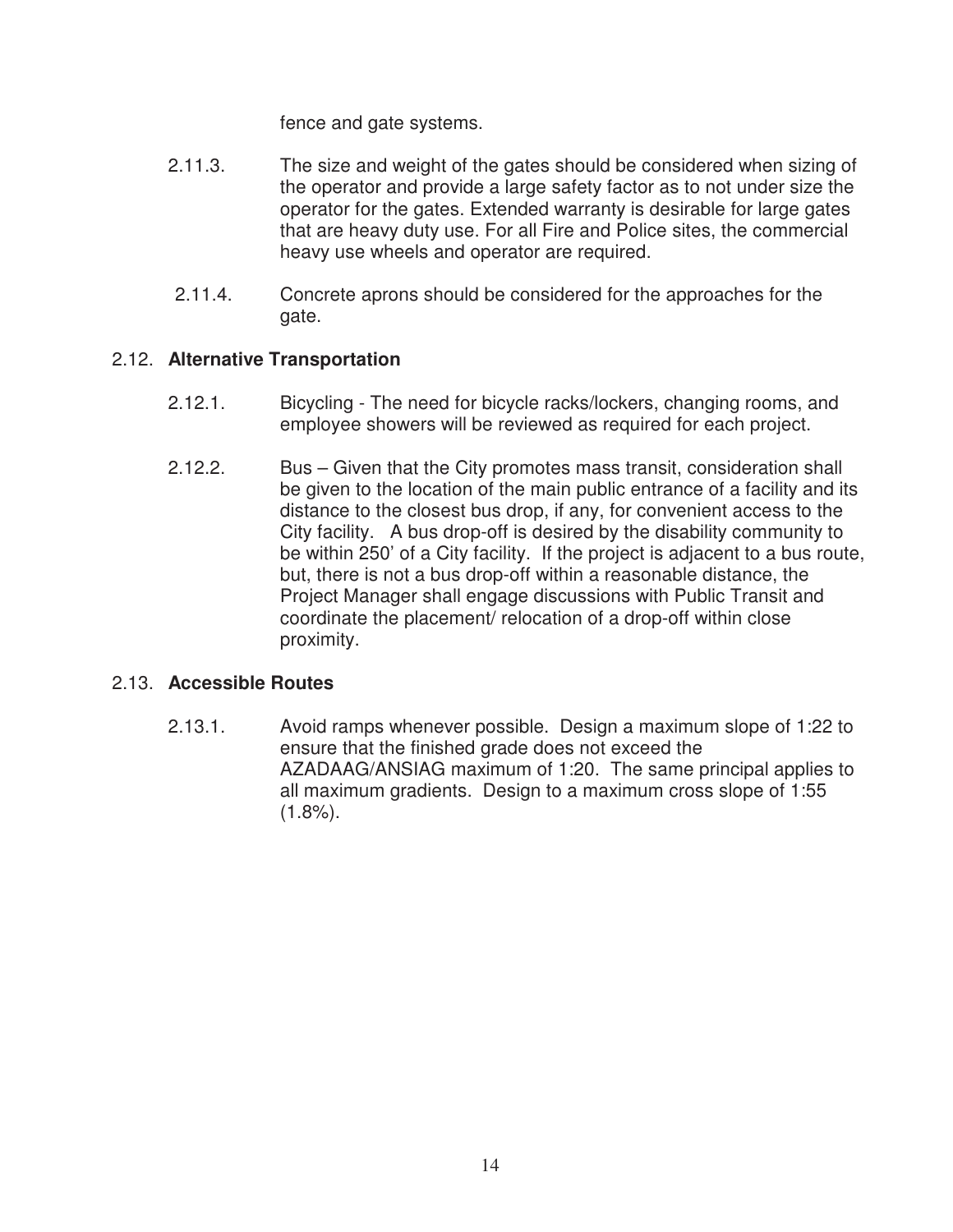# **CHAPTER 3 – Concrete**

- 3.1. Cracks, sparkling and honeycombing in finished concrete exposed to view are not acceptable.
- 3.2. Vapor barriers are required on all projects unless waived by the Facilities Review Committee.
- 3.3. The mix design shall be reviewed by the City of Phoenix Lab for approved supplier and that it meets the City of Phoenix mix requirements for maximum fly-ash and water/cement ratio.
- 3.4. Mix should be approved by the City of Phoenix EASD and City Lab for acceptance for all add mixtures and mix design.
- 3.5. On an individual project basis, the Project Manager, with approval of the City Engineer, may consider accepting a credit for under-strength in lieu of removal and replacement. Depending upon the specific location and usage of concrete, and other varying circumstances, the specifications may incorporate a statement similar to the following:
	- 3.5.1. "If concrete does not meet specified 28 day strength (psi), the Contractor shall credit the project 50% of concrete cost in the event concrete is allowed to remain."
- 3.6. MAG Specifications and details and the City of Phoenix Supplements apply to all items of work under this section unless approved by the City Engineer and/or the Facilities Review Committee in advance.
- 3.7 Architectural concrete requires special consideration. Specs should address:
	- Mix/tolerances Protection
		-
	- Mixing Curing
	- Temperatures Maintenance
	- Form work
- 3.8. All curing, sealing, and hardening agents must be compatible with each other and the final floor finish. Each agent shall be specified separately from the curing agent.
- 3.9 Concrete is not allowed to be in contact with aluminum materials at any given time.
- 3.10 Cast-in-place slab on grade concrete shall have a minimum W1.9 x W1.9 x 6 x 6 WWF properly supported during concrete placement.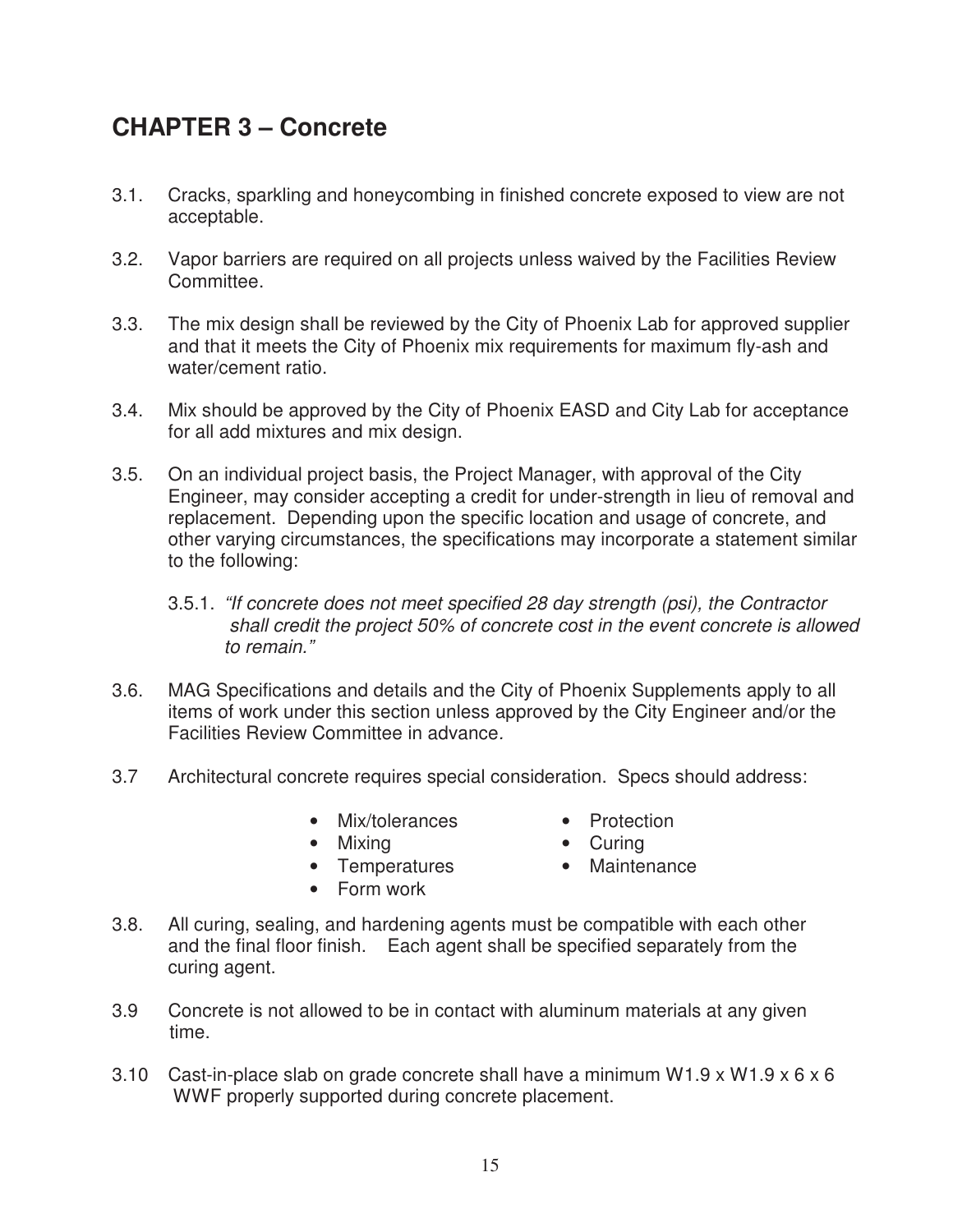# **CHAPTER 4 – Masonry**

- 4.1. All materials, design, construction and quality of masonry shall comply with the adopted building codes with the City of Phoenix Amendments and Supplements, including the appropriate chapters for masonry and masonry veneer.
- 4.2. Alternative materials shall have International Code Council Evaluation Service and City of Phoenix Testing Laboratories approval prior to submittal to City Engineer for consideration.
- 4.3. No lightweight block shall be exposed to the weather.
- 4.4. All joints exposed to the weather shall be "tooled".
- 4.5. Mortar shall not contain flyash and/or sodium chloride (NaCl).
- 4.6. All exposed CMU and stone masonry shall be water proof seal-coated.
	- 4.6.1. Stone: Specifications shall require samples, mock ups, when appropriate. Natural Stone Material shall comply with the appropriate ASTM Standards in accordance with their nature and make, and reference thereof incorporated into the project specifications.
	- 4.6.2. Existing Masonry Buildings: The structure of all existing masonry buildings for City of Phoenix use shall be certified by a Structural Engineer for the intended occupancy.
	- 4.6.3. Full documentation shall substantiate such certification and be submitted to the City Engineer/his representative for review.
- 4.7. Graffiti proofing product, approved by the Project Manager, should be applied to all exposed masonry surfaces that would be considered vulnerable to vandalism.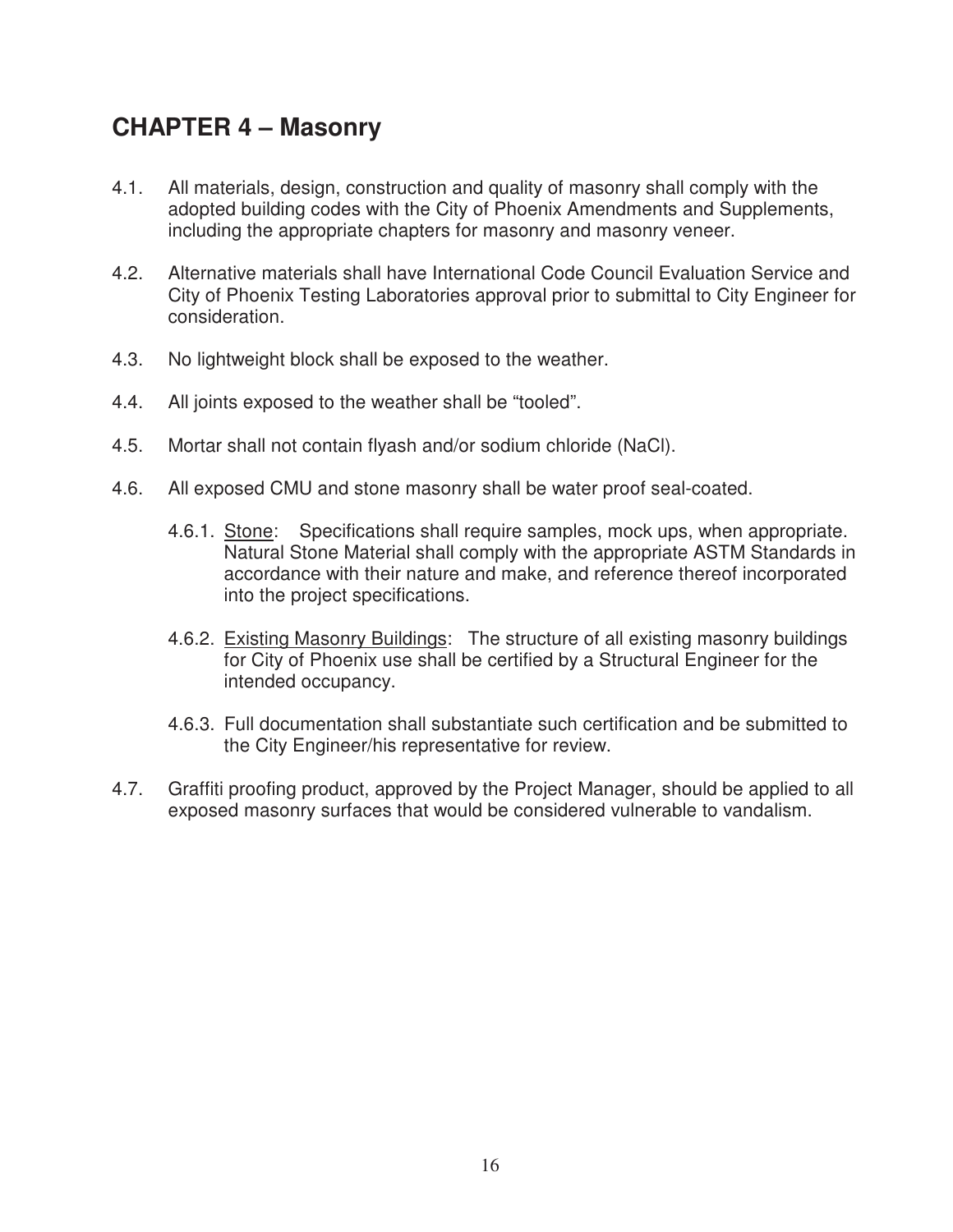# **CHAPTER 5 – Metals**

- 5.1. All materials, design, construction and quality of metals shall comply with the adopted building codes, and City of Phoenix Amendments and Supplements, including the appropriate chapters for metals and fabrications.
- 5.2. Handrail and Railings: shall be dimensioned and constructed 1" higher than the minimum code allowance to ensure code compliance.
	- 5.2.1. Aluminum metal railing that is exposed to the elements and other aluminum fabrications exposed to the sun and weather elements are not acceptable unless a manufactured applied coating.
	- 5.2.2. All railing systems utilizing an intermediate cable railing systems shall be an approved manufactured system which complies with the adopted building codes pertaining to stairways and guardrails. Regardless of the deflection, the cable system must comply in all aspects. If allowed, structural calculations and maintenance recommendations shall be submitted for approval.
	- 5.2.3. All coatings to metals shall be shop applied and not field-applied.
	- 5.2.4. All metal railing exposed to direct sunlight and/or susceptible to high temperatures, shall be designed to prevent injuries (i.e., burns, blistering, skin irritations, etc.) when in contact with the railing.
	- 5.2.5. Provisions shall be made with proper protection where an interaction may occur with dissimilar metals.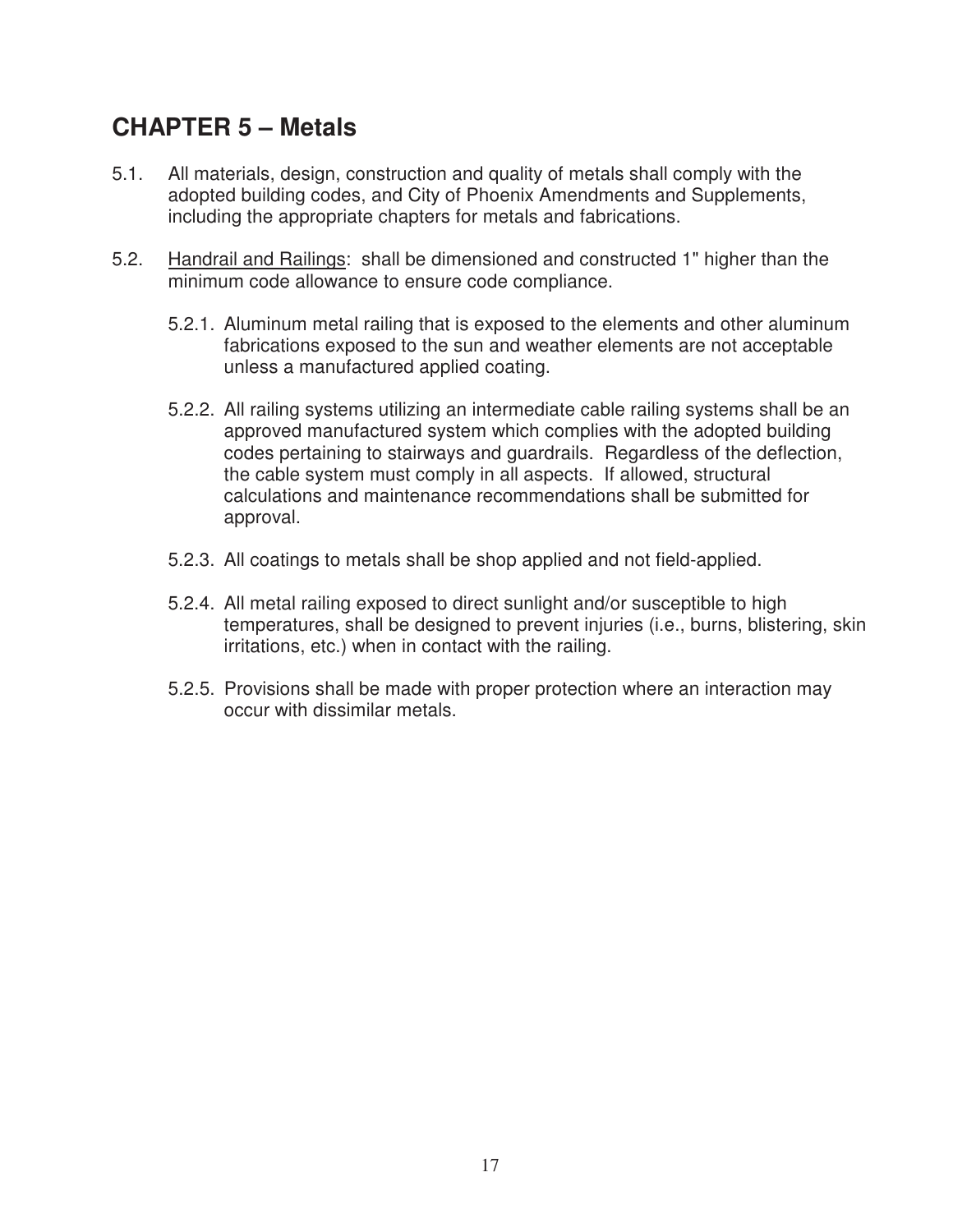# **CHAPTER 6 – Wood & Plastics**

- 6.1. All handrails and guard rails shall be dimensioned and constructed 1" higher than the code minimums to ensure code compliance.
- 6.2. Millwork shall be designed and specified in accordance to AWI standards.
- 6.3. All millwork shall have all exposed edges and sides finished, including but not limited to, the underside of the bottom cabinet shelf to be a hardboard finish to prevent water/moisture damage to the base millwork.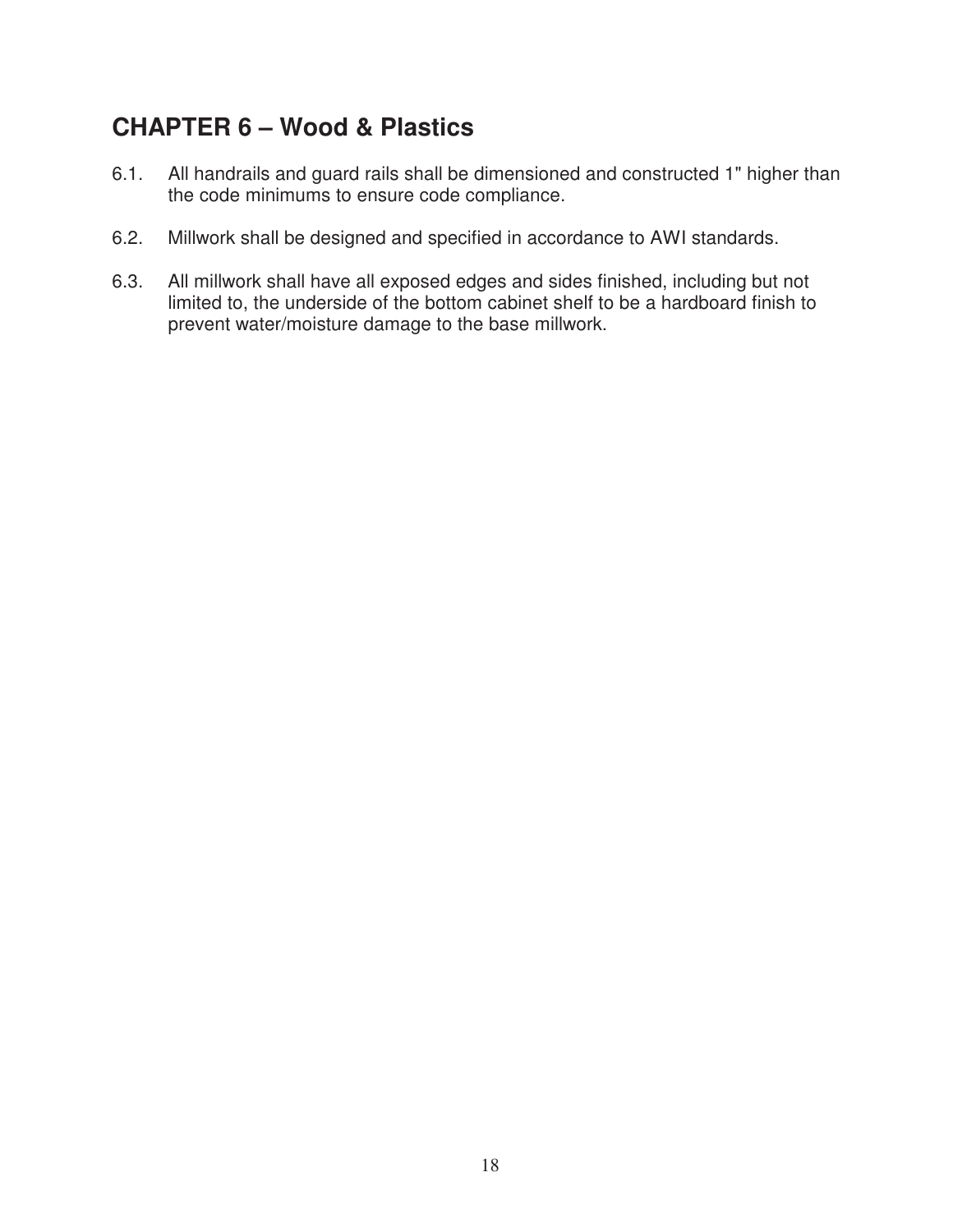# **CHAPTER 7 – Thermal and Moisture Protection**

- 7.1. To ensure optimum energy efficiency and for pest control purposes, all exterior joints around windows and door frames, openings between walls and foundation, between walls and roof/ceiling, and between wall panels; openings at penetrations of utility services through walls, floors and roofs; and all other such openings in the building envelope shall be caulked, gasket, weather stripped or otherwise sealed.
- 7.2. Minimum Insulation Values for Conditioned Space:
	- 7.2.1. Exterior walls: R19 (Note: very difficult to obtain in masonry walls. The consultant shall propose a wall assembly including masonry, windows, shading, etc. that will create a system approaching R-19.)
	- 7.2.2. Interior walls adjacent to unconditioned space: R19
	- 7.2.3. Roofs R30 R19 is acceptable for evaporative cooled space.
- 7.3. Roof Slope: Minimum roof pitch shall be ½" per foot.
- 7.4 . In addition to conforming to roofing manufacturer's specifications and recommendations, roofing details shall conform to the National Roofing Contractors Association Standards and sheet metal flashing details in accordance to SMACNA.
- 7.5. Minimum 10 mil plastic vapor barrier is recommended under all slabs on grade.
- 7.6 . Anchor points shall be provided for all roofing structures that require fall protection. Pads to be provided at equipment access service points.
- 7.7. Walking pads shall be provided on all roofs which have rooftop equipment that will require servicing.
- 7.8. Roofing shall be to a minimum of FM 1-90 specification.
- 7.9. Spray on foam roofs requires specific approval. The top coating shall be a hard surface to withstand foot traffic, ultra violet rays, and incorporate walking pads.
- 7.10. Metal copings shall be installed on all parapets. Mortar caps are discouraged.
- 7.11. Inverted roofs shall not be allowed.
- 7.12. Glass guttering systems shall not be allowed.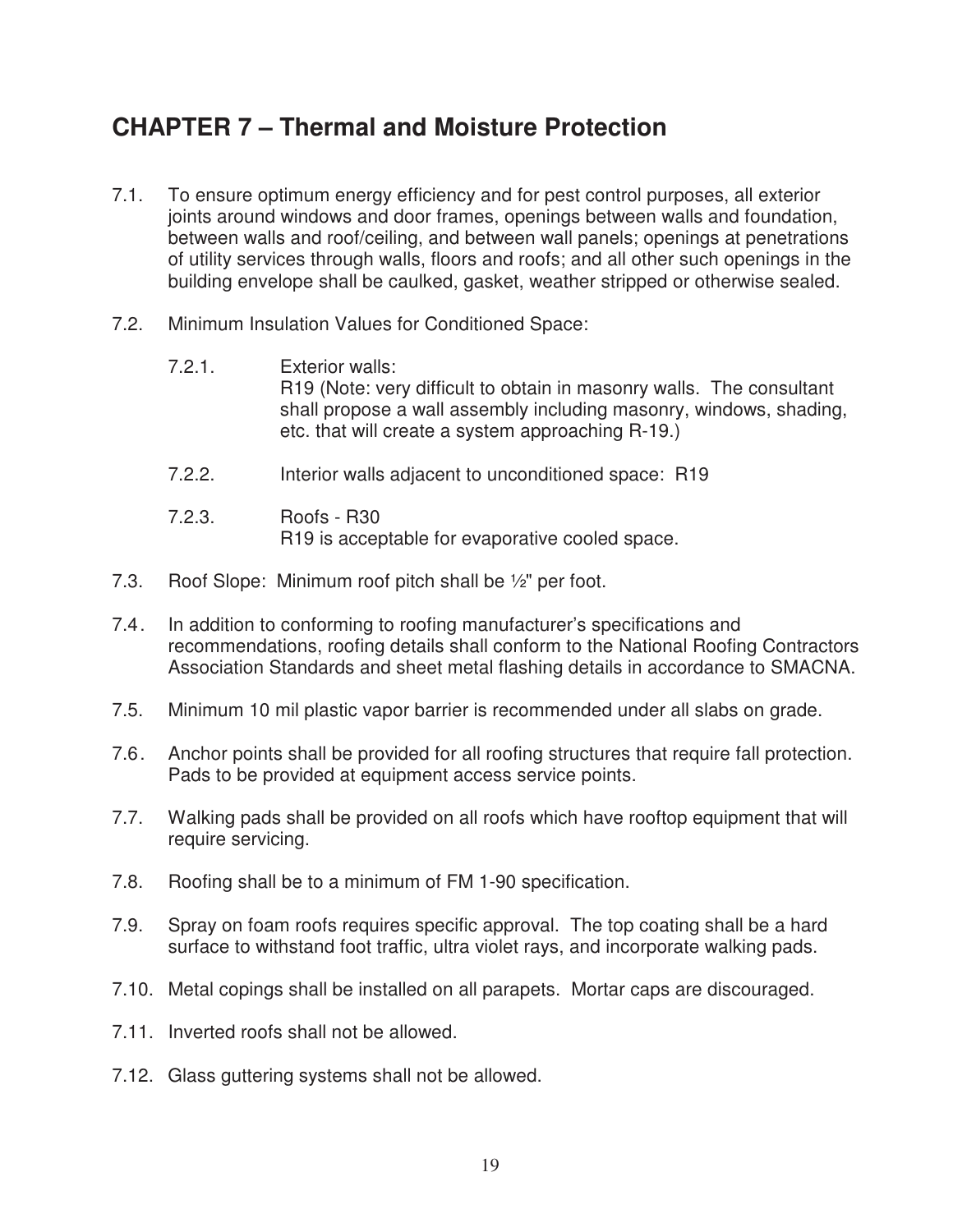- 7.13. All roofing material shall have a minimum of 80% SRI (solar reflective index) for the entire roofing system of a given facility. "Cool roof" coatings and/or systems are desired.
- 7.14. Manufacturer's or sheet metal curbs are preferred for mounting of all rooftop equipment. Weather resistant wood sleepers may be used for retrofit purposes only and requires specific approval.
- 7.15. Curbs shall not be closer than 30" to each other or to parapet or other walls.
- 7.16. Skylights shall be curb mounted, triple glazed, and have proper fall protection.
- 7.17. Pitch pockets be avoided wherever possible.
- 7.18. All sheet metal, flashing, metal roofing, etc. shall comply with the latest issue SMACNA.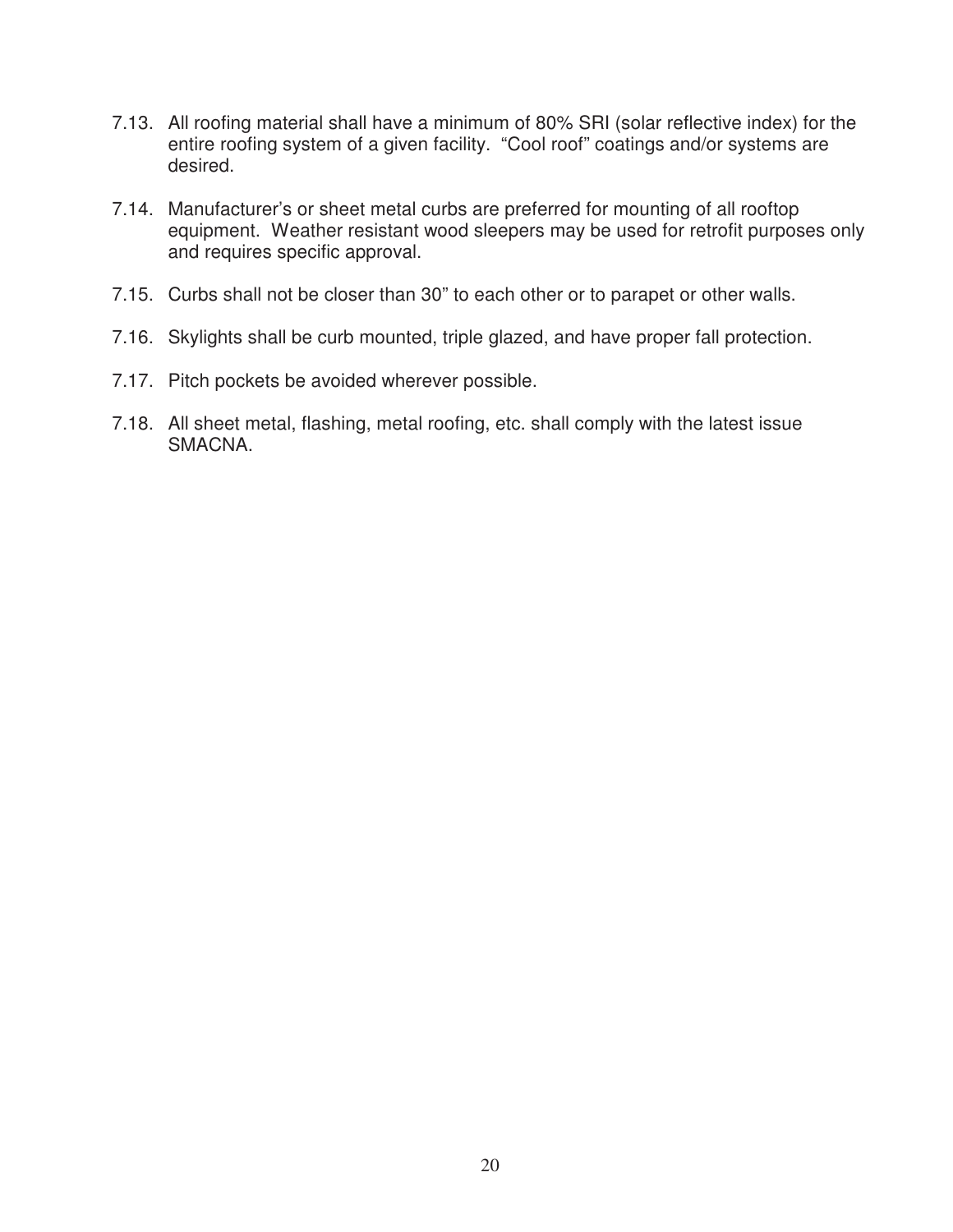# **CHAPTER 8 – Doors and Windows**

- 8.1. Work shall conform to SDI and KWI standards.
- 8.2. All wood doors shall be flush and a minimum of 1¾" thick.
- 8.3. All metal doors shall be flush and a minimum of 1<sup>3</sup>/<sub>4</sub>" thick.
- 8.4. The use of folding doors shall be reviewed with the Project Manager. If used, they shall have the same STC as the surrounding walls/partitions.
- 8.5. Design shall allow for ease of access for reglazing.
- 8.6. All windows shall be an insulated window system and constructed with low-e glass. Designers should demonstrate how they have addressed in their designs consideration of solar orientation, shading of windows, and control of heat gain.
- 8.7. All windows and exterior doors shall be weather stripped to achieve minimum air infiltration.
- 8.8. Curtain walls and storefront systems shall be glazed using insulating glass.

## 8.9. **Finish Hardware**

- 8.9.1. Latchsets shall be used on all interior office and conference room doors except where specifically approved.
- 8.9.2. Mortised locks shall not be used except where specifically approved.
- 8.9.3. Door closers shall provide for minimum of 120 degree opening swing with hold open arms, except where specifically approved otherwise.
- 8.9.4. Panic exit devices on pair doors shall be designed so they cannot be operated from the exterior to gain forced entry. The use of astragals and coordinators is discouraged. Where practicable, use series of single hung doors or removable mullions.
- 8.10. All hardware shall conform to ADA requirements.
- 8.11. Deactivation of automatic door hardware shall not require the use of ladders, removal of panels, etc.

# 8.12. **Keying Requirements**

 8.12.1. Provide construction cores and keys during the construction period. Each keyable lock shall have a permanent type construction core installed. Construction control and operating keys and cores shall not be part of the owner's permanent keying system or furnished on the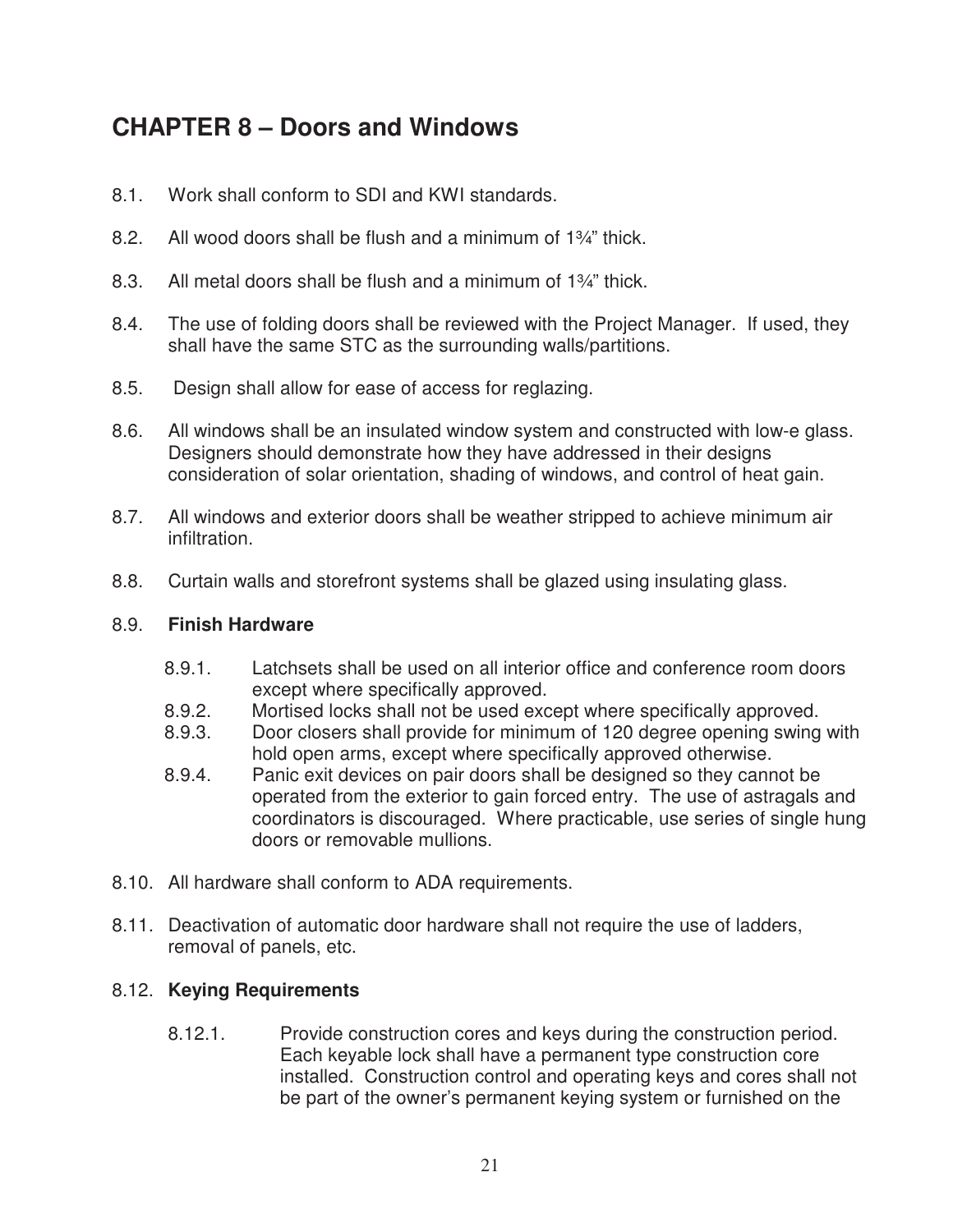same keyway (or key section) as the owner's permanent keying system. The hardware dealer, prior to occupancy will furnish permanent cores and keys (prepared according to the accepted keying schedule) to the owner.

- 8.12.2. All cylinders shall be Sargent removable core cylinders to match owner's existing system.
- 8.12.3. All permanent keys and blanks shall be blank on both sides except for the keyway identifier. High security keys shall include the appropriate markings including paten or pattern number, but no manufacture logo. Permanent keys shall be stamped with the applicable key mark for identification, provided by the owner. Cores shall be marked on the face of the plug with the keyway identifier (i.e.  $LE = E$ ) plus a number (i.e. E1001). This identification is to be supplied by the owner.
- 8.12.4. All permanent cores and keys shall be shipped from the factory direct to the owner's representative, return receipt requested.
- 8.12.5. Furnish keys in the following quantities:
	- 2 each change keys each combination used (to owner)
	- 2 each key blanks for balance of cores keyed (to owner)
	- 6 each Construction master keys (to contractor)
	- 1 each Control key (to contractor)
- 8.12.6.1. The owner or owner's agent will install permanent cores and return the construction cores to the hardware dealer.
- 8.13. Building standards for doors and lock (magnetic/electronic, etc.) See Section 16.9 and Appendix I.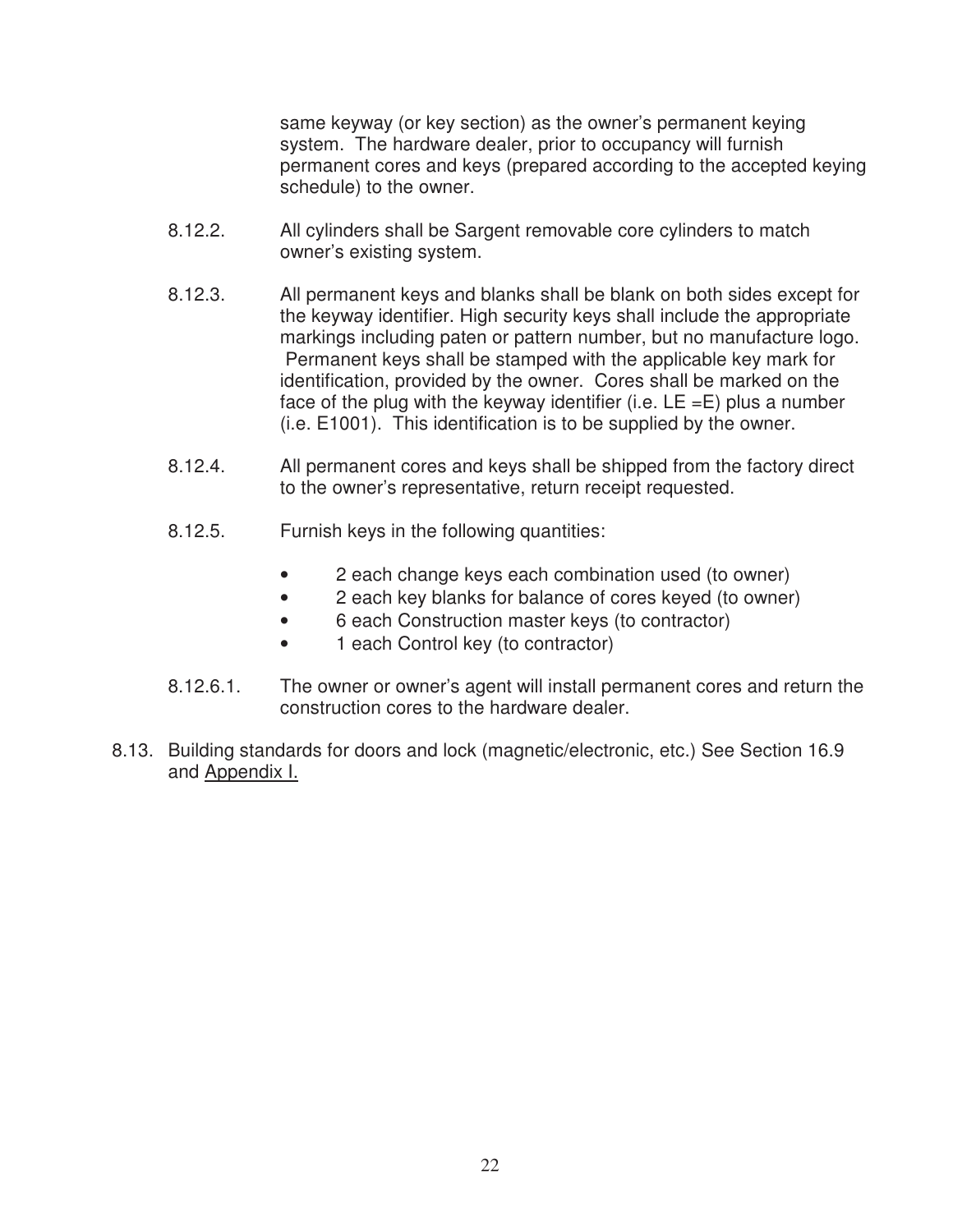# **CHAPTER 9 – Finishes**

# 9.1. **Suspended Ceilings**

9.1.1. Exposed grid, suspended ceiling systems should be used in open office areas, private offices, conference rooms, cafeterias and hallways whenever possible. Gypsum board and metal stud framed ceilings shall be installed as required to meet local building codes in such areas as restrooms and kitchens. Unique architectural applications shall be considered in high visibility areas.

## 9.2. **Gypsum Board**

- 9.2.1. Grade Level 5 is the City standard of finish on gypsum board walls.
- 9.2.2. In the event plywood is used behind gypsum board for impact resistance purposes or as a backer board for wall support, the plywood must be fire treated.

## 9.3. **Ceramic Tile**

- 9.3.1. Specifications and details shall be in accordance with the requirements and recommendations of the Tile Council of America.
- 9.3.2. All tile finishes and grout joints shall be non-absorbent. All tile shall be of domestic manufacture, a minimum of standard grade with all matching trim pieces where required. Where required, tile with abrasive grain surface should be used.
- 9.3.3. Installation: Lay out floor so no tile less than one-half size occurs. Align all joints in both directions. Grout tile joints flush with face of tiles making a neatly finished smooth surface. Install specified grout in strict accordance with manufacturer's printed instructions.
	- Ceramic tile shall be the standard wall and floor finish in restrooms. Height of tile finish on walls shall conform to the following schedule:
	- Walls (front and side) with water closets and/or urinals, tile shall be full height.
	- Ceramic tile in showers shall be full height and shall be set on masonry or cement board backup.
	- Other walls tile shall be toilet partition height  $+/-5$ '-6".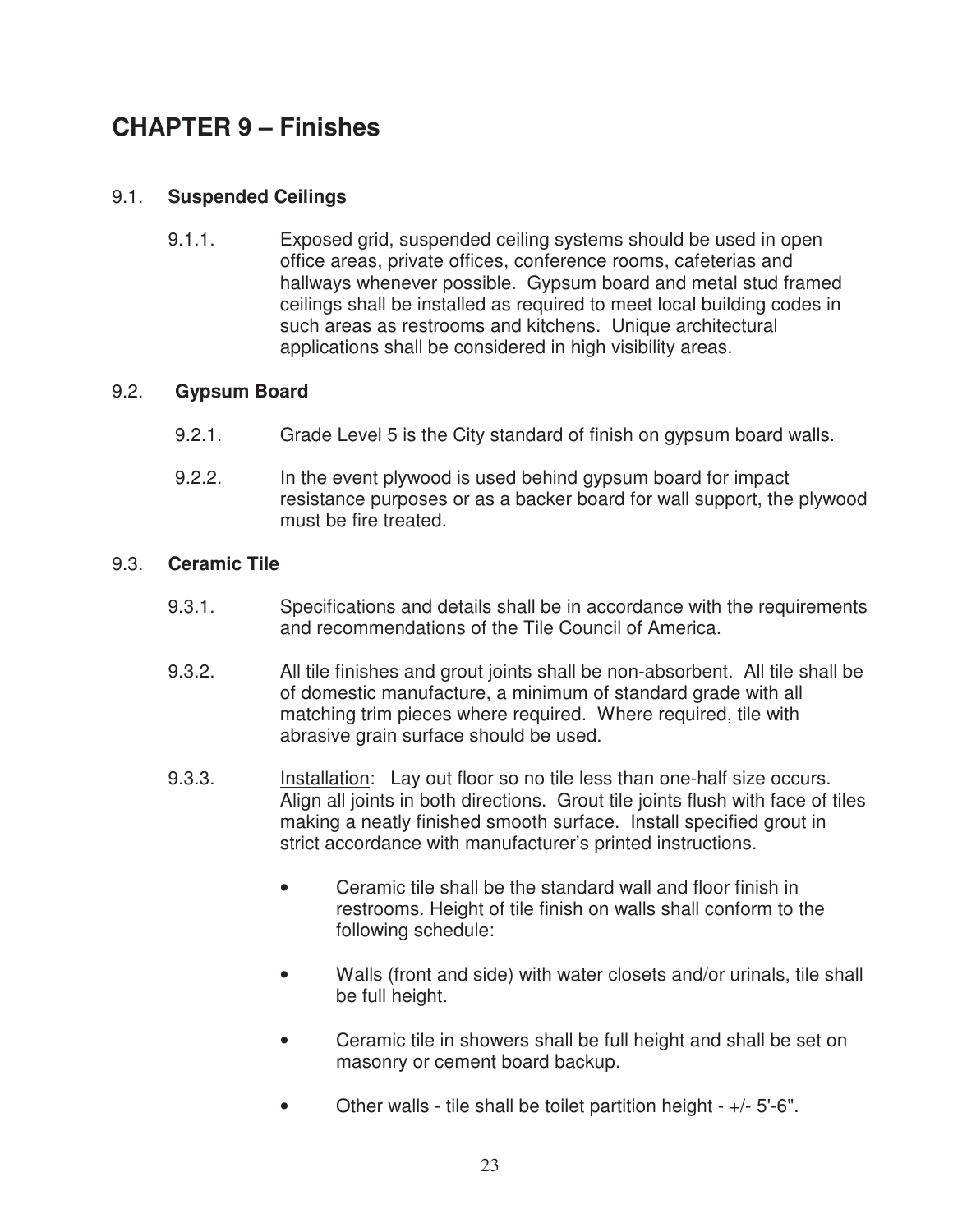- 9.3.4. Manufactured mortars and grouts shall contain hallmark certifying compliance with reference standards and be type recommended by tile manufacturer for specific applications. Adhesives shall be in containers labeled with hallmark certifying compliance with referenced standards.
- 9.3.5. Tile samples of the size specified shall be submitted for all tile work.

## 9.4. **Resilient and Hard Surface Flooring**

- 9.4.1. Applications: Areas of use shall include utility areas, break rooms, coffee rooms, and kitchens. All other areas will be approved on a case-by-case basis. No hardwood flooring should be used other than for basketball courts. Any other cases will be reviewed on a case-bycase basis.
- 9.4.2. Materials: Vinyl composition tile (VCT), 12" x 12" x 1/8" thick equal to or exceeding Federal Spec. SS-T-312, Type IV, composition 1 (asbestos free). Each building shall be limited to 1 or 2 patterns, utilizing neutral colors that blend with carpet and other finishes throughout the building. An additional two unopened cartons of material shall be provided with each installation for City's future use. Avoid VCT in high traffic areas and restrooms.
- 9.4.3. Reducer Strips: Reducer strips shall be edge-butting type and not overlapping flooring. Cove top-set and straight carpet types 2½" or 4" high rubber, non-shrinking, 1/8" thick with matching molded inside and outside corners and end stops. The base to be a neutral color blending with floor finishes. One color base should be maintained throughout a single building. Areas which have carpet are to receive a toeless base while areas of hard surface or resilient flooring should receive a base with toe.

## 9.5. **Carpet**

- 9.5.1 The use of carpeting as a floor finish is closely controlled and any deviations from authorized applications identified in these standards must be approved on a case-by-case basis by the Facilities Review Committee.
- 9.5.2. Guarantee/Warranty: In addition to five-year material and workmanship guarantee, carpet shall be warranted against delamination, shrinkage, and manufacturer's flaws, and shall be guaranteed for the following:
- 9.5.3. Wear: Manufacturer shall guarantee that, excluding stairs, no part of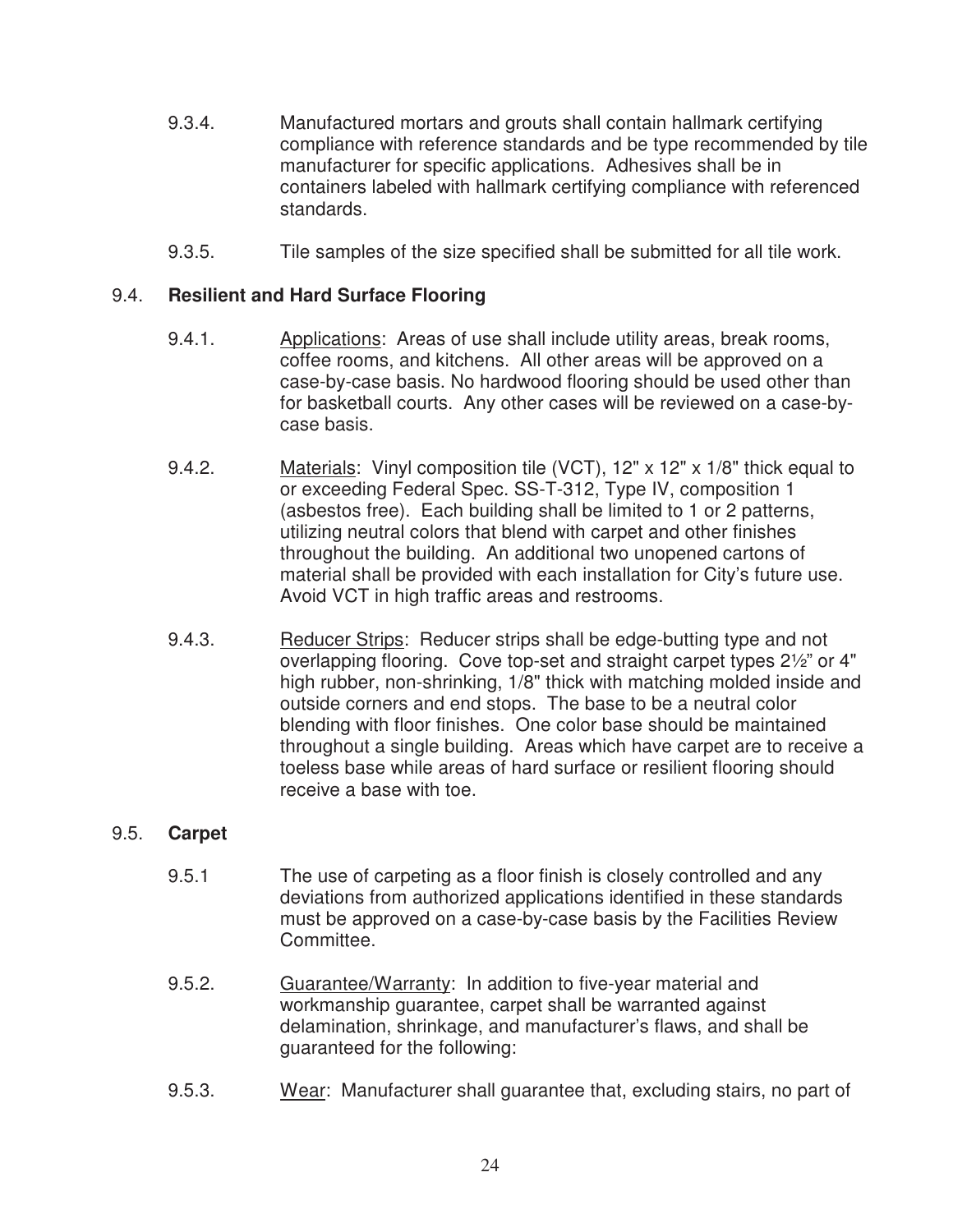the carpet wearing surface shall wear more than 10% by weight in ten years. Crush resistance should show an 85% recovery rate.

- 9.5.4. Static Protection: Manufacturer shall guarantee that the carpet will maintain static generation at less than 3.5 KV at 70 degrees Fahrenheit and 20% relative humidity throughout the life of the product.
- 9.5.5. Color Fastness: Shall be a standard rating of good for 20 standard fading hours (2000 langleys) and 40 hours for dark colors. Color shall be versatile enough to minimize visual appearance of stains.
- 9.5.6. Soil Protection: All specified carpets shall have stain resistant and soil prohibiting characteristics incorporated in the milling process of the fibers/carpets. No post-installation treatments are acceptable. Carpeting, including the backing, shall be moth, vermin, and mildew resistant.
- 9.5.7. In areas where chemicals may be exposed to the carpet, it should be solution dyed.
	- 9.5.7.1. Specifications shall include provisions for out-gassing.
	- 9.5.7.2. Seaming diagrams will be provided for approval prior to installation. Seams should be avoided at pivot points, across areas that receive heavy foot traffic and seams that will run directly into a doorway.
	- 9.5.7.3. Glue-down carpet square, minimum 32 oz wt., is recommended for high traffic areas and in areas with modular furniture, and in accordance with ADA.

## 9.6. **Special Coatings**

- 9.6.1. When specifying skid resistant floor finishes, take into consideration the effect the finish will have on floor cleaning and maintenance.
- 9.6.2. The degree of skid resistance should be appropriate to the intended use.

#### 9.7. **Adhesives & Sealants**

9.7.1. All products shall not contain asbestos and/or lead.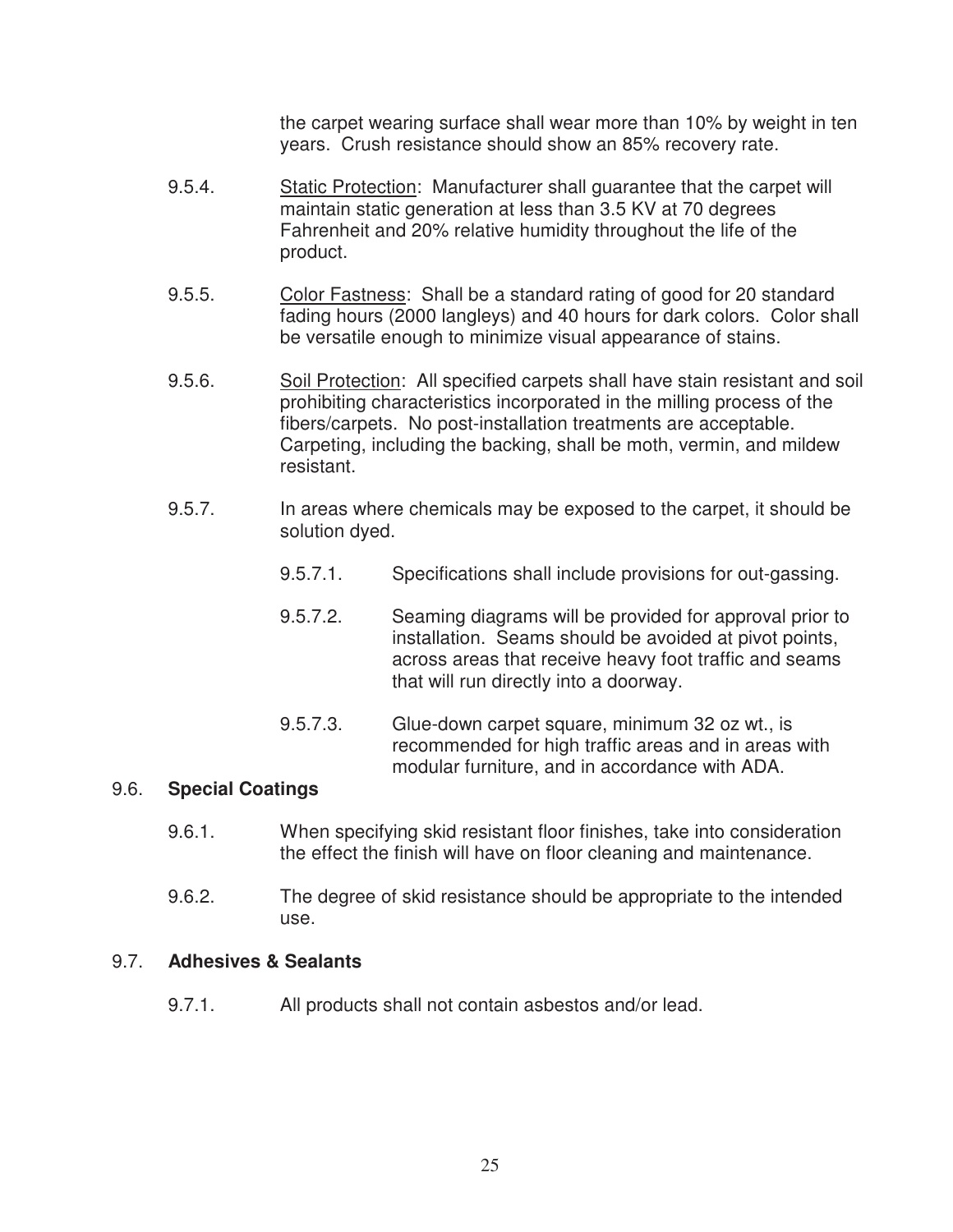## 9.8. **Paint**

- 9.8.1. Brands of paint, varnish and stains shall be of highest quality, made by reputable manufacturers, have identifying labels on containers and shall be approved by the City of Phoenix. All paint materials shall be factory fresh. Low sheen paint should be used in all areas. The only exceptions would be utility rooms, break rooms, kitchens and rest rooms where a semi-gloss finish would be acceptable. Any other areas would need to be evaluated on an individual basis.
- 9.8.2. Compatibility of the paint with the wall surface should be verified prior to painting.
- 9.8.3. For general offices use one color per building. Colors already in use should be considered first to avoid stocking of multiple colors. The recommended color shall be a white or off-white. In buildings where high public usage, such as those buildings used by Parks and Recreation Department, or specialized buildings, the use of multiple colors can be considered with prior approval.
- 9.8.4. All paints used should have a low VOC. All paint will be delivered to site in manufacturer's labeled and sealed containers. Labels shall give manufacturer's name, brand, type, batch number, color of paint and instructions for reducing. Thin only in accordance with printed directions of manufacturer. Consideration should be given to painting occupied buildings after normal business hours or on weekends.
- 9.8.5. All paint products and primers shall not contain lead.
- 9.8.6. All communications and data room walls shall have two coats of fire retardant paint.

## 9.9. **Wall Coverings**

- 9.9.1. Wall coverings other than paint and elsewhere described in the Building Standards will require approval of the City.
- 9.9.2. If the use of wall coverings is approved:
	- 9.9.2.1 Color and pattern continuity should be maintained throughout a building utilizing only 1 or 2 wall coverings. Fabric wall coverings should only be used in areas such as conference rooms, reception / common areas or where a tackable surface may be required. In high usage areas or an area which requires more resilient wall covering, such as halls, coffee or break rooms, a vinyl wall covering should be utilized.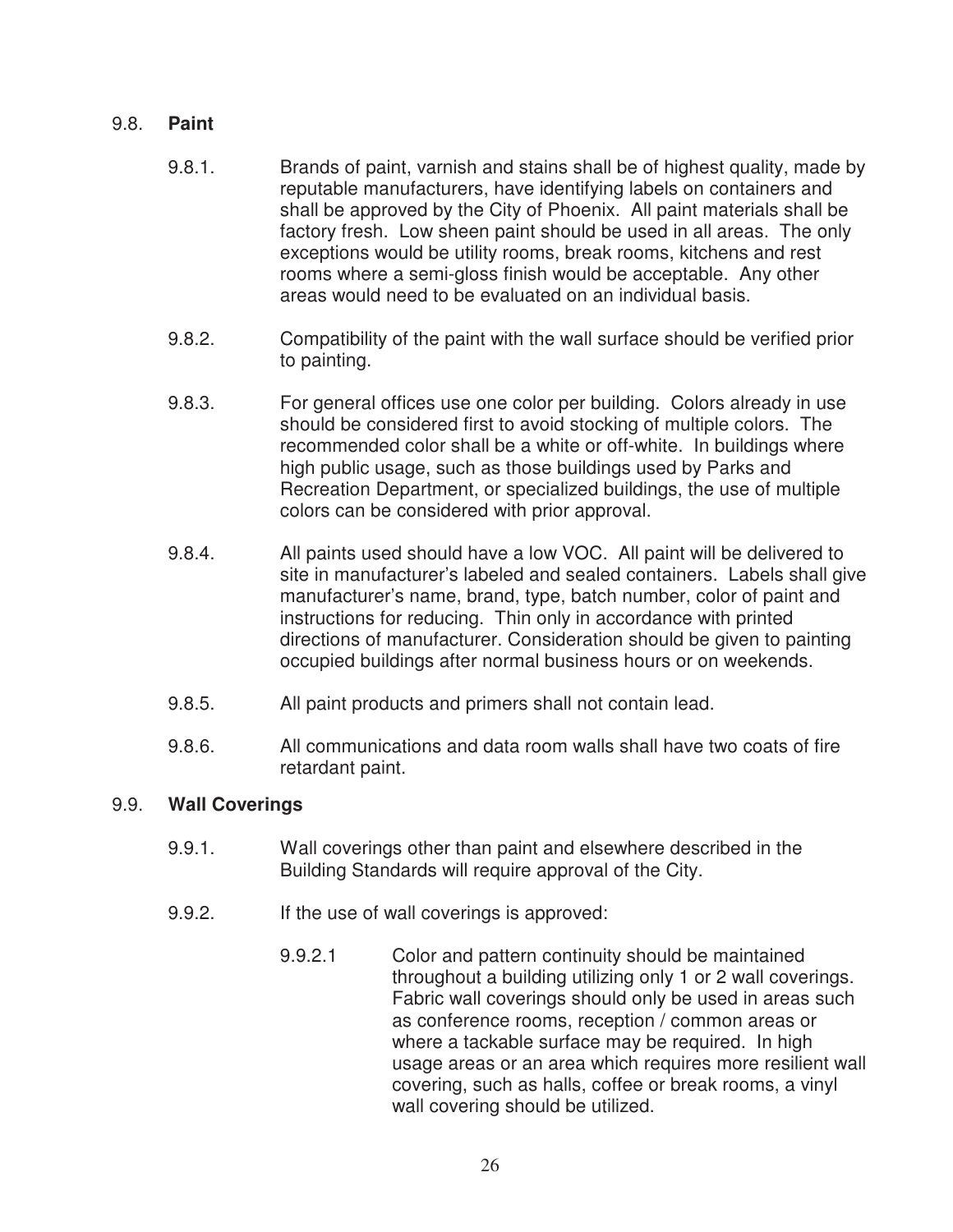- 9.9.2.2. Wall coverings durability and appearance retention shall meet Voluntary Standard TS 198 and meet Federal Specification CCC V.V. 408, Type II Medium Duty or Type III Heavy Duty.
- 9.9.2.3. Adhesives, primers and sealers shall be as recommended by the fabric manufacturer, and strippable type.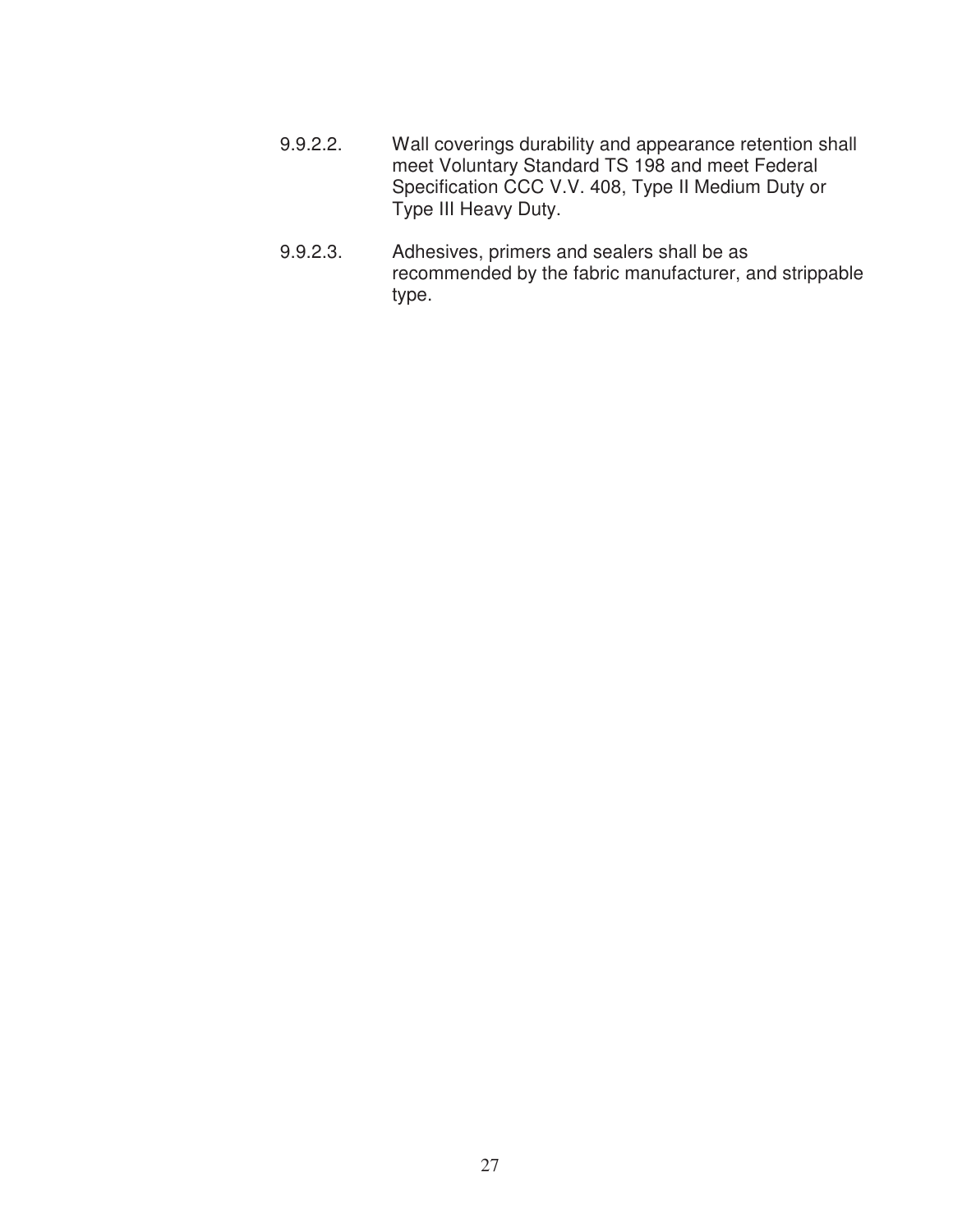# **CHAPTER 10 – Specialty**

# 10.1. **Toilet Compartments**

- 10.1.1. Centerline dimensions between partitions shall be minimum 1" larger than code requirement.
- 10.1.2. Dimensions shall meet minimum AZADAAG/ANSI requirements.
- 10.1.3. When dimensioning, allow for encroachment of partition and wall mounted equipment.
- 10.1.4. Dimension from finish wall (e.g. face of ceramic tile) and not from the rough wall (e.g. masonry).
- 10.1.5. Acceptable materials in order of preference:
	- Brushed Stainless Steel (for low vandalism areas)
	- Stippled Stainless Steel (for high public use, industrial areas, high vandalism areas)
	- Enameled Steel
	- Phenolic Resin
- 10.1.6. Plastic laminate is not acceptable.
- 10.1.7. Toilet partitions shall be floor mounted in high public use areas. Ceiling mounted is preferred in low public use areas for ease of cleaning maintenance.
- 10.1.8. Urinal screens shall be same material as toilet partitions and shall be cantilevered off the wall - maximum 18" projection.
- 10.1.9. In addition to the required ADA accessible toilet and stall in the restrooms, provide a minimum of one additional stall with grab bars for ambulatory use.

## 10.2. **Toilet Room Accessories**

- 10.2.1. Where appropriate, provide baby or adult changing stations in both male and female public rest rooms, and in family/unisex restrooms.
- 10.2.2. Multi-use restrooms (i.e., family/unisex restrooms) intended primarily to serve as the wheelchair accessible restroom for a facility should be equipped with automatic flush valves, lavatory faucet, soap dispenser, and paper towel dispenser.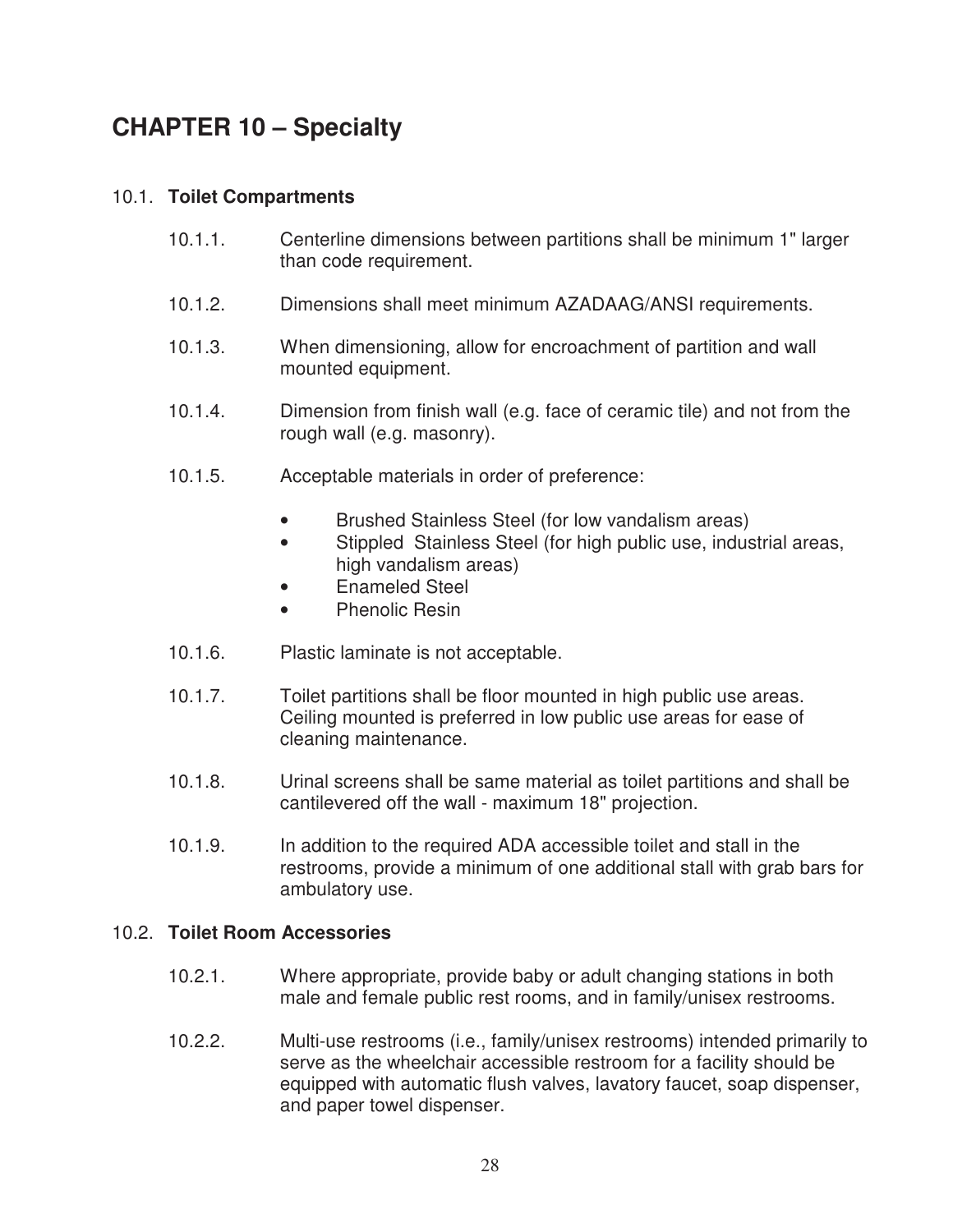- 10.2.3. Paraphernalia shelves shall be provided within the toilet compartment in all restrooms. Refer to Appendix E of the Building Standards.
- 10.2.4. Provide coat hook/bumper in all toilet compartments.
- 10.2.5. Consideration shall be given to using towel dispensers that accommodate C-fold towels at manual towel dispensers.
- 10.2.6. No in-sinktop soap dispensers shall be used, unless automatic. Verify with the Project Manager as to the furnishing of soap dispensers. Provide wall surface area adjacent to the lavatory for future installation. In the event soap dispensers are in the scope of work, they shall accommodate 800 ml liquid soap cartridges.
- 10.2.7. Dual-roll toilet paper dispenser/sanitary disposal combination units are preferred.
- 10.2.8. If using semi-recessed trash receptacles, additional receptacles shall be provided.
- 10.2.9. All entries to restrooms shall be designed with privacy in mind. Layout of restrooms as it pertains to mirror locations and sight lines are critical for privacy.

# 10.3. **Louvers & Vents/Grilles & Screens**

 10.3.1. Screening shall be sized to keep out bees and wasps in natural ventilated non-conditioned restrooms.

## 10.4. **Access Floors**

 10.4.1. Access Floors shall meet code requirements. If a floor covering is to be installed, carpet squares is the preferred finish material. Access floors must be designed and sealed structural calculations provided by an Arizona Registrant.

## 10.5. **Signage**

- 10.5.1. Signage is provided for directional, area and room designation and personal space identification. Signs may be wall mounted, countertop and panel mounted. Ceiling-hung signs are permitted at areas that provide counter type services to outside parties. The City of Phoenix Graphics Standards Manual should be used as a guideline.
- 10.5.2. City Corporate Logo: Reproductions of the City of Phoenix symbol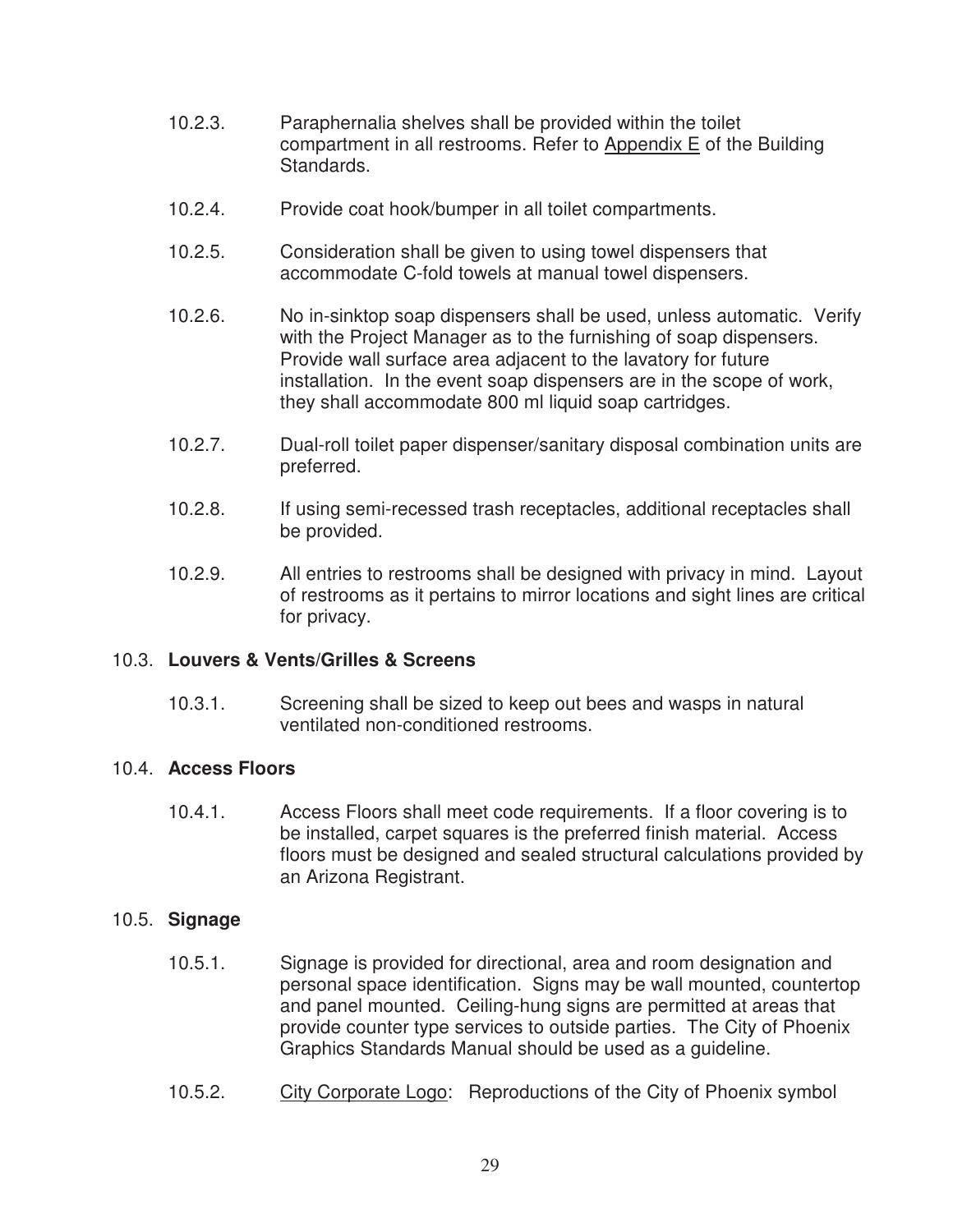should be made directly from reproduction art from the City Clerk Printing Services Section or from the City's Public Information Office. The standard color for the corporate symbol is City of Phoenix "Purple Pantone 228". Font is "Frutiger 75 Black." Placement and sizes are specified in the C.O.P. guidelines in Graphics Standards Manual. Any deviation from the corporate logo requires approval of the office of the City Manager.

- 10.5.3. Durability Requirements: Flexibility to accommodate changes and additions to sign system should be considered by the designer prior to the selection of materials, graphic techniques and mounting methods to be used.
- 10.5.4. Readability: Letters should be large enough to read from a distance of 50 feet, depending on the application and usage. Color between background and lettering should have strong contrast. Colors in signage system should also relate harmoniously with the pallet of colors selected for the building and its environment.
- 10.5.5. Materials & Finishes: Some signage may be fabricated through the Metro Facilities and Energy Management Division of the Public Works Department. Check with this division to assure compatibility. Braille interpretation should be checked by a knowledgeable authority within the office of the City Clerk.
- 10.5.6. Building Address: Address numbering of buildings shall be compatible with the architecture and material palette of the building, and displayed on building exterior in accordance with the requirements of the Fire Department.

## 10.6. **Lockers**

- 10.6.1. Shall be ventilating style.
- 10.6.2. Shall be mounted solid on curbs.
- 10.6.3. Verify locking requirements with the Project Manager. Typically a pad lock type is preferred.
- 10.6.4. Verify size with Project Manager.

## 10.7. **Mail boxes**

10.7.1. The need for mail boxes will be reviewed on a project-by-project basis.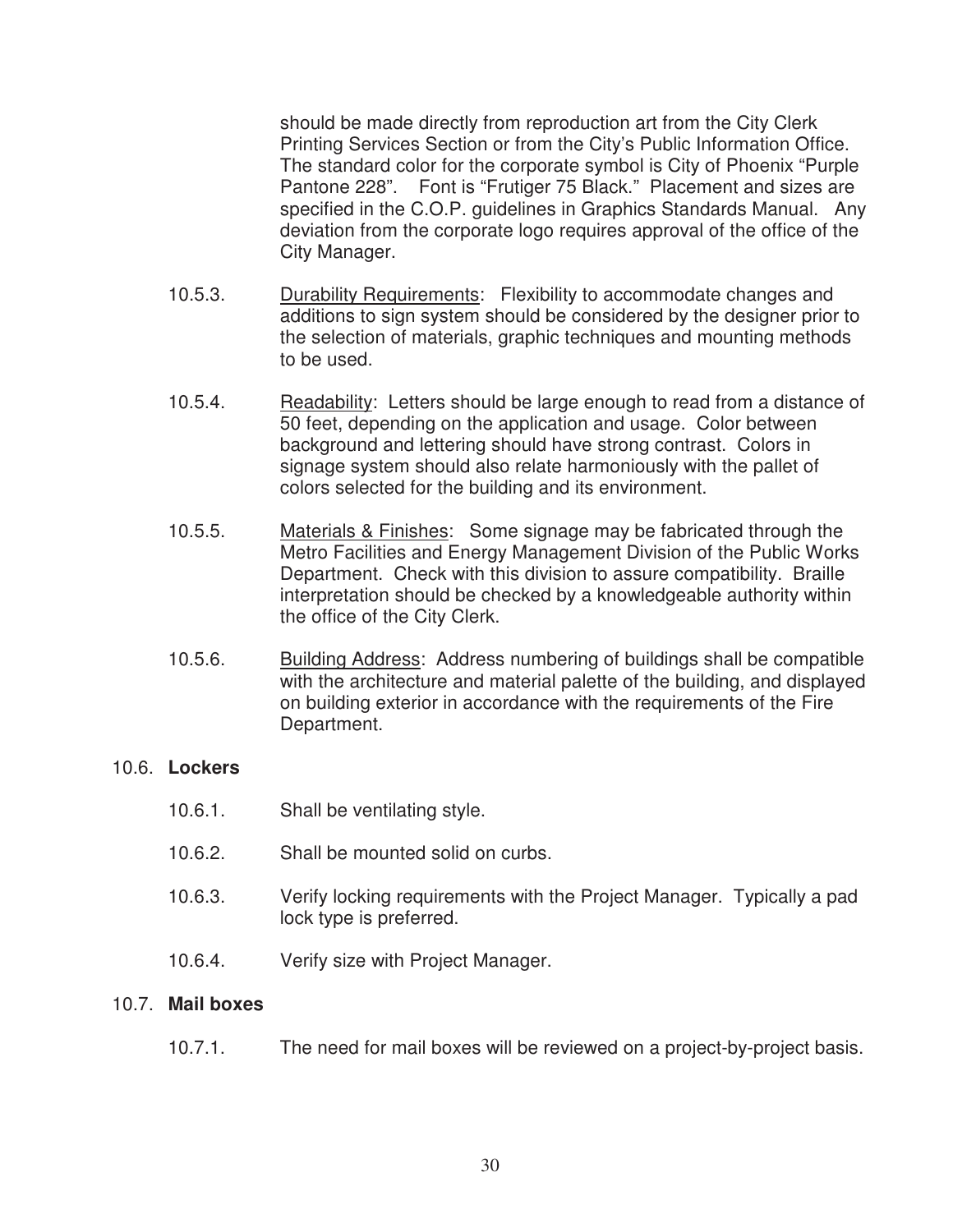## 10.8. **Operable Partitions**

- 10.8.1. If using for acoustical separation:
- 10.8.2. STC shall equal that of surrounding walls and/or partitions.
- 10.8.3. Close space between top of partition and underside of slab/deck with STC equivalent of partition.

## 10.9. **Exterior Sun Control Devices**

- 10.9.1. Avoid automatic controlled devices.
- 10.9.2. Avoid creating bird rookeries on horizontal surfaces.

## 10.10. **Telephone Specialties**

- 10.10.1. Refer to Chapter 16 Communications for additional information.
- 10.10.2. Phone devices are the responsibility of the City.
- 10.10.3. A minimum of a TTY should be planned for each facility. Actual installation coordination will be handled by the occupying City department.
- 10.10.4. Coordinate with modular furniture.
- 10.10.5. Power poles are discouraged.

# 10.11. **Security, Fire/Life Safety and Audio/Visual Specialties**

- 10.11.1. Refer to Chapter 16 and Appendix I for additional information.
- 10.11.2. Electronic Security and Safety system devices are the responsibility of the City.
- 10.11.3. Fire Alarm and Suppression systems will be designed to meet all applicable NFPA and Local Authority Having Jurisdiction (AHJ) Codes.
- 10.11.4. Security systems will be designed to meet all applicable costs, site Risk Assessments and recommendations of the Homeland Defense Bureau.
- 10.11.5. All specialized system, installations monitored by City of Phoenix Security must be compatible with the City's Central Monitoring Station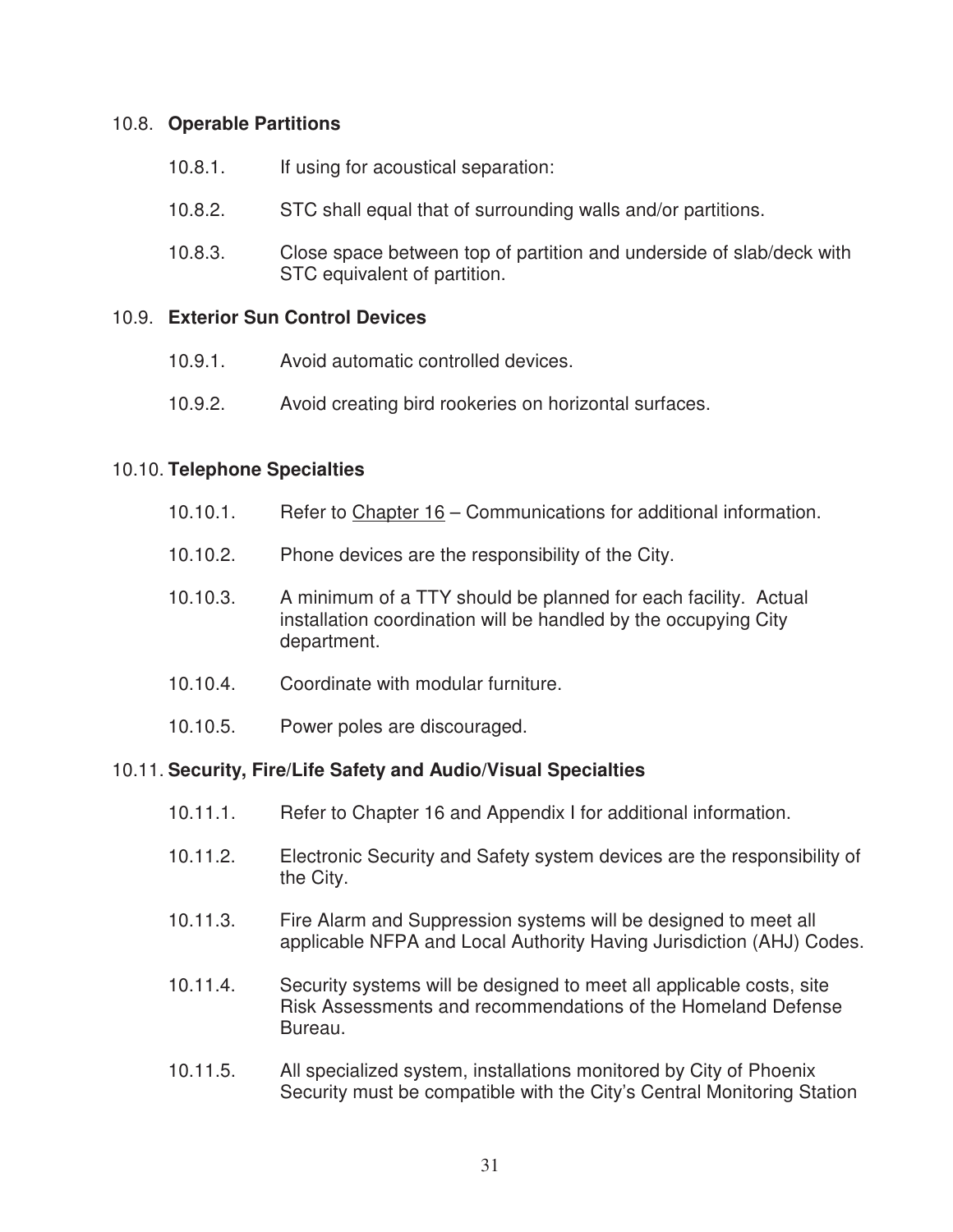(CMS) systems.

10.11.6. Coordinate communications requirements for these specialized systems with Telephone/Network Specialties.

# 10.12. **Flag**

10.12.1. Follow flag protocol.

# 10.13. **Drinking Fountains**

10.13.1. Where drinking fountains are to be installed, they shall be of the "highlow" configuration and operate with chilled water.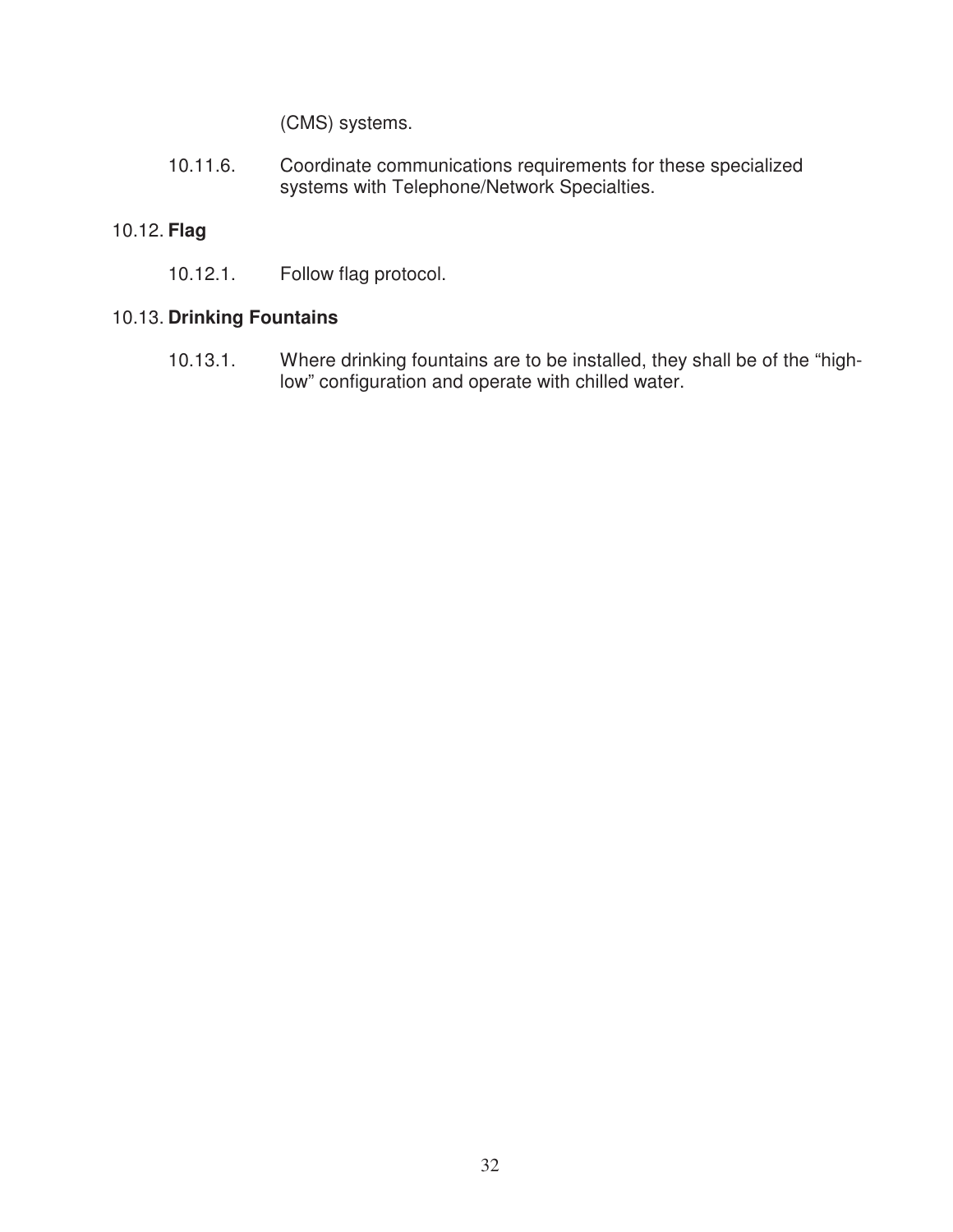# **CHAPTER 11 – Equipment**

# 11.1. **Athletic, Recreational**

 11.1.1. Athletic and recreational equipment shall be reviewed with the Parks and Recreation Department staff through the EASD Project Manager**.**

## 11.2. **Shooting Range Equipment**

- 11.2.1. Shooting range equipment shall be reviewed with the Police Department and City Environmental staff through the Project Manager.
- 11.3. All other specialty equipment shall be coordinated with the project manager and using agency.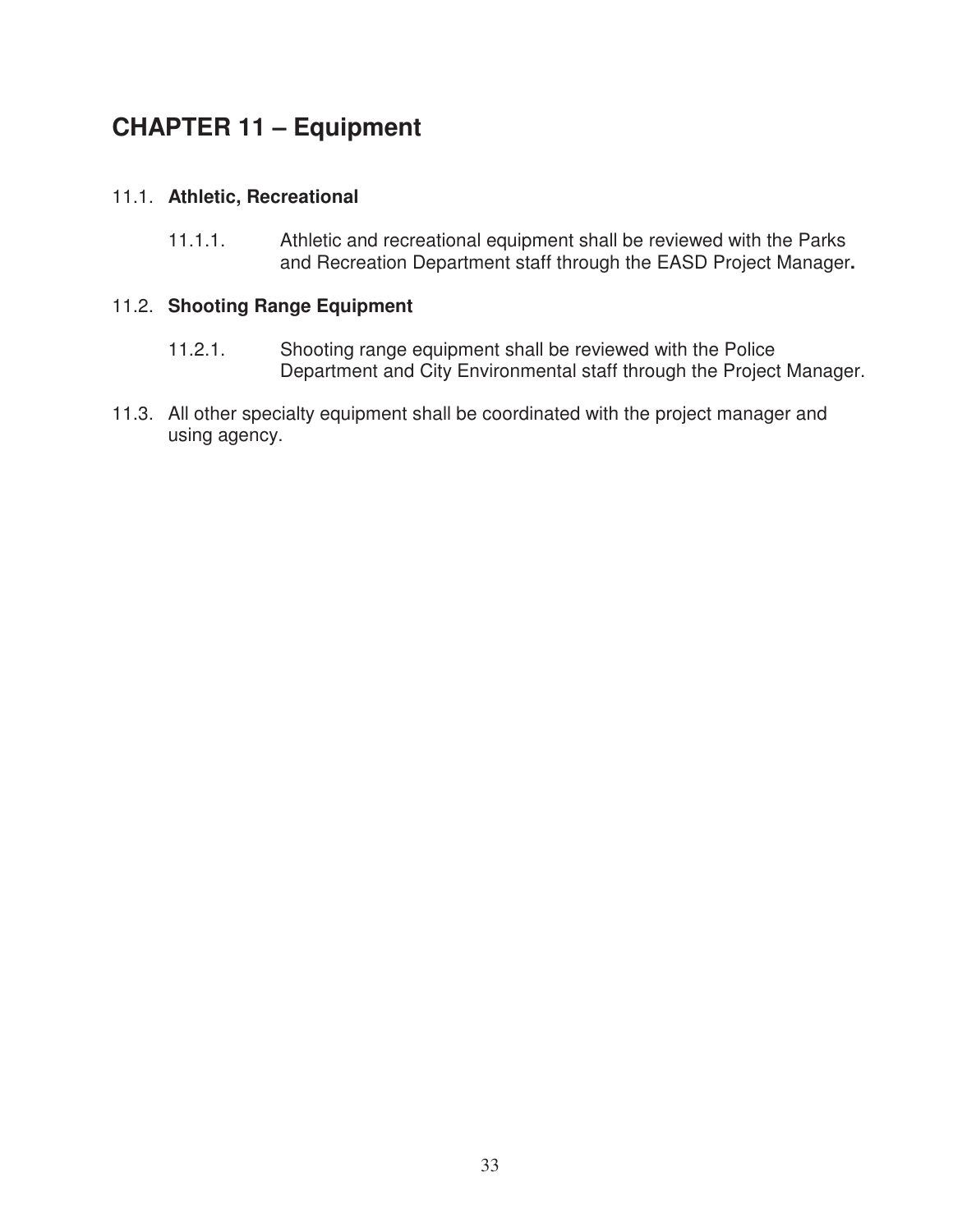# **CHAPTER 12 – Furnishings**

# 12.1. **Window Treatments**

 12.1.1. Window coverings are used to enhance the office environment and provide light control at exterior windows. Venetian blinds are preferred over draperies due to their ease of maintenance and the low flammability of the materials. Color and pattern continuity throughout a single building is recommended. All window covering systems must be reviewed and approved by the maintaining department.

## 12.2. **Mini Blinds**

- 12.2.1. Product: Narrow 1" wide aluminum slat type with "invisible" type ladders, all steel parts shall be treated at the factory with a corrosion resistant plating or treatment.
- 12.2.2. Materials: Horizontal elliptical-crowned aluminum alloy nominal 1" wide (25 mm) slats, 0.010" thick prior to painting, with rounded corners and smooth finished edges and holes.
- 12.2.3. Finishes: Provide manufacturer's standard plastic type paint finish applied over a catalytic undercoat and baked at a high temperature.
- 12.2.4. Plastic Blinds: In cases where plastic blinds are used, written verification of lead content from the manufacturer will be required.

# 12.3. **Space Standards**

- 12.3.1. The City of Phoenix has established Space Standards to serve as a management-approved guideline for space allocation in City facilities. The purpose of space standards is to enable the City of Phoenix to provide office space in a well organized and cost effective manner, creating work environments that meet the needs for productivity, function, flexibility and aesthetics. The guidelines presented here are based on the standardization of space requirements by job function and support needs.
- 12.3.2. Space Guidelines: The space guidelines include only the actual square footage of a private office or individual workstation. Circulation, aisle and access space is not included in the individual categories. The actual square footage required for circulation should be added in the planning phase of each project as a group or department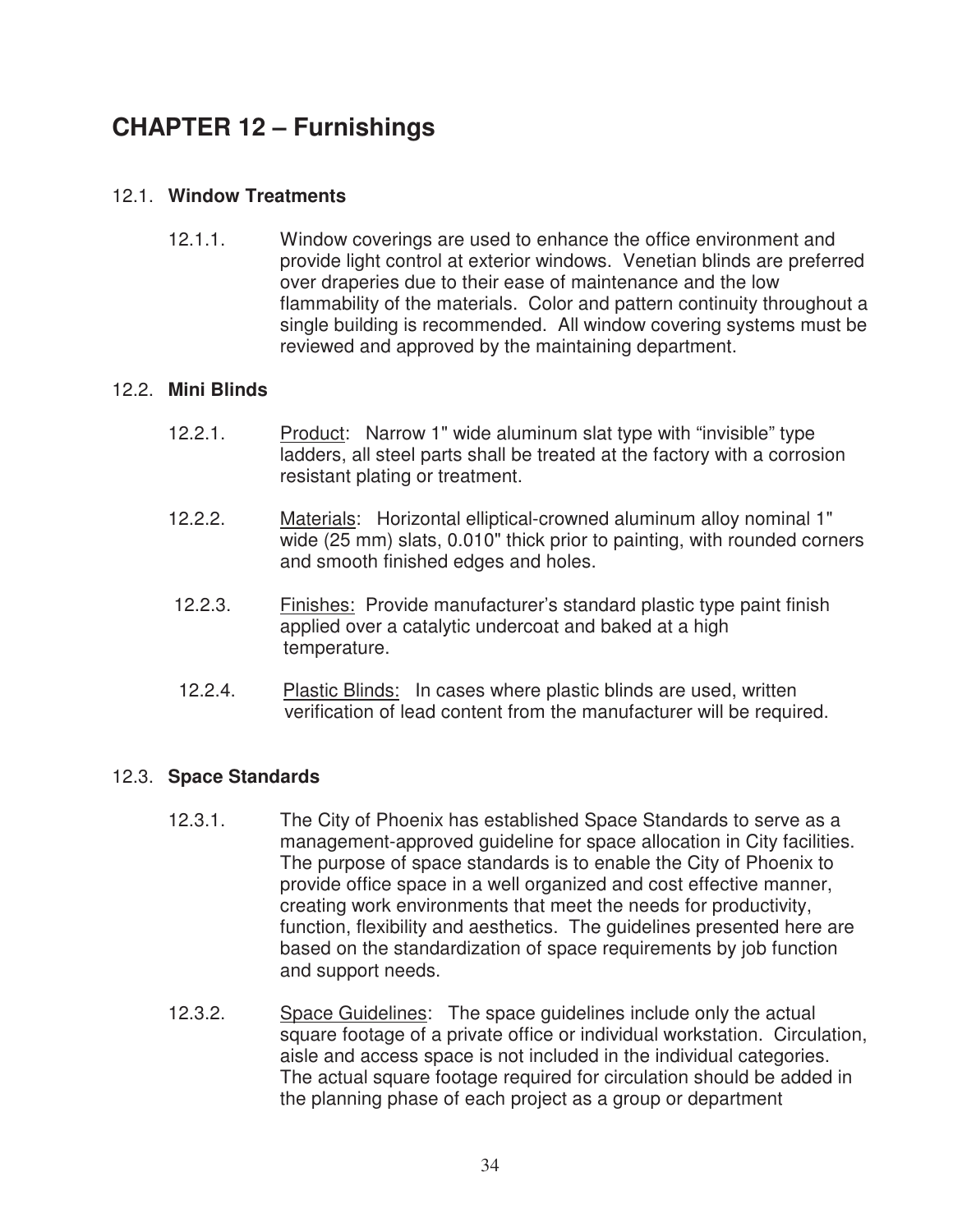requirement.

- 12.3.3. Maximum Guidelines: The standards assigned are to be utilized as maximum guidelines for individual work areas. Project conditions, architectural constraints, and/or existing conditions may require the standard allocations to adjust per project.
- 12.3.4. Table 1.1 provides the guidelines for allocating space for all City positions.
- 12.3.5. ADA Requirements: The designer is responsible for compliance to AZADAAG/ANSI and/or other code requirements. Whichever code is the most stringent shall prevail.

# 12.4. **Systems Furniture**

- 12.4.1. The overall design of systems furniture must comply with all municipal codes as well as AZADAAG/ANSI standards for barrier free interiors.
- 12.4.2. Modular: The use of modular systems furniture is encouraged wherever the privacy of an enclosed office is not critical to job function. Open office planning creates an atmosphere of shared daylight and team interaction. Systems furniture is easily reconfigured to meet changing organizational needs. A limited number of standard workstation sizes and componetry should be applied to support typical job functions, equity among staff and efficient utilization of space.
- 12.4.3. Manufacturer: Manufacturer, style, colors and finishes should be specified to coordinate with any existing City of Phoenix contracts already in place to control inventory and maximize furniture usage among all City buildings.

# 12.5. **Freestanding/Conventional Furniture**

- 12.5.1. For each new facility, a standard for conventional furniture should be developed for each functional area such as private office, conference room, file/storage room, copy room, reception area, etc.
- 12.5.2. Any existing City of Phoenix contracts for conventional furniture should be utilized wherever possible. Suppliers of this furniture should be asked to provide samples and cut sheets showing furniture in their line which has been purchased for other City of Phoenix buildings. If functionality can be achieved, previously purchased furniture and fabric selections are encouraged for style consistency and standardization among City buildings.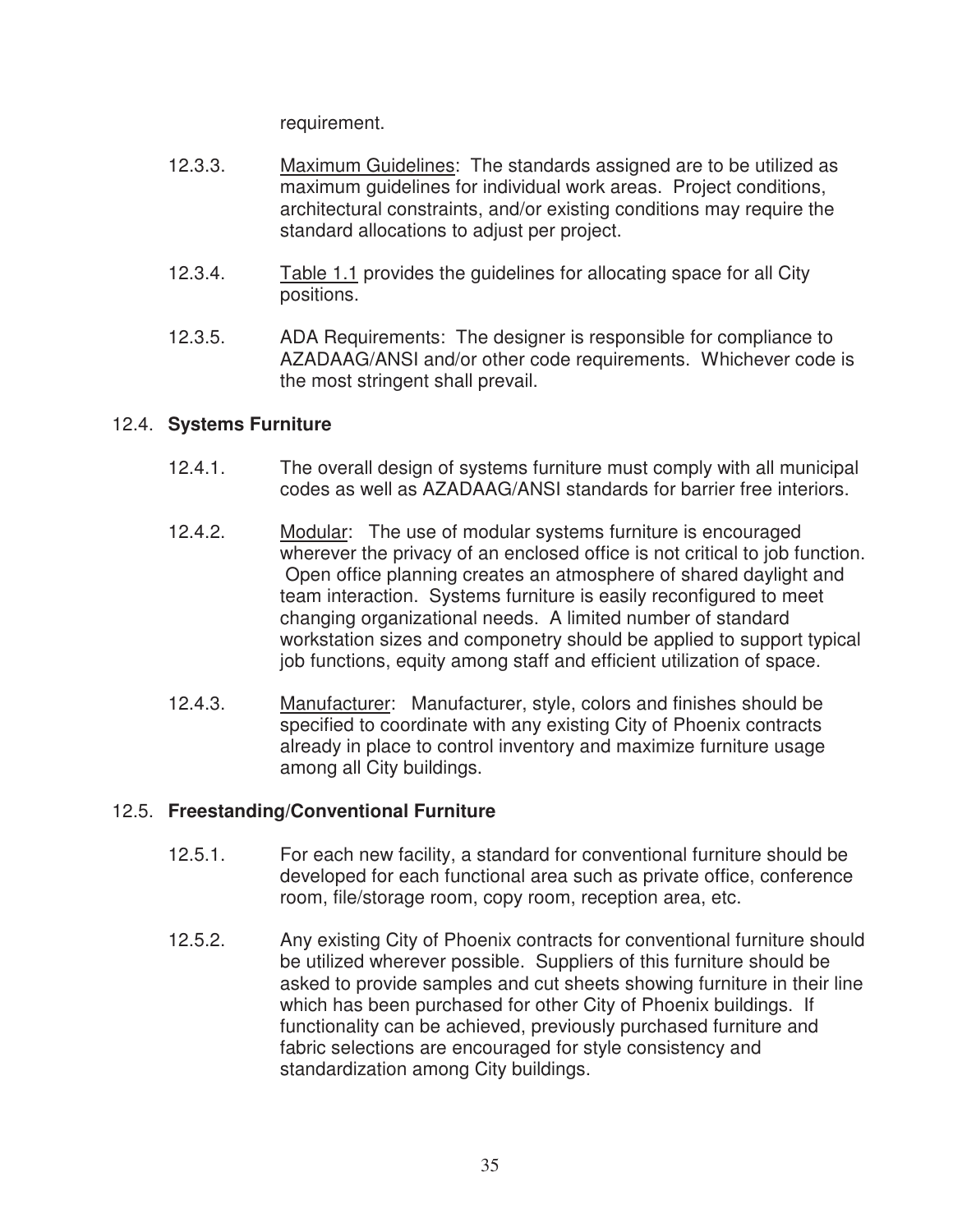- 12.5.3. All conventional furniture must be commercial quality, which is, intended for commercial use. Fabric on upholstered furniture must meet flammability testing required by code. Wearability of the fabric should be considered in relation to the intended use of the upholstered item. Furniture and fabrics must be warranted by the manufacturer against defects for a minimum of five years.
- 12.6. In-Stock Furnishings
	- 12.6.1. Use in-stock systems furniture unless otherwise approved by the Facility Review Committee.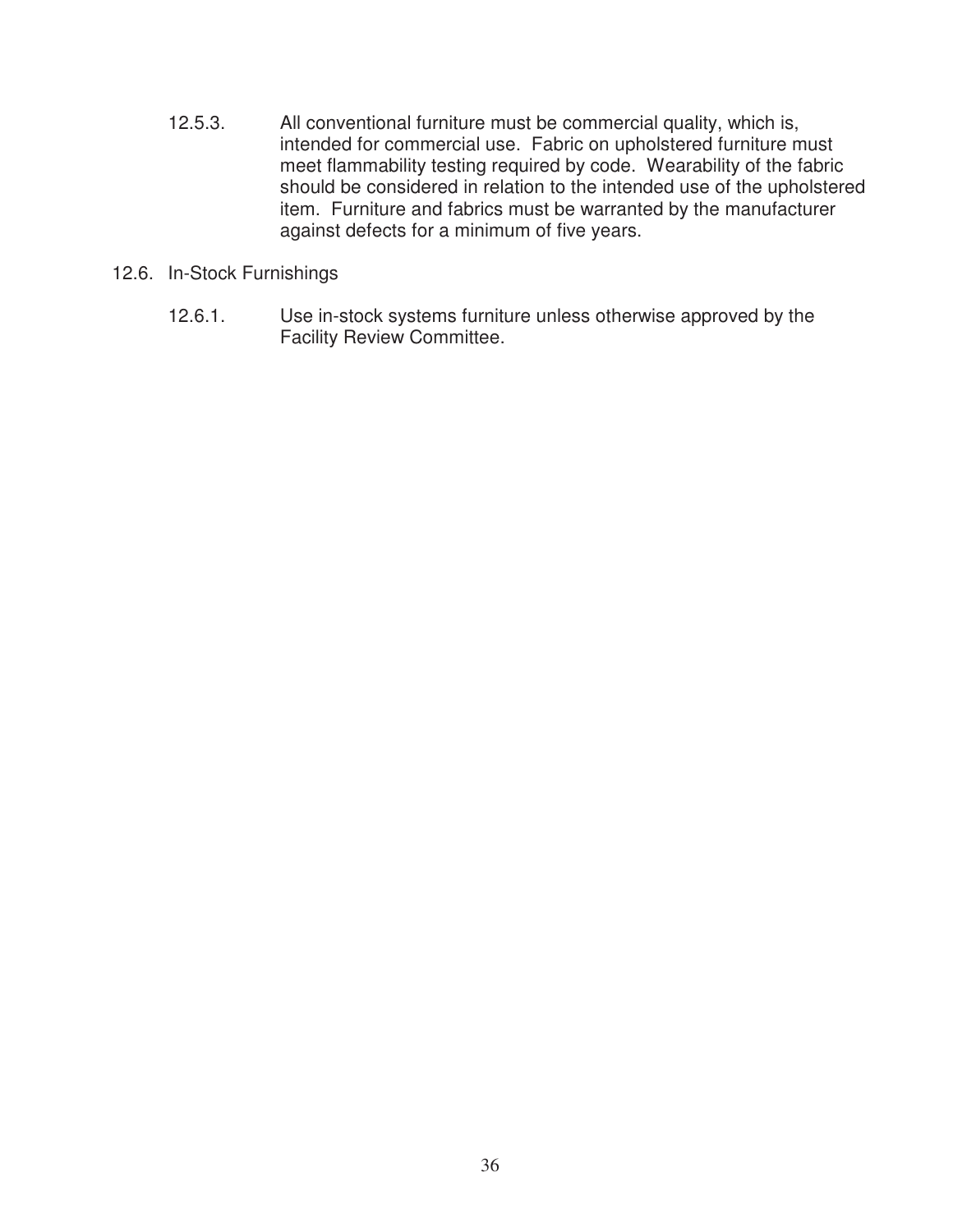# **Table 1.1 City-wide Space Standards for Offices and System Furniture**

| <b>WORK AREA</b>                                                   | <b>GRADE LEVEL</b>                                                                                                                                   |
|--------------------------------------------------------------------|------------------------------------------------------------------------------------------------------------------------------------------------------|
| <b>Walled Office</b>                                               | 912, 940, 980, 997, 998                                                                                                                              |
| 250-300 Square Feet*                                               | City Manager, Assistant City Manager, Deputy City Manager                                                                                            |
| <b>Walled Office</b>                                               | 900 thru 911                                                                                                                                         |
| 175-250 Square Feet*                                               | Executive                                                                                                                                            |
| <b>Walled Office</b><br>130-150 Square Feet*                       | 081 and 086<br>ALL 800 Level Grades<br>Deputy Director, Supervisor on PAP and Department<br>Personnel Officer & Personnel Analyst II                 |
| Systems Furniture<br>Cubicle<br>80 Square Feet**<br>(8'x10')       | 035 through 042<br>638, 641                                                                                                                          |
| <b>Systems Furniture</b><br>Cubicle<br>64 Square Feet**<br>(8'x8') | 025 through 034<br>114 through 120, 122, 123, 125, 126<br>212 through 223<br>225 through 230<br>325 through 336, 634<br>721, 723, 725, 726, 727, 731 |
| <b>Systems Furniture</b>                                           | 018, 020 through 024,                                                                                                                                |
| Cubicle                                                            | 311, 313 through 324,                                                                                                                                |
| 24-48 Square Feet**                                                | 718 through 720                                                                                                                                      |
| Shared Workspace                                                   | 100, 103, 108 through 120, 122, 123, 125, 126                                                                                                        |
| with                                                               | 203, 205, 207 through 223                                                                                                                            |
| Individual Lockers**                                               | 428, 551, 552, 555, 561, 562, 565, 570, 575                                                                                                          |

For new/lease space, remodels, and reconfigurations as of May 4, 2006

**The City of Phoenix has established Space Standards to serve as a management-approved guideline for space allocation in City facilities. The purpose is to enable the City to provide office space in a well organized and cost effective manner, creating work environments that meet the needs for productivity, function, flexibility and aesthetics. The guidelines presented above are based on the standardization of space requirements by job function and support needs.** 

\*These are recommended standards for hard wall offices, any exceptions to these standards will only be granted via approval from the Facilities Review Committee. Minor variations in size may be present / allowed because of existing structural and design considerations. Contact the Public Works Department at 262-7897 to schedule a review appointment.

\*\*These standards are general guidelines for use in space planning and design. Actual cubicle and workspace size will be determined by the following factors: reporting level within the organization, operational needs, size and functionality of the space. All final space plans will require departmental manager or designee's approval before implementation of plan.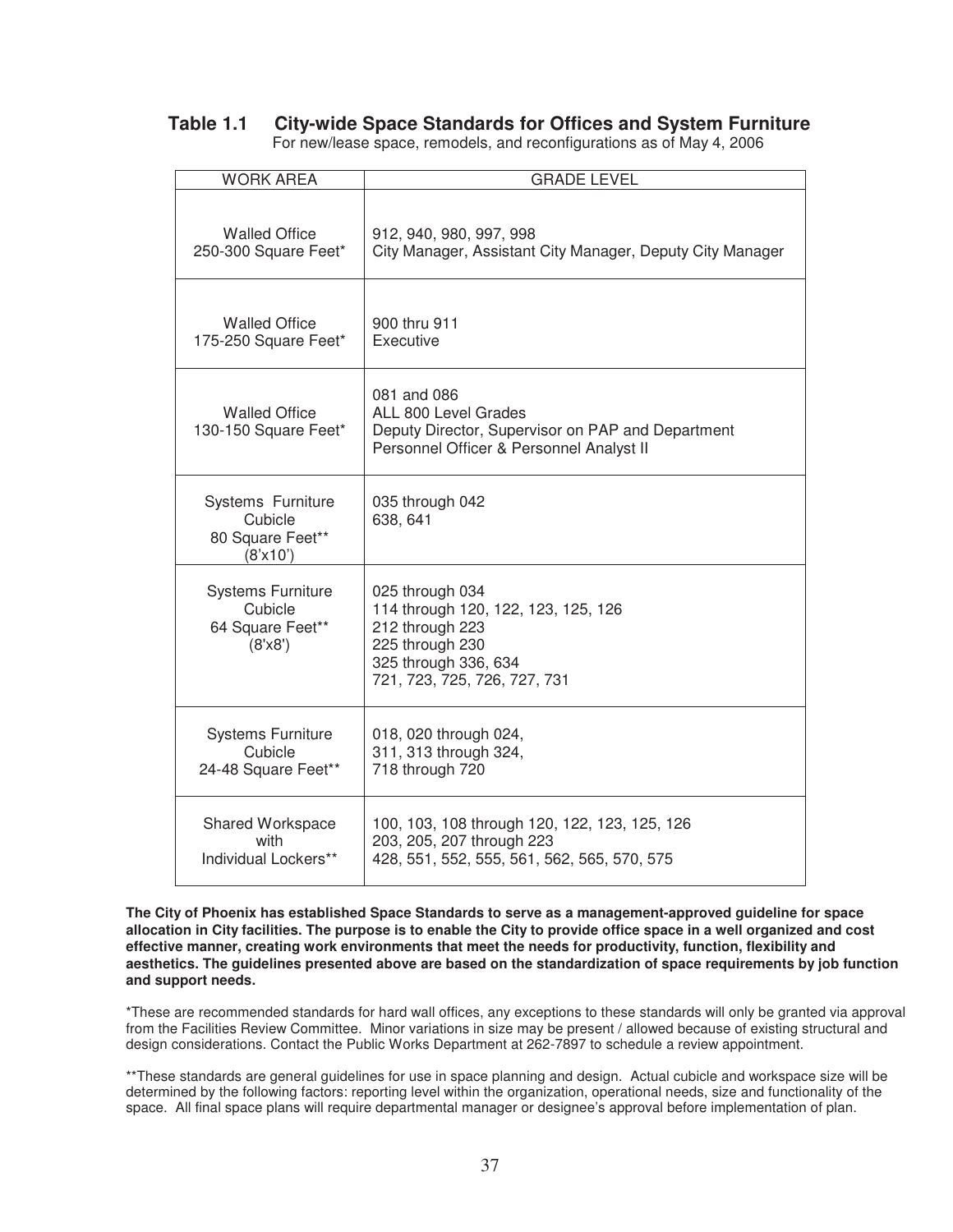# **CHAPTER 13 – Special Construction**

## **13.1. Energy Management System/Building Automation System**

- 13.1.1.Each facility will be designed with a control system to comply with LEED requirements and to maintain tenant comfort and minimize energy consumption. Building Automation Systems (BAS), a.k.a. Energy Management Systems or Control Systems, will be designed for easy user/operator interface and may vary dependent on size and type of facility.
- 13.1.2.The control system will be an open, Wide Area Networked (WAN) Building Automation System (BAS) that will allow products from various suppliers to be integrated into a unified system in order to provide flexibility for expansion, maintenance, and service of the system. The Graphic User Interface (GUI) shall be web-based and shall provide a common operating platform for all integrated control systems.
- 13.1.3.The BAS shall be comprised of a network of interoperable, stand-alone digital controllers communicating via LonMark/LonTalk and/or BACnet communication protocols provided under Appendix F (BAS Specification) to a Network Area Controller (NAC).
- 13.1.4.The installed system will also integrate lighting controls and shall provide secure password access to all features, functions and data contained in the overall BAS.
- 13.1.5.See Appendix F (BAS Specification) for a complete set of Building Automation Systems specs.

## 13.1.6.**Additional Conditioned Areas:**

13.1.6.1. All kennels and animal shelters shall be evaporative cooled.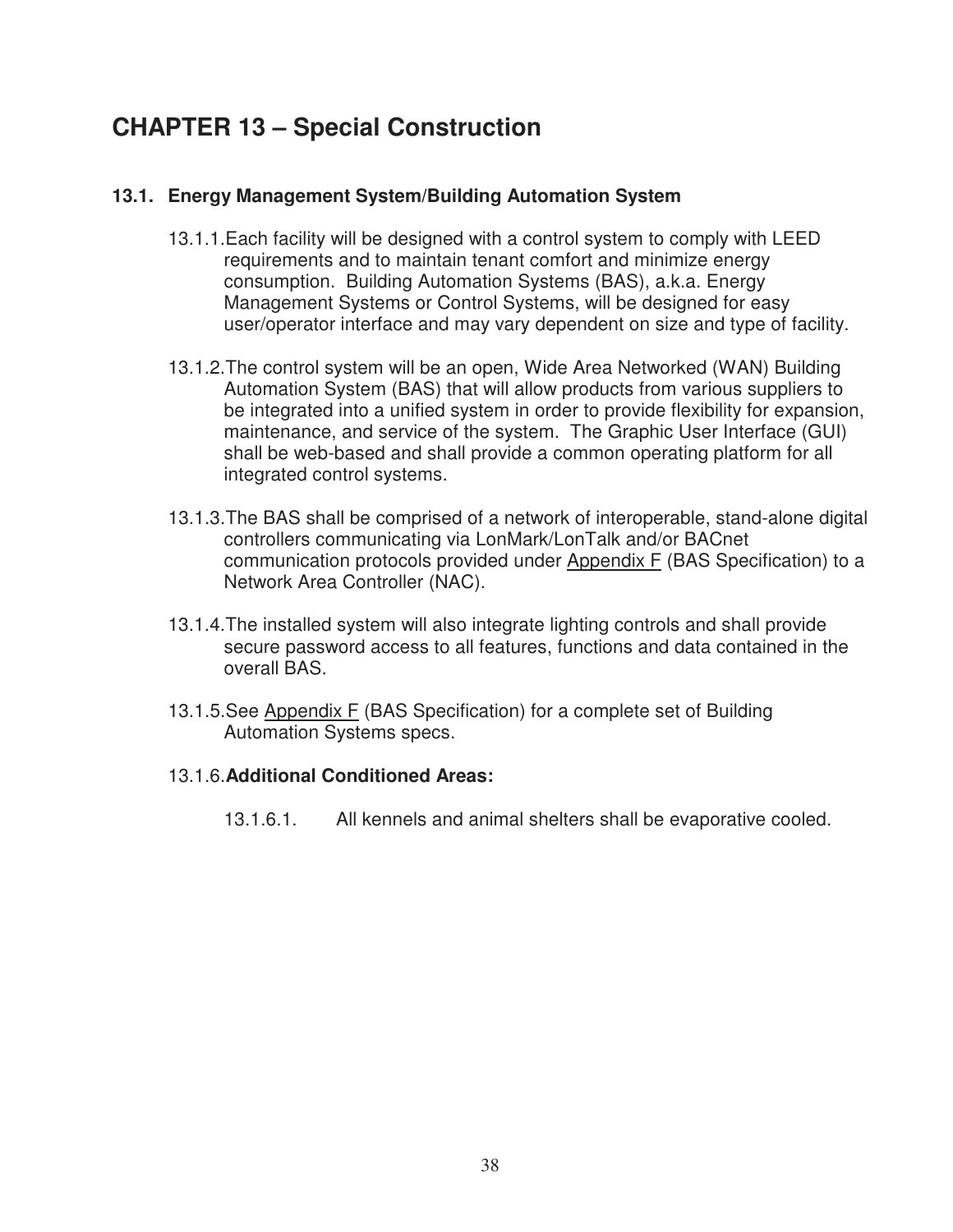# **CHAPTER 14 – Conveying Systems**

- 14.1. Elevators shall be provided with a shunt trip switch.
- 14.2. Elevator entrance doors shall be center-opening two-panel sliding doors.
- 14.3. Buildings which do not have a freight elevator should provide one elevator with removable ceilings and freight pads to allow it to be used as a freight elevator when required.
- 14.4. Elevators with new technology (e.g., not requiring a separate elevator equipment/machine room), requires prior approval by Development Services and Fire Department.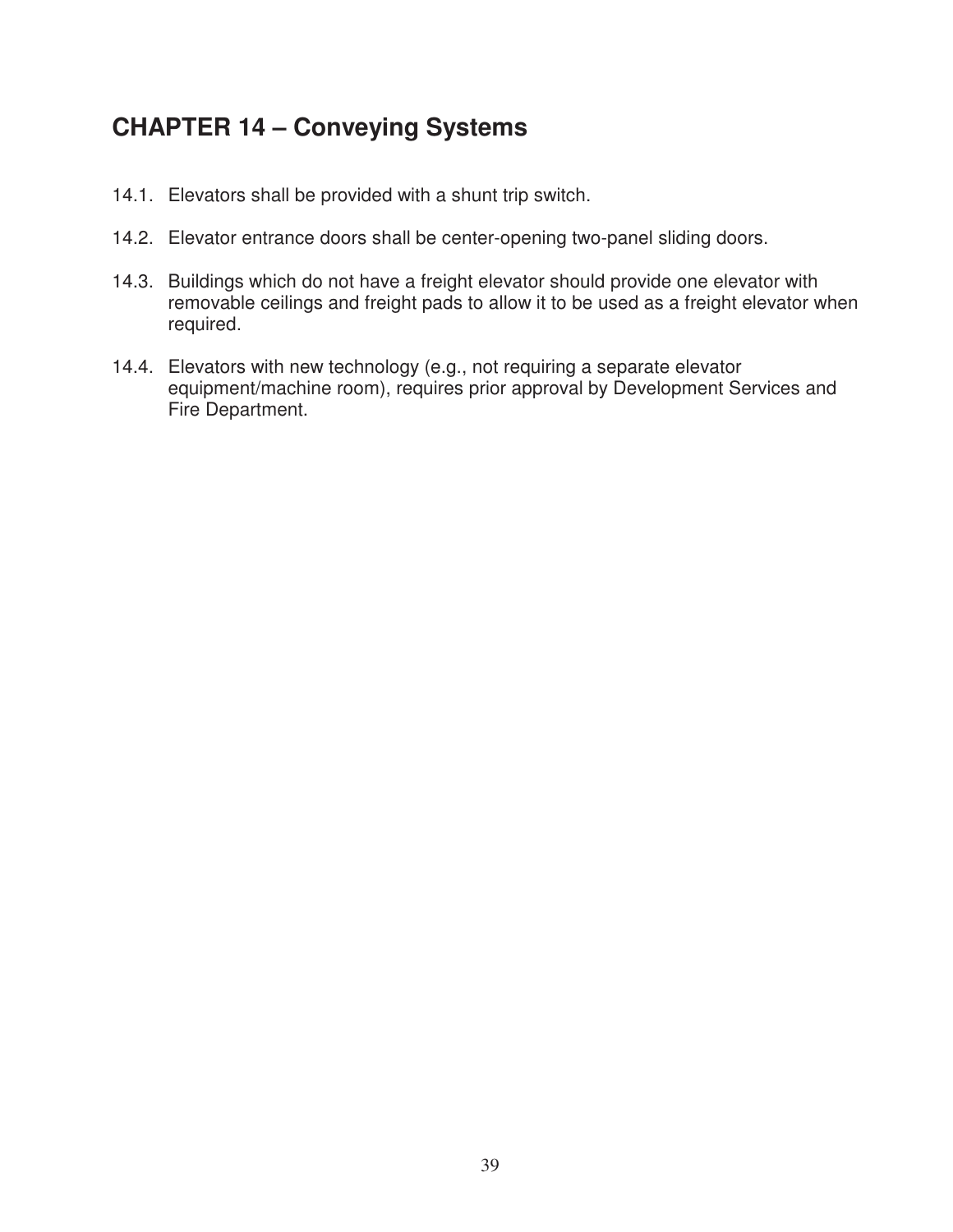## **CHAPTER 15 – Mechanical**

- 15.1. The provisions of these standards regulate the design of the mechanical and plumbing systems. Emphasis is to be placed on system efficiency, energy and water conservation, economy of maintenance, and utility expense to minimize lifecycle costs.
- 15.2. It shall be the responsibility of the consulting engineer to secure all as-built drawings and to make field inspections, as required, and to obtain all information needed for the design.
- 15.3. The design criteria shall be as outlined herein and convey only the end results desired. They are not intended to inhibit the design engineer from proposing alternate methods for achieving the same desired results. Additional guidelines for consideration are provided in Appendix F and Appendix G of these Building Standards.

## 15.4. **Design Considerations**

- 15.4.1. All installations shall be designed for total system energy efficiency and conservation. HVAC systems should be designed based on a lifecycle cost analysis. Energy Compliance documentation compliant with either COMCheck or ASHRAE 90.1 shall be provided at the completion of Design Development. A comprehensive energy analysis shall be performed for all buildings 10,000 sq. ft. or more in area, using computer simulation programs such as TRACE, DOE2, or others approved for use by the federal government. The computer simulation and/or compliance program shall be used to perform the energy analysis and evaluation of alternative building methods, materials, orientations, lighting and HVAC systems.
- 15.4.2. All systems shall be designed so that they are easily adaptable to the future growth of the facility.
- 15.4.3. All design considerations shall comply with the most current ASHRAE Standards.
- 15.4.4. For buildings and their associated mechanical systems requiring 10 tons of refrigeration, but less than 100 tons, shall utilize several smaller unitary packaged or split systems units.
- 15.4.5. For buildings and their associated mechanical systems requiring 100 tons of refrigeration or more, shall when feasible, utilize highefficiency, multiple-compressor (dual-screw etc.), water-cooled chiller systems.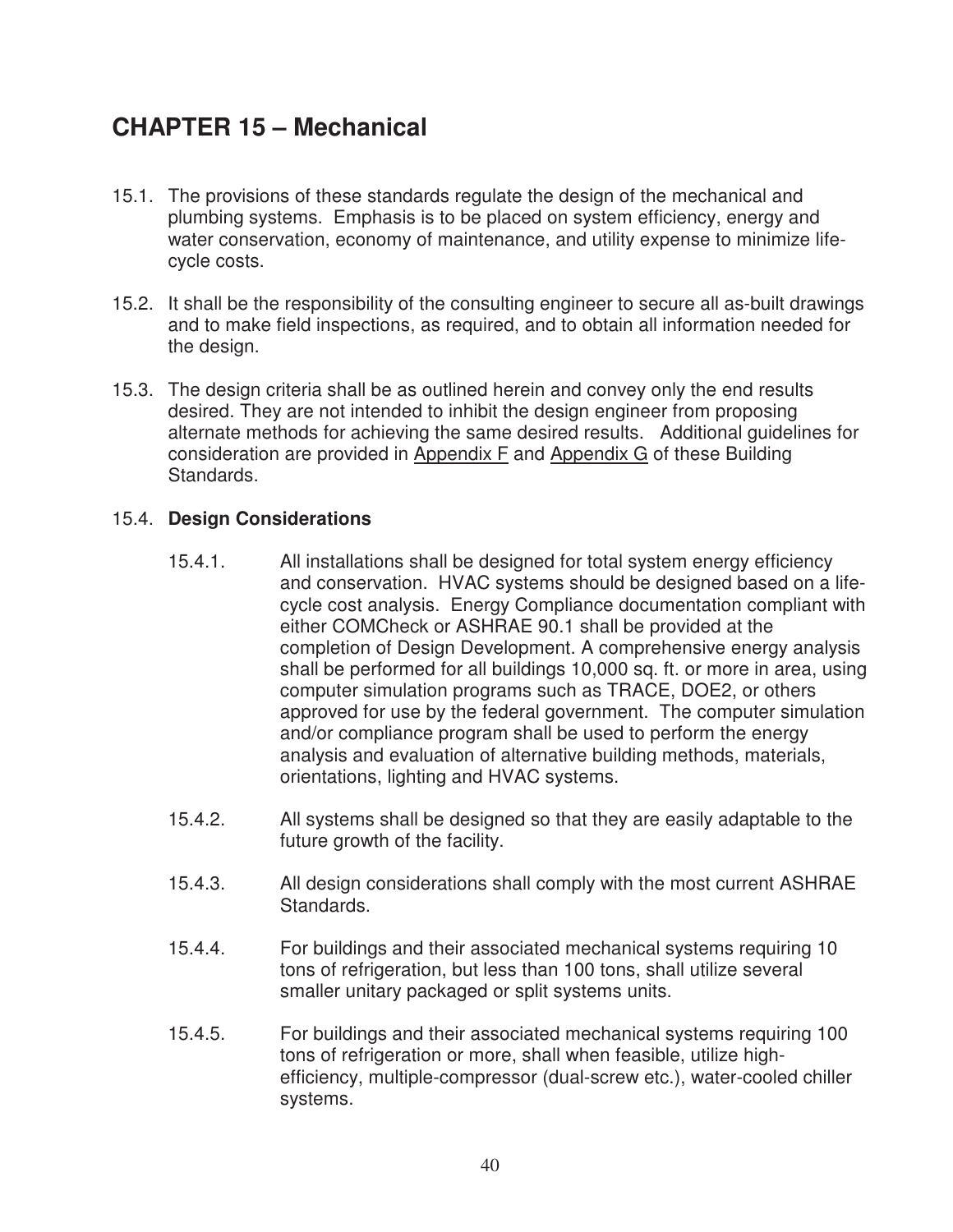15.4.6. Where economically feasible and design permits, an energy recovery ventilation system (i.e. heat wheel) or run-around coil to capture and reuse cooling energy from exhaust air in buildings with central air distribution shall be provided.

## 15.5. **Component Standards**

- 15.5.1. All equipment to be rated at Air Conditioning and Refrigeration Institute's (ARI) conditions and shall be listed by a nationally recognized testing agency.
- 15.5.2. Unitary air conditioners and heat pumps should be selected based on SEER (units less than 5.4 tons) and EER (units over 5.4 tons) ratings. SEER rating should be a minimum of 14 and EER rating should be a minimum of 12.
- 15.5.3. Chillers should utilize HFC refrigerants. Chillers should not exceed consumption of 0.56 kw/ton (100% full load in accordance with ARI standards).
- 15.6. Electrical Motors: All electric motors exceeding 1,000 operating hours annually shall be energy efficient and shall have minimum acceptable nominal efficiency for single speed motors as specified below. Energy efficiency rating must be made using testing methodology IEEE-112, Test Method B.

| ΗP            | Min. Rated Eff (%) |
|---------------|--------------------|
| $1 - 4$       | 84.0%              |
| $5-9$         | 89.5%              |
| $10 - 19$     | 91.5%              |
| $20 - 49$     | 92.8%              |
| 50-99         | 94.1%              |
| 100-124       | 94.5%              |
| 125 & greater | 95.0%              |
|               |                    |

## 15.7. **Equipment Placement:**

- 15.7.1. To minimize safety hazards and to provide for ease of accessibility for maintenance and repair, major air conditioning and heating equipment components (compressors, air handlers, heaters, etc.), shall not be located in areas immediately above hard ceilings. If the design suggests that major equipment is to be located above hard ceiling areas, approval of the Facilities Review Committee is required. In all cases, an adequate permanent work platform shall be provided for maintenance functions.
- 15.7.2. Roof-mounted equipment must be curbed. Roof-mounted equipment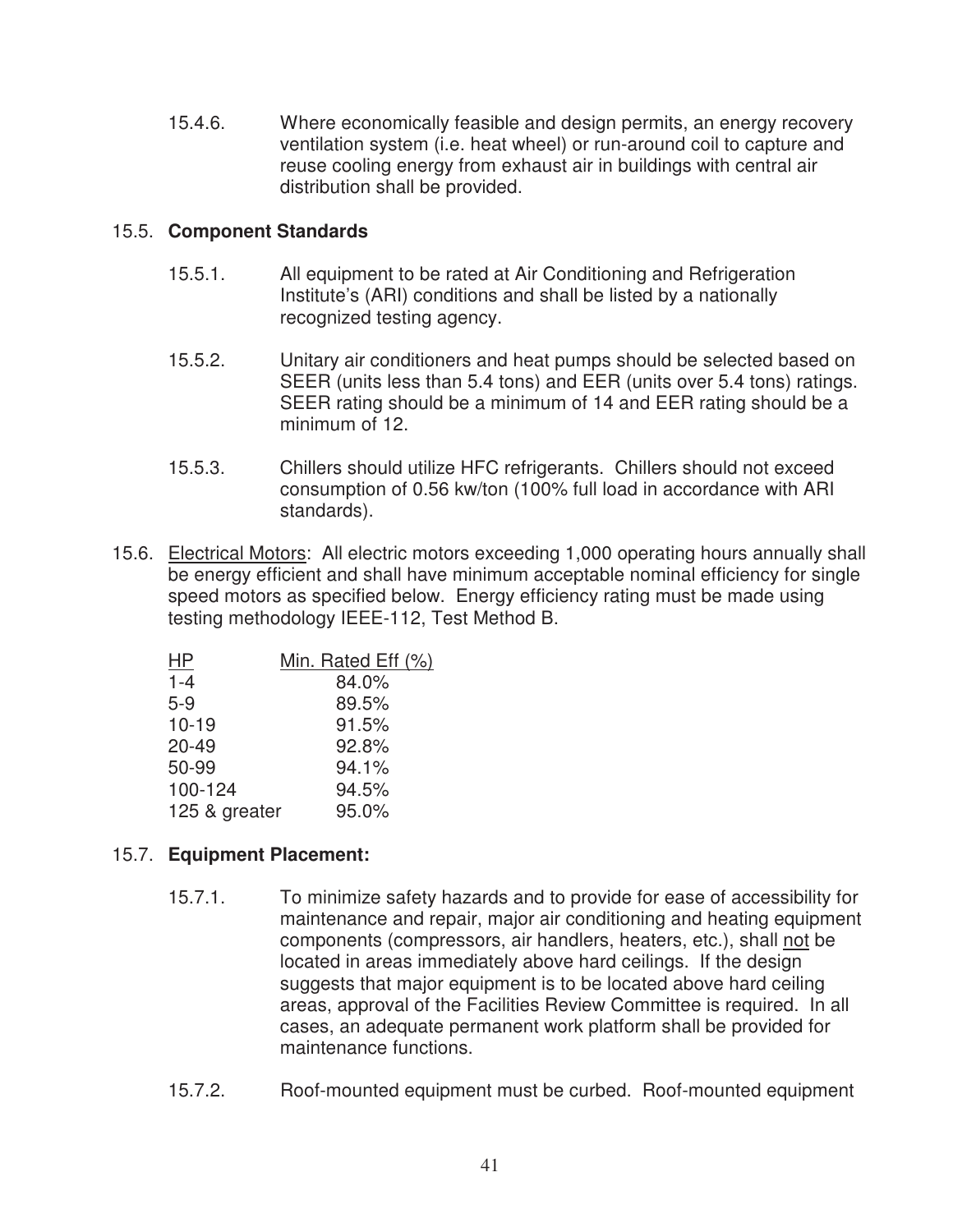shall not be located closer than six feet from roof edge. Safe access (i.e. fixed ladder, permanent ladder) must be provided for all roofmounted equipment.

- 15.7.3. Equipment may not be placed in a space in such a manner that the maintenance, repair or removal of the equipment requires an alteration to a doorway, roof, ceiling, floor, wall or adjacent equipment.
- 15.7.4. Multi-storied facilities shall be designed with a minimum of one air handler per floor wherever possible.
- 15.7.5. Ladder-up type posts shall be provided at permanent access ladders that do not have handrails projecting above the work surface.
- 15.7.6. Central air distribution is to be accomplished by variable air volume systems with variable fan speed controllers rather than constant volume systems for the same system static pressure. This approach reduces energy use during part load conditions and takes advantage of each zone's operational characteristics.
- 15.7.7. Designs shall consider economizer cycle (free cooling) by using "plate & frame" heat exchangers for systems with cooling tower capacity exceeding 100 tons and energy management and temperature control system (EMTCS) for automated valve control.
- 15.7.8. Designs shall avoid multi-zoned packaged air conditioning units unless deemed feasible and appropriate for the function of the facility.
- 15.7.9. Evaporative Cooling shall be evaluated and installed where deemed practical. Evaporative coolers shall be UL or ETL listed as required by the Mechanical Code.

## 15.8. **Air Distribution System**

- 15.8.1. Air shall be supplied to the occupied space by low-velocity ducts whenever possible.
- 15.8.2. To minimize air circulation fan horsepower, ductwork shall be designed for the lowest practical total pressure drop.

## 15.9. **Accessibility of Valves, Controls, etc.**

- 15.9.1. All valves, dampers, etc., shall be located so that ready access can be had for operation, repair and maintenance.
- 15.9.2. Arrange all piping and instruct electrician to arrange all conduit and wiring to provide clearance for removal of access doors on equipment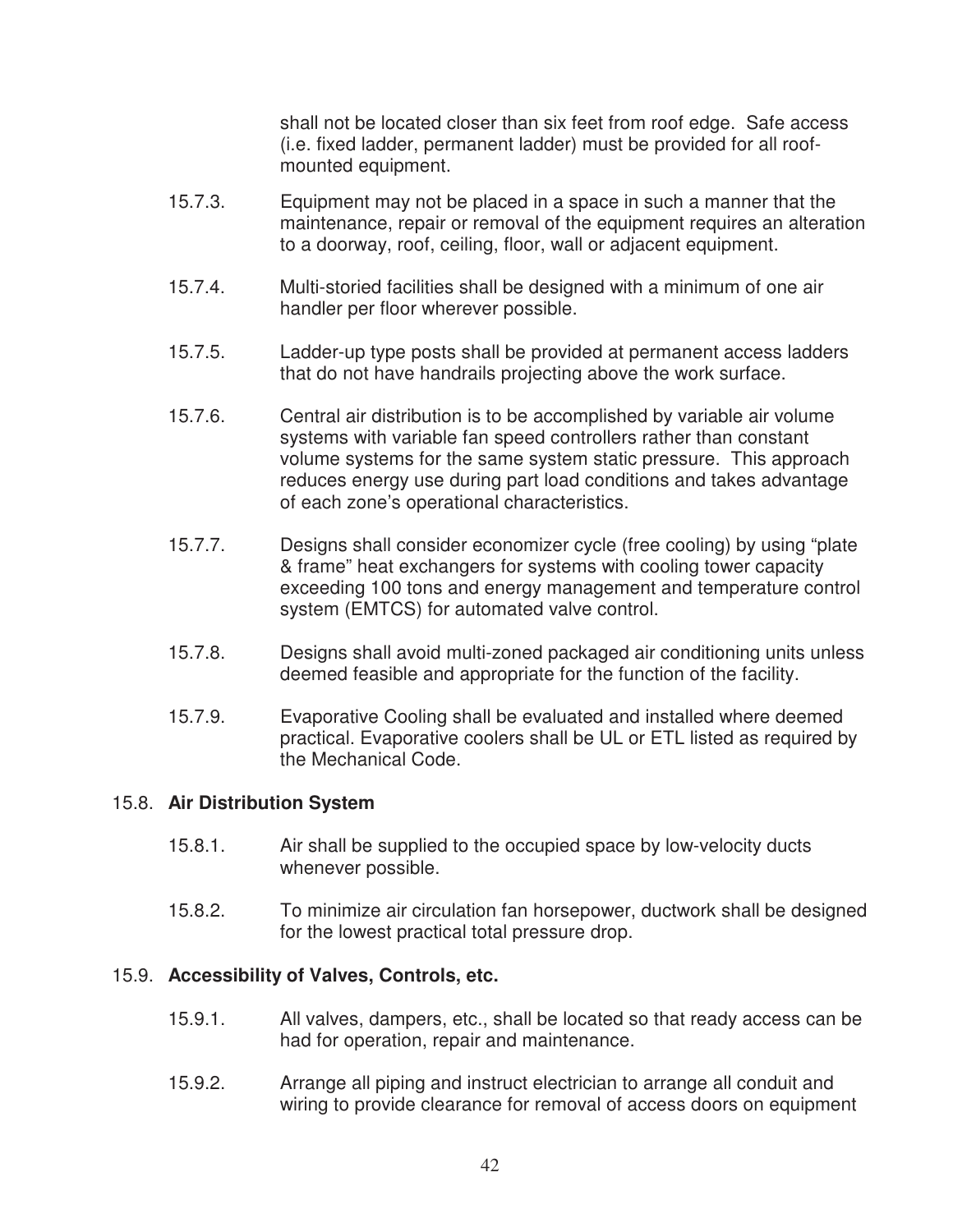and locate valves and unions in piping to allow service with minimum of dismantling and inconvenience.

- 15.10. **Exterior design conditions:** Outdoor design temperatures shall be: Summer - 109°F Dry Bulb, 76°F Wet Bulb Winter - 34°F Dry Bulb
- 15.11. **Interior design condition:** Interior design temperatures shall be: Cooling - 72°F Dry Bulb Heating - 74°F Dry Bulb Evaporative cooling – Min. of 1 air change/2 minutes

## 15.12. **Plumbing Fixtures**

- 15.12.1. Lavatories and showers in public facilities shall be equipped with devices which limit the outlet temperature to a maximum of  $105^{\circ}$ F. Three-way tempering valves shall be used to maintain outlet temperature.
- 15.12.2. Water closets shall be wall mounted wherever possible and be provided with elongated rims and open front toilet seats.
- 15.12.3. In wheelchair accessible stalls, the water closet should be located farthest from the stall door and/or closest to the permanent wall to allow for turn around foot space.
- 15.12.4. Urinals shall be wall mounted, blowout type. Waterless urinals must be approved by Public Works and the City Engineer.
- 15.12.5. Flush valves for water closets and urinals should be those standard to City owned buildings in order to keep inventories at a minimum. Flush valve on all disabled access water closets are to be on the wide side of the stall.
- 15.12.6. Lavatories shall be wall mounted, with four-inch centers, commercial style or equal, with self-closing valves.
- 15.12.7. All in-line valves specified for general plumbing use shall be 125 psi rated bronze ball valves as manufacturers by NIBCO or equal.

## 15.13. **Accessibility of Restroom Piping, Valves, Cleanouts, Vents, etc.**

 15.13.1. All new facilities shall incorporate a plumbing chase with a minimum width of 24" clearance for access to piping, valves, cleanouts, vents, etc. which service public restrooms. The chase shall be located so that ready access can be had for operation, repair and maintenance.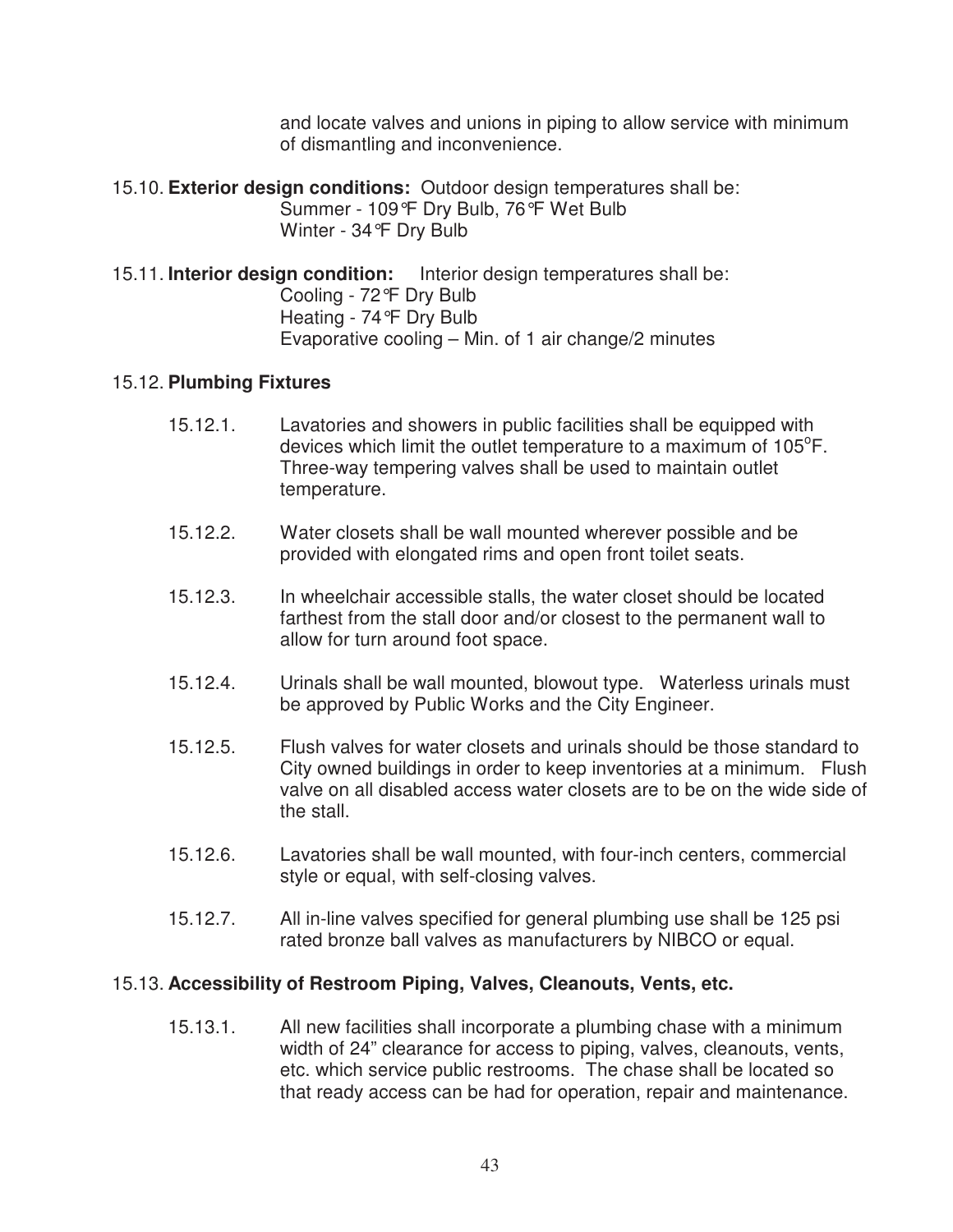15.13.2. Arrange all piping and instruct electrician to arrange all conduit and wiring to provide clearance for removal of access doors on equipment and locate valves and unions in piping to allow service with minimum of dismantling and inconvenience.

## 15.14. **Janitor Closets**

15.14.1. All facilities shall be designed with at least one janitor's closet located adjacent to the restrooms per floor, equipped with mop sink, splash guard, shelving, and any other fixtures as required by the Project Manager. The minimum size of the closet shall be 30 square feet.

## 15.15 **Fire Sprinkler**

- 15.15.1 Control Valve shall be on riser.
- 15.15.2 Main Drain and Inspectors Test Valves discharge shall be piped outside. Discharging to interior janitors sink, floor sink, etc. is not acceptable. Discharging shall be where it will not impact other elements (i.e., Landscaping, sloped away from building and walkway, avoid ponding, etc.)
- 15.15.3 No water motor gongs permitted; Electric bells only.
- 15.15.4 Provide spare heads: Minimum (6) of each type. In the event NFPA/code requires more, the greater quantity shall be provided.
- 15.15.5 Duct Detectors: Covers shall be installed with removable fasteners (e.g., Screws, clips, etc.) for access. Contractor and design consultant shall verify new installations are connected to the fire alarm panel.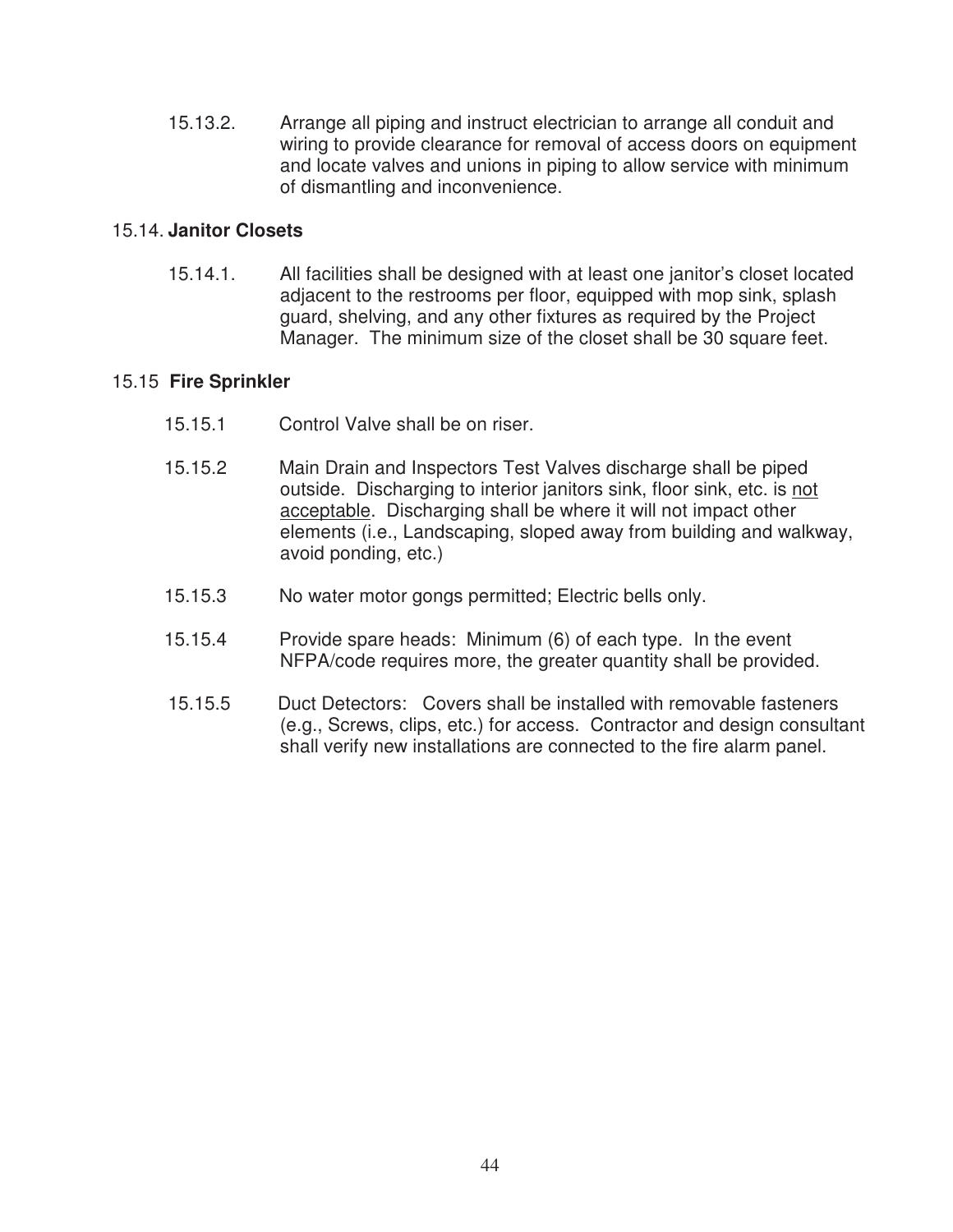# **CHAPTER 16 – Electrical**

- 16.1. All electrical work must meet the requirements of the Phoenix City Code, NEC, AND NFPA-70E standards. All electrical projects require a city building permit.
- 16.2. The provisions of these standards regulate the design of the electrical systems. Emphasis is to be placed on system efficiency, energy conservation, economy of maintenance, and utility expense to minimize life-cycle costs.
- 16.3. It shall be the responsibility of the consulting engineer to secure all as-built drawings, verify existing conditions, make field inspections, as required, determine the category rating for electrical equipment, and to obtain all information needed for the work.
- 16.4. The design criteria shall be as outlined herein and convey only the end results desired. They are not intended to inhibit the consulting engineer from proposing alternate methods for achieving the same desired results.
- 16.5. Prior to the completion of a project, at least four sets of maintenance manuals, operating manuals, parts manuals, as-built and shop drawings of all equipment covered in this section shall be submitted to the city.
- 16.6. Architect/engineer shall review design with city representatives, including the Facilities Review Committee, at 25% and 40% of completion.
- 16.7. All systems shall be designed so that they are easily adaptable to the future growth of the facility. Perimeter and landscaping lights should be designed to allow staff access to maintain without damaging the plants.
- 16.8. All design considerations shall comply with ASHRAE standards.
- 16.9. Electronic Safety and Security
	- 16.9.1. With few exceptions, Electronic Safety and Security systems are monitored by the City's Central Monitoring Station (CMS). As part of the design phase and through construction, contractors, are to consult with the City's Alarm Services, specialized Systems Team and comply with City standards for facility alarms systems such as Fire Life Safety, Intrusion Detection (IDS), Audio/Visual and Access Control (ACS).
	- 16.9.2. Some Electronic Safety and Security systems wiring may be handled by the ITD, Telecommunications staff.
	- 16.9.3. Homeland Defense Bureau staff will assist departments in performing site Risk and Threat Assessment prior to performing design level work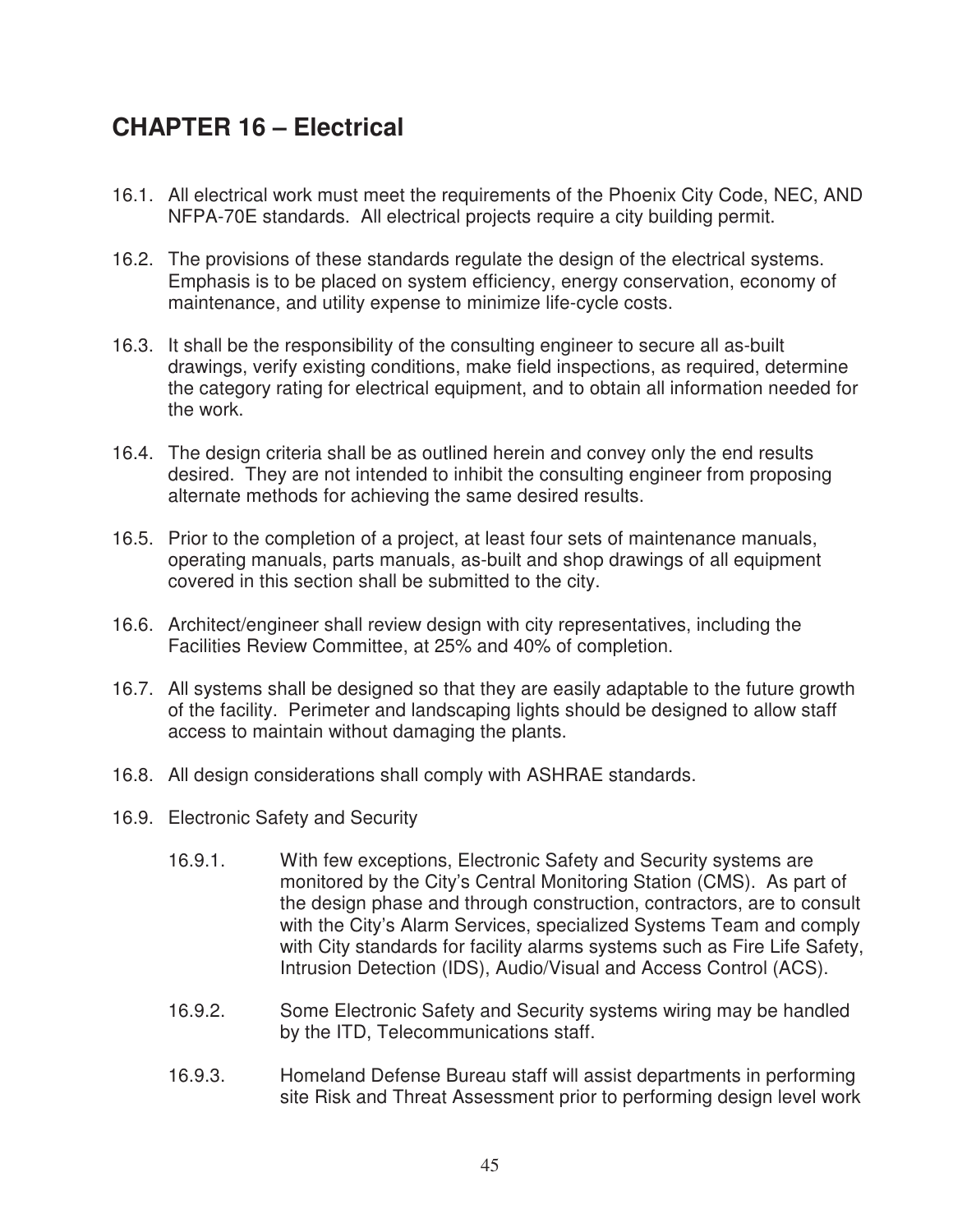for any Security Systems.

- 16.9.4. For the Electronic Safety and Security Standards see Appendix I.
- 16.10. The City has adopted NFPA-70E "Standards for Electrical Safety Requirements for Employee Workplaces." Contractors are to adhere to these standards when conducting work on City property.

## 16.11. **Electrical Equipment**

- 16.11.1. All equipment and accessories specified shall be new and must be approved by at least one of the following testing laboratories or City of Phoenix, Development Services Department, Building Safety Division approved equivalent:
	- Underwriters Laboratories Inc. (UL)
	- Factory Mutual (FM)
	- ETL Electrical Testing Laboratories Inc. (ETL)
	- MET Electrical Testing Co. Inc. (MET)
	- Applied Research Laboratories (ARL)
	- Canadian Standards Associations (CSA)
- 16.11.2. Other Standard/Testing Laboratories which can document that they are reciprocal with any of the above listed laboratories.
- 16.11.3. Minimum size wire for lighting and power branch circuits shall be # 12 AWG copper.
- 16.11.4. All branch circuit conductors shall be 75 degrees fahrenheit or code which ever is more strict THHN/THWN 600 V copper.
- 16.11.5. All panel boards, switches, motor starters and switchboard circuit breakers shall have engraved micarta nameplates.

## 16.12. **Metering**

- 16.12.1 All electric meters shall be specified with pulse output for monitoring energy consumption by the facility's energy management system.
- 16.12.2. Designer shall investigate utility company rates and design electrical metering system according to a long-term least-cost approach for energy costs. Where multiple meters are being recommended, designer shall consider combined metering to minimize the cost of energy. Where outdoor lighting dominates (parks, ball fields, parking lots), designer shall consider setting up a separate meter for outdoor lighting circuits to take advantage of city's available outdoor lighting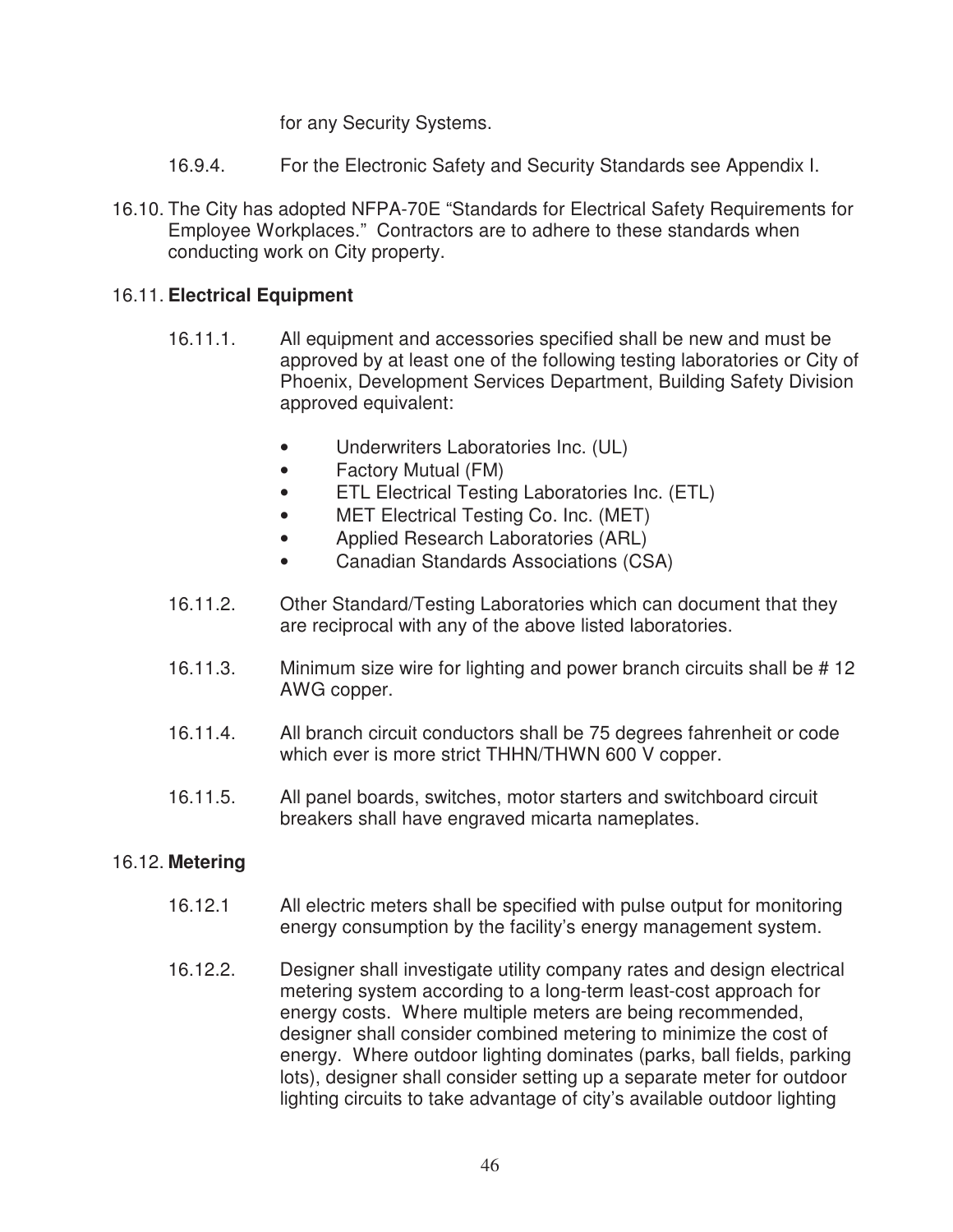rates.

 16.12.3. Where additional facilities are added to an existing campus/facility, designer shall consider totalizing meters for minimizing energy costs.

## 16.13. **Lighting**

 16.13.1 Delighting shall be considered to reduce lighting load. Lighting circuits to be separated in the perimeter zones to allow for shutting off certain fixtures when they are not needed.

## 16.14. **Fixture Types**

 16.14.1. In general, T-8 fluorescent lamps shall be used with electronic ballasts for general illumination of offices and related areas. City recommends Motorola, or approved equal, electronic ballasts and 3500K fluorescent lamps. The use of inefficient light sources, i.e. incandescents, shall be minimized. Compact fluorescent fixtures with PL lamps are recommended in place of incandescents. Exit lighting shall utilize LED fixtures. Lighting shall be designed using four-foot fixtures only. Consult Facility Review Committee if other than four foot fixtures are to be used (i.e. U-tubes, 8-foot, etc). Illumination values as noted, or as recommended by the Illuminating Engineering Society (1993 Edition), are to be used as a basis for calculating the lighting system requirements to ensure energy efficient building design and construction. Fluorescent fixtures should be one and two lamp ballasts instead of three or four lamp ballasts.

## 16.15. **Illumination Level Criteria**

 16.15.1. Illumination levels are intended to be maintained at task surface. This does not mean that the whole facility must be maintained at the same illumination levels. In offices with a workstation environment, the illumination at task level shall be 50 FC but the general area can be maintained at 25-30 FC. The following maintained illumination levels shall be provided. (Note: illumination levels shall be based on group relamping at approximately 15,000 hours):

| Area                   | Level        |
|------------------------|--------------|
| <b>Service Garages</b> |              |
| Task surface/work bays | 75 FC        |
| general area           | <b>50 FC</b> |
| walkways/driveways     | <b>20 FC</b> |
| Exits at floor         | 5FC          |
| Library reading room   |              |
| study and notes        | 70 FC        |
|                        |              |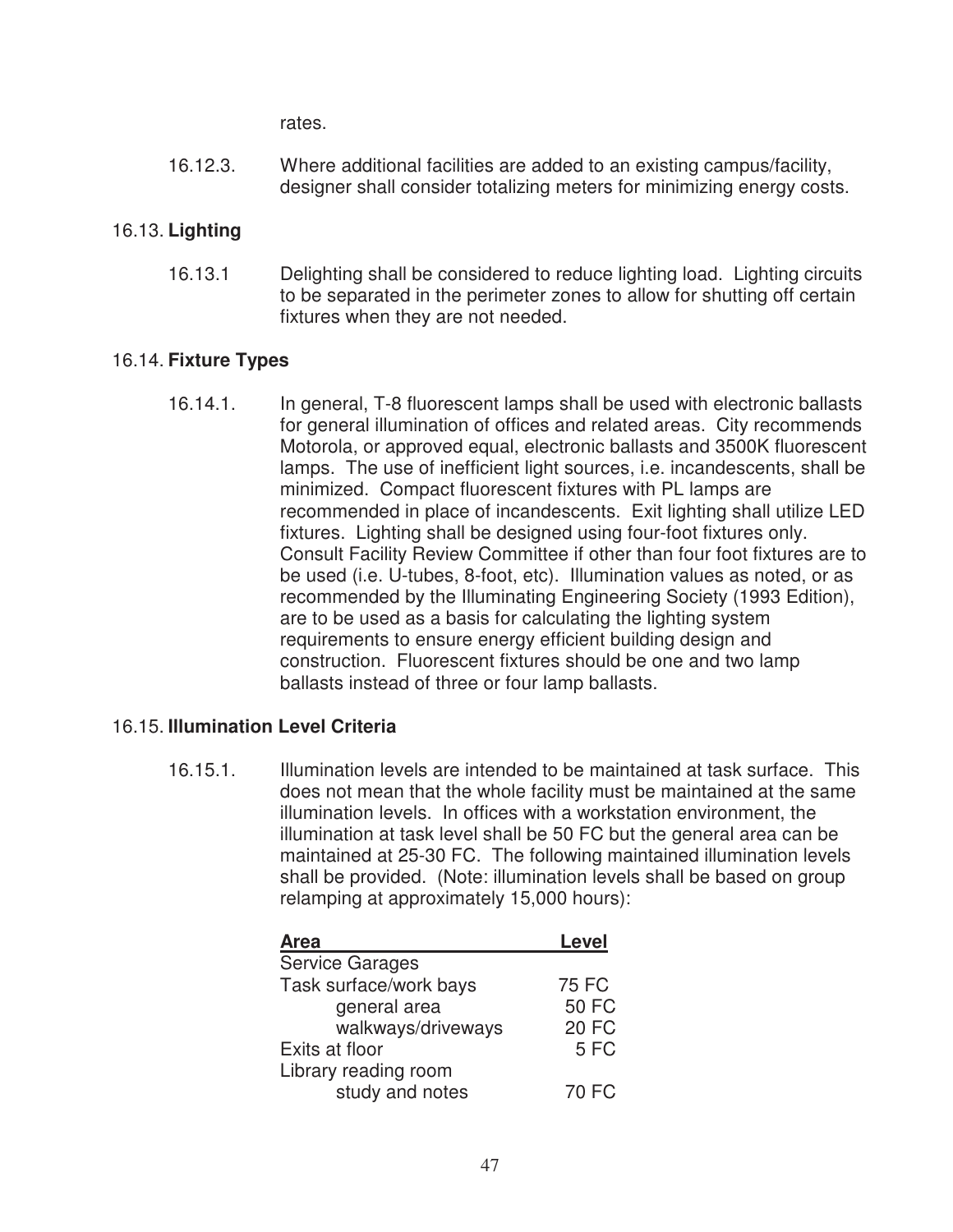|           | ordinary reading                                          | 30 FC        |
|-----------|-----------------------------------------------------------|--------------|
|           | Machine shop                                              | <b>50 FC</b> |
|           | Materials handling                                        | <b>50 FC</b> |
|           | <b>Offices</b>                                            |              |
|           | workstation/task surface                                  | 50 FC        |
|           | walkways/general 25-30 FC                                 |              |
|           | Equipment rooms & washrooms                               | 30 FC        |
|           | <b>Parking Lots</b>                                       | $0.5$ FC     |
|           | Parking garages (floor avg.)                              | 5FC          |
|           | Storage rooms/warehouses                                  | <b>20 FC</b> |
|           | Corridors                                                 | <b>10 FC</b> |
| 1 Q 1 E O | $\Gamma$ ar anarta faoilitica lighting lavale, contact th |              |

- 16.15.2. For sports facilities lighting levels, contact the Phoenix Parks and Recreation Department.
- 16.15.3. Switching shall be provided for each lighting circuit or for portions of each circuit, in a single room, so that the partial lighting for custodial service, or other complementary use with natural lighting, may be selectively operated.

## 16.16. **Communications**

- 16.16.1. The following requirements are very general and will vary greatly depending on the size, occupancy, and purpose of the facility. The City's Information Technology Department (ITD) should be included during the planning and architectural design phase of any facility construction or renovation to ensure that communications needs are adequately assessed.
- 16.16.2. Communications station wiring will be handled by the ITD, Telecommunications staff. Wiring may be performed by the staff or by an outside contractor under the supervision of ITD, as determined by ITD.
- 16.16.3. For the Information Technology Standards for Telecommunications Cabling System Standards see Appendix H.

## 16.17. **Telephone Entrance Facility**

- 16.17.1. Two 4-inch conduits from basement telephone room (preferred), or first floor telephone closet where the facility does not include a basement, to the point of meet with local service provider (e.g., US West).
- 16.17.2. Conduits to include a minimum 300-pound pull string in each.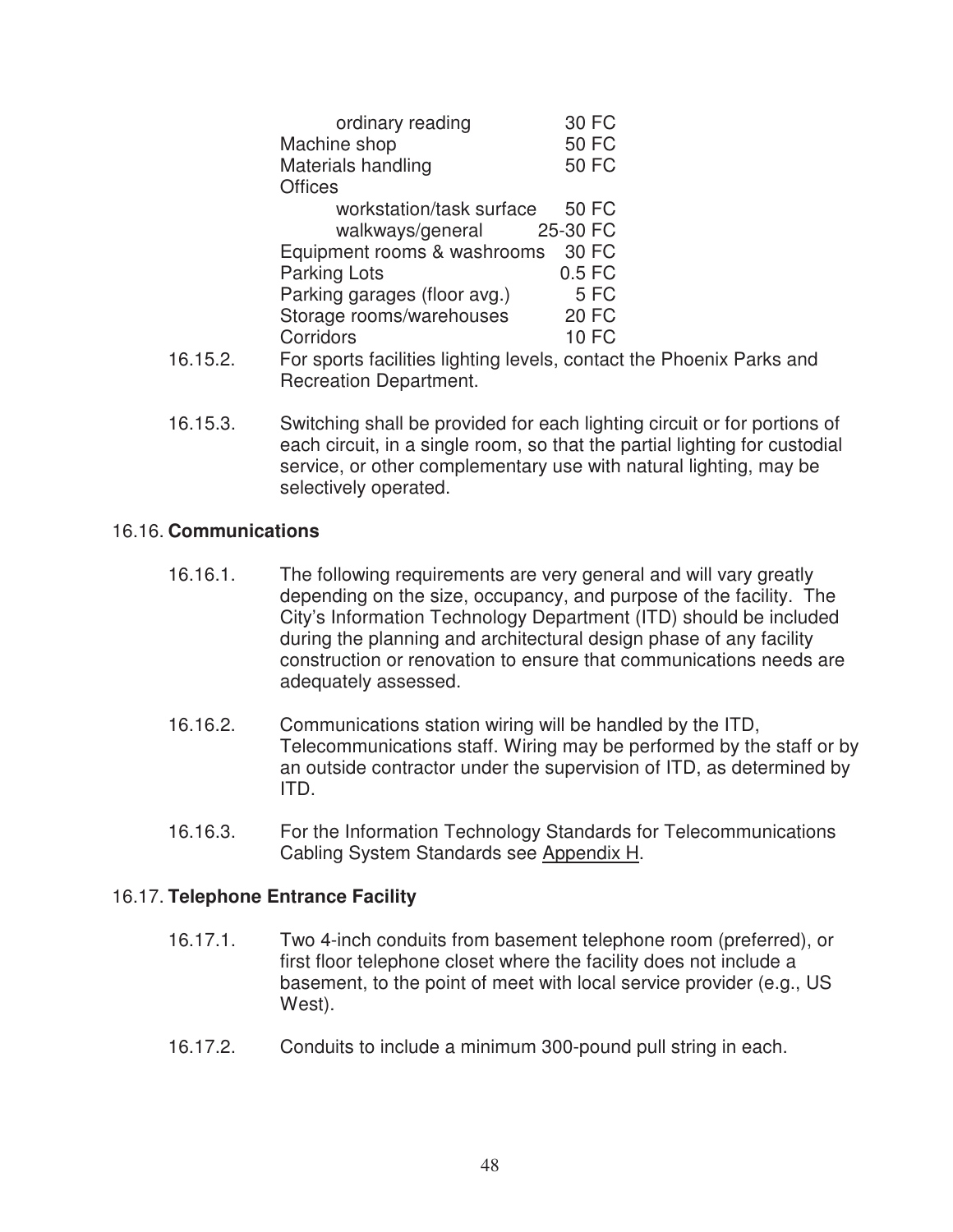#### 16.18. **Telephone Rooms**

- 16.18.1. To the extent possible, telephone rooms and closets shall be located near the center of each floor.
- 16.18.2. If structure includes more than one floor, the telephone rooms and closets must be vertically stacked, so that conduit sleeves are in line with each other between floors.
- 16.18.3. Conduit sleeves in the telephone rooms shall be four inch in diameter and stubbed at 6-10 inches above the floor.
- 16.18.4. All walls of the telephone room/closet shall be covered with 5/8" plywood, finished on one side, painted with fire retardant paint.
- 16.18.5. Each telephone room shall include one #6 ground buss, located a height of 7 feet, and a minimum of two double-duplex, 120-volt, 20 amp electrical outlets (clean power). If emergency generator supplied power is available, these outlets shall be included in the load from that power source.
- 16.18.6. Conditioned air, or positive air flow of conditioned air, shall be provided.
- 16.18.7. Telephone room size varies depending on intended facility use, number of occupants, and service requirements of occupants. Not all facilities shall have need of a telephone room. This requirement shall be assessed on a case-by-case basis by ITD.
- 16.18.8. Telephone equipment should not be housed in the same room as high voltage electric equipment.
- 16.18.9. Two 4" conduit sleeves for each telephone room above and below the switch room shall be provided, including four to the room/closet housing the local service provider's conduits.
- 16.18.10. A 5-ohm (max) ground buss shall be provided at a height of 7 feet.
- 16.18.11. A minimum of four 120-volt, 20 amp double-duplex electrical outlets shall be provided (one on each wall). The actual number and location of the electrical outlets shall be assessed on a case-by-case basis.
- 16.18.12. All electrical outlets shall appear in a separate isolation breaker box located in the switch room.
- 16.18.13. If emergency generator supplied power is available, all outlets shall be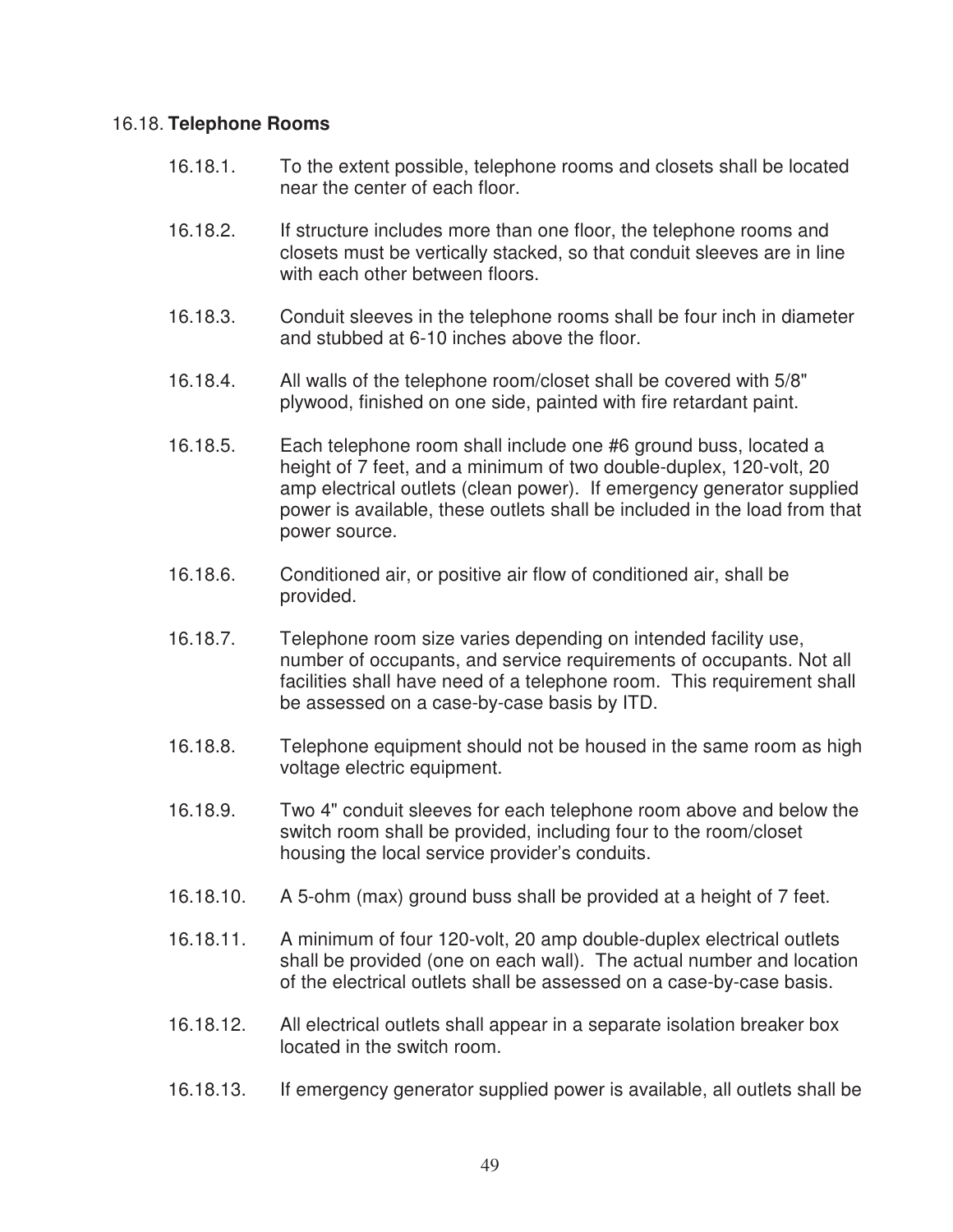included in the load from that power source.

- 16.18.14. Conditioned air is required 24 hours a day, seven days per week (BTU expectations shall be provided when telephone room needs are being assessed) where stand-by power is provided. Verify requirements with Project Manager.
- 16.18.15. No non-telecommunications equipment (e.g., alarms, environmental, or electrical) shall be housed in the telephone room.

## 16.19. **Service Outlet(s)**

- 16.19.1. Minimum 12-inch ladder rack shall be provided along hallways, and as needed in large open areas.
- 16.19.2. In-wall conduit shall be no less than 1-inch in diameter and stubbed 2- 4 inches above the ceiling.
- 16.19.3. Outlet boxes shall be standard J-boxes equipped with a mud ring.

## 16.20. **Station Wiring**

 16.20.1. Station wiring specifications are based on a complex wiring standard. As noted above, station cabling will most likely be performed by ITD's Telecommunications staff, but may be contracted out, under the supervision of Telecommunications staff. In either case, station wiring requirements must be developed under the direction of ITD's Telecommunications section. ITD must be included in the process of planning and designing the facility.

## 16.21. **Data**

 16.21.1. Data requirements vary greatly from facility to facility depending upon the business information needs of the building occupants. Data wiring and equipment will be located with the telephone equipment in the switch room and telephone closets and will increase the size, power and air conditioning requirements for these spaces. Data patch panels, hubs, routers, fiber multiplexers, etc. will be mounted in standard 19" open ladder racks. The exact configuration of these racks will be set by ITD upon evaluation of the user's needs. To ensure that these spaces are properly designed, it is imperative that ITD Networks and Telecommunications be included during the planning and design stages of design.

## 16.22. **Radio**

 16.22.1. Radio equipment installation requirements depend on the type of equipment required. These requirements require that ITD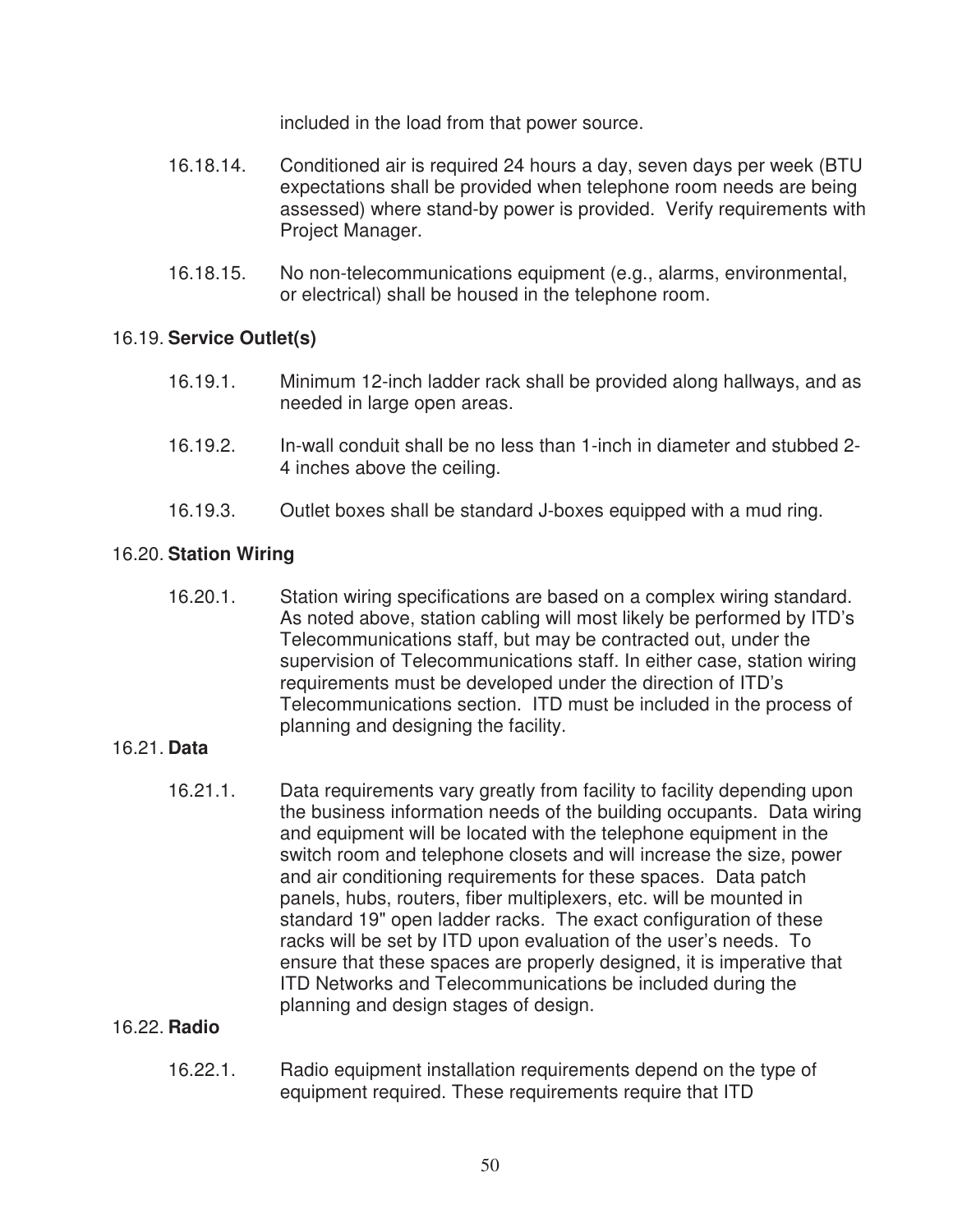Communications be included in the facility design and planning stages. In general, the following guidelines should be used for planning purposes.

## 16.23. **Antenna Structure**

- 16.23.1. Radio antenna requirements will dictate the size and placement of any required tower or antenna structure.
- 16.23.2. If the plans call for a microwave link, antenna size (dish diameter) and loading (weight and wind loading) must first be determined. Antenna placement must be carefully planned to ensure that a proper line of sight path is maintained to the distant site and is free of obstruction from vegetation and structures.
- 16.23.3. It must be determined whether zoning requires special use permits for radio tower installation. FAA approval may also be required for certain tower designs.
- 16.23.4. All antenna structures shall be properly bonded to the facility ground system by means of exothermic connections.
- 16.23.5. Weatherproof Antenna Ports The penetration of antenna transmission line (coaxial cable and waveguide) into the building requires the installation of a commercially made port assembly. The port assembly should be sized to accommodate the required number of antenna transmission lines with some capacity for future expansion.

## 16.24. **Radio Equipment Room**

- 16.24.1. The radio equipment should be located in a properly sized and environmentally controlled space which is located as close as possible to the antenna structure.
- 16.24.2. If possible, the building should be planned to locate the radio equipment near or co- located with the telephone and data equipment. However, if it is not possible to locate the radio equipment near the telephone equipment, adequate cabling must be planned to link the radio equipment to the telephone equipment.
- 16.24.3. Proper cable management must be included in the planning. Overhead and/or under floor (computer flooring) cable trays must be provided to allow antenna, telephone, and data cabling to the radio equipment.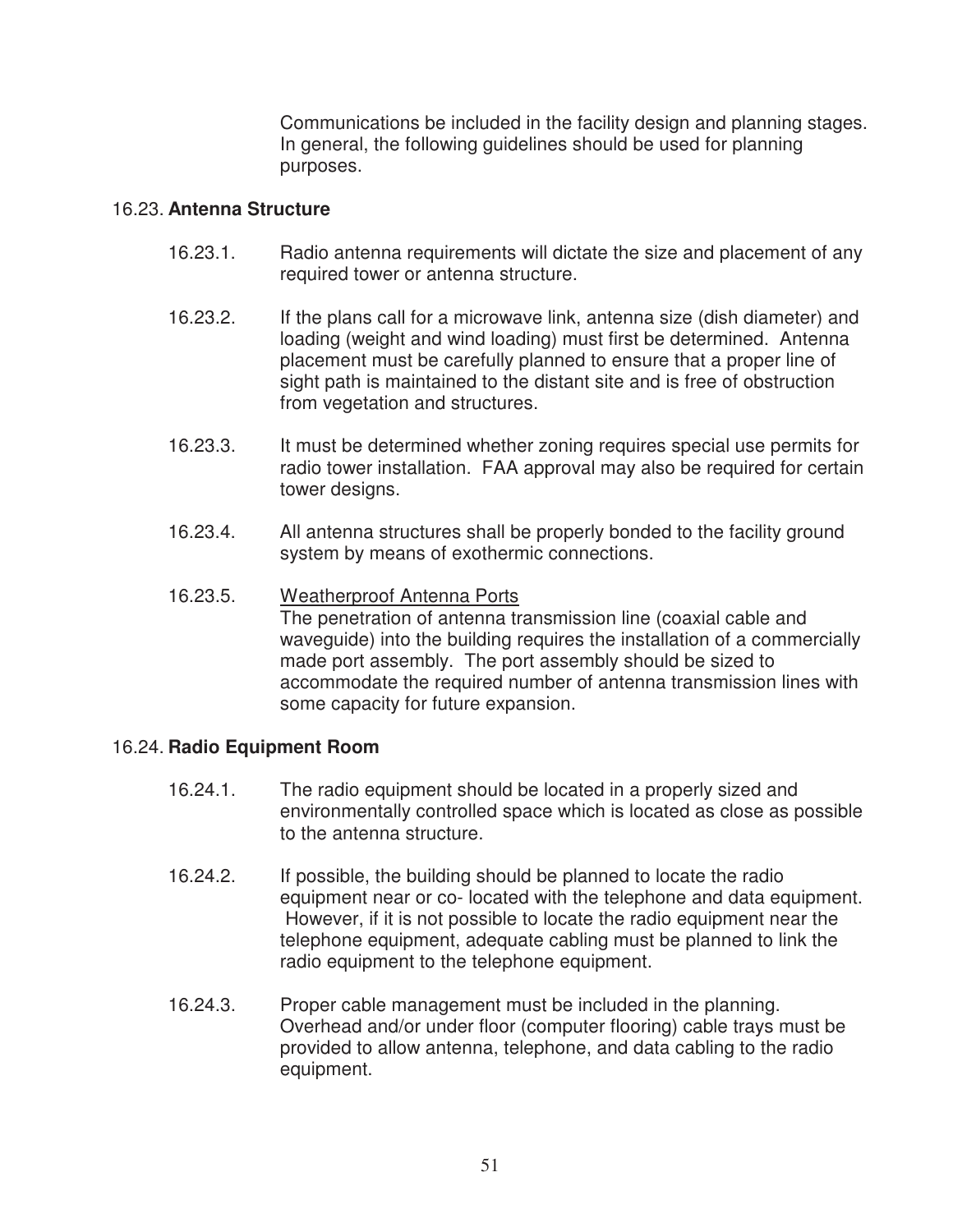- 16.24.4. A properly sized electrical sub-panel must be installed in the radio equipment room to allow for individual electrical circuits to the radio equipment. The radio equipment sub-panel should be fed from the facility emergency power if available.
- 16.24.5. Service/utility electrical outlets must be provided in the walls of the radio equipment room to allow for equipment and facility servicing.
- 16.24.6. Adequate room lighting must be provided to allow for equipment servicing without the need for portable lighting.
- 16.24.7. A suitably sized single point ground window (copper bar) shall be installed in the radio room and properly bonded to the facility ground system.

## 16.25. **HVAC Considerations for Radio Equipment**

16.25.1.1. A thermal loading study must be performed to provide adequate ooling of the radio equipment planned for the facility with some margin for expansion.

## 16.26 **Fire Alarm**

- 16.25.1 All new and renovated facilities equipped with a fire alarm system shall be a Class "A", fully addressable fire alarm system.
- 16.25.2 Proprietary fire alarm systems serviceable by only a single company shall not be provided. Training, parts availability and service work, including programming, shall be available from multiple companies or distributors.
- 16.25.3 The system shall have the capability of recalling alarms and trouble conditions in chronological order for the purpose of recreating an event history. A printer shall be included to record history of events log and alarms, plus maintenance printouts/sensitivity readings (i.e. NFPA required biennial sensitivity testing can be accomplished via FACP).
- 16.25.4 The system shall have provisions for disabling and enabling all circuits individually for maintenance or testing purposes.
- 16.25.5 The Fire Alarm Control Panel (FACP) and wiring systems shall have a minimum of 20% spare capacity.
- 16.25.6 Spare parts, including smoke detectors, heat detectors, pull stations, horn/strobes, monitor modules, etc. shall be provided in quantities appropriately proportional to those installed.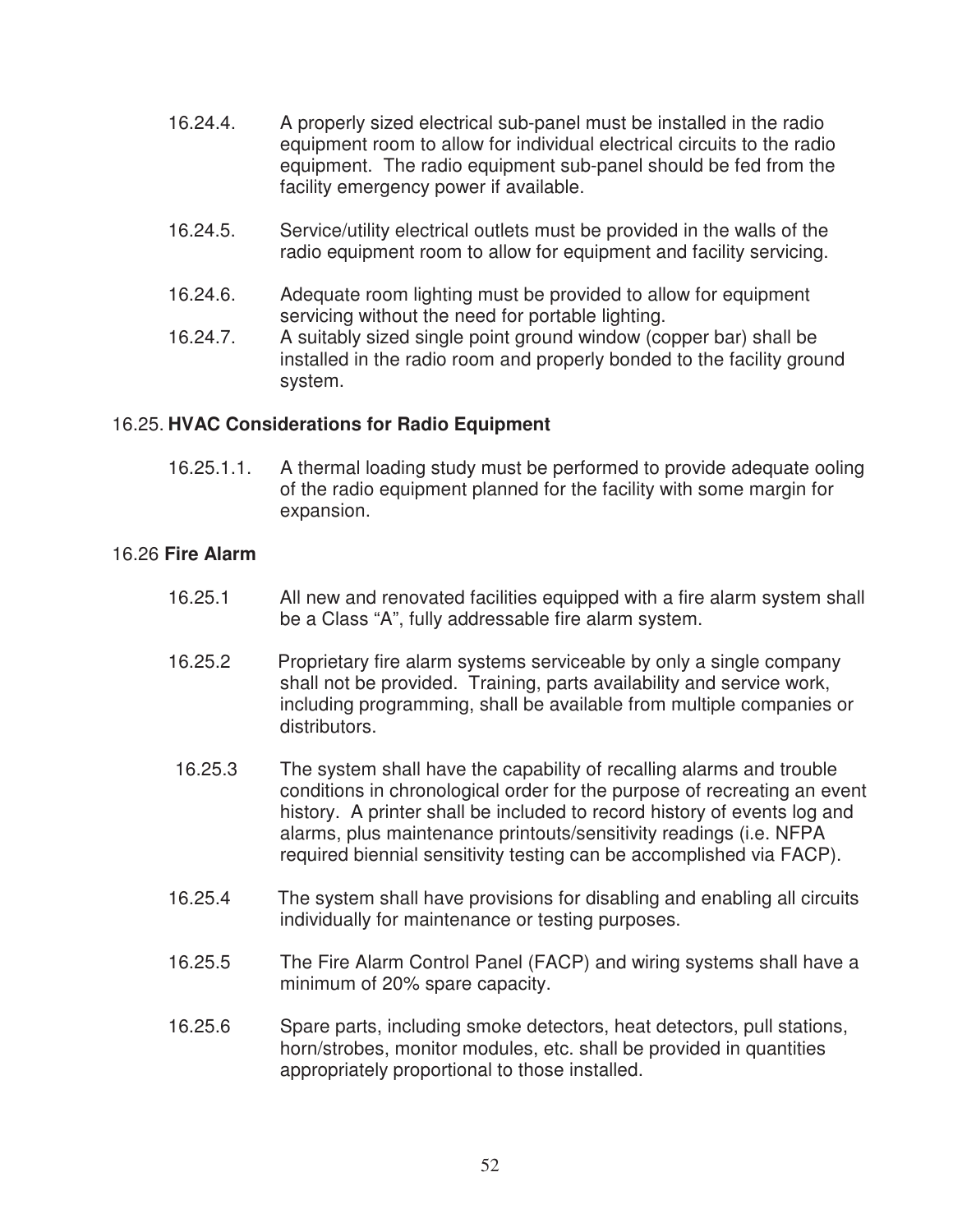- 16.25.7 Contractor shall provide a minimum of two (2) separate one-half hour training hands-on training sessions emphasizing basic operation and maintenance of the system. These training sessions will be at a six (6) month interval for on-site personnel.
- 16.25.8 Electric bells only. No water motor gongs shall be allowed.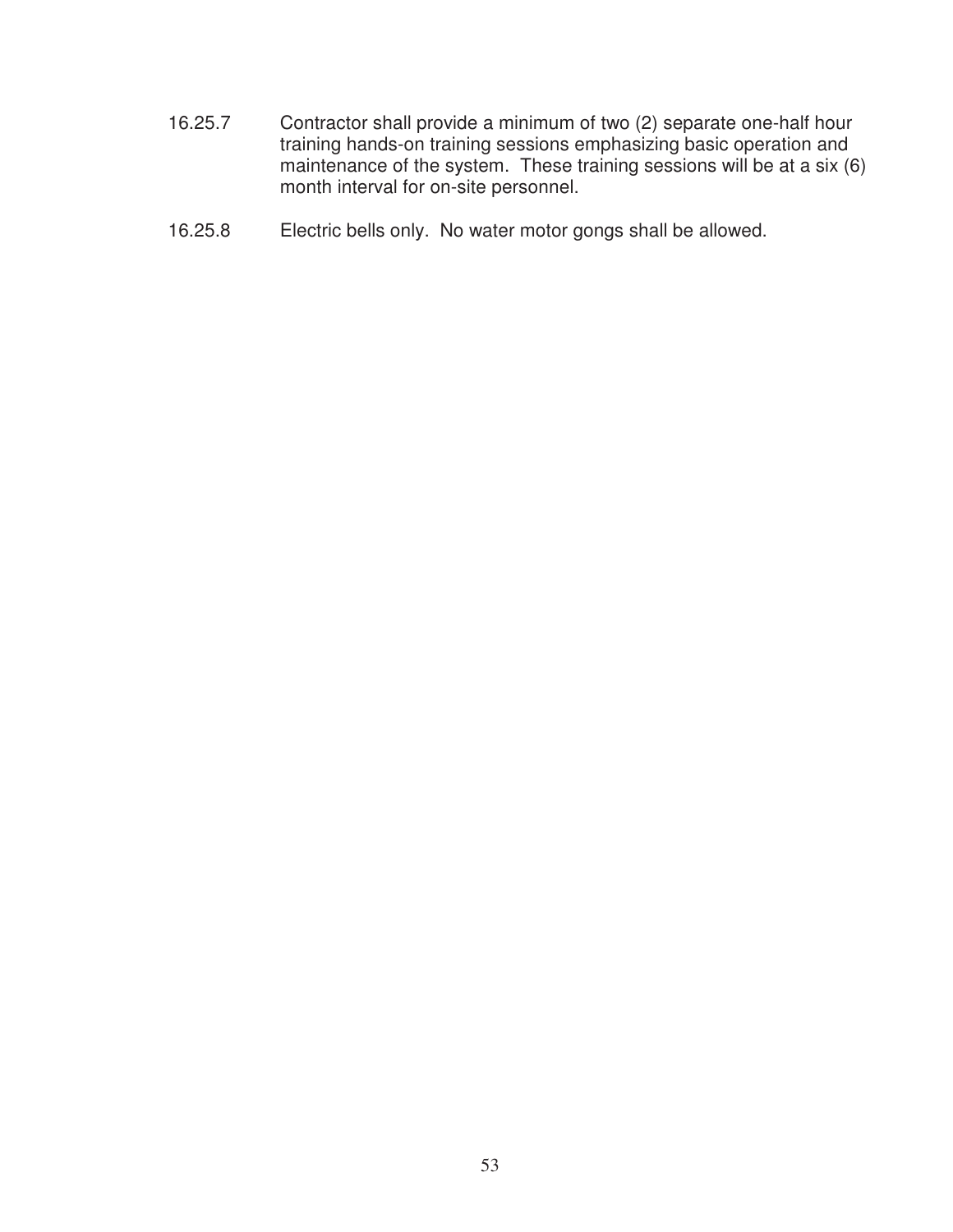# **APPENDIX A – Facilities Review Presentation Protocol for Project Managers**

The Facilities Review Committee (FRC) was created by the City Manager to ensure all City facilities are built or renovated in accordance with the City of Phoenix Building Standards. The Committee has a standing meeting on the second Tuesday of every month, usually in the Meeting Room on the 2<sup>nd</sup> floor of Historic City Hall.

## **PROJECT MANAGER'S ROLE**

The project manager plays a key role in support of the FRC's directive in ensuring compliance with City Standards. This support is accomplished by providing updated standards to contracted architects and consultants. Additionally, project managers should guide the project design toward compliance; or, if needed, identify areas where deviations from City Standards are required and provide to the Committee justification for noncompliance.

The Project Manager also plays a key role in compliance with the directives of the FRC. The Project Managers will ensure that guidance provided by the Committee is followed by the design team, and that the facilities constructed adhere to City standards.

## **PROJECTS REQUIRING REVIEW**

In general, any project creating new office space to be occupied by City personnel or creating spaces that must be maintained by the City need to come before the FRC. Renovation projects need to come before the Committee if they are changing the use of a space, or replacing existing building systems, to include the structural, mechanical, electrical, or security systems. Renovation projects that involve "like-for-like" replacement do not need to come before the full committee, but may be approved unilaterally by either of the Committee Cochairs.

If there is any question that a project may or may not need to come before the Committee, the Project Manager should seek clarification from either of the Committee Co-Chairs.

## **PRIOR TO THE MEETING**

In the months prior to presentation to the Committee, Project Managers should involve members of the FRC's technical staff in their routine design meetings as necessary. Technical staff can then review the design and submit questions, suggestions, and comments prior to the Committee review. This will allow the architect time to make changes and/or research and bring along information to answer questions at the FRC meeting.

- Schedule the project for review towards the end of Design Development, or when the design has been developed sufficiently to communicate the necessary information (listed in the checklist below) to the Committee members.
- **If exceptions to the standards will be requested, bring the facility forward for an early review at the end of schematic design.** A second review may be needed when designs are at 90%.
- Deliver the project summary form to the staff assistant two full weeks prior to presentation.
- Deliver six sets of half-size scaled plans and six sets of specifications to the staff assistant two full weeks prior to presentation.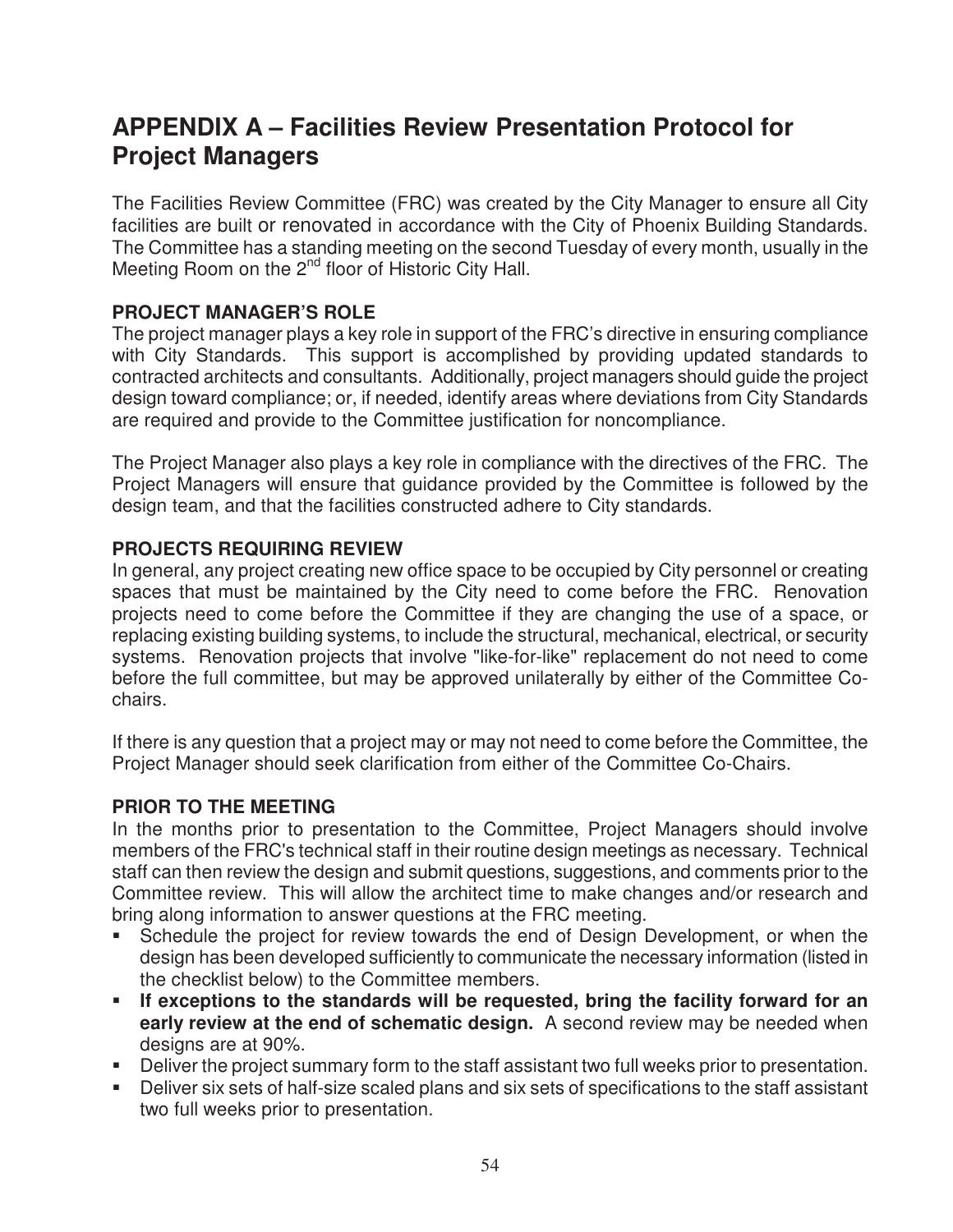## **AT THE MEETING**

To review facilities in their entirety in an efficient manner, project managers should follow the following protocol during their presentation to the Facilities Review Committee:

- Bring one full-sized set of drawings, (including the site plan, floorplans, elevations, and reflected ceiling plans) and 13 sets of small prints, either 8-1/2x11 or 11x17, and sufficient copies of any other relevant documents to meeting.
- **Bring easel for presentation to ensure large plans are visible to committee members.**
- **Bring staff and consultants needed to answer committee questions or a second review may** be needed.
- Bring any photos, digital pictures or videos available of the site, and inform staff of equipment needed.
- Have all staff and consultants sign in.
- Review key elements or plans in the following manner and bring all areas of noncompliance to the attention of the committee:
	- A. Interior and exterior finishes, to include materials and colors
	- B. Electrical service to building and rest of campus
	- C. HVAC systems to be used
	- D. Access control for various areas and functions
	- E. Electronic Safety and Security Systems
	- F. Alarm systems and links to other city systems
	- G. What meetings (or plans review) have occurred with DSD, ITD, Public Works, or other staff to review specific systems
	- H. Office space, size and classification of City employees who will occupy
	- I. Mayor's commission, accessibility issues
	- J. Telecom space
	- K. Landscape drawings

If the FRC believes one particular area needs additional attention, you may be assigned to work with the Committee Member most knowledgeable in that area. This FRC Member would be able to work directly with you and report back to the Committee on the outcome. This may prevent your project from requiring a second review by the entire FRC prior to project approval.

To assist the project manager, a "Checklist" has been attached (see Appendix B).

The Committee appreciates your efforts in facilitating an organized and comprehensive review of your project. Should you have any questions, please contact Public Works , staff assistant at (602) 262-7897. You may contact either of the two Co-Chairs, Assistant Public Works Director or Deputy EAS Director. The Building Standards and Review Process has been adopted by the Committee on July 1, 2006.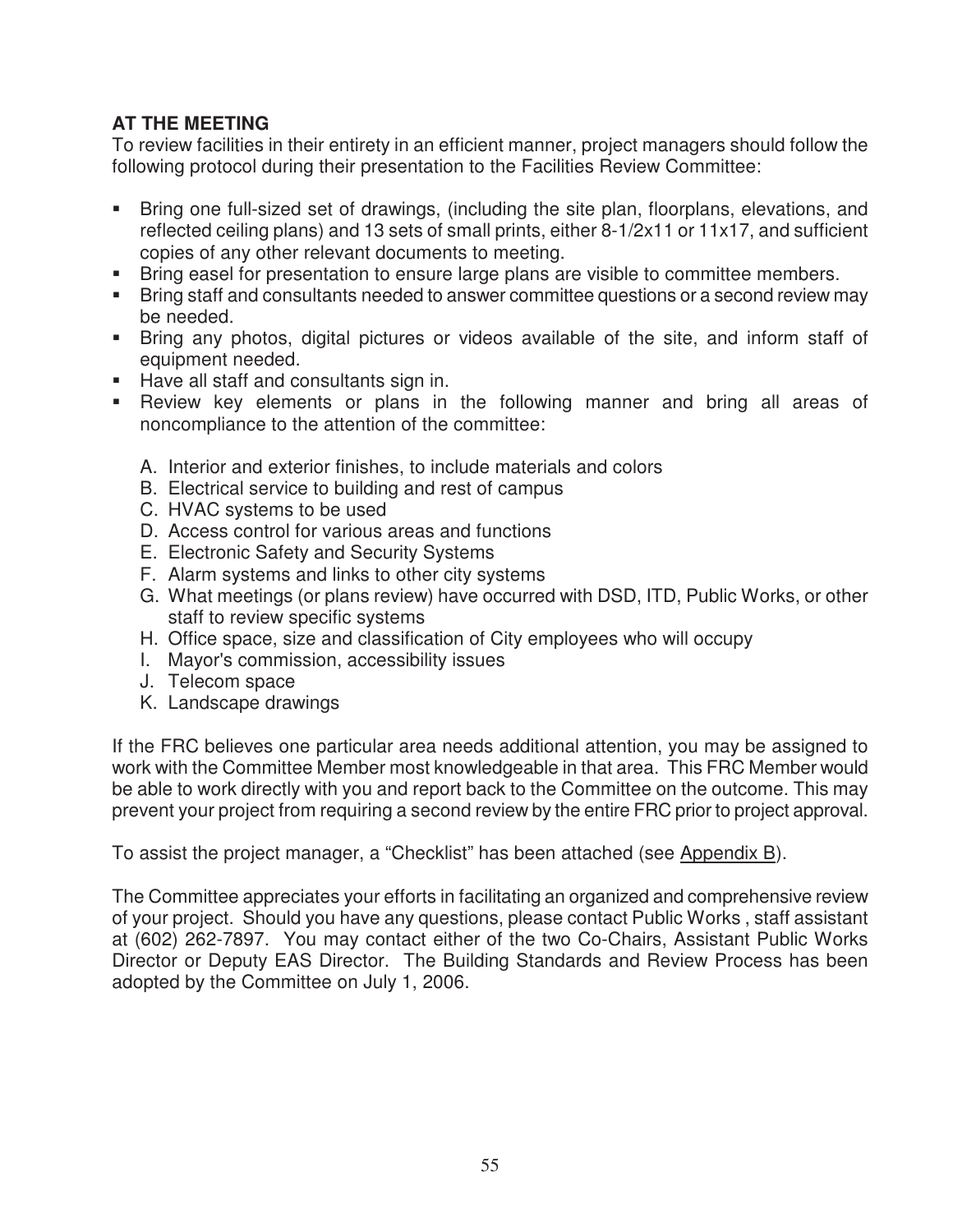# **APPENDIX B – Project Manager's Checklist**

Check the appropriate box:  $\Box$  30% Design Review  $\overline{\Box}$  60% Design Review

|             |                                                                                                                                                                                                                                                                                                                                                                                                                           |            |           |     |                          | 90% Design Review |
|-------------|---------------------------------------------------------------------------------------------------------------------------------------------------------------------------------------------------------------------------------------------------------------------------------------------------------------------------------------------------------------------------------------------------------------------------|------------|-----------|-----|--------------------------|-------------------|
| <b>ITEM</b> | <b>DESCRIPTION</b>                                                                                                                                                                                                                                                                                                                                                                                                        | <b>YES</b> | <b>NO</b> | N/A | <b>NOT</b><br><b>MET</b> | <b>COMMENTS</b>   |
| 1.          | Two-weeks prior to the Facility Review Committee's staff<br>facilitator (Public Works) scheduled monthly meeting,<br>submit six (6) sets of the following:                                                                                                                                                                                                                                                                |            |           |     |                          |                   |
|             | Half-size plans<br>Specifications<br>$\mathsf{L}$<br>Appendix C (Project Summary Form)<br>Appendix D (Site Assessment, etc.)<br>П<br>Appendix E (MCDI Checklist and Meeting<br>П<br>Minutes, if any)                                                                                                                                                                                                                      |            |           |     |                          |                   |
| 2.          | Unless otherwise noted, bring thirteen (13) sets/copies<br>of the following documents to the Facilities Review<br>Committee meeting:                                                                                                                                                                                                                                                                                      |            |           |     |                          |                   |
|             | Full-size set of plans (One (1) copy only)<br>Half-size sets of plans<br>Specifications<br>Appendix C (Project Summary Form)<br>Appendix D (Site Assessment, etc.)<br>Appendix E (MCDI Checklist and Meeting<br>П<br>Minutes, if any)                                                                                                                                                                                     |            |           |     |                          |                   |
| 2.          | Bring easel(s) for the presentation.                                                                                                                                                                                                                                                                                                                                                                                      |            |           |     |                          |                   |
| 3.          | Schedule the appropriate project team members, City<br>staff, and all appropriate design consultants to attend<br>the Facilities Review Committee meeting in order to<br>answer questions related to their respective disciplines.<br>Bring staff and consultants needed to answer committee<br>questions and review key elements of plans and bring all<br>areas of non-compliance to the attention of the<br>committee. |            |           |     |                          |                   |
| 4.          | Confirm invited City staffs' and project consultants' and<br>attendance the day prior to the meeting.                                                                                                                                                                                                                                                                                                                     |            |           |     |                          |                   |
| 5.          | Bring samples of interior and exterior finishes (including<br>but not limited to: Masonry, metals, paint colors,<br>flooring, etc.).                                                                                                                                                                                                                                                                                      |            |           |     |                          |                   |
| 6.          | Electric Service is being provided by:<br>$\Box$ SRP<br>$\Box$ APS<br>$\Box$ Other                                                                                                                                                                                                                                                                                                                                        |            |           |     |                          |                   |
| 7.          | Electric service for the facility and rest of the campus<br>has been coordinated.                                                                                                                                                                                                                                                                                                                                         |            |           |     |                          |                   |
|             | Lighting concepts including fixture cut sheets have been<br>provided to the City and Public Works for review.                                                                                                                                                                                                                                                                                                             |            |           |     |                          |                   |
| 8.          | Description of proposed HVAC system(s) has been<br>provided.                                                                                                                                                                                                                                                                                                                                                              |            |           |     |                          |                   |
| 9.          | Is there access control for various areas and functions?                                                                                                                                                                                                                                                                                                                                                                  |            |           |     |                          |                   |
| 10.         | Will the Electronic Safety and Security or Alarm<br>system(s) be linked to other City systems?                                                                                                                                                                                                                                                                                                                            |            |           |     |                          |                   |
| 11.         | Provide an outlined summary of meetings and plan<br>reviews conducted with DSD, ITD, Public Works, MCDI,<br>Planning Villages, and other City staff to review specific<br>systems.                                                                                                                                                                                                                                        |            |           |     |                          |                   |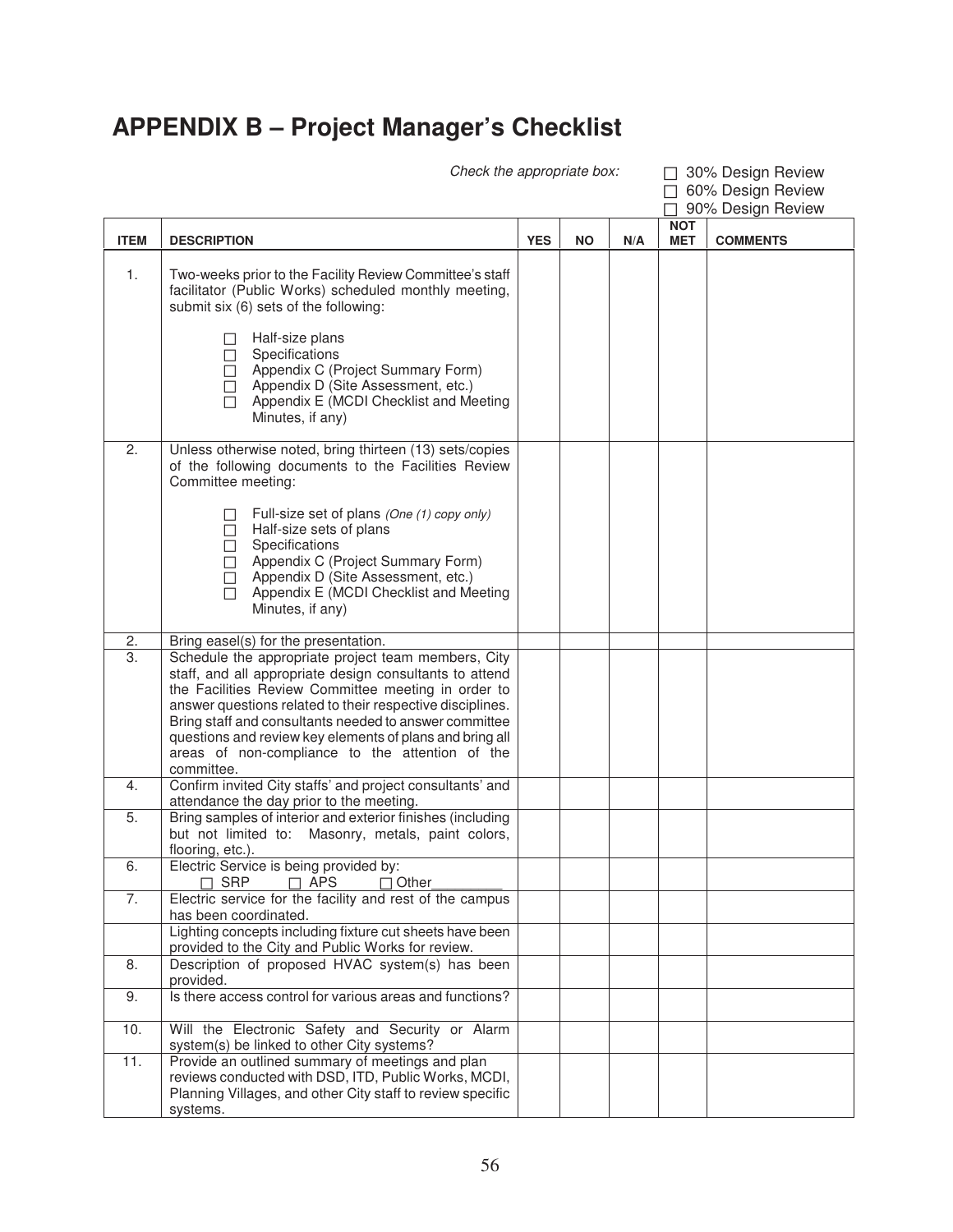| <b>ITEM</b>                                       | <b>DESCRIPTION</b>                                                                | <b>YES</b> | <b>NO</b> | N/A | <b>NOT</b><br><b>MET</b> | <b>COMMENTS</b> |
|---------------------------------------------------|-----------------------------------------------------------------------------------|------------|-----------|-----|--------------------------|-----------------|
|                                                   |                                                                                   |            |           |     |                          |                 |
| 12.                                               | Describe any issues or unique conditions related to                               |            |           |     |                          |                 |
|                                                   | DSD, ITD, Public Works, etc?                                                      |            |           |     |                          |                 |
| 13.                                               | Are any modifications or variances required?                                      |            |           |     |                          |                 |
| 14.                                               | Any required easements and/or street abandonments?                                |            |           |     |                          |                 |
| 15.                                               | Any DSD modifications/variances required?                                         |            |           |     |                          |                 |
| 16.                                               | Is there office space? Provide office sizes,<br>iob                               |            |           |     |                          |                 |
|                                                   | classifications of City employees, descriptions of duties,                        |            |           |     |                          |                 |
|                                                   | who will occupy                                                                   |            |           |     |                          |                 |
| 17.                                               | Are there areas of rescue assistance?                                             |            |           |     |                          |                 |
| $\overline{18}$ .                                 | Are there offices in this facility?                                               |            |           |     |                          |                 |
| 19.                                               | Provide sizes and job classifications, along with job<br>descriptions to the FRC. |            |           |     |                          |                 |
| 20.                                               | Are there any issues with MCDI's Architecture and                                 |            |           |     |                          |                 |
|                                                   | Design Committee?                                                                 |            |           |     |                          |                 |
| 21.                                               | Provide landscaping plans including plant material                                |            |           |     |                          |                 |
|                                                   | palette                                                                           |            |           |     |                          |                 |
| $\overline{22}$ .                                 | Have you coordinated with ITD?                                                    |            |           |     |                          |                 |
| $\overline{23}$ .                                 | Is there telecom space?                                                           |            |           |     |                          |                 |
| 24.                                               | Are there skylights?                                                              |            |           |     |                          |                 |
| 25.                                               | If skylights, are they pre-manufactured?                                          |            |           |     |                          |                 |
| $\overline{26}$ .                                 | Have you complete the Environmental Checklist                                     |            |           |     |                          |                 |
|                                                   | (Appendix D-and addresses all action items?                                       |            |           |     |                          |                 |
| 27.                                               | Are there any environmental issues/concerns?                                      |            |           |     |                          |                 |
| 28.                                               | Provide a description to the FRC of any unique                                    |            |           |     |                          |                 |
|                                                   | features of this projects.                                                        |            |           |     |                          |                 |
| 29.                                               | Client Department has prepared justification for non-                             |            |           |     |                          |                 |
|                                                   | compliant design elements to present to the FRC.                                  |            |           |     |                          |                 |
| 30.                                               | Is this project to be LEED certified?                                             |            |           |     |                          |                 |
| 31.                                               | Describe "green" construction materials being                                     |            |           |     |                          |                 |
|                                                   | incorporated into the design.                                                     |            |           |     |                          |                 |
|                                                   |                                                                                   |            |           |     |                          |                 |
|                                                   |                                                                                   |            |           |     |                          |                 |
|                                                   |                                                                                   |            |           |     |                          |                 |
|                                                   |                                                                                   |            |           |     |                          |                 |
|                                                   |                                                                                   |            |           |     |                          |                 |
| _Dept.: _______________<br>Completed by:<br>Date: |                                                                                   |            |           |     |                          |                 |
|                                                   | <b>City Project Manager</b>                                                       |            |           |     |                          |                 |
|                                                   |                                                                                   |            |           |     |                          |                 |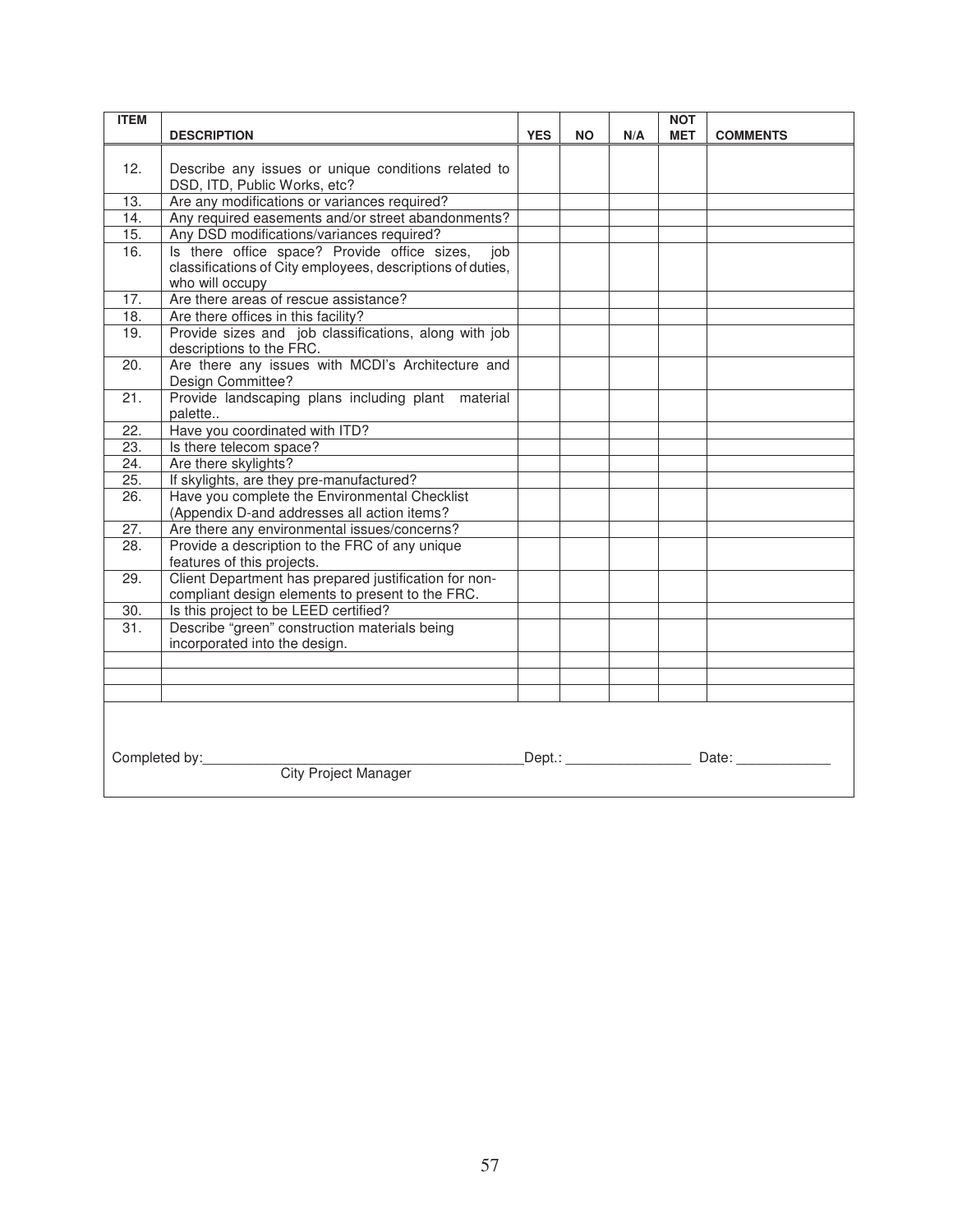# **APPENDIX C – FRC Project Summary Form**

To be completed by Project Manager and submitted 2 weeks prior to scheduled meeting.

|                      | <b>PROJECT INFORMATION</b>                                                                  |               |                                                                      |
|----------------------|---------------------------------------------------------------------------------------------|---------------|----------------------------------------------------------------------|
|                      | <b>Project No./Cost Center:</b>                                                             |               | <b>Design Firm:</b>                                                  |
|                      | Project Name:                                                                               |               | Type: □ Architecture □ Engineering                                   |
| $\blacktriangleleft$ | Project Address:                                                                            |               | □ Landscape Architecture/Planners                                    |
| $\mathbf{z}$         | Owner: □ City □ Leased                                                                      |               | $\Box$ A/E $\Box$ E/A $\Box$ Other                                   |
| 0                    | Operator: □ City □ Tenant                                                                   |               | Contact:                                                             |
|                      | Maintenance:   $\Box$ City $\Box$ Public Works $\Box$ Parks                                 |               | Title:                                                               |
|                      | $\Box$ Tenant $\Box$ Other                                                                  | <b>TANTS</b>  | Office: Cell:<br>Fax:                                                |
|                      | <b>Owner/Client Dept.:</b>                                                                  |               | <b>Sub-consultants:</b> (List Firm Names)                            |
| OWNER                | Owner's Project Manager:<br>Owner's Project Manager:                                        |               | $\Box$ Architectural:                                                |
|                      | Title:                                                                                      |               | $\Box$ Interiors:                                                    |
|                      | <b>Cell:</b><br>Fax:<br>Office:                                                             | <b>CONSUL</b> | $\Box$ Civil:                                                        |
|                      | <b>Project Description:</b> (Be brief) □ New □ Remodel                                      |               | $\Box$ Structural:                                                   |
|                      |                                                                                             |               | $\Box$ Mechanical:                                                   |
|                      |                                                                                             |               | $\overline{\Box}$ Electrical                                         |
|                      | <b>Delivery Method:</b>                                                                     |               | $\Box$ Other                                                         |
|                      | $\Box$ D-B-B $\Box$ CM@R<br>$\Box$ D-B<br>$\Box$ JOC                                        |               | <b>Milestones:</b>                                                   |
|                      | Company/Firm:                                                                               |               | Design Status: $\Box$ 30% $\Box$ 60%<br>$\Box$ 90%                   |
|                      | <b>FF&amp;E:</b>                                                                            | <b>ATIC</b>   | <b>Bid/GMP Award Date:</b>                                           |
|                      | $\Box$ To be purchased outside of construction contract*                                    |               | <b>Substantial Completion Date:</b>                                  |
|                      | $\Box$ To be included in construction contract                                              | SCHED         | <b>Targeted Opening Date:</b>                                        |
|                      | □ Combination (inside and/or purchased separately*                                          |               | Public Commitment: □None                                             |
|                      | *List FF&E to be purchased outside of construction contract.                                |               | □ Yes, by whom?                                                      |
|                      | Date(s) of major FF&E purchases:                                                            |               | Budget info to be provided by the funding department.                |
|                      | Estimated Area(s): (In square feet)                                                         |               | Land (not yet acquired): \$                                          |
|                      | acres                                                                                       |               | Design Phase Costs: FY 20_____-                                      |
|                      | Building: Gross<br>Net                                                                      |               | Budget Pg. in CIP: Estimate: \$                                      |
|                      | Hardscaped/Paved: Unimproved:<br>Landscaped: Unimproved:                                    |               | <b>Construction Phase Costs:</b>                                     |
|                      |                                                                                             |               | Budget Pg. in CIP: FY 20___-                                         |
| <b>DESCRIPTION</b>   | Mechanical System: (Describe)                                                               |               | Estimate: \$                                                         |
|                      |                                                                                             |               |                                                                      |
|                      |                                                                                             |               | FF&E Phase Costs: FY 20 -                                            |
|                      |                                                                                             |               | Budget Pg. in CIP: Estimate: \$                                      |
| JECT                 | <b>Materials &amp; Finishes:</b>                                                            | <b>SONIC</b>  | <b>Other Expected Costs: (Provide explanation)</b>                   |
|                      | Exterior: Walls:                                                                            |               | Estimate: \$                                                         |
| Ř                    | Roof:                                                                                       | <b>NOW</b>    | <b>Pending Change Orders:</b>                                        |
|                      | Roof Slope $\geq$ 1/2 per foot? $\Box$ Yes $\Box$ No                                        |               | Estimate: \$                                                         |
|                      | Wall:<br>Interior:                                                                          |               | Total Project Cost: (Include expenditures to-date)                   |
|                      | Flooring: <b>Example 2018</b>                                                               | <b>BUDGET</b> | Estimate: \$                                                         |
|                      |                                                                                             |               | <b>Operating Costs:</b><br>Fund:                                     |
|                      | Security: $\Box$ N/A<br>□ Yes (Describe)                                                    |               | Estimate: \$                                                         |
|                      | <b>Homeland Security Bureau Review Date:</b>                                                |               | FF&E included in Construction Phase Cost:<br>Describe:               |
|                      | <b>Compliance with Space Standards:</b>                                                     |               | Estimate: \$                                                         |
|                      | $\Box$ Yes<br>$\Box$ No (Funding department must provide written                            |               | <b>Other funding sources:</b>                                        |
|                      | documentation and explanation requesting a                                                  |               |                                                                      |
|                      | variance of the Building Standards.)                                                        |               | *Figures to be rounded to nearest $1/10^{th}$ of a million-\$ X.X M; |
|                      | MCDI - Architecture & Design Committee<br><b>Scheduled Presentation Date:</b><br>$\Box$ N/A |               | Show by Fiscal Year in which funds would be encumbered&              |
|                      |                                                                                             |               | charged in the accounting system.                                    |
|                      | <b>LEED</b> - List target points for each category on separate sheet.                       |               |                                                                      |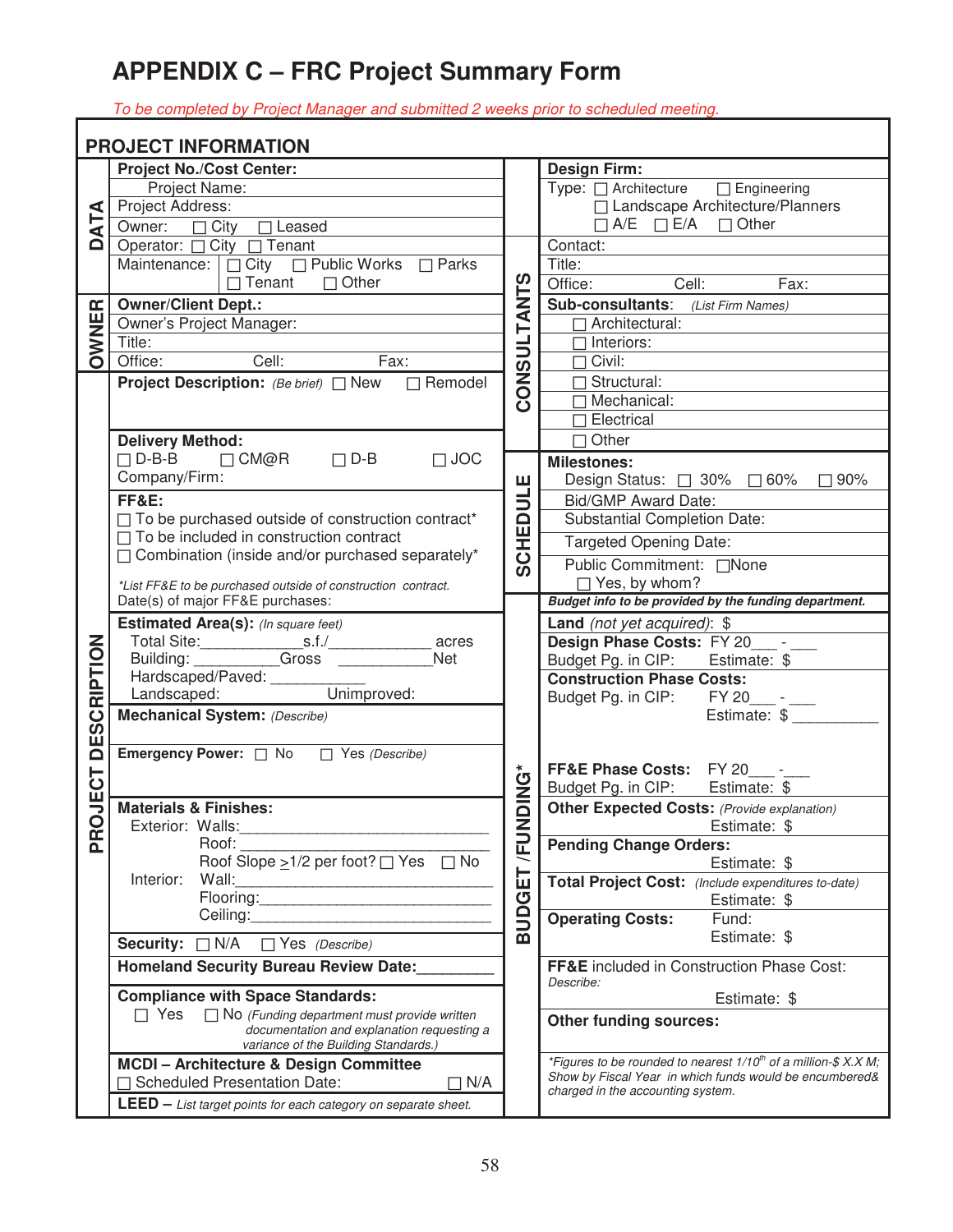## **APPENDIX D – Site Assessment, Property Acquisition & Design Issues**



## **ENGINEERING AND ARCHITECTURAL SERVICES DEPARTMENT DESIGN & CONSTRUCTION MANAGEMENT**

## **ENVIRONMENTAL REVIEW CHECKLIST**

#### **INSTRUCTIONS:**

For projects that involve new construction or changes to the land surface, complete this checklist with the Client and identify all environmental issues which should be addressed in the course of completing your project.

| <b>Project Name</b>             | Project No.            |
|---------------------------------|------------------------|
| <b>New Construction</b>         | <b>Remodeling ONLY</b> |
| <b>Project Address</b>          |                        |
| <b>Client Department</b>        |                        |
| <b>Client Contact</b>           | <b>Client Phone</b>    |
| Project Phase:                  | Date of Review         |
| Pre-Design / Land Acquisition   |                        |
| Schematic Design, 25-30%        |                        |
| Design Development, 50-60%      |                        |
| Placement on 90-Day Bid List    |                        |
| <b>Pre-Construction Meeting</b> |                        |
| <b>Substantial Completion</b>   |                        |

#### **A. SITE ASSESSMENT, PROPERTY ACQUISITION AND DESIGN ISSUES**

#### **PREVIOUS AND CURRENT LAND USE**

- 1. Has an Environmental Site Assessment been completed for the site? (Contact EASD Environmental Services Section if unknown).
	- YES Review to identify environmental or health and safety issues, including Clean Water Act Section 404, and archaeological or cultural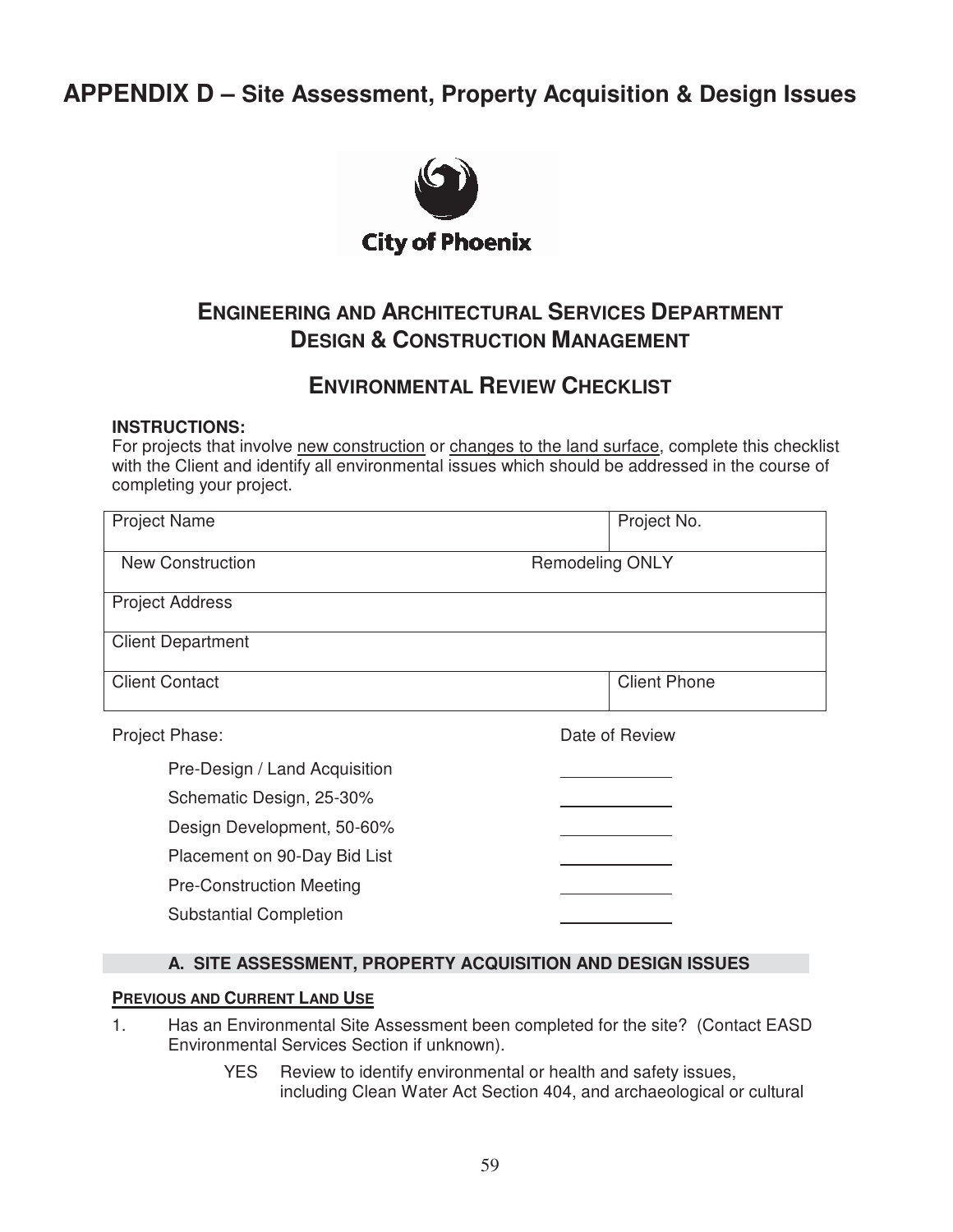resources issues.

NO An Environmental Site Assessment must be completed before property is acquired. If the City already owns the property, an Assessment may be a useful tool for assessing current site issues. If an Environmental Site Assessment (ESA) is necessary, ask the EASD Environmental Services Section to complete one. The City follows a standard ASTM format for environmental site assessments that meets EPA requirements. ESAs must be conducted in accordance with the date EPA rule in all appropriate inquiry.

The following site features can be identified and evaluated through an Environmental Site Assessment. Do they exist on the project site?

| Dry well                                                    | <b>YES</b> |           | NO.       |
|-------------------------------------------------------------|------------|-----------|-----------|
| Active or inactive water well                               | <b>YES</b> |           | <b>NO</b> |
| Underground or aboveground storage tank                     | <b>YES</b> | <b>NO</b> |           |
| Fuel/chemicals/paints/hazardous material<br>storage area(s) | <b>YES</b> |           | NO.       |
| Washrack                                                    | <b>YES</b> |           | NO.       |
| Oil/water separator                                         | <b>YES</b> |           | NO.       |
| Septic tank                                                 | <b>YES</b> |           | NO.       |
| Contaminated soil                                           | <b>YES</b> |           | <b>NO</b> |
| Contaminated groundwater                                    | <b>YES</b> | <b>NO</b> |           |
| Solid waste disposal area(s)                                | <b>YES</b> |           | <b>NO</b> |
| Subsided area(s)                                            | <b>YES</b> |           | <b>NO</b> |
| Disturbed soil                                              | <b>YES</b> |           | NO.       |
| Unexplained dead vegetation                                 | <b>YES</b> |           | NO.       |
| $Pit(s)$ , sump(s) or pool(s) of waste liquid               | <b>YES</b> |           | NO.       |
| Stored drum(s) or other chemical container(s)               | <b>YES</b> |           | NO.       |
| Other (describe)                                            | <b>YES</b> |           | <b>NO</b> |

If your site has any of these features, discuss the need for a Phase 2 ESA, potential project impact and abatement/mitigation options or requirements with the Client, EASD's Environmental Services Section, the Office of Environmental Programs (602-256-5669), and/or Personnel's Personnel Safety Section (602-262-7555).

- 2. If this is an existing City facility, has an Environmental Facility Assessment been completed by the Office of Environmental Programs contact OEP/Pollution Prevention Program (602- 256-5669).
	- YES Review to identify environmental or health and safety issues that should be considered.
	- NO Client department should contact the Office of Environmental Programs (602-256-5669) to request one.

#### **ENDANGERED, THREATENED AND PROTECTED SPECIES ISSUES**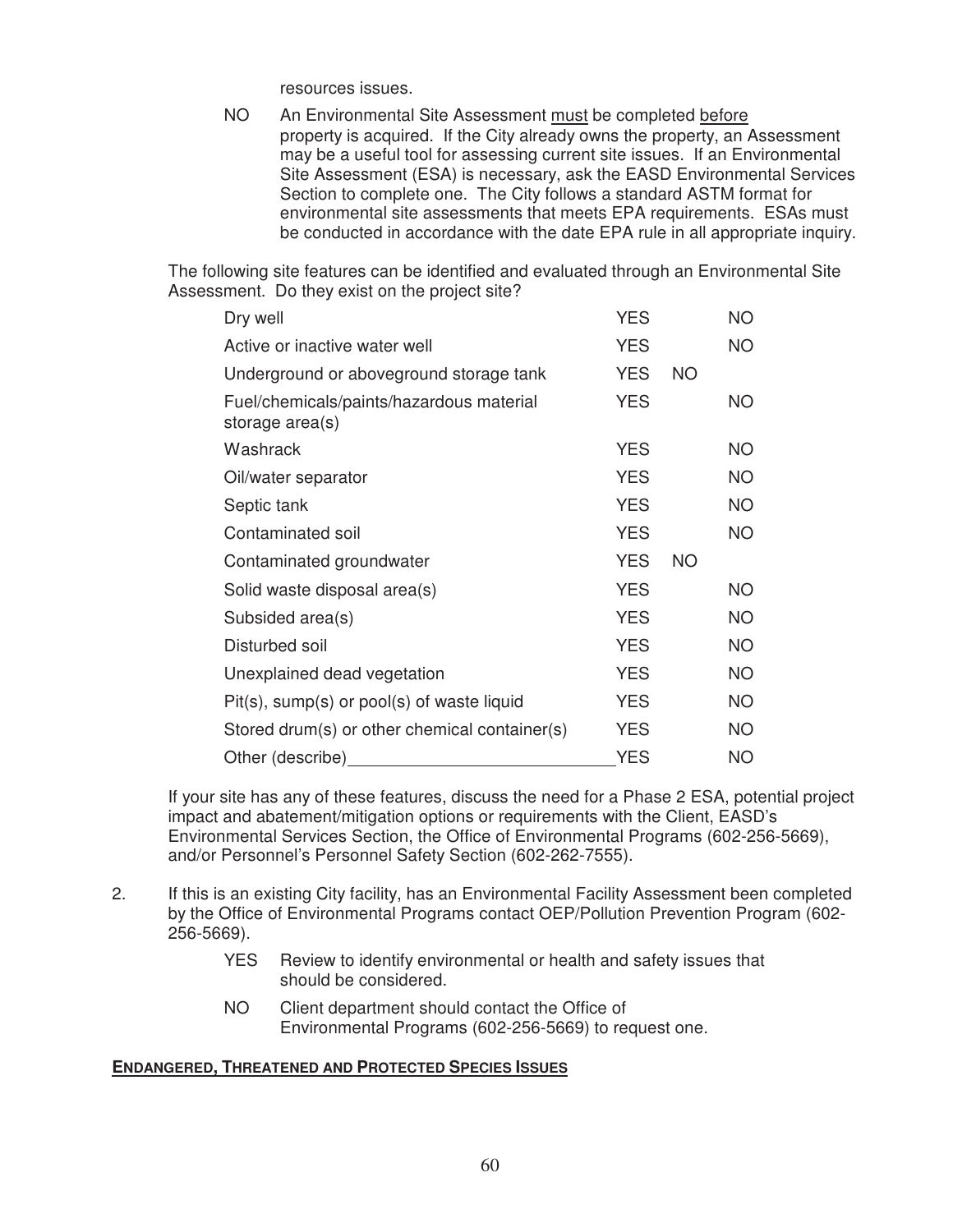3. If the project will develop previously undisturbed land, does that land provide habitat for state or federal, threatened, endangered, protected or regulated plant or animal species? There are several places to go for this information.

#### *Note: Most determinations are good for only one year.*

a. The AZ Game and Fish Department, Habitat Branch, will conduct a review of your project area to identify any endangered, threatened or protected species of plants or animals. This review will usually incorporate the federal Endangered Species Act and the State of Arizona's Native Plant Protection Act.

Send a written request for a review, including a legal description of the property to: Arizona Game and Fish Department Habitat Branch (WMHB) 2221 W. Greenway Road Phoenix, Arizona 85023 Phone (602) 789-3605 FAX (602) 789-3928

If any endangered, threatened or protected species are present coordinate with the Office of Environmental Programs 404 coordinator (602) 534-1775.

- b. Removal of Arizona native plants is regulated by the AZ Dept. of Agriculture, Plant and Cactus Division, Phoenix District. Call (602) 542-7182 for information.
	- YES If your project site *does* or *may provide* a home to regulated plants or animals and you need a biological survey to document their presence or absence, contact EASD's Environmental Services Section to complete a biological survey of the project area.
	- NO No further action necessary.

#### **ARCHAEOLOGICAL / HISTORIC PRESERVATION ISSUES**

- 4. Does the project meet any of the following criteria:
	- a. Any project considered a "Federal Undertaking" (16 U.S.C. 470):
		- (1) those carried out with federal assistance, i.e., funding,
			- (2) those requiring a federal permit, license or approval, e.g., Clean Water Act Section 404 permit,
		- (3) those that are subject to state or local regulation administered pursuant to a delegation or approval by a federal agency;
	- b. Projects that are located on federal or state land, including Trust Land;
	- c. Projects that are to receive grants from any state agency;
	- d. Projects located in an area likely to contain human remains, e.g., a Hohokam village, an historic cemetery or an historic canal;
	- e. Projects located in mountain foothills that will remove or **destroy natural boulders.**
	- f. Projects located on property with Historic Preservation Overlay Zoning
	- g. Projects that are to receive a Heritage Fund Grant from Arizona State Parks
		- YES to **a,b,c,d**, and/or **e** Complete the "Archaeology Assessment Request" attached to this checklist and send it to the City Archaeologist (602-495-0901) to determine if an archaeology survey has already been completed for the area, and if not, if one is required.
		- YES to **a** and/or **f** (Federal Undertakings & Historic Preservation Overlay): Coordinate with the Phoenix Historic Preservation Office in the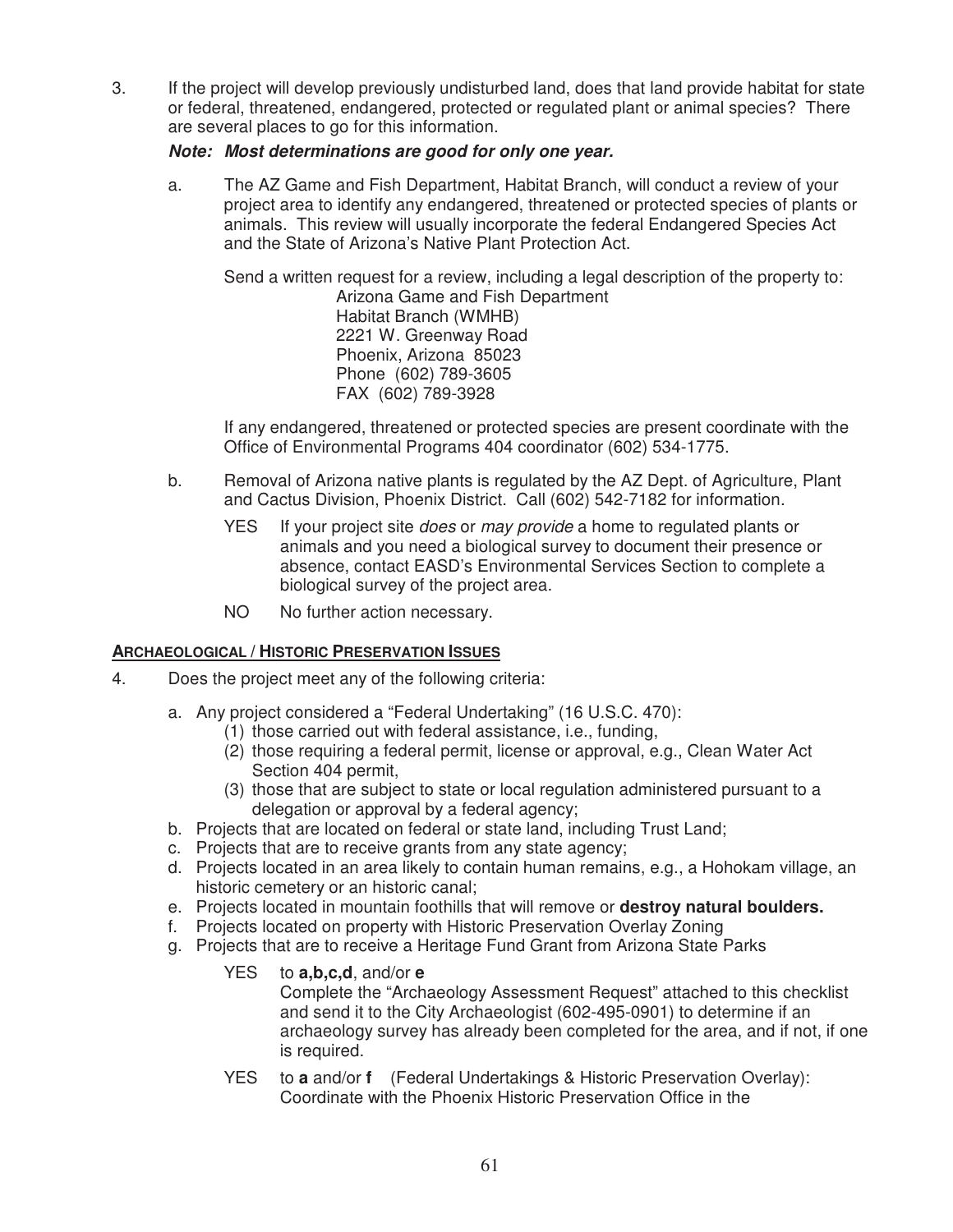early/conceptual stage of the process. (602-261-8699)

- YES to **g** (Heritage Fund Grants): Coordinate with the State Historic Preservation Office in the early/conceptual stage of the process. (See contacts on the grant application form).
- NO to **ALL** No further action necessary.

#### **DEMOLITION**

- 5. Does the Project include demolition of existing structures?
	- YES Whether or not the EASD Environmental Services Section manages the demolition, ask them to complete the required surveys for asbestos containing materials and lead-based paint. All demolition, contractors must submit the National Emission Standards for Hazardous Air Pollutants (NESHAP) notice required by the Clean Air Act to the Maricopa County Air Quality Department. Personnel's Personnel Safety Section (602-262-7555) should also be contacted to discuss OSHA requirements for the protection and training of City staff during construction. These issues may affect the project budget and schedule.
	- NO No further action necessary.

#### **RENOVATION**

- 6. Does the Project include renovation of existing structures?
	- YES Ask the EASD Environmental Services Section to complete the required surveys for asbestos containing materials and lead-based paint and any abatement necessary. If they perform the abatement, they will require the contractor to submit the National Emission Standards for Hazardous Air Pollutants (NESHAP) notice required by Clean Air Act to the Maricopa County Air Quality Department. Personnel's Personnel Safety Section (602-262- 7555) should also be contacted to discuss OSHA requirements for the protection and training of City staff during construction. These issues may affect the project budget and schedule.
	- NO No further action necessary.

#### **ZONING**

7. Does the site require a change in zoning?

#### **NOTE: If the site was subject to environmental clean up or abatement, some property uses may be restricted.**

- YES Contact the Client, the Planning Department (602-262-7131), and/or the Office of Environmental Programs (602-256-5669).
- NO No further action necessary.

#### **GROUNDWATER**

- 8. Will the project intercept, pump or divert ground water?
	- YES Check with the Law Department's Natural Resources Section (602-495- 5879) and/or with the Water Resources Manager Advisor (602-261-8532) to determine if you need permits or authorization from the AZ Dept. of Environmental Quality and/or the AZ Dept. of Water Resources.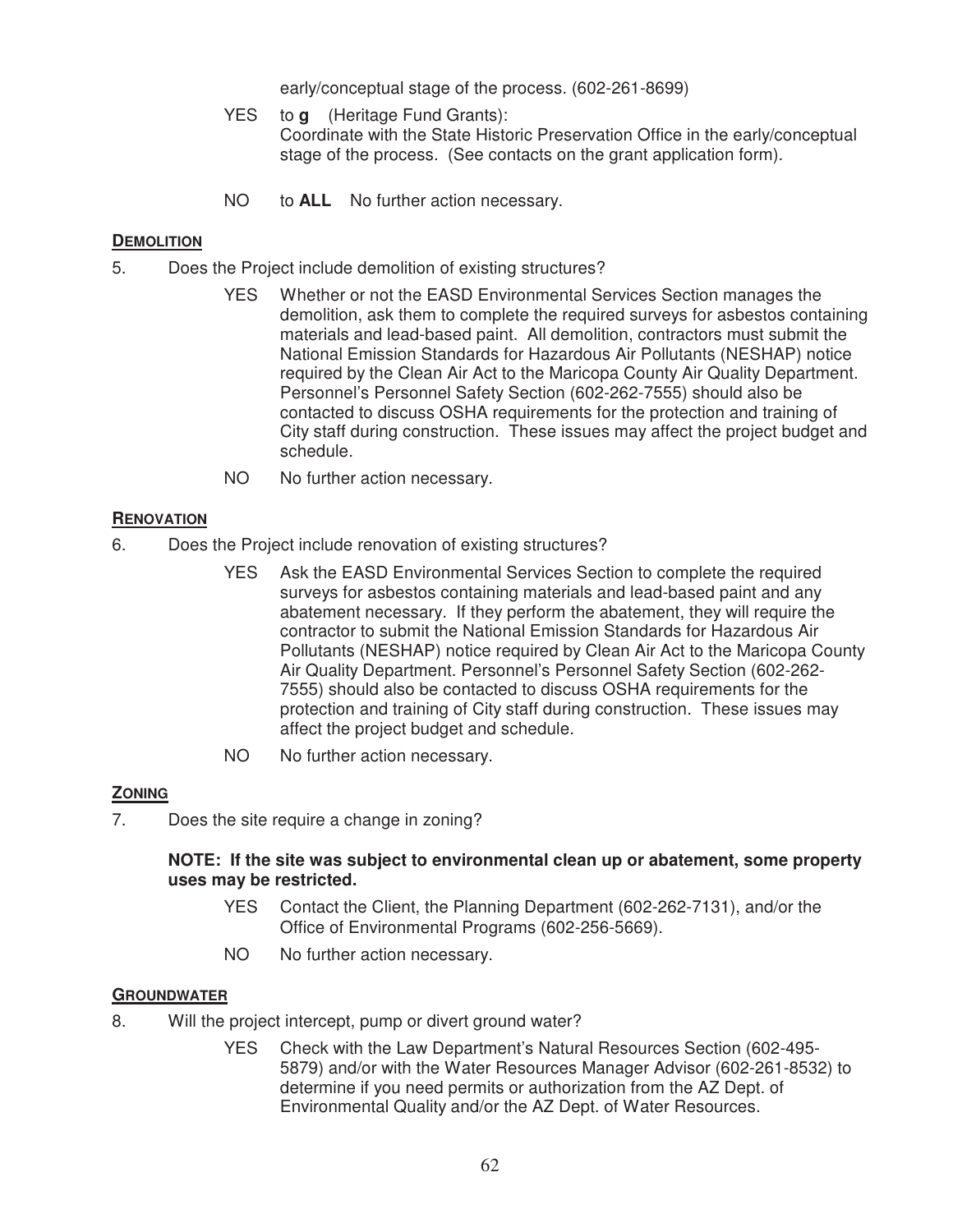NO No further action necessary.

#### **CLEAN WATER ACT, SECTION 404**

- 9. Does the project include an enclosed space over contaminated ground water?
	- YES Evaluate whether the structure is designed to prevent vapor intrusion of contaminants. Contact the Office of Environmental Programs for assistance in identifying contaminated groundwater plumes and design criteria (602-256- 5669).
	- NO No further action necessary.
- 10. Will the construction activities include the excavation, damming, disturbance or performance of other activities in a natural drainage area such as a wash or watercourse, and/or in manmade structures e.g., pipes, ponds or canals? Complete the Clean Water Act 404 Initial Assessment Form (attached) and submit with an aerial photo to the 404 coordinator in OEP.
	- YES A "Clean Water Act Section 404 Permit" issued by the U.S. Army Corps of Engineers may be required. Some construction activities may be covered by one or more Nationwide Permits; others may require individual permits. Discuss with the Client, and contact EASD's 404 Liaison, the Office of Environmental Programs 404 Coordinator (602-534-1775) for assistance and to determine if the project can be designed to minimize or eliminate 404 issues.
	- NO No further action necessary.
- 11. When completed, will the project require maintenance or other activities in a natural drainage area such as a wash or watercourse, and/or in man-made collection drainage or water storage structures e.g., pipes, ponds or canals?
	- YES While this is a client operations issue, note that the project design can affect how maintenance is performed. A "Clean Water Act Section 404 Permit" issued by the U.S. Army Corps of Engineers may be required for maintenance. Some maintenance activities may be covered by one or more Nationwide Permits; others may require individual permits. What, if any, permits are necessary should be discussed with the Client to identify design opportunities. Contact the EAS 404 Liaison, the Office of Environmental Programs 404 Coordinator (602-534-1775) or the Law

Department Natural Resources Section (602-534-1480) for assistance, and to determine if the project can be designed to minimize or eliminate 404 issues.

NO No further action necessary.

#### **HAZARDOUS AND SOLID WASTE DISPOSAL**

- 12. Will facility accumulate hazardous waste (EX: thinner, waste enamel paint, paint pigments from aerosol can puncturing, used oil) (check Hazardous Material Inventory Statement).
	- YES Ensure a covered storage area that is designed with berms or at least 4' X 4' to accommodate secondary containment pallets for each waste stream. Storage area must be sited away from washes/gullies, retention basins, drywells, etc.

If yes, the facility will need to meet applicable hazardous waste requirements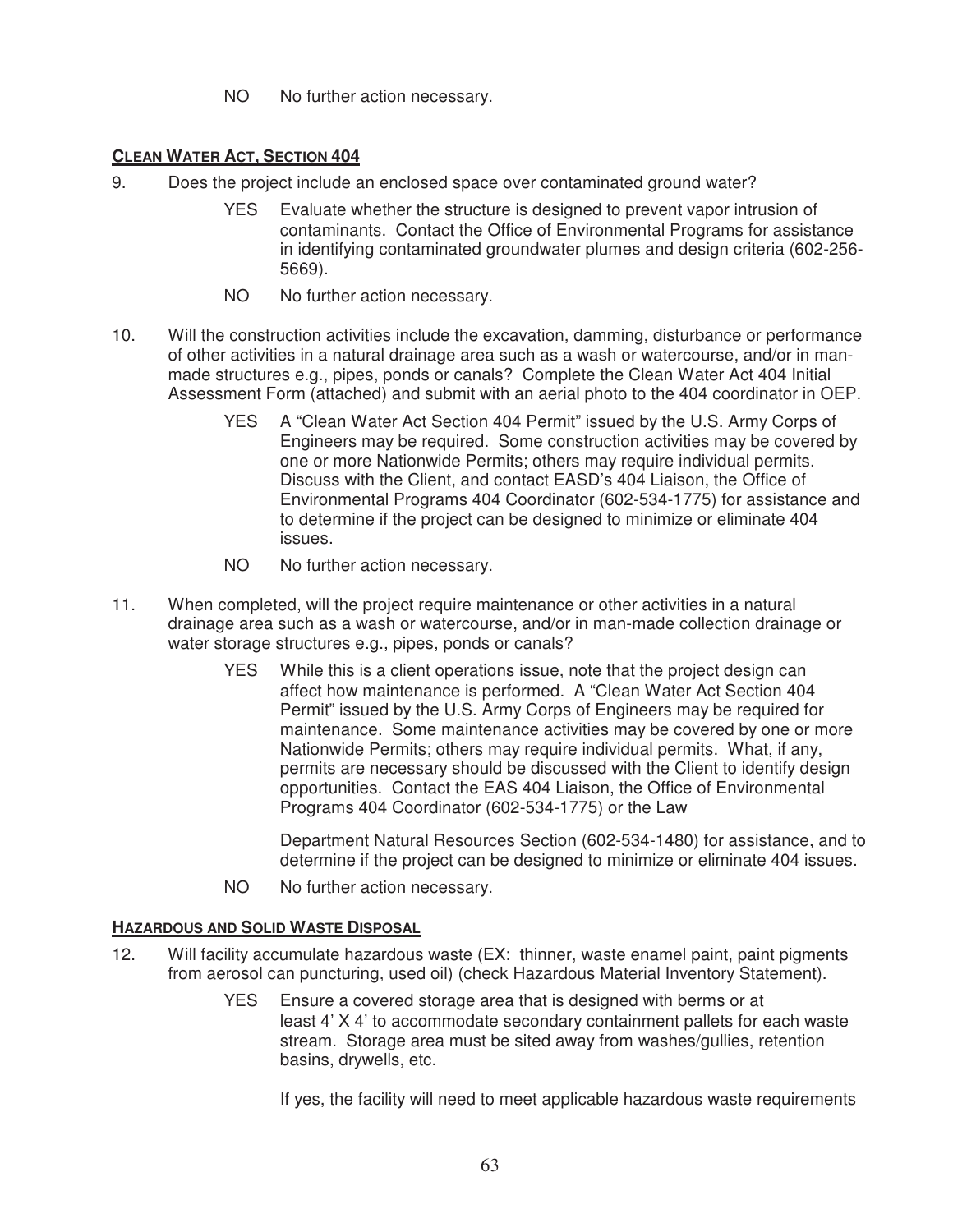for recordkeeping, etc

- NO No further action necessary.
- 13. Will facility accumulate used lead/acid batteries, spent mercury containing lamps, rechargeable or NiCad batteries?
	- YES Ensure a covered storage area that is designed with berms or at least 4' X 4' to accommodate secondary containment pallets for each waste stream. Storage area must be sited away from washes/gullies, retention basins, drywells, etc.

If yes, the facility will need to meet applicable hazardous waste requirements for recordkeeping, etc

- NO No further action necessary.
- 14. Will toxic, corrosive, ignitable, or reactive materials in containers of 5 gallons or more be stored at the facility (check Hazardous Material Inventory Statement)?
	- YES Ensure a covered storage area that is designed with berms or at least 4' X 4' to accommodate secondary containment pallets. Also include storage space for safety and spill response equipment up to 55 gallon size.
	- NO No further action necessary.
- 15 Will palletized fertilizer bags be stored at this facility?
	- YES Ensure a covered storage area sized a minimum 10' X 12'.
	- NO No further action necessary.
- 16. Will scrap metal be stored at this facility?
	- YES Ensure a covered storage area sized a minimum 6' X 25'. Elevate and store to avoid direct contact with the ground.
	- NO No further action necessary.
- 17. Will new and used tires be stored at this facility?
	- YES Ensure a covered storage area sized a minimum 6' X 25' to accommodate up to 100 tires.
	- NO No further action necessary.
- 18. Will bulk landscape materials (granite, soil, etc) be stored at this facility?
	- YES Ensure 3-sided storage areas are designed to meet Maricopa County Dust Control rules (www.maricopa.gov/aq/ruledesc or call Gaye Knight at 602-261-8419.
	- NO No further action necessary.
- 19. Will janitorial products be stored onsite to clean facility?
	- YES Ensure storage area can accommodate at least 15 gallons and shelving is not higher than 5 ft. Include mop sink, water supply and sanitary sewer connection.
	- NO No further action necessary.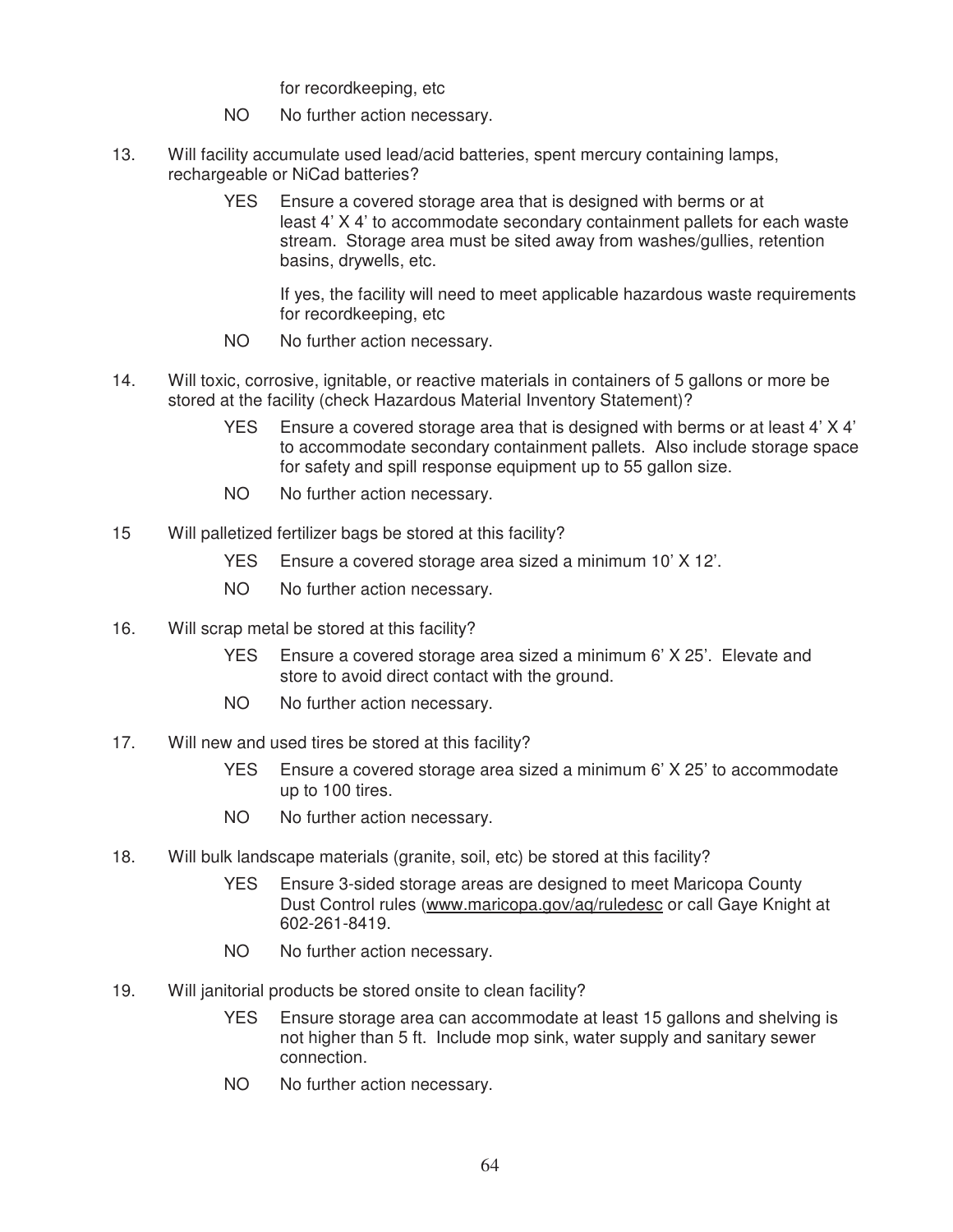- 20. Will flammable liquids and/or acid cabinets be used to store materials at the facility?
	- YES Ensure a covered 4' x 4' minimum storage area for each cabinet.
	- NO No further action necessary.
- 21. Will pesticides be stored at this facility?
	- YES Ensure a covered secured storage area that can accommodate up to 60 gallons of pesticides for equipment and product containers. Ensure area design includes lighting, has access to water, ventilation.

If yes, personnel may be required to meet certified pest applicator requirements or institute integrated pest management through Personnel Safety at 602-262-7555.

- NO No further action necessary.
- 22. Will site be equipped with 85 gallon blue barrel for recycling (coordinate with Public Works' Jeff Fulcher at 602-495-7678)?
	- YES Ensure any required draining or backwashing is discharged to turf or to the sanitary sewer (AAC R 18-5-236).
	- NO No further action necessary.
- 23. Will equipment or vehicle washing operations occur at this facility?
	- YES Ensure adequately sized wash pad, oil, water separator and connection to sanitary sewer are included in project plans.

If yes, check to ensure that facility is added to pumping service contract.

- NO No further action necessary.
- 24. Will parts washing operations be performed at this facility?
	- YES Ensure 6'X 3' minimum space for equipment. Electrical and ventilation requirements should also be considered if parts washing tank is heated or uses petroleum hydrocarbons.

If yes, check with Pollution Prevention staff at 602-256-5669 for safest alternatives chemicals, then design system.

- NO No further action necessary.
- 25. Will there be operations that dispose of chemicals into drains/sewer system (labs, photography, jewelry making?)
	- YES Ensure pre-treatment devices/equipment are included.

If yes, check with Pollution Control for appropriate disposal techniques.

- NO No further action necessary.
- 26. Will a pool be constructed at the facility?
	- YES Ensure any required draining or backwashing is discharges to turf or to the sanitary sewer (AAC R 18-5-236).
	- NO No further action necessary.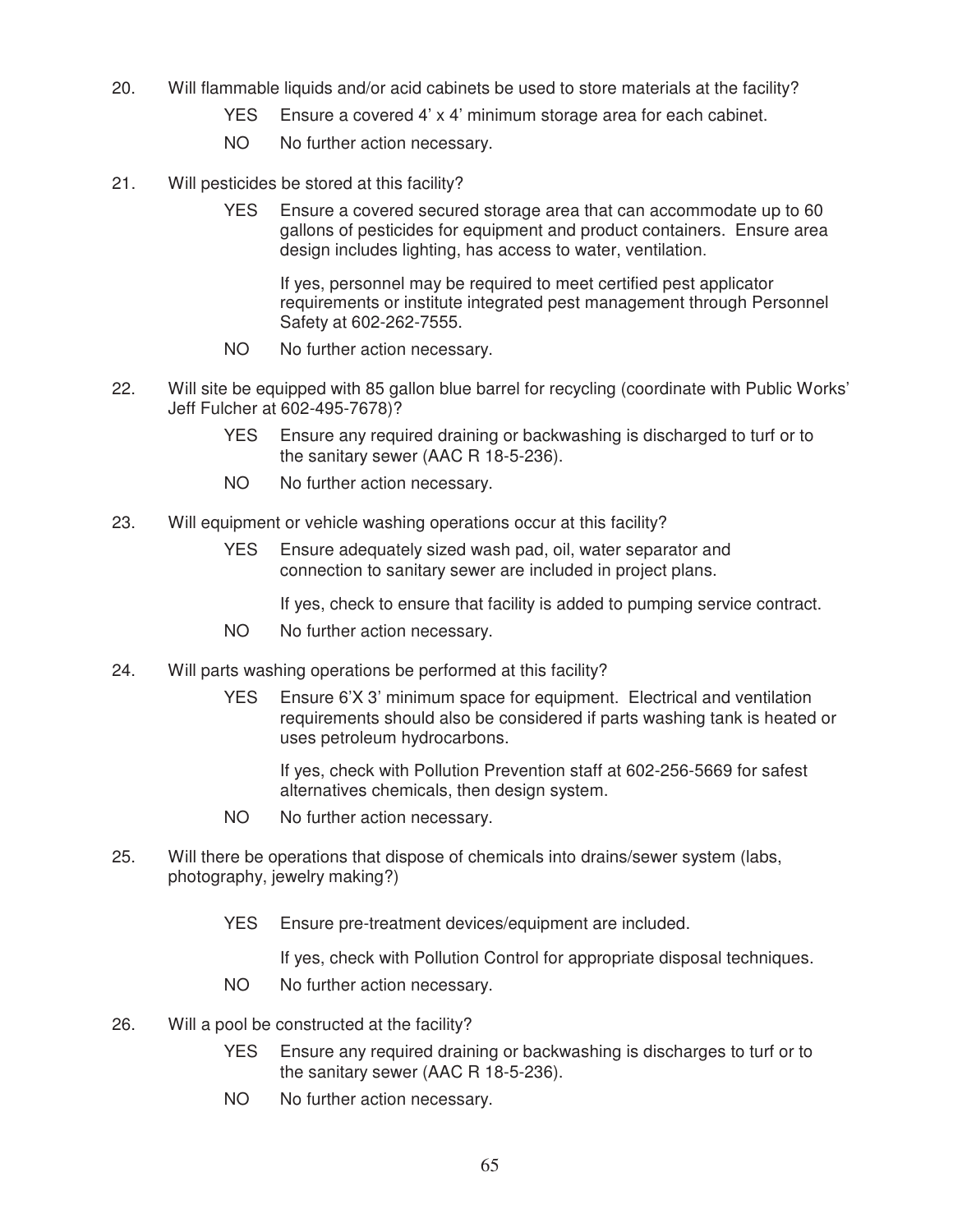- 27. Has an ingress/egress plan been drawn for posting at the facility to assist occupants in the event of a fire or emergency?
	- YES No further action necessary.
	- NO Develop a facility ingress/egress plan for facility occupants.
- 28. Has a Hazardous Material Permit Application (include Hazardous Materials Inventory Statement) for the facility been completed?
	- YES No further action necessary.
	- NO The Hazardous Material Permit Application can be generated and submitted electronically. As a service to the Fire Department and City departments, the application has been added to the Environmental Data Management System (EDMS) managed in the Office of Environmental Programs (OEP). Potential EDMS users need to add an initial chemical inventory to the system. Contact Jeff Menke, 602-256-3456 for assistance.
- 29. Will the facility use large amounts of chemicals such as toxic gases, oxidizers or flammables?
	- YES Facilities that use large amounts hazardous materials may be required to prepare complex Risk Management Plans that include a hazard assessment, accident prevention program and emergency response program. The list of chemicals and quantities regulated under this regulation are found at 40 CFR Part 68.130. Historically the chemical of concern found in City operations is chlorine in water and wastewater treatment plants.

If yes, significant time may be required to complete the appropriate plan.

NO Develop a facility ingress/egress plan for facility occupants.

#### **DRYWELLS**

- 30. Will the facility store petroleum products 1) in containers 55 gallons or greater with an aggregated quantity that exceeds 1,320 gallons above ground; or 2) 42,000 gallons or more underground?
	- YES Prior to operating, the facility must have an approved Spill Prevention, Control and Countermeasure Plan (SPCCP). The SPCCP requires a Professional Engineer (PE) certification. Fuel operations at most facilities (except Aviation) are managed by the Public Works Department. Contact the Public Works Environmental Coordinator at 602-534-2608 for assistance.

If yes, significant time may be required to complete the appropriate plan.

- NO No further action necessary.
- 31. Does the project include constructing a drywell?
	- YES Drywells are generally discouraged as a storm water collection option because of the potential for ground water contamination.
		- a. Drywells must be constructed in compliance with ADEQ Guidelines and must be registered with ADEQ. Send a copy of the registration form to the Drywell Coordinator in the Office of Environmental Programs, 602-261-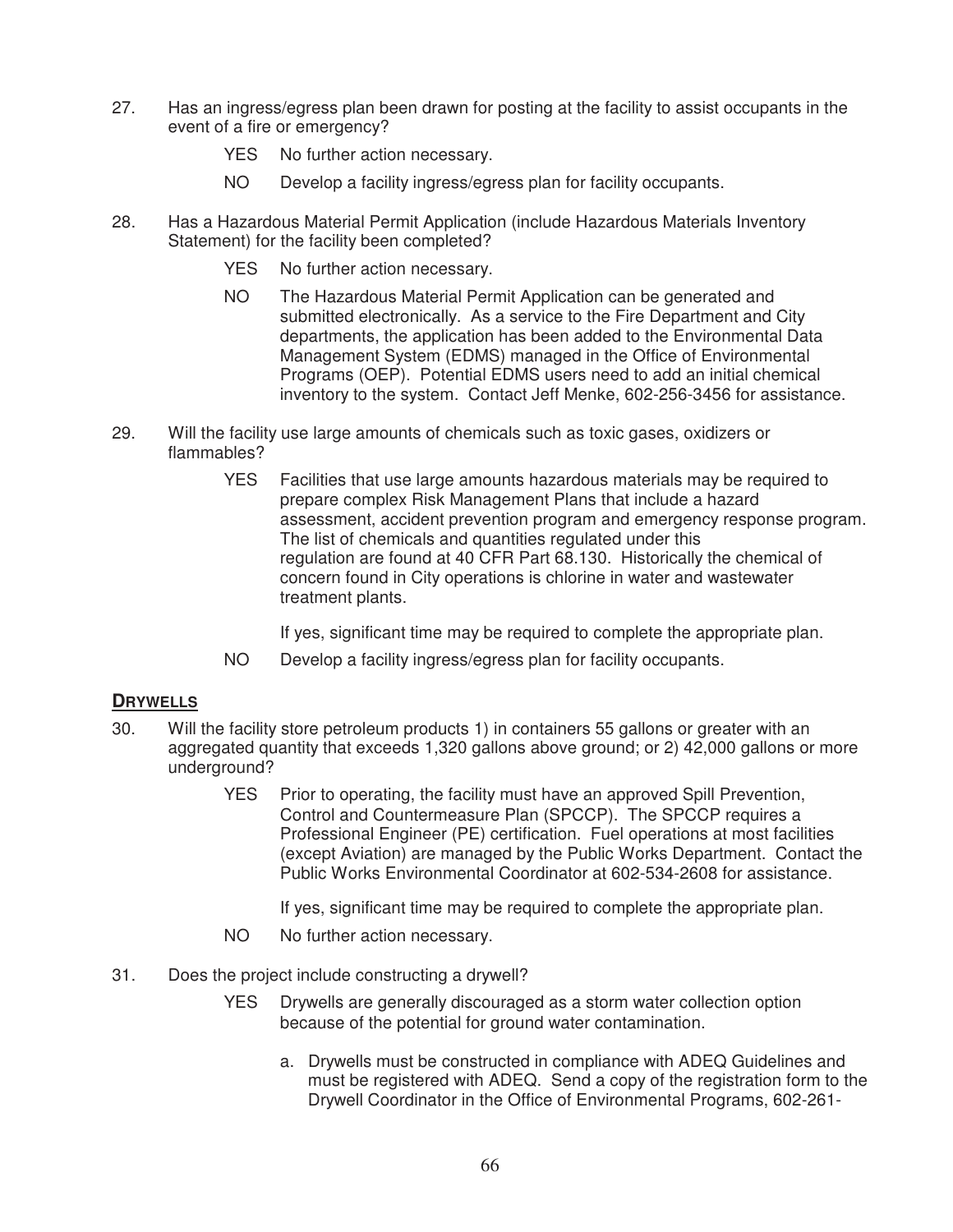8419.

- b. Drywells that drain fueling areas or other areas where hazardous materials are used, stored, loaded, or treated must have a general Aquifer Protection Permit (APP) and meet other regulatory requirements found at AZ Administrative Code R18-9-C301 through C304. These drywells must include structural protection that can substantially increase the cost. Contact the drywell coordinator in the Office of Environmental Programs at (602-256-5669).
- c. Special care is required if the drywell is considered in an area of groundwater contamination found in many areas of the City. Contact the Office of Environmental Programs (602-256-5669).
- NO No further action necessary.

## **TRAFFIC**

- 32. Will the project add a lane of ½ mile or more in length to a collector or arterial street?
	- YES Notify Street Transportation Department, Planning, Design and

Programming Division (602-262-6284) to ensure that the project is included in air quality, transportation plans and conformity regulations.

NO No further action is necessary.

## **B. ENVIRONMENTAL CONSIDERATIONS DURING CONSTRUCTION**

#### **AIR QUALITY / DUST CONTROL**

- 33. Will construction involve earthmoving activities on more than 1/10 of an acre?
	- YES The project must have an air quality permit and a dust control plan approved by the Maricopa County Air Quality Department pursuant to the County's Dust Control Rule 310. Contact the Office of Environmental Programs (602-261-8419) for assistance if necessary. Confirm that appropriate language is included in the contract specifications.

Copies of permit(s) MUST be submitted to the City Project Manager by contractors PRIOR to starting the permitted activities.

- NO No further action necessary.
- 34. Will construction involve earthmoving activities on more than 5 acres?
	- YES The Maricopa County Air Quality Department Dust Control Rule 310 requires various measures to minimize dust. Examples include: Track-out pads, water available on site, and name and phone number of person(s) responsible for dust control on the project.

Contact the Office of Environmental Programs (602-261-8419) for assistance if necessary. Confirm that appropriate language assigning this responsibility is included in the contract specifications.

- NO No further action necessary.
- 35. Will the project build or construct equipment or facilities that will be a source of air pollution or will require air pollution control equipment? Examples include:

Large gas boilers over 500,000 BTU YES NO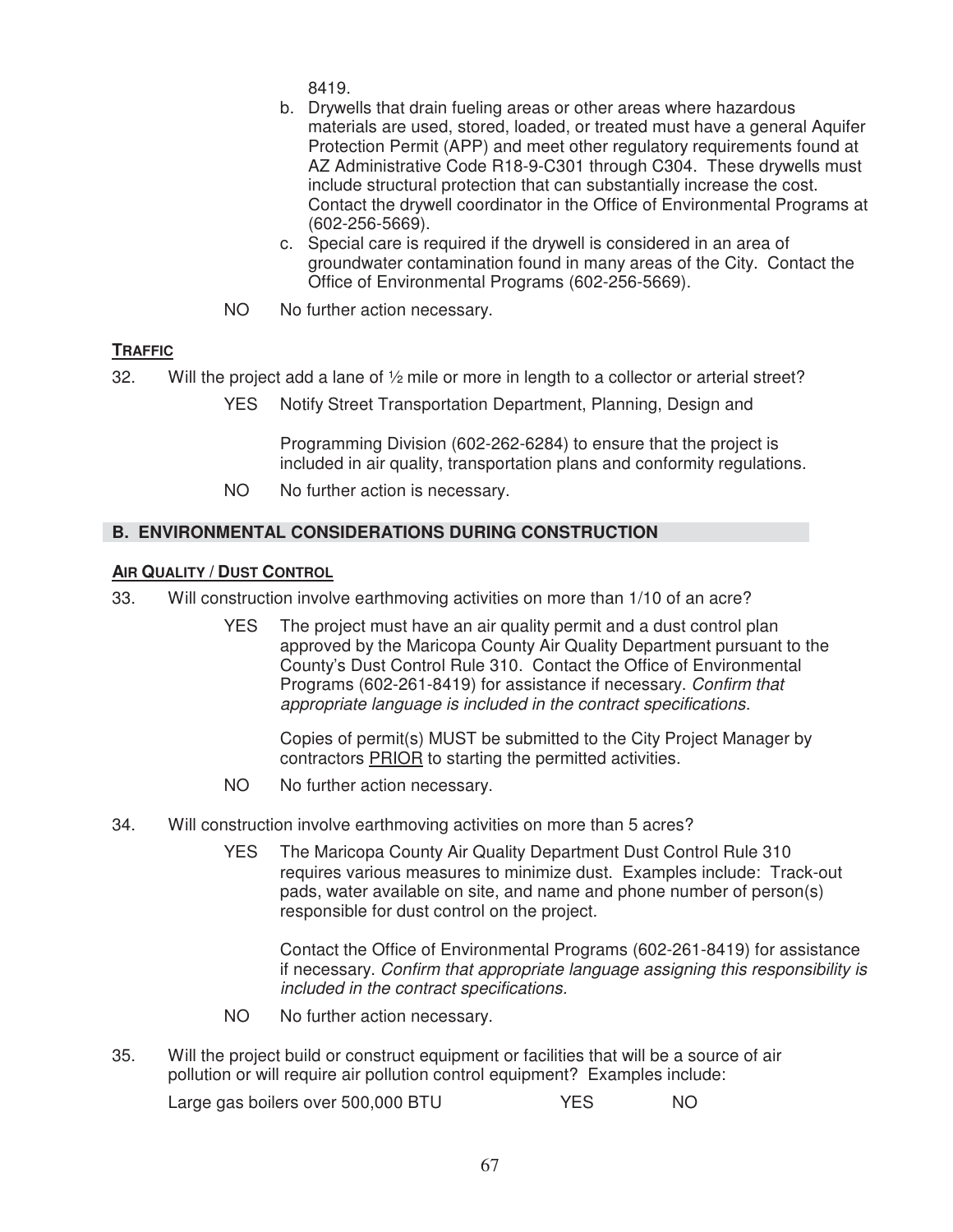| Other fuel burners with over 500,000 BTU | <b>YES</b> | <b>NO</b> |
|------------------------------------------|------------|-----------|
| Paint booths/abrasive blasting           | <b>YES</b> | <b>NO</b> |
| Solvent cleaning tanks                   | <b>YES</b> | <b>NO</b> |
| <b>Graphic Arts</b>                      | <b>YES</b> | <b>NO</b> |
| Fuel dispensing tanks                    | <b>YES</b> | <b>NO</b> |
| Wood working / surface coatings          | <b>YES</b> | <b>NO</b> |
| Chemical handling equipment              | <b>YES</b> | <b>NO</b> |
| <b>Emergency Generators</b>              | <b>YES</b> | <b>NO</b> |
| Incinerators*                            | <b>YES</b> | NΟ        |

 YES Ensure that the contractor completes the necessary air quality permit applications for the Maricopa County Air Quality Department (602-506-6010) and provides copies to the City. Confirm that appropriate language assigning this responsibility is included in the contract specifications. Contact the Office of Environmental Programs (602-261-8419) for assistance if necessary.

**\*NOTE:** Incinerators are a prohibited land use under City Zoning Code. Consider other alternatives. Contact Planning Department to discuss zoning process. Notify Office of Environmental Programs Air Specialist (602-256- 5669).

NO No further action necessary.

#### **Existing Environmental Permits**

- 36. Will construction of the project include remodeling or other disturbance buildings or facilities that are regulated under an environmental permit? Examples: Underground fuel dispensing tanks, wastewater discharges, storm water discharges, ponds, hazardous waste and hazardous materials.
	- YES Discuss with the Client to ensure facility compliance during construction. Confirm that appropriate language assigning this responsibility is included in the contract specifications.
	- NO No further action necessary.

#### **Hazardous Waste Disposal**

37. Will the construction activities themselves disturb or generate hazardous or solid waste, including asbestos containing material, paints, chemicals and liquid wastes (including pesticides), or in the storage or disposal of hazardous waste or materials?

#### **Note:** *Hazardous* **waste can only be disposed of or treated at an authorized facility***.*

- YES The contractor must have procedures for the proper handling, storage, use, disposal and cleanup of hazardous materials and waste. Personnel's Personnel Safety Section (602-262-7555) can provide assistance. (EASD's Environmental Services Section can test for and remove and dispose of asbestos containing materials). Confirm that appropriate language is included in the contract specifications.
- NO No further action necessary.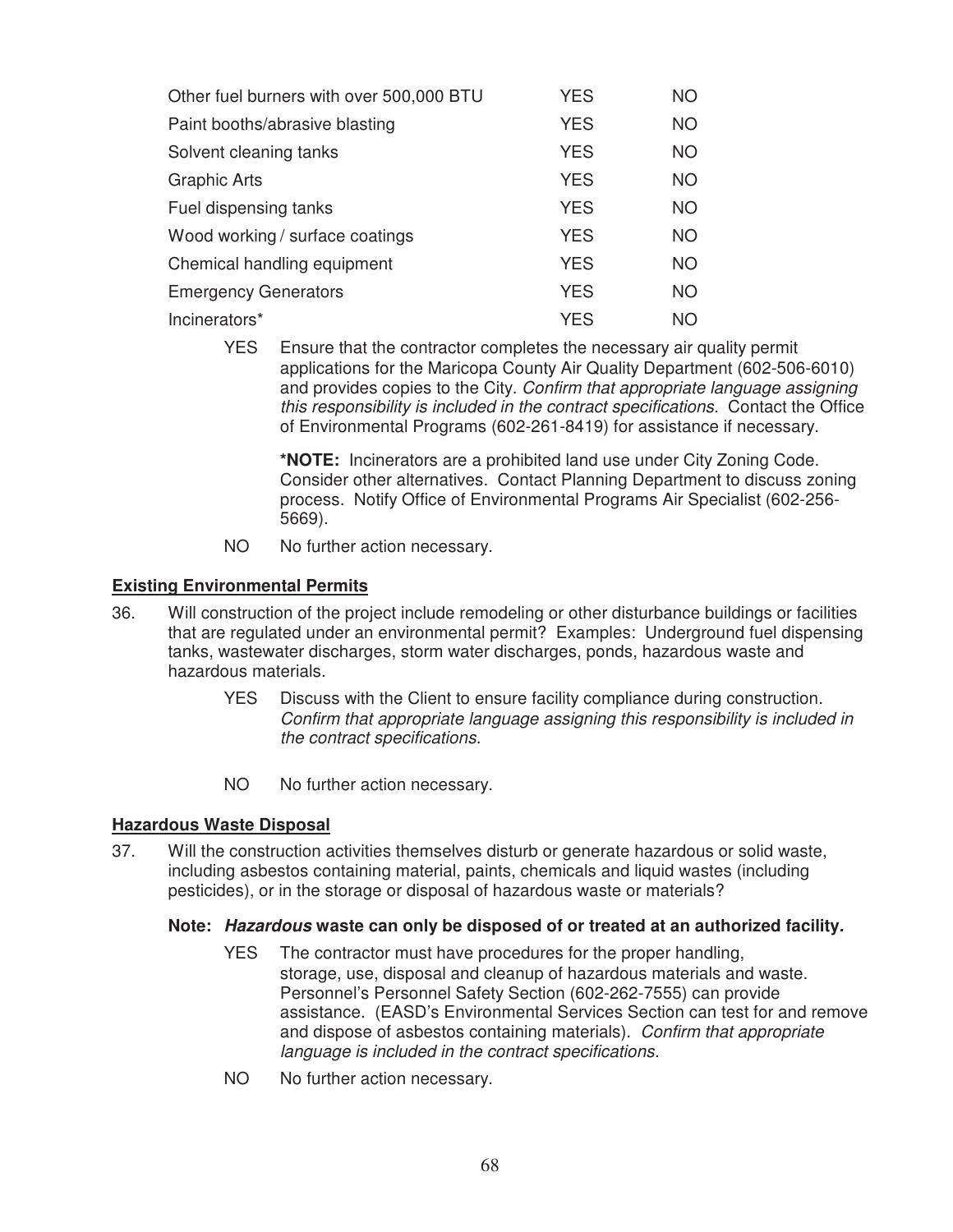#### **Storm Water Management**

- 38. Will the project disturb one acre or more?
	- YES The construction activity must be covered by an Arizona Pollutant Discharge Elimination System (AZPDES) permit for storm water discharges from construction sites. The permit is issued by the Arizona Department of Environmental Quality. It requires preparation and implementation of a Storm Water Pollution Prevention Plan and submittal of a Notice of Intent/Notice of Termination by the City AND the contractor. EASD specification boilerplate includes some language; confirm that it is adequate. Contact EASD's Environmental Services Section for assistance if necessary.
	- NO No further action necessary.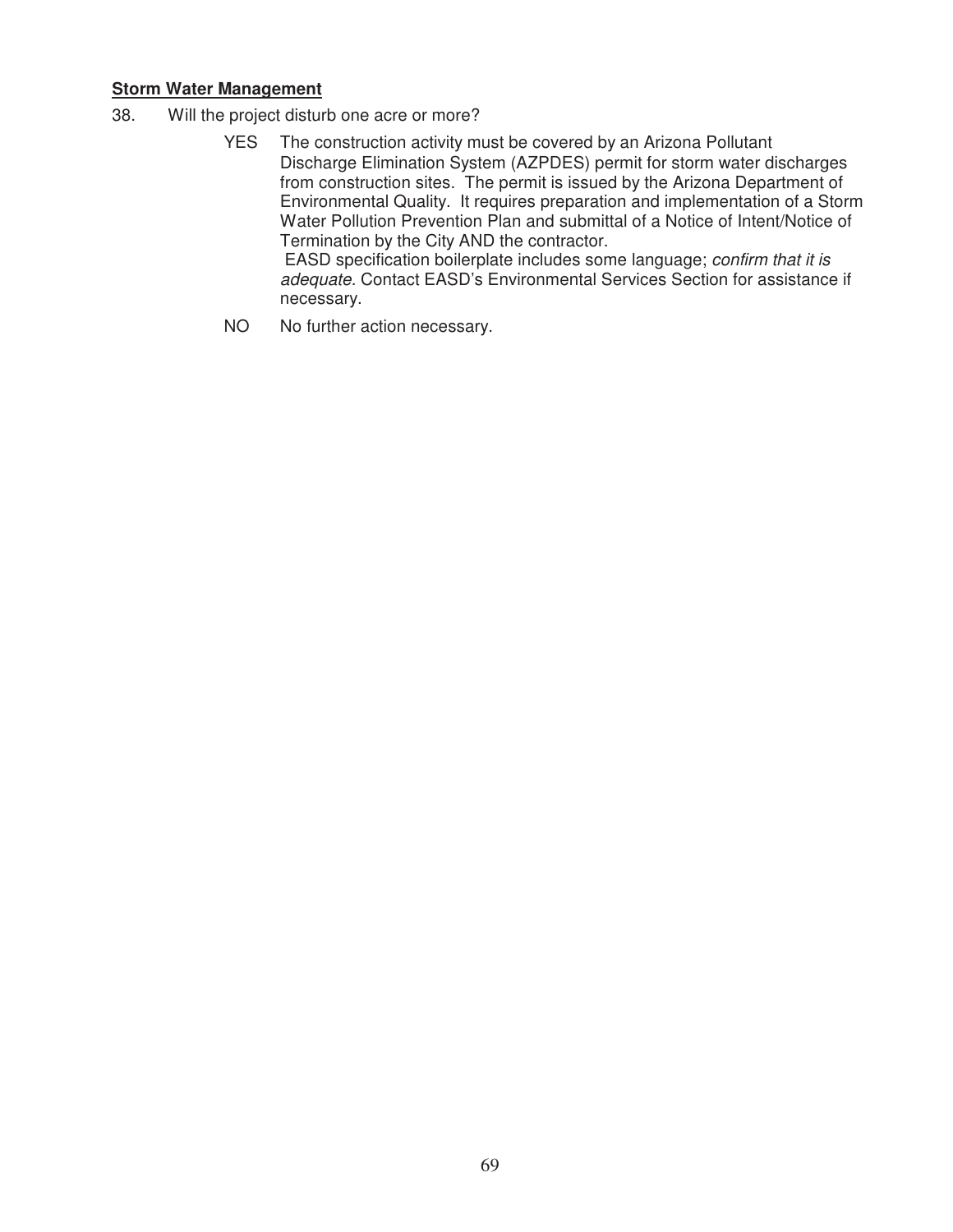## C. SUMMARY OF ACTION ITEMS

|                  |                                      | ENVIRONMENTAL CHECKLIST SUMMARY SHEET<br><b>Engineering and Architectural Services Department</b> |                  |
|------------------|--------------------------------------|---------------------------------------------------------------------------------------------------|------------------|
|                  |                                      |                                                                                                   |                  |
| No.              | <b>TOPIC</b>                         | <b>ACTION / FOLLOW-UP REQUIRED</b>                                                                | <b>COMPLETED</b> |
| 1                | Env. Site Assessment                 |                                                                                                   |                  |
| $\overline{2}$   | Env. Facility Assessment             |                                                                                                   |                  |
| 3                | <b>Endangered Species</b>            |                                                                                                   |                  |
| $\overline{4}$   | Archeological/Historic Preservation  |                                                                                                   |                  |
| 5                | <b>Demolition -Asbestos</b>          |                                                                                                   |                  |
| 6                | <b>Renovation - Asbestos</b>         |                                                                                                   |                  |
| 7                | Zoning                               |                                                                                                   |                  |
| 8                | Groundwater - Wells                  |                                                                                                   |                  |
| 9                | Groundwater - Vapor Intrusion        |                                                                                                   |                  |
| 10               | <b>CWA 404- Construction</b>         |                                                                                                   |                  |
| 11               | CWA 404- Maintenance                 |                                                                                                   |                  |
|                  | 12   Haz Waste Storage               |                                                                                                   |                  |
| 13 <sup>13</sup> | <b>Batteries &amp; Mercury Lamps</b> |                                                                                                   |                  |
| 14               | Haz Mat. Storage                     |                                                                                                   |                  |
| 15 <sup>1</sup>  | Fertilizers                          |                                                                                                   |                  |
| 16               | <b>Scrap Metal</b>                   |                                                                                                   |                  |
| 17               | <b>Used Tires</b>                    |                                                                                                   |                  |
| 18               | <b>Bulk Landscape Materials</b>      |                                                                                                   |                  |
| 19               | Janitorial Supplies                  |                                                                                                   |                  |
| 20               | Flammable Liquids                    |                                                                                                   |                  |
| 21               | Pesticides                           |                                                                                                   |                  |
| 22               | Recycling                            |                                                                                                   |                  |
| 23               | Equipment/Vehicle Washing            |                                                                                                   |                  |
| 24               | <b>Small Parts Washing</b>           |                                                                                                   |                  |
| 25               | Discharges to Sewer                  |                                                                                                   |                  |
| 26               | Swimming Pool                        |                                                                                                   |                  |
| 27               | <b>Fire Evacuation</b>               |                                                                                                   |                  |
| 28 <sup>1</sup>  | <b>Fire HMIS</b>                     |                                                                                                   |                  |
| 29               | Risk Management Plan (CAA)           |                                                                                                   |                  |
| 30               | Petroleum Storage                    |                                                                                                   |                  |
| 31               | Dry well                             |                                                                                                   |                  |
| 32               | <b>Dust Control Permit</b>           |                                                                                                   |                  |
| 33               | Dust Control > 5 acres               |                                                                                                   |                  |
| 34               | <b>Air Permits</b>                   |                                                                                                   |                  |
| 35               | <b>Other Environmental Permits</b>   |                                                                                                   |                  |
| 36               | Hazardous Waste Disposal             |                                                                                                   |                  |
| 37               | Storm water Management               |                                                                                                   |                  |

The Environmental Checklist Action Items have been completed. Attach notes as necessary.

EASD Project Manager:\_\_\_\_\_\_\_\_\_\_\_\_\_\_\_\_\_\_\_\_\_\_\_\_\_\_\_\_\_\_\_\_\_ Date:\_\_\_\_\_\_\_\_\_\_\_\_\_\_\_\_\_\_

Client Department: \_\_\_\_\_\_\_\_\_\_\_\_\_\_\_\_\_\_\_\_\_\_\_\_\_\_\_\_\_\_\_\_\_\_\_\_\_ Date:\_\_\_\_\_\_\_\_\_\_\_\_\_\_\_\_\_\_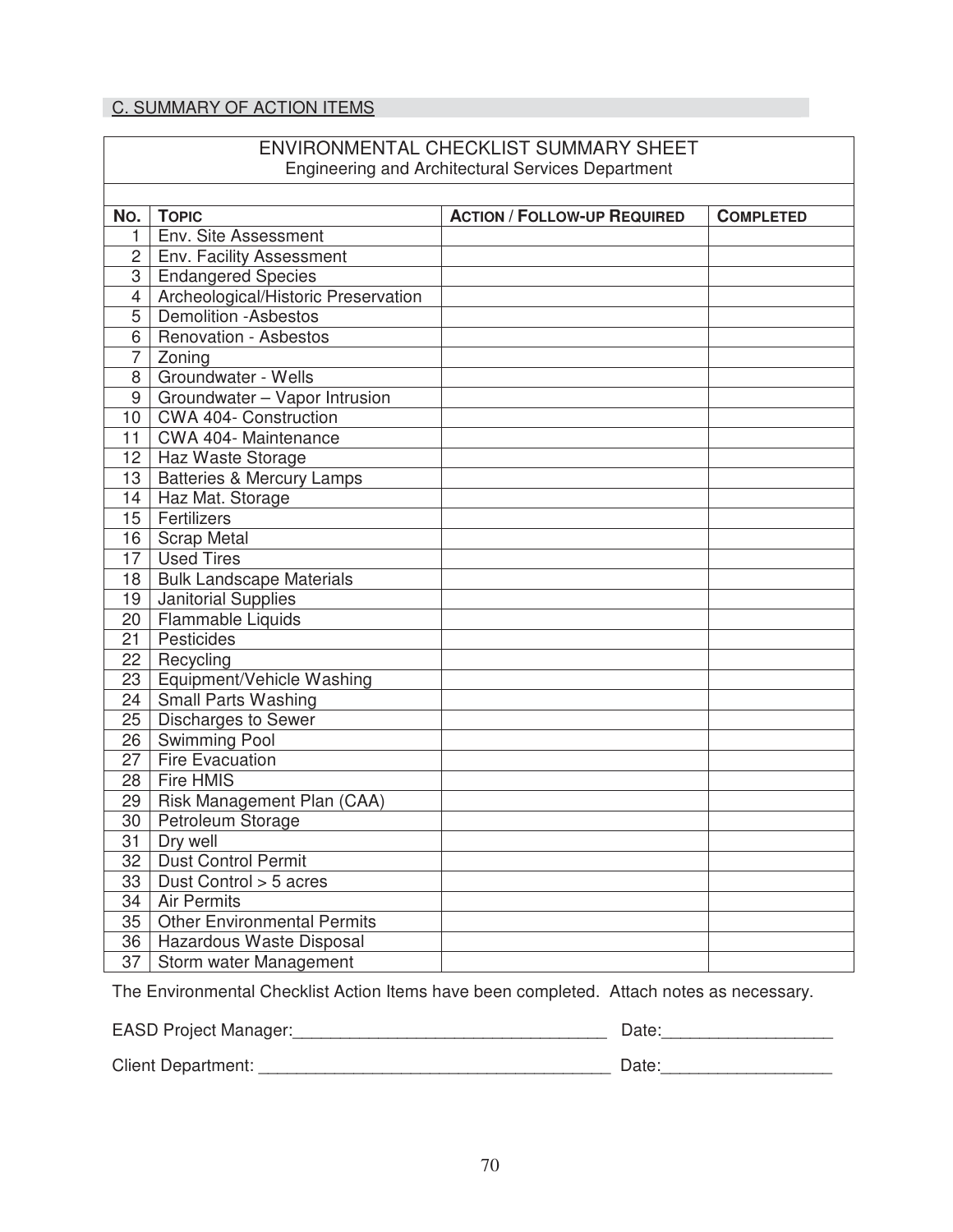

| <b>ARCHAEOLOGY ASSESSMENT REQUEST</b>                                                                                                                        |                                                                                         |
|--------------------------------------------------------------------------------------------------------------------------------------------------------------|-----------------------------------------------------------------------------------------|
|                                                                                                                                                              | Project Name: __________________________________Cost Center or CIP No.: _______________ |
|                                                                                                                                                              |                                                                                         |
|                                                                                                                                                              |                                                                                         |
|                                                                                                                                                              |                                                                                         |
|                                                                                                                                                              |                                                                                         |
|                                                                                                                                                              |                                                                                         |
|                                                                                                                                                              |                                                                                         |
| Land Ownership for all Project Components (specify department, etc.):                                                                                        |                                                                                         |
| City of Phoenix: <u>City of Phoenix:</u>                                                                                                                     |                                                                                         |
|                                                                                                                                                              |                                                                                         |
|                                                                                                                                                              |                                                                                         |
| <b>Permitting or Funding Agencies (specify):</b>                                                                                                             |                                                                                         |
|                                                                                                                                                              |                                                                                         |
|                                                                                                                                                              |                                                                                         |
|                                                                                                                                                              |                                                                                         |
|                                                                                                                                                              |                                                                                         |
| <b>Anticipated Construction Schedule:</b><br>Subsurface Excavations (grading, trenching, etc.): [14] Daniel Management Control Management Control Management |                                                                                         |
|                                                                                                                                                              |                                                                                         |
| <b>Extent of Construction Activities:</b>                                                                                                                    |                                                                                         |
| Anticipated depth of disturbance below present ground surface: __________________                                                                            |                                                                                         |
|                                                                                                                                                              |                                                                                         |
|                                                                                                                                                              |                                                                                         |
|                                                                                                                                                              |                                                                                         |
|                                                                                                                                                              |                                                                                         |
|                                                                                                                                                              | Date:                                                                                   |
|                                                                                                                                                              |                                                                                         |

*Saving the past for the future…*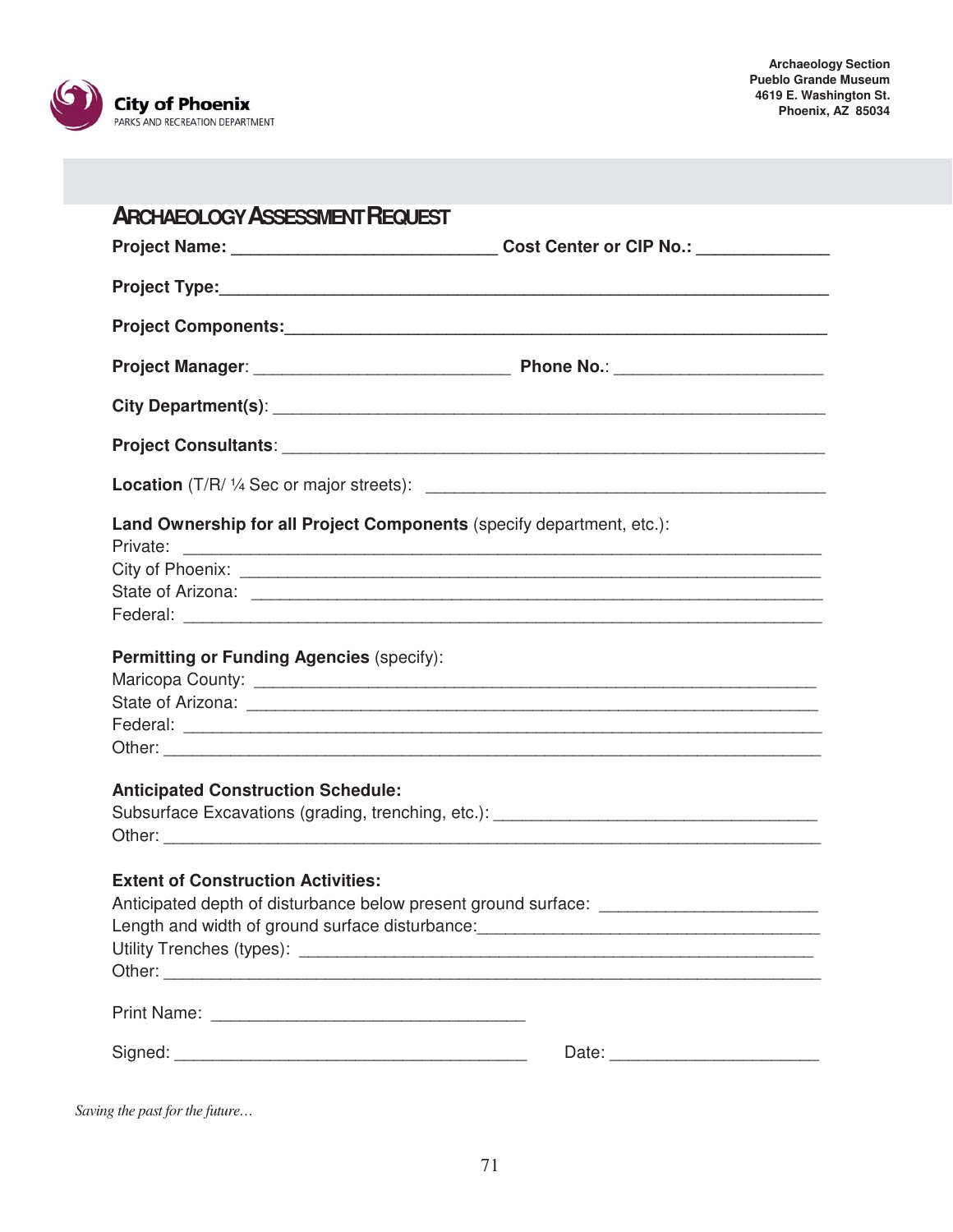

**City of Phoenix** 



# **OFFICE OF ENVIRONMENTAL PROGRAMS**

#### **CLEAN WATER ACT SECTION 404 INITIAL ASSESSMENT FORM**

| Project Number:                         |                                             |           | Project Manager: |              |                             |  |
|-----------------------------------------|---------------------------------------------|-----------|------------------|--------------|-----------------------------|--|
| Project Name:                           |                                             |           |                  |              |                             |  |
| Department:                             |                                             | Division: |                  | Date:        |                             |  |
| Location:                               |                                             |           |                  |              |                             |  |
|                                         |                                             |           |                  |              |                             |  |
| Type of Activity                        |                                             |           |                  | <b>NOTES</b> |                             |  |
| Pipeline                                |                                             |           |                  |              |                             |  |
|                                         | Street (paving, curb, etc.)                 |           |                  |              |                             |  |
| Repair                                  |                                             |           |                  |              |                             |  |
| Other                                   |                                             |           |                  |              |                             |  |
|                                         |                                             |           |                  |              |                             |  |
| Further Project Description:            |                                             |           |                  |              |                             |  |
|                                         |                                             |           |                  |              |                             |  |
|                                         |                                             |           |                  |              |                             |  |
|                                         |                                             |           |                  |              |                             |  |
| Are any of the following present?       |                                             |           |                  |              |                             |  |
|                                         | Desert Wash (can be dry)                    |           |                  |              |                             |  |
| Open Water                              |                                             |           |                  |              |                             |  |
| Wetland                                 |                                             |           |                  |              |                             |  |
|                                         | Potentially suitable Habitat <sup>(1)</sup> |           |                  |              |                             |  |
| Recommendation / Comments               |                                             |           |                  |              | To be completed by reviewer |  |
| 404 Permit Required?                    |                                             |           |                  |              |                             |  |
| <b>List Potentially Applicable NWPs</b> |                                             |           |                  |              |                             |  |
| <b>Need Jurisdictional Delineation?</b> |                                             |           |                  |              |                             |  |
| <b>Need Consultant?</b>                 |                                             |           |                  |              |                             |  |
|                                         |                                             |           |                  |              |                             |  |
|                                         |                                             |           |                  |              |                             |  |

Signature\_\_\_\_\_\_\_\_\_\_\_\_\_\_\_\_\_\_\_\_\_\_\_\_\_\_\_\_\_\_\_\_\_\_\_\_\_ Date\_\_\_\_\_\_\_\_\_\_\_\_\_\_\_\_\_\_\_\_\_\_\_\_\_

 $(1)$  Potentially suitable habitat for listed species such as cactus ferruginous pygmy owls, southwestern willow flycatchers, or yuma clapper rails; OR any kind of quality riparian or desert vegetation.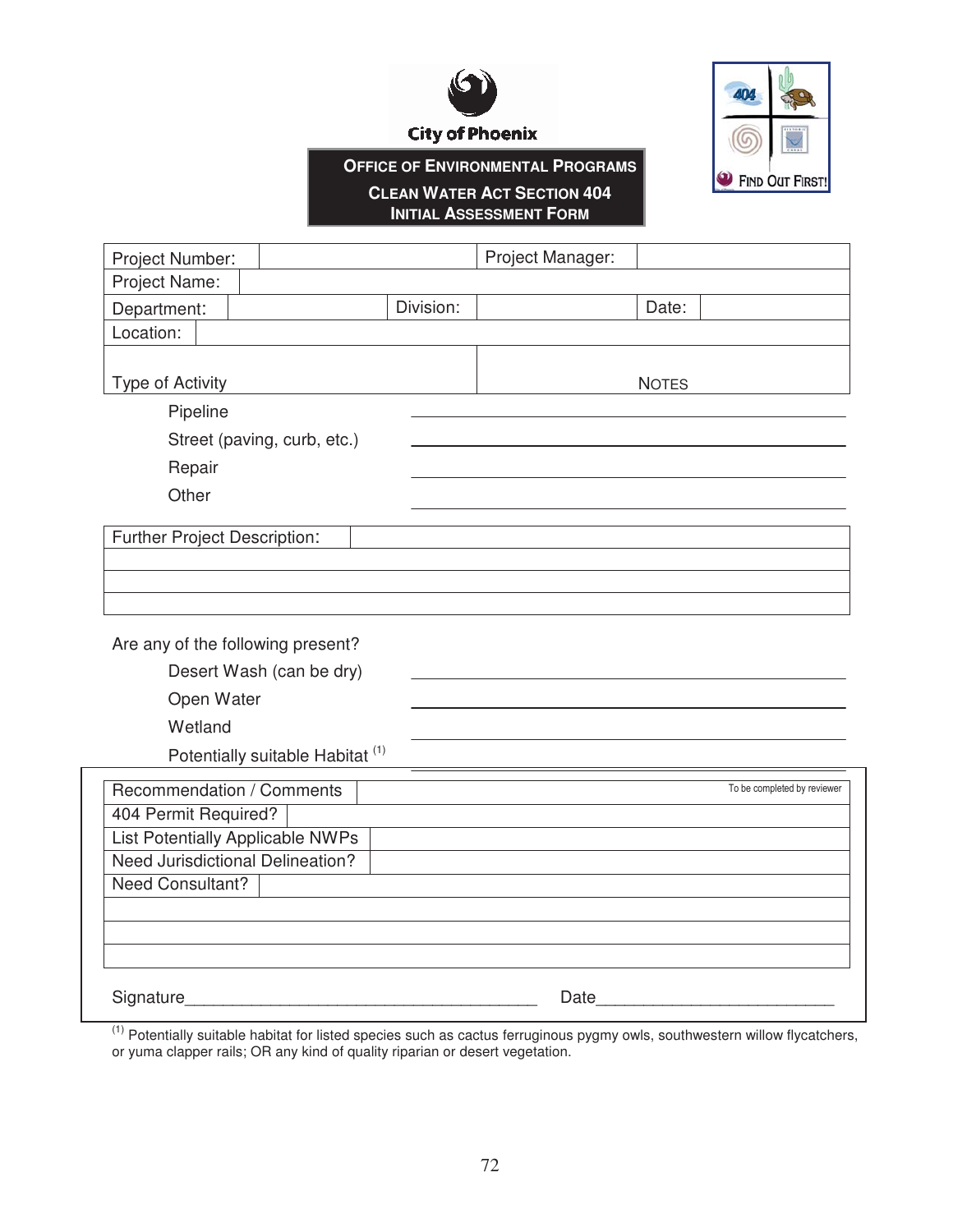# **APPENDIX E – Mayor's Commission on Disability Issues**

# Submittal Checklist

# **Architecture and Design Committee Submittal Checklist**



**It is the goal of the Architecture and Design Committee that all City of Phoenix projects not only meet the intent of the ADA and the requirements of the AZADAAG/ANSI but that they enhance these requirements where greater accessibility, safety or function can be provided.** 

This checklist is provided to assist designers in meeting the goal of the Architecture and Design Committee and the City of Phoenix, and when applicable, assist the project team in preparation of its presentation to the Mayor's Commission on Disability Issues' Architecture and Design Committee.

This checklist is to be completed and signed by the project manager and submitted with each set of plans submitted to the Committee.

# **PART 1. SUBMITTAL PACKAGE & MEETING REQUIREMENTS**

- $\checkmark$  In general, projects are to be submitted to the Committee for its review at an appropriate time following the City's approval of the schematic design, but, prior to completing the design development phase (i.e., approximately 50% completion).
- $\checkmark$  A review and approval of the proposed submittal shall be performed by the submitting department's MCDI liaison to determine if the documents to be submitted conform to this Checklist. This review should be scheduled approximately **three (3) weeks** prior to the monthly scheduled MCDI Architecture and Design Committee which occurs on the second Thursday of each month.
- $\checkmark$  **Six (6) sets** of plans, this Checklist, and any related documentation shall be submitted to the Equal Opportunity Department's (EOD) staff facilitator of the Mayor's Commission on Disability Issues a minimum of **two (2) weeks** before the committee meeting, to provide the committee sufficient time to review the project prior the meeting. Incomplete submittal packages may not be reviewed at the discretion of the committee. Additional and/or revised sheets may not be accepted nor submitted after the submittal package has been distributed. No revisions and/or additional plans will be accepted at the scheduled committee meeting.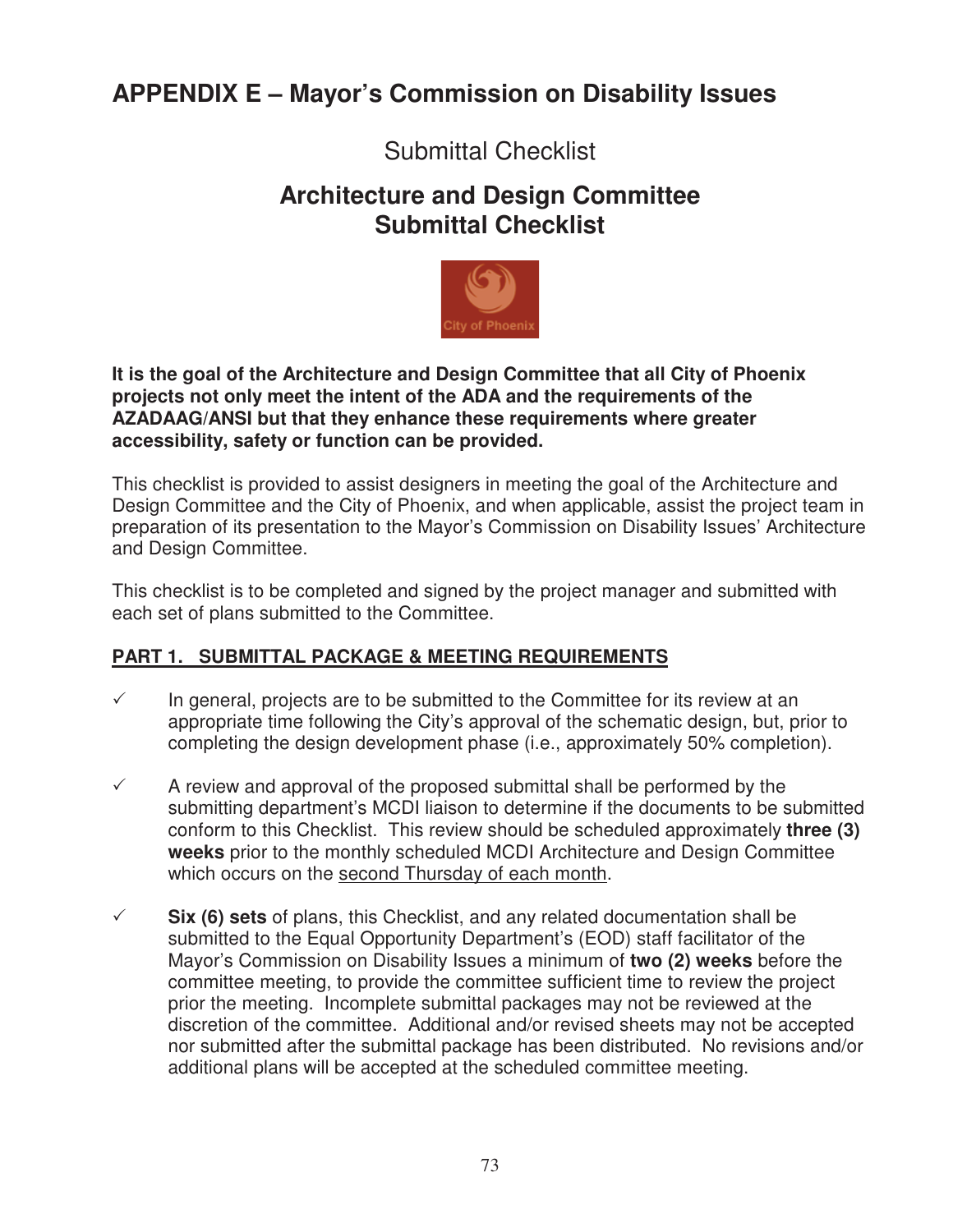- $\checkmark$  Submitted plans and documents shall not exceed a maximum size of **18"** X 24". Larger sized documents will not be accepted. If any plan, section, elevation, etc., is too large to fit on an 18" X 24" scaled sheets, it may be printed to "fit" on 18" X 24" with all appropriate areas enlarged on additional sheets with match lines, if necessary.
- $\checkmark$  This Checklist is to be completed and signed by the project manager and submitted along with the plans and documents submitted for reviewed.
- $\checkmark$  All plan sheets **must** be legible, drawn to scale, and include a graphic scale. **Each plan sheet shall display the project name, City's project number, DSD project number, if known, and date of submittal.**
- $\checkmark$  Complex projects may require multiple submittals, as agreed to by the City's Project Manager and the Committee Chairperson.
- $\checkmark$  Each project/phase shall be submitted separately.
- $\checkmark$  Full size drawings and other graphic/ 3-D images may be brought to the meeting only with the approval of the MCDI liaison and EOD staff facilitator.

# **PART 2. PLAN SUBMITTAL CHECKLIST**

**By checking the appropriate box below, the Project Manager/MCDI Liaison is indicating if these elements are properly shown and identified on the documents to be submitted to the Architecture and Design Committee. A copy of this completed checklist must be provided with each set of plans, and indicate the project name, City project number, DSD project number (if known), and date of submittal by completing the information immediately below.** 

| <b>INDICATED</b> |   |     |                                                        |  |  |  |
|------------------|---|-----|--------------------------------------------------------|--|--|--|
|                  | N | n/a | <b>GENERAL - Each sheet contains:</b>                  |  |  |  |
|                  |   |     | <b>Project name:</b>                                   |  |  |  |
|                  |   |     | <b>City project number:</b>                            |  |  |  |
|                  |   |     | <b>DSD project number (if known):</b>                  |  |  |  |
|                  |   |     | <b>MCDI submittal date:</b>                            |  |  |  |
|                  |   |     | Drawn scale, graphic scale, North arrow on floor plans |  |  |  |

| <b>INDICATED</b> |  |     |                                                                                                                                                                     |
|------------------|--|-----|---------------------------------------------------------------------------------------------------------------------------------------------------------------------|
|                  |  | n/a | $SITE PLAN -$                                                                                                                                                       |
|                  |  |     | Access route and distance from bus stop, public transportation, and<br>public right-of-way to building entrance(s)                                                  |
|                  |  |     | Conceptual grading and drainage plan with all grade changes greater<br>than 4" identified. Do not submit the full size grading and drainage plan; bring to meeting. |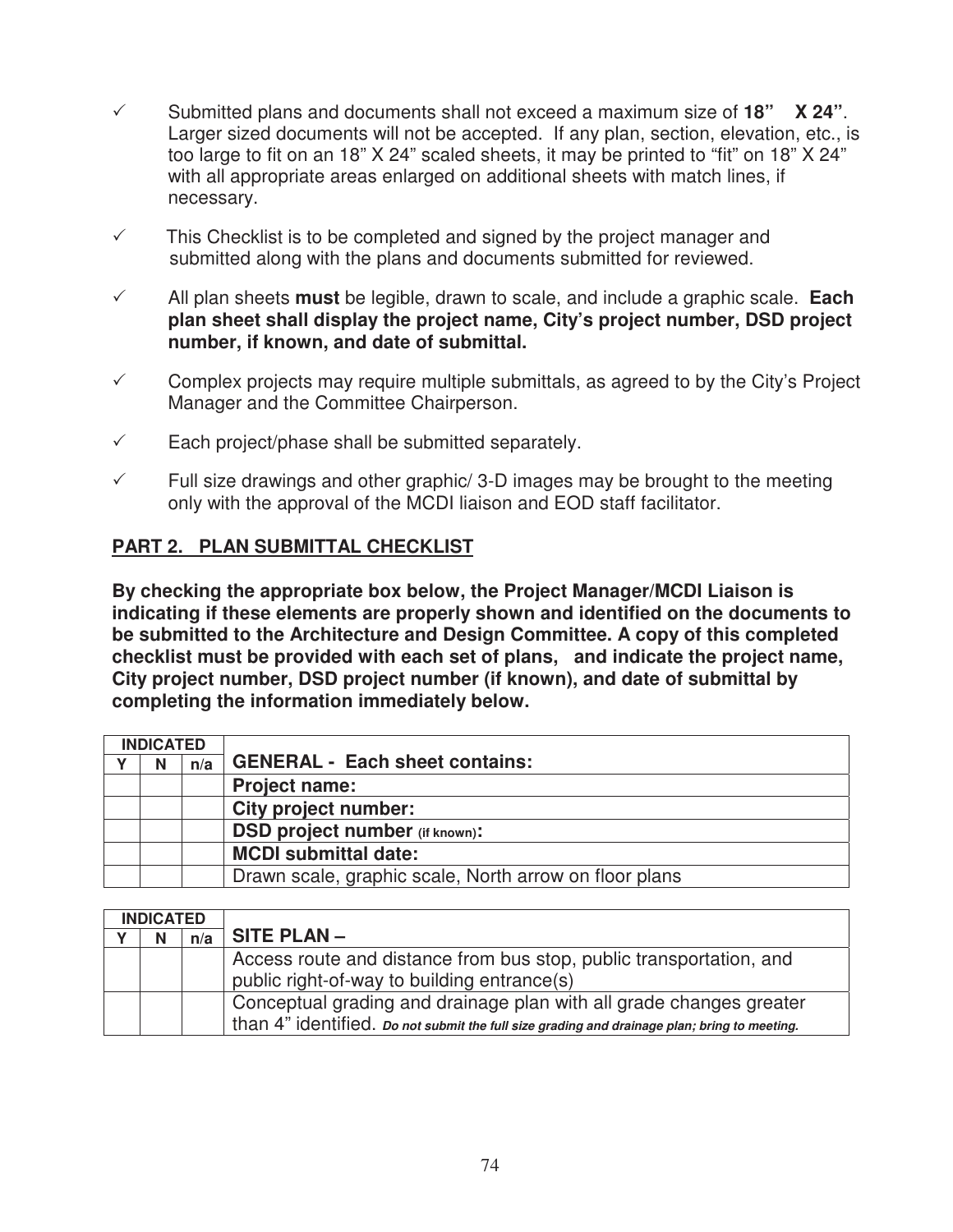| <b>INDICATED</b> |   |     |                                                                                                                                                               |  |  |  |  |
|------------------|---|-----|---------------------------------------------------------------------------------------------------------------------------------------------------------------|--|--|--|--|
|                  | N | n/a | <b>SITE PLAN Continued</b>                                                                                                                                    |  |  |  |  |
|                  |   |     | Locations of all ramps and sloped walkways; Indicating slopes, length<br>and height                                                                           |  |  |  |  |
|                  |   |     | Accessible parking locations and stall dimensions; Signage, graphics,<br>and striping                                                                         |  |  |  |  |
|                  |   |     | Passenger loading/ unloading areas                                                                                                                            |  |  |  |  |
|                  |   |     | Public sites amenities, such as:<br>$\Box$ Phones $\Box$ Drinking fountains $\Box$ Site furniture $\Box$ Canopies<br>□Truncated Domes (if applicable) □Other_ |  |  |  |  |
|                  |   |     | Dimensions for all accessible site items                                                                                                                      |  |  |  |  |

| <b>INDICATED</b> |   |     |                                                                         |  |  |  |
|------------------|---|-----|-------------------------------------------------------------------------|--|--|--|
|                  | N | n/a | <b>FLOOR PLAN -</b>                                                     |  |  |  |
|                  |   |     | 1/8" scale minimum (match lines, if required)                           |  |  |  |
|                  |   |     | Enlarged plans as required                                              |  |  |  |
|                  |   |     | Restroom plan(s) with dimensions. (Show all required minimum floor      |  |  |  |
|                  |   |     | clearances and turning radius.)                                         |  |  |  |
|                  |   |     | High-low drinking fountain locations (Show minimum floor clearances.)   |  |  |  |
|                  |   |     | Stairs, handrails, areas of rescue assistance, and 2-way communications |  |  |  |
|                  |   |     | Handrail details                                                        |  |  |  |
|                  |   |     | Elevator and/or lift location(s), cab size(s)                           |  |  |  |
|                  |   |     | Phone/TTY locations                                                     |  |  |  |

| <b>INDICATED</b> |   |     |                                                                                                                       |  |  |  |  |  |
|------------------|---|-----|-----------------------------------------------------------------------------------------------------------------------|--|--|--|--|--|
|                  | N | n/a | <b>INTERIOR ELEVATIONS &amp; SECTIONS -</b>                                                                           |  |  |  |  |  |
|                  |   |     | Reception/business transaction counter heights and locations                                                          |  |  |  |  |  |
|                  |   |     | Toilet rooms fixtures and accessory heights and locations.<br>Urinal(s)<br>Water closet(s)<br>$\Box$ Lavatory(ies)    |  |  |  |  |  |
|                  |   |     | $\Box$ Grab bars<br>$\Box$ Towel dispensers<br>Mirrors<br>Coat hooks<br>$\Box$ Utility shelf<br>$\Box$ Changing Table |  |  |  |  |  |
|                  |   |     | Millwork and cabinets                                                                                                 |  |  |  |  |  |
|                  |   |     | Graphic scale                                                                                                         |  |  |  |  |  |

| <b>INDICATED</b> |   |     |                                             |
|------------------|---|-----|---------------------------------------------|
|                  | N | n/a | <b>EXTERIOR ELEVATIONS &amp; SECTIONS -</b> |
|                  |   |     | Canopies-heights                            |
|                  |   |     | Overhangs                                   |
|                  |   |     | Graphic scale                               |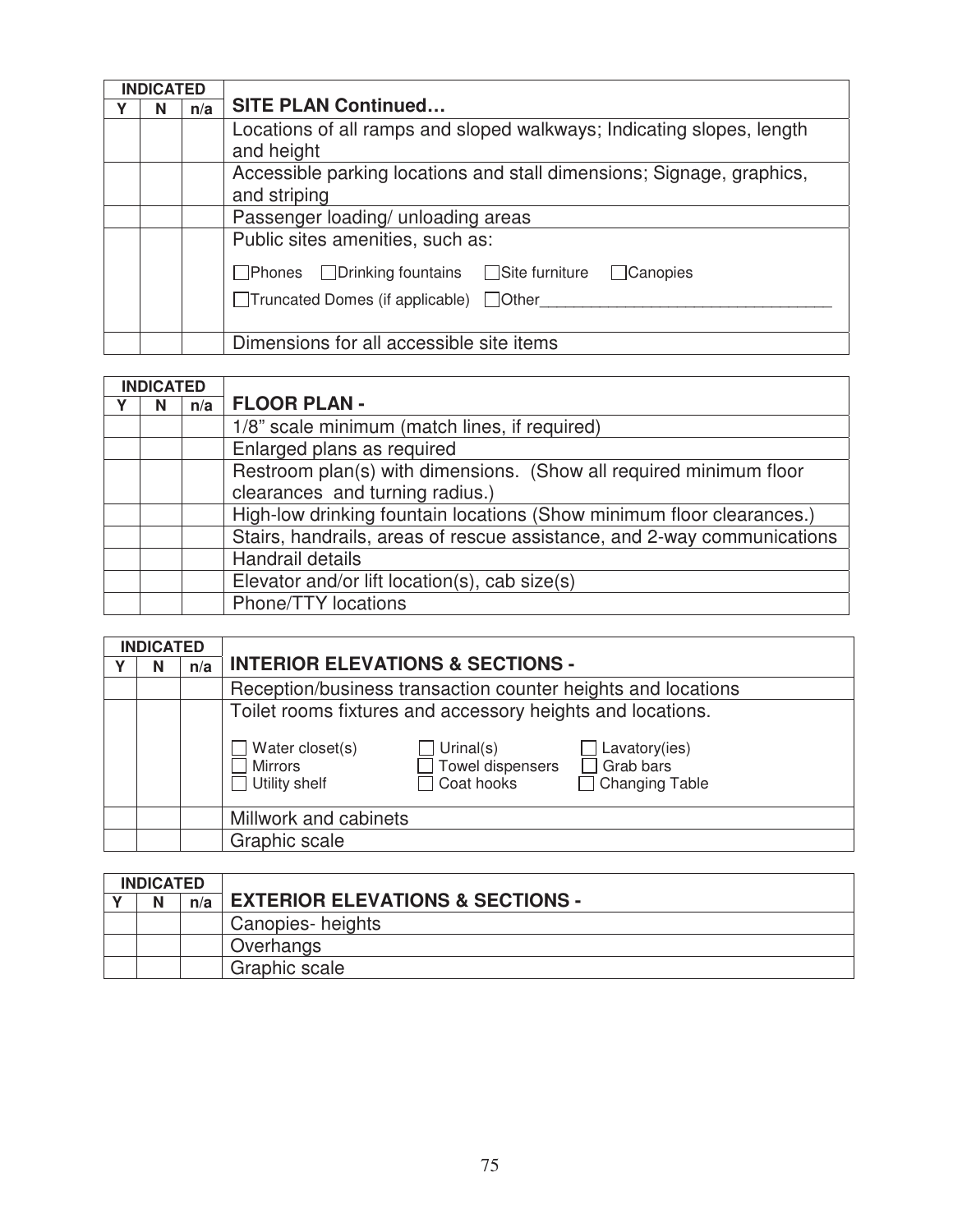# **PART 3. CODE COMPLIANCE CHECKLIST**

**The following checklist is provided as a tool for use by the designers and project managers comprised of code items commonly missed. It is the responsibility of the design consultants to comply with all accessibility and ADA-related codes required by law and adopted by the City of Phoenix. By no means should this checklist be construed or interpreted to be the only code issues to be addressed or of concern by this Committee and/or the City of Phoenix. This is not a comprehensive list of the codes.** 

**By checking below, the project manager confirms that these items have been addressed in the project design and are indicated on the plans, if applicable.** 

|    | Code Item Description: Indicated if design addresses the                                                                                                                                                                                                                                                                                                                  |            |           |     |
|----|---------------------------------------------------------------------------------------------------------------------------------------------------------------------------------------------------------------------------------------------------------------------------------------------------------------------------------------------------------------------------|------------|-----------|-----|
|    | following code items:                                                                                                                                                                                                                                                                                                                                                     | <b>Yes</b> | <b>No</b> | N/A |
| 1. | Parked vehicle overhangs do not reduce the clear width of an<br>accessible route (ADAAG 4.6.3). At accessible parking with a<br>zero-curb, the distance from the parking bumper to the<br>sidewalk is at least the minimum of 30" (2'-6"). City of Phoenix<br>Development Services Department policy.                                                                     | l 1        |           |     |
|    |                                                                                                                                                                                                                                                                                                                                                                           |            |           |     |
| 2. | In existing construction, one or two or more fixtures are being<br>removed to create space for one accessible stall in each<br>existing in existing toilet room. This results in the reduction of<br>one required water closet which is be permitted when this<br>reduction is needed to create a conforming accessible toilet<br>stall. (City of Phoenix DSD Amendment). |            |           |     |
|    |                                                                                                                                                                                                                                                                                                                                                                           |            |           |     |
| 3. | In toilet rooms, including single use rest rooms, door swings<br>do not conflict with clear space at lavatories and other fixtures.<br>(ADAAG 4.22.2)                                                                                                                                                                                                                     |            |           |     |
|    |                                                                                                                                                                                                                                                                                                                                                                           |            |           |     |
| 4. | There is a 42" width clearance from the centerline of the<br>accessible toilet to the lavatory or other obstruction. (ICC/ANSI<br>$A117.1$ ).                                                                                                                                                                                                                             |            |           |     |
|    |                                                                                                                                                                                                                                                                                                                                                                           |            |           |     |
| 5. | Department of Justice AZADAAG/ANSI recommendations for<br>Building Elements Designed for Children's Use (1996) are<br>used, where appropriate (i.e. toilet rooms for children only).                                                                                                                                                                                      |            |           |     |
|    |                                                                                                                                                                                                                                                                                                                                                                           |            |           |     |
| 6. | Drinking fountains are not protruding objects. Where drinking<br>fountains are not located in an alcove, wing walls or some<br>other physical barrier are provided. (ADAAG 4.4)                                                                                                                                                                                           |            |           |     |
|    |                                                                                                                                                                                                                                                                                                                                                                           |            |           |     |
| 7. | Two-way emergency communication is provided in area(s) of<br>rescue assistance. (IBC 1007.6.3)                                                                                                                                                                                                                                                                            |            |           |     |
|    |                                                                                                                                                                                                                                                                                                                                                                           |            |           |     |
| 8. | Provided public-use phones have TTY capability. (City policy)                                                                                                                                                                                                                                                                                                             |            |           |     |
|    |                                                                                                                                                                                                                                                                                                                                                                           |            |           |     |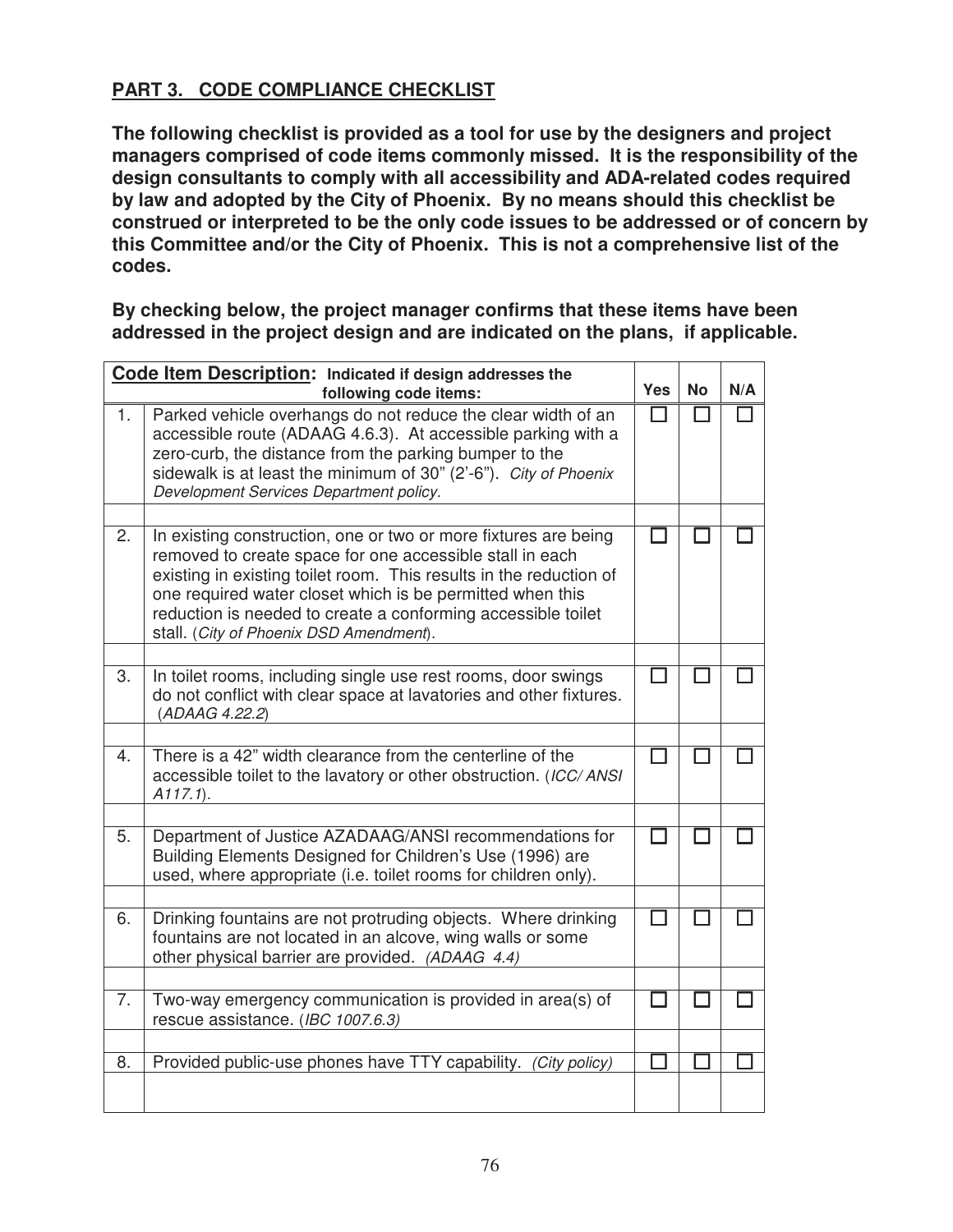|     |                                                                                                                                                                                                                                                                                                                                                                    | <b>Yes</b> | <b>No</b>    | N/A |
|-----|--------------------------------------------------------------------------------------------------------------------------------------------------------------------------------------------------------------------------------------------------------------------------------------------------------------------------------------------------------------------|------------|--------------|-----|
| 9.  | Wall sconces that protrude more than 4" are located above<br>80" (6'-8"). (ADAAG 4.4)                                                                                                                                                                                                                                                                              |            | $\mathbf{I}$ |     |
|     |                                                                                                                                                                                                                                                                                                                                                                    |            |              |     |
| 10. | Scald protection for hot water supplies and drain pipes at<br>accessible lavatories is indicated on drawings and specified.<br>(ADAAG 4.19.4)                                                                                                                                                                                                                      |            |              |     |
|     |                                                                                                                                                                                                                                                                                                                                                                    |            |              |     |
| 11. | One ambulatory accessible toilet stall is provided in all<br>restrooms with 6 or more toilet stalls. Ambulatory stalls must<br>be a minimum 36" wide, have an outward swinging door, and<br>parallel grab bars. (ADAAG 4.22.4.)                                                                                                                                    |            |              |     |
|     |                                                                                                                                                                                                                                                                                                                                                                    |            |              |     |
| 12. | Flush valves are shown or specified to be on the approach<br>side of accessible toilets. (ADAAG 4.16.5)                                                                                                                                                                                                                                                            |            |              |     |
|     |                                                                                                                                                                                                                                                                                                                                                                    |            |              |     |
| 13. | Toilet stall doors are located diagonally opposite of water<br>closet in accessible toilet stalls. (ADAAG 4.17.3)                                                                                                                                                                                                                                                  |            |              |     |
|     |                                                                                                                                                                                                                                                                                                                                                                    |            |              |     |
| 14. | Public use sinks (such as those in meeting rooms) are<br>at the appropriate height and have sufficient knee space<br>allowing for front approach. (ICC/ANSI A117.1)                                                                                                                                                                                                |            |              |     |
|     |                                                                                                                                                                                                                                                                                                                                                                    |            |              |     |
| 15. | Accessible counters are a minimum of 36" wide and a<br>maximum of 36" high. Adequate knee space is provided for<br>front approach at all accessible public transaction counters.<br>(ICC/ANSI A117.1)                                                                                                                                                              |            |              |     |
|     |                                                                                                                                                                                                                                                                                                                                                                    |            |              |     |
| 16. | A paraphernalia shelf is provided at all accessible<br>toilets. It is recommended that the shelf be located below the<br>grab bar adjacent to the toilet. Commercial toilet tissue<br>dispensers with an integral shelf (i.e. Bobrick B-2840) may be<br>provided in lieu of a separate paraphernalia shelf. (City of<br>Phoenix DSD Amendments to Sec. IBC 1109.2) |            |              |     |
|     |                                                                                                                                                                                                                                                                                                                                                                    |            |              |     |
| 17. | Where baby-changing tables are provided in multi-stall<br>restrooms, they are not located in the accessible stall. The<br>baby change station in any position (including the open<br>position) does not impede the accessible route. (ICC/ANSI<br>A117.1                                                                                                           |            |              |     |
|     |                                                                                                                                                                                                                                                                                                                                                                    |            |              |     |
| 18. | Truncated domes on curb ramps and adjacent to<br>vehicular traffic are provided per Development Services<br>guidelines. (ADAAG 4.7.7)                                                                                                                                                                                                                              |            |              |     |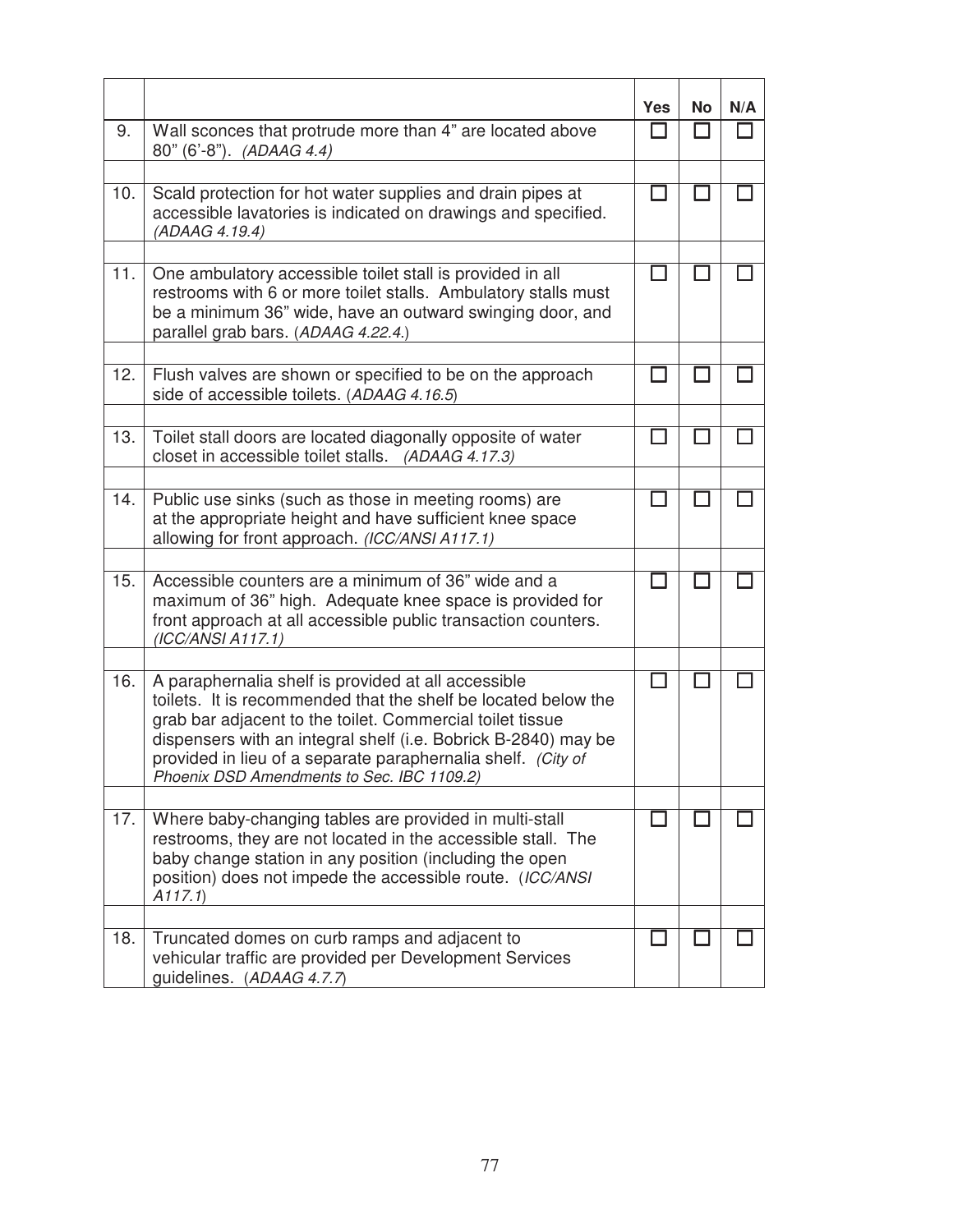#### **PART 4. MCDI'S RECOMMENDATIONS FOR GREATER ACCESSIBILITY GOOD DESIGN AND/OR SAFETY**

| Indicate if this project was able to go above and beyond by<br>incorporating the following MCDI recommendations: | Yes                                                                                                                                                                                                                                                                                            | <b>No</b> | N/A |  |
|------------------------------------------------------------------------------------------------------------------|------------------------------------------------------------------------------------------------------------------------------------------------------------------------------------------------------------------------------------------------------------------------------------------------|-----------|-----|--|
|                                                                                                                  |                                                                                                                                                                                                                                                                                                |           |     |  |
| 1.                                                                                                               | Exceeded the minimum required accessible parking spaces.                                                                                                                                                                                                                                       |           |     |  |
| 2.                                                                                                               | All accessible routes through traffic areas are striped (i.e.<br>crosswalks).                                                                                                                                                                                                                  |           |     |  |
| 3.                                                                                                               | All accessible aisles from accessible parking are not in traffic<br>routes.                                                                                                                                                                                                                    |           |     |  |
| 4.                                                                                                               | Reserved accessible parking signs are mounted on the far<br>side of a sidewalk and at a height (60" above finish<br>floor/grade) where they cannot be obscured in order to be<br>enforceable by the Phoenix Police Department. (Proposed<br>ADAAG update)                                      |           |     |  |
| 5.                                                                                                               | The design is such that ramps and/or curb ramps have been<br>avoided wherever possible along accessible routes.                                                                                                                                                                                |           |     |  |
| 6.                                                                                                               | Where sloped walkways and/or gradients occur, the maximum<br>slope is 1:22, ensuring that the finish grade does not exceed<br>the ADA maximum of 1:20. The maximum cross slope is<br>designed at 1:55 (1.8%).                                                                                  |           |     |  |
| 7.                                                                                                               | Provided non-continuous handrails extending 12" plus one<br>tread width at bottom riser and 12" at top riser of stairs.                                                                                                                                                                        |           |     |  |
| 8.                                                                                                               | Family/unisex toilet rooms for public use include a baby-<br>changing table and/or an adult-changing table, if applicable.                                                                                                                                                                     |           |     |  |
| 9.                                                                                                               | Hands-free faucets at accessible lavatories and other toilet<br>room fixtures are provided.                                                                                                                                                                                                    |           |     |  |
| 10.                                                                                                              | A down light on separate dimmer circuit for sign language<br>interpreter in any visual presentations that requires a darkened<br>room has been provided. Large areas of glazing may make it<br>difficult for a deaf person to be able to view a sign language<br>interpreter in lighted rooms. |           |     |  |
| 12.                                                                                                              | Toilet heights are 19" above finish floor. (Preferred)                                                                                                                                                                                                                                         |           |     |  |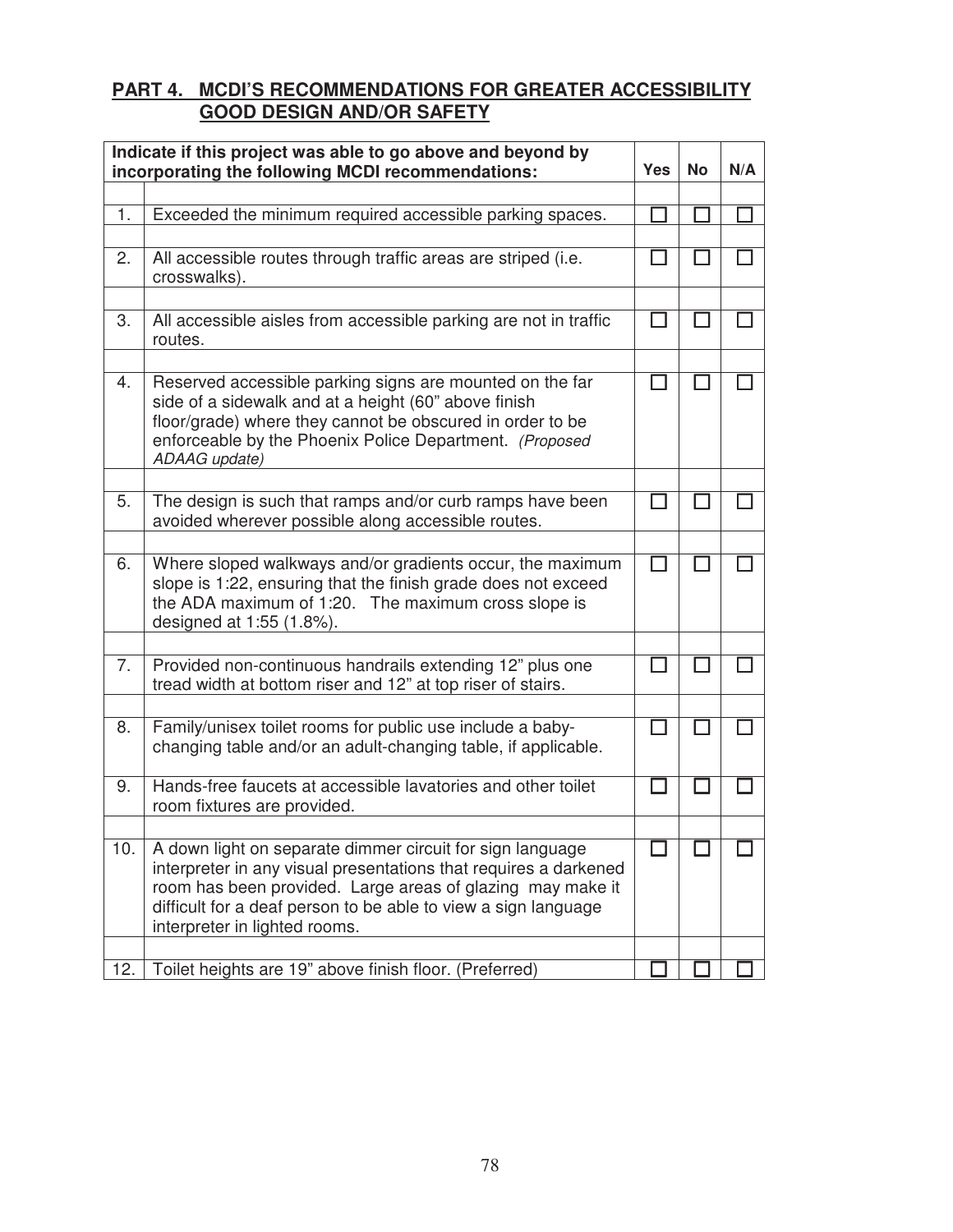# **PART 5. COMMENTS AND EXPLANATIONS**

**Comment on any unique or unusual circumstances and/or conditions related to this project as it pertains to accessibility, code compliance, and/or MCDI's recommendations to go above and beyond the minimum code requirements. Attach a separate page to this checklist, if needed.** 

### **PART 6. DOCUMENTATION OF COMMITTEE'S RECOMMENDATIONS**

**City projects presented and/or review by the Architecture and Design Committee are required to document the Committee's recommendations and/or stipulations in the final construction documents. Documentation of the designer's response to the recommendations/stipulations will be in a format depicted in the sample table below and shall appear in the final construction drawing sheet containing the "Project Data" information.** 

| Mayor's Commission on Disability Issues - Architecture and Design Committee<br><b>Recommendations/Stipulations Dated:</b> |                                                          |            |           |                                                           |  |  |  |  |
|---------------------------------------------------------------------------------------------------------------------------|----------------------------------------------------------|------------|-----------|-----------------------------------------------------------|--|--|--|--|
|                                                                                                                           | <b>January 12, 2006</b><br>Compliance                    |            |           |                                                           |  |  |  |  |
| No.                                                                                                                       | <b>Description</b>                                       | <b>Yes</b> | <b>No</b> | <b>Reason for Non-compliance</b>                          |  |  |  |  |
| $\mathbf{1}$ .                                                                                                            | Remove 3" curb at accessible<br>parking stall.           | X          |           |                                                           |  |  |  |  |
| 2.                                                                                                                        | Sidewalks crossing driveways to<br>have truncated domes. |            | X         | City is not requiring domes within<br>project boundaries. |  |  |  |  |
| 3.                                                                                                                        | Adjust the height of accessible<br>water closet to 19".  | X          |           |                                                           |  |  |  |  |
| 4.                                                                                                                        | Adjust height of dispensers in<br>restrooms.             | x          |           |                                                           |  |  |  |  |

| Checklist completed by: | Date:                      |  |  |  |
|-------------------------|----------------------------|--|--|--|
|                         | City Project Manager/Dept. |  |  |  |

**Reviewed by:**\_\_\_\_\_\_\_\_\_\_\_\_\_\_\_\_\_\_\_\_\_\_\_\_\_\_\_\_\_\_\_\_\_\_\_\_\_\_\_\_\_\_\_\_ **Date:**\_\_\_\_\_\_\_\_\_\_

MCDI Liaison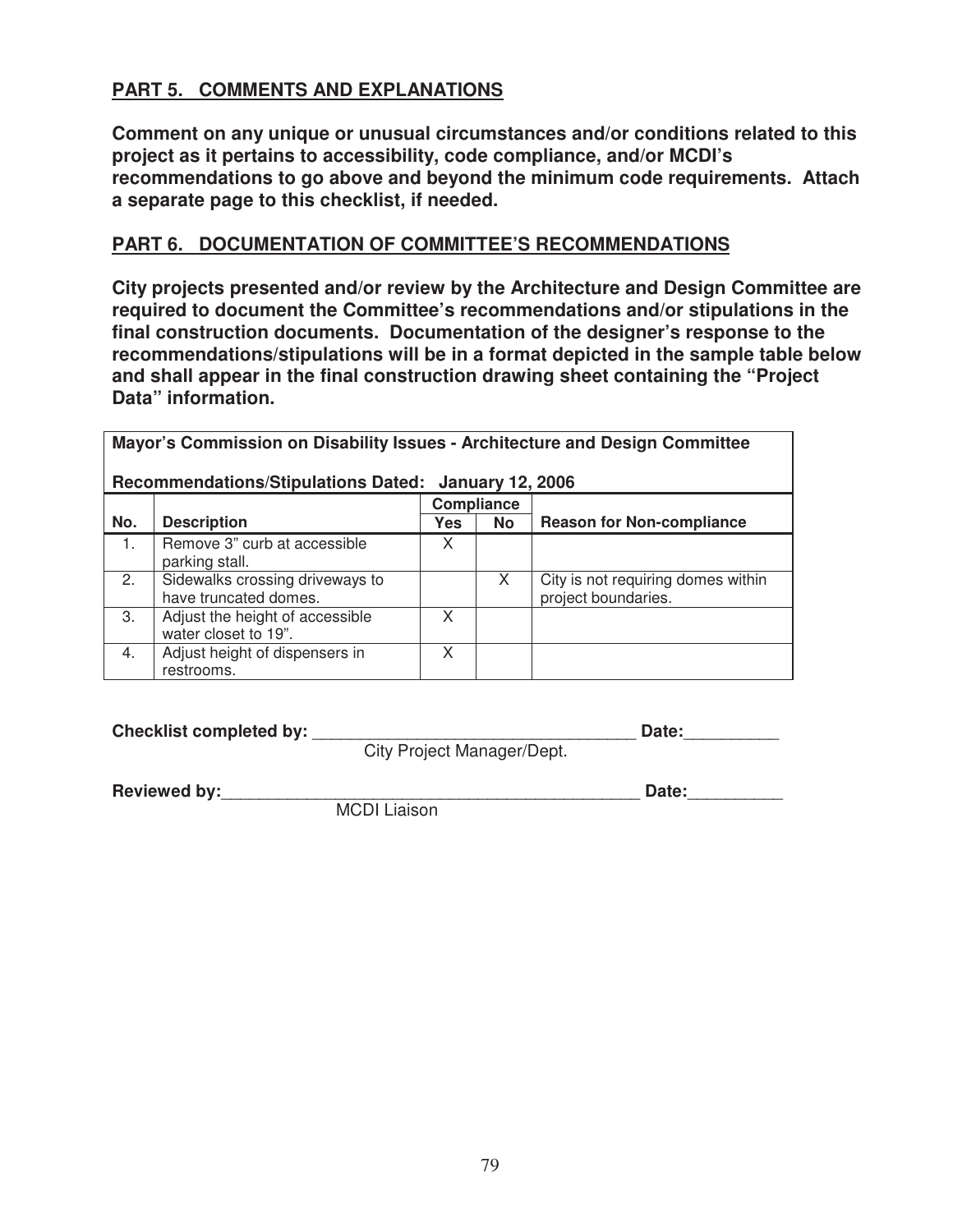# **APPENDIX F – Integrated Automation Control of HVAC and Lighting Systems**

#### **City of Phoenix Guideline Specification**  (Building Automation System)

Integrated Automation Control of HVAC

*Note to Specifiers: This section is intended to provide a means to delineate the scope of work between the Division 23 contractor, typically the Mechanical Contractor and other divisions supplying products and services that will become part of the overall Building Automation System. This section must be closely coordinated with Division 25 and Division 26* 

### **PART 1 - GENERAL**

#### 1.1. **Summary**

- A. Furnish all labor, materials, equipment, and service necessary for a complete and operating Building Automation System (BAS), utilizing Direct Digital Controls as shown on the drawings and as described herein. Drawings are diagrammatic only.
- B. All labor, material, equipment and software not specifically referred to herein or on the plans, that is required to meet the functional intent of this specification, shall be provided without additional cost to the Owner.

#### 1.2. **System Description**

- A. It is the Owner's express goal to implement an open, Wide Area Networked (WAN) Building Automation System (BAS) system that will allow products from various suppliers to be integrated into a unified system in order to provide flexibility for expansion, maintenance, and service of the system. The Graphic User Interface (GUI) shall be Web based and shall provide a common operating platform for all integrated control systems. The work and products provided by the System Integrator are defined in Division 25 and are based on the Niagara Framework (or "Niagara"), a Java-based framework developed by Tridium. The work of the Division 23 contractor as it pertains to the Building Automation System (BAS) and integration with the Division 25 BAS is further defined herein.
- B. The entire Building Automation System (BAS) shall be comprised of a network of interoperable, stand-alone digital controllers communicating via LonMark/LonTalk and/or BACnet communication protocols provided under this Division to a Network Area Controller (NAC).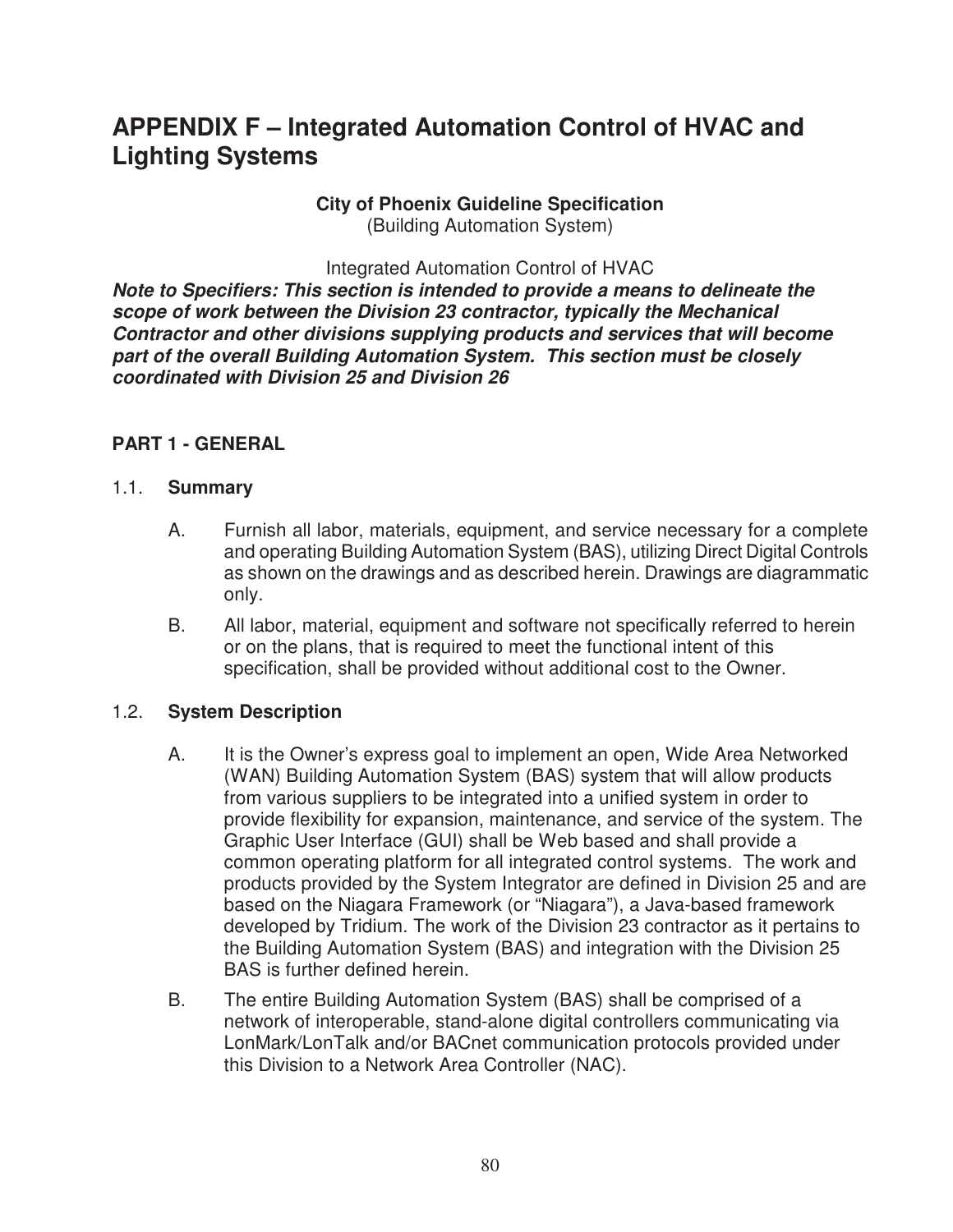## 1.3. **General**

- A. The Building Automation System (BAS) shall be comprised of a network of interoperable, stand-alone digital controllers, a computer system, graphical user interface software, printers, network devices and other devices as specified herein. (i.e. lighting controls, etc)
- B. The installed system shall provide secure password access to all features, functions and data contained in the overall BAS.

## 1.4. **Open, Interoperable, Integrated Architectures**

- A. The intent of this specification is to provide a peer-to-peer networked, standalone, distributed control system with the capability to integrate both the ANSI/ASHRAE Standard 135 BACnet and LonWorks technology communication protocols in one open, interoperable system.
- B. The supplied computer software shall employ object-oriented technology (OOT) for representation of all data and control devices within the system. In addition, adherence to industry standards including ANSI / ASHRAE™ Standard 135, BACnet and LonMark to assure interoperability between all system components is required. For each LonWorks device that does not have LonMark certification, the device supplier must provide an XIF file for the device. For each BACnet device, the device supplier must provide a PICS document showing the installed device's compliance level. Minimum compliance is Level 3; with the ability to support data read and write functionality. Physical connection of BACnet devices shall be via Ethernet or RS-485 MSTP.
- C. All components and controllers supplied under this Division shall be true "peer-to-peer" communicating devices. Components or controllers requiring "polling" by a host to pass data shall not be acceptable.
- D. The supplied system must incorporate the ability to access all data using standard Microsoft<sup>®</sup> Internet Explorer Web browsers without requiring proprietary operator interface and configuration programs. An Open Database Connectivity (ODBC) or Structured Query Language (SQL) compliant server database is required for all system database parameter storage. This data shall reside on a supplier-installed server for all database access. Systems requiring proprietary database and user interface programs shall not be acceptable.
- E. A hierarchical topology is required to assure reasonable system response times and to manage the flow and sharing of data without unduly burdening the customer's internal Intranet network. Systems employing a "flat" single tiered architecture shall not be acceptable.
- F. Maximum acceptable response times for devices and Graphic User Interfaces connected directly to the BAS network shall be as shown in the following table: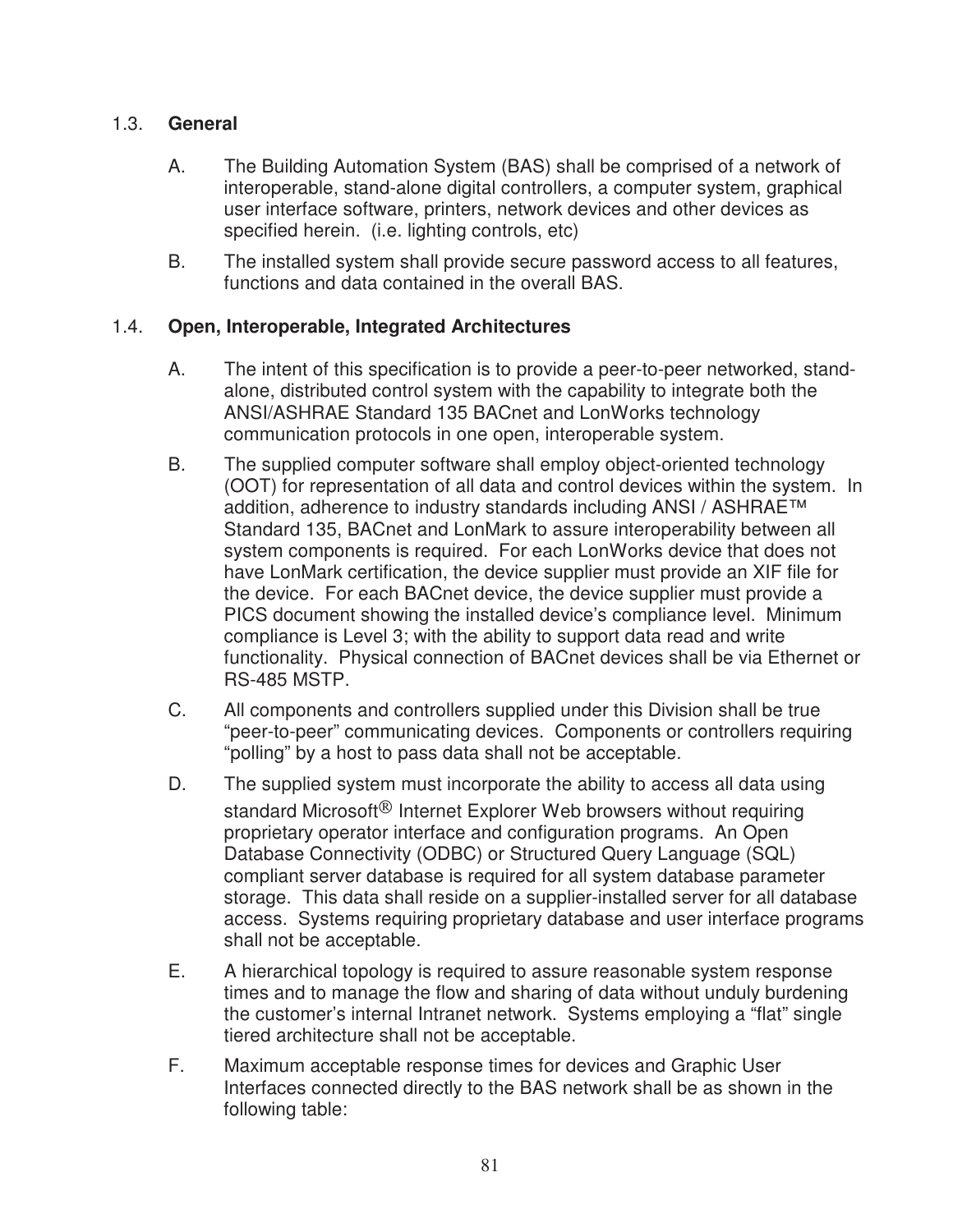*Note to Specifiers: The response times specified are for a typical HVAC control system. These need to be thoroughly reviewed and possibly changed for more critical systems such as fire and security or others.* 

| <b>System Function</b>                                            | <b>Point of Origin</b><br>to NAC | <b>NAC to Point of</b><br><b>Display or Control</b> | Point of Origin to<br><b>Point of Display</b><br>or Control |
|-------------------------------------------------------------------|----------------------------------|-----------------------------------------------------|-------------------------------------------------------------|
| Graphic display with 20 dynamic<br>points/object and current data | 5 seconds                        | 5 seconds                                           | 10 seconds                                                  |
| Graphic refresh with 20 dynamic<br>points/object and current data | 5 seconds                        | 5 seconds                                           | 10 seconds                                                  |
| End use device reaction to object<br>command                      | 5 seconds                        | 3 seconds                                           | 8 seconds                                                   |
| End use device change of value                                    | 5 seconds                        | 1 second                                            | 6 seconds                                                   |
| Alarm response time                                               | 5 seconds                        | second                                              | 6 seconds                                                   |

G. Maximum acceptable response time from any alarm occurrence (at the point of origin) to the point of annunciation shall not exceed 60 seconds for remote or dial-up connected user interfaces.

### 1.5. **Networks**

- A. The Local Area Network (LAN) shall be a 10/100 Megabits/sec Ethernet network supporting BACnet, Java, XML, HTTP, for maximum flexibility for integration of building data with enterprise information systems and providing support for multiple Network Area Controllers (NACs), user workstations and, if specified, a local server. Coordinate with the Owner for connection to the LAN/WAN.
- B. Local area network minimum physical and media access requirements:
	- 1. Ethernet; IEEE standard 802.3
	- 2. Cable; 10 Base-T, UTP-8 wire, category 5
	- 3. Minimum throughput; 10 Mbps, with ability to increase to 100 Mbps

#### 1.6. **Network Access**

- A. Remote Access.
	- 1. For Local Area Network installations, provide access to the LAN from a remote location, via the Internet. The Owner shall provide a connection to the Internet to enable this access via high speed cable modem, asynchronous digital subscriber line (ADSL) modem, ISDN line, T1 Line or via the customer's Intranet to a corporate server providing access to an Internet Service Provider (ISP). Customer agrees to pay monthly access charges for connection and ISP.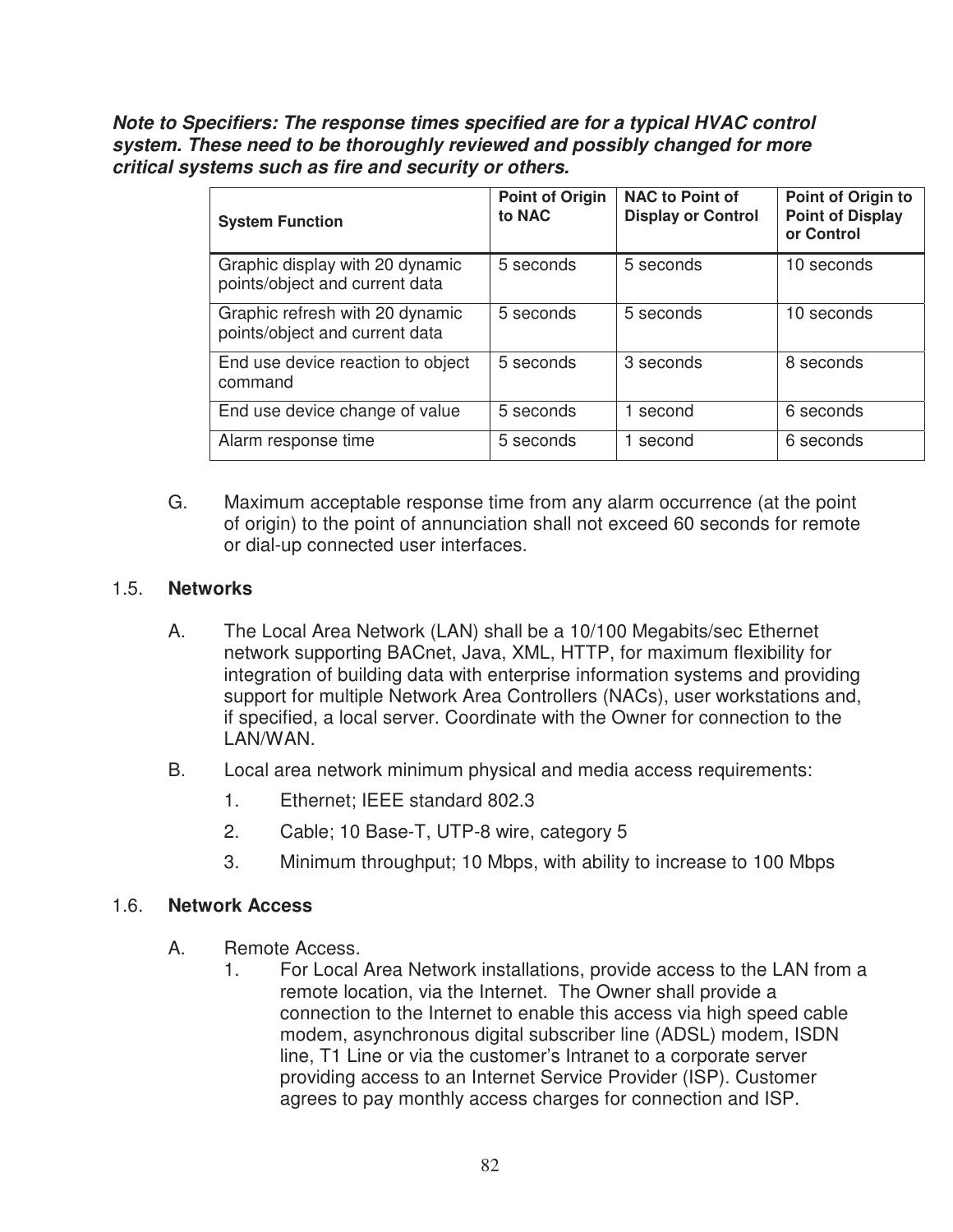# 1.7. **Network Area Controller (NAC)**

- A. The Division 25 contractor shall supply one or more Network Area Controllers (NAC) as part of this contract. Number of area controllers required is dependent on the type and quantity of devices provided under Divisions 23 and 26. It is the responsibility of the Division 25 contractor to coordinate with the Division 23 and 26 contractors to determine the quantity and type of devices.
- B. The Network Area Controller (NAC) shall provide the interface between the LAN or WAN and the field control devices, and provide global supervisory control functions over the control devices connected to the NAC. It shall be capable of executing application control programs to provide:
	- 1. Calendar functions
	- 2. Scheduling
	- 3. Trending
	- 4. Alarm monitoring and routing
	- 5. Time synchronization
	- 6. Integration of LonWorks controller data and BACnet controller data
	- 7. Network Management functions for all LonWorks based devices
- C. The Network Area Controller must provide the following hardware features as a minimum:
	- 1. One Ethernet Port 10/100 Mbps
	- 2. One RS-232 port
	- 3. One LonWorks Interface Port 78KB FTT-10A
	- 4. Battery Backup
	- 5. Flash memory for long term data backup (Any NAC that utilizes a hard disk drive shall not be acceptable)
	- 6. The NAC must be capable of operation over a temperature range of 0 to 50°C (32°F to 122°F)
	- 7. The NAC must be capable of withstanding storage temperatures of between 0 and 70 $\degree$ C (32 $\degree$ F and 158 $\degree$ F)
	- 8. The NAC must be capable of operation over a humidity range of 5 to 95% RH, non-condensing
- D. The NAC shall provide multiple user access to the system and support for ODBC or SQL. A database resident on the NAC shall be an ODBCcompliant database or must provide an ODBC data access mechanism to read and write data stored within it.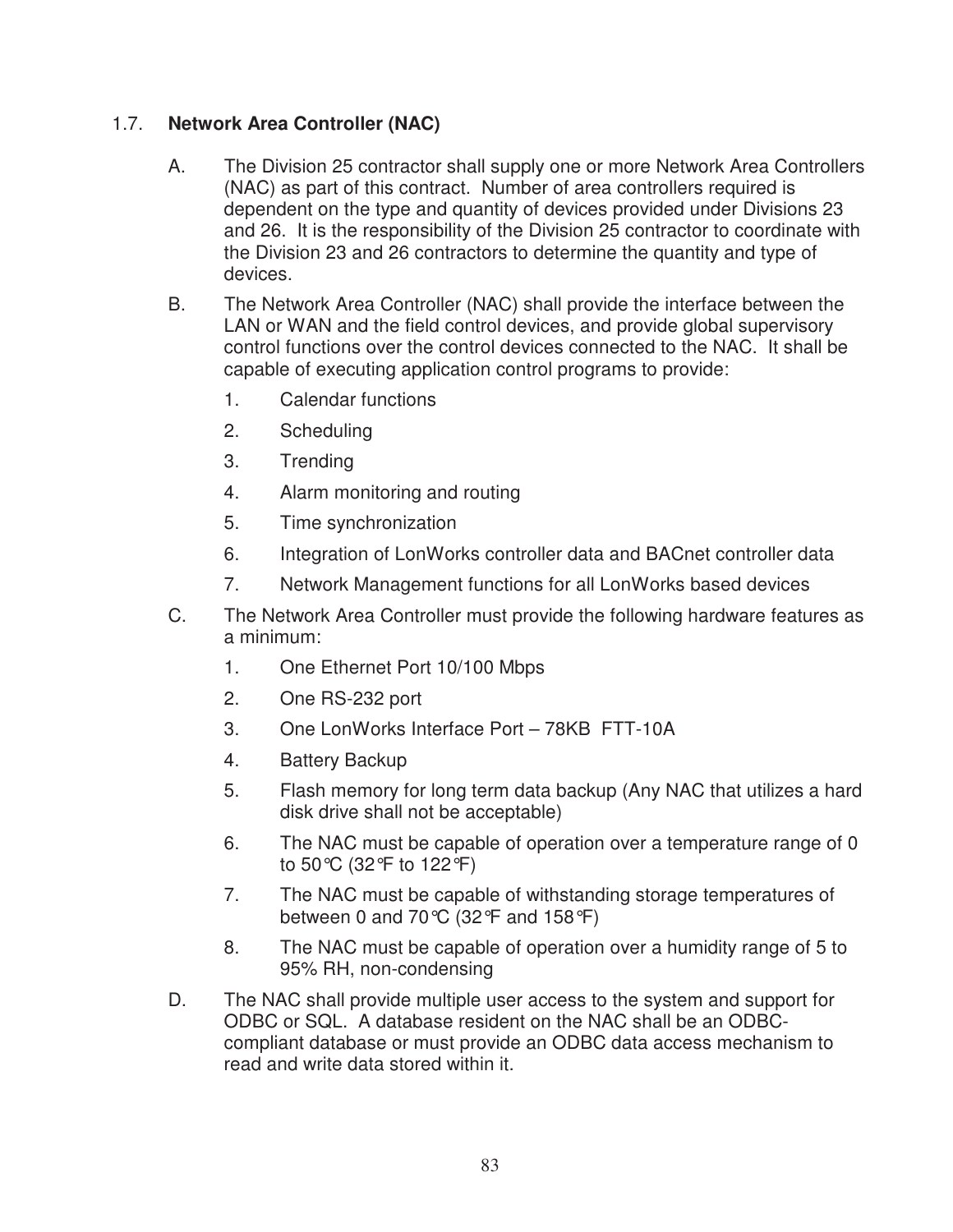- E. The NAC shall support standard Microsoft<sup>®</sup> Internet Explorer Web browser access via the Intranet/Internet. It shall support a minimum of 16 simultaneous users.
- F. Event Alarm Notification and actions
	- 1. The NAC shall provide alarm recognition, storage; routing, management, and analysis to supplement distributed capabilities of equipment or application specific controllers.
	- 2. The NAC shall be able to route any alarm condition to any defined user location whether connected to a local network or remote via dialup telephone connection, or wide-area network.
	- 3. Alarm generation shall be selectable for annunciation type and acknowledgement requirements including but limited to:
		- a. To alarm
		- b. Return to normal
		- c. To fault
	- 4. Provide for the creation of a minimum of eight of alarm classes for the purpose of routing types and or classes of alarms, i.e.: security, HVAC, Fire, etc.
	- 5. Provide timed (schedule) routing of alarms by class, object, group, or node.
	- 6. Provide alarm generation from binary object "runtime" and /or event counts for equipment maintenance. The user shall be able to reset runtime or event count values with appropriate password control.
- G. Control equipment and network failures shall be treated as alarms and annunciated.
- H. Alarms shall be annunciated in any of the following manners as defined by the user:
	- 1. Screen message text
	- 2. Email of the complete alarm message to multiple recipients. Provide the ability to route and email alarms based on:
		- a. Day of week
		- b. Time of day
		- c. Recipient
	- 3. Pagers via paging services that initiate a page on receipt of email message
	- 4. Graphic with flashing alarm object(s)
	- 5. Printed message, routed directly to a dedicated alarm printer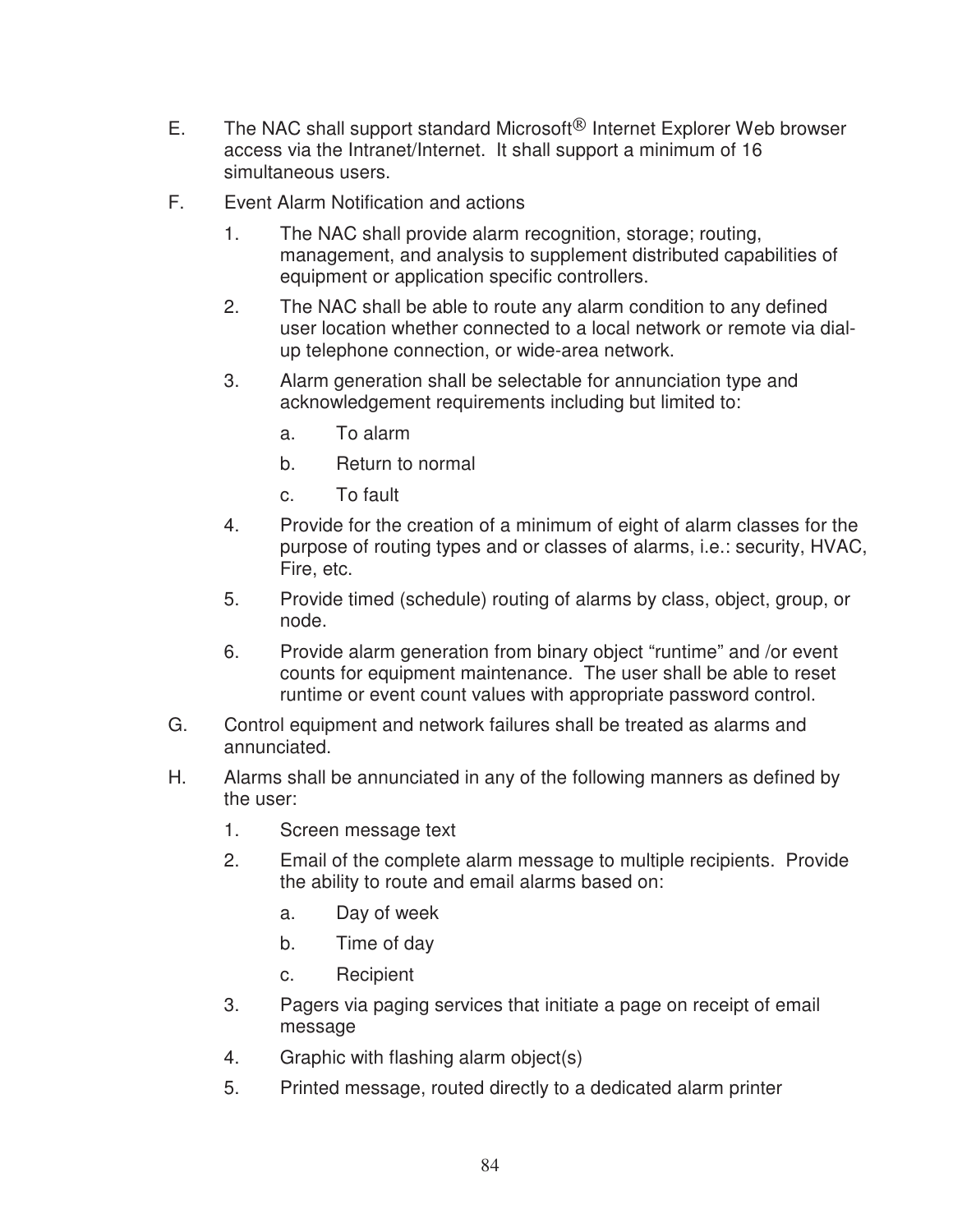- 6. Audio messages
- I. The following shall be recorded by the NAC for each alarm (at a minimum):
	- 1. Time and date
	- 2. Location (building, floor, zone, office number, etc.)
	- 3. Equipment (air handler #, accessway, etc.)
	- 4. Acknowledge time, date, and user who issued acknowledgement.
	- 5. Number of occurrences since last acknowledgement.
- J. Alarm actions may be initiated by user defined programmable objects created for that purpose.
- K. Defined users shall be given proper access to acknowledge any alarm, or specific types or classes of alarms defined by the user.
- L. A log of all alarms shall be maintained by the NAC and/or a server (if configured in the system) and shall be available for review by the user.
- M. Provide a "query" feature to allow review of specific alarms by user defined parameters.
- N. A separate log for system alerts (controller failures, network failures, etc.) shall be provided and available for review by the user.
- O. An Error Log to record invalid property changes or commands shall be provided and available for review by the user.

# 1.8. **Data Collection and Storage**

- A. The NAC shall have the ability to collect data for any property of any object and store this data for future use.
- B. The data collection shall be performed by log objects, resident in the NAC that shall have, at a minimum, the following configurable properties:
	- 1. Designating the log as interval or deviation.
	- 2. For interval logs, the object shall be configured for time of day, day of week and the sample collection interval.
	- 3. For deviation logs, the object shall be configured for the deviation of a variable to a fixed value. This value, when reached, will initiate logging of the object.
	- 4. For all logs, provide the ability to set the maximum number of data stores for the log and to set whether the log will stop collecting when full, or rollover the data on a first-in, first-out basis.
	- 5. Each log shall have the ability to have its data cleared on a time-based event or by a user-defined event or action.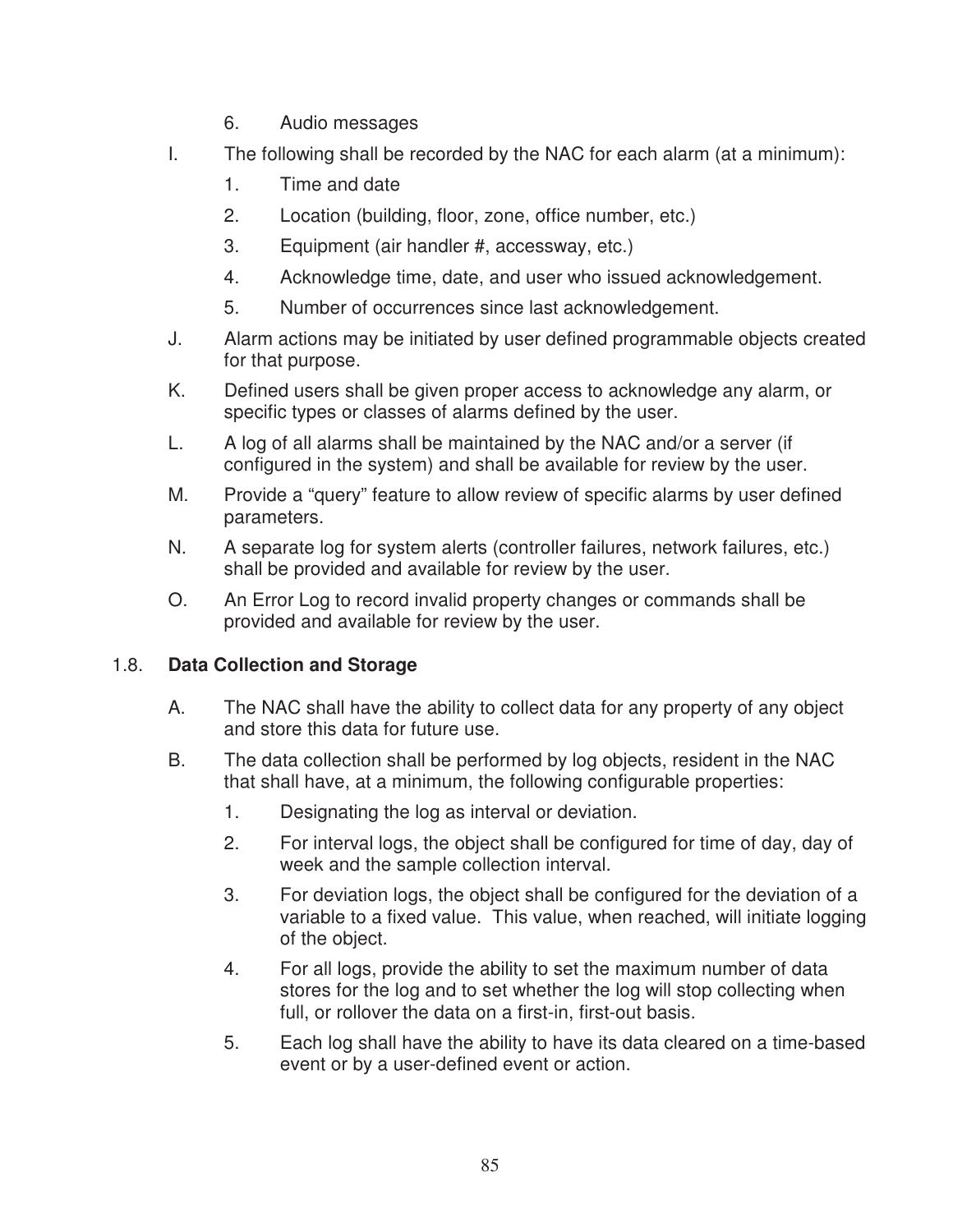- C. All log data shall be stored in a relational database in the NAC and the data shall be accessed from a server (if the system is so configured) or a standard Web browser.
- D. All log data, when accessed from a server, shall be capable of being manipulated using standard SQL statements.
- E. All log data shall be available to the user in the following data formats:
	- 1. HTML
	- 2. XML
	- 3. Plain Text
	- 4. Comma or tab separated values
- F. The NAC shall have the ability to archive its log data either locally (to itself), or remotely to a server or other NAC on the network. Provide the ability to configure the following archiving properties, at a minimum:
	- 1. Archive on time of day
	- 2. Archive on user-defined number of data stores in the log (buffer size)
	- 3. Archive when log has reached its user-defined capacity of data stores
	- 4. Provide ability to clear logs once archived

## 1.9. **Audit Log**

- A. Provide and maintain an Audit Log that tracks all activities performed on the NAC. Provide the ability to specify a buffer size for the log and the ability to archive log based on time or when the log has reached its user-defined buffer size. Provide the ability to archive the log locally (to the NAC), to another NAC on the network, or to a server. For each log entry, provide the following data:
	- 1. Time and date
	- 2. User ID
	- 3. Change or activity: i.e., Change setpoint, add or delete objects, commands, etc.

## 1.10. **Database Backup and Storage**

- A. The NAC shall have the ability to automatically backup its database. The database shall be backed up based on a user-defined time interval.
- B. Copies of the current database and, at the most recently saved database shall be stored in the NAC. The age of the most recently saved database is dependent on the user-defined database save interval.
- C. The NAC database shall be stored, at a minimum, in XML format to allow for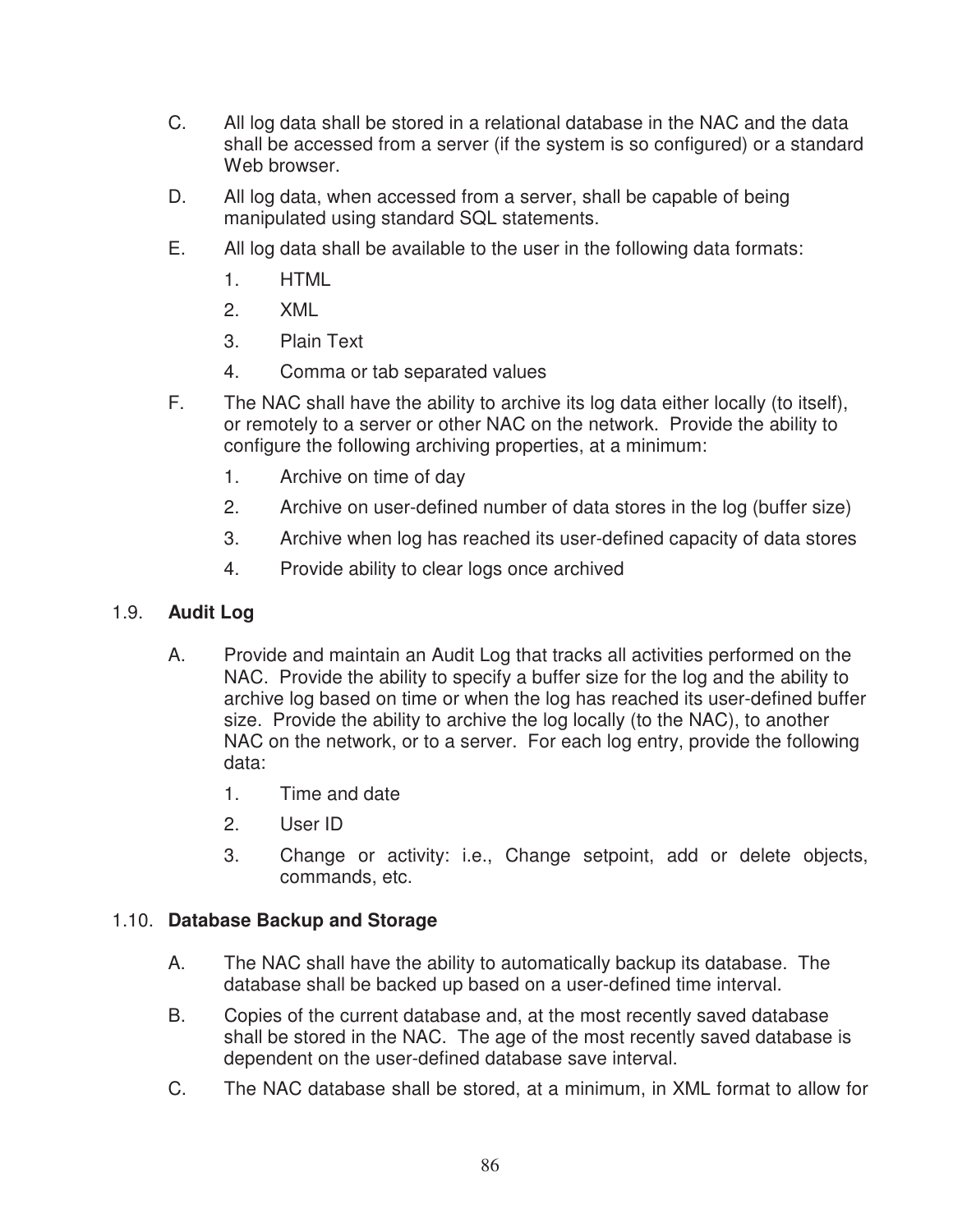user viewing and editing, if desired. Other formats are acceptable as well, as long as XML format is supported.

# 1.11. **Sql Database Support**

A. In addition to the standard databases provided as part of the Niagara Framework, the BAS shall have the capability to archive all data (such as log data, alarms, alerts and audit histories) to a Microsoft SQL Server database. This will enable the Owner with an SQL Server to utilize this resource for data archive storage as well as for other applications to have access to energy use or other data that is captured by the Network Area Controllers.

# 1.12. **Graphical User Interface Software**

- A. Operating System:
	- 1. The GUI shall run on Microsoft Windows 2000, or XP Professional.
- B. The GUI shall employ browser-like functionality for ease of navigation. It shall include a tree view (similar to Windows Explorer) for quick viewing of, and access to, the hierarchical structure of the database. In addition, menu-pull downs, and toolbars shall employ buttons, commands and navigation to permit the operator to perform tasks with a minimum knowledge of the HVAC Control System and basic computing skills. These shall include, but are not limited to, forward/backward buttons, home button, and a context sensitive locator line (similar to a URL line), that displays the location and the selected object identification.
- C. Real-Time Displays. The GUI, shall at a minimum, support the following graphical features and functions:
	- 1. Graphic screens shall be developed using any drawing package capable of generating a GIF, BMP, or JPG file format. Use of proprietary graphic file formats shall not be acceptable. In addition to, or in lieu of a graphic background, the GUI shall support the use of scanned pictures.
	- 2. Graphic screens shall have the capability to contain objects for text, realtime values, animation, color spectrum objects, logs, graphs, HTML or XML document links, schedule objects, hyperlinks to other URL's, and links to other graphic screens.
	- 3. Graphics shall support layering and each graphic object shall be configurable for assignment to a layer. A minimum of six layers shall be supported.
	- 4. Modifying common application objects, such as schedules, calendars, and set points shall be accomplished in a graphical manner.
		- a. Schedule times will be adjusted using a graphical slider, without requiring any keyboard entry from the operator.
		- b. Holidays shall be set by using a graphical calendar, without requiring any keyboard entry from the operator.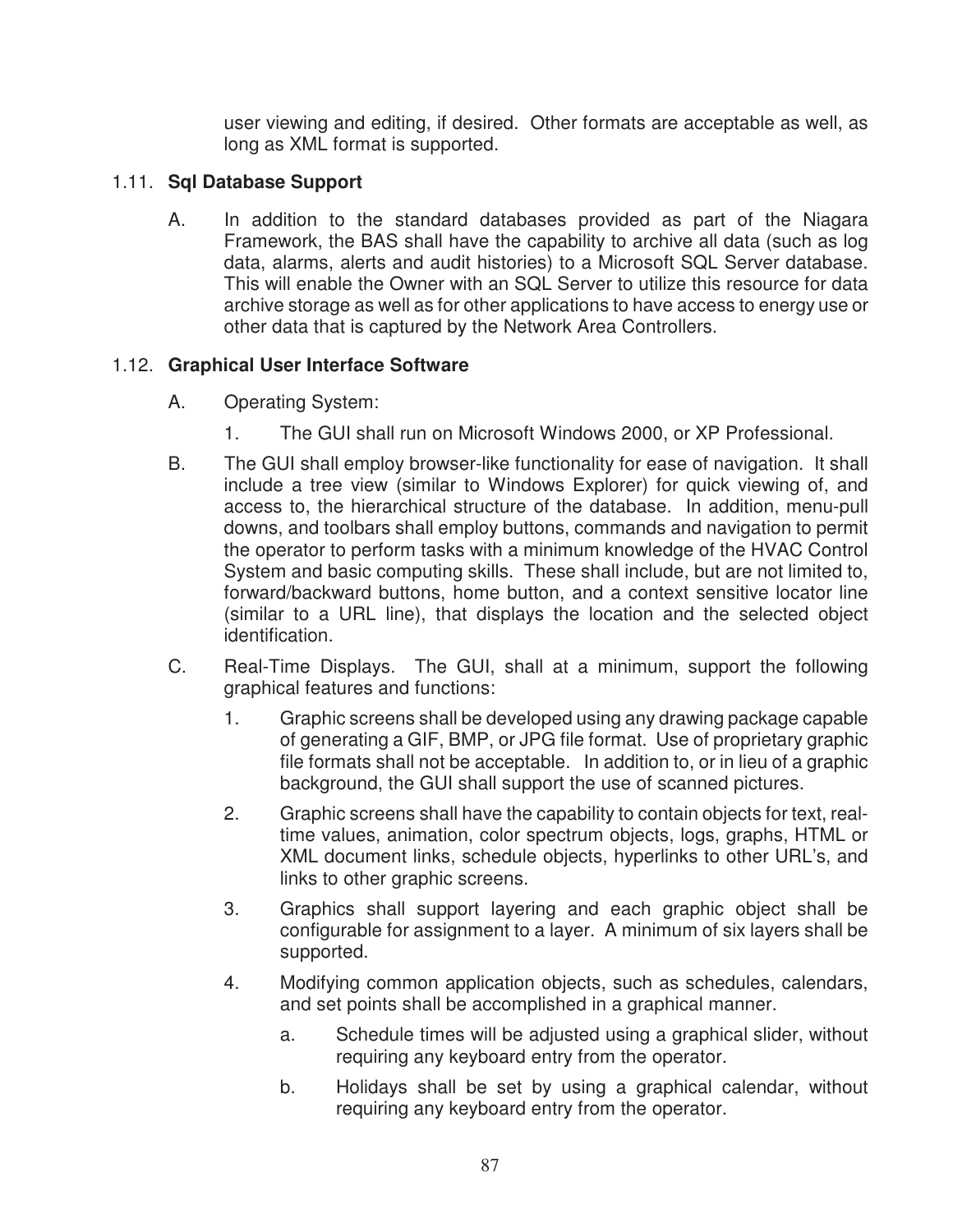- 5. Commands to start and stop binary objects shall be done by right-clicking the selected object and selecting the appropriate command from the popup menu. No entry of text shall be required.
- 6. Adjustments to analog objects, such as set points, shall be done by rightclicking the selected object and using a graphical slider to adjust the value. No entry of text shall be required.
- D. System Configuration. At a minimum, the GUI shall permit the operator to perform the following tasks, with proper password access:
	- a. Create, delete or modify control strategies.
	- b. Add/delete objects to the system.
	- c. Tune control loops through the adjustment of control loop parameters.
	- d. Enable or disable control strategies.
	- e. Generate hard copy records or control strategies on a printer.
	- f. Select points to be alarmable and define the alarm state.
	- g. Select points to be trended over a period of time and initiate the recording of values automatically.
- E. On-Line Help. Provide a context sensitive, on-line help system to assist the operator in operation and editing of the system. On-line help shall be available for all applications and shall provide the relevant data for that particular screen. Additional help information shall be available through the use of hypertext. All system documentation and help files shall be in HTML format.
- F. Security. Each operator shall be required to log on to that system with a user name and password in order to view, edit, add, or delete data. System security shall be selectable for each operator. The system administrator shall have the ability to set passwords and security levels for all other operators. Each operator password shall be able to restrict the operators' access for viewing and/or changing each system application, full screen editor, and object. Each operator shall automatically be logged off of the system if no keyboard or mouse activity is detected. This auto log-off time shall be set per operator password. All system security data shall be stored in an encrypted format.
- G. System Diagnostics. The system shall automatically monitor the operation of all workstations, printers, modems, network connections, building management panels, and controllers. The failure of any device shall be annunciated to the operator.
- H. Alarm Console
	- 1. The system will be provided with a dedicated alarm window or console. This window will notify the operator of an alarm condition, and allow the operator to view details of the alarm and acknowledge the alarm. The use of the Alarm Console can be enabled or disabled by the system administrator.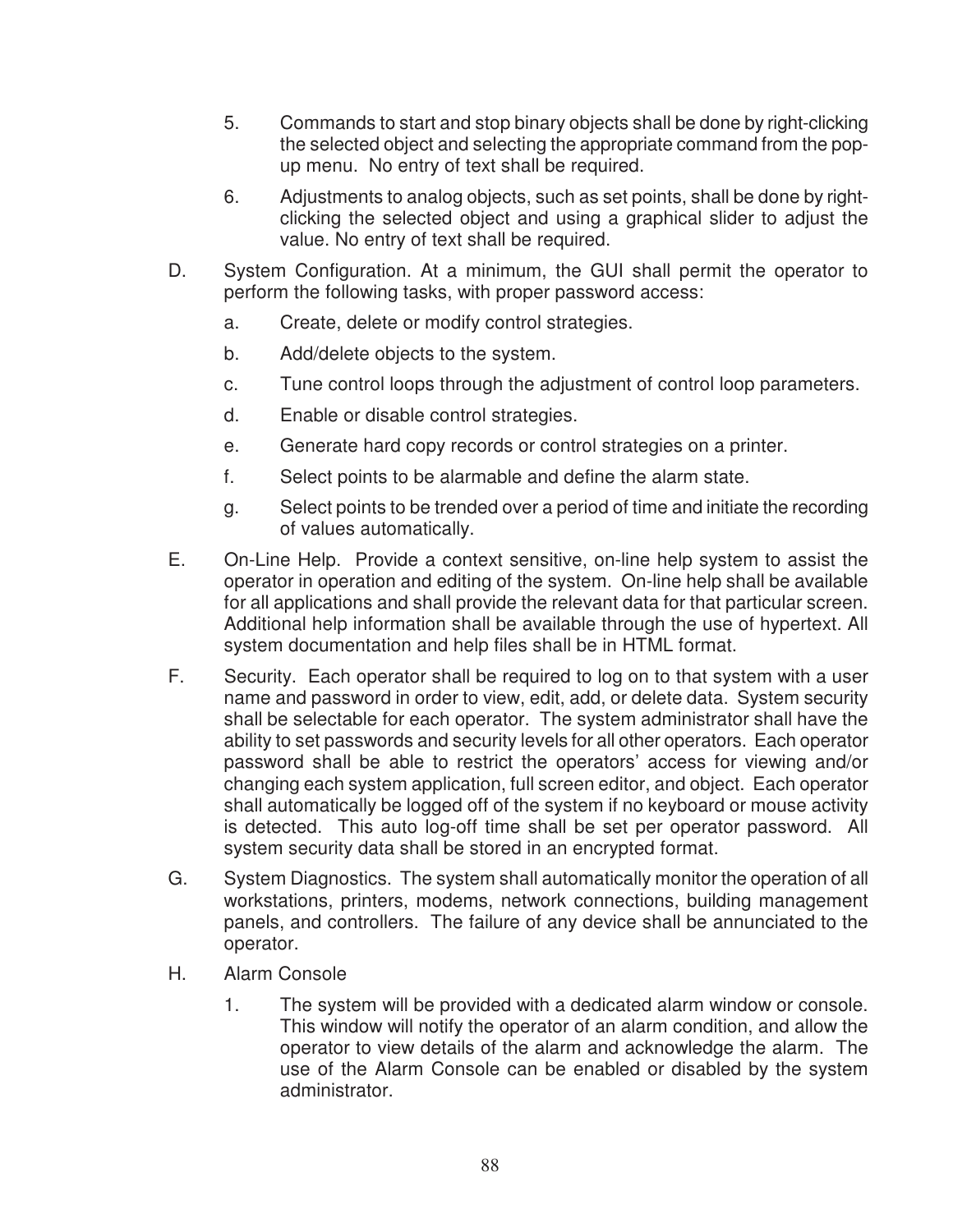2. When the Alarm Console is enabled, a separate alarm notification window will supercede all other windows on the desktop and shall not be capable of being minimized or closed by the operator. This window will notify the operator of new alarms and un-acknowledged alarms. Alarm notification windows or banners that can be minimized or closed by the operator shall not be acceptable.

## 1.13. **Web Browser Clients**

- A. The system shall be capable of supporting an unlimited number of clients using a standard Web browser such as Internet Explorer™ or Netscape Navigator™. Systems requiring additional software (to enable a standard Web browser) to be resident on the client machine, or manufacture-specific browsers shall not be acceptable.
- B. The Web browser software shall run on any operating system and system configuration that is supported by the Web browser. Systems that require specific machine requirements in terms of processor speed, memory, etc., in order to allow the Web browser to function with the BAS, shall not be acceptable.
- C. The Web browser shall provide the same view of the system, in terms of graphics, schedules, calendars, logs, etc., and provide the same interface methodology as is provided by the Graphical User Interface. Systems that require different views or that require different means of interacting with objects such as schedules, or logs, shall not be permitted.
- D. The Web browser client shall support at a minimum, the following functions:
	- 1. User log-on identification and password shall be required. If an unauthorized user attempts access, a blank web page shall be displayed. Security using Java authentication and encryption techniques to prevent unauthorized access shall be implemented.
	- 2. Graphical screens developed for the GUI shall be the same screens used for the Web browser client. Any animated graphical objects supported by the GUI shall be supported by the Web browser interface.
	- 3. HTML programming shall not be required to display system graphics or data on a Web page. HTML editing of the Web page shall be allowed if the user desires a specific look or format.
	- 4. Storage of the graphical screens shall be in the Network Area Controller (NAC), without requiring any graphics to be stored on the client machine. Systems that require graphics storage on each client are not acceptable.
	- 5. Real-time values displayed on a Web page shall update automatically without requiring a manual "refresh" of the Web page.
	- 6. Users shall have administrator-defined access privileges. Depending on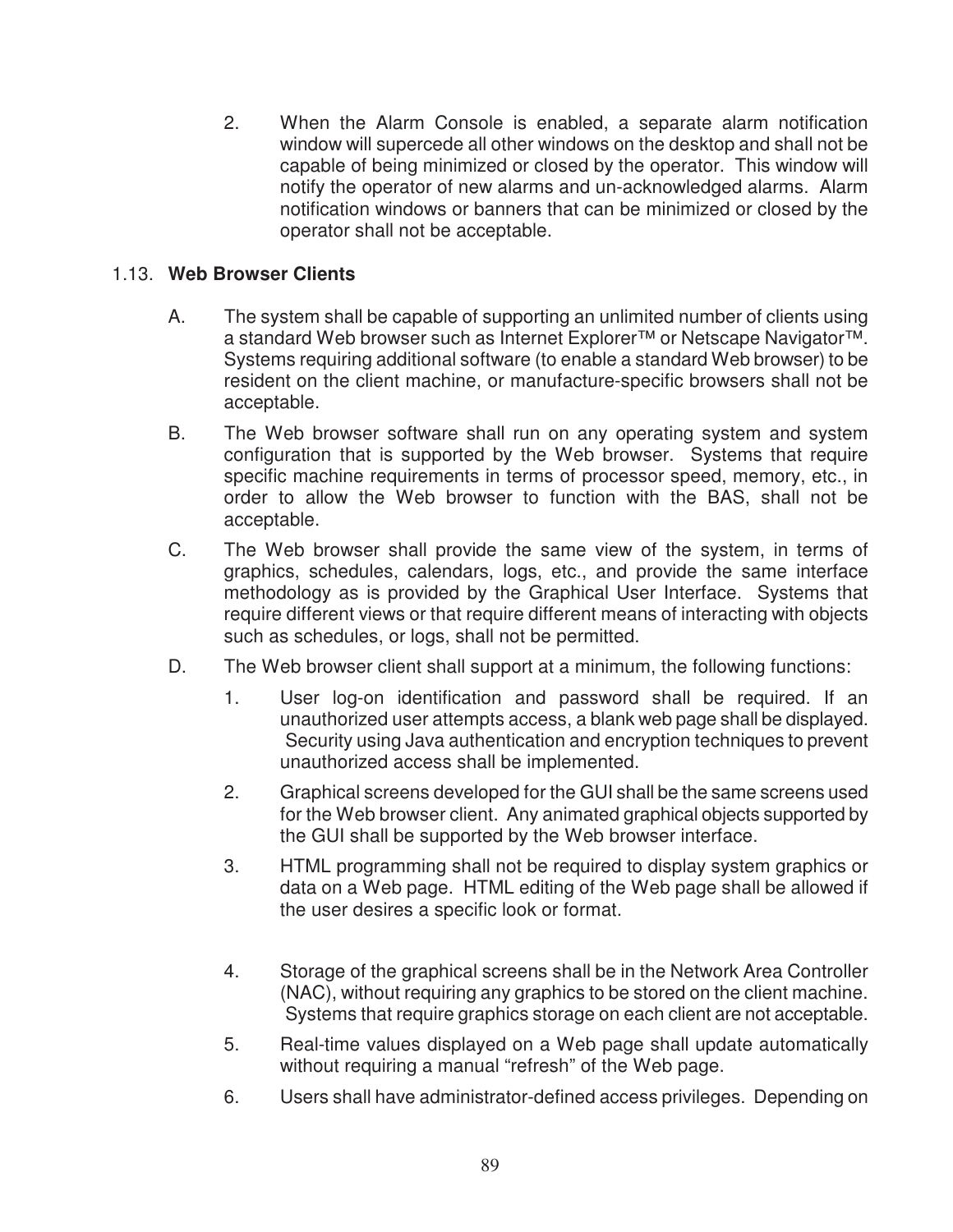the access privileges assigned, the user shall be able to perform the following:

- a. Modify common application objects, such as schedules, calendars, and set points in a graphical manner.
	- 1. Schedule times will be adjusted using a graphical slider, without requiring any keyboard entry from the operator.
	- 2. Holidays shall be set by using a graphical calendar, without requiring any keyboard entry from the operator.
- b. Commands to start and stop binary objects shall be done by rightclicking the selected object and selecting the appropriate command from the pop-up menu. No entry of text shall be required.
- c. View logs and charts
- d. View and acknowledge alarms
- e. Setup and execute SQL queries on log and archive information
- 7. The system shall provide the capability to specify a user's (as determined by the log-on user identification) home page. Provide the ability to limit a specific user to just their defined home page. From the home page, links to other views, or pages in the system shall be possible, if allowed by the system administrator.

**Graphic screens on the Web Browser client shall support hypertext links to other locations on the Internet or on Intranet sites, by specifying the Uniform Resource Locator (URL) for the desired link.** 

## 1.14. **Submittal**

- A. Prior to the start of system installation, six copies of the following shall be submitted and approved:
	- 1. Shop drawings of the entire control system and shall consist of a complete list of equipment and materials, including manufacturers catalog data sheets and installation instructions. Shop drawings shall also contain complete wiring and schematic diagrams, software descriptions, calculations, and any other details required to demonstrate that the system has been coordinated and will properly function as a system.

 Terminal identification for all control wiring shall be shown on the shop drawings.

- 2. A complete written Sequence of Operation for all systems.
- 3. A complete point list of all connected points to the DDC system.
- 4. Control system Checkout and Testing and Demonstration forms developed in a format that fully documents the requirements as stated in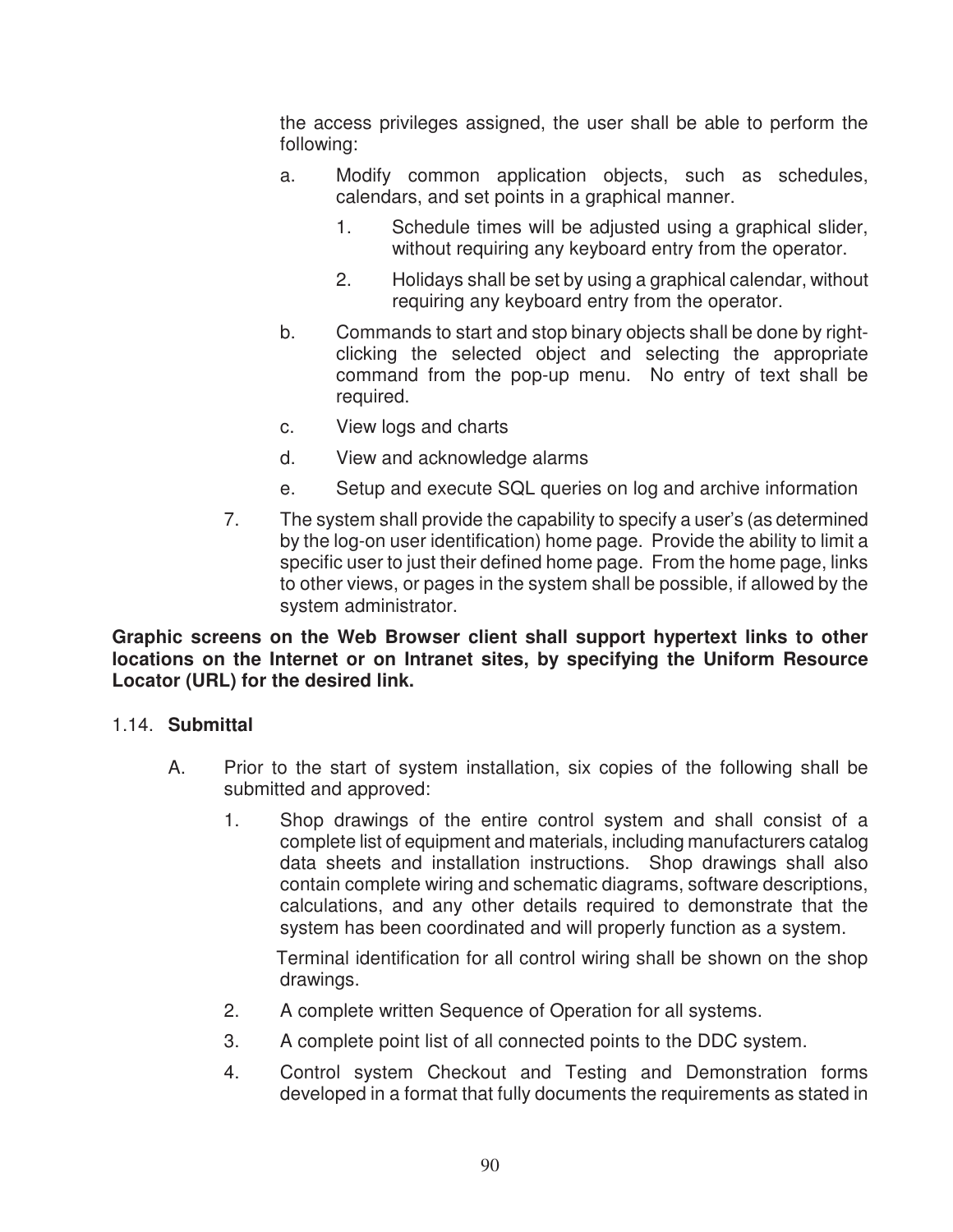the Division 25 specification sections titled "Checkout and Testing" and "Demonstration".

 The forms shall include sections for any global or application programming performed by the Network Area Controllers.

- 5. A BACnet Protocol Implementation Conformance Statement (PICS) for each type of controller and operator interface included in the submittal. PICS to include for each product, as a minimum, a list of BACnet functional groups supported, BACnet services supported, BACnet data link options available and BACnet objects provided.
- 6. For each LonWorks device that does not have LonMark certification, the device supplier must provide an XIF file for the device.
- 7. Graphic User Interface for day-to-day operations is intended to be developed by the BAS System contractor as part of the Division 25 work. However, should this project require local system graphics, the submittal shall also include a copy of each of the graphics developed for the local Graphic User Interface including a flowchart (site map) indicating how the graphics are intended to be linked to one another for system navigation. The graphics are intended to be 80% - 90% complete at this stage with the only remaining changes to be based on review comments from the A/E design team and/or Owner.
- B. The Division 23 contractor supplying products and systems, as part of their submittal packages shall also provide one additional copy of their submittal package directly to the City of Phoenix.
- C. Upon completion of the work, provide a complete set of 'as-built' drawings and application software on compact disk. Drawings shall be provided as AutoCAD™ compatible files. Six copies of the 'as-built' drawings shall be provided in addition to the documents on compact disk.

# 1.15. **Division of Work**

A. The Division 23 contractor shall be responsible for all controllers (ILC and IBC), control devices, control panels, controller programming, controller programming software, controller input/output and power wiring, controller network wiring and Portable Operator's Terminals and onsite workstation.

# 1.16. **Related Work Specified Elsewhere**

- A. Division 26, Electrical:
	- 1. Providing motor starters and disconnect switches (unless otherwise noted).
	- 2. Power wiring and conduit (unless otherwise noted).
	- 3. Provision, installation and wiring of smoke detectors (unless otherwise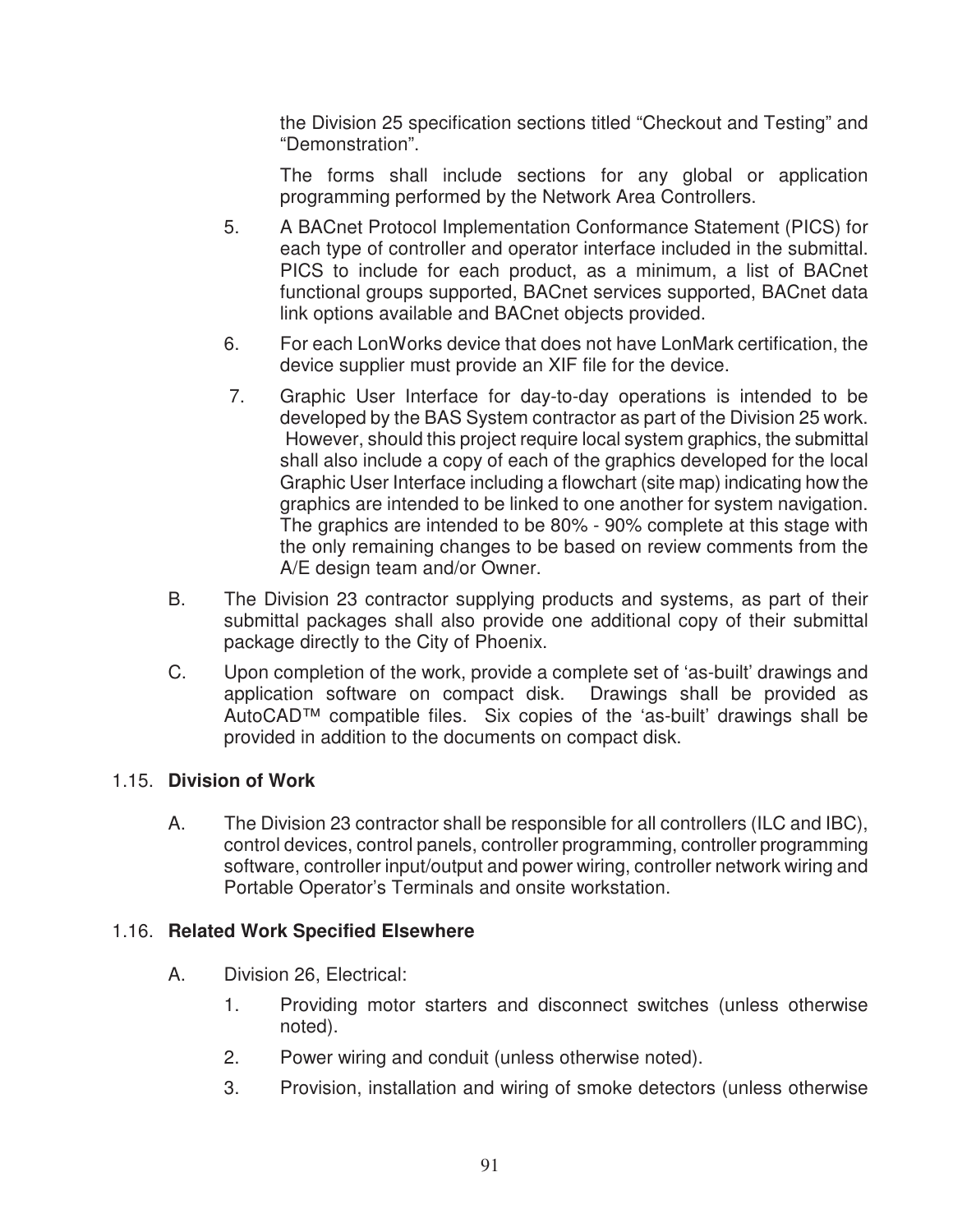noted).

- 4. Providing control devices and systems including but not limited to:
	- a. Interoperable LonWorks Controllers and programming
	- b. Interoperable BACnet Controllers and programming
	- c. Control panels, devices and wiring
	- d. Local controller and control device networks
	- e. Independent system Portable Operator Terminals
	- f. Lighting control panels (LCP)

# 1.17. **Codes and Standards**

See Chapter 1

# 1.18. **Software License Agreement**

A. The Owner shall sign a copy of the manufacturer's standard software and firmware licensing agreement as a condition of this contract. Such license shall grant use of all programs and application software to Owner as defined by the manufacturer's license agreement, but shall protect manufacturer's rights to disclosure of trade secrets contained within such software.

# 1.19. **Ownership of Material**

A. The Owner shall receive ownership of all job specific software configuration documentation, data files, and application-level software developed for the project. This shall include all custom, job specific software code and documentation for all configuration and programming that is generated for a given project and /or configured for use within Network Area Controllers, Web server(s), and any related LAN / WAN / Intranet and Internet connected routers and devices. Any and all required IDs and passwords for access to any component or software program shall be provided to the Owner.

# 1.20. **Delivery, Storage and Handling**

A. Provide factory-shipping cartons for each piece of equipment and control device. Maintain cartons through shipping, storage, and handling as required to prevent equipment damage. Store equipment and materials inside and protected from weather.

# 1.21. **Job Conditions**

A. Cooperation with Other Trades: Coordinate the Work of this section with that of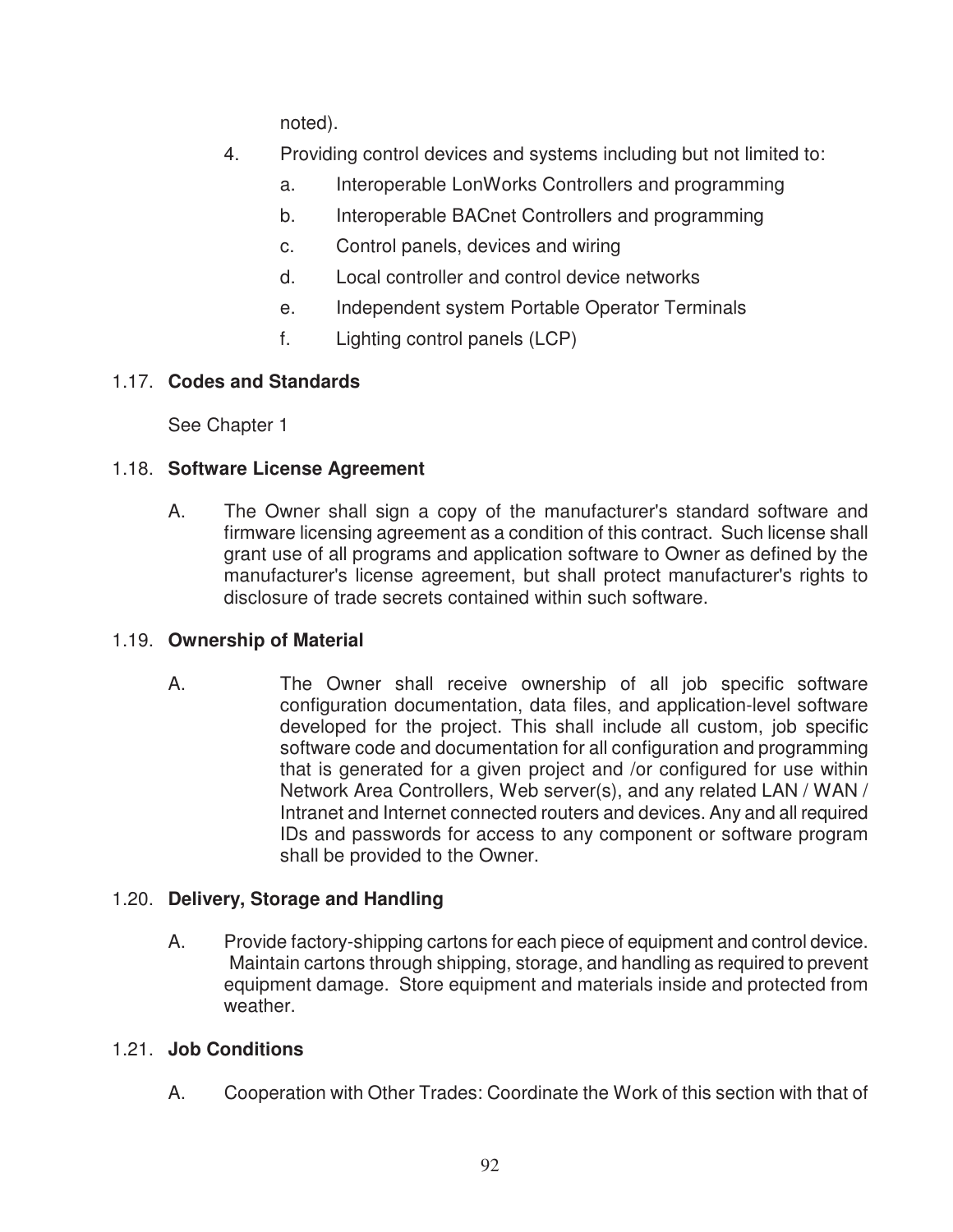other sections to ensure that the Work will be carried out in an orderly fashion. It shall be this Contractor's responsibility to check the Contract Documents for possible conflicts between his Work and that of other crafts in equipment location, pipe, duct and conduit runs, electrical outlets and fixtures, air diffusers, and structural and architectural features.

#### 1.22. **Quality Assurance**

A. The manufacturer of the HCS digital controllers shall provide documentation supporting compliance with ISO-9001 (Model for Quality Assurance in Design/Development, Production, Installation and Servicing). Product literature provided by the HCS digital controller manufacturer shall contain the ISO-9001 Certification Mark from the applicable registrar.

#### 1.23. **Specification Nomenclature**

A. Acronyms and other terms used in this specification are defined as follows:

**AI**: Analog Input

**AO**: Analog Output

**ASCII**: American Standard Code for Information Interchange

**BACnet**®: A data communication protocol for building automation and control networks. The rules governing this protocol are defined in ASHRAE/ANSI Standard 135.

**BAS**: Building Automation System

**BI**: Binary Input

**BMP**: The standard bit-mapped graphics format used in the Windows environment. By convention, graphics files in the BMP format end with a ".BMP" extension.

**BO**: Binary Output

**Bridge**: A device that connects two local-area networks (LANs), or two segments of the same LAN that use the same protocol, such as Ethernet or Token-Ring.

**Client**: The client part of a client-server architecture. Typically, a client is an application that runs on a personal computer or workstation and relies on a server to perform some operations. Clients rely on servers for resources, such as files, devices, and even processing power.

**Client/Server Architecture**: A network architecture in which each computer or process on the network is either a client or a server. Servers are powerful computers or processes dedicated to managing disk drives (file servers), printers (print servers), or network traffic (network servers ). Clients are personal computers or workstations on which users run applications. Client-server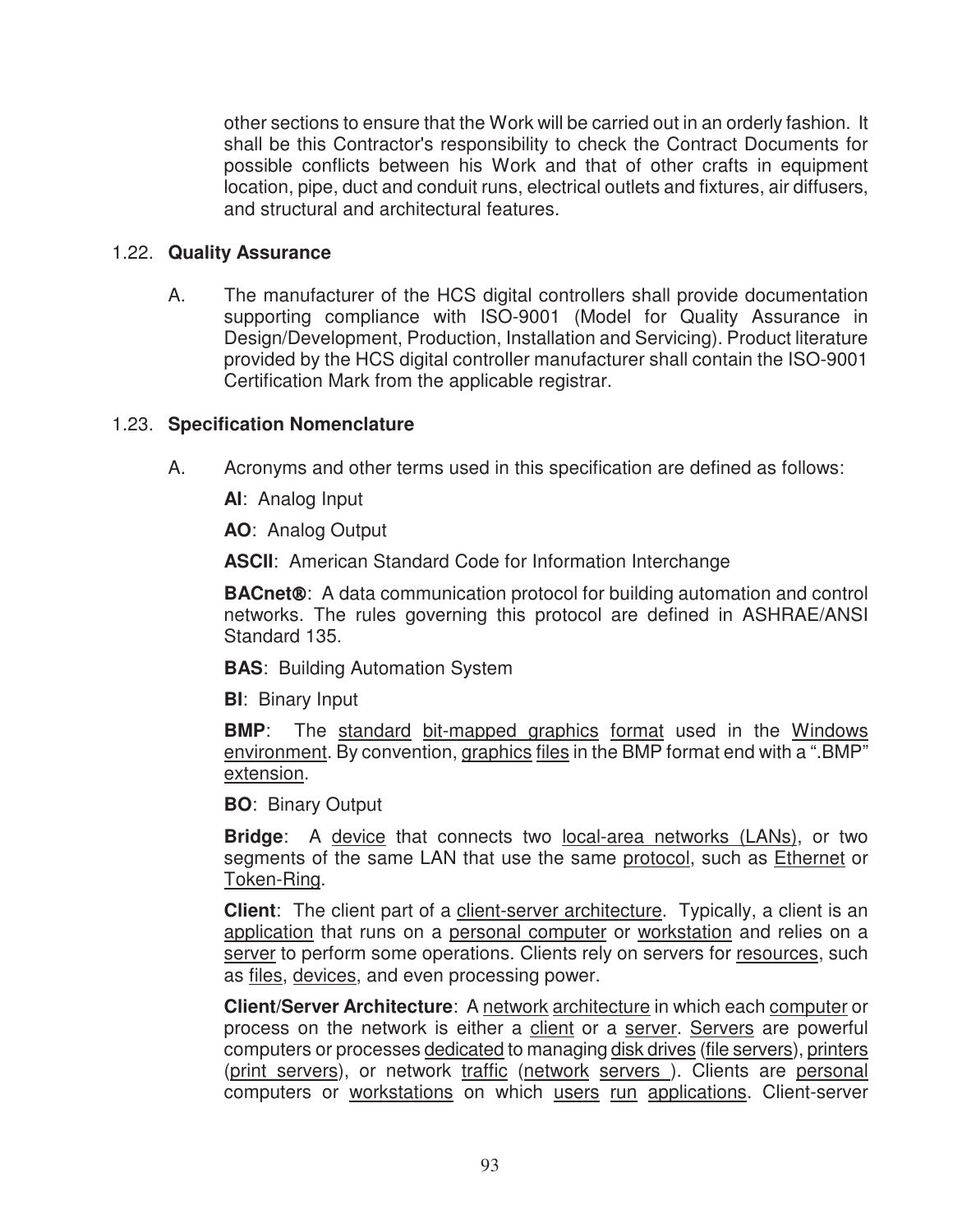architectures are sometimes called two-tier architectures.

**DDC**: Direct Digital Control. The digital algorithms and pre-defined arrangements included in the control system software to provide direct closedloop control for the designated equipment and controlled variables. Inclusive of Proportional, Derivative and integral control algorithms together with target values, limits, logical functions, arithmetic functions, constant values, timing considerations and the like.

#### **DDE**: Dynamic Data Exchange

Ethernet: A local area network (LAN) technology that is probably the most prevalent in the world today due to its common usage in standard office networks. Due to its transmission speeds (10 Mbps) or Fast Ethernet (100 Mbps), most BAS control manufacturers offer Ethernet as an option for connecting their workstations and system controllers on the LAN. Ethernet can be implemented over several different types of network media including unshielded twisted-pair (UTP), coaxial cable, and fiber optic cable. (Ethernet is also known as ISO8802-3).

**Firewall:** A system designed to prevent unauthorized access to or from a private network. Firewalls can be implemented in both hardware and software, or a combination of both. Firewalls are frequently used to prevent unauthorized Internet users from accessing private networks connected to the Internet, especially intranets. All messages entering or leaving the intranet pass through the firewall, which examines each message and blocks those that do not meet the specified security criteria.

**Furnish**: The term "Furnish" and its derivatives when used in this Division shall mean supply at the Contractor's cost to the designated third party trade contractor for installation. The Contractor shall connect furnished items to the system, calibrate, test, verify, warrant and document.

**GIF**: Graphics Interchange Format. A bit-mapped graphics file format. GIF supports color and various resolutions. It also includes data compression, but because it is limited to 256 colors, it is more effective for scanned images such as illustrations rather than color photos. By convention, graphics files in the GIF format end with a ".GIF" extension.

**GUI**: Graphical User Interface

**HCS**: HVAC Control System

**Hub**: A common connection point for devices in a network. Hubs are commonly used to connect segments of a LAN. A hub contains multiple ports. When a packet arrives at one port, it is copied to the other ports so that all segments of the LAN can see all packets.

**HTML**: HyperText Markup Language. An internet programming language that defines the internet pages we look at and provides a common model for data representation.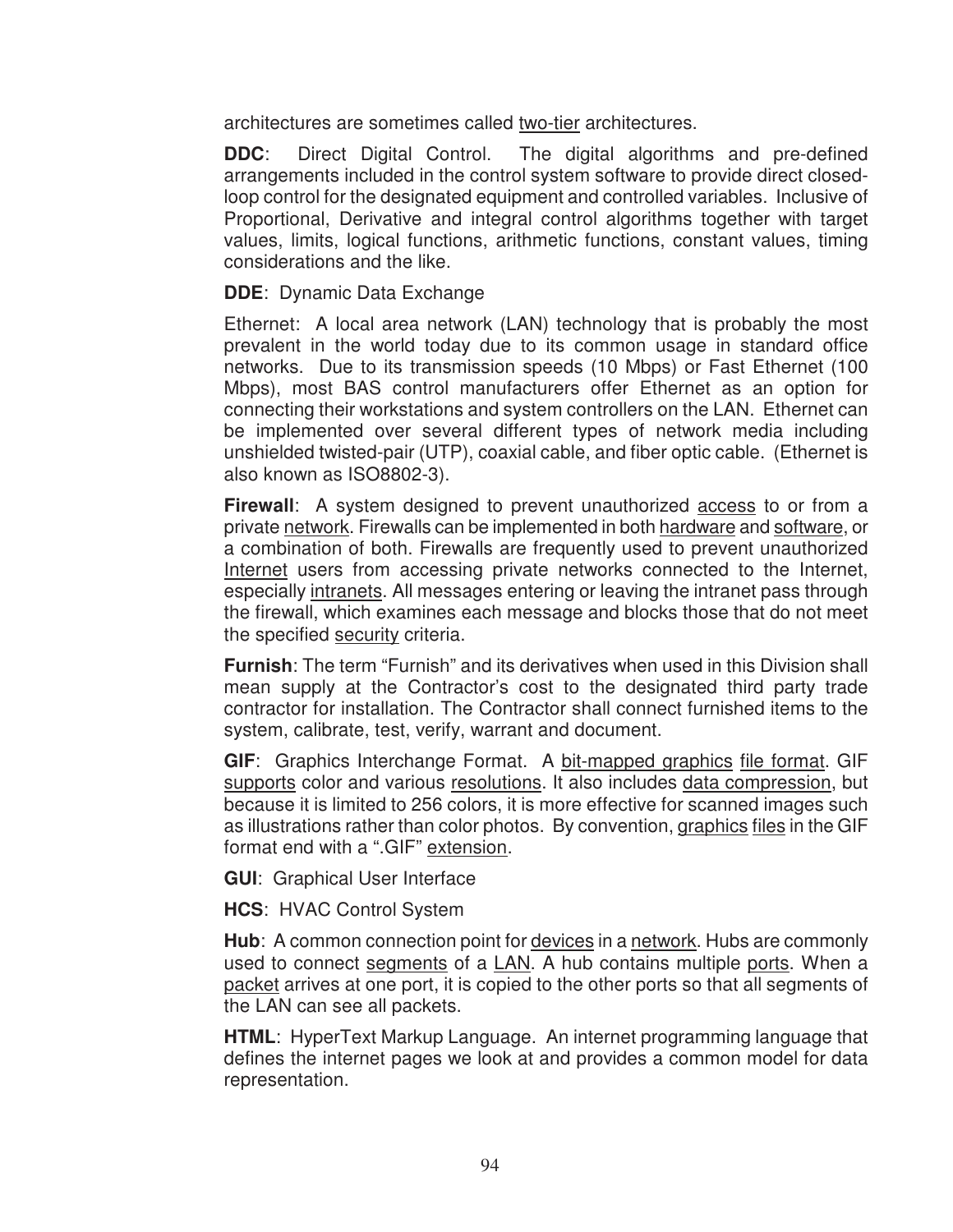**HTTP**: HyperText Transfer Protocol, the underlying protocol used by the World Wide Web. HTTP defines how messages are formatted and transmitted, and what actions Web servers and browsers should take in response to various commands.

**IBC**: Interoperable BACnet Controller

**ILC**: Interoperable LonWorks Controller

Install: The term "Install" and its derivatives when used in this Division shall mean receive at the jobsite and mount.

**Integration**: The ability to link disparate control system devices into a cohesive Building Automation System.

**Interoperability**: The ability of disparate control system devices to work together toward a common objective through the exchange of information.

**Intranet**: A network based on **TCP/IP** protocols (an internet) belonging to an organization, accessible only by the organization's members, employees, or others with authorization. An intranet's Web sites look and act just like any other Web sites, but the *firewall* surrounding an intranet fends off unauthorized access.

**IP**: Internet Protocol. IP specifies the format of packets, also called datagrams, and the addressing scheme. Most networks combine IP with a higher-level protocol called Transmission Control Protocol (TCP), which establishes a virtual connection between a destination and a source.

**Java**: A high-level programming language developed by Sun Microsystems. Compiled Java code can run on most computers because Java interpreters and runtime environments, known as Java Virtual Machines (VMs), exist for most operating systems, including UNIX, the Macintosh OS, and Windows. Java is a general purpose programming language with a number of features that make the language well suited for use on the World Wide Web.

**Java Applet**: Small Java applications that are typically downloaded from a Web server and run on your computer by a Java-compatible Web browser, such as Netscape Navigator or Microsoft Internet Explorer.

**JPEG**: Joint Photographic Experts Group. JPEG is a glossy compression technique for color images. Although it can reduce files sizes to about 5% of their normal size, some detail is lost in the compression. By convention, graphics files in the JPEG format end with a ".JPG" extension.

LAN: Local Area Network. A computer network that spans a relatively small area. Most LANs are confined to a single building or group of buildings. However, one LAN can be connected to other LANs over any distance via the Internet, telephone lines, and radio waves. A system of LANs connected in this way is called a wide-area network (WAN).

**LonMark**™: A set of protocol rules and practices that has been developed and approved by a group of manufacturers that use the "Neuron" processor chip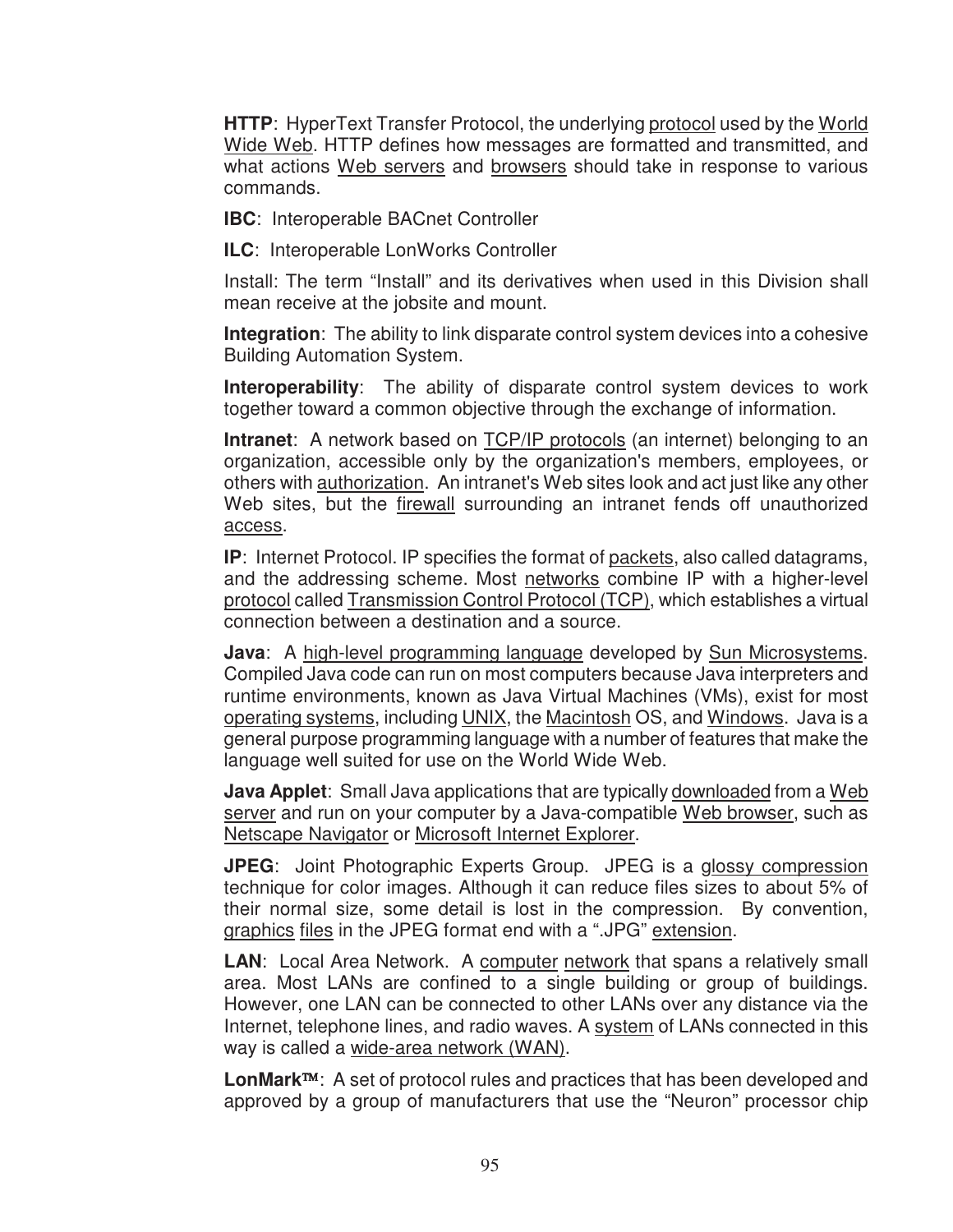developed by the Echelon Corporation. LonMark is also the mark awarded to devices which implement the profile for their specific device type.

**LonTalk**®: A local area network (LAN) technology created by the Echelon Corporation. Its speed is scaleable (32Kbps to 1.25Mbps) and is comparable to MS/TP on the low end and ARCNET on the high end. LonTalk will typically be used for application specific controller networks. LonTalk can be implemented over several different types of network media including unshielded twisted-pair (UTP) or Free Topology (FTT-10a), coaxial cable, fiber optic cable, radio frequency (RF), and infrared (IR). (LonTalk is also known as EIA-709.1)

**LonWorks**®: An encompassing term that includes the LonTalk communications protocol, devices that use the LonTalk protocol (LonMark devices) and the network on which the devices reside.

**MSTP**: Master Slave Token Passing. A local area network (LAN) technology created by ASHRAE and unique to BACnet. Its speed (approximately 76Kbps) is slower than Ethernet and ARCNET, but it is the lowest cost LAN option for BACnet. The maximum delay before a device is able to transmit a message can be determined. Many BAS control manufacturers utilize MSTP for their application specific controller networks. MSTP is implemented using EIA-485 signaling and can be used in a master-slave mode, a peer-to-peer token passing mode, or a combination of the two.

**Media**: The physical network wiring that is used to transmit data. Typical media includes unshielded twisted-pair (UTP) wiring, coaxial cables, and fiber optic cables.

**NAC**: Network Area Controller

**ODBC:** Open Database Connectivity. A standard database access method developed by Microsoft Corporation. The goal of ODBC is to make it possible to access any data from any application, regardless of which database management system (DBMS) is handling the data. ODBC manages this by inserting a middle layer, called a database driver, between an application and the DBMS. The purpose of this layer is to translate the application's data queries into commands that the DBMS understands. For this to work, both the application and the DBMS must be ODBC-compliant -- that is, the application must be capable of issuing ODBC commands and the DBMS must be capable of responding to them. Since version 2.0, the standard supports SAG SQL.

**OLE**: Object Linking and Embedding. OLE is a compound document standard developed by Microsoft Corporation. It enables you to create objects with one application and then link or embed them in a second application. Embedded objects retain their original format and links to the application that created them.

**OOT:** Object Oriented Technology

**OPC**: Object Linking and Embedding (OLE) for Process Control. This is a communication protocol utilizing Microsoft Windows NT client/server technology and Component Object Module (COM) and Distributed COM software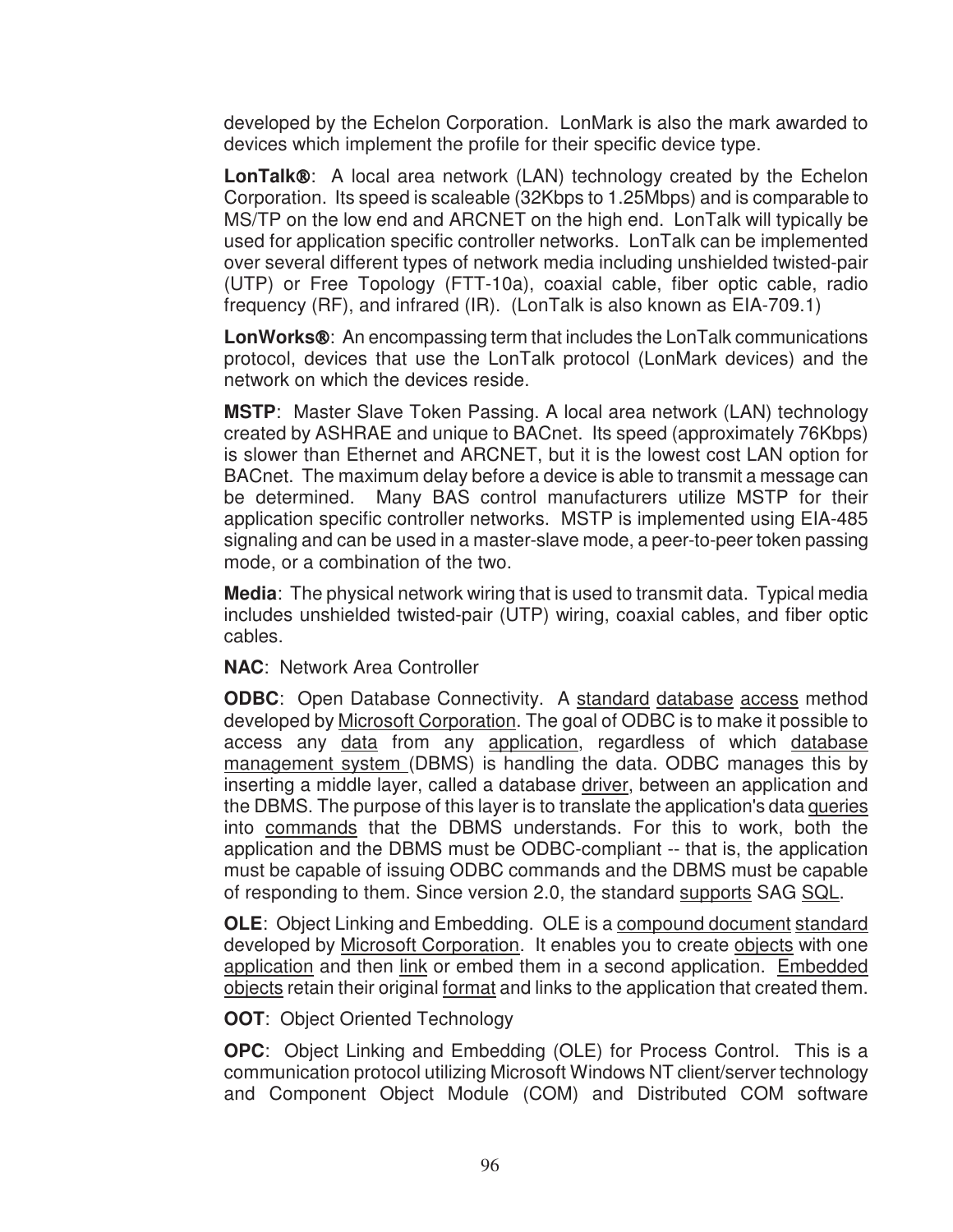architecture. It uses Ethernet TCP/IP message transportation.

**Peer-to-Peer Architecture**: A type of network in which each workstation has equivalent capabilities and responsibilities. This differs from client/server architectures, in which some computers are dedicated to serving the others. Peer-to-peer networks are generally simpler, but they usually do not offer the same performance under heavy loads.

**PICS**: Product Interoperability Compliance Statement

**POT**: Portable Operator's Terminal

**Protocol**: An agreed-upon format for transmitting data between two devices. The protocol determines; 1) the type of error checking to be used, 2) data compression method, if any, 3) how the sending device will indicate that it has finished sending a message, and 4) how the receiving device will indicate that it has received a message.

**Provide**: The term "Provide" and its derivatives when used in this Division shall mean to furnish, install in place, connect, calibrate, test, verify, warrant, document and supply the associated required services ready for operation.

**Router**: A device utilized to join two or more networks together. A router has the capability of joining together networks that use different Local Area Network (LAN) technologies such as a BACnet Ethernet LAN with a BACnet MSTP LAN. The router forwards data packets along networks and use headers and forwarding tables to determine the best path for forwarding the packets.

**Server**: A computer or device on a network that manages network resources. For example, a file server is a computer and storage device dedicated to storing files. Any user on the network can store files on the server. A print server is a computer that manages one or more printers, and a network server is a computer that manages network traffic. A database server is a computer system that processes database queries.

**SQL**: Structured Query Language. SQL is a standardized query language for requesting information from a database. Historically, SQL has been the favorite query language for database management systems running on minicomputers and mainframes. Increasingly, however, SQL is being supported by PC database systems because it supports distributed databases (databases that are spread out over several computer systems). This enables several users on a local-area network to access the same database simultaneously.

**TCP**: Transmission Control Protocol. TCP is one of the main protocols in TCP/IP networks. Whereas the IP protocol deals only with packets, TCP enables two hosts to establish a connection and exchange streams of data. TCP guarantees delivery of data and also guarantees that packets will be delivered in the same order in which they were sent.

**TCP/IP**: Transmission Control Protocol/Internet Protocol. The suite of communications protocols used to connect hosts on the Internet. TCP/IP uses several protocols, the two main ones being TCP and IP. TCP/IP is used by the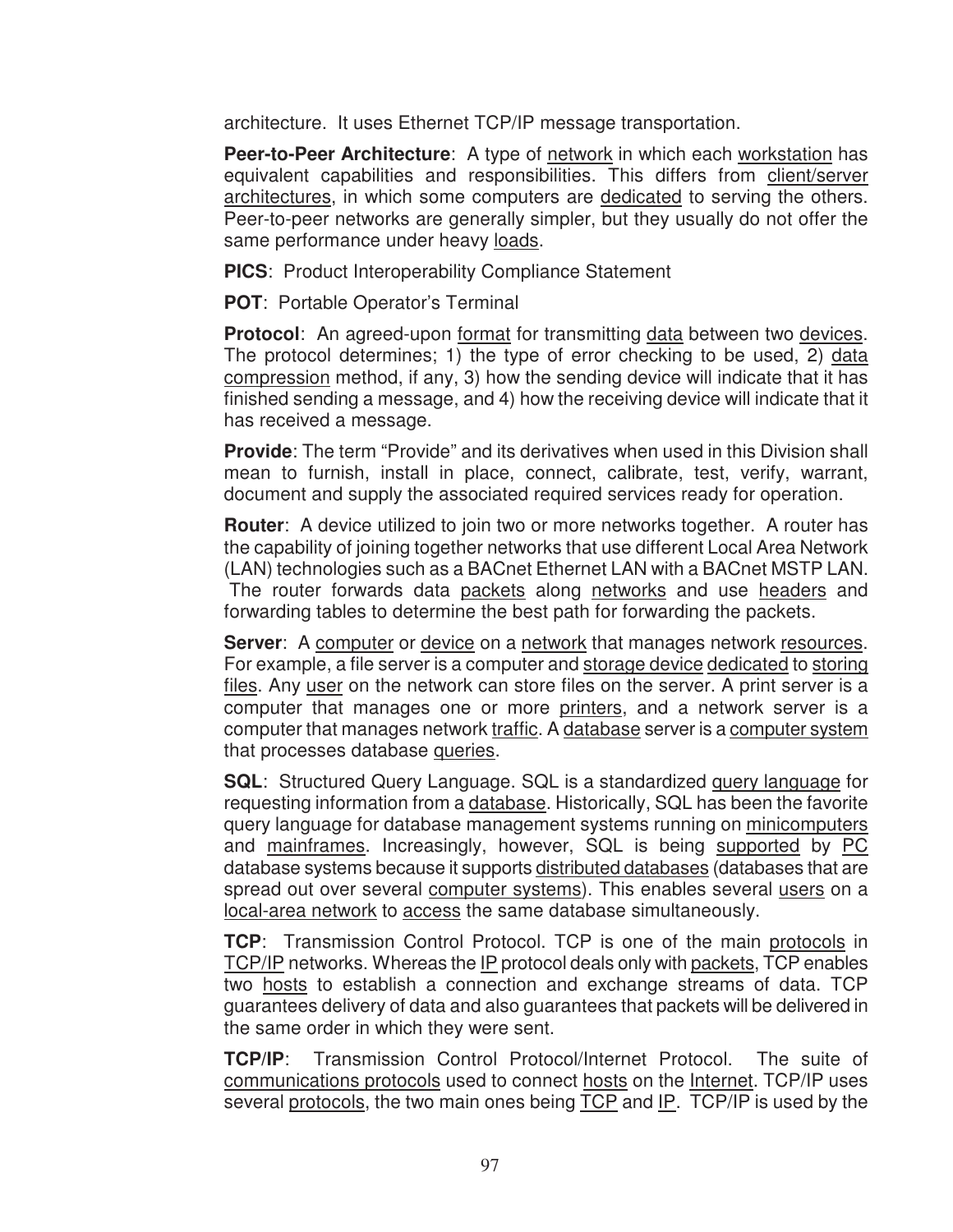Internet, making it the de facto standard for transmitting data over networks.

**Thick Client:** In a thick client/server architecture, the client does the majority of the processing.

**Thin Client**: In a thin client/server architecture, most of the processing is handled by the server and all the browser has to do is process the display.

**UPS**: Uninterruptible Power Supply.

**Virtual Point**: A point of information that is generated as a software value rather than the value being generated by an actual hardware device.

WAN: Wide Area Network. A computer network that spans a relatively large geographical area. Typically, a WAN consists of two or more local-area networks (LANs).

**WBI**: Web Browser Interface

**XIF File**: The external interface file created in Neuron C defining the LonMark product's network variables, message tags, and hardware related parameters.

**XML**: Extensible Markup Language. A technology for moving structured data across the internet or a corporate network. Unlike HTML, XML documents include more than just raw data by including a definition of the data structure, so the receiving computer knows what information is contained in which fields.

# **PART 2 - MATERIALS**

#### 2.1. **General**

A. The Building Automation System (BAS) shall be comprised of a network of interoperable, stand-alone digital controllers and other devices as specified herein.

## 2.2. **Open, Interoperable, Integrated Architectures**

A. The intent of this specification is to provide a peer-to-peer networked, standalone, distributed control system with the capability to integrate both the ANSI/ASHRAE Standard 135 BACnet and LonWorks technology communication protocols.

## 2.3. **Interoperable Lonworks**® **Controller (ILC)**

- A. Controls shall be microprocessor based Interoperable LonMark or LonWorks Controllers (ILC). Where possible, all Interoperable LonWorks Controllers shall bear the applicable LonMark interoperability logo on each product delivered.
- B. HVAC control shall be accomplished using LonMark based devices where the application has a LonMark profile defined. Where LonMark devices are not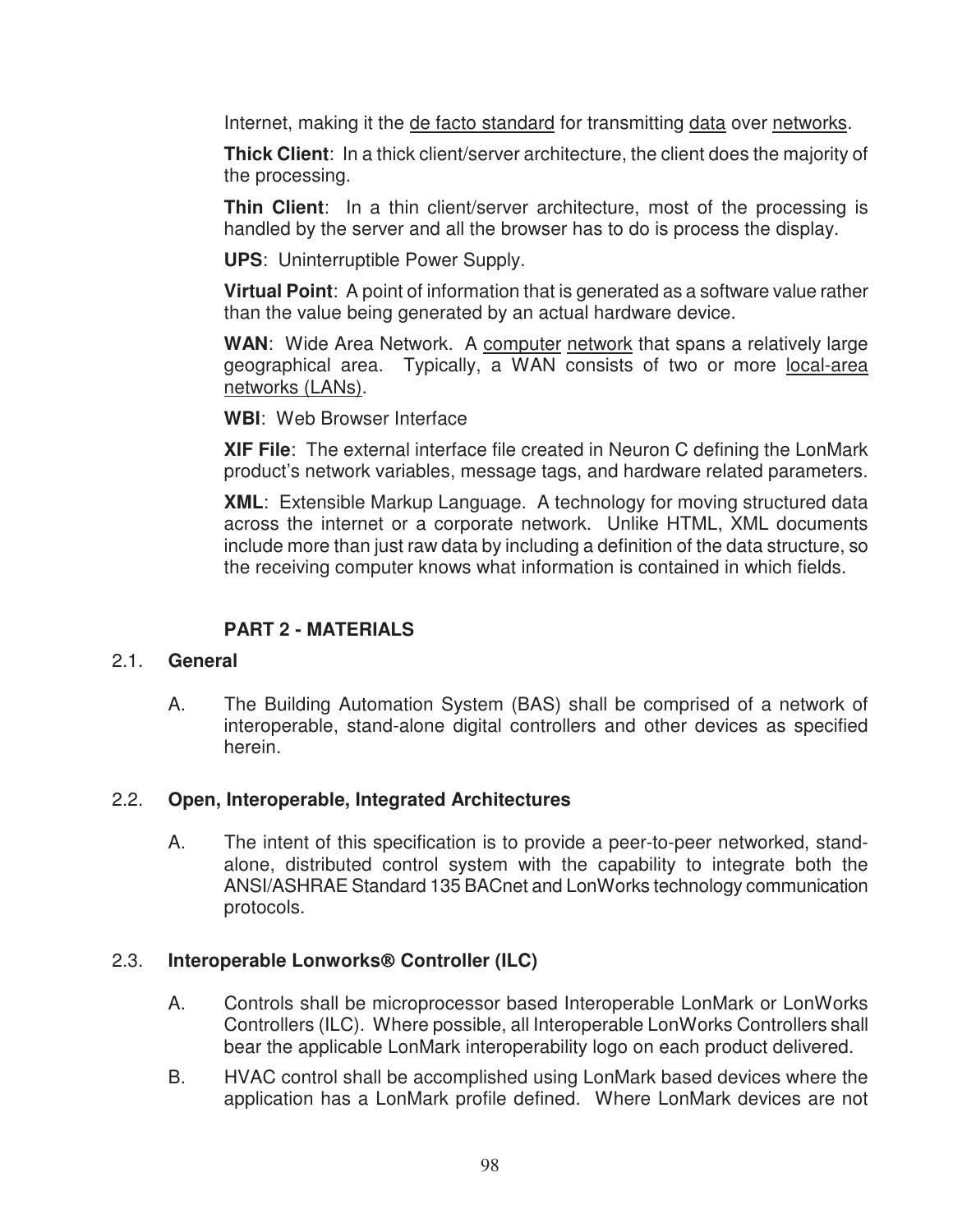available for a particular application, devices based on LonWorks shall be acceptable. For each LonWorks device that does not have LonMark certification, the device supplier must provide an XIF file for the device to the City of Phoenix. Publicly available specifications for the Applications Programming Interface must be provided to the City of Phoenix for each LonWorks / LonMark controller defining the programming or setup of each device. The Division 23 contractor shall provide all programming, documentation and programming tools necessary to set up and configure the supplied devices per the specified sequences of operation.

- C. The Division 23 contractor shall run the LonWorks network trunk to the nearest Network Area Controller (NAC). Coordinate locations of the NAC with the Division 25 contractor to ensure that maximum network wiring distances, as specified by the LonWorks wiring guidelines, are not exceeded. A maximum of 126 devices may occupy any one LonWorks trunk and must be installed using the appropriate trunk termination device. All LonWorks and LonMark devices must be supplied using FTT-10A LonWorks communications transceivers.
- D. The ILCs shall communicate with the NAC at a baud rate of not less than 78.8K baud. The ILC shall provide LED indication of communication and controller performance to the technician, without cover removal.
- E. All ILCs shall be fully application programmable and shall at all times maintain their LonMark certification, if so certified. All control sequences within or programmed into the ILC shall be stored in non-volatile memory, which is not dependent upon the presence of a battery, to be retained.
- F. The Division 23 contractor supplying the ILC's shall provide documentation for each device, with the following information at a minimum:
	- 1. Network Variable Inputs (nvi's); name and type
	- 2. Network Variable Outputs (nvo's); name and type
	- 3. Network configuration parameters (nci, nco); name and type
- G. It is the responsibility of the Division 23 contractor to ensure that the proper Network Variable Inputs and Outputs (nvi and nvo) are provided in each ILC, as required by the point charts.
- H. The supplier of any programmable ILC shall provide one copy of the manufacturer's programming tool, with documentation, to the Owner.

## 2.4. **Interoperable BACnet Controller (IBC)**

A. Controls shall be microprocessor based Interoperable BACnet Controllers (IBC) in accordance with ANSI/ASHRAE Standard 135. The application control program shall be resident within the same enclosure as the input/output circuitry, which translates the sensor signals. The system supplier must provide a PICS document showing the installed systems compliance level to ANSI/ASHRAE Standard 135. Minimum compliance is Level 3.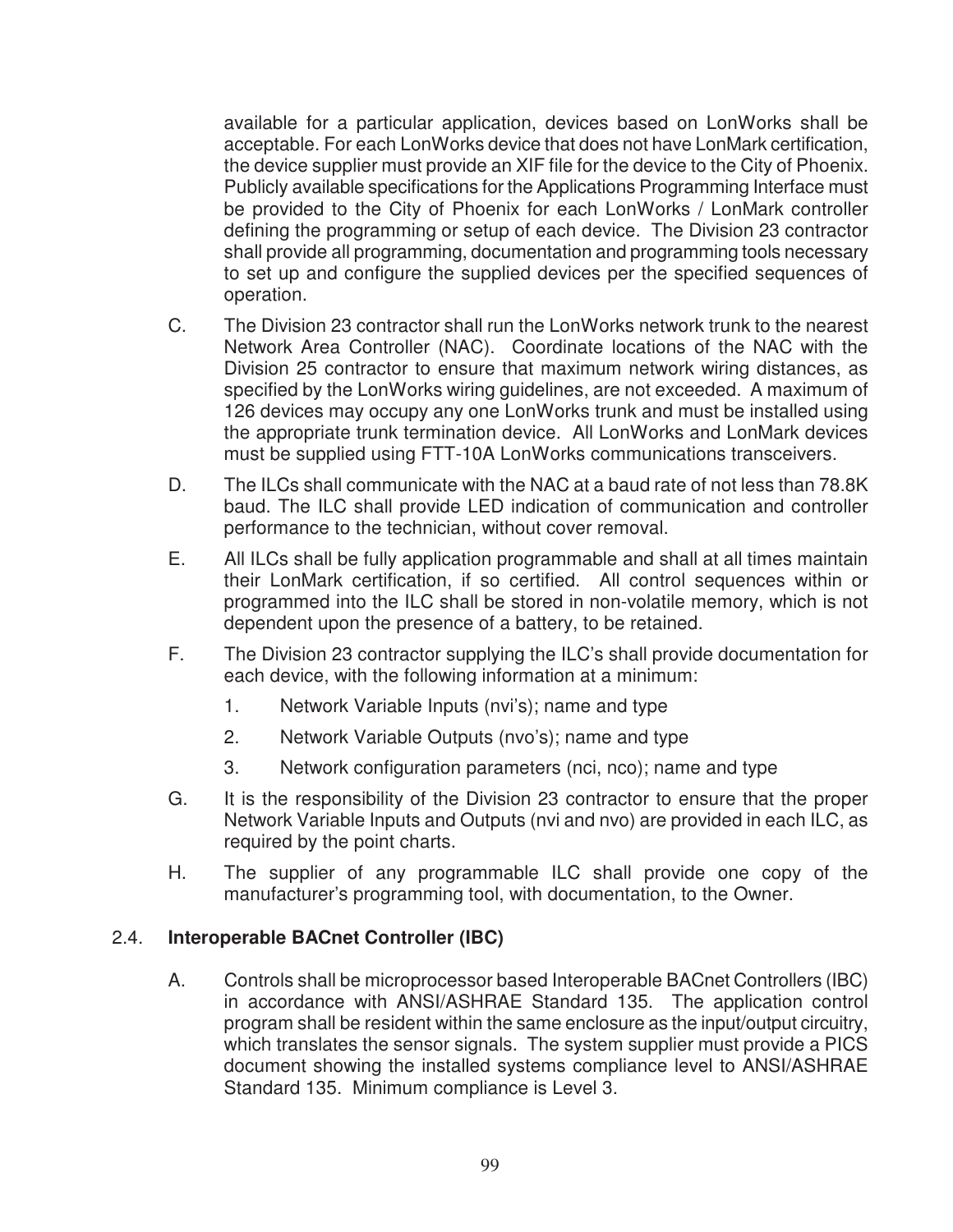- B. The IBCs shall communicate with the NAC via an Ethernet connection at a baud rate of not less than 10 Mbps.
- C. All IBCs shall at all times maintain their BACnet Level 3 compliance. All control sequences within or programmed into the IBC shall be stored in non-volatile memory, which is not dependent upon the presence of a battery, to be retained.
- D. The Division 23 contractor supplying the IBC's shall provide documentation for each device, with the following information at a minimum:
	- 1. BACnet Device; MAC address, name, type and instance number
	- 2. BACnet Objects; name, type and instance number
- E. It is the responsibility of the Division 25 contractor to ensure that the proper BACnet objects are provided in each IBC, as required by the point charts.

*Note to specifiers: Specifications for computers change on a regular basis. The following specifications for the Portable Operator's Terminal, and site workstation should be reviewed and updated prior to each new project.* 

# 2.5. **Site Workstation by Division 23 Contractor**

- A. Hardware Requirements: The server hardware platform shall have the following requirements:
	- 1. The workstation shall be an IBM compatible, Pentium based computer with the following minimum configuration:
		- a. 3.0 Ghz processing speed
		- b. 1.0 GB RAM
		- c. 120-gigabyte hard drive 7200 RPM
		- d. 48X DVD-CDRW combination drive
		- e. 1.44 MB 3.5 inch floppy drive
		- f. 2-parallel ports
		- g. 2-asynchronous serial ports
		- h. 2-USB ports
		- i. 17"flat panel color monitor, 1280 x 1024 optimal preset resolution, 25 ms response time
		- j. 104 key keyboard
		- k. optical mouse with scroll wheel
	- 2. Connection to the BAS network shall be via an Ethernet network interface card, 10/100 Mbps.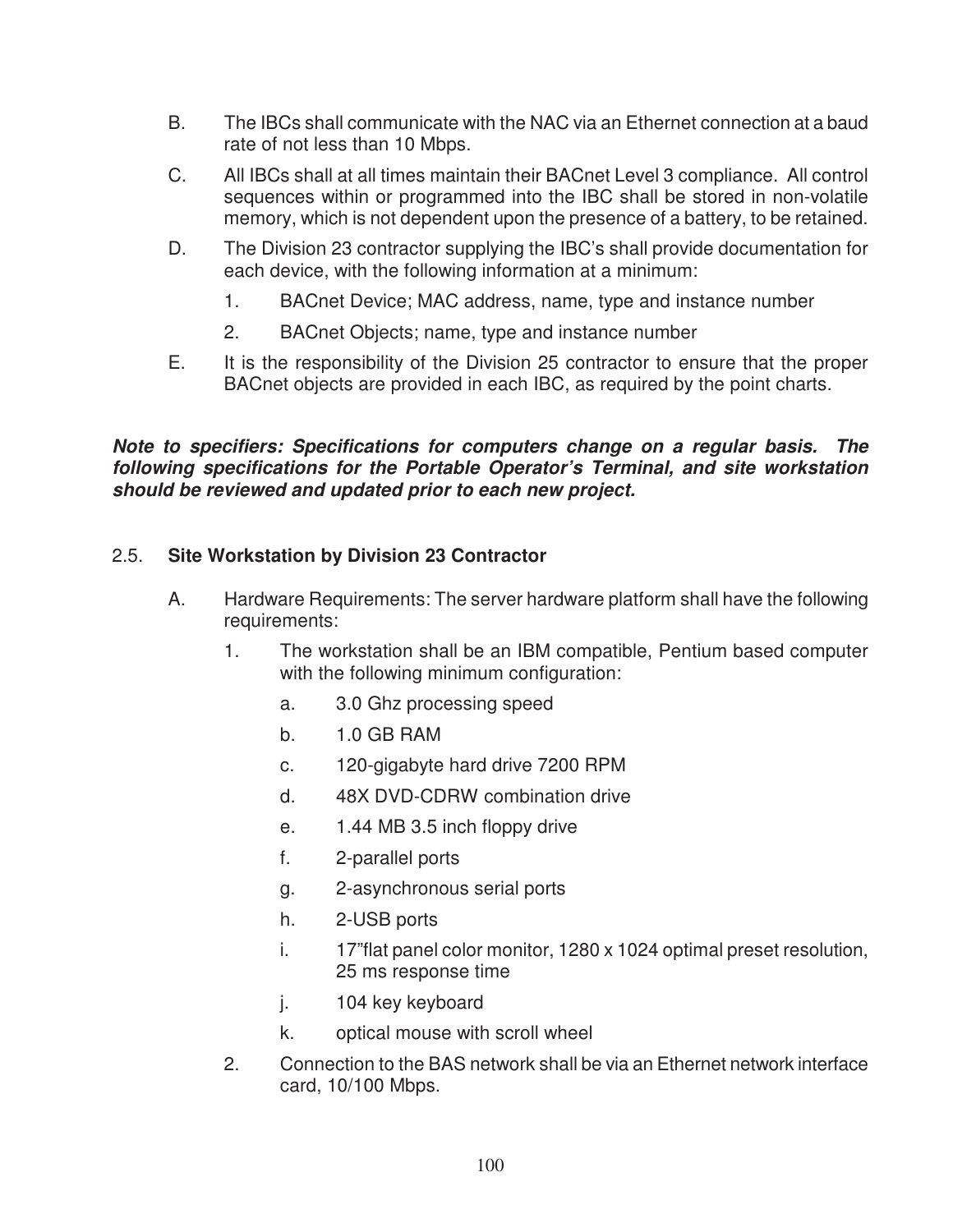- 3. The workstation operating system shall be Microsoft Windows 2000 or XP Professional. Include Microsoft Internet Explorer 6.0 or later.
- 4. A system printer shall be provided. Printer shall be laser type with a minimum 1200 x 1200-dpi resolution and rated for 14 PPM print speed minimum. The printer shall be capable of printing wide format (11"x17") paper.
- 5. For dedicated alarm printing, a dot matrix printer, either 80 or 132 column width. The printer shall have a parallel port interface.

# 2.6. **Portable Operator's Terminal**

- A. The Division 23 Contractor shall provide one Portable Operator's Terminal (POT) for the HVAC Control System. The POT shall be complete with all vendor specific software necessary for programming and day to day operation of the system. The POT is intended to provide a text based interface only. The Graphical User Interface is specified as part of Section 1.12.
- B. The POT hardware shall be based on currently available products at the time of bid and have the following minimum requirements:
	- 1. An IBM compatible laptop computer with 15" (viewable) minimum screen size
	- 2. Processing speed in the upper 50% of currently available products from Dell
	- 3. 512 MB RAM
	- 4. Hard drive size and speed in the upper 50% of currently available products from Dell
	- 5. CDRW combination drive
	- 6. 1.44 MB 3.5 inch floppy drive
	- 7. 2-parallel ports
	- 8. 2-asynchronous serial ports
	- 9. 2-USB ports
	- 10. Standard keyboard with built-in mouse device
	- 11. Connection to the BAS network shall be via an Ethernet network interface card, 10/100 Mbps.

**Note to specifiers: Specifications for other control system devices, sensors, actuators, etc. can be inserted here.** 

#### **2.7. Other Control System Hardware**

**Note to specifiers: Specifications for project execution can be inserted here. Items covered should include installation, training, documentation, warranty, acceptance**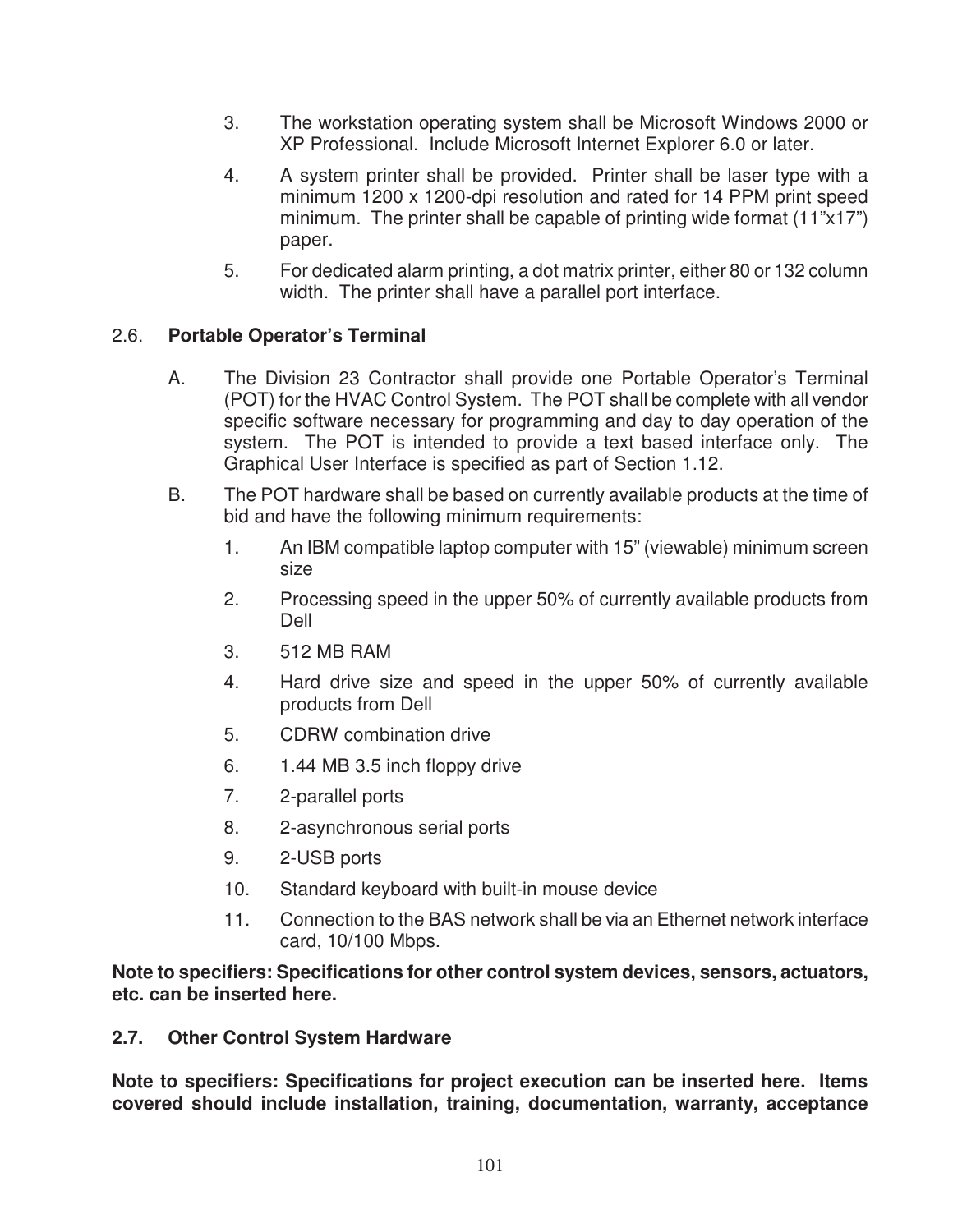# **testing and, if desired, system commissioning.**

# **PART 3 - EXECUTION**

### 3.1. **Installation**

- A. All work described in this section shall be performed by system integrators or contractors that have a successful history in the design and installation of integrated control systems. The installing office shall have a minimum of five years of integration experience and shall provide documentation in the submittal package verifying the company's experience.
- B. Install system and materials in accordance with manufacturer's instructions, and as detailed on the project drawing set. The project plans shall be thoroughly examined for control device and equipment locations. Any discrepancies, conflicts, or omissions shall be reported to the Owner for resolution before rough-in work is started.
- C. The Contractor shall inspect the site to verify that equipment may be installed as shown. Any discrepancies, conflicts, or omissions shall be reported to the Owner for resolution before rough-in work is started.
- D. Drawings of BAS network are diagrammatic only and any apparatus not shown, but required to make the system operative to the complete satisfaction of the Owner shall be furnished and installed without additional cost.

## 3.2. **Equipment Protection**

- A. The Contractor shall protect all work and material from damage by its work or employees, and shall be liable for all damage thus caused.
- B. The Contractor shall be responsible for its work and equipment until finally inspected, tested and accepted.

## 3.3. **Wiring**

- A. All electrical control wiring and power wiring to the NAC and other equipment provided by the Division 23 contractor shall be provided by the Division 26 contractor.
- B. Providing and maintaining the Ethernet backbone and all necessary connectors, repeaters, bridges, hubs, and routers. It is anticipated that there will be one open RJ-45 jack located in each mechanical room to facilitate the connection of a Portable Operator's Terminal to the Ethernet backbone for purposes of troubleshooting and maintenance of the mechanical room equipment.

## 3.4. **Warranty**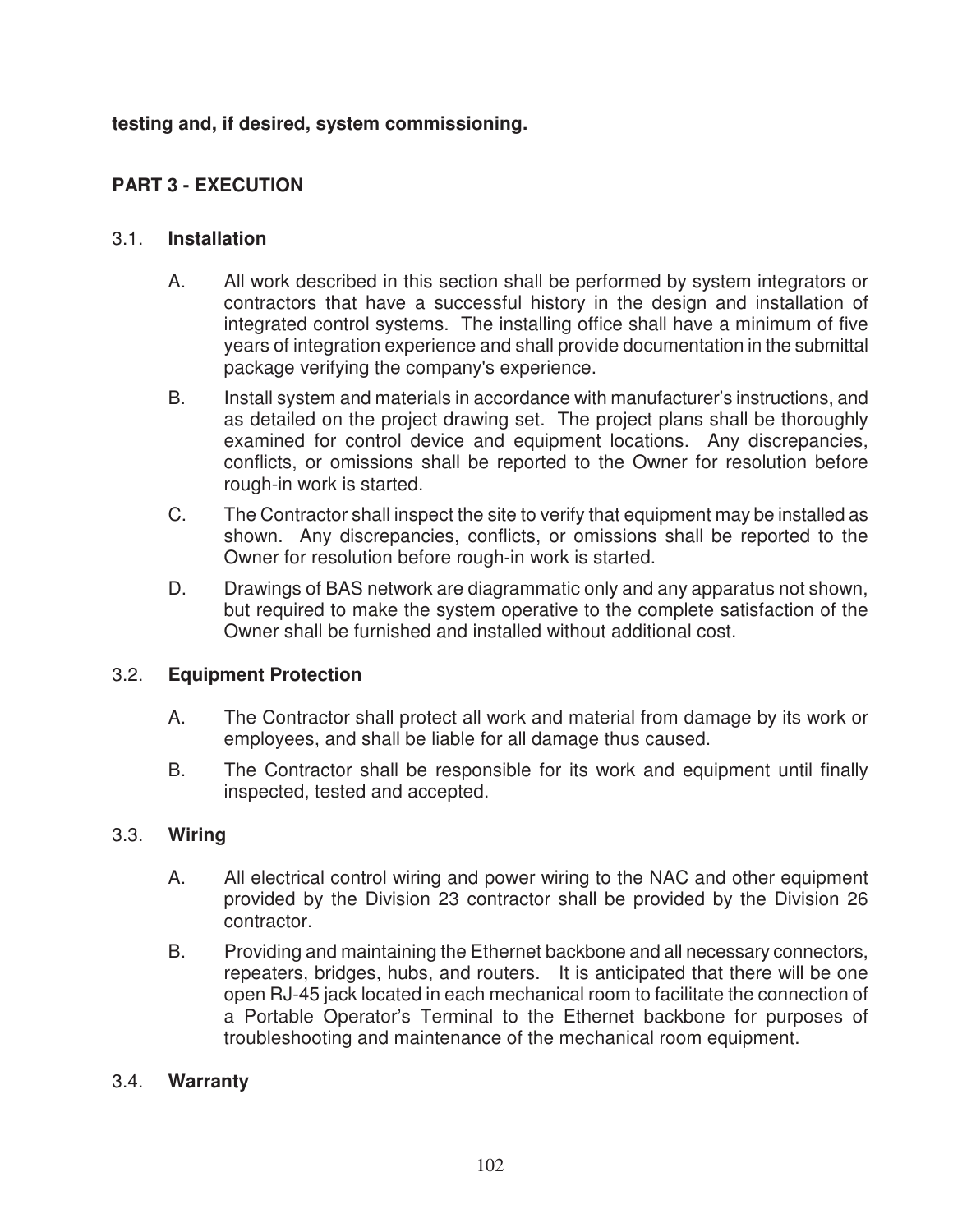- A. Following acceptance testing, the Division 23 contractor shall be responsible for all initial troubleshooting when a system problem arises in the integrated control system. Upon initial checkout, if the problem cannot be determined and resolved, it may require temporary isolation of the Building Automation System (BAS) from the Network Area Controller. If temporary system isolation remedies the problem, then the Division 23 contractor will need to work together in harmony with the Division 25 System Integrator to diagnose and resolve the problem to ensure that the system is functioning in full accordance with these specifications.
- B. Equipment, materials and workmanship incorporated into the work shall be warranted for a period of one year from the time of system acceptance.
- C. Within this period, upon notice by the Owner, any defects in the work provided under this section due to faulty materials, methods of installation or workmanship shall be promptly (within 48 hours after receipt of notice) repaired or replaced by the Division 23 contractor at no expense to the Owner

## 3.5. **Warranty Access**

A. The Owner shall grant to the Division 23 contractor, reasonable access to the BAS during the warranty period. The Owner shall also allow the contractor to access the BAS from a remote location for the purpose of diagnostics and troubleshooting, via the Internet, during the warranty period.

#### 3.6. **Checkout and Testing**

- A. The Division 23, 25, and Division 26 contractors are to coordinate the Checkout and Testing of their systems.
- B. The Checkout and Testing process shall utilize checklists and forms developed by the Division 23 and Division 26 contractors and previously defined under the section titled "Submittal" in Division 23 and Division 26 to document the testing results. The approved checklists and forms shall be completed for all points and systems during Checkout and Testing.
- C. The Division 23 and Division 26 contractors shall perform tests to verify proper performance of components, routines, and points provided under their Division. Repeat tests until proper performance results. Do not delay tests so as to prevent delay of occupancy permits or building occupancy.
- D. Division 23 and Division 26 Start-up Testing: All testing listed in this article shall be performed by the Division 23 and Division 26 contractors and shall make up part of the necessary verification of an operating control system. This testing shall be completed before the Owner's Representative is notified of the system Demonstration. For all control devices and programming provided by the Division 23 and Division 26 contractors, the contractors shall:
	- 1. Furnish all labor and test apparatus required to calibrate and prepare for service all instruments, controls, and accessory equipment furnished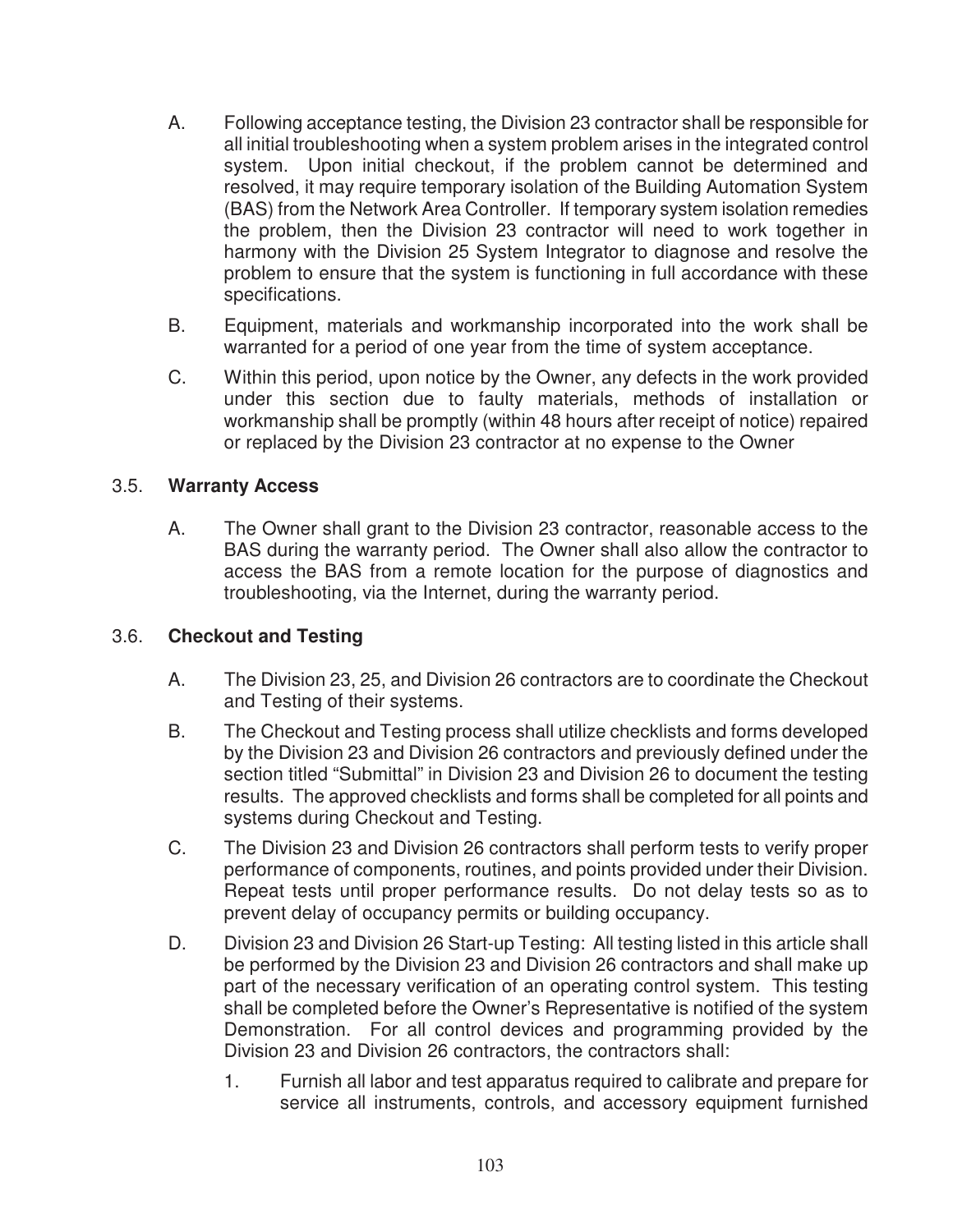under this specification.

- 2. Verify that all control wiring is properly connected and free of all shorts and ground faults and verify that terminations are tight.
- 3. Enable the control systems and verify calibration of all input devices individually. Perform calibration procedures per manufacturers' recommendations or as otherwise specified.
- 4. Verify that all binary output devices (relays, solenoid valves, two-position actuators and control valves, magnetic starters, etc.) operate properly and that the normal positions are correct.
- 5. Verify that all analog output devices (electric/pneumatic transducers, actuators, etc.) are functional, that start and span are correct, and that direction and normal positions are correct. The Division 23 contractor shall check all control valves and automatic dampers to ensure proper action and closure. The Division 23 contractor shall make any necessary adjustments to valve stem and damper blade travel.
- 6. Verify that the system adheres to the sequences of operation. Simulate and observe all modes of operation by overriding and varying inputs and schedules.
- 7. Tune all DDC loops.
- E. Division 23 Start-up Testing: All testing listed in this article shall be performed by the Division 23 contractor and shall make up part of the necessary verification of an operating control system. This testing shall be completed before the Owner's Representative is notified of the system Demonstration. For all control devices and programming provided under Division 23, the contractor shall:
	- 1. Furnish all labor and test apparatus required to calibrate and prepare for service all instruments, controls, and accessory equipment furnished under this specification.
	- 2. Verify that all control wiring is properly connected and free of all shorts and ground faults and verify that terminations are tight.
	- 3. Verify that any global control strategies and application programs resident within the Network Area Controllers adhere to the sequences of operation. Simulate and observe all modes of operation by overriding and varying inputs and schedules.
	- 4. Alarms and Interlocks:
		- a. Check each alarm separately by including an appropriate signal at a value that will trip the alarm.
		- b. Interlocks shall be tripped using field contacts to check the logic, as well as to ensure that the fail-safe condition for all actuators is in the proper direction.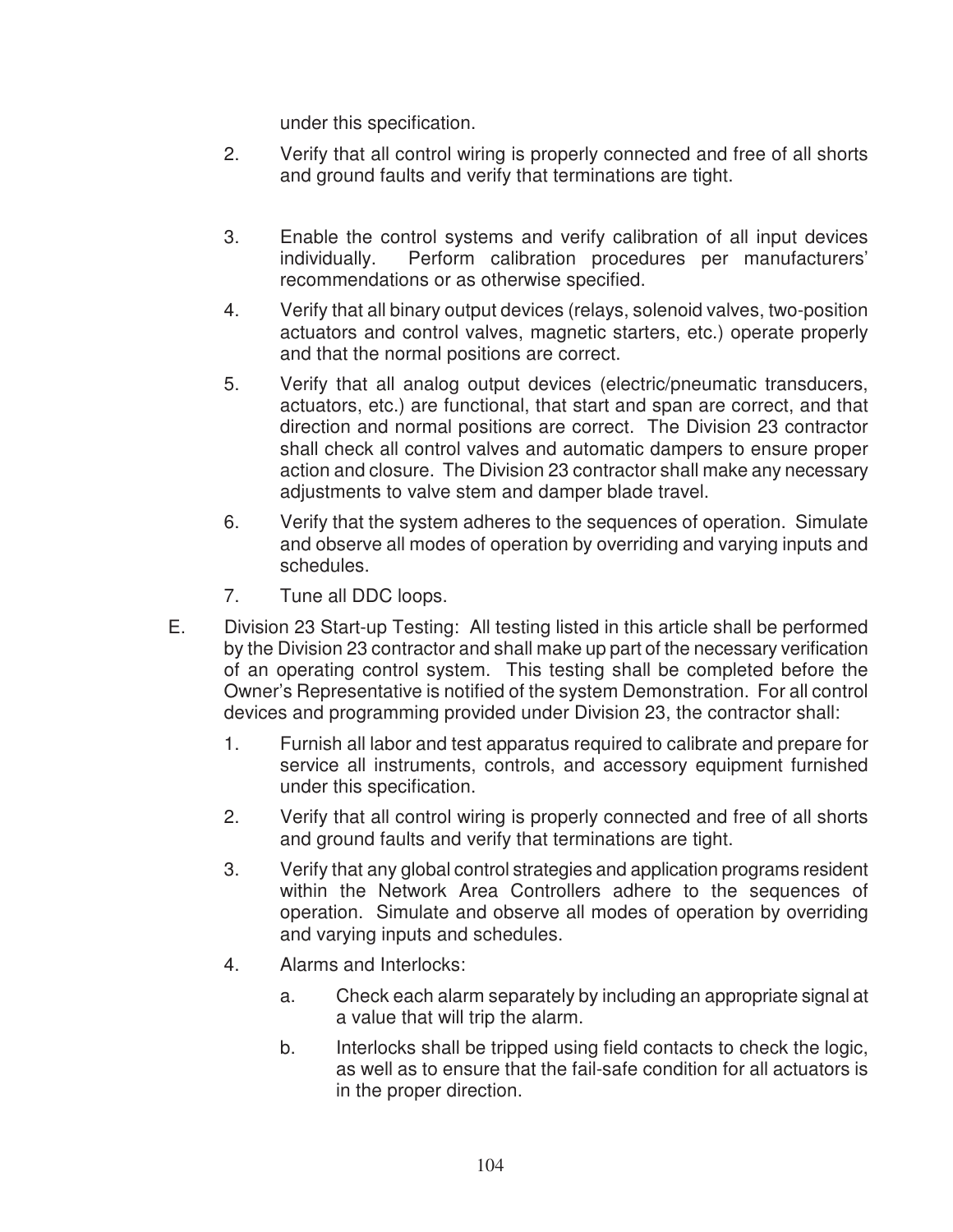c. Interlock actions shall be tested by simulating alarm conditions to check the initiating value of the variable and interlock action.

# 3.7. **Demonstration**

- A. The Division 23 and Division 26 contractors are to coordinate the Demonstration of the system such that each Division has a representative present during the activities.
- B. Prior to acceptance, the control system shall undergo a series of performance tests to verify operation and demonstrate compliance with this specification. The Demonstration shall occur after the Division 23, and Division 26 have completed their tests as defined under "Checkout and Testing". The Owner's Representative shall be present to observe and review the Demonstration.
- C. The Demonstration process shall utilize the forms and follow the processes previously defined as part of the Division 23 and Division 26 contractor submittals. The approved checklists and forms shall be completed for all systems as part of the Demonstration.
- D. The Division 23 and Division 26 contractors shall provide at least two persons equipped with two-way communication, and shall demonstrate actual field operation of each control and sensing point for all modes of operation including, but not limited to; day, night, occupied, unoccupied, fire/smoke alarm, seasonal changeover, and power failure modes. The purpose is to demonstrate the calibration, response, and action of every point/object and system. Any test equipment required to prove the proper operation shall be provided by and operated by the Division 23 and Division 26 contractors.
- E. As each control input and output is checked, a log shall be completed showing the date, technician's initials, and any corrective action taken or needed.
- F. Demonstrate compliance with sequences of operation through all modes of operation.
- G. Additionally, the following items shall be demonstrated:
	- 1. DDC Loop Response. The Division 23 contractor shall supply trend data output in a graphical form showing the step response of each DDC loop. The test shall show the loop's response to a change in setpoint, which represents a change of actuator position of at least 25% of its full range. The sampling rate of the trend shall be from 10 seconds to 3 minutes, depending on the speed of the loop. The trend data shall show for each sample the setpoint, actuator position, and controlled variable values. Any loop that yields unreasonably under-damped or over-damped control shall require further tuning by the appropriate Division 15 or Division 16 contractor.
	- 2. Demand Limiting. The Division 23 contractor shall supply a trend data output showing the action of any demand-limiting algorithm. The data shall document the action on a minute-by-minute basis over at least a 30-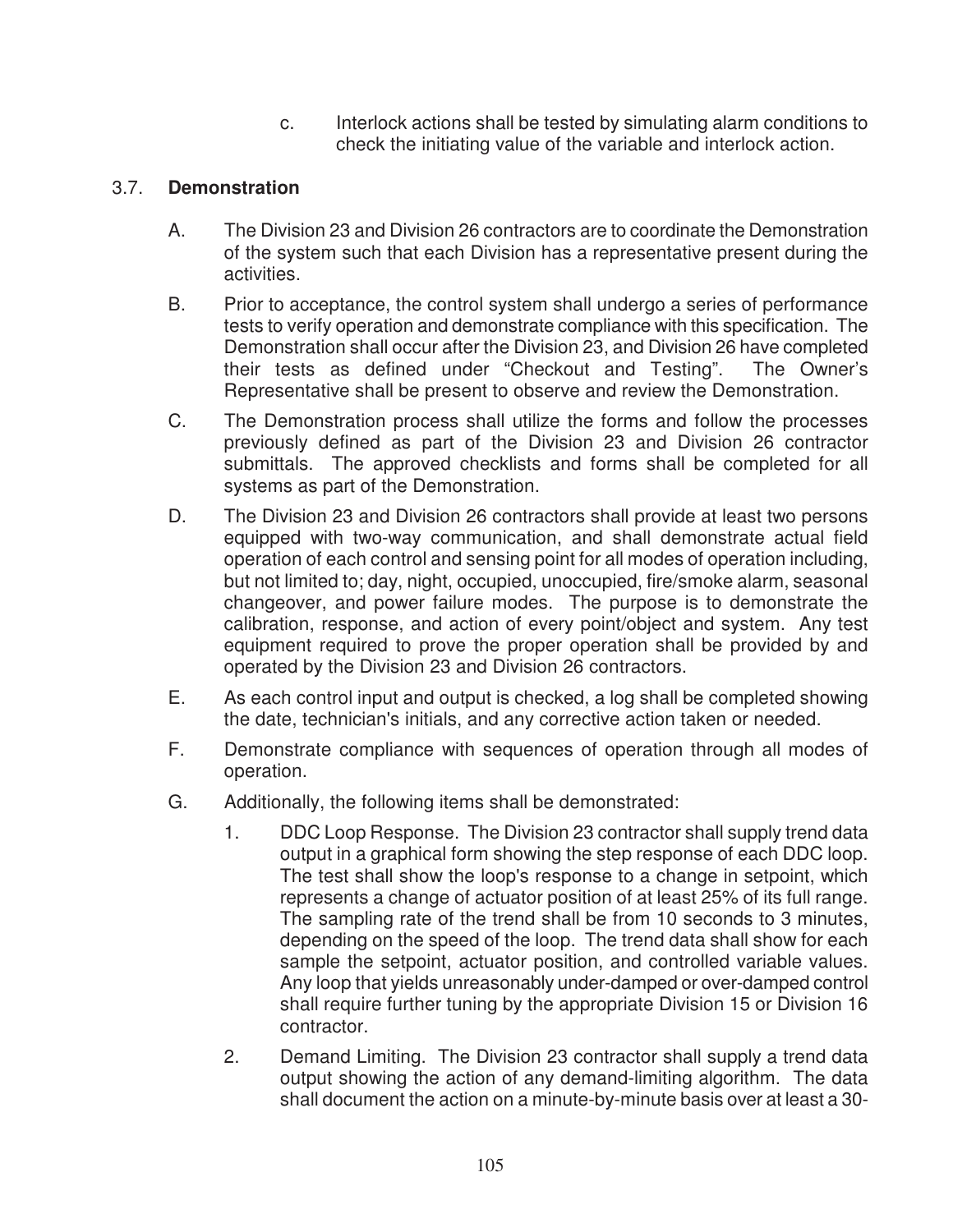minute period. Included in the trend shall be building kW, demand limiting setpoint, and the status of sheddable equipment outputs.

- 3. Optimum Start/Stop. The Division 23 contractor shall supply a trend data output showing the capability of the algorithm. The hour-by-hour trends shall include the output status of all optimally started and stopped equipment, as well as temperature sensor inputs of affected areas.
- 4. Operational logs for each system that indicate all setpoints, operating points, valve positions, mode, and equipment status shall be submitted to the engineer and Owner's Representative. These logs shall cover three 48-hour periods and have a sample frequency of not more than 10 minutes. The logs shall be provided in a printed graphical format.
- H. Any tests that fail to demonstrate the operation of the system shall be repeated at a later date. The Division 23, and Division 26 contractors shall be responsible for any necessary repairs or revisions to the hardware or software they each have provided to successfully complete all tests.

# 3.8. **System Acceptance**

- A. All tests described in this specification shall have been performed to the satisfaction of both the Owner's Representative prior to the acceptance of the control system. Any tests that cannot be performed due to circumstances beyond the control of the contractor may be exempt from the completion requirements if stated as such in writing by the Owner's Representative. Such tests shall then be performed as part of the warranty.
- B. The system shall not be accepted until all forms and checklists completed as part of the demonstration are submitted and approved by the Owner's Representative.

## 3.9. **Operator Instruction, Training**

- A. Upon the first installation of the BAS GUI, the Division 23 contractor shall provide instruction to the Owner's designated personnel on the operation of the BAS and all system integration equipment. Subsequent to that first installation, it is intended that the Owner's operating personnel will be familiar enough with the system to assist with any training issues that may arise for the Division 15 contractor operating the Graphic User Interface with which they may have less familiarity.
- B. During system commissioning and at such time acceptable performance of the BAS hardware and software has been established the Division 23 contractor shall provide on-site operator instruction to the Owner's operating personnel. Division 23 training may utilize the Graphic User Interface as necessary but should focus mainly upon the equipment and systems provided as part of Division 23.

## *Note to specifiers: Project specific training requirements should be included here.*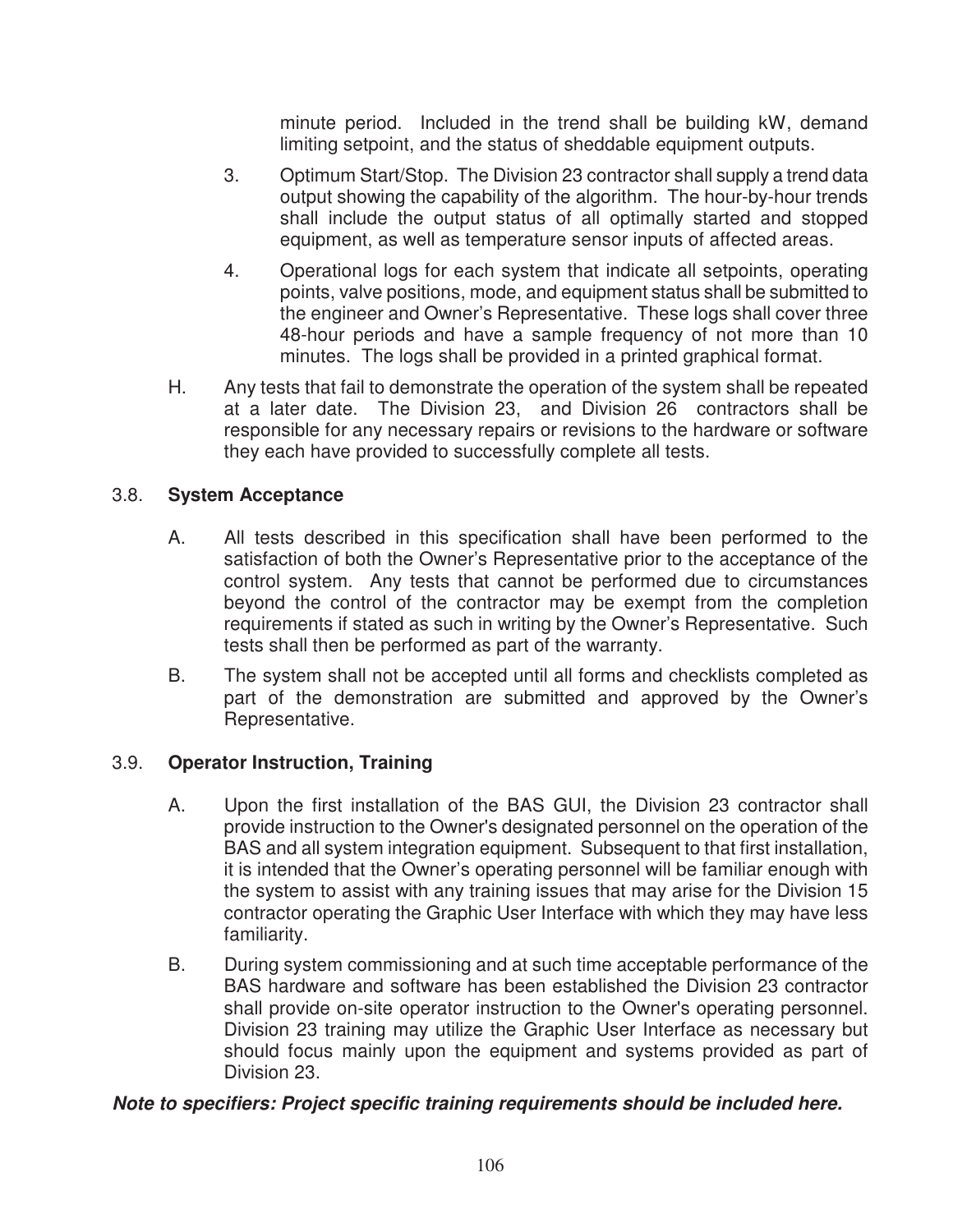# 3.10. **Record Documentation**

- A. Three copies of the Operation & Maintenance manuals for work provided under this Division shall be provided to the Owner upon completion of the project. These manuals shall be updated each time changes are made to the system. The entire Operation & Maintenance manual shall be furnished in three-ring binders with adequate indexing and also on compact disc media, and shall include the following:
	- 1. Table of contents.
	- 2. As-built system record drawings. Record drawings in AutoCAD format shall represent the as-built condition of the system and incorporate all information supplied with the approved submittals. These shall include sequences of operation and a complete I/O point summary.
	- 3. Manufacturer's product data sheets for all products including software.
	- 4. System operator's manuals.
	- 5. Complete network diagrams that also indicate connections to the BAS Wide Area Network.
	- 6. Wiring termination schedules.
	- 7. Copies of all completed forms for control system Checkout and Testing and Demonstration activities including hard copies of all trend log graphs.
	- 8. Archive copy of all controller databases (on compact disk only).

#### **Note to specifiers: Put the required sequences of operation in this part.**

## **PART 4 - SEQUENCES OF OPERATION**

#### 4.1. **Summary**

A. For each system listed, provide the sequence of operation as stated.

*Note to specifiers: I/O Summary tables must be developed to provide a clear understanding of what points are to be provided in the user interface and what they must be able to do. For each building system to be included, list the points that are to be accessible through the Network Area Controller and the actions the Graphical User Interface and/or the Web browser interface must support. An example table has been provided as a suggested format and to identify the minimum information that is required. Each table should represent a single system. In each table, enter the name of the system, the points desired, and place an "X" in the column indicating the required functionality.*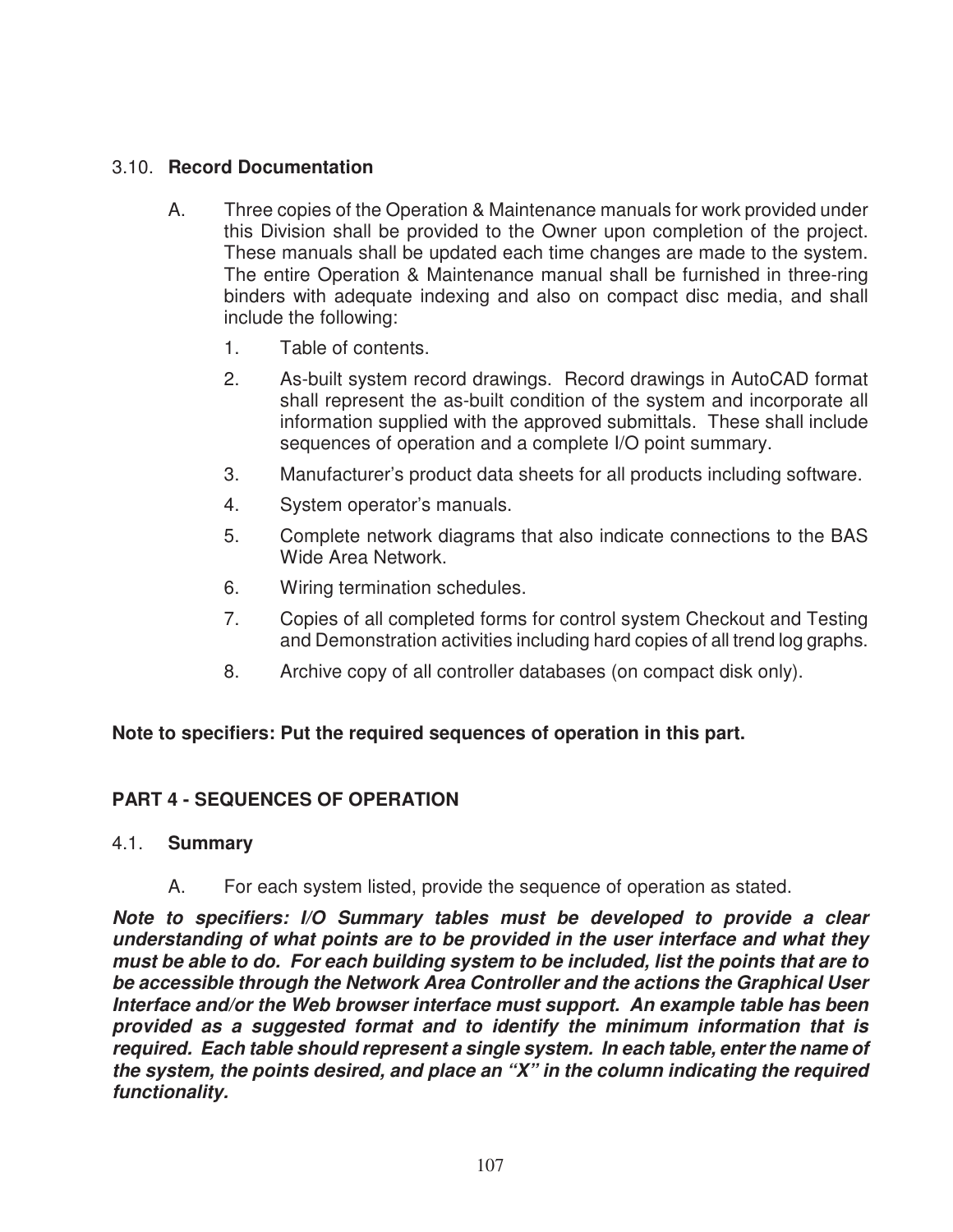## **PART 5 - POINT LISTS**

#### 5.1. **Summary**

A. The points in the following table shall be accessible from the Graphical User Interface (GUI) and/or the Web browser interface (WBI), supplied under Division 23. The supplier of the ILC and IBC devices shall ensure that the points listed in this table are accessible on their respective networks, by the Network Area Controller (NAC). (The following table is presented as a suggested format and to indicate the minimum required information.)

|                                          |                 | <b>Application Programs</b> |                          |                         |                         |                         |                 |                 |
|------------------------------------------|-----------------|-----------------------------|--------------------------|-------------------------|-------------------------|-------------------------|-----------------|-----------------|
|                                          | <b>Demand</b>   | Optimum                     | Setback/                 | <b>Night</b>            | <b>Duty</b>             |                         |                 |                 |
| <b>System Description</b>                | Limitina        | Start/Stop                  | <b>Setup</b>             | Purge                   | Cycling                 | Custom?                 |                 |                 |
| AHU-1                                    | X               | X                           | $\times$                 |                         |                         |                         |                 |                 |
|                                          |                 |                             |                          |                         |                         |                         |                 |                 |
|                                          | Point           |                             | <b>Default</b>           |                         |                         |                         | <b>Trend</b>    |                 |
| <b>Point Description</b>                 | <b>Type</b>     | <b>Units</b>                | Value                    | Read                    | Write                   | <b>Alarm</b>            | <b>Interval</b> | <b>Schedule</b> |
| Supply Fan Start/Stop                    | <b>BO</b>       | On/Off                      | Off                      | X                       | X                       |                         |                 | X               |
| <b>Supply Fan Status</b>                 | BI              | On/Off                      |                          | $\overline{\mathsf{x}}$ |                         | $\overline{X}$          |                 |                 |
| Return Fan Start/Stop                    | <b>BO</b>       | On/Off                      | Off                      | $\overline{\mathsf{x}}$ | $\overline{X}$          |                         |                 | $\overline{X}$  |
| Return Fan Status                        | BI              | On/Off                      |                          | $\overline{\mathsf{x}}$ |                         | $\overline{X}$          |                 |                 |
| Supply Fan Static Pressure Setpoint      | AO              | in. H <sub>2</sub> O        | 1.0 in. H <sub>2</sub> O | $\overline{\mathsf{x}}$ | $\overline{\mathsf{x}}$ |                         |                 |                 |
| Supply Fan Static Pressure               | AI              | in. H <sub>2</sub> O        |                          | $\overline{\mathsf{x}}$ |                         | $\overline{X}$          | 5 min           |                 |
| Supply Fan VSD Speed                     | A <sub>O</sub>  | % Speed                     | 20%                      | $\overline{\mathsf{x}}$ | $\overline{X}$          |                         | 5 min           |                 |
| Supply Fan kW                            | $\overline{AI}$ | kW                          |                          | $\overline{\mathsf{x}}$ |                         |                         | 15 min          |                 |
| <b>Supply Fan Runtime</b>                | $\overline{V}$  | Hours                       |                          | $\overline{\mathsf{x}}$ |                         | $\overline{\mathsf{x}}$ |                 |                 |
| <b>Building Static Pressure Setpoint</b> | A <sub>O</sub>  | in. H <sub>2</sub> O        | 0.1 in. H <sub>2</sub> O | $\overline{\mathsf{x}}$ | $\overline{\mathsf{x}}$ |                         |                 |                 |
| <b>Building Static Pressure</b>          | AI              | in. H <sub>2</sub> O        |                          | $\overline{\mathsf{x}}$ |                         | $\overline{\mathsf{x}}$ | 5 min           |                 |
| Return Fan VSD Speed                     | A <sub>O</sub>  | % Speed                     | 20%                      | $\overline{X}$          | X                       |                         | 5 min           |                 |
| Return Fan kW                            | AI              | kW                          |                          | $\overline{X}$          |                         |                         | $15$ min        |                 |
| Return Fan Runtime                       | $\overline{VI}$ | Hours                       |                          | $\overline{X}$          |                         | $\overline{\mathsf{x}}$ |                 |                 |
| Return Air Temp                          | Al              | deg F                       |                          | $\overline{\mathsf{x}}$ |                         | $\overline{\mathsf{x}}$ | 15 min          |                 |
| Return Air Relative Humidity             | Al              | % RH                        |                          | $\overline{X}$          |                         | $\overline{\mathsf{x}}$ | 15 min          |                 |
| Return Air CO <sub>2</sub> Setpoint      | A <sub>O</sub>  | <b>PPM</b>                  | 800 PPM                  | $\overline{\mathsf{x}}$ | X                       |                         |                 |                 |
| Return Air CO <sub>2</sub>               | Al              | <b>PPM</b>                  |                          | $\overline{\mathsf{x}}$ |                         | X                       | $15$ min        |                 |
| Return Air Smoke Detector                | BI              | Nrm/Alm                     |                          | $\overline{\mathsf{x}}$ |                         | $\overline{X}$          |                 |                 |
| Outside Air Damper Position              | A <sub>O</sub>  | % Open                      | 0%                       | $\overline{\mathsf{x}}$ | $\overline{X}$          |                         | $15$ min        |                 |
| Outside Air Flow                         | Al              | <b>CFM</b>                  |                          | $\overline{\mathsf{x}}$ |                         | $\overline{\mathsf{x}}$ | $15$ min        |                 |
| Air Filter Status                        | $\overline{BI}$ | Nrm/Alm                     |                          | $\overline{\mathsf{x}}$ |                         | $\overline{\mathsf{x}}$ |                 |                 |
| Mixed Air Temp                           | $\overline{AI}$ | deg F                       |                          | $\overline{\mathsf{x}}$ |                         | $\overline{\mathsf{x}}$ | $15$ min        |                 |
| Supply Air Temp Setpoint                 | A <sub>O</sub>  | deg F                       | 55 deg F                 | $\overline{\mathsf{x}}$ | X                       |                         |                 |                 |
| Supply Air Temp                          | Al              | deg F                       |                          | $\overline{\mathsf{x}}$ |                         | $\overline{X}$          | $15$ min        |                 |
| Supply Air Smoke Detector                | BI              | Nrm/Alm                     |                          | $\overline{\mathsf{x}}$ |                         | $\overline{X}$          |                 |                 |
| <b>Cooling Valve Position</b>            | A <sub>O</sub>  | $\overline{\%}$ Open        | 100%                     | $\overline{\mathsf{x}}$ | X                       |                         | $15$ min        |                 |
| <b>Heating Valve Position</b>            | A <sub>O</sub>  | $\overline{\%}$ Open        | 0%                       | $\overline{\mathsf{x}}$ | $\overline{X}$          |                         | $15$ min        |                 |

# **Network Area Controller (NAC) Global Control Functions and I/O Summary**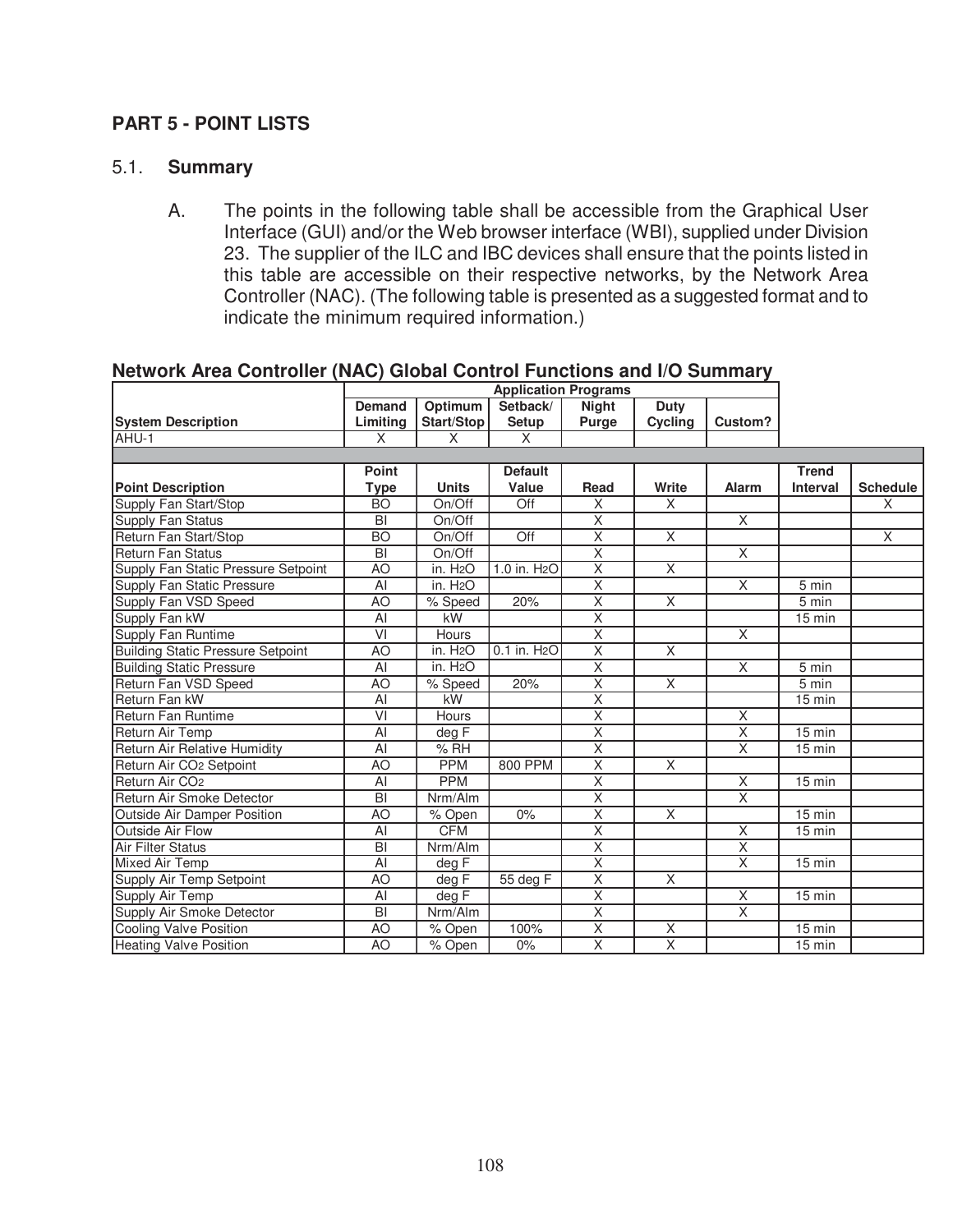

 **Global Control Functions Summary** 

END OF SECTION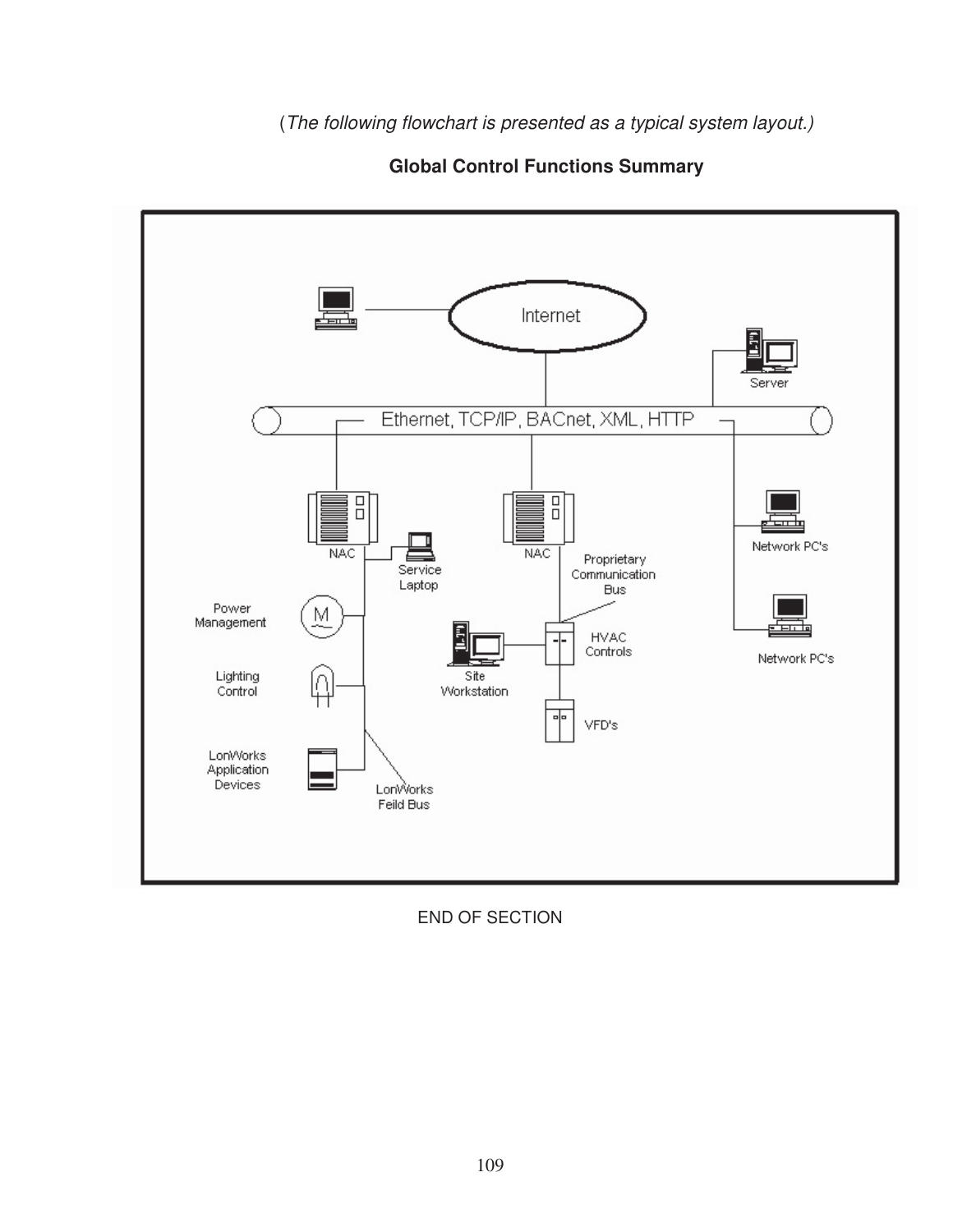# **APPENDIX G – Supplement to Chapter 15 - Mechanical**

This supplemental language to Chapter 15 – Mechanical is intended for the use of the designing engineer for review and consideration, and may be incorporated into the construction documents at the discretion of the Engineer of Record. Some of the items are preferred and/or recommended on City projects. The designing engineer/consultant should review these with the Project Manager and the systems maintenance staff.

#### 1. **Abbreviations**

| AGA           | American Gas Association                                                 |
|---------------|--------------------------------------------------------------------------|
| <b>AISI</b>   | American Iron and Steel Association                                      |
| <b>AGA</b>    | <b>American Gas Association</b>                                          |
| <b>AISI</b>   | American Iron and Steel Association                                      |
| ARI           | Air-Conditioning and Refrigeration Institute                             |
| <b>ASHRAE</b> | American Society of Heating, Refrigeration & Air Conditioning            |
|               | <b>Engineers</b>                                                         |
| <b>ASME</b>   | American Society of Mechanical Engineers                                 |
| <b>ASTM</b>   | American Society of Testing & Materials                                  |
| <b>AWWA</b>   | American Water Works Association                                         |
| <b>BPVC</b>   | Boiler & Pressure Vessel Codes of ASME                                   |
| <b>CISPI</b>  | Cast Iron Soil Pipe Institute                                            |
| <b>NFPA</b>   | <b>National Fire Protection Association</b>                              |
| <b>SMACNA</b> | Sheet Metal & Air-Conditioning Contractors National<br>Association, Inc. |
| UL            | Underwriter's Laboratories, Inc.                                         |

# 2. **Regulations and Codes**

All designs, work, materials and equipment shall comply in all respects with the requirements of the Federal, County, City and State of Arizona applicable ordinances, regulations and codes. In addition, the following published standards shall be adhered to as well as the City of Phoenix Building Standards:

Latest adopted issue of the International Mechanical Code and City of Phoenix Amendments

Latest adopted issue of the State of Arizona Plumbing Code and State Amendments Latest adopted issue of the International Building Code and City of Phoenix Amendments

Current City of Phoenix Water Services Design Standards for Water & Wastewater **Systems** 

Latest issue of the ASHRAE Guidelines

Latest issue of the SMACNA Standards

Applicable NFPA Pamphlets

American Standards Association Code for Mechanical Refrigeration (ASA)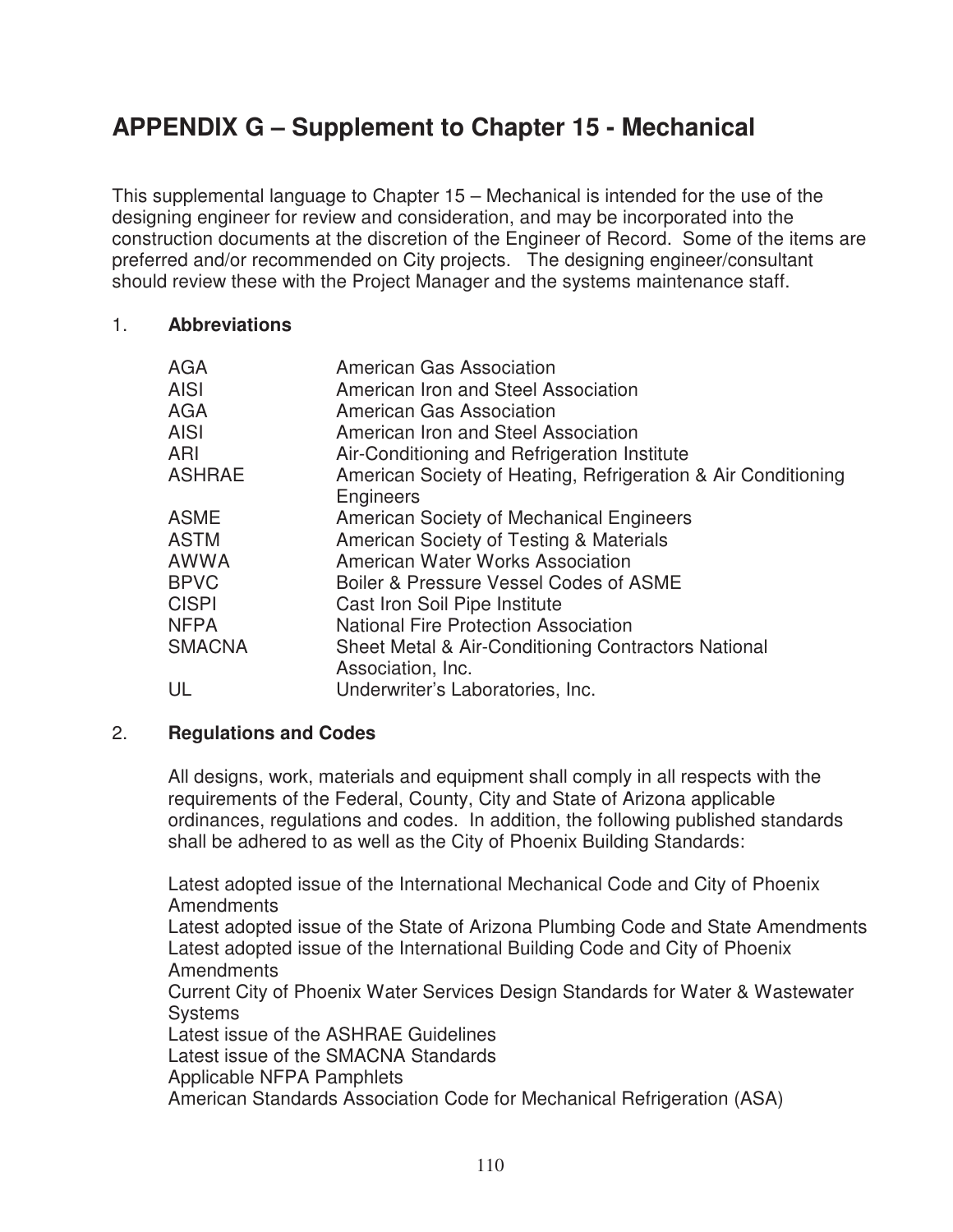Occupational Safety and Health Act

None of the noted code items of this section shall be construed to relieve the design engineer or contractor from complying with any requirements of the contract documents that may be in excess of the above and not contrary to same. Where the noted codes may conflict with one another, the code with the more stringent requirements shall apply.

# 3. **Instruction of Owner's Employees**

The Contractor shall furnish, without expense to the City, the services of competent instructors, who will give full instructions in the care, adjustment and operation of all parts of the mechanical systems and equipment to the City's employees who are to have charge of the equipment.

Each instructor shall be thoroughly familiar with all parts of the installation on which they are to give instructions and shall have full knowledge of the operating theory and practical operation-maintenance work. Instructions shall be given during the regular work week at a specific time mutually agreed on between the Contractor and City, and after the building has been accepted and turned over to the City for regular operation.

#### 4. **Operating Manuals**

Prior to the completion of a project the Contractor shall provide to the City at least three sets of maintenance manuals, operating manuals, parts manuals, as-built and shop drawings of all equipment installed and covered in this section.

Operating Manual shall include, but not be limited to, the following:

- Catalog cuts of all major equipment items.
- Operation instructions for each major item.
- Periodic maintenance instructions for each major item.
- All other pertinent data required.

As a condition to final payment, the Contractor shall submit to the project Architect/Engineer a certificate signed by the City attesting to the fact that the instructions required have been given, that all systems have been placed into operation and that Operating and Maintenance Instructions have been given by this Contractor and received and understood by the Owner.

## 5. **Unlisted Equipment**

Each appliance shall be approved for safe use or comply with applicable nationally standards as evidenced by the listing and label of an approved agency. The permanently attached label of an approved listing agency may be accepted as such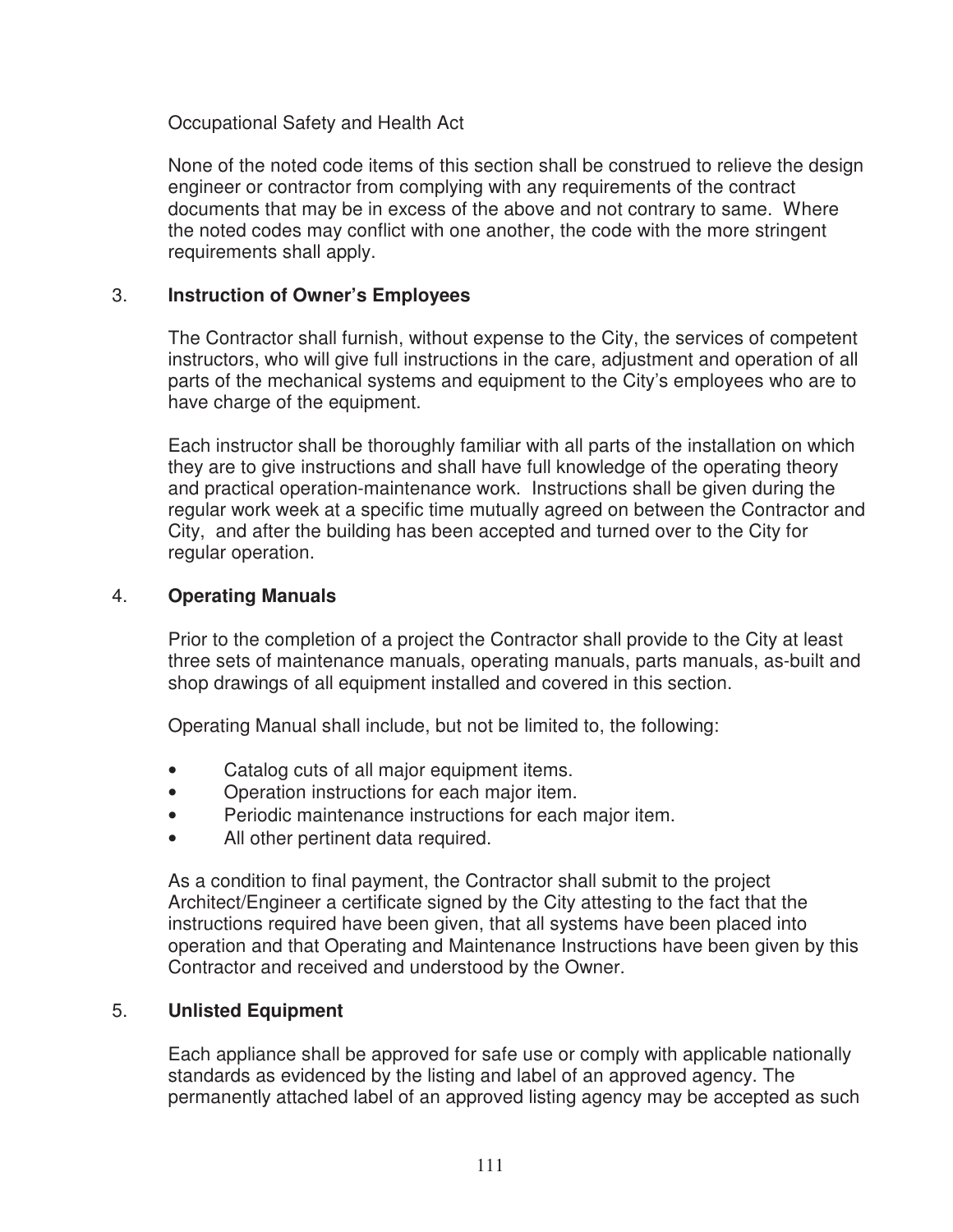evidence. Installers shall also furnish satisfactory evidence that the appliance is constructed in conformity with the requirements of the code.

Gas fired appliances, which are proposed, or found to not be listed and labeled by an approved listing agency shall have Special Inspection, be evaluated by a qualified Arizona registered professional engineer and have an Engineers Report provided prior to final acceptance by the City of Phoenix.

The installing Contractor shall employ a qualified Arizona registered professional engineer to evaluate the unlisted gas fired appliance and its installation, and prepare an Engineers Report which finds the equipment and installation to be in compliance with the Phoenix Mechanical Code; all applicable nationally recognized construction and installation standards; and declares the installation to be presently be in a "safe operational condition".

# 6. **Engineer or Architect Responsibility**

- Identify on the proposed construction drawings the location, make, model and, CFH of the proposed unlisted appliance.
- On the proposed construction plans show compliance with the mechanical code for the gas fired appliance in regards to combustion air, products of combustion venting, clearances to combustibles, exhaust and make-up air requirements and any other feature as governed by applicable codes.
- Denote on the proposed construction drawings that "Special Inspection shall be provided for the unlisted gas fired appliance(s) and an Engineers Report shall be provided to the City of Phoenix Mechanical Field Inspector, prior to final inspection finding the equipment and its installation to be in compliance with the UMC; all applicable nationally recognized construction and installation standards; and declaring the installation to presently be in a 'safe operational condition'".
- The Contractor, Engineer, or Architect shall identify in writing who the special inspector shall be and complete a Mechanical and Plumbing Special Inspections Certificate which shall be attached to the approved construction plans and provided with the Final Report.

# 7. **Special Inspector Responsibility**

- Review the approved mechanical and building construction drawings.
- The Engineer performing the evaluation of the equipment and who is to be responsible for the Engineers Report shall request in writing a temporary gas clearance for testing purposes of the unlisted gas fired appliance. The request must identify the project address, project name, name of person requesting the temporary gas clearance, appliance(s) to be evaluated, duration of time the gas shall be made available for testing purposes, and the name of the special inspector or engineer evaluating of the equipment. The temporary gas clearance letter shall be signed and sealed by the engineer who will be responsible for the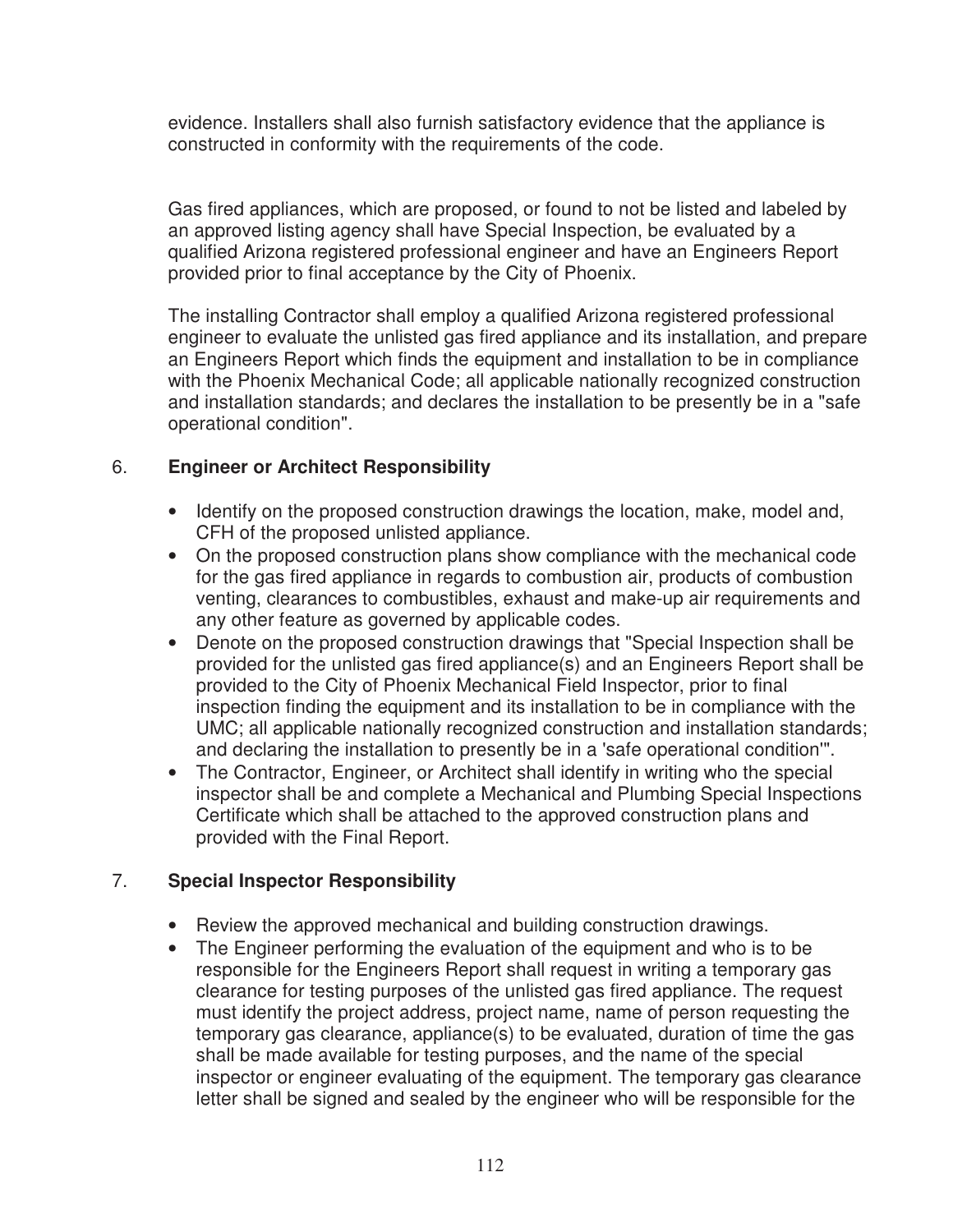signing and sealing the final engineers report letter.

• Inspect, test and verify that the installation of the unlisted gas fired appliance has been installed per the manufacturer installation instructions, the approved construction drawings and all applicable national standards as are applicable to the appliance.

## 8. **Final Report:**

Reports which are submitted to the building official, as an alternative to a listing agency approval for those products or equipment which require approval, are not acceptable unless they provide at least the following:

- Date issued.
- Address at which the product or equipment is installed.
- General description of the product or equipment which is the subject of the report.
- Proposed objective to be achieved as a result of this examination.
- Data plate information which shall include at least the following: Manufacturer's name Model and serial number Type of fuel for fuel burning devices - input/output ratings Electrical rating - volts, amps, phase (if applicable) Operating pressures (if applicable)
- Listing of specific test criteria: ASTM Standards ANSI Standards UL Standards AGA Standards Other Standards
- Description of specific tests performed.
- Evaluation of the product examined, including recommendations regarding correction of deficiencies if appropriate, or a statement (as per below) that the device was in compliance with all applicable standards at the time of examination.
- Submit drawings or photograph of the equipment of which this report addresses.

Prior to concealment and/or final inspection, the Engineers Report shall be provided to the City of Phoenix Mechanical Inspector that is signed and sealed by the Engineer or Architect performing the Special Inspection certifying that:

"The equipment installation addresses by this report is provided with sufficient combustion and secondary air, has all combustion products removed to a safe and code compliant point of discharge, and included appropriate pre-purge cycling (as required), interlocking of required make-up or exhaust blowers with the fuel train, and has functioning safety devices which satisfy the requirements of ANSI, ASME, AGA, UL, FM, or other applicable equipment construction or installation standards.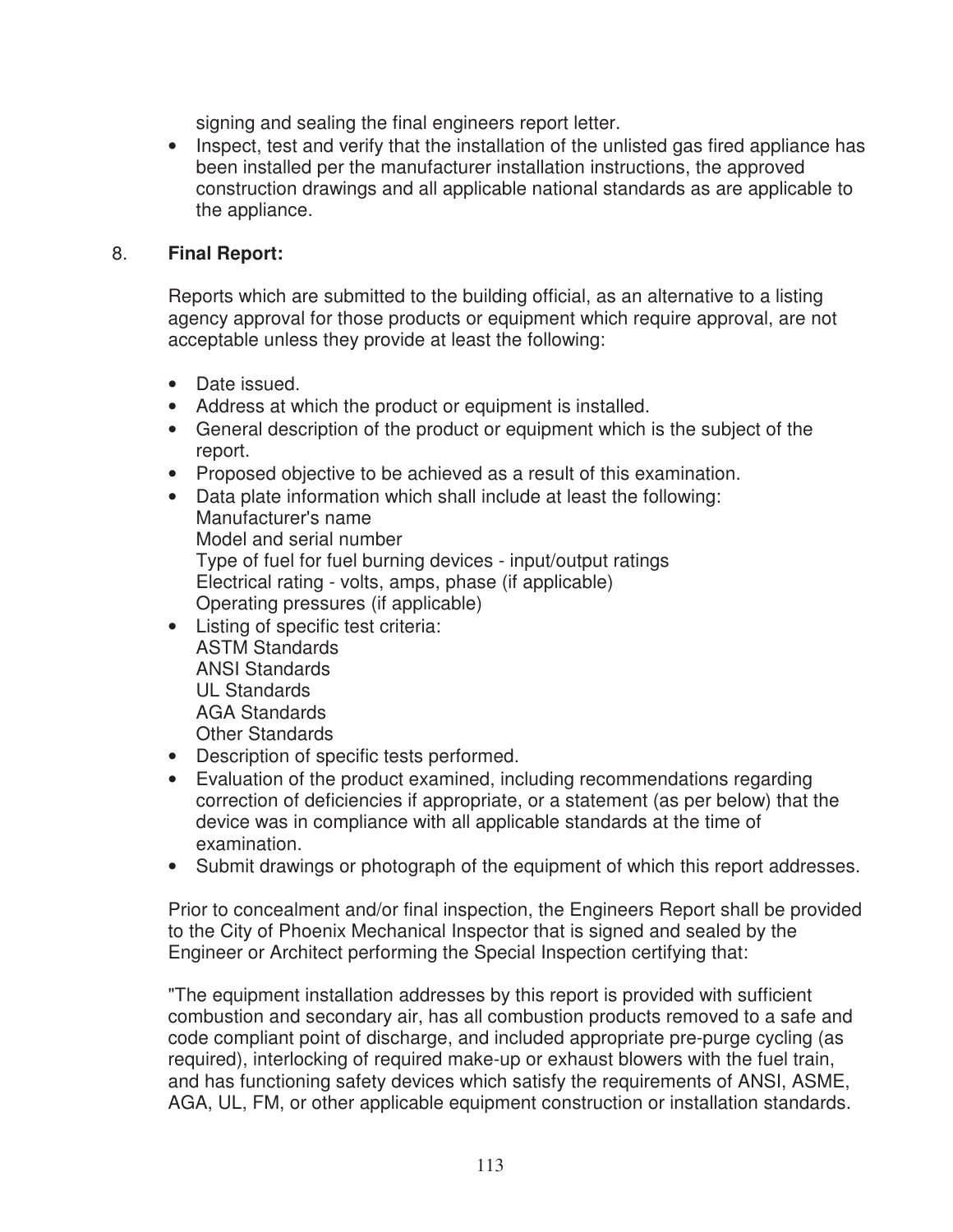In my professional opinion this installation is presently in a safe operational condition."

The Special Inspection/Engineers Report shall be received and found to be acceptable by the City of Phoenix Mechanical and/or Building Inspector(s) prior to the City of Phoenix issuance of final inspection approval or occupancy approval, including conditional occupancy approval.

A copy of the original, or revised, Mechanical and Plumbing Special Inspections Certificate shall be attached to the final report.

## 9. **Substitution of Equipment or Materials**

Bids shall be based on the exact materials specified, or of materials which have been accepted as equivalent. Specified products used in the design of the project and preparation of the drawings and specifications shall establish the minimum standards of function, dimension, appearance and quality necessary and requisite for the project, of which substitutes must meet to be considered acceptable. The burden of proof of equality rests with the party making the request. Requests for substitution shall be in writing and shall be received by the Project Engineer or Architect not later than seven (7) days before bid opening date. Materials not specified or accepted as equivalent shall not be acceptable for installation.

The installing Contractor shall pay, provide, install and be responsible for extra materials required by himself or any other trade due to his use of alternate accepted equipment which has installation requirements different than the specified equipment. The Contractor shall pay other trades for any extra work they are involved in due to this substitution of equipment. They shall also be responsible and shall pay for all redesign work associated with the installation requirements of the substituted equipment, providing either revised drawings or sketches prepared by them or the Engineer. All redesign work shall be accepted by the Project Architect/Engineer.

#### 10. **Painting**

Ventilation Subcontractor shall paint all ductwork visible from a normal viewing position behind registers, grilles and diffusers with one coat dull, black, flat paint.

#### 11. **Insulation for Mechanical Systems**

The work covered by this specification consists of furnishing all labor, equipment, and materials for the installation of all insulation for the plumbing, heating, and air conditioning systems.

**General Requirements:** Insulation work may be performed whenever the Contractor elects after tests and approvals of the piping or ductwork systems have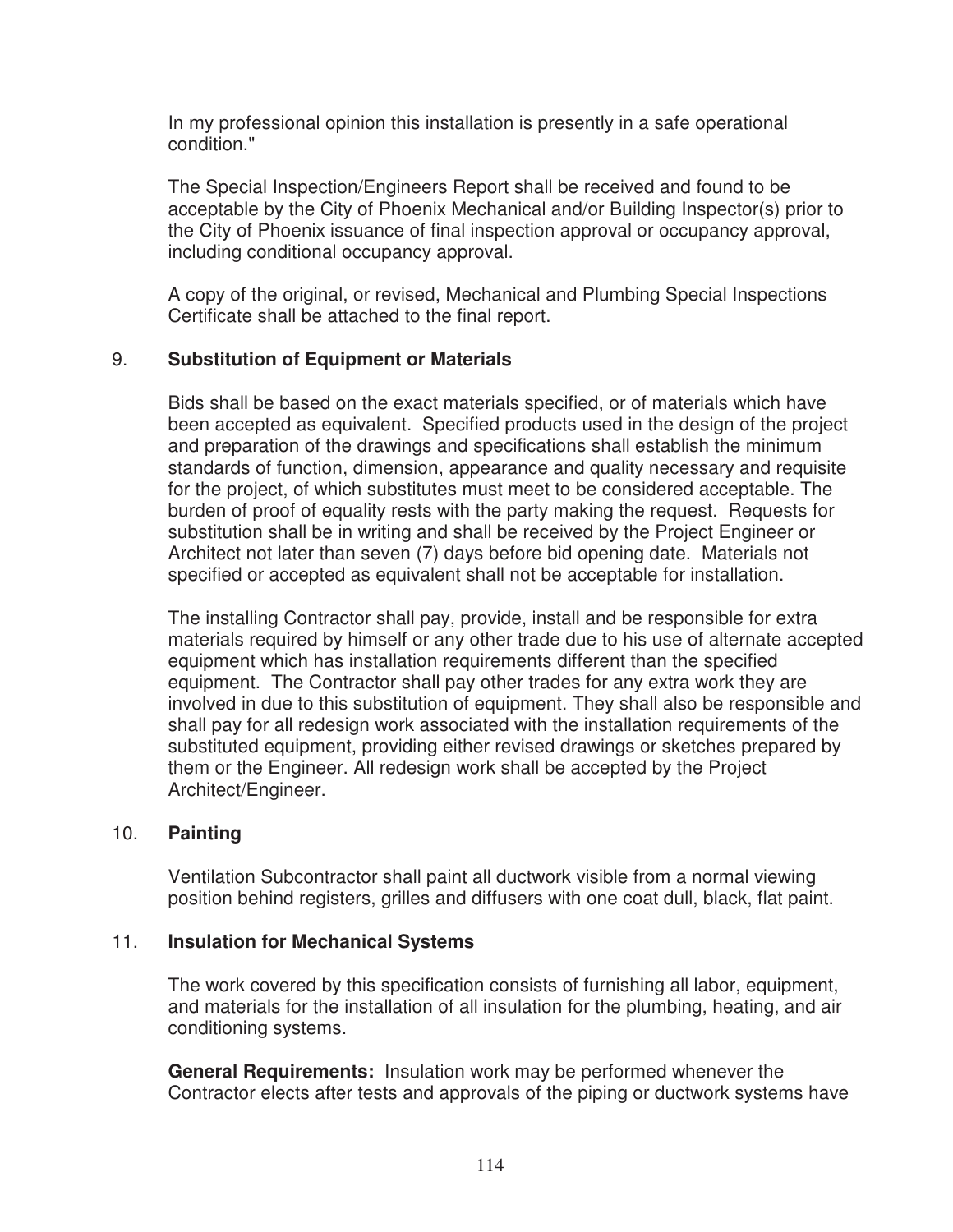been completed, with the understanding that should defects develop or damage occur for whatever reason, the insulation shall be removed and new insulation installed without expense to the City.

Insulation shall be applied on clean, dry surfaces. All joints shall be snugly butted against the adjoining piece and all joints, seams, voids, flat spots, etc., shall be filled with insulating cement.

Where double layers are installed, the first layer shall be fastened with binding wire. All joints shall be staggered between the two layers.

Insulation on all cold surfaces (operating temperatures below  $70^{\circ}$ F) must be applied with a continuous, unbroken vapor seal. Hangers, supports, anchors, and etc. that are secured directly to cold surfaces must be adequately insulated and vapor sealed to prevent condensation.

All insulation materials shall be installed in strict accordance with manufacturer's instructions, using recommended adhesives, mastics and coatings applied at specified coverage per gallon and temperature conditions.

## 12. **Work to be Insulated**

Insulate the following piping and ductwork:

#### 13. **Piping**

All domestic cold water piping. All domestic hot water and recirculation piping. All heat pump inlet and outlet piping. All hot water heating supply and return piping. All chilled water piping All refrigerant suction piping Other piping as directed per plans.

#### 14. **Ductwork**

See "ACOUSTICAL DUCT LINING" Section for duct liner specification, for those systems indicated to be internally insulated. All rectangular ductwork shall be internally insulated. All round ductwork shall be externally insulated.

# 15. **PIPING SYSTEMS - Insulation for Plumbing Systems**

DOMESTIC COLD, HOT AND RECIRCULATING WATER PIPING:

Pipes 1" and smaller 1" thick fiberglass w/ scrim kraft jacket or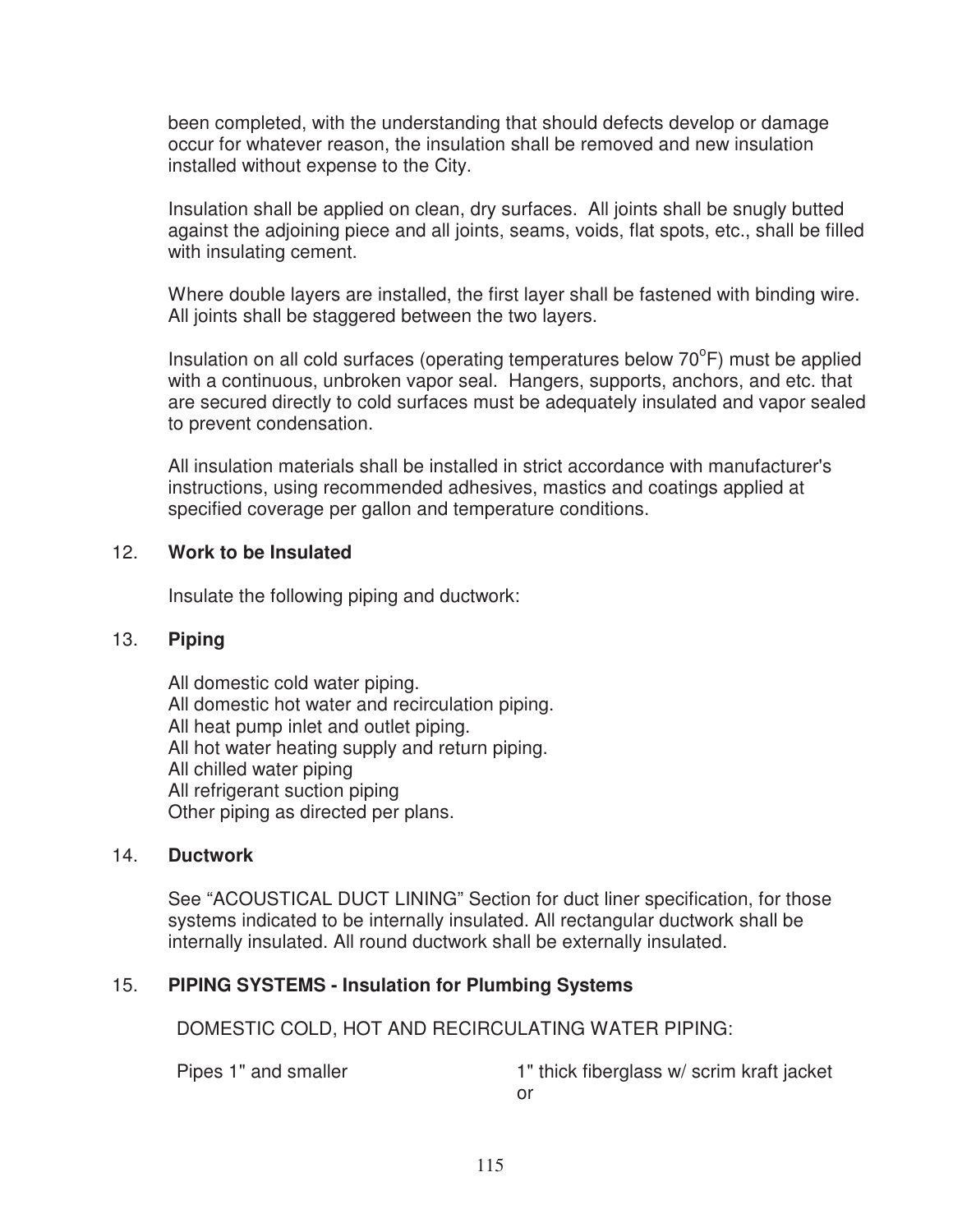½'' black foam Rubatex, Armaflex or equal

Pipes 1-1/4" and larger 1" thick fiberglass w/ scrim kraft jacket

#### INSULATION FOR HOT WATER HEATING PIPING:

| Hot Water Supply and Return Piping:<br>Pipes 1" and smaller | 1" thick fiberglass w/scrim kraft jacket         |  |  |
|-------------------------------------------------------------|--------------------------------------------------|--|--|
| Pipes 1-1/4" through 2"                                     | 1" thick fiberglass w/ scrim kraft jacket        |  |  |
| Pipes 2-1/2" through 4"                                     | 1-1/2" thick fiberglass w/ scrim kraft<br>jacket |  |  |

#### INSULATION FOR REFRIGERANT SUCTION PIPING:

| Hot Water Supply & Return Piping:        |                                           |
|------------------------------------------|-------------------------------------------|
| Pipes 1" and smaller                     | 1" thick fiberglass w/scrim kraft jacket  |
| Pipes 1-1/4" through 2"                  | 1" thick fiberglass w/ scrim kraft jacket |
| Pipes 2-1/2" through 4"                  | 1-1/2" thick fiberglass w/ scrim kraft    |
|                                          | jacket                                    |
| Obilled Wetch Orleaby O. Detries Distant |                                           |

| Chilled Water Supply & Return Piping: |                                          |
|---------------------------------------|------------------------------------------|
| Pipes 1" and smaller                  | 1/2" thick fiberglass w/ scrim kraft     |
|                                       | jacket                                   |
| Pipes 1-1/4" through 2"               | 1" thick fiberglass w/scrim kraft jacket |
| Pipes 2-1/2" through 4"               | 1-1/2" thick fiberglass w/ scrim kraft   |
|                                       | jacket                                   |

INSULATION FOR REFRIGERANT SUCTION PIPING:

| <b>Pipe Insulation Materials:</b> |                                           |
|-----------------------------------|-------------------------------------------|
| Pipes 1-1/8" and less             | 1" thick fiberglass w/ scrim kraft jacket |
| Pipes 1-1/4" through 4"           | 1-1/2" thick fiberglass w/ scrim kraft    |
|                                   | jacket                                    |

Insulation which is exposed to the weather shall be protected with an aluminum jacket.

OPTION: At the Contractor's option, portions of the suction piping may be 1" thick Armstrong Armaflex 22 or accepted equal. Fitting covers shall be mitered sections of Armaflex 22. All joints shall be sealed with Armstrong 520-620 adhesive and wrapped with closed cell elastomeric plastic tape. Insulation shall be applied in strict accordance with manufacturer's instructions.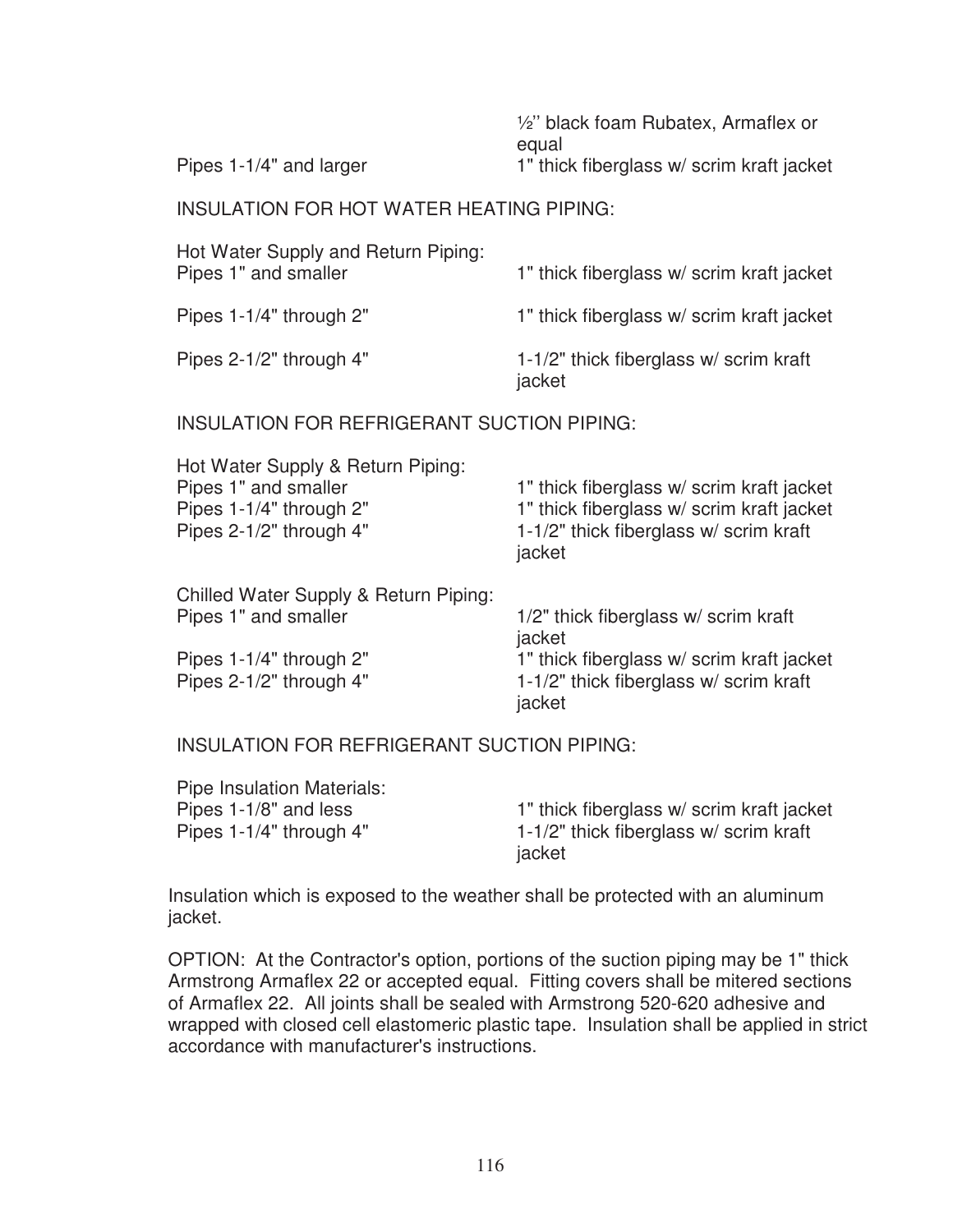# 16. **Application of Pipe Insulations**

All pipe insulation shall be continuous through wall, floor, and ceiling openings. All pipes passing through fire walls or floor slabs shall be insulated with calcium silicate insulation (or approved equivalent) of same thickness as the specified insulation and extending 1" on either side of the wall or slab. The remaining space within the sleeve shall be caulked mineral wool or approved fire stopping material. Fire stopping method shall be accepted by the proper authority having jurisdiction.

## 17. **Insulation for Duct Systems (External)**

All insulation for concealed round supply ductwork may be flexible blanket type.

## 18. **Flexible Blanket Duct Insulation:**

MATERIALS: Flexible insulation shall be 1-1/2" thick Manville Microlite, of 3/4 lb/cubic foot density and with FSK reinforced foil scrim-kraft jacket or accepted equal. Thermal conductivity shall be .33 at 100°F mean temperature.

APPLICATION: Flexible (blanket) duct insulation shall be tightly and smoothly applied to the duct. All joints of insulation shall be tightly butted. Insulation shall be secured to duct with fire resistant 3M Insulation Adhesive 35 applied in 4" wide strips on 12" centers.

Flexible insulation on bottom of rectangular, horizontal, and sloping ducts more than 24" wide shall, in addition to adhesive, be secured by impaling over welding pins spaced on not more than 12" centers and secured with washers and clips. Sagging of flexible duct insulation will not be permitted.

At all joints and junctions (including points where ducts enter walls), projections such as hangers, etc., shall be pointed up and sealed with adhesive or mastic and covered with a 3" wide pressure sensitive vapor-seal tape or strips of material identical to facings, or shall have 2" wide laps drawn tight and secured with vaporseal adhesive. The tape or laps shall be secured with flared staples, spaced 4" on centers and 1" from edges of tape or laps. The joints and all openings where the facing is pierced or punctured by pins, staples or by any other means shall be coated with 2" wide strips of vapor barrier coating compound to provide a vapor tight covering.

SUBMITTALS: Before any insulation is installed, the installing Contractor shall submit to the Project Engineer for review, as described herein for submittals, descriptive bulletins for each type of insulation and jacket proposed for use on this project.

FIRE HAZARD RATINGS: All insulation shall have composite (insulation, jacket, and adhesive used to adhere the jacket to the insulation) Fire and Smoke Hazard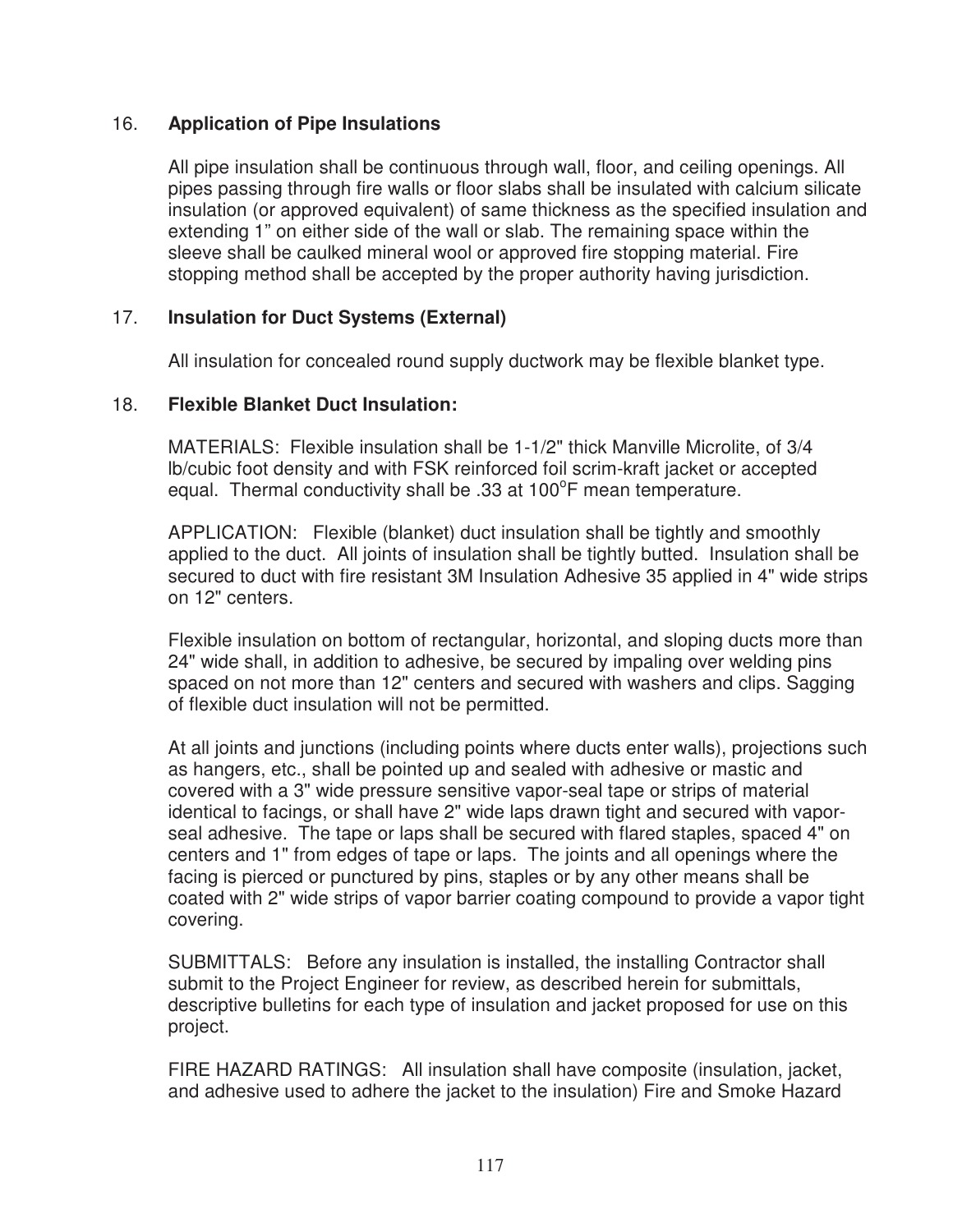ratings as tested under procedure ASTM E-84, NFPA 255, and UL 723, not exceeding:

Flame Spread 25 Smoke Developed 50

All insulation system components shall meet the fire safety requirements of NFPA 90A fire hazard classification.

#### 19. **Air Handling Systems Duct Smoke Detectors**

Duct smoke detectors shall be furnished and installed in the return ductwork of all air handling systems over 2000 CFM. Detectors shall be located and installed as required by the City of Phoenix Mechanical Code.

Smoke detectors associated with smoke dampers and HVAC shutoffs shall be tested by an approved testing agency or a qualified third party Special Inspector. The Special Inspector/Testing Agency shall be an independent third party individual or firm and shall not be the installing contractor. A Professional Engineer shall submit a final signed and sealed report to the Mechanical Inspector prior to city issuance of final inspection approval or occupancy approval, including conditional occupancy approval.

Duct smoke detectors shall operate on the ionization principle, and shall be capable of detecting both visible and invisible combustion products. The detector shall be listed by Underwriters' Laboratories, Inc. The installation shall include an enclosure suitable for mounting on a duct and air sampling tubes that extend full width into the duct air stream. The detector shall be base-mounted, and terminals or leads for external connections shall be provided. The detector shall have no moving parts. It shall have all solid-state circuitry. Operating voltage shall be 24 vdc, normal. Sensitivity of the detector shall be field- adjustable, and a check of sensitivity shall be possible while the detector is installed and operating. Variations in duct air velocity between 300 and 3500 fpm shall not interfere with the detector's sensitivity. Its design shall inhibit response to electrical transients. Two ionization chambers shall be used -one to detect products of combustion and the other to compensate for changes in ambient humidity, temperature, and barometric pressure. A 3 position reset/test detection of smoke in the duct relay shall be provided, capable of actuating other devices (e.g., fire alarm) upon key switch and a visual alarm indicator shall be mounted on the front of the detector housing, or where shown.

The Mechanical Contractor shall be responsible for all necessary wiring, relays, auxiliary contacts, etc. as required to provide the specified fan shut-down sequence and Fire Alarm & Protection System Interconnection. The Mechanical Contractor is also responsible for the conduit for these circuits.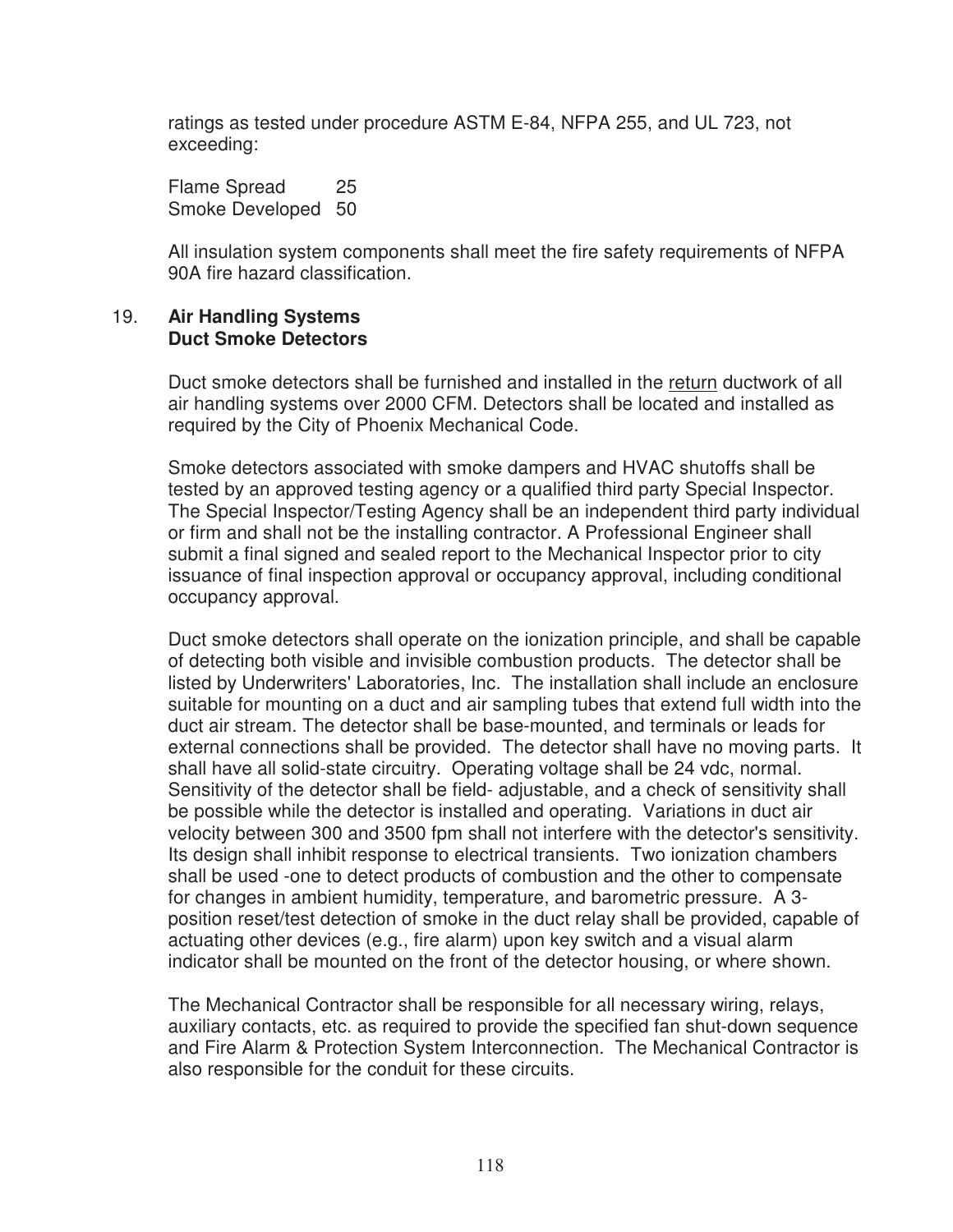Before ordering and/or installing any devices or equipment, the Mechanical Contractor shall coordinate/verify all switching and/or contact requirements with the Electrical and/or Fire Alarm Contractor. Duct detectors shall be U.L. listed for operation with all fire alarm system components (new and/or existing).

#### 20. **Sheet Metal Ductwork**

Provide a complete system of sheet metal ductwork, fabricated and installed in accordance with the latest recommendations of the ASHRAE Guide, and the SMACNA Duct Construction Standards.

## 21. **Arrangement of Ductwork and Accessories**

The duct system, including supply air, return air, outside air, mixed air, and exhaust air ductwork, shall be constructed essentially as indicated with radius ells, branch take-offs, and splitter dampers where shown. Changes in duct arrangement shall be made only after written acceptance is obtained from the Engineer.

#### 22. **Sheet Metal Specialties Duct-Take-Offs**

Take-offs shall be made with clinch lock starters. Cutting tabs in ducts for take-offs will not be allowed.

#### 23. **Extraction**

Extractors at branch take-offs shall be installed where shown with a locking quadrant for adjustment.

#### 24. **Flexible Connections**

Flexible Connectors shall be installed where ductwork connects to equipment and shall be double neoprene coated "Ventglas" or other accepted material. Flexible connectors at rooftop mounted equipment will not be required unless shown otherwise. Canvas connectors are not acceptable unless specifically called for on the drawings.

#### 25. **Flue Piping**

Provide flue piping system complete with weather proof roof cap, flashing, elbows & all accessories required for code compliance as follows:

| Natural gas or propane | - Type B flue pipe metal-fab or equal |
|------------------------|---------------------------------------|
| Oil or other           | - Type A flue pipe metal-fab or equal |

Provide stainless steel or PVC (if recommended by Manufacturer) flue piping per condensing equipment.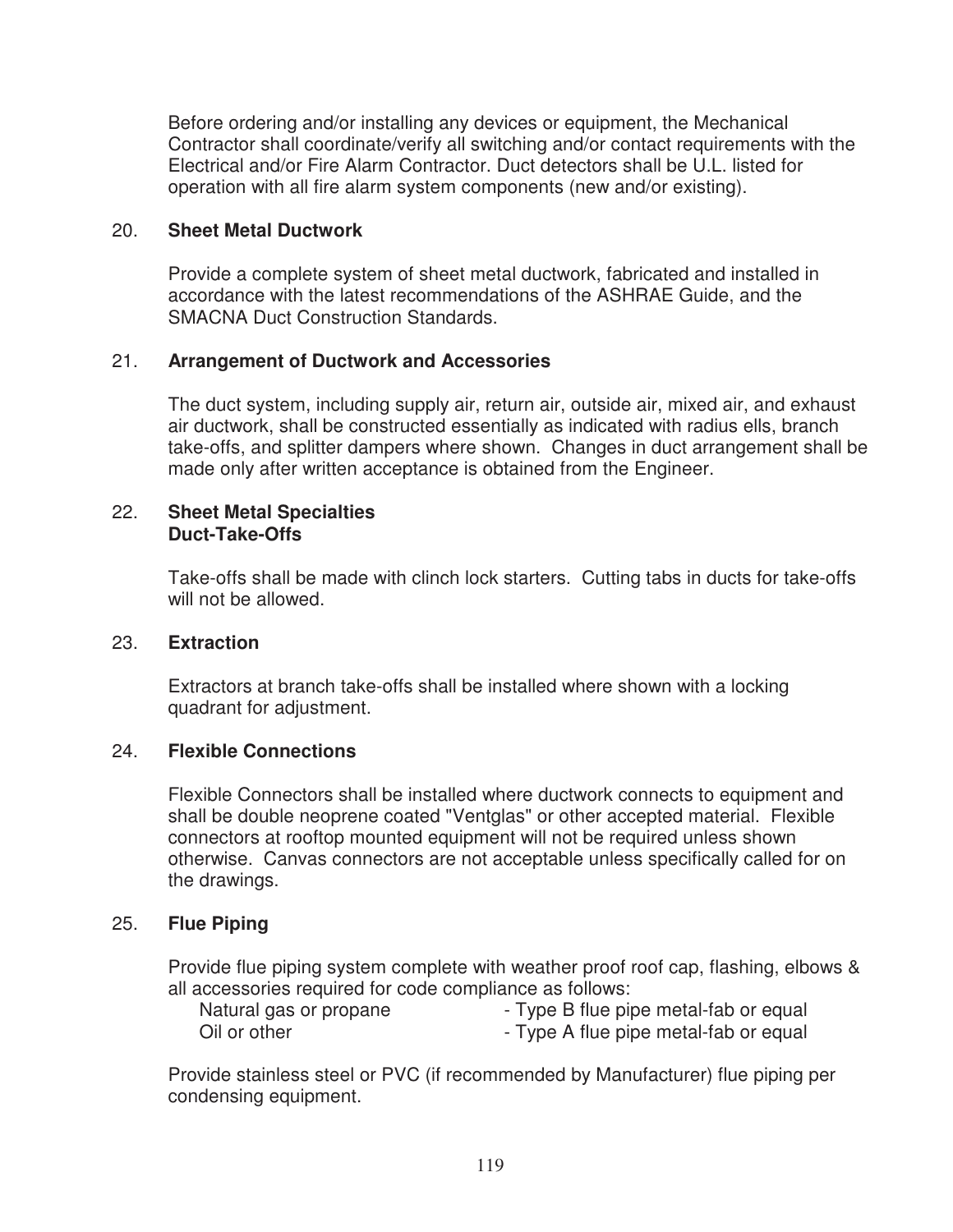All flue piping downstream of power assisted blowers shall be positively pressure sealed.

#### 26. **Fire Dampers**

Damper installations must conform to the current UL and Code requirements. Fire dampers shall be installed in the duct where shown on the drawings or where required by the Building and Mechanical Code (but not shown on the drawings). Dampers shall be multiple folding blades Class B complete with angle frame,  $160^{\circ}$ F fusible link and locking device. All fire dampers, except ceiling radiation dampers, shall be installed with a metal sleeve. Sleeve thickness shall be as required by the terms of the UL listing. Sleeve shall be secured to the building structure to prevent displacement of the damper in case of duct collapse. Duct shall be secured to the sleeve with an "S" slip fitting. All fire dampers shall be installed in accordance with manufacturer's instructions and the UL listing.

#### 27. **Combination Fire/Smoke Dampers**

Combination fire and smoke dampers shall be located as shown on the drawings. Cable and UL listed fusible link must allow the damper to close upon receipt of an electric signal from a remotely located detection device. Dampers must automatically open and reset in the ready position after the smoke has cleared and power is restored. Motors shall be line voltage (115 volts). Smoke detector and wiring shall be by the Electrical and/or Controls Contractor. All fire dampers in exit corridor walls shall be combination Fire/Smoke Dampers.

#### 28. **Manual Dampers**

Manual dampers shall be provided for proper system balancing. Damper metal gauge shall be not less than duct gauge. All dampers in rectangular ducts shall be opposed blade and shall be provided with locking quadrants. Damper quadrants shall be installed to indicate whether damper is open or closed and balanced position shall be indicated on quadrant. Maximum damper blade width shall be 8".

#### 29. **Transitions**

Duct transitions shall be made at a convergence not to exceed 1" in 4", unless shown otherwise.

#### 30. **Elbows**

Radius elbows shall be full radius type with inner radius equal to duct width. Elbows with squared inner corner are not acceptable unless shown otherwise on the drawings.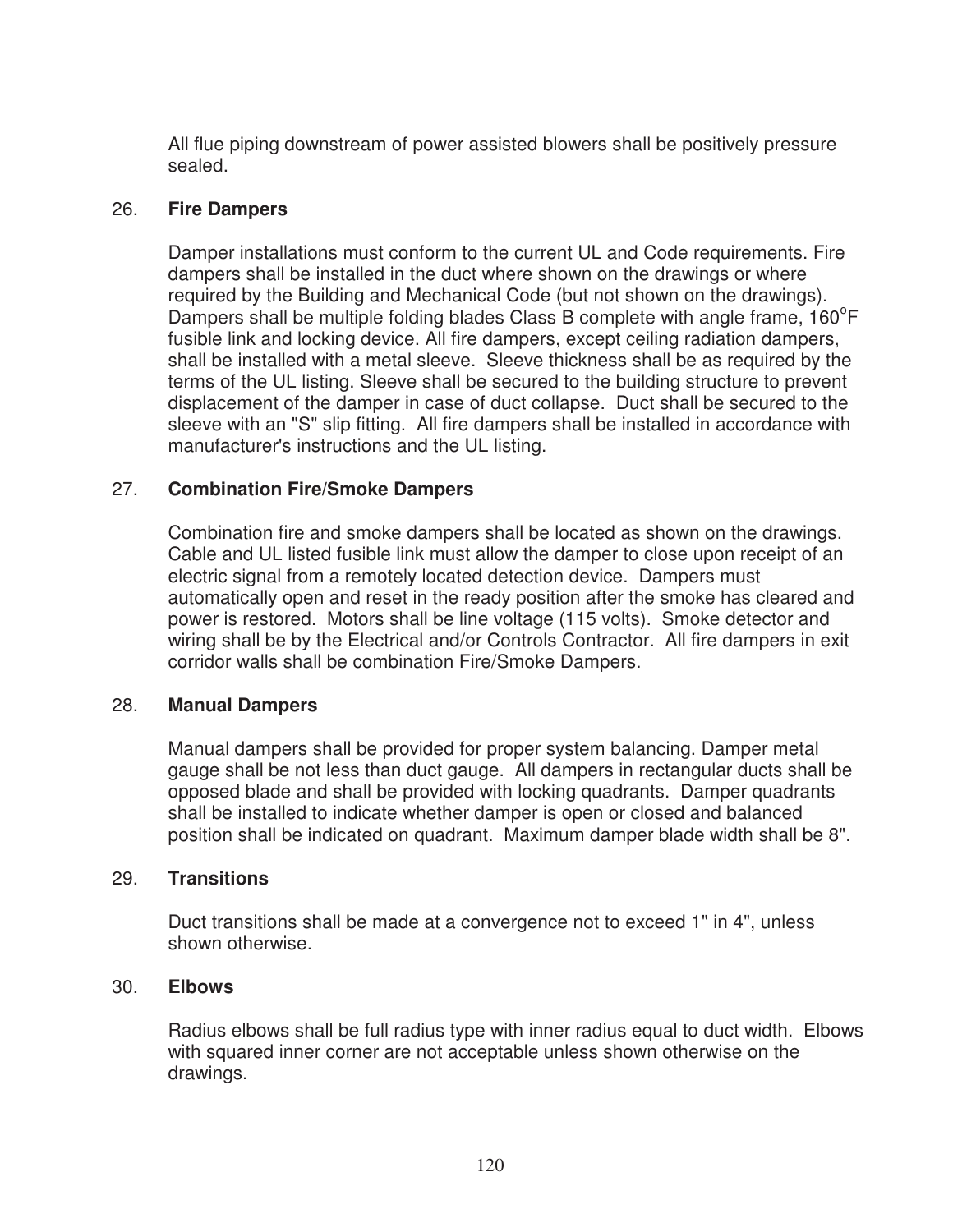#### 31. **Materials**

Ductwork and fittings shall be fabricated from hot dipped, galvanized sheet steel of U.S. Standard Gauges, lock-forming quality. Gauges of all ductwork shall be as listed in the International Mechanical Code.

#### 32. **Flexible Duct**

Unless shown otherwise on the Drawings, the maximum length of any flexible duct shall be 5 feet. Flexible ducts shall be installed in accordance with best modern practice. Duct take-offs shall be low-loss, bellmouth type with single blade volume damper and locking quadrant. Flexible ducts shall be attached to duct take-offs and diffusers with stainless steel or nylon draw-bands.

Flexible ducts shall be supported every 3 feet or less, as required to prevent sagging or kinking.

Insulated flexible duct shall be a factory fabricated assembly consisting of an inner sleeve, insulation and outer barrier. The inner sleeve shall be constructed of a vinyl coated spring steel wire helix fused to a continuous layer of vinyl coated fiberglass or Mylar. An R-6 insulating and sound attenuating blanket of fiberglass wool shall encase the mesh sleeve and be sheathed with a moisture and pressure barrier consisting of an Underwriters'

Laboratories listed vinyl impregnated and coated fiberglass fabric. The outer cover shall not "balloon" under operating pressure. None of the materials shall support combustion.

# 33. **Kitchen Exhaust Ducts**

All kitchen exhaust ducts from exhaust hoods shall be fabricated of #16 gauge black iron with angle iron stiffeners as required to prevent bending. Range hood ductwork shall be welded construction in conformance with NFPA #96.

Where duct passes through roof structure, it shall extend to the top of the roof curb and shall terminate with a grease-tight seal at the top of the curb. Roof curb shall be oversized to provide clearance between duct and roof as required by Code. Slope ductwork back towards hood at 2 percent gradient.

Provide bolted access panels as indicated, between elbows, and every 20 feet in horizontal and vertical ducts for cleaning and inspection purposes. Provide a residue trap, cleanout and valved drain at the base of each vertical riser. Access panels shall be on vertical surfaces of ducts to prevent dripping of residue.

Dishwasher exhaust shall be brazed throughout its length.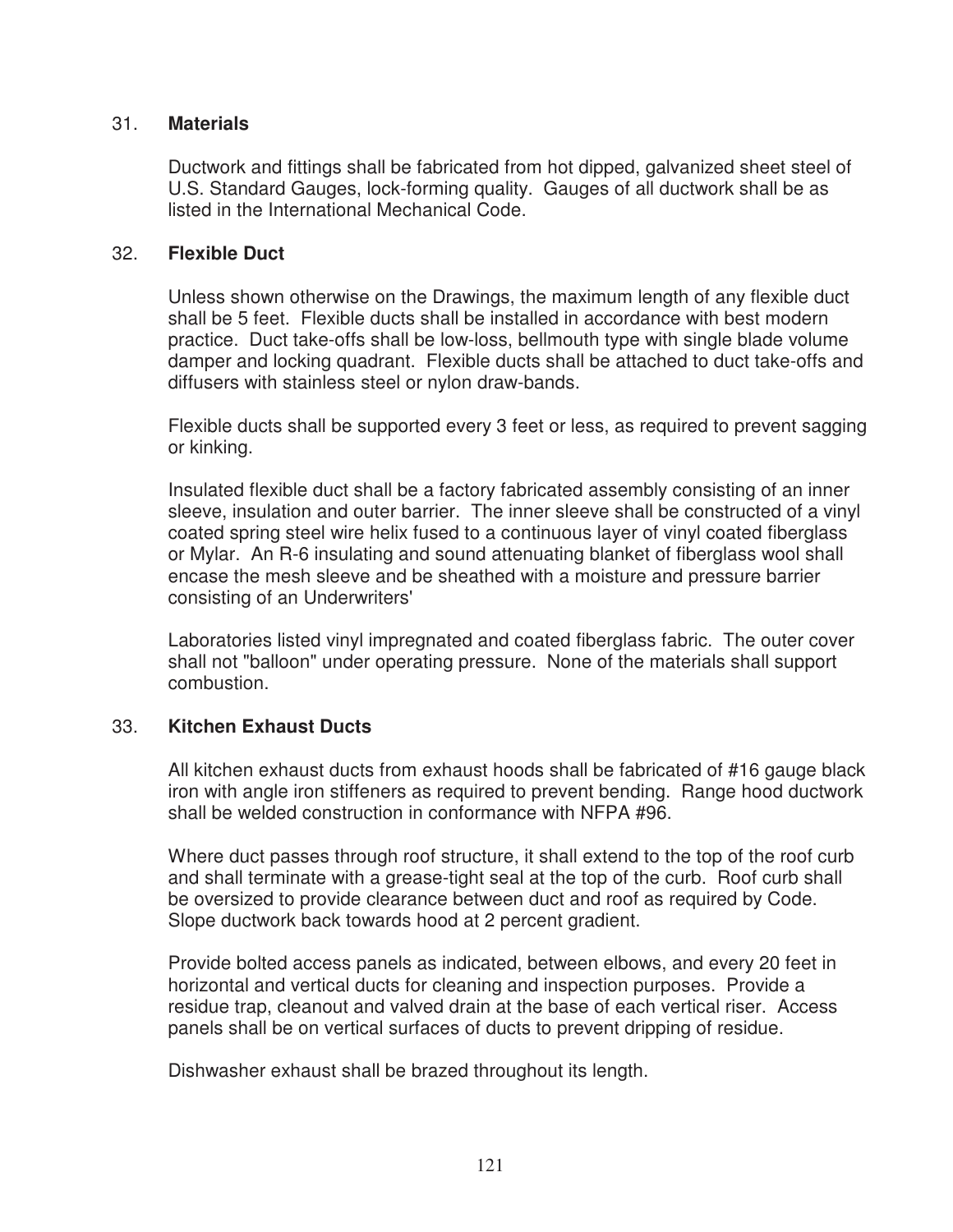# 34. **Fire Resistive Duct Wrap**

The City of Phoenix will accept an alternative grease duct enclosure provided the product, and its installation, conforms to the following:

- Product is labeled as a "Grease Duct Enclosure Classified by Underwriters Laboratories Inc. (YYET).
- Product maintains a valid ICC or NER Evaluation Service, Inc. Evaluation Report.
- Product is installed as per Listing Report and the Manufacturers installation instructions.
- Product is limited to one floor or roof/ceiling penetration.

## 35. **Acoustical Duct Lining**

All ductwork scheduled as "lined" or "internally insulated" in specification section "INSULATION" or on the drawings, shall be insulated on the inside with 1" thick, 1- 1/2 lb. density fiberglass duct liner. The duct liner shall meet the requirements of NFPA Standard 90A and shall carry a UL label. The duct liner shall have a minimum sound absorption coefficient of 0.63 at a frequency of 500 cps when tested on No. 6 mounting in accordance with ASTM-C-423. The duct liner shall also have a thermal conductance of 0.26 BTU/sq.ft.-degree F-Hr at a mean temperature of 75°F. Duct liner shall be Manville Linacoustic fiberglass dual liner or equal.

The liner shall be installed with 100 percent coverage of fire resistant adhesive. The liner shall be additionally secured with mechanical fasteners on 15" centers (within 2" of edges of joints). All exposed edges and the leading edge of all cross joints of the liner shall be heavily coated with adhesive.

All ductwork installed with internal insulation shall be increased in size such that the final internal dimension is that indicated on the drawings.

#### 36. **Registers, Grilles, and Diffusers**

Registers, grilles, and diffusers shall be of the size, type, and finish shown on the equipment schedule. Locations shown are approximate. Contractor shall make adjustments necessary to fit the ceiling tile pattern or to center between studs in the case of wall registers.

#### 37. **Motorized Dampers**

 All motorized dampers shall be furnished and installed by the Mechanical Contractor.

38. **Refrigeration/Refrigerant Systems Certification of Pipe Fitters Requires:**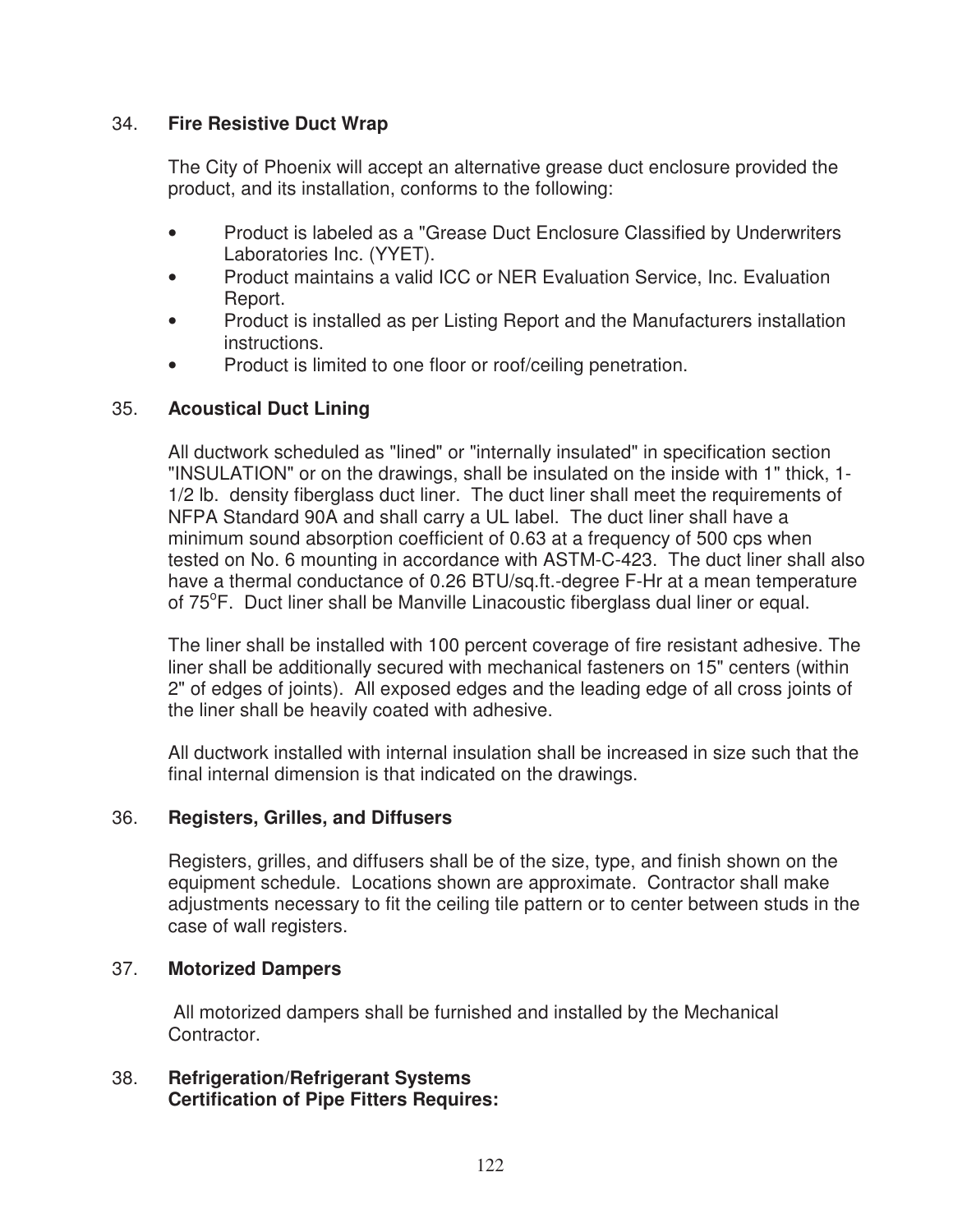All personnel who cut, fit, solder, weld, or otherwise permanently join the refrigerant piping must be certified to perform such work. This certification shall be in writing and provide proof of completion of coursework and experience in dealing specifically with the joining of refrigerant piping. Certificates shall be those awarded by the appropriate labor union or by educational institutions offering formal programs and training in this area. Proof of such certification of personnel must accompany the contractor's bid. If the mechanical contractor does not employ such persons, a subcontractor employing certified personnel shall carry out this portion of the work.

Regardless of certification, the person performing this work must be aware of the need for thorough cleaning of the piping, purging of the system, charging with inert gas prior to assembly, control of joining temperatures, and all other techniques required to construct a clean, tight piping system.

#### 39. **Refrigeration Valves, Piping and Accessories Expansion Valves**

Provide necessary thermostatic expansion valves, properly sized for the direct expansion coil supplied in the air conditioning units.

#### 40. **Solenoid Valves**

Provide necessary solenoid valves, properly sized, ahead of the expansion valve if required to achieve the necessary control sequence.

#### 41. **Strainers**

Cleanable type strainers shall be installed ahead of each refrigerant solenoid valve. All strainers shall have 60 mesh screen as manufactured by Sporlan.

#### 42. **Refrigerant Filter-Drier**

Provide a sealed type filter-drier similar to Sporlan. Unit shall be sized in accordance with manufacturer's published charts for the tonnage of the system.

#### 43. **Liquid and Moisture Indicator**

Provide a liquid-moisture indicator in the refrigerant line to clearly show liquid flow.

#### 44. **Shut-off Valves**

Furnish and install all necessary shut-off valves shown or required for the system operation. Valves shall be of the packless, diaphragm or bellows type designed for refrigeration service.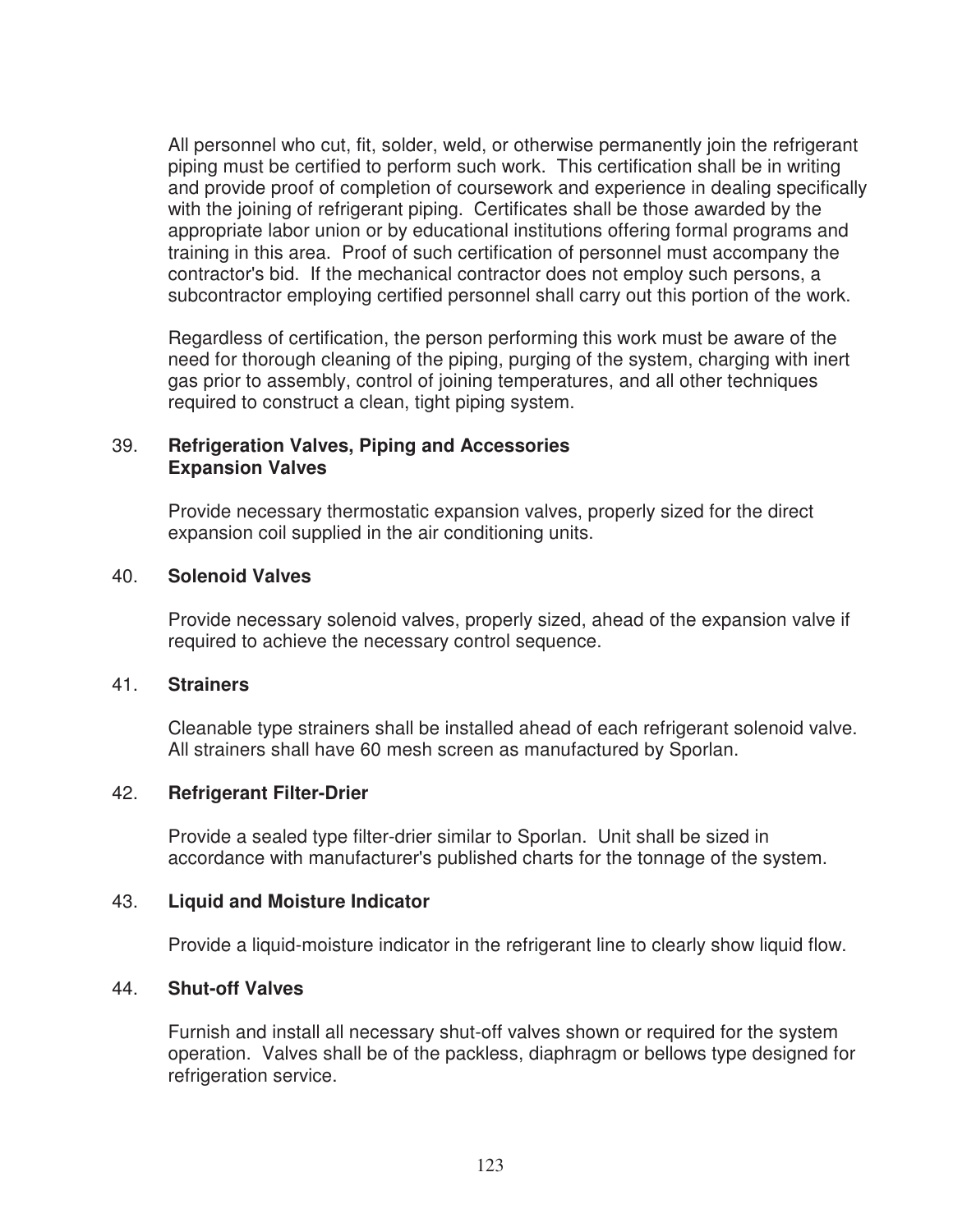#### 45. **Refrigerant Piping**

Furnish and install all piping and fittings for a complete system. All elbows shall be of the long radius type. All piping shall be Type "L" copper and shall be carefully reamed to full size after cutting and shall be thoroughly cleaned before installation. Furnish flexible pipe connections at the condensing unit. Flexible connections shall be Style BF Spring-Flex of line size and length recommended by the manufacturer.

All fittings shall be of the wrought copper type and shall be assembled with "Sil-fos".

All traps in refrigerant suction or hot gas piping shall be constructed using street ells and standard ells to provide the shortest possible horizontal dimension.

All piping shall be adequately supported with hangers, or as otherwise indicated on the drawings, to eliminate all swinging and excessive vibration.

Number of refrigerant piping circuits shall be as shown or as indicated by the model specified. Dual compressor units shall have two independent circuits and split evaporator coil.

For split systems of 5 tons or less, Contractor may use pre-sized, cleaned and sealed refrigerant line kits as offered by the manufacturer of the refrigerant equipment. Kit length shall be selected to match as closely as possible the actual distance between components.

#### 46. **Evacuation and Charging**

Make evacuation and leak tests in presence of City's representative and/or Engineer after completing refrigerant piping systems installation. A positive pressure test will not suffice for the procedure outlined below.

Draw a vacuum on each entire system with a vacuum pump to 200 microns using a vacuum gauge calibrated in microns. Do not use cooling compressor to evacuate system nor operate it while system is under vacuum.

Break vacuum with Freon to be used and re-establish vacuum test. Vacuum shall hold for 24 hours (minimum) at 200 microns.

Conduct tests at 70°F ambient temperature or above. If ambient temperatures are consistently below 70°F, contact the Engineer immediately for alternative procedure and/or scheduling.

After testing, fully charge each system with refrigerant and conduct a leak test with a Halide Leak Detector.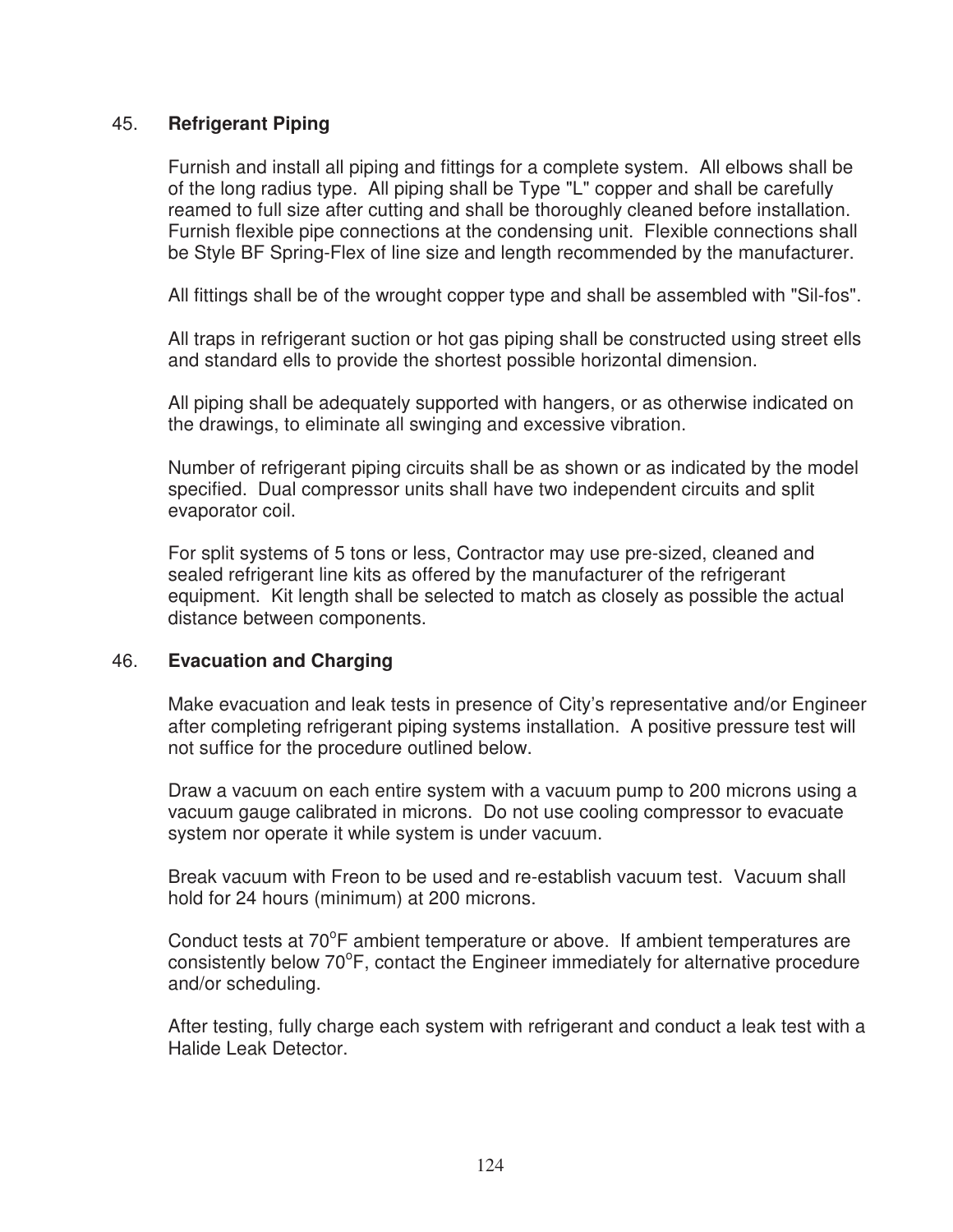#### 47. **HVAC Controls and Instruments**

If no separate Temperature Control Contractor is used, the Mechanical Contractor becomes the ''Temperature Control Contractor'' as outlined in this section, and is responsible for all aspects of Temperature Control.

#### 48. **Operational Instructions**

Upon completion of the work, the Temperature Control Contractor shall instruct operating personnel on the various control devices and systems.

#### 49. **Electrical Work**

All required temperature control wiring shall be provided by the Control Contractor. All control wiring shall be run in metallic conduit (which is to be provided by the Mechanical Contractor), and shall conform to requirements of the National Electrical Code and Division 16 of these specifications.

#### 50. **Installation of Valves and Dampers**

All automatic control valves shall be furnished by the Temperature Control Manufacturer and installed under his direct supervision by the Mechanical Contractor.

All automatic control dampers not part of equipment shall be furnished by the Temperature Control Manufacturer and installed by the Mechanical Subcontractor.

All automatic control damper motors not furnished with the equipment shall be furnished and installed by the Temperature Control Contractor.

#### 50. **Control Devices Thermostats**

All wall-mounted room thermostats shall be mounted at approved ADA mounting height.

All thermostats located in toilet rooms, locker rooms, corridors, shop and other unsupervised areas shall be provided with thermostat guards. A listing by room number of guarded thermostat locations and the model number of the proposed guard shall be included in the shop drawing submittal. For most applications, guard shall be 0.125" thick clear plastic.

#### 51. **Relays and Miscellaneous Items**

Necessary relays and other incidental control items shall be furnished and installed for the successful operation of the system.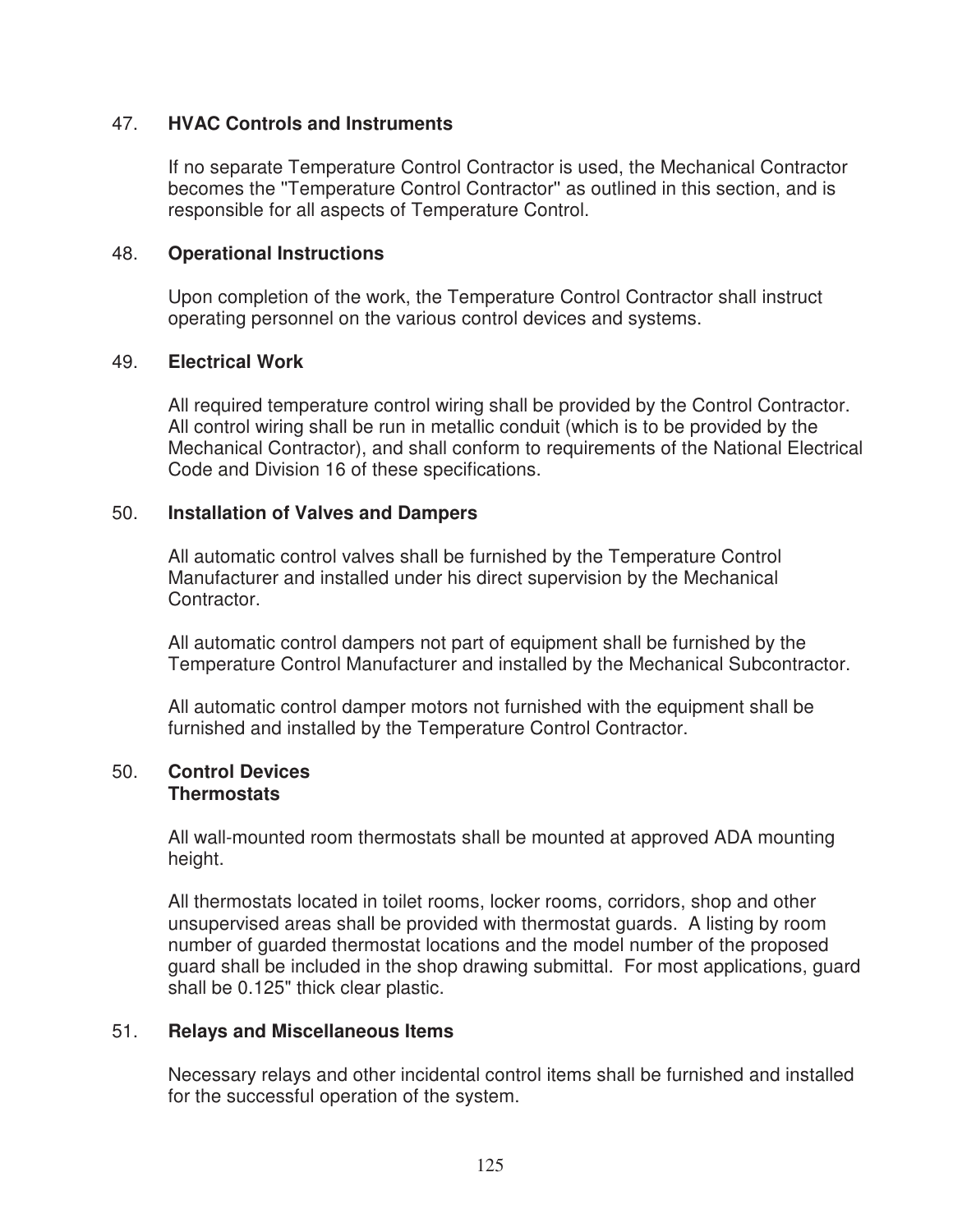#### 52. **Service Period**

The Contractor shall agree to service this equipment for a period of one year after acceptance of the work at no expense to the City. They shall adjust all thermostats, thermometers, and control devices throughout the building to maintain control settings.

#### 53. **Mechanical Systems Testing Construction Tests**

All piping systems shall be tested during the construction period. All piping shall be subjected to an air or hydrostatic test before concealing or covering with insulation. All tests shall be performed in the presence of the City's representative. A letter including the test date, representative present, and test pressures and duration will be required. Tests shall be as follows:

#### 54. **Domestic Water System**

The water system shall be tested at 125 psi with water or air for not less than 8 hours without a drop in pressure. The water system is defined to include all chrome supply nipples capped at the fixture location and protected during the construction period.

#### 55. **Fire Extinguishing System**

Each entire system shall be tested in accordance with Section 1-11.3 of NFPA Standard No. 13. Contractor shall conduct test in presence of Owner's Representative in strict accordance with NFPA Standard No. 13.

#### 56. **Drainage System**

The entire drainage and venting system shall have all necessary openings plugged to permit the entire system to be filled with water to the level of the highest vent stack above the roof. The system shall hold this water level for 30 minutes without drop. A portion of the system may be tested as above by installing a temporary stack at least 10 feet high.

#### 57. **Natural or LP Gas**

Piping shall be tested with air at 50 psi for not less than 8 hours without a drop in pressure. The temperature at each reading shall not vary over  $5^{\circ}$ F, with the 8-hour period extended as necessary to obtain this requirement.

#### 58. **Heating and Cooling Piping**

Heating and cooling piping shall be tested and proved tight as follows: All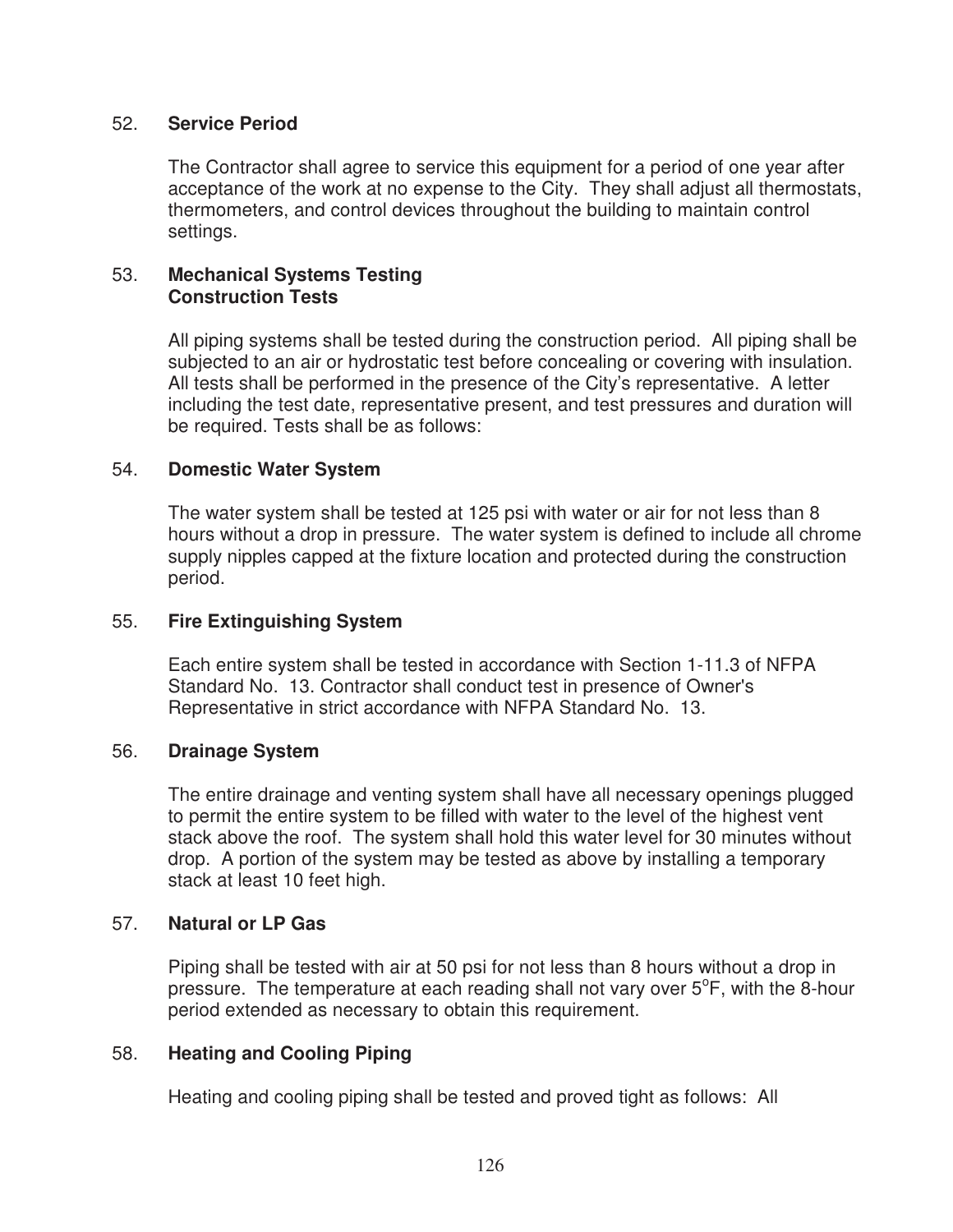concealed and inaccessible piping and fittings shall be tested in place prior to enclosing, with water or air pressure and proved tight. The entire piping system shall be tested after completion, with water or air pressure of 100% above the operating pressure or a minimum of 125 psig, and if possible, in service before insulation.

## 59. **Condensing Water Piping**

Condensing water piping shall be tested the same as the heating and cooling piping.

#### 60. **System Testing**

At the completion of the work, the Contractor shall retain a certified AABC Testing Agency to supervise the adjustment of the air and water systems, the validation testing and the preparation of Operating and Maintenance Instructions.

The Contractor shall also supervise the initial operation of all equipment and instruct the Operator selected by the City in such operation as required to acquaint him thoroughly with the best practice.

Electric power and gas required for testing of equipment will be supplied and paid for by the Contractor.

#### 61. **Balancing**

Air flow and water flow shall be balanced to the quantities shown. Contractor is allowed a tolerance of plus or minus 5% from the specified quantities.

#### 62. **Test Equipment**

All test instruments required for testing and balancing shall be verified for precision, accuracy and calibration and furnished by this Contractor. Those instruments that are installed as integral parts of the system may be used to read test reports for the validation testing if they meet these requirements.

#### 63. **Test Data and Reports**

The tests shall include all fans, mixing dampers, volume dampers, outlets, return registers, etc., normally included as a part of the air distribution and transmission system.

Balancing shall be primarily done at the fans by adjustments of fan speeds to obtain the minimum static pressure for satisfactory operation of the system. The dampers at the outlets and return registers shall be utilized only for a final "trim" balancing.

Mixing dampers at each central station shall be set to provide the proper ratio of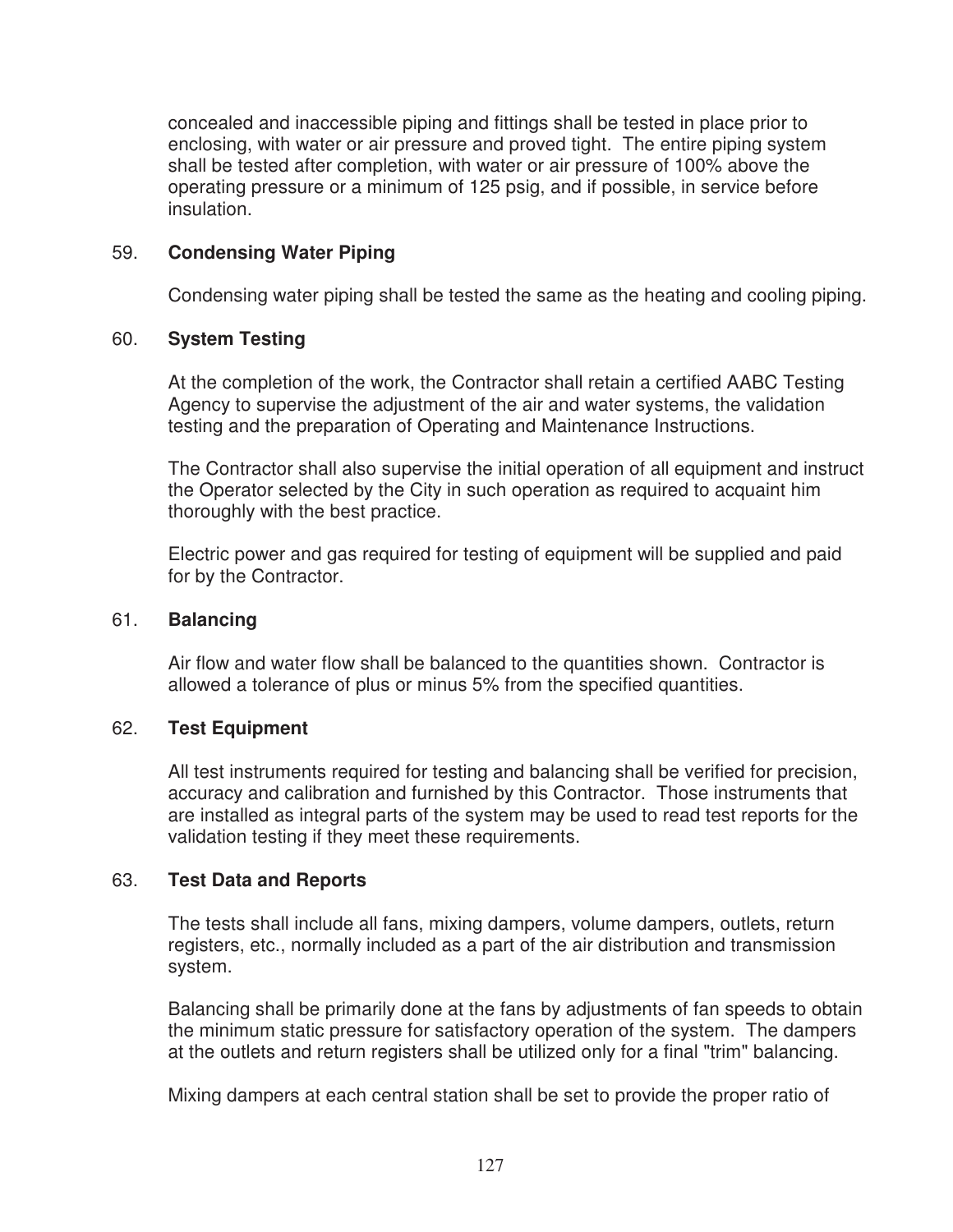outside air, return air and exhaust air throughout the controlled range of operation.

All air handling devices shall be balanced per manufacturer's instructions. A complete balancing report shall be submitted to the Architect/Engineer upon completion. Balancing shall be completed to the satisfaction of the Architect, Consulting Engineer, and Owner. Initial balancing and final adjusting of any devices after occupation (if required) shall be accomplished without any expense to the Architect/Engineer or City.

Any additional balancing dampers or orifice plates required for balancing shall be furnished and installed by the Mechanical Contractor.

The following requirements shall apply when performing the tests for each and every system:

Test and adjust blower rpm to design requirements.

Test and record motor full load amperage and voltage on each phase.

Make pitot tube traverse of main supply ducts and obtain design cfm at fans.

Test and record system static pressures, suction and discharge.

Test and adjust system for design cfm return air.

Test and adjust system for design cfm outside air.

Test and record entering air temperatures (D.B. Heating and Cooling.)

Test and record entering air temperature (W.B. Cooling).

Test and record leaving air temperatures (D.B. Heating and Cooling).

Test and record leaving air temperature (W.B. Cooling).

Adjust all main supply and return air ducts to proper design cfm.

Adjust all zones to proper design cfm supply and return.

Test and adjust each diffuser, grille and register to plus or minus 5% of design requirements.

Each grille, diffuser and register shall be identified as to location and area.

Size, type and manufacturer of diffuser, grilles, registers, and all test equipment shall be used to make required calculations.

Readings and tests of diffusers, grilles, and registers shall include required fpm velocity and test resultant velocity, required (design) cfm and tested (resultant) cfm after adjustments.

All diffusers, grilles and registers shall be adjusted to minimize drafts in all areas.

# 64. **Liquid Systems**

This Contractor shall adjust all pumps for proper flow and head so as to obtain results within 10% of design quantities.

# 65. **Validation Test**

General: After the balancing data has been reviewed by the Project Engineer, a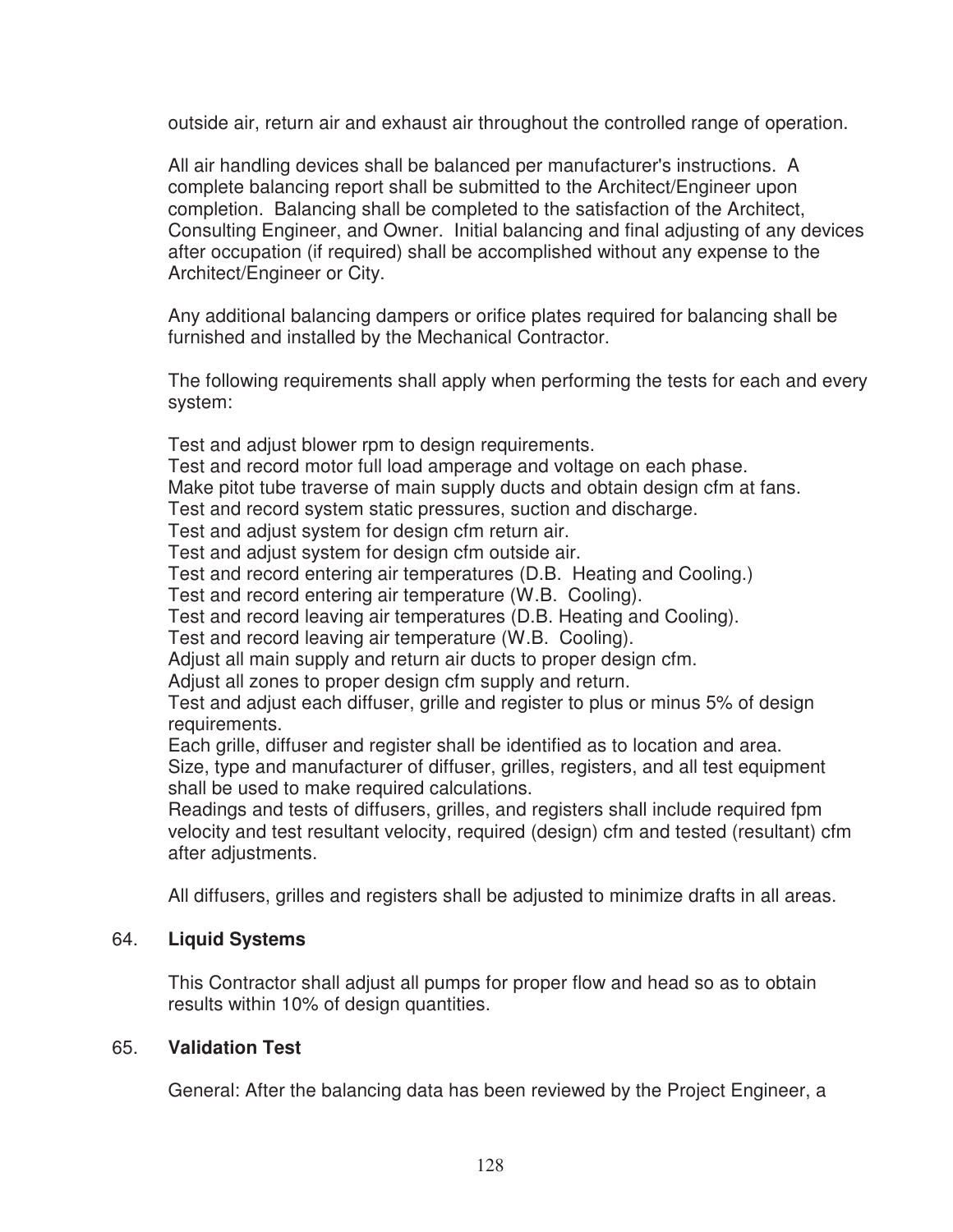validation test shall be scheduled. Prior to the validation test, a letter shall be submitted to the Engineer certifying that all mechanical equipment is operating as required and that all controls have been calibrated and are properly operating. The validation test shall be performed in the presence of the Project Engineer and the City's representative.

The date for the test shall be agreed upon at least two weeks prior to the test date. The test shall cover not less than a 4-hour period during which the City's representative shall be instructed in the proper operation and maintenance of the system.

The following data shall be taken and recorded at 30-minute intervals throughout the test.

Hot water supply and return temperature Zone and/or space temperature HVAC unit air supply and return temperature

The following data shall be taken at the beginning and end of the test: Outside temperature (DB and WB) Voltage and amperage of all motors

While the system is on maximum heating, air temperature rise and water temperature drop shall be recorded for all heating coils.

While the system is on maximum cooling, air temperature drop shall be recorded for all cooling coils.

#### 66. **Test Procedure**

At least 24 hours prior to the validation test, all zone and space controls shall be set at their minimum setting, and the proper operation of all equipment verified. The test shall be started by placing all systems in the heating position and turning all zone and space controls to  $85^{\circ}$ F. Heating operation shall continue until all systems have operated within their respective control range for a minimum of one hour.

All systems shall be placed in the cooling position, all zone and space controls set at  $75^{\circ}$ F and the test continued until all systems have again operated within their respective control range for a minimum of one hour. All zone and space controls shall then be set at  $65^{\circ}$ F and operated until all temperatures reach this condition.

All systems shall again be returned to the heating position, all zone and space controls set at an operating temperature of  $75^{\circ}$ F and the systems operated for approximately two hours.

During the test all available building heat gain devices shall be on. If possible, the test shall be run on a day when the outside temperature is between  $45^{\circ}$ F and 75 $^{\circ}$ F.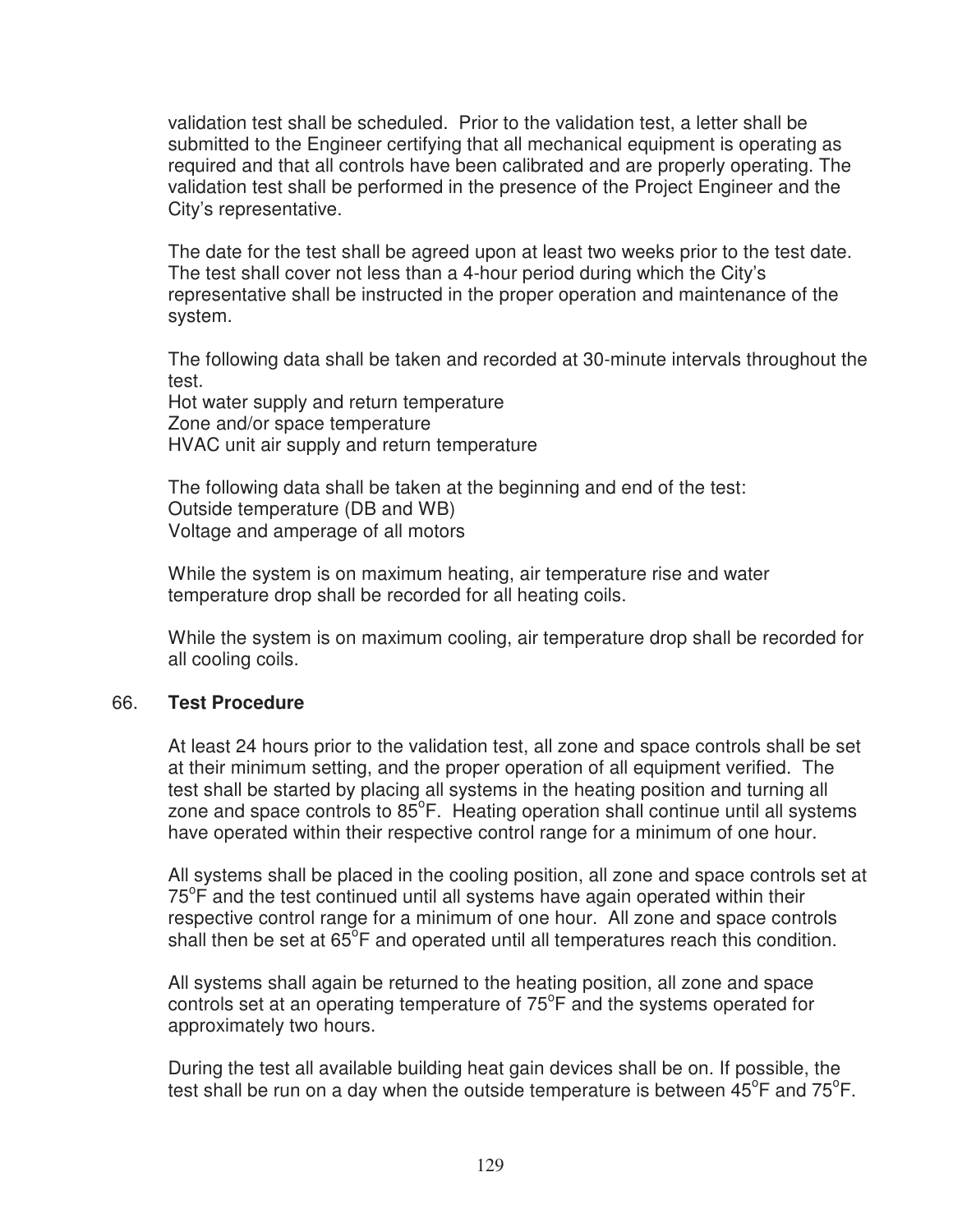If an equipment malfunction or alarm occurs during the test which cannot be repaired in 1 hour the test shall be terminated and rescheduled at the Contractor's expense.

If zone or space temperatures fluctuate more than plus or minus  $2^{\circ}$ F once the temperature comes into the control range, the cause for fluctuation shall be corrected and the test rescheduled at the Contractor's expense.

#### 67. **Validation Report**

Within two weeks after the validation test a typewritten report of the data taken during the validation shall be submitted to the City. The report shall include all data taken during the validation test. Prior to the validation test, a letter shall be presented that all controls have been calibrated and operating properly and that all equipment has been checked for proper operation.

#### 68. **Piping General**

All piping is to be cut, fit, reamed, erected and installed in workmanlike manner, run true 0and parallel with the building structure, and arranged to pitch or drain as required for the service in use. Unless noted or specific permission is given, all piping shall be run concealed within the building structure. PIPING WITH CARBON STEEL FLANGES AND PIPE FITTINGS MANUFACTURED IN THE PEOPLES REPUBLIC OF CHINA SHALL NOT BE ALLOWED.

The interior of the pipe shall be clean when erected. Cap open ends and use care in installation to prevent construction debris entering piping. Piping shall be anchored securely at approved points to provide equalized expansion. All connections to units, radiation, and other relative equipment shall be made with swing joints and unions.

In all closed circulating water systems provide manual air vents at all locations required for venting air from the system during filling and service. All pipe cutting shall be operated over an oil-tight pan of sufficient area to prevent the soiling of the floor or premises with cutting oils or compounds.

Dielectric unions or insulating couplings shall be installed at all connections wherever dissimilar metals are joined.

All screw threads must be tapered and proportioned in accordance with the regulations formally adopted by the manufacturers of the pipe being used. All threads must be cut true and sharp and threaded joints shall be put together and made tight with #5 Rectorseal or other approved joint compound.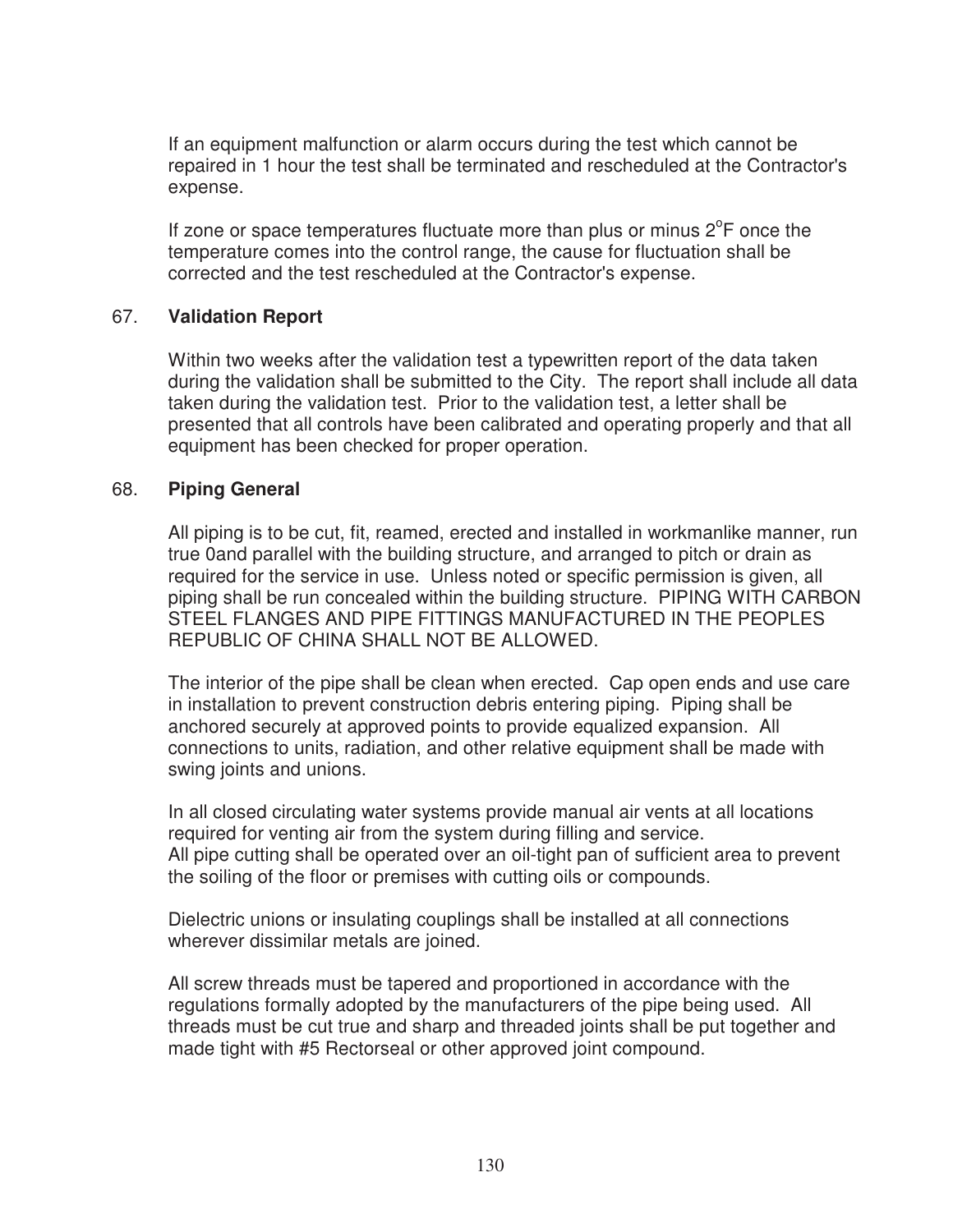## 69. **Pipe and Fittings Outside of Building**

The Contractor may use one of the following types. Use of the following types shall be subject to Local Codes and Ordinances. If local standards do not allow any of the specified options, Contractor shall use conforming material.

#### 70. **Domestic Water Service Outside of Building**

SDR 18, Class 150 PVC plastic with Ring-Tite joints, conforming to AWWA C-900.

Schedule 40 or 80 PVC Listed for potable water to NSF standards.

Type K soft copper with flare fittings up to 2" size.

## 71. **Fire Sprinkler Service**

Work under this section shall include furnishing all labor, materials, and equipment necessary to install an automatic sprinkler system and standpipe system in accordance with NFPA Standard No. 13 and 14. Material shall include all piping, fittings, sprinkler heads, valves, controls, alarms, hangers and any other supplemental items necessary to complete the system in accordance with engineered drawings and the Phoenix Fire Code.

#### 72. **Storm and Sanitary Sewer**

The Contractor may use one of the following material types beginning 5' 0" outside the building foundation.

Polyvinyl chloride sewer pipe shall conform to the requirements of ASTM D 3034, SDR-35, PVC sewer pipe and fittings. O-ring rubber gaskets for PVC sewer pipe joints shall be of the elastomeric type providing a watertight seal.

No-hub cast iron with neoprene gasket and stainless steel drawband.

#### 73. **Gas Piping**

Piping shall be schedule 40 black steel threaded pipe using threaded fittings. Pipe shall be mill coated and wrapped type CG-1 as applied by Hill-Hubbell & Co. The coating and wrap shall consist of cleaning, prime coating, 2 coats of pipe line enamel, glass mat, heavy kraft paper, and an electrical inspection. In lieu of this wrapping process, Republic Steel Company piping with a mill applied X-Tru-Coat plastic coating may be used. The fitting and joints shall be covered with Minnesota Mining Scotch-Rap-Pipe Insulation Tape #40, #50, or #51 as recommended by the manufacturer. The piping shall be swabbed internally before installation to remove foreign materials and shall be installed with two feet of cover and shall be pitched as required by the Utility Company.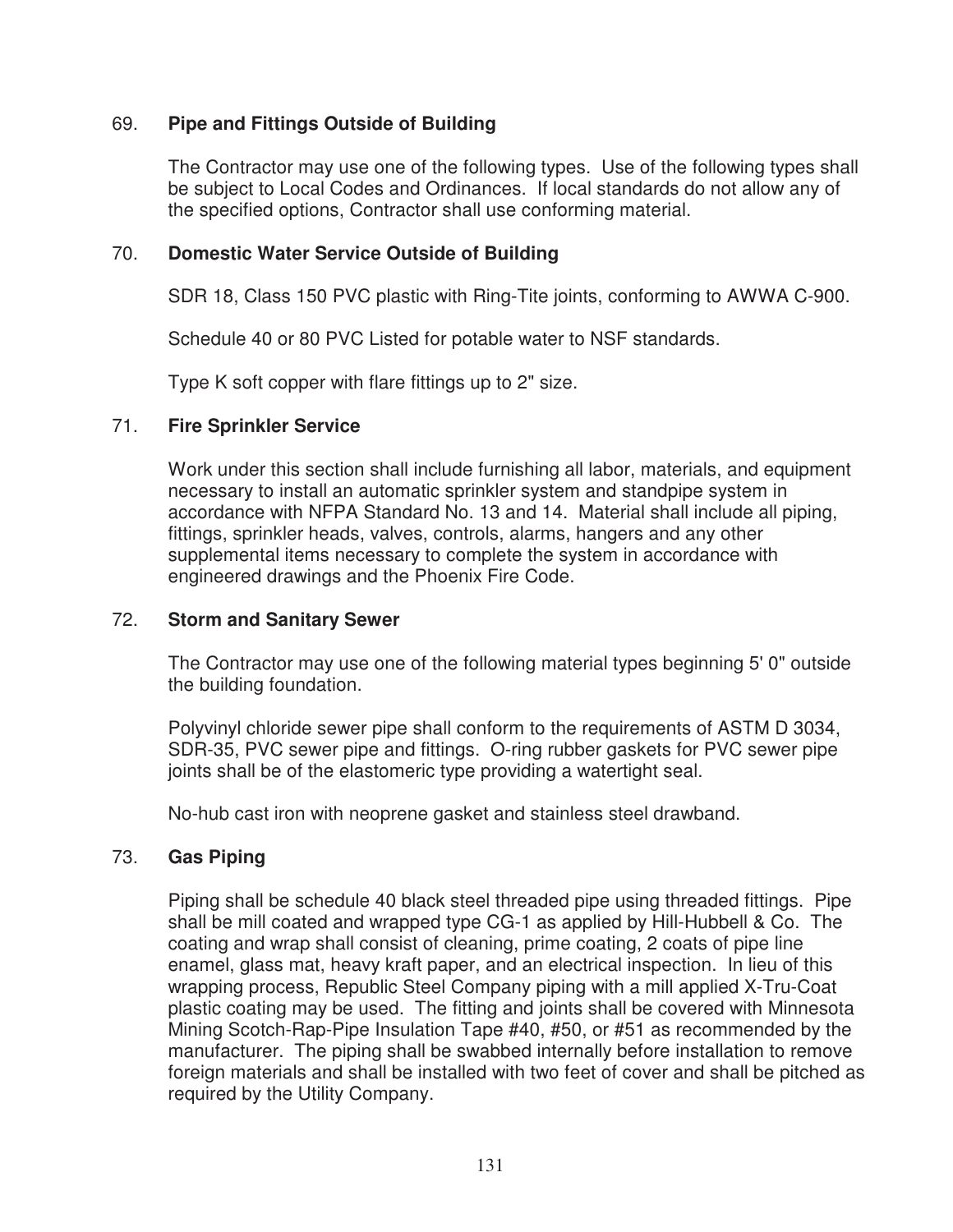Other piping materials which are acceptable with the local gas utility shall be acceptable as alternative materials.

#### 74. **Refrigeration Piping**

As specified for above grade refrigeration piping.

## 75. **Pipe and Pipe Fittings in Building – Below Grade**

The Contractor may use one of the following types. Use of the following types shall be subject to Local Codes and Ordinances:

#### 76. **Water**

Piping run in gravel or soil shall be type K soft copper with flared fittings. Where the pipe penetrates the concrete floor, the pipe shall be provided by a 6" length of Armaflex insulation. No joints are permitted below the slab.

## 77. **Sanitary Waste, Vent Piping and Storm Sewer**

Sanitary waste and vent piping shall be "no-hub" cast iron with neoprene gasket and stainless steel drawband. If approved by code and permitted by the Design Engineer and City, Listed ABS or PVC DWV piping may be substituted for the ''nohub'' piping.

#### 78. **Hot Water Heating, Chilled Water and Condenser Water Piping**

Type "L" soft copper with sweat fittings. Sweating shall be done with "Silfos" solder or silver solder and a brazing flux.

Where the pipe penetrates the concrete floor, the pipe shall be protected by a 6" length of Armaflex insulation.

# 79. **Refrigeration Piping**

As specified for above grade refrigeration piping.

# 80. **Pipe and Pipe Fittings in Building – Above Grade**

The Contractor may use one of the following types. Use of the following types shall be subject to Local Codes and Ordinances:

# 81. **Domestic Cold Water, Domestic Hot Water & Recirculating Hot Water**

Type "L" hard copper. Fittings shall be sweat pattern cast brass or wrought copper for use with type "L" copper tube. Fitting shall be done with a non-corrosive paste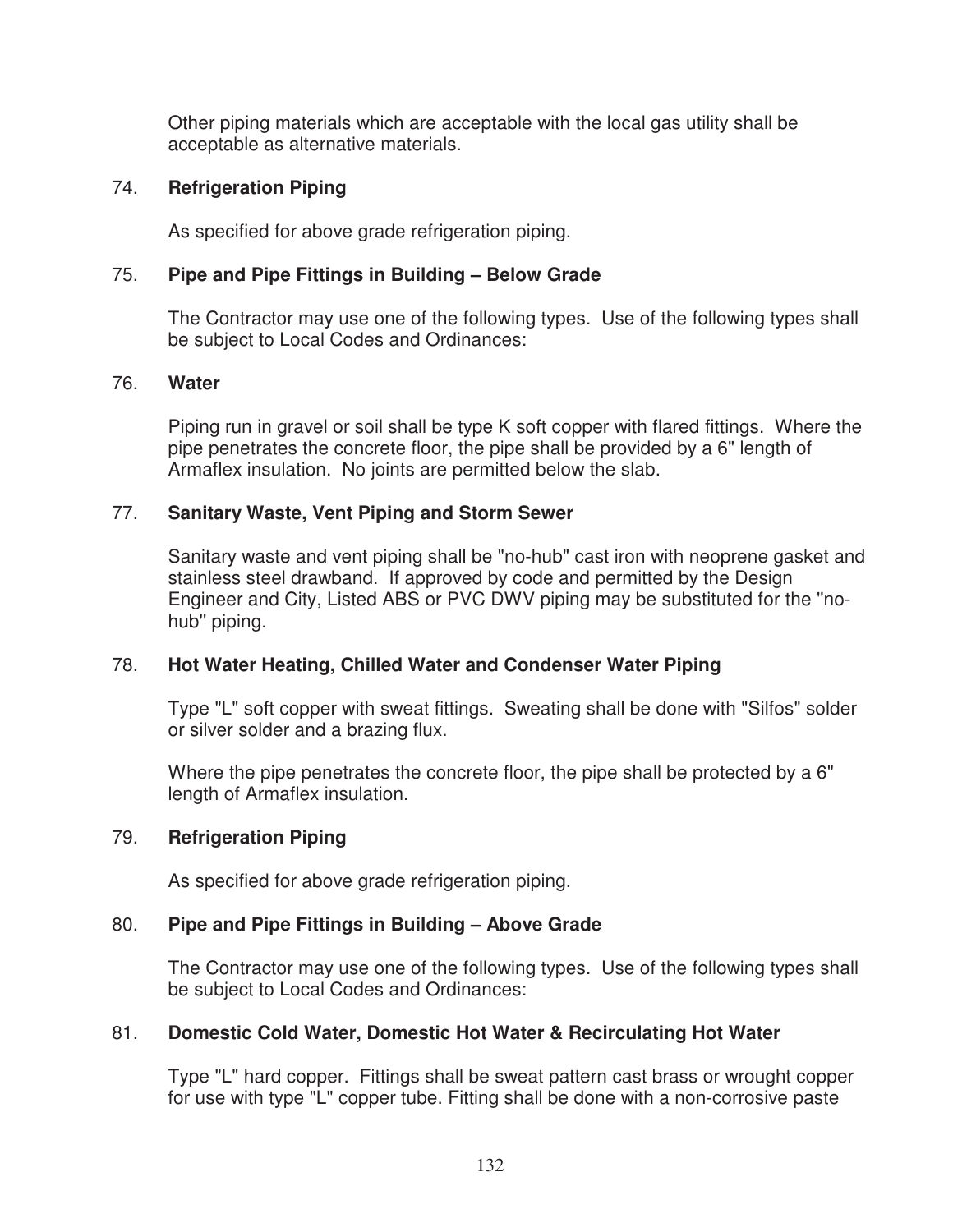flux and lead free solder for all pipe sizes.

# 82. **Sanitary Waste and Vent Piping**

Sanitary waste and vent piping shall be "no-hub" cast iron with neoprene gasket and stainless steel drawband. If approved by code and permitted by the Design Engineer and City, Listed ABS or PVC DWV piping may be substituted for the ''nohub'' piping.

Changes in pipe size on soil, waste and vent lines shall be made with reducing fittings or recessed reducers

# 83. **Roof Drain Piping**

"No-hub" cast iron pipe with appropriate fittings. If approved by code and permitted by the Design Engineer and City, Listed ABS or PVC DWV piping may be substituted for the ''no-hub'' piping.

# 84. **Hot Water Heating, Chilled Water, Condenser Water and Steam Piping**

Type "L" hard copper with sweat fittings may be used for hot water heating piping and chilled water piping. Fitting shall be done with non-corrosive paste flux and 50/50 solder for pipes up to 1" and 95/5 solder on pipes 1" and over.

# 85. **Cooling Coil Condensate Drain Piping**

Piping shall be type "M" hard copper with sweat fittings. Fittings shall be cast bronze or wrought copper. Fitting shall be done with non-corrosive paste flux and solid core 50/50 solder. Traps shall be provided on piping for draw through coils. Trap seal depth shall be 1" more than the air handling unit static pressure.

# 86. **LP or Natural Gas Piping**

Schedule 40 black steel. Pipe shall be pitched in the direction of flow with a drip leg at the bottom of each drop or rise. Fittings shall be wrought iron.

# 87. **Refrigeration Piping**

Dehydrated and capped Type "L" hard drawn copper tubing otherwise known as "ACR" tubing with wrought copper fittings using "Silfos".

# 88. **Special Joints**

The joining of copper pipe and steel pipe or any pipe of dissimilar metals shall be done with dielectric or insulated type union. This requirement applies to all piping, including black steel to copper connections.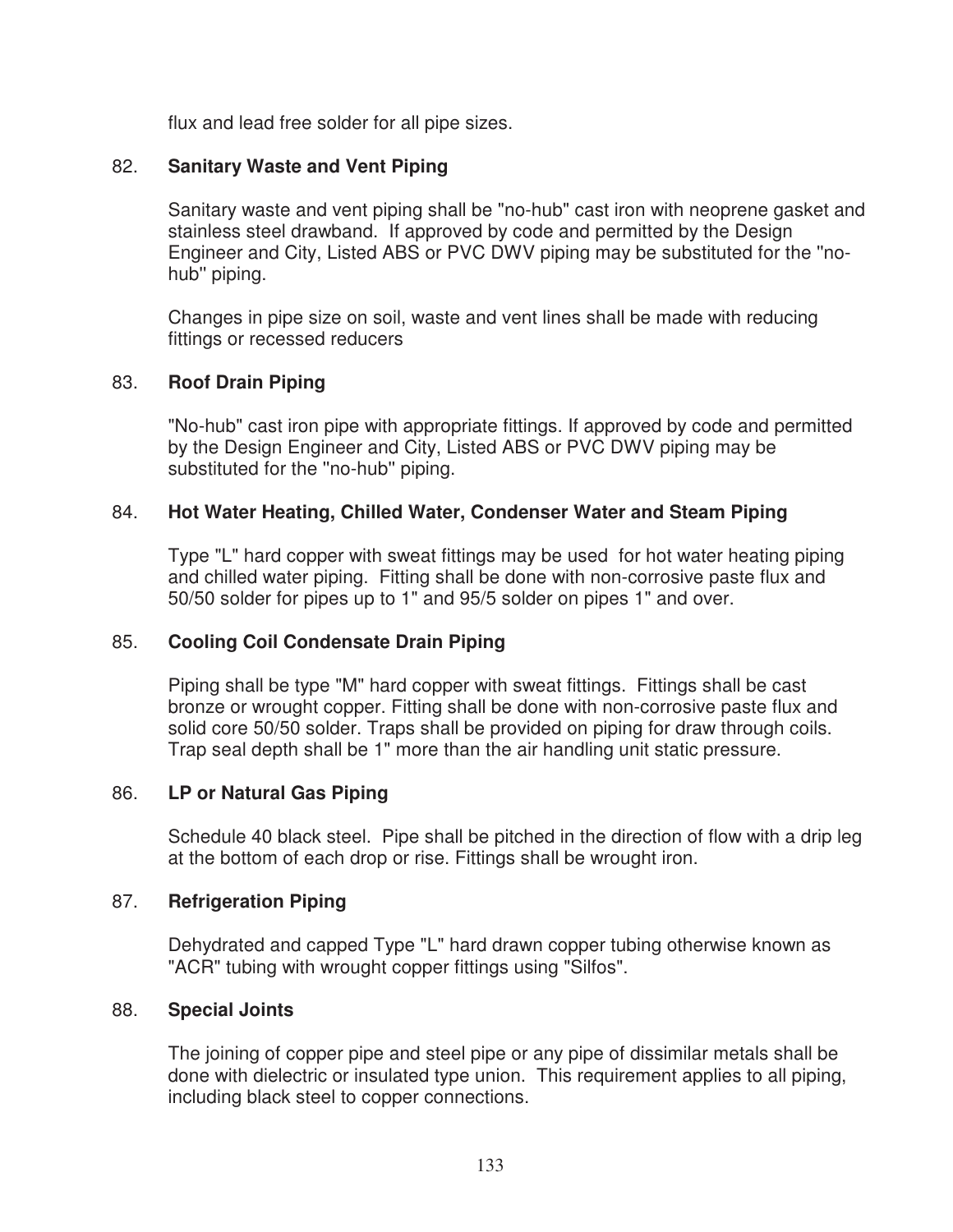#### 89. **Valves**

Furnish and install all valves indicated on the drawings or required for the proper sectionalizing or operation of the different piping systems.

Except where other suitable valves such as balancing valves or plumbing fixture stops are indicated, ball valves shall be provided in the piping connections to each item of equipment to permit isolation of that equipment from the piping systems for service or replacement.

#### 90. **Floor, Wall and Ceiling Plates**

Where exposed piping passes through floors, walls, or ceilings in the finished portions of the building, install chrome plated escutcheons complete with clamping device to hold plate firmly against the adjacent structure.

#### 91. **Pipe Hangers and Anchors**

Unless specified or shown otherwise, all hangers for steel pipe shall be of heavy wrought iron or malleable iron adjustable ring type. All steel and copper piping shall have Grinnell Fig. 97 adjustable wrought ring hanger. Hanger for copper piping shall be vinyl coated or copper plated when in direct contact with the pipe. This Contractor shall furnish all inserts, clamps, sockets, bolts, clips or rods, to complete all hangers. Hangers for insulated cold piping shall be large enough to encompass the insulation.

Hangers for hot piping may be pipe size with the insulation butted against the hanger, and all gaps covered with insulation tape.

Piping shall be supported in such a manner as to provide an absolute minimum of expansion or contraction stress, or piping and valve weight, being transmitted to the equipment.

Horizontal steel piping shall be supported as follows:

| Pipe Size<br>Up to $1-\frac{1}{2}$ " | Rod Dia.<br>1/4" | Max Spacing<br>8ft. |  |  |
|--------------------------------------|------------------|---------------------|--|--|
| $1 - \frac{1}{2}$ & 2"               | 3/8"             | 10ft.               |  |  |
| $2 - \frac{1}{2}$ & 3"               | 1/2"             | 12ft.               |  |  |

| Horizontal copper tubing shall be supported as follows: |          |             |
|---------------------------------------------------------|----------|-------------|
| Nom Tube Sizing                                         | Rod Dia. | Max Spacing |
| Up to $1$ "                                             | 1/a''    | 6ft.        |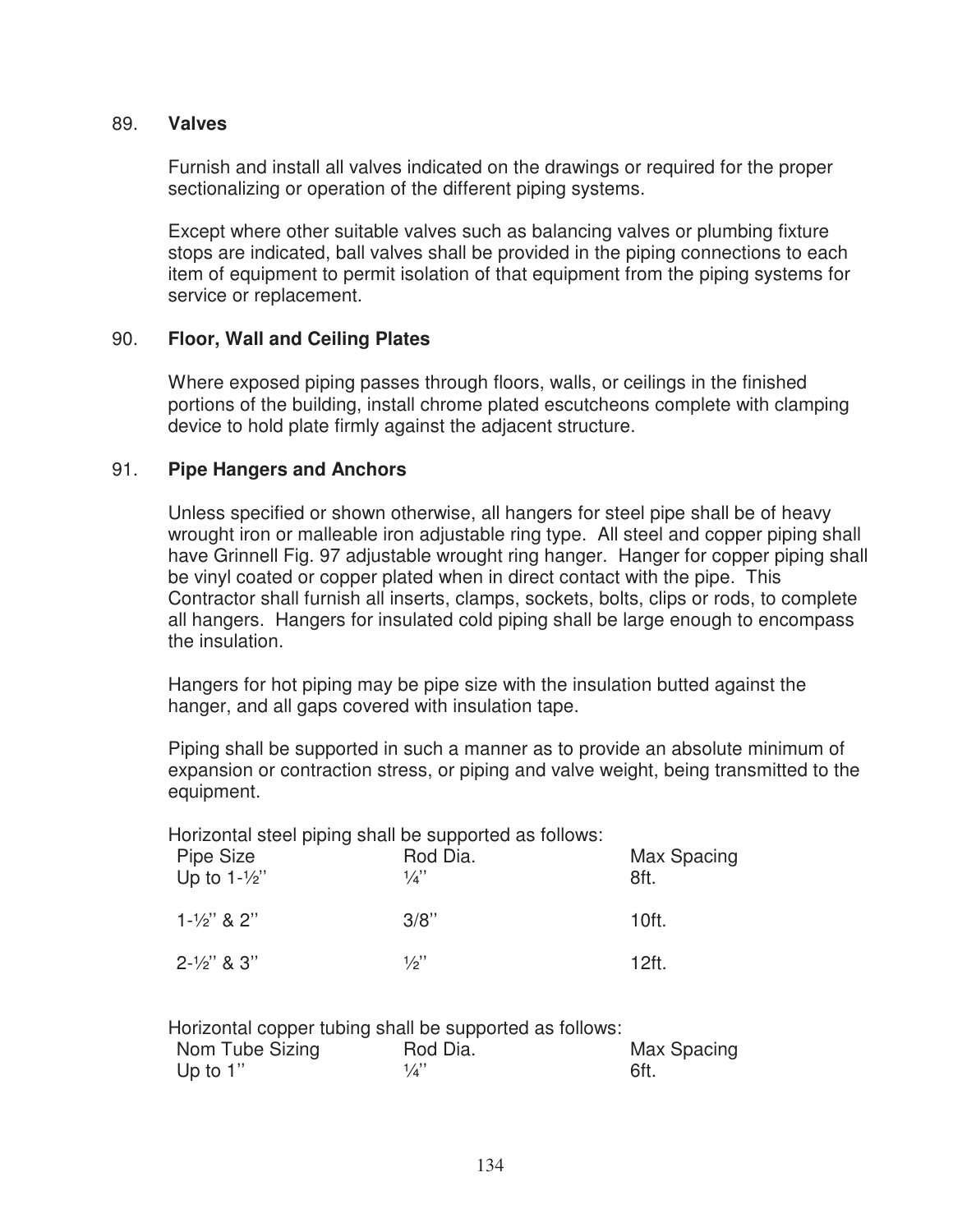| $1 - \frac{1}{4}$ & $1 - \frac{1}{2}$ | 3/8"            | 8ft.  |
|---------------------------------------|-----------------|-------|
| 2"                                    | 3/8"            | 9ft.  |
| $2 - \frac{1}{2}$                     | $\frac{1}{2}$ " | 9ft.  |
| $3''$ & $4''$                         | $\frac{1}{2}$ " | 10ft. |

Cast iron soil pipe shall be properly supported at each hub or connection.

Under no condition will perforated strap hangers or wire hangers be allowed.

Hanger material shall match the material of the pipe it supports except that galvanized hangers will be allowed on black steel pipe.

Pipe 2" in diameter or smaller may be laid directly on top of the bottom chord of steel joists as directed or in accordance with details shown. Insulated piping shall be provided with saddles at support points. Support point spacing shall not exceed the distance specified above.

UNDER NO CONDITION SHALL ANY PIPE OR DUCT STRUCTURE BE USED TO SUPPORT ANOTHER.

Groups of pipes at the same elevation or graded flow may be supported on trapeze hangers using Unistrut P-1001 channels with threaded rod connected to inserts. Details of trapeze supports and their method of attachment to the structure shall be submitted to the Engineer for review. Furnish pipe clamps to control spacing. Clamps shall span the outer surface of the insulation or pipe.

#### 92. **Flashings**

Openings in the roof for roof drains, ductwork or other piping, shall be flashed watertight by caulking or other acceptable means. Flashing shall extend not less than 12" from the outside edge of the vent, drain or pipe, and shall be mopped in with roofing material to make a watertight installation. Flashing method shall be as accepted by the Engineer.

#### 93. **Curbs**

All roof curbs and flashing for exhaust fans, duct penetrations, or equipment support shall be provided by others, except prefabricated curbs, where indicated, shall be provided by this Mechanical Contractor. Mechanical Contractor shall be responsible for coordination of the size, location, and supporting steel for all curbs. Curbs shall be set In-place by the Mechanical Contractor and shall be flashed and coordinated with the roofing system by the Roofing Contractor.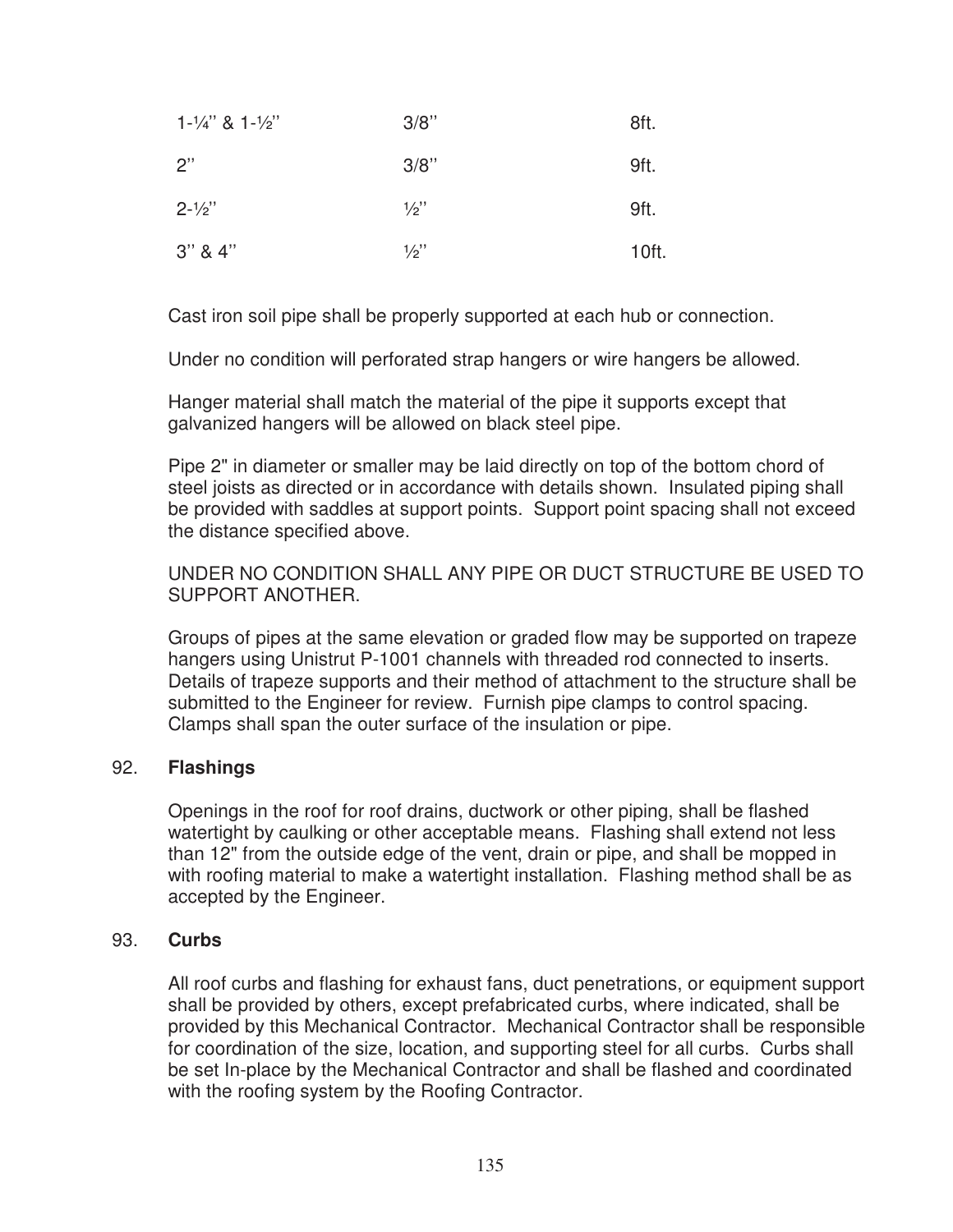## 94. **PLUMBING FIXTURES Soil and Waste System Soil, Waste and Vent Piping**

Waste and vent piping shall grade at 1/4" per foot, where possible, but in no case shall grade less than the minimum allowed by the applicable Code. When an end or circuit vent from any fixture or line of fixtures is connected to a vent line serving other fixtures, the connection shall be at least 5 inches above the flood rim of the highest fixture in the battery, to prevent the use of a vent line as a waste. Horizontal waste lines receiving the discharge from two or more fixtures shall be provided with end vents, unless separate venting of fixtures is noted.

Changes in pipe size shall be made with reducing fittings or recessed reducers.

#### 95. **Sewer-Water Crossings**

City of Phoenix MAG Concrete Encasement Standard 404, which is used for public right-of-ways when the sewer line crosses above potable water lines are prohibited for onsite sewer systems. Concrete encasement of water or sewer lines is strictly forbidden.

#### 96. **Manholes**

City of Phoenix MAG Manhole Detail 420 is to be modified for onsite sewers as to provide flexible compression joints on the inlet and outlet pipe connections to the manhole which shall be no closer than 12 inches and not farther than 36 inches from the manhole. No compression joint shall be embedded within the manhole.

#### 97. **Backflow Prevention**

If any plumbing fixtures are proposed to have flood rim elevations below the upstream manhole rim elevation, then all such plumbing fixtures are to be routed through an approved backwater valve in an accessible vault. All plumbing fixtures with flood rim elevations above the upstream manhole rim elevation are not permitted to flow through the backwater valve

#### 98. **Roof Drain Separation**

Primary roof drain systems may not be directly connected to the onsite storm drain system unless the entire onsite storm drain system design complies with the plumbing code. In order to separate plumbing code systems from the onsite storm drain system provide some means of overflow (bubbler box, catch basin etc.) at the ground level which provides a transition with overflow/daylight provision for the primary roof drain system.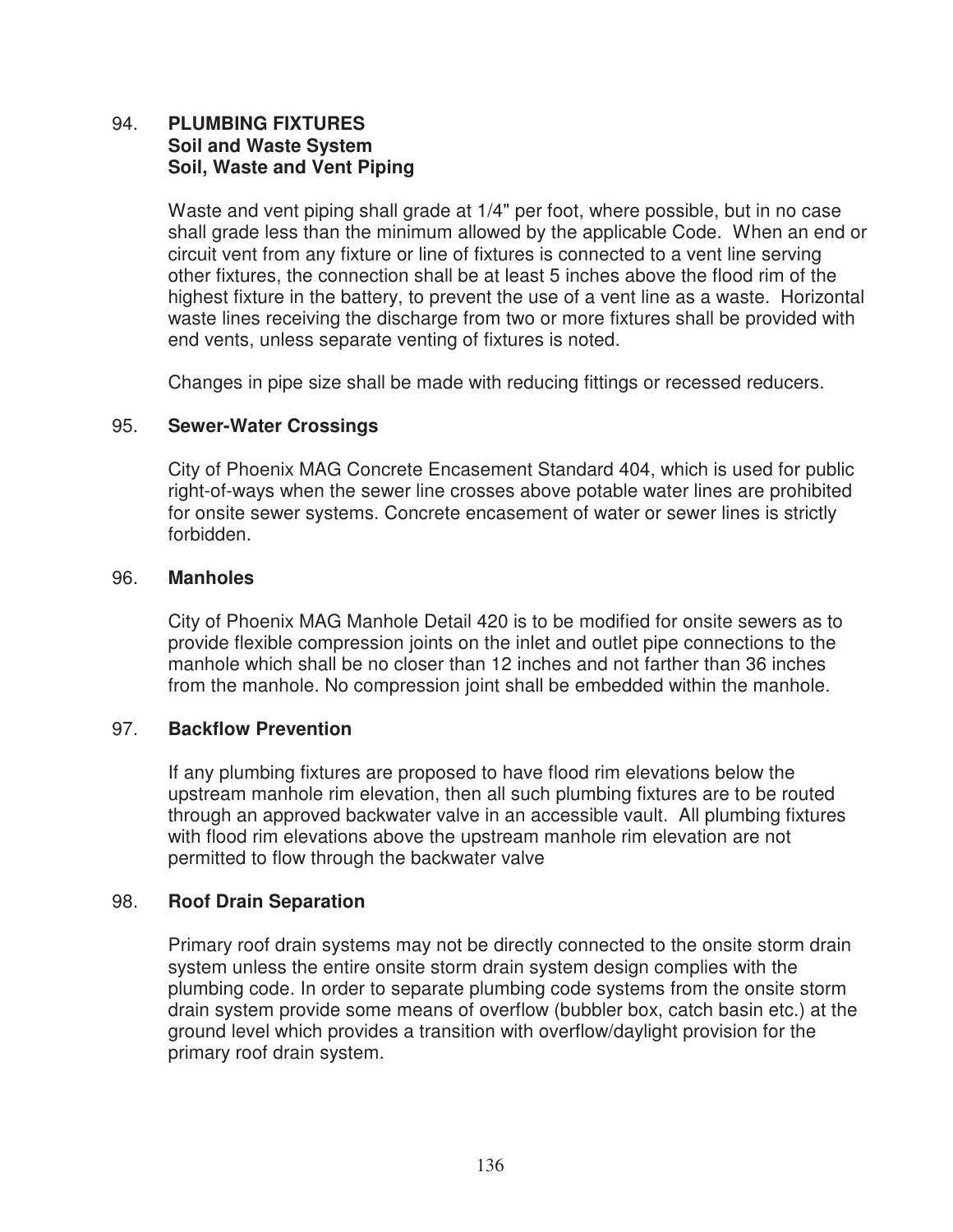## 99. **Vent Termination**

Vent stacks from sewer, soil, waste, and drain pipes shall be extended at least 12" above the roof. Locations of vent terminals shall be coordinated to insure necessary separation from outside air intakes and other ventilation openings.

#### 100. **Multiple Buildings Served by Common Sewer**

Compliance with the State of Arizona's Aquifer Protection Permit, General permit 4.01sewege collection requirements are required for buildings utilizing a shared sewer ejector system or those onsite sewers exceeding flows of 3000 GPD serving multiple buildings. The General Permit 4.01 Private Sewage Collection System shall not be placed in service until an Approval of Construction and a Notice of Verification of General Permit Conformance has been issued by the City.

The following information submittal requirements for the APP 4.01 Approval to Construct and/or Provisional Verification of General Permit Conformance are required to be submitted to the City's County Health Delegate:

a. Engineer's Design Reports. Design shall provide wastewater flows including the basis for the calculations; describe the proposed construction and basis of design; provide design data and hydraulic calculations; and establish the adequacy of the design of the sewer system to meet system sewer flows. Design reports shall be signed and sealed by an Arizona registered professional engineer.

b. Operations and Maintenance Plan (Onsite Sewers and Lift Stations Only). If the proposed onsite sewage collection system is not within a sewer easement owned and operated by the Water Services Department and meets the criteria of an APP 4.01 sewage collection system, submit an operation and maintenance plan per R18- 9-E301.C.6 of the rule.

c. Certified Operator of System (Onsite Systems Only). If the proposed water system and/or sewage collection system is not within a utility easement owned and operated by the Water Services Department, an ADEQ certified operator at the appropriate grade is required. Provide name, firm, address, and 24-hour phone number for the certified operator(s) of the system(s).

d. CC&R's (Onsite Systems Only). Provide draft CC&Rs providing evidence of financial provisions regarding the operation, maintenance, and replacement responsibility of the onsite system by the homeowners association or other ownership group.

#### 101. **Valves**

All in-line valves specified for general plumbing use shall be 125 psi rated bronze ball valves as manufacturers by NIBCO or equal.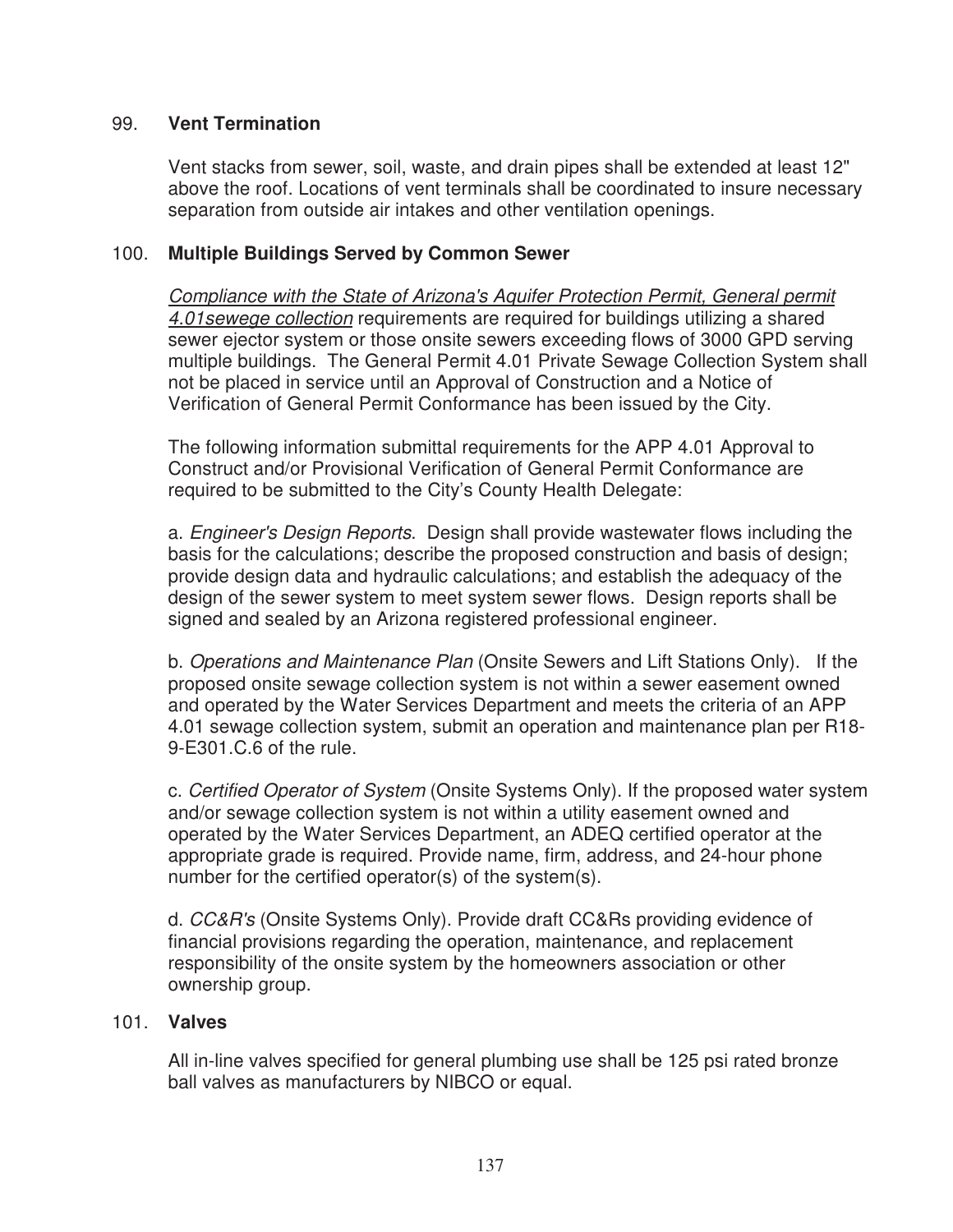#### 102. **Cleanouts**

Full size cleanout plugs (to a maximum size of 4") shall be furnished and installed at the foot of all waste stacks, in all waste piping not over 50 feet apart, at all 90 $^{\circ}$  turns in mains, where the waste piping leaves the building, at all points shown on the drawings, and where necessary to permit the entire drainage system to be rodded out easily.

#### 103. **Hot Water System Boiler Cleaning and Filling**

After installation, clean or boil out the boiler in strict accordance with manufacturer's step-by-step instructions, using the recommended dosage of caustic soda and/or trisodium phosphate. For hot water systems, the water containing cleaning compound shall be circulated through the entire system.

After the cleaning is completed, the final water fill shall be deaerated by heating to at least 180°F and charged with a water treatment compound as recommended by the manufacturer.

#### 104. **Boiler Startup, Tests, & Inspection**

Boiler startup shall be performed by a factory trained service representative. Owner's representative shall be present during startup to receive instruction in care and maintenance of the unit. Permits and inspections shall be obtained from the State of Arizona Boiler Inspections Division.

#### 105. **Hot Water Specialties Air Vents**

Furnish and install air vents at all high points in the hot water piping system, at the end of all mains and risers and at all other points where required or indicated to vent air from the system.

#### 106. **System Water Treatment**

Provide an initial dosage of a non- chromate corrosion inhibitor, Dearborn B-239 or equal, in the quantities recommended by the manufacturer. If the system is drained for repairs during the Warranty period, Contractor shall recharge the system with inhibitor in sufficient quantity to meet original recommendations.

#### 107. **System Antifreeze Solution**

After system cleaning is completed, system shall be refilled with a solution of 30% by volume Dowtherm SR-1 inhibited propylene glycol and 70% water. Solution shall be hand pumped into the system, vented, and rechecked for leaks under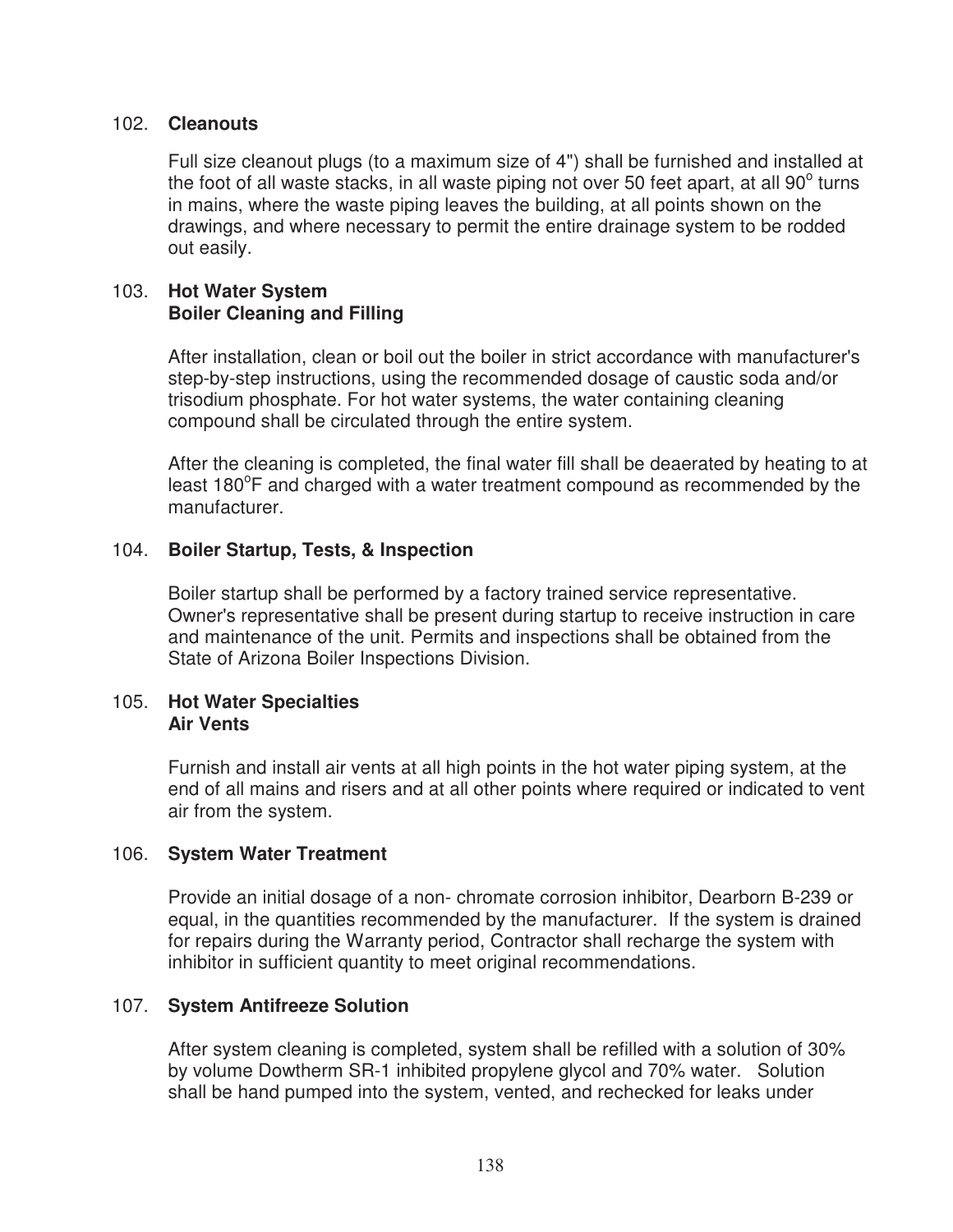operating pressure. If system is drained for repairs at any time during the 1-year warranty period, refilling shall be done with the specified strength solution.

#### 108. **Chilled Water System**

After installation, flush out chiller piping system in accordance with the manufacturer's instructions.

#### 109. **Chiller Startup, Tests, & Inspection**

Chiller startup shall be performed by a factory trained service representative. Owner's representative shall be present during startup to receive instruction in care and maintenance of the unit.

#### 110. **System Water Treatment**

Provide system water treatment as recommended by the manufacturer.

#### 111. **System Antifreeze Solution**

After system cleaning is completed, system shall be refilled with a solution of 30% by volume Dowtherm SR-1 inhibited propylene glycol and 70% water. Solution shall be hand pumped into the system, vented, and rechecked for leaks under operating pressure. If system is drained for repairs at any time during the 1-year warranty period, refilling shall be done with the specified strength solution.

#### 112. **Radiant Floor Systems**

- Tubing shall not be installed closer than 6'' from walls.
- Contractor shall completely photograph all areas of tubing before the concrete slabs are poured.
- Provide Ultra CBF concrete barrier rFoil insulation under all heated concrete slabs.
- Radiant tubing shall be pressurized to 15 PSI during concrete pour & continuously monitored for pressure drop.
- Tubing shall be attached to the rebar grid with Rehau approved accessories such as wide crown staples, star clips, cable binder ties, screw clips, or rail fix plastic channels as dictated by concrete slab construction.
- Provide ''Pro-Balance'' manifolds and circuit actuator for individual circuit control on multiple circuit manifolds.
- Provide Rehau plastic protection sleeve at all points where tubing enters slab.
- Provide support bends at all  $90^\circ$  bends in tubing.

Prior to the completion of a project, at least three sets of maintenance manuals, operating manuals, parts manuals, as-built and shop drawings of all equipment covered in this section shall be submitted to the city.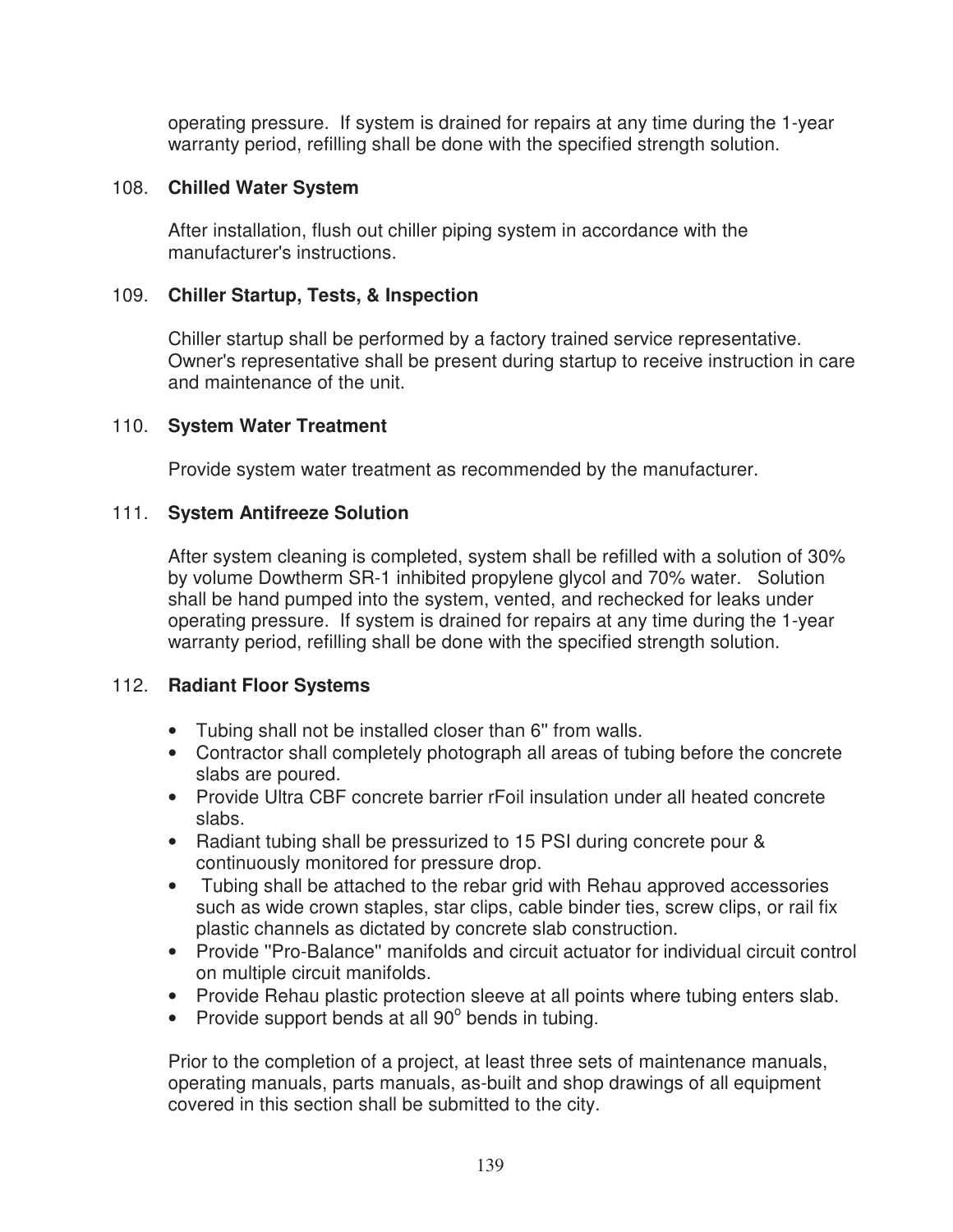All installations shall be designed for total system energy efficiency and conservation. HVAC systems should be designed based on a life-cycle cost analysis. A comprehensive energy analysis shall be performed for all buildings 10,000 sq. ft. or more, using computer simulation programs such as TRACE, DOE2, or others approved for use by the federal government. The computer simulation program shall be used to perform the energy analysis and evaluation of alternative building methods, materials, orientations, lighting and HVAC systems.

All systems shall be designed so that they are easily adaptable to the future growth of the facility.

All design considerations shall comply with ASHRAE standards.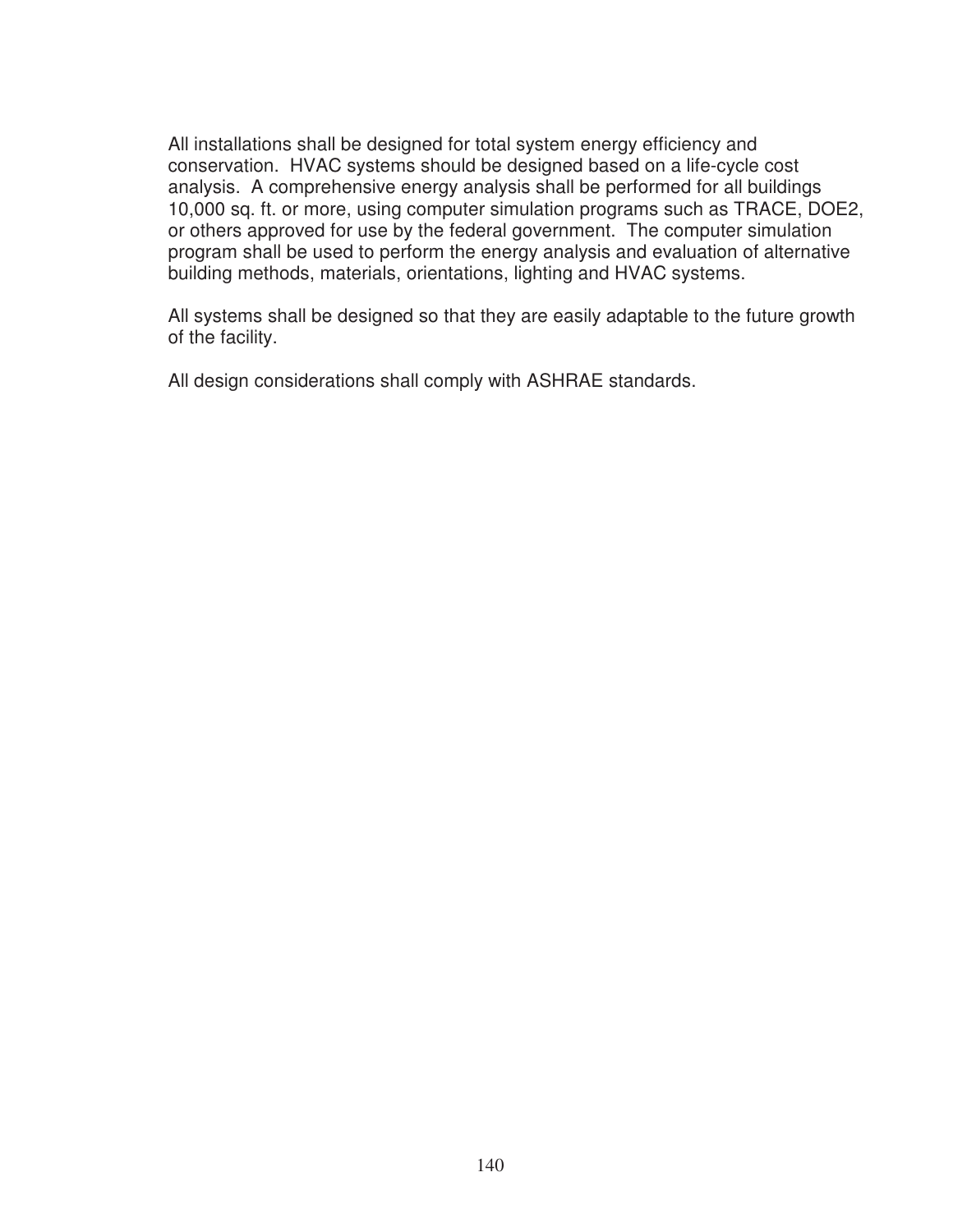# **APPENDIX H – Telecommunications Cabling System Standards**

| <b>INFORMATION TECHNOLOGY STANDARDS</b>            | No.                    |  |
|----------------------------------------------------|------------------------|--|
|                                                    | nt1.10<br>Page 1 of 45 |  |
|                                                    | <b>Domain</b>          |  |
|                                                    | Network & Telecom      |  |
| <b>Title</b>                                       | <b>Effective Date</b>  |  |
| <b>Telecommunications Cabling System Standards</b> | November 1, 2001       |  |

# PURPOSE

The purpose of the Telecommunications Cabling System Standards Standard is to define a set of guidelines for deploying and managing the growing environment in the City of Phoenix. The Telecommunications Cabling System Standards is to establish an efficient, logical, cost-effective and strategic foundation for the support of the physical communications layer installed for the City's telecommunications systems. Following this standard will ensure that citywide installation of all telecommunications cabling infrastructure - both inside and outside plant - will meet end-user needs, current industry safety standards, technical and performance specifications, and warranty requirements for all systems and equipment. This document is to be used as a minimum guideline.

Future revisions of this standard will be made when competing industry efforts indicate a clear direction is established, based upon industry-wide acceptance of standards.

# APPLIES TO

These standards apply to departments, architects, contractors, and design professionals who are involved in telecommunications cabling projects for the City of Phoenix. These standards should be used for all projects involving provision of telecommunications cabling and services.

#### BACKGROUND

A structured cabling system is defined as the complete collective configuration of cabling and associated hardware at a given site that has been installed to provide a comprehensive telecommunications infrastructure. This infrastructure is intended to serve a wide range of usage, such as to provide telephone service or computer networks and should not be device dependent.

This document also assumes that the user is familiar with telecommunications distribution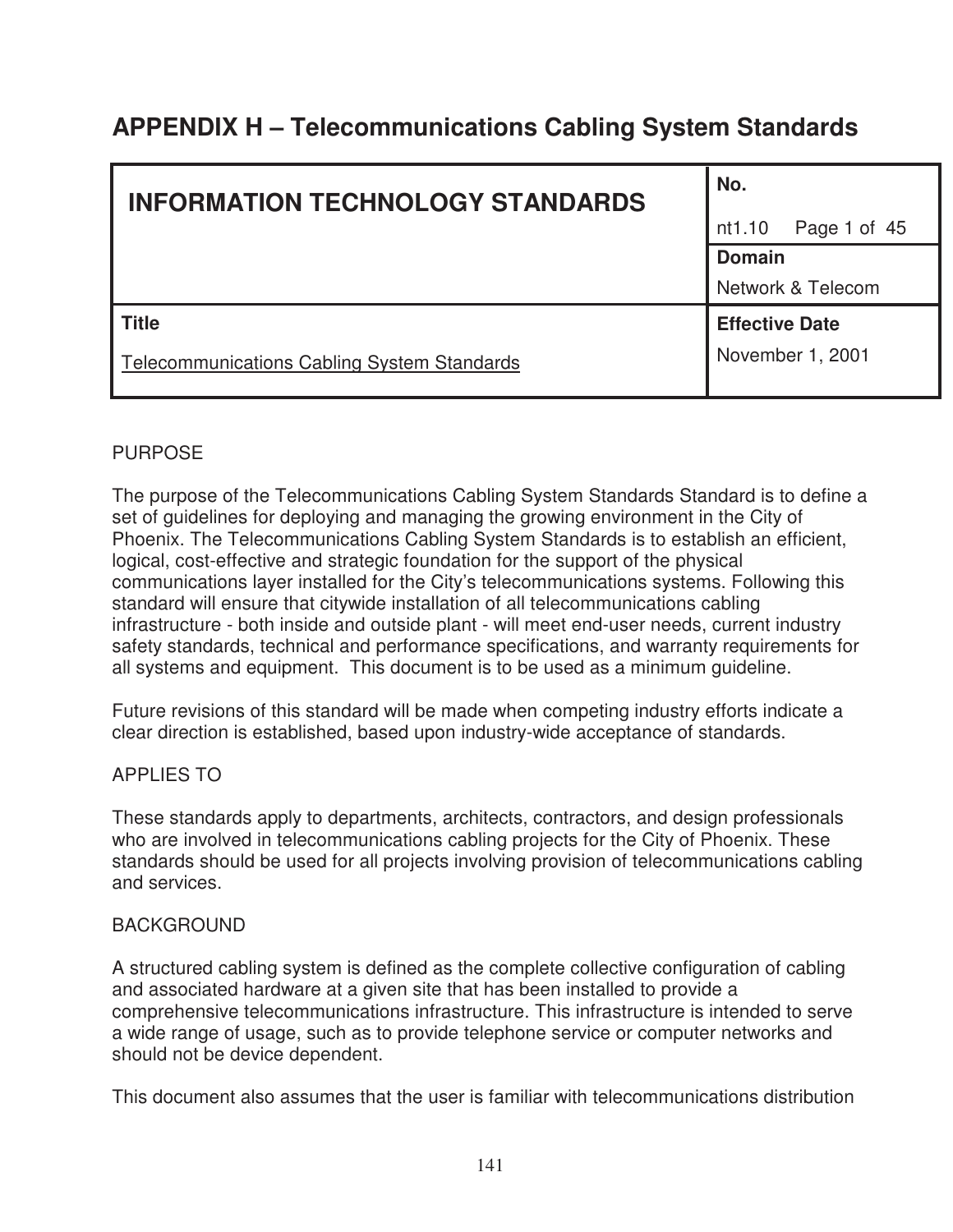systems, with the cable and hardware used in them, and with the installation of cabling in many different environments; including, but not limited to, LANs, MANs, WANs and campus distribution systems. It is not intended to be a training manual in telecommunication distribution systems or to replace existing industry standards.

# **STANDARD**

1 The application of standards and guidelines for telecommunications cabling systems remains facility sensitive. The size, architecture, location and intended use of a facility can significantly affect the particular design of the telecommunications cabling system for a building or campus. The design for specific facilities should be developed by the staff of the department or functional area in partnership with the City's Telecommunications Engineer, as part of the normal facilities design, review and approval process. The City's Telecommunications Engineer will always assist staff in evaluating both standard practices and alternatives, recommending telecommunications design solutions that are technically appropriate to meet the department's present operational and business needs, and those of the foreseeable future.

Changes and updates to this document will be made as necessary to keep it current with standard industry practices.

Requests for a waiver of these standards, or for technical clarification of specific design issues must be forwarded to the ITD Telecommunications Engineer, who will review all requests in a timely and professional manner:

Lead User Technology Specialist at ITD, 251 W Washington (602) 495-3746

Work performance and standards must warrant that the installation of all materials shall be completed in a good and workmanlike manner and in accordance with the highest standards of the telecommunications industry.

All work and materials shall be in full accord with the requirements of the Arizona Administrative Code, the State Fire Marshall, the Division of Industrial Safety, the National Electric Code and other applicable City and state laws or regulations. Nothing in the specifications shall be construed to permit work not conforming to these codes and orders.

The Information Technology Department's Responsibilities for Telecommunications **Projects** 

ITD is responsible for City of Phoenix inside and outside telecommunications system facilities, network connectivity and the associated backbone cabling. These responsibilities include the review of all telecommunications cabling project plans. These responsibilities are outlined below.

1.2.2 ITD will indicate, on the design drawings and in the design specifications, the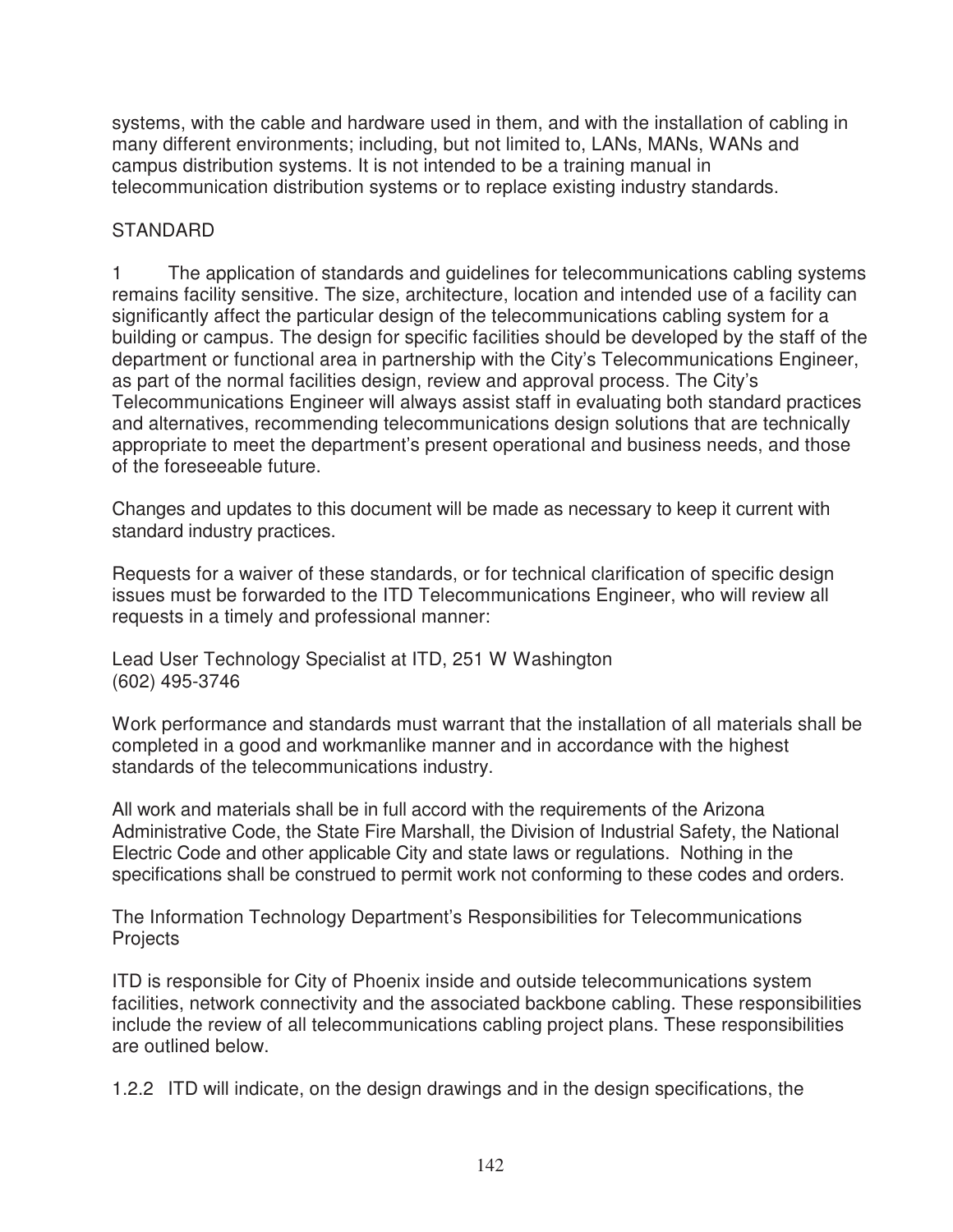locations and specifications of the physical infrastructure required for a complete telecommunications cabling pathway and distribution system. This infrastructure shall include:

a) Identifications and Workstation locations

Connectivity for a complete telecommunications cabling system, including connecting hardware and cabling requirements

The infrastructure necessary to support the horizontal and riser cabling systems

The required telecommunications closet size and locations (TC)

The required Main telecommunication closet size and location (MTC).

The necessary infrastructure to interconnect buildings: including routes, conduit, manholes, pull boxes and building entrances, cables, splices, D-marc points.

Grounding and bonding requirements

ITD shall be provided copies of the Telecommunication Service Request (TSR) or other such documents describing the approved project. These documents shall be provided to ITD upon approval of the department responsible for managing that project.

ITD shall be provided Schematic Design (SD) documents for review at each stage of the schematic design process, and be provided a minimum of ten workdays from the date documents are received by ITD for review and return of comments.

ITD shall be provided Design Development (DD) documents for review at each stage of the design development process, and be provided a minimum of ten workdays from the date documents are received by ITD for review and return of comments.

ITD shall be provided Construction Documents (CD) for review at each stage of the construction document process, and be provided a minimum of ten workdays from the date documents are received by ITD for review and return of comments.

When a new project, building or building renovation is planned, architectural drawings are typically released for review by ITD in the following order:

Schematic - These are the initial planning documents and design drawings that assist departments in the early stage of the project. The Schematic Design documents shall consist of system narrative, including MTC/TC information, and campus connection points.

 The schematic design documents should also include drawings composed of a title sheet, single line diagrams, and site plans. These plans may be part of the overall site and or electrical plan.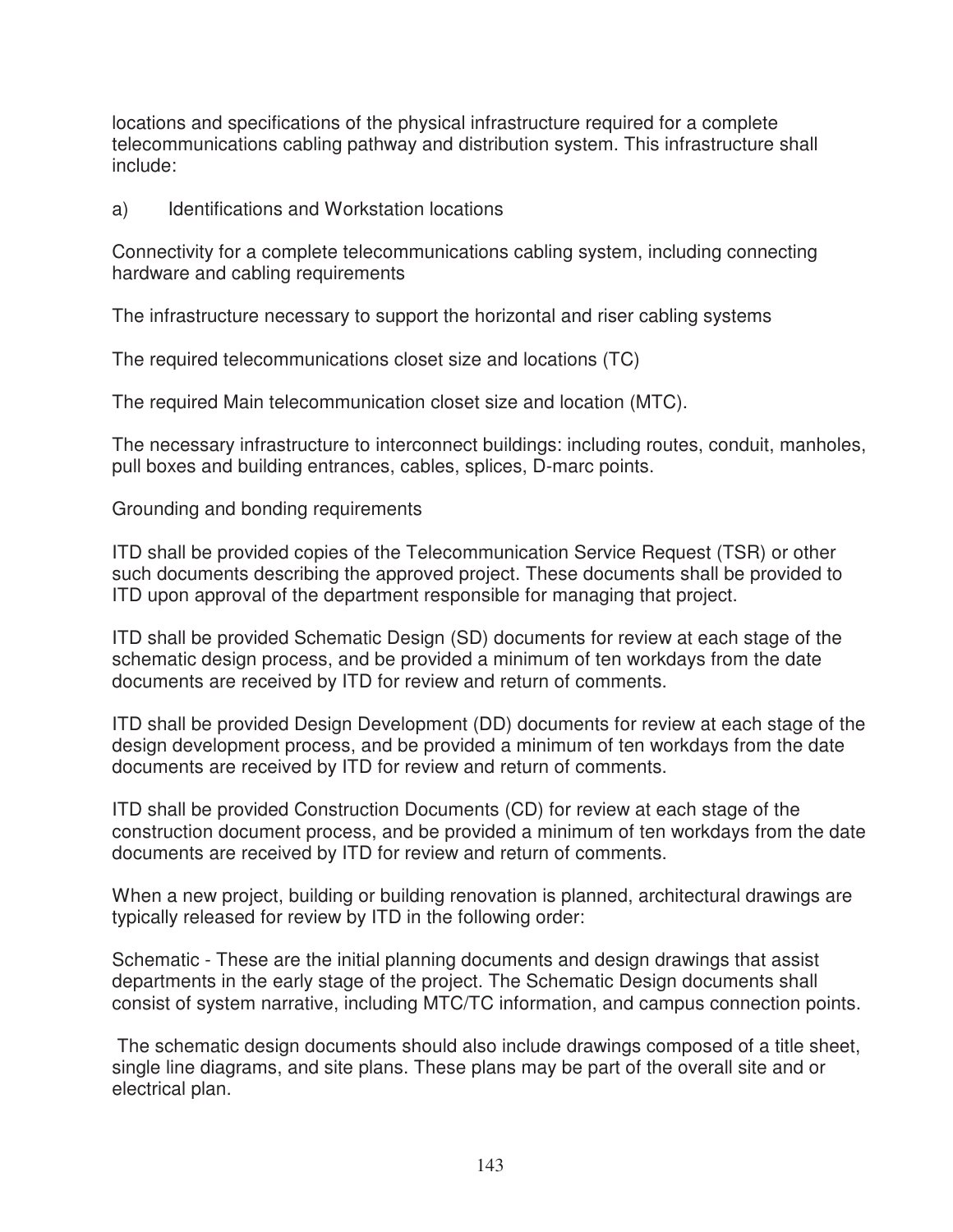Design Development -- As the architectural design process progresses, overlays are developed to show the various structures and systems planned for the building. Design Development documents shall consist of outline specifications. Drawings should include title sheet, single line diagram site plan, enlarged floor plans of the proposed MTC/TC and details.

Construction Documents -- These documents depict the final design before bid submittal is undertaken. The Construction Documents shall consist of a completed cabling specification and drawing set.

Working Copy -- This is the Bid Copy.

Final Documentation and Drawings- these drawings and documents represent the project as it is finally constructed and delivered prior to final inspection of the project.

The Telecommunications System Design and Install Process for the City of Phoenix

These specifications provide a minimum configuration that must be used when planning new construction, remodeling and or any ADDS, MOVES, OR CHANGES of an existing facility. ITD must be consulted during the early planning phase of the project. Each project may have technical requirements requiring a modification of these specifications.

City of Phoenix's' telecommunications distribution system design process is broken down into six segments:

The Functional Requirements explains the functional vision that the City of Phoenix has planned for in the future.

The Horizontal Segment consists of the workstation outlets, cabling to the TC and all associated pathways

The Riser Segment refers to the riser cable, and the sleeves, slots, and conduits that enable the cable to pass from floor to floor: Main Telecommunication Closet (MTC) to the TC's

The Campus Segment or Metropolitan Area Network (MAN) refers to the cabling and infrastructure that interconnect buildings and or systems on a campus or within a metro area.

The Telecommunication Closet (TC) contains the hardware i.e., patch panels, and punch down blocks and racks for terminating the cabling from the workstation outlets, electronic equipment, and riser cables.

The Main Telecommunication Closet (MTC) is the room that houses common system equipment and hardware for terminating the campus and riser cables.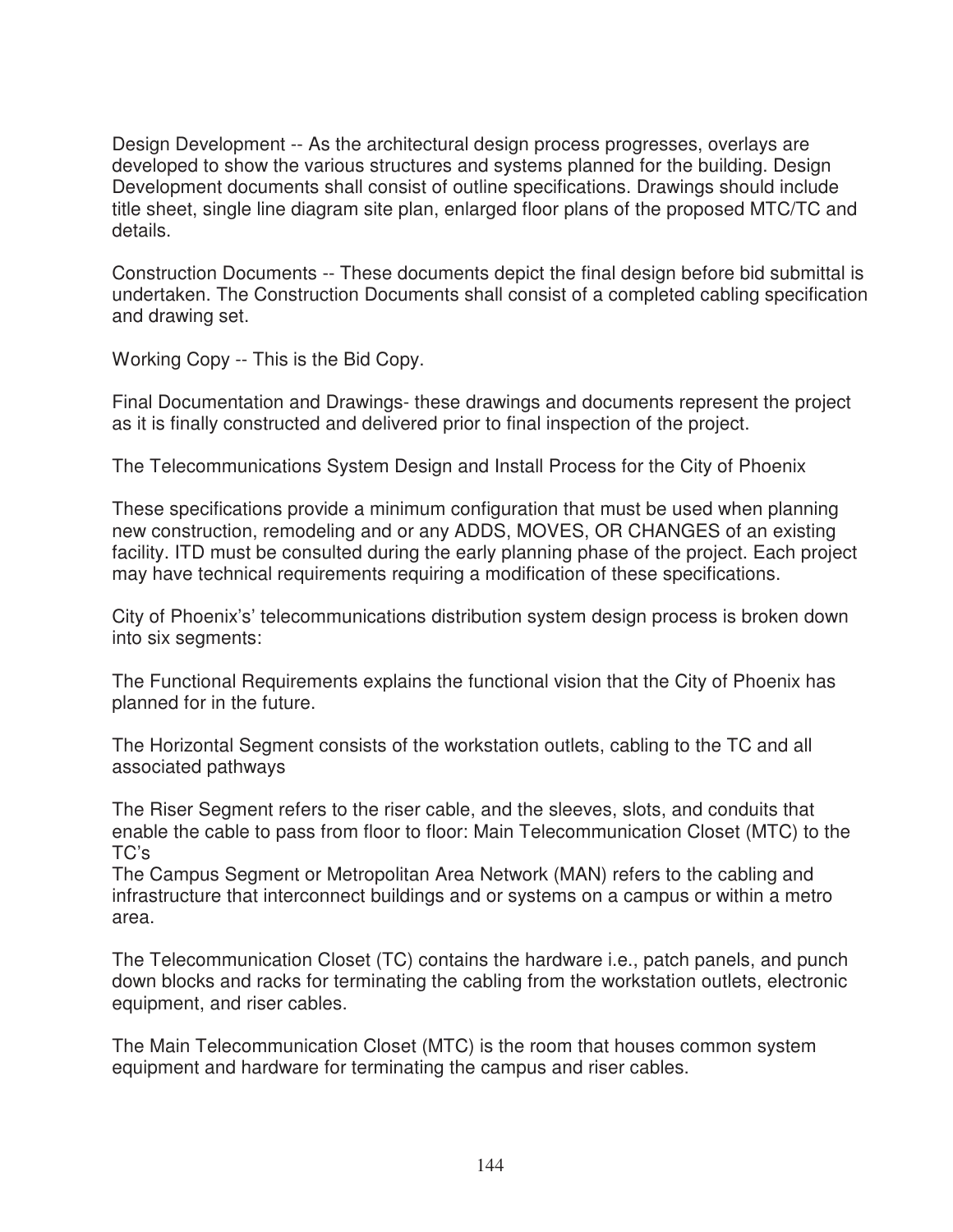Special Systems

FUNCTIONAL REQUIREMENTS

General Requirements

In general, this document refers to the physical elements required to support voice and data, or any other hardware systems within a specific environment.

Information is provided; nonetheless, it shall be the installer's responsibility to confirm or determine the specific telecommunications infrastructure that will be required to support the required voice and data cable systems.

It is anticipated that the cable plant will be required to support Voice and Data needs for the next 5 to 10 years.

New intra-building Voice and Data station cable will be required to support anticipated communications systems. This cabling will distribute to hard wall offices and modular furniture workstations. This station cable must support initial requirements for 10BaseT (10 Mbps), 10/100, and potential future requirements, e.g., ATM and Gigabit Ethernet.

All new intra-building backbone copper cables and fiber optic composite (multimode) cables will be required between the floor building entrance facility and the MTC. The multimode fiber is intended primarily for data networking purposes; however it will be capable of supporting additional (e.g., voice, energy management, broadband, baseband video, etc.) communications services. The copper cable is intended primarily for voice and special systems.

Complete testing of intra-building backbone copper and fiber cable is required to insure that all fiber strands and copper pairs will accommodate the anticipated communications systems.

THE HORIZONTAL SEGMENT

**Overview** 

All intra-building Voice, Data and LAN cable systems will support high-speed data network requirements. Complete testing must be done on all horizontal cabling and backbone cabling between the MTC/TC, Building entrance and workstations. Exposed cable will not be acceptable.

All voice and data applications, 4-pair UTP or fiber optic cables shall be run using a star topology from the telecommunications closet (TC) on each floor to every individual workstation and information outlet. All cable routes shall be approved by the ITD prior to installation of the cabling.

All horizontal cables, serving the floor areas, shall originate from this one MTC/TC and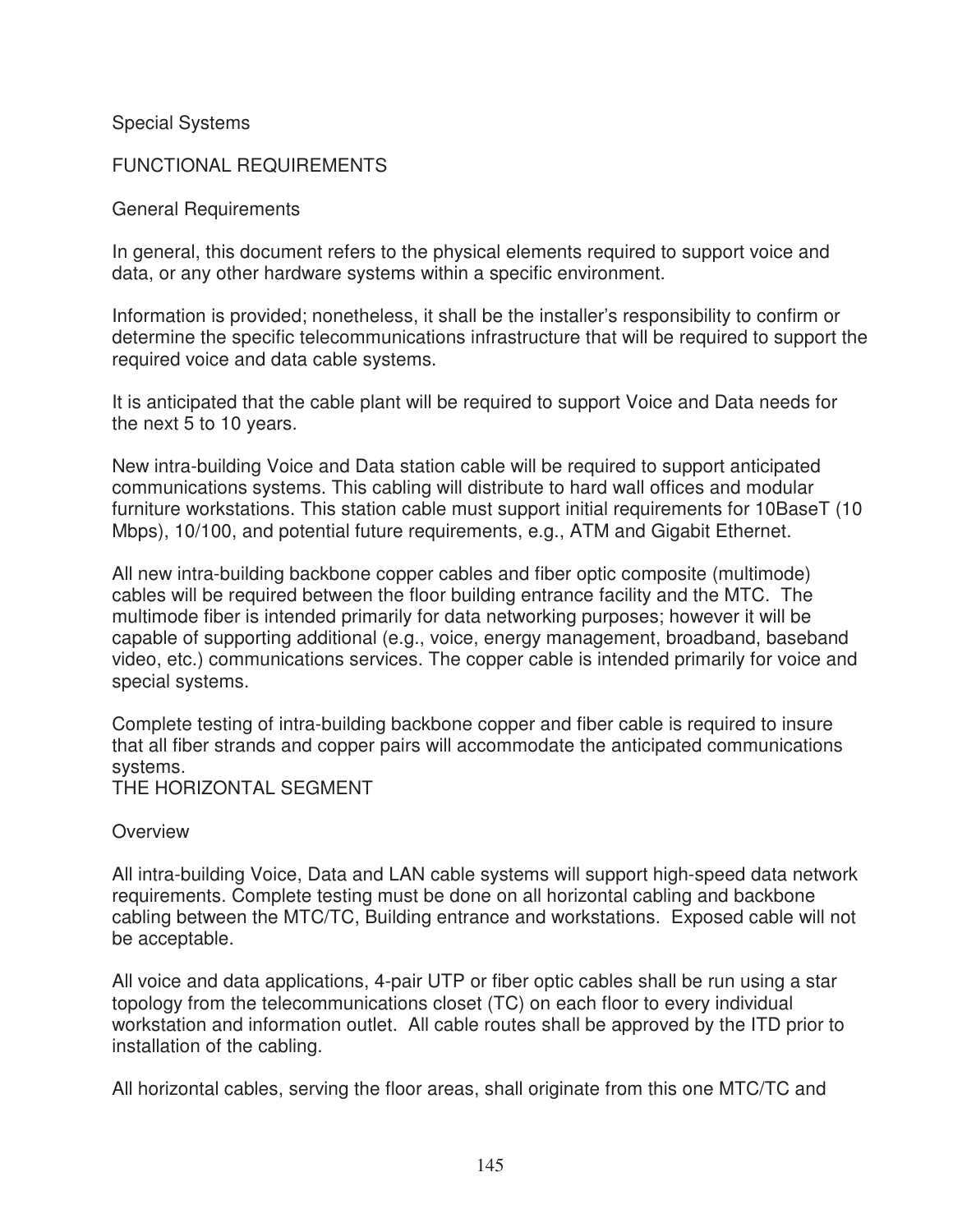shall travel above the ceiling to their destination.

This station cable shall be installed in cable trays, hard walls, surface mount raceways and communications poles.

In hard wall offices, cables are to be routed within walls. At modular furniture workstations (cubicles), route station cables within cubicle chases (when available) to non-metallic faceplates. When cubicle chases are not available, spiral-wrapped cable to furniture surfaces.

The Design Process

The horizontal segment consists of two elements:

The horizontal cable and connecting hardware that provide the means for transporting the telecommunications signals between the work station outlet and the horizontal crossconnect in the Telecommunication Closet (TC).

The horizontal cabling pathways and spaces that distribute and support the horizontal cable and connecting hardware between the work station outlet and the TC and from TC to TC.

Horizontal cables will not be connected directly to telecommunications equipment. Suitable connecting hardware (i.e. patch panels/cords and punch-down blocks) and equipment cables must be used to make the connection.

Installation of cable must meet all specifications identified in the applicable TIA/EIA Commercial Building Wiring Standards. Care must be taken to avoid excessive bending radii and to not over pull, microbend, kink, or overbind cable during installation.

Care is required in the management of the station cable as it enters telecommunications closets. All cables must be neatly organized, routed and secured with Velcro tywraps to the cable support systems and management hardware in an aesthetically pleasing manner. Cable must have the appearance of being combed, with no tangles. Cable overlap must be kept to a minimum.

All Category 5e cable shall be tested per Category 5e performance level standards.

Category 5 termination methods for Category 5e-station cable must be followed for termination at telecommunication closet patch panels and at station jacks. Specific care must be taken to maintain pair twists up to point of termination, or no less than within 1/2" of termination.

Horizontal UTP cable at any time will not be spliced.

All conductive cabling and associated components must comply with NFPA 70 Article 800 of the NEC (1999). Furthermore, all fiber optic cabling must comply with Article 770 of the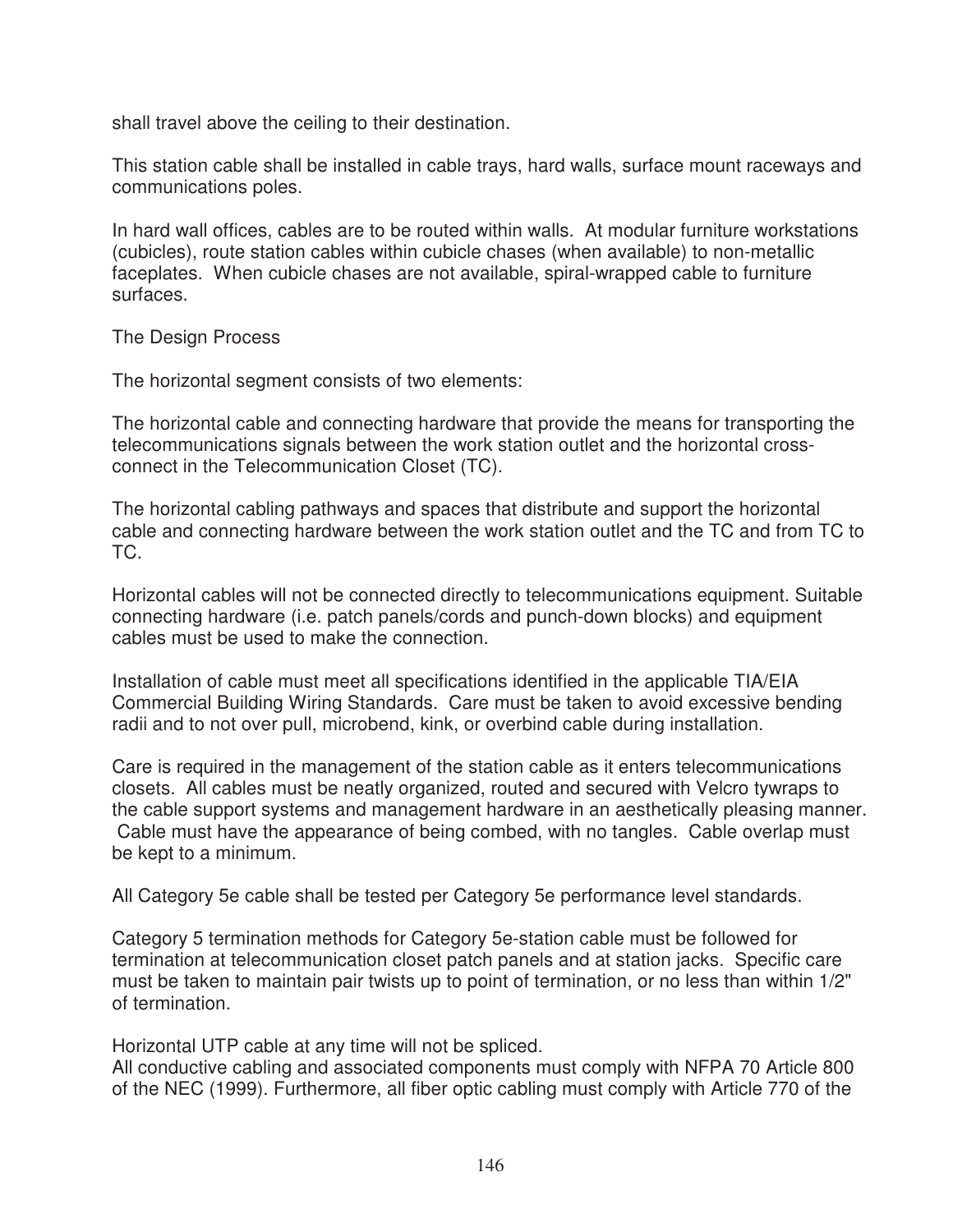NEC (1999)

The following information given will to be used to assist ITD in its design and install activities.

This section will describes the procedures for the installation and design activities relating to:

Identify the type and number of outlets in the work area.

Identify the type equipment used in the work area.

Determine termination hardware requirements at the outlet

Design the structures needed to support the horizontal cabling. Sketch the route of the conduit and the cable tray on the floor plan.

Assign and document the work station identification numbers to the appropriate locations.

Verify that the distance from each outlet to the TC does not exceed 295 feet. This distance must include the planned cable path as well as any vertical transitions

Cable testing and procedures

Documentation and drawings

The Type and Configuration of Outlets

Work area outlets at the City of Phoenix fall into three general configurations:

The *basic voice only* design supports voice only applications. It consists of 2 RJ11 single jacks split between 1 one or more 4-pair plenum unshielded twisted pair (UTP) Category 5e cables. within the work station outlet.

Note: A basic voice only workstation outlet may be used for a wall phone, modem pool a courtesy phone, and a card reader.

The *basic data only* design supports data only applications. It consists of 2 single jack RJ45 within the work station outlet supported by one or more 4-pair plenum unshielded twisted pair (UTP) Category 5e cables.

Note: A basic data only workstation outlet may be used applications such as server farms, labs and computer room environments.

The *standard* design supports both voice and data applications. It consists of 4 RJ45 jacks, one voice cable split in the A position and One Data jack in the C or D position per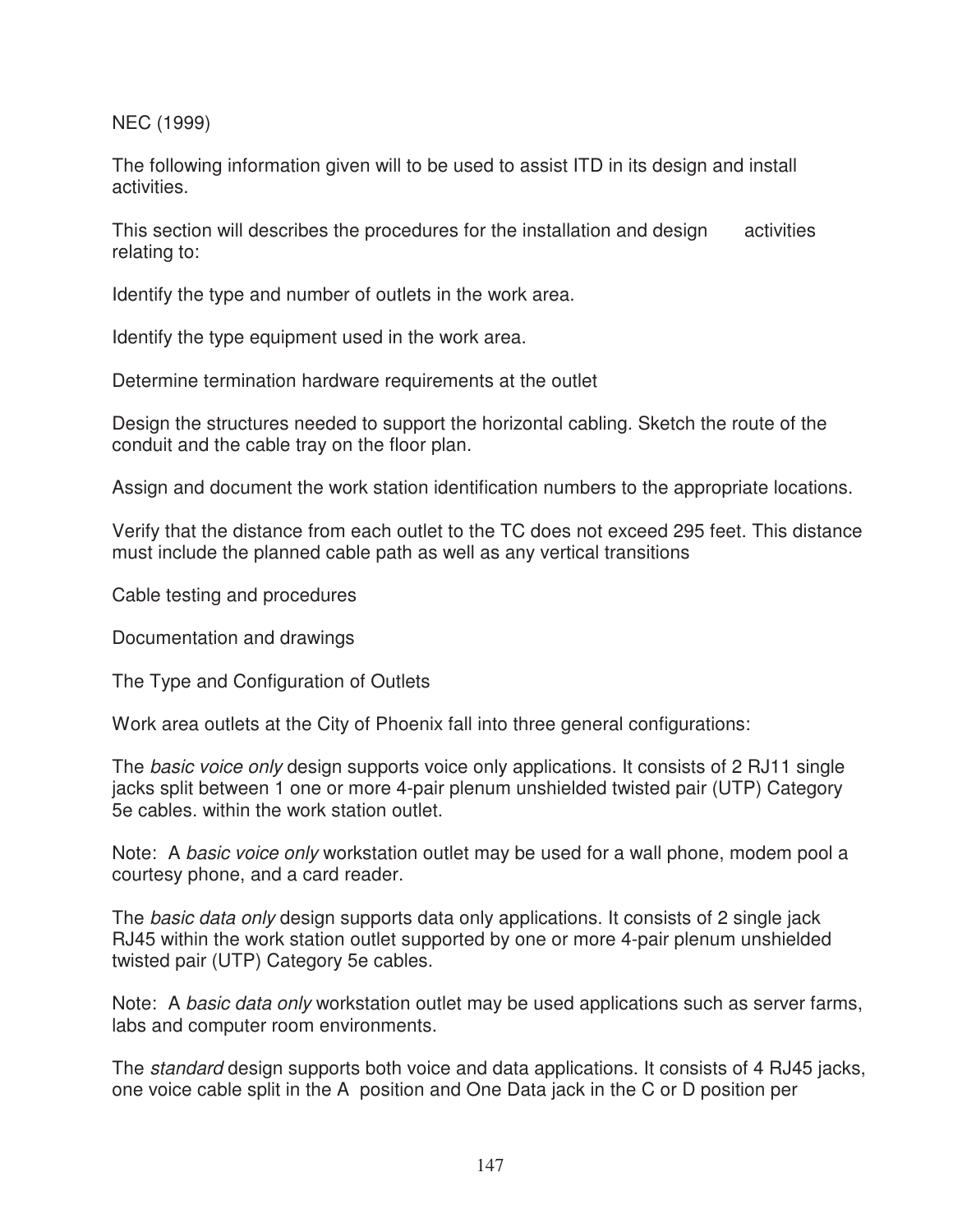workstation outlet. One 4-pair plenum UTP Category 5e cable to support voice and one 4 pair plenum UTP Category 5e cable to support data. This was the most commonly used configuration at the City of Phoenix as of June 2001.

The enhanced design supports complex systems including voice, data and 10/100 switched applications. It consists of three RJ45 jacks, one voice jack in the A position, one Data jack in the C position and one Data jack in the D position per workstation outlet. One 4-pair plenum UTP Category 5e cable to support voice and two, 4-pair plenum UTP Category 5e cables to support the data outlets.

Note: This will become most commonly used configuration at the City of Phoenix as of June 2001.

Note: The features of these three designs may be combined in the most cost-effective manner with ITD's written approval.

Cable Types and Lengths

City of Phoenix recognizes two types of cables for use in the horizontal segment:

Unshielded twisted pair (UTP) cable will be 4-pair plenum, 24 AWG, solid conductor Category 5e and Category 3 cabling that meets or exceeds all of the latest ANSI/TIA/EIA 568-A and TIA/EIA 568-A-1

Fiber optic cable: single mode and multi-mode, graded index, and loose and tight-buffered cable.

Approved manufacturers for copper and fiber are: Ber-Tek Hitachi Corning Cable Seicor Alcoa

Or an ITD approved equal.

All station cables shall be Category 5e plenum 4-pair unshielded twisted pair (UTP) copper cable. No substitutions will be accepted.

All cables shall be installed per EIA/TIA 568A building standards to designated stations. Voice cable shall be terminated on wiring blocks (all four pairs) within TCs and on RJ-45 modular jacks at the station end. Data cable shall be terminated on Category 5e patch panels within the TCs and on Category 5e rated RJ-45 modular jacks at the station end.

The maximum lengths of horizontal distribution cables from the workstation to the TC will not exceed 295 feet.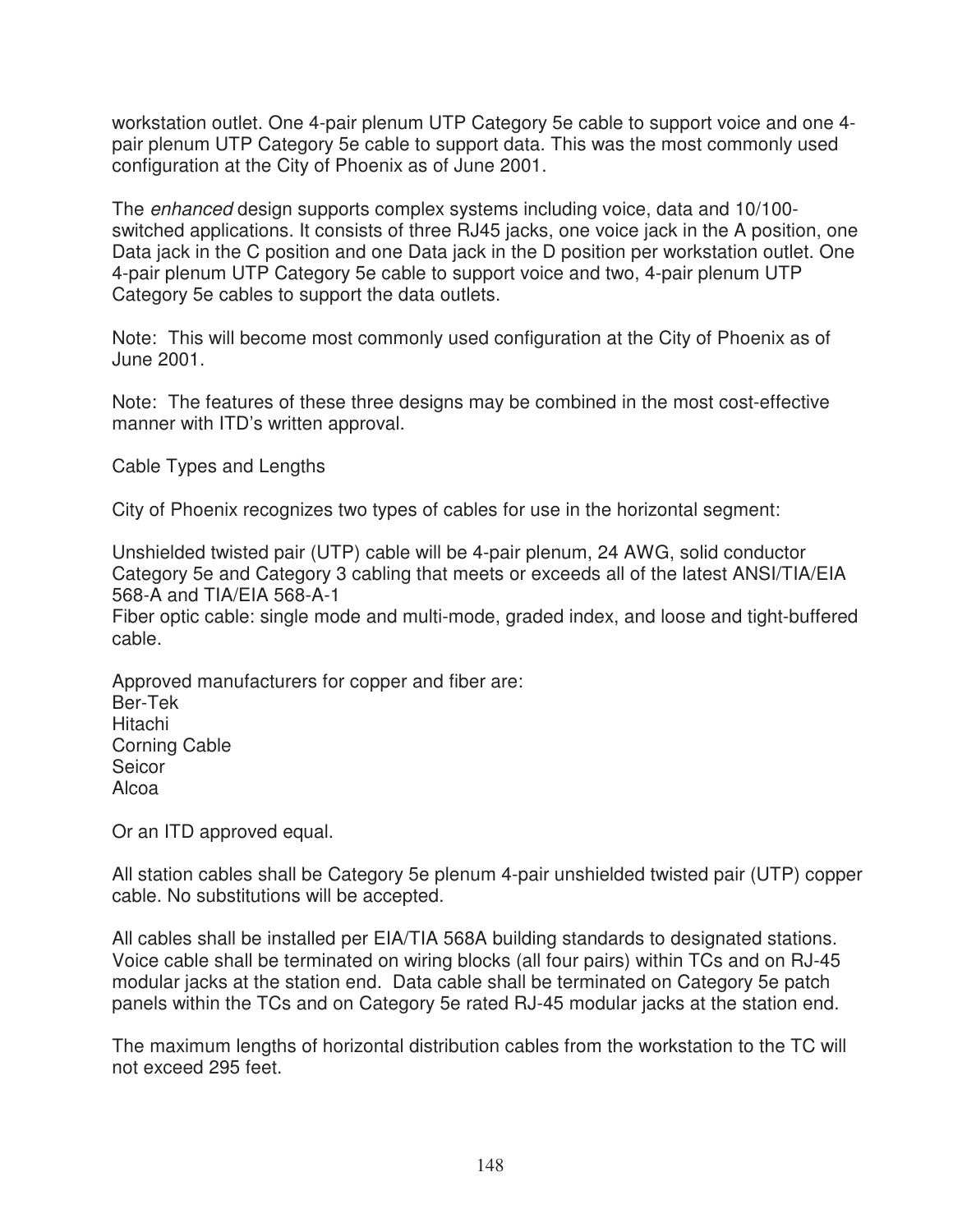Patch cords and cross-connect jumpers in the TC will not exceed 20 feet

All cabling will be UL Listed Type CMP if it is placed in air-handling plenums without conduit. The cable sheath will be marked with the UL listing. ( Note: all indoor cable will be plenum rated)

All patch cords cables and cross-connect that attach directly to active equipment and must meet the same performance requirements as the installed cabling system

Care must be taken to maintain minimum bending radii and to avoid kinking when dressing excess cable at termination locations.

Cable service loops must be provided at both ends of cable runs to accommodate future cabling system changes.

The minimum amount of slack must be 5 feet for UTP cables and 10 feet for fiber optic cables at the work area outlet. At the MTC and TC, slack will remain the same as the work area.

Service Loops placed during installation of 4-pair horizontal cables should be coiled neatly above the ceiling in a figure-eight configuration.

Service Loops placed during installation of fiber optic cables should be coiled neatly above the ceiling in a large loop configuration that will meet the manufactures, minimum bend radius requirements.

The service loops must be included in all testing and length calculations to ensure that the horizontal cable does not exceed 295 feet.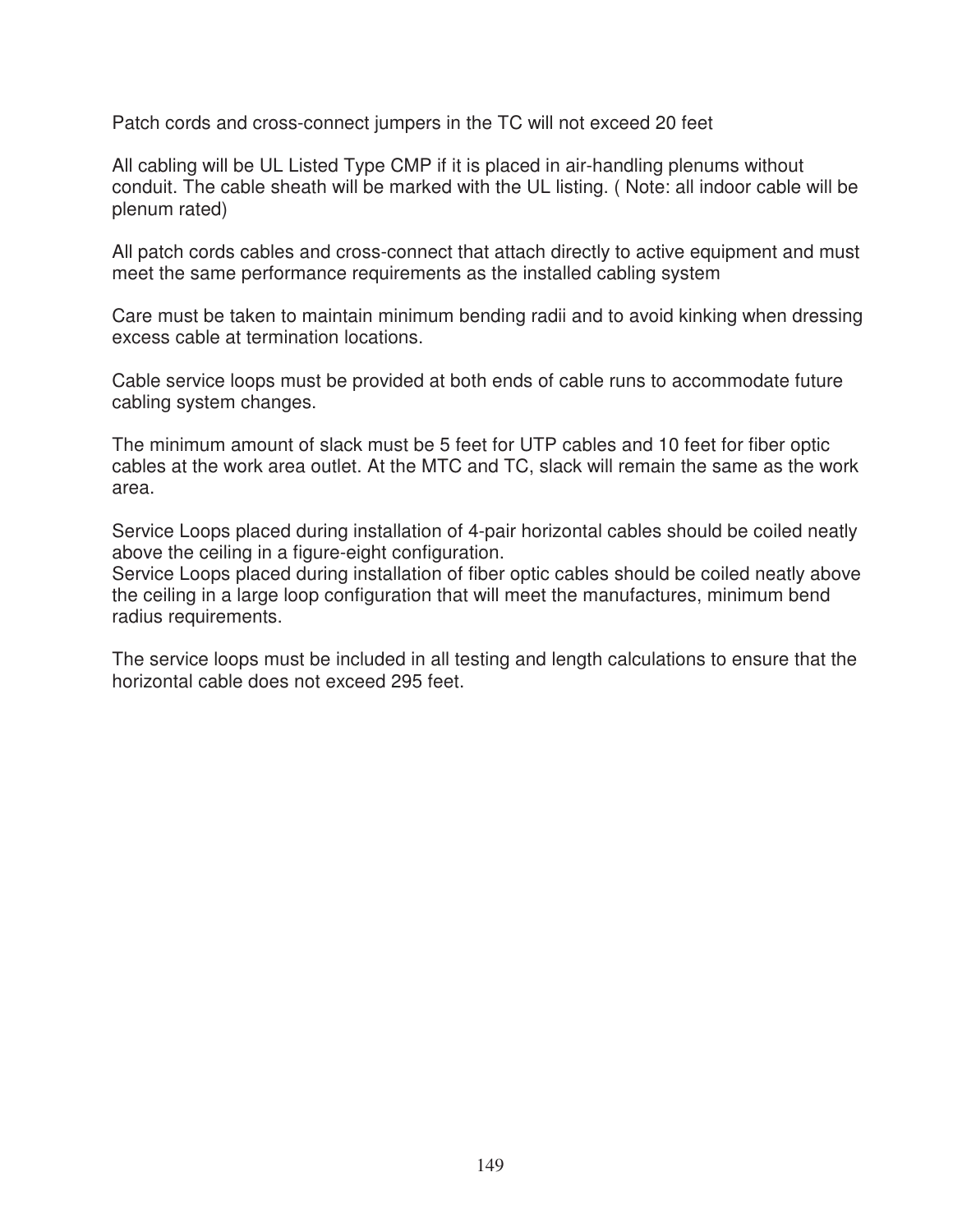Termination Hardware Requirements at the Outlet

Each voice UTP plenum Category 5e cable will terminate 2 pairs to one RJ11 6-pin, 6 conductor universal T568A/B modular jack and 2 pairs to another RJ11 6-pin, 6-conductor universal T568A/B modular jack at the outlet.

Approved manufactures:

ORTRONICS: OR-60950011, OR-60950012 SERIES II, or OR-63750001 TRACJACK Module Information Outlet





Each data UTP plenum Category 5e cable will terminate all 4 pairs at the outlet with an RJ45 8-pin, 8-conductor universal T568A/B modular jack.

Approved manufactures

ORTRONICS: OR-60950011, OR-60950012 SERIES II, or OR-63750001 TRACJACK Module Information Outlet





Faceplates for any designated outlets must be from the same manufacture with coinciding part numbers for the jacks being used.

Faceplate will be a single gang 4 position configuration, for hard walls and furniture.





Workstation Identification

The workstation identification numbers are assigned by ITD. They are crucial to the implementation of service to the project. Contact the ITD installation department at 602- 495-3746 to obtain blocks of Workstation Identification numbers for all project assignments.

Pre-assign the workstation identification numbers to the floor plans.

The ITD will need to know how many Voices, and Data workstation identification numbers are required.

Each workstation identification number will be pre-assigned by ITD, prior to any bid or installation.

The ITD will provide the unique 8-digit workstation identification numbers. This number is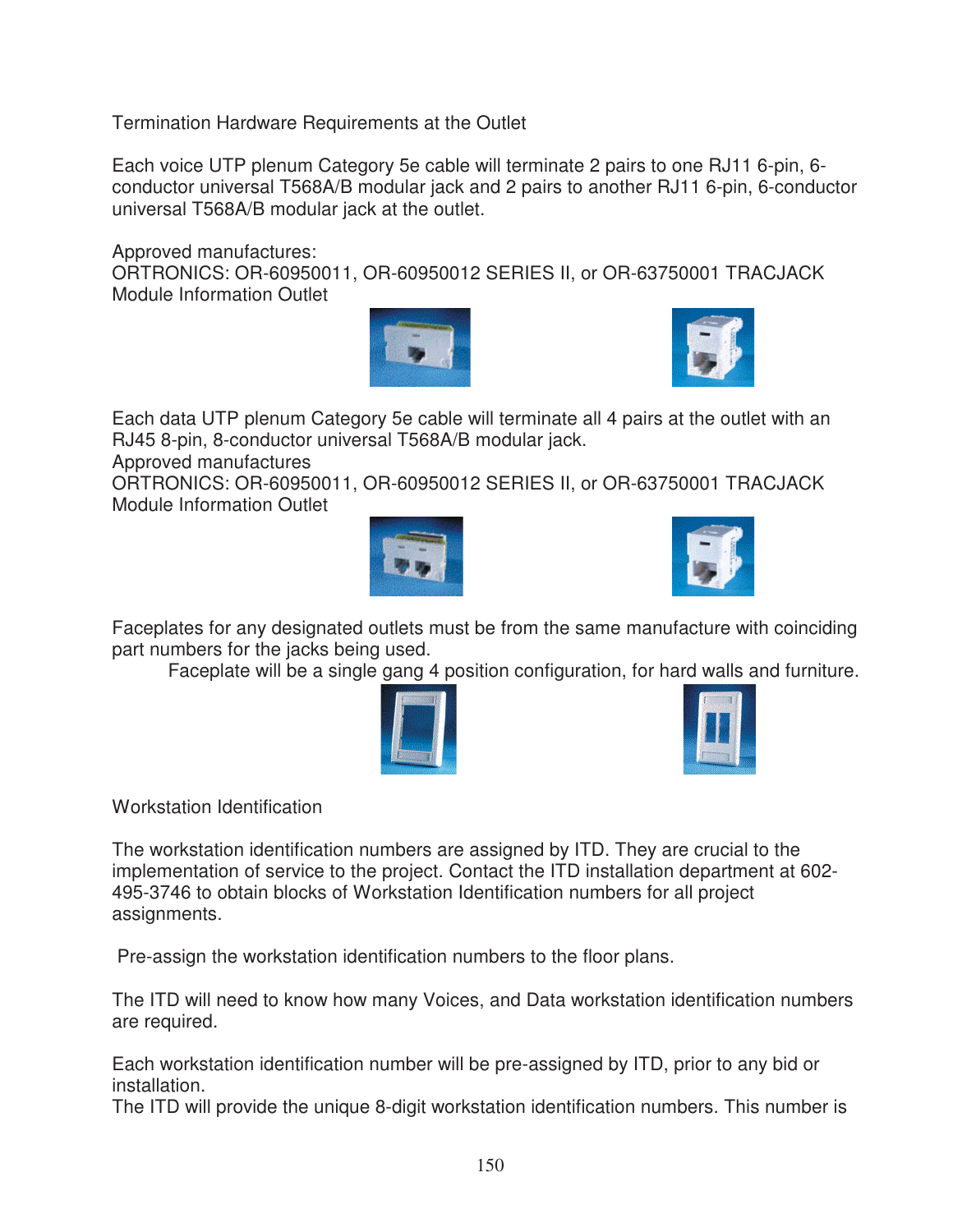referred to as a workstation identification number or workstation Id.

Prepare workstation identification cut sheets.

Ensure that a cross connect sheet is provided which identifies all cross connects from the workstation identification to the TC and to the MTC.

Workstation identifications are to be labeled either on a pre-printed label or they must be printed using computer-generated labels or a label maker. No workstations identification numbers will be hand written labels. Hand written labels will be accepted.

Each workstation identification number will be unique.

After workstations identification numbers have been pre-assigned to the floor plans, ITD will then input workstations identification numbers into the City of Phoenix cable management database.

Workstations identification numbers are to be completed at the beginning of Construction Document preparation. A hardcopy of the workstations identification numbers shall be provided to the installation team, as well as an Excel 2000 spreadsheet file is to be provided to ITD upon completion of the installations.

ITD will ensure that specifications are placed in the contract documents that inform the installation team regarding use of and maintenance of the workstations identification numbers for the project.

Workstations identification numbers will be configured as follows: Building, Floor, North/South/East/West when applicable and workstation outlet.

Sample: 251-6S-001

All cables shall be labeled with a computer-generated label within 6" of the Jack and within 2 to 4" from the Patch Panel.

The workstation identification number will be placed above the workstation identification on the faceplate, outlet and cubical area. ITD will provide locations for the workstation Id's.

When a surface mounted outlet is used the top of the outlet will be labeled. The cable supporting a voice workstation identification number must be located in the A position of the faceplate.

Cross Connecting Voice workstations

ITD shall ensure that the Installers/Contractors will provide Voice workstation identification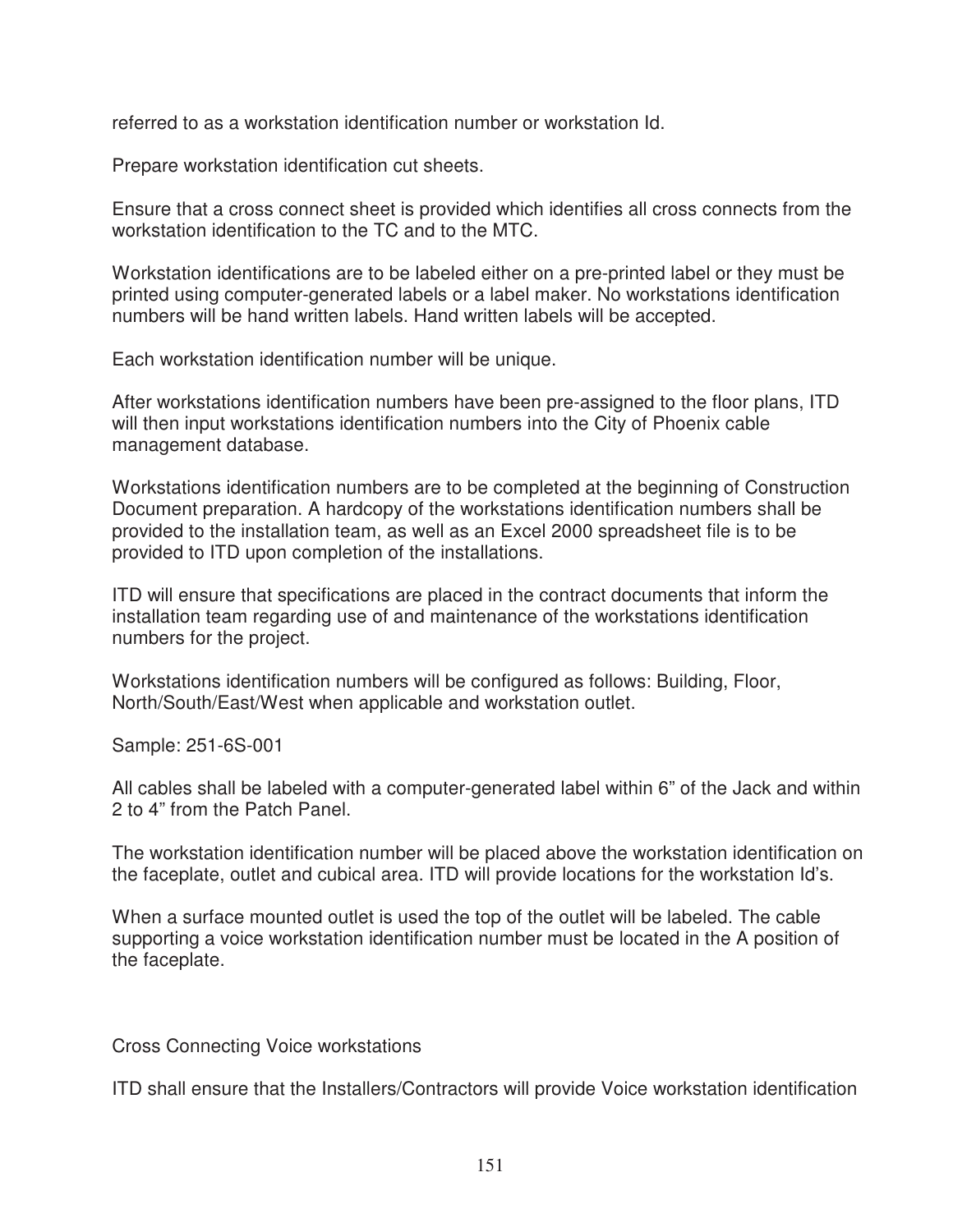cut sheet, which identifies all cross connections from the workstation to the TC and then to the MTC.

The Voice workstation cut sheets shall be provided by the installer/contractor to ITD as part of the final documentation.

The Voice workstation cut sheets shall be provided prior to final inspection and acceptance of the cabling work being done.

All voice cross-connect wire will be a minimum 24 AWG, twisted pair category 3

AVAYA Part # 105597264 24-1pair , color BL/W AVAYA Part # 105617955 24-2pair AVAYA Part # 105597512 24-4pair color BL/W/W/BL, OR/W/W/OR, G/W/WG, BR/W/W/BR Or ITD approved equivalent

Cross-connects from the workstation outlet to the building distribution riser will be configured on a per job basis. This is dependent on the specific number of devices and or special systems the Information outlet requires.

Data Patching /Cross Connecting workstations

ITD shall ensure that the Installers and or Contractors will provide Data workstation identification cut sheet, which identifies all Patch cables, cross connections and port assignments from the workstation to the TC.

The installer and or contractor shall provide the Data workstation cut sheets to ITD as part of the final documentation.

The Data workstation cut sheets shall be provided prior to final inspection and acceptance of the cabling work being done.

All Data patch cords will be UTP stranded category 5e.

All patch cords cables and cross-connect that attach directly to active equipment must meet the same performance requirements as the installed cabling system.

Structures for Supporting the Horizontal Cabling

General: Structures for Supporting the Horizontal Cabling and for determining and providing the required materials (e.g., freestanding and wall mount relay racks, cabinets, mounting brackets, cable runway, J-hooks, cable management hardware, mounting hardware, tywraps, etc.) for supporting the systems herein described.

Special attention must be given when designing and installing the type and layout of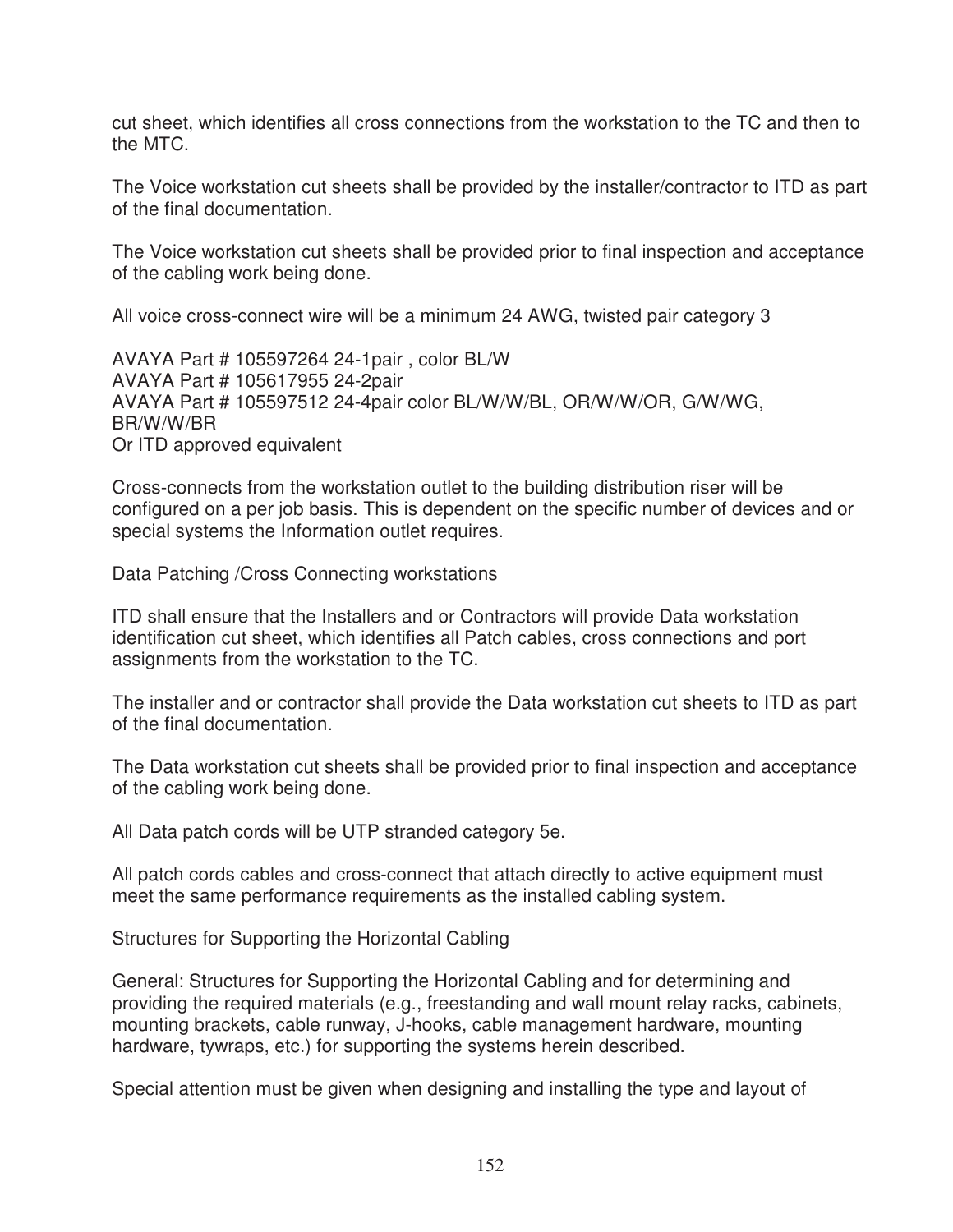structures to support the horizontal cabling. The design and install must accommodate all foreseeable cabling changes needed for future capacity and applications.

The City of Phoenix requires that the spaces above the ceiling grid and or under a raised floor be used to route the horizontal cabling.

Hard walls and Power poles will be used at the work area.

Relay racks: Freestanding relay racks, Heavy Duty 19" x 84", drilled both sides per EIA/TIA with universal thread standards, properly anchored will be used. Wall mount racks will only be used with ITD written approval.

Open ceiling cabling: When cable tray is not feasible to install, cable supports ( J-HOOKS) shall be used. J Hooks must be installed by means that is structurally independent of the suspended ceiling, its framework, or supports. These cable supports shall be spaced no more than 5 ft apart.

Cable Tray: Cable trays must be aluminum trays or corrugated ventilated trays. They must be at least 18 inches wide and 2 inches deep. Smaller buildings and secondary tray sections serving fewer than 50 work areas may utilize a 12 inch wide tray.

In the TC where cable trays or cable racking are used, the appropriate means of cable management such as reusable Velcro cable managers (cable ties) to create a neat appearing and practical installation must be provided

Cable trays must be secured on 10-foot centers using single center-mounted steel supporting rods and bottom "T" connector, angled wall supports, or a standard trapeze type support system.

Cable trays will be used only over areas with ceiling access and must transition to a minimum of three 4-inch conduits when routed over fixed ceiling spaces larger than 10 feet in length.

Cable trays must be grounded and bonded end-to-end.

Cable trays must extend into and down to the TC to protect cables from potential damage.

All cable tray penetrations through firewalls must allow cable installers to fire-seal around the cables after they are installed. Mechanical firestop systems will be used when a cable tray must penetrate a fire barrier.

Cable trays will not be placed within 5 inches of any overhead light fixture and within 12 inches of any electrical ballast.

Cable trays will not run above and parallel to the building lighting system.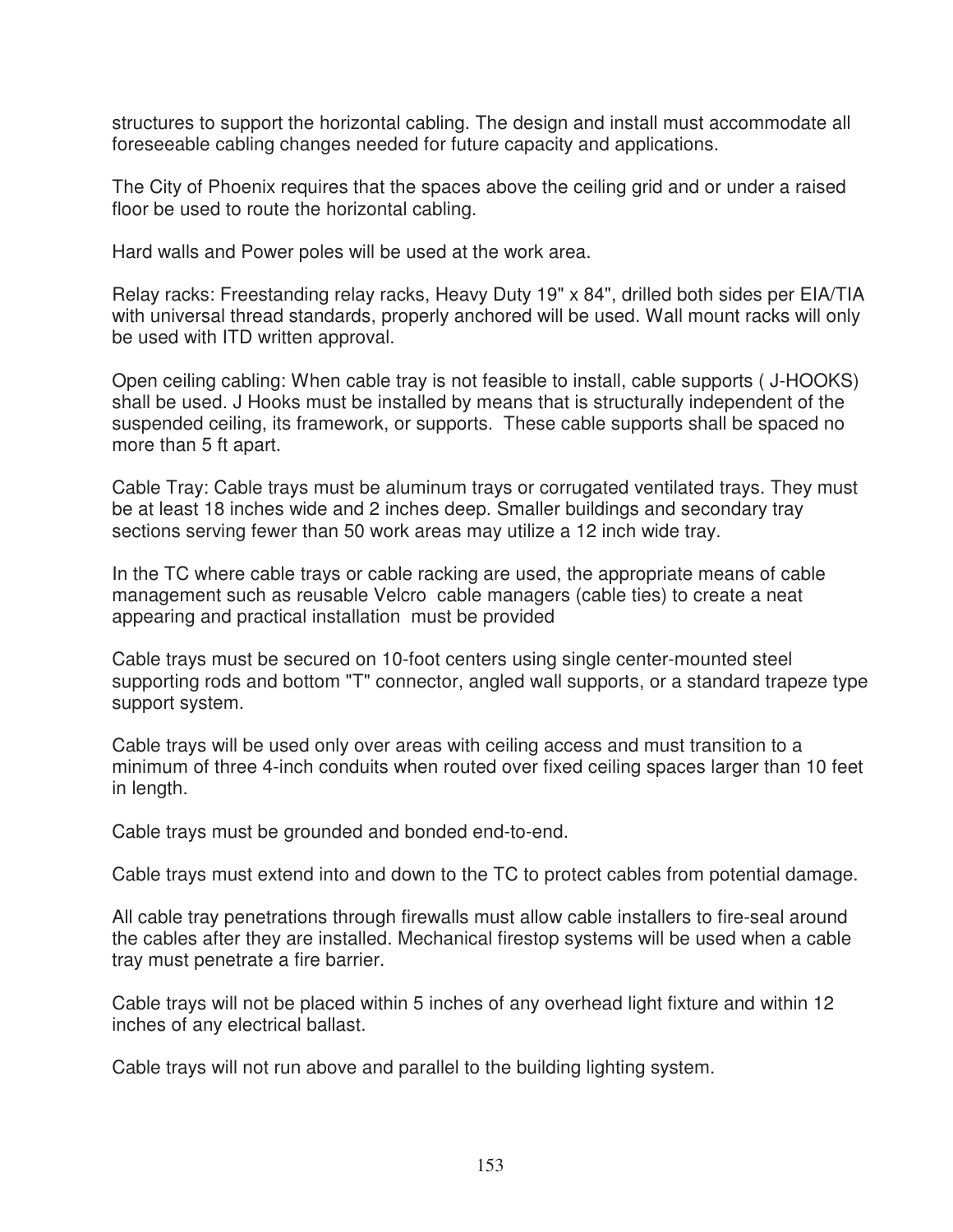A minimum clearance of 8 inches above the cable tray must be maintained at all times. All bends and joints in the cable trays must be fully accessible.

Conduits: Conduit is to be sized appropriately for the fill of cable it is to accommodate.

Hard walls: A 1-inch EMT conduit or larger if appropriate can be used from the workstation outlets, stub into the above ceiling.

All firewalls and or bearing walls will require a minimum 4" conduit sleeve for access between the wall.

All conduits will be firestopping accordance with fire codes as interpreted by the City of Phoenix Fire Marshal.

All firewalls shall be properly sleeved with metallic chases terminated with connectors and plastic bushings, and fire stopped per local fire codes with a re-enterable compound. Sleeves shall have connectors and plastic bushings on both ends and be properly anchored to walls (e.g., anchored unistrut with strut clamps).

Conduit will be installed with a pull string with a minimum test rating of 200 pounds.

The ends of all conduits installed will be reamed and bushed to eliminate sharp edges that can damage cables during installation.

Conduit runs must be designed and installed to:

Follow the most direct route possible with no more than two 90 bends between pull boxes

Contain no continuous sections longer than 100 feet. Pull boxes must be used for runs that exceed 100 feet in length.

Be bonded to ground on one or both ends.

Conduit must not be run through areas in which flammable materials may be stored or over or adjacent to boilers, incinerators, hot water lines, or steam lines.

Bend Radius:

The radius of a conduit bend must be at least 6 to 10 times the diameter of the conduit, depending on its size. Choose the bend radii for conduit using the following.

2 inches or less, 6 times the internal conduit diameter 2 inches or more,10 times the internal conduit diameter

Note: For additional information on conduit bend radius requirements and recommendations, see specifications in ANSI/NFPA 70 and ANSI/EIA/TIA 569.The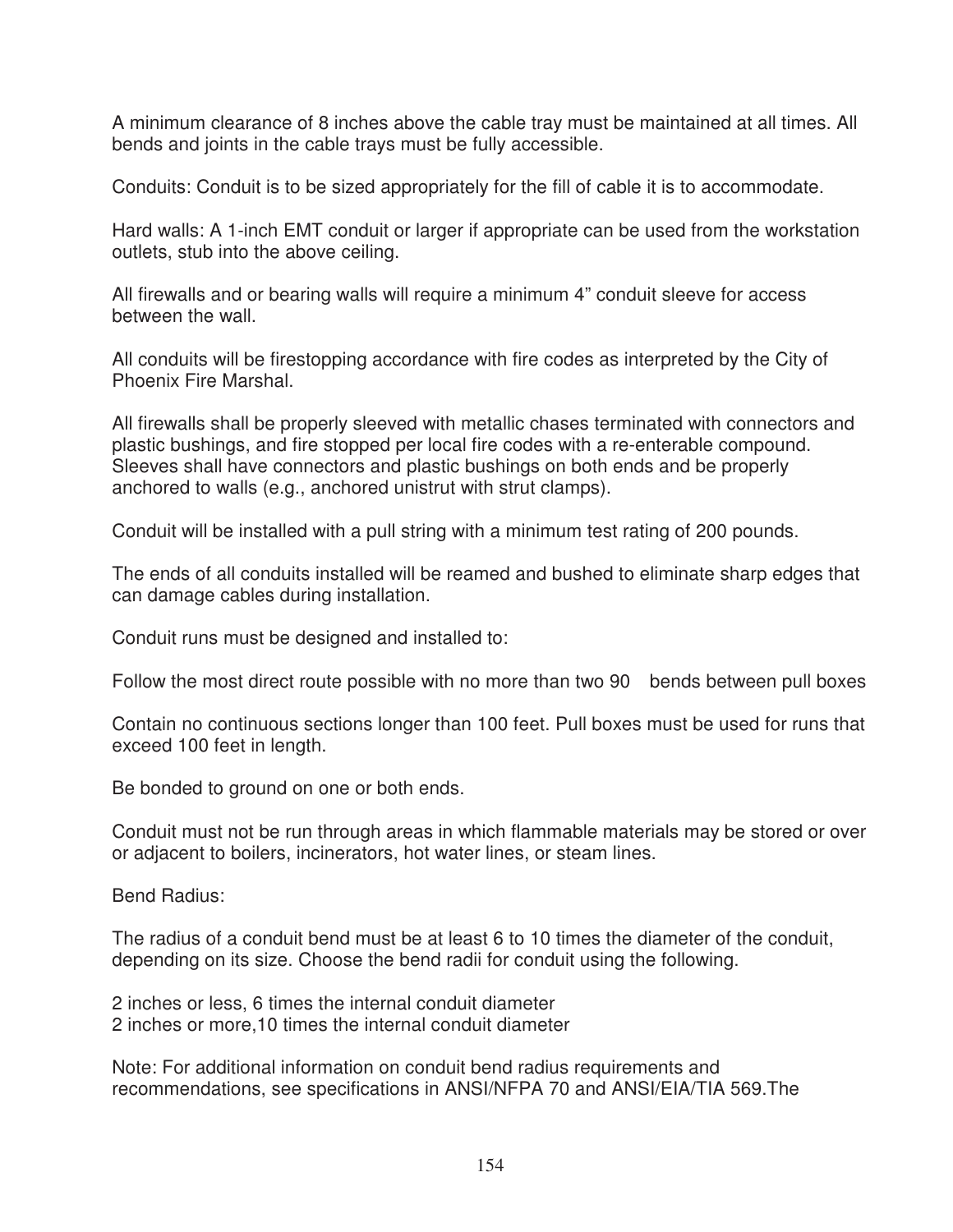guidelines used by ANSI/EIA/TIA-569 on cable capacity for horizontal conduit that have no more than two 90 bends. The diameter of the conduit increases incrementally as the run approaches the TC from the furthest outlet. This is based on 40% fill ratio.

Back Boxes, Mud rings:

New Construction: A 4 ' 4 ' 21/2 inch back box with a single gang plaster ring must be used at each work area for cable installations.

For existing installations a metal single gang box eliminator will be required.

Cable Testing and Procedures

General: This section describes performance tests required for Acceptance of newly installed cables. Tests shall be conducted in accordance with TIA/EIA Standards. All installed cables are to be tested.

- 1.1.1 These tests are designed to detect damage or errors that may have occurred in the manufacturing, placing or splicing of cable.
- 1.1.2 Cables with bad pairs must be properly labeled and documented in a manner, which clearly identifies the cable pairs tested and test(s) failed. Materials and installation should be of a high quality, which minimizes the number of bad pairs in any cable.
- 1.1.3 No bad pairs will be accepted in any cable with a total of 100 or fewer pairs. For all other cables, one bad pair per each additional 100 pairs is acceptable.
	- 1.1.4 Acceptance Criteria: Prior to acceptance, installed cable must be thoroughly tested to demonstrate that all materials and installation will meet performance specifications.
	- 1.1.5 No cables with bad fibers will be accepted. Cables not meeting the manufacturer performance specifications and those, and may be additionally described herein, must be replaced.
	- 1.1.6 Acceptance Testing For Copper Backbone Cabling: Acceptance tests are to be conducted to ensure the engineering design is achieved in actual construction, and that transmission quality meets specifications and objectives described herein
		- a) All riser copper cable shall be tested end-to-end, after termination, using 25-pair testing equipment. All tests for each 25-pair binder group are to be documented on an ITD approved result worksheet. Cables shall be tested for the following characteristics:
			- b) DC Continuity
			- c) Reversals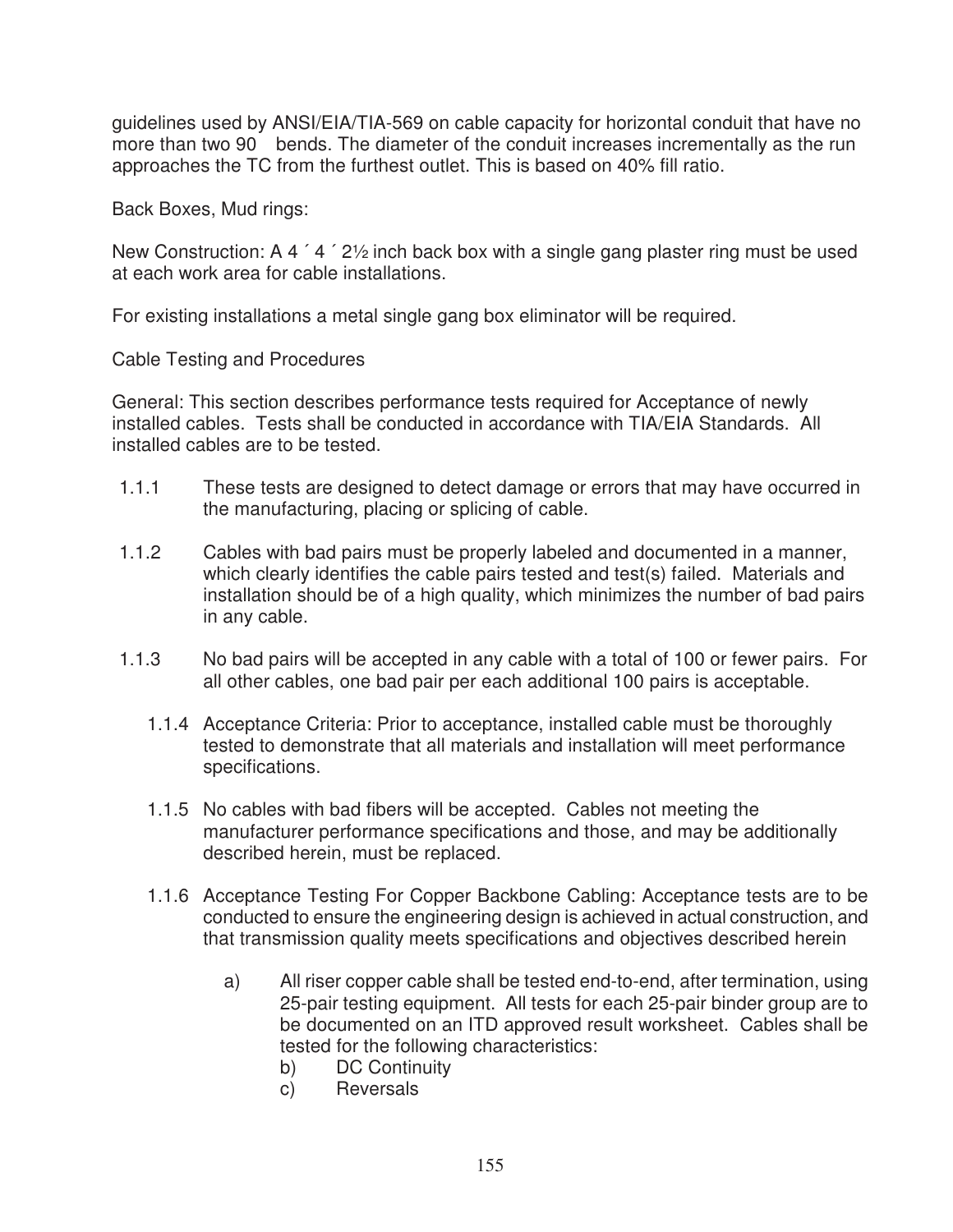- d) Shorts
- e) Opens
- f) Overall loop resistance/cable length, Mapping
- g) Attenuation
- h) Continuity
- i) Crosses
- j) Polarity
- k) Split or transposed pairs
- l) Polarity
- m) Grounds
- 1.1.7 Acceptance Testing For Fiber Optic Cabling: Acceptance tests are to be conducted to ensure the engineering design is achieved in actual construction and transmission quality meets specifications and objectives. The horizontal fiber optic cable must be tested using a double-ended loss test. The cable must be tested inline between two reference cables. One cable will be attached to the source and the other to the meter to measure the dB loss from both connectors, as well as any dB loss associated with the cable between the connectors.
- 1.1.8 Basic Guidelines for Loss Measurements for Installed Fiber Optic Cables:
	- a) Connector loss: 0.75 dB per mated pair
	- b) Fiber signal loss: Multi-mode: 2.5 dB/km @ 850 nm, 2.5 dB/km @ 1300 nm
	- c) Fiber signal loss: Single mode: 1.0 dB/km @ 1310 nm
- 1.1.9 Optical source meter is stabilized and has a center wavelength within  $\pm$  20 nm of the multi-mode nominal wavelength.
- 1.1.10 Power meter and the light source are set to 850 nm if testing multi-mode fiber or 1310 if testing single mode fiber.
- 1.1.11 These tests are designed to detect damage or errors that may have occurred in the manufacturing, placing, connectorizing or the splicing of cable. The following tests must be conducted as described below and in the following order.
	- a) On-Reel (OTDR) Testing: Optical Time Domain Reflectometer (OTDR) testing shall be conducted on all fibers to detect damaged or attenuated fibers.
	- b) On-reel uni-directional test shall be conducted prior to installation of cable to assure the integrity and length of all fibers. Hard copies of OTDR strip reports, at 850 nm for multimode fiber, must be submitted to ITD prior to removal from reels.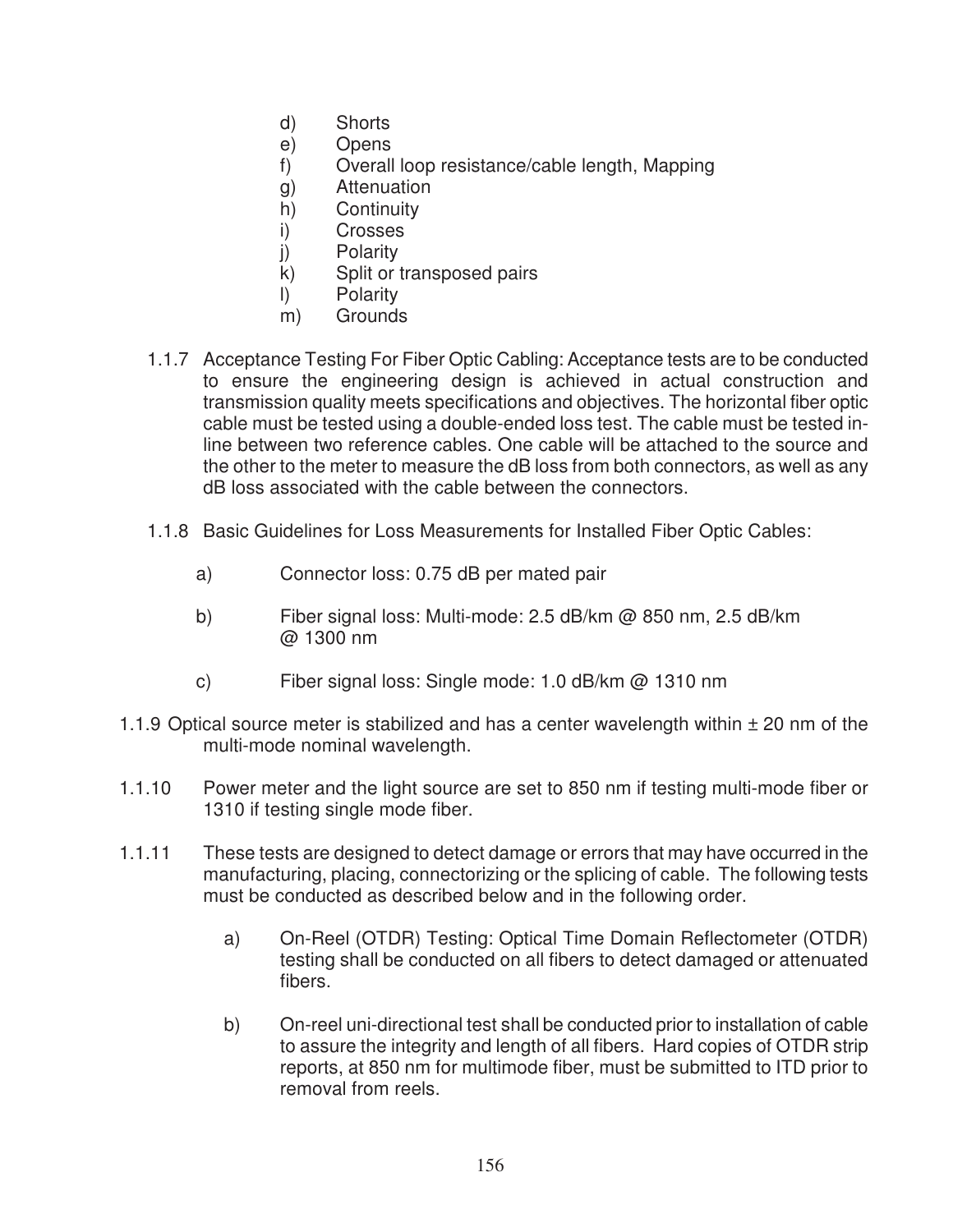- c) OLTS Testing: Optical Loss Test Set (OLTS) testing shall be conducted for all installed multimode fibers to measure end-to-end attenuation, and installed length. Testing for multimode fiber shall be conducted Bidirectionally at 850 nm and 1300 nm. Certified test records of all OLTS test results shall be provided as documentation and will become part of the "as-built" record.
- d) Optical Time Domain Reflectometer (OTDR) testing will be accepted as a substatute for OLTS or light meter tests and shall be conducted on all multimode and single mode fibers to detect damaged or attenuated fibers.
- 1.1.12 Acceptance Testing for Voice and Data Station Cabling: Testing will be done on all installed and terminated voice and data cables. Cable tests are to be conducted to ensure that the engineering design is achieved in the actual construction and that transmission quality meets specifications and objectives described herein. These tests are designed to detect damage or errors that may have occurred in the placing or termination of the cable.
- 1.1.13 Voice Cable Testing: The tests shall be performed end-to-end from each termination block on each pair of the cable, complete 4-pair testing is required in one direction for the following characteristics: Cables shall be tested end-to-end test and shall include the following:
	- a) DC Continuity
	- b) Reversals
	- c) Shorts
	- d) Opens
	- e) Overall loop resistance/cable length, Mapping
	- f) Attenuation
	- g) Continuity
	- h) Crosses
	- i) Polarity
	- j) Split or transposed pairs
- 1.1.14 All submitted test result documentation indicating "pass" condition with notations indicating any required repairs. Test result documentation shall be dated and signed by test technician and shall be neatly bound.
- 1.1.15 Data Category 5e Cable Testing: All tested, installed and terminated Category 5E 350MHz 4-pair cable shall be tested with full sweep frequency measurements from 1 MHz to 100 MHz for TIA/EIA CATEGORY 5-Link performance measurement. Complete 4-pair testing is required in both directions for the following characteristics: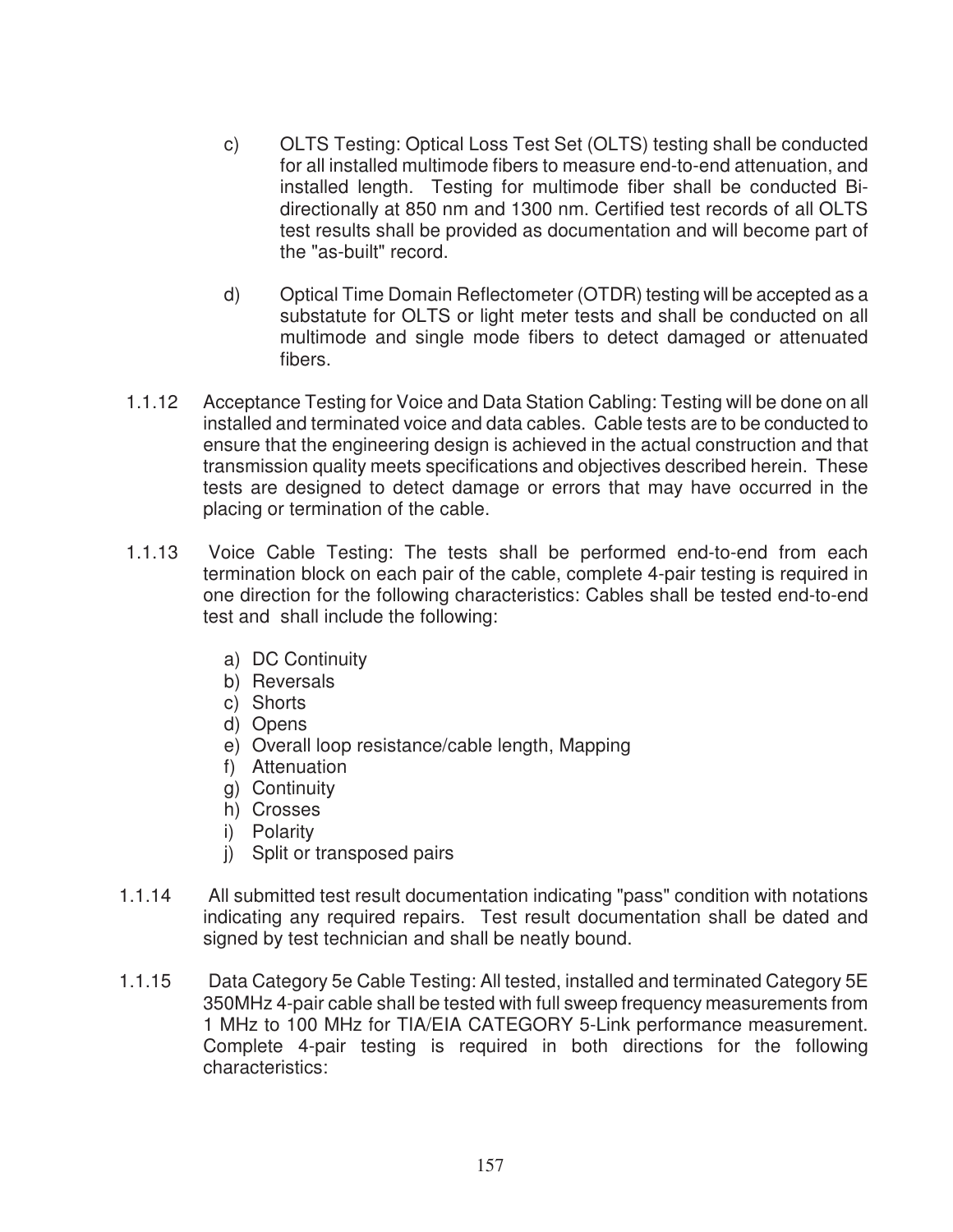1.1.16

- a) Near-end-cross talk (NEXT)
- b) Mapping
- c) Attenuation-to-Crosstalk Ratio (ACR)
- d) Length
- e) Resistance
- f) Impedance
- g) Attenuation
- h) Capacitance
- 1.1.17 Use of test equipment with a two-way injector that measures NEXT and ACR simultaneously from both cable ends of the link will preclude the requirement for bidirectional testing.
- 1.1.18 ITD requires that all Category 5E cable pairs must be tested at a minimum using a Category 5 Level II or Level III tester for full compliance with Category 5e specifications regardless of intended use.
- 1.1.19 All field-testing must comply with the **worst case** EIA/TIA 568A Commercial Building Telecommunications Wiring specification and must be used as a framework for testing all UTP cables at the City of Phoenix.
- 1.1.20 Documentation of Test Results:
- 1.1.21 For testers that will document results in electronic and printed form: Hard and soft (prints/disk) copies of all test results shall be provided as documentation and will become part of the "as-built" record. One set of all test results shall be neatly bound and provided prior to systems acceptance.
- 1.1.22 For all cables, test documentation must include the following:
- 1.1.23 All voice and data Category 5 test results are to be documented on a ITD approved testing sheet, along with Category 5 tester generated test results sheets.
- 1.1.24 All testing must include confirmation of continuity and proper pair terminations and that pairs are free of shorts, crosses, opens and polarity reversals
- 1.1.25 OTDR trace printouts and disk copy must be provided for all fibers installed and tested.
- 1.1.26 OLTS results are to be documented on installer-provided and ITD approved result worksheet.
- 1.1.27 All submitted test results and documentation indicating "pass" condition must have notations indicating any required repairs. Test result documentation shall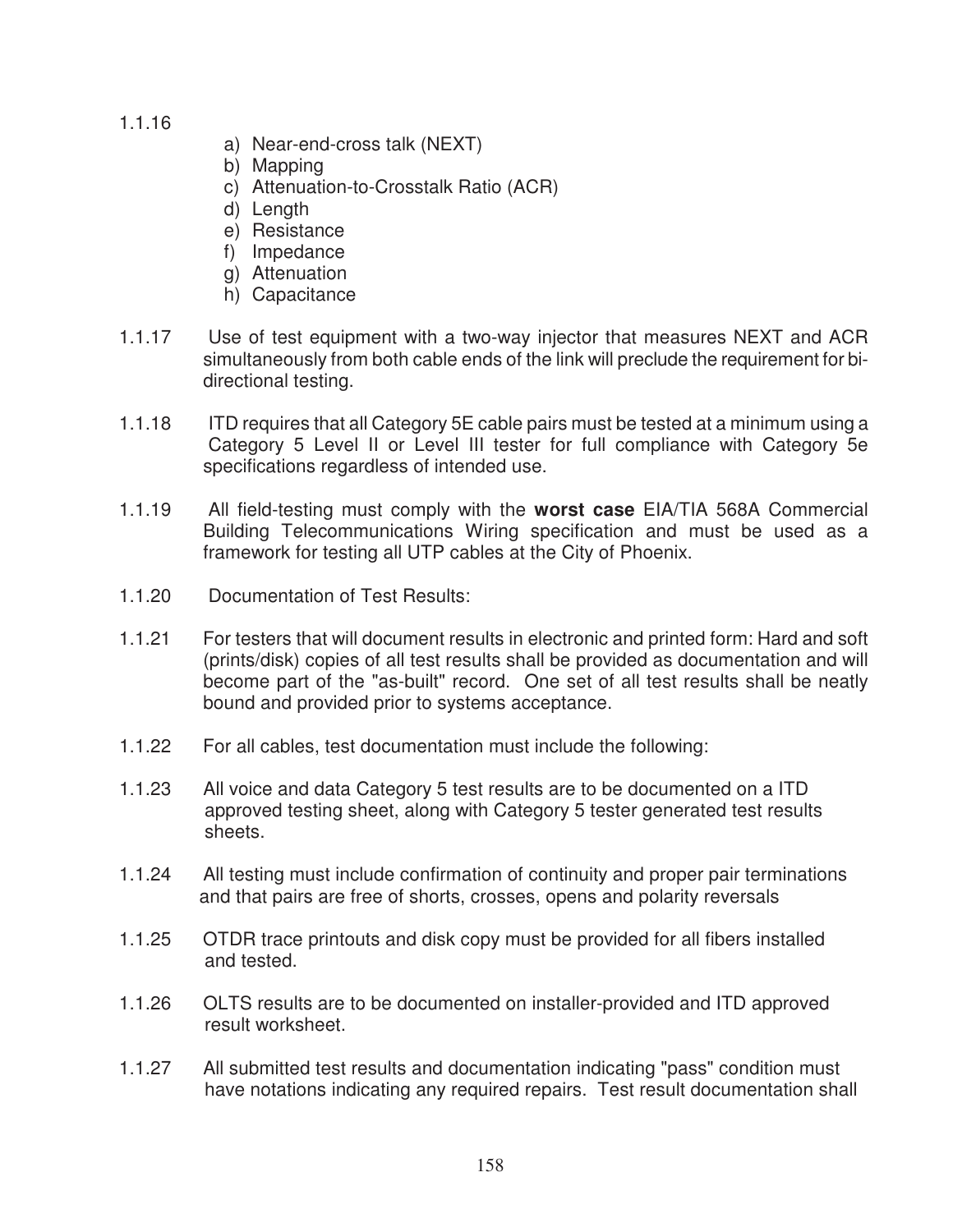be dated as to when the test was completed.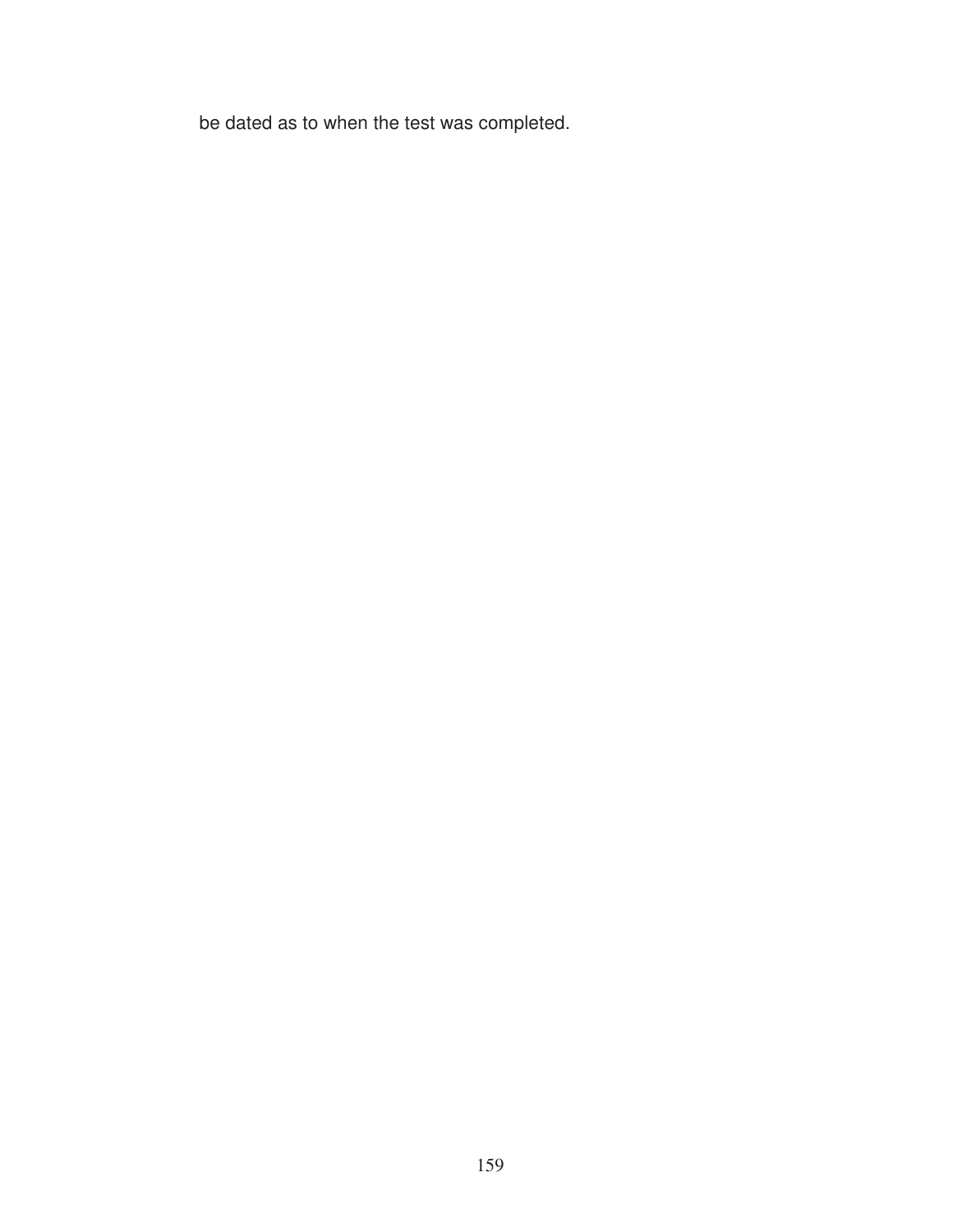# **2 THE RISER SEGMENT**

#### 2.1 **Overview:**

- 2.1.1 The Building entry Telecommunications Main Point of Presence serves as the building point of entry and the main inter-building termination point for communications services. These facilities then get extended into the Main Telecommunication Closet (MTC)/Server room
- 2.1.2 The building riser system provides copper and optical fiber connectivity between the MTC and the MTC and from the MTC to the TC. (Building Entrance Facilities to Computer room.
- 2.1.3 The riser segment consists of the riser cable and the supporting infrastructure within a building or cluster of buildings that connect the and the building distribution frame (MTC)

### 2.2 **The Design Process:**

- 2.2.1 This section describes the policies and procedures for the following design activities:
	- a) The types and sizing of the riser cable.
	- b) Designing the structures to support a vertically aligned riser segment.
	- c) Designing the structures to support a horizontally offset riser segment.
- 2.2.2 The riser segment must be designed one segment at a time, even though the riser cables may follow the same path.
- 2.2.3 The termination hardware shall be tested and labeled in accordance with ITD specifications.
- 2.2.4 All riser pairs cable shall be terminated on a 110-300 pair style punch down blocks in the MTC and in the TC for all new construction. For existing installs a m66 style punch down will be accepted.
- 2.2.5 All punch downs will be wall mounted on a minimum 4ft x 8ft  $\frac{3}{4}$  in. fire treated plywood with stamp clearly visible, on all walls applicable of the MTC and the TC
- 2.2.6 Inside plant copper riser cables shall consist of 24 AWG, category 3 or better, CMP riser/rated, multi-pair cables
- 2.2.7 Every voice jack will have 2 (one) 1 pair cross connect to riser. Riser cables and station cables shall be separately terminated and linked with a 1 or 2-pair, cross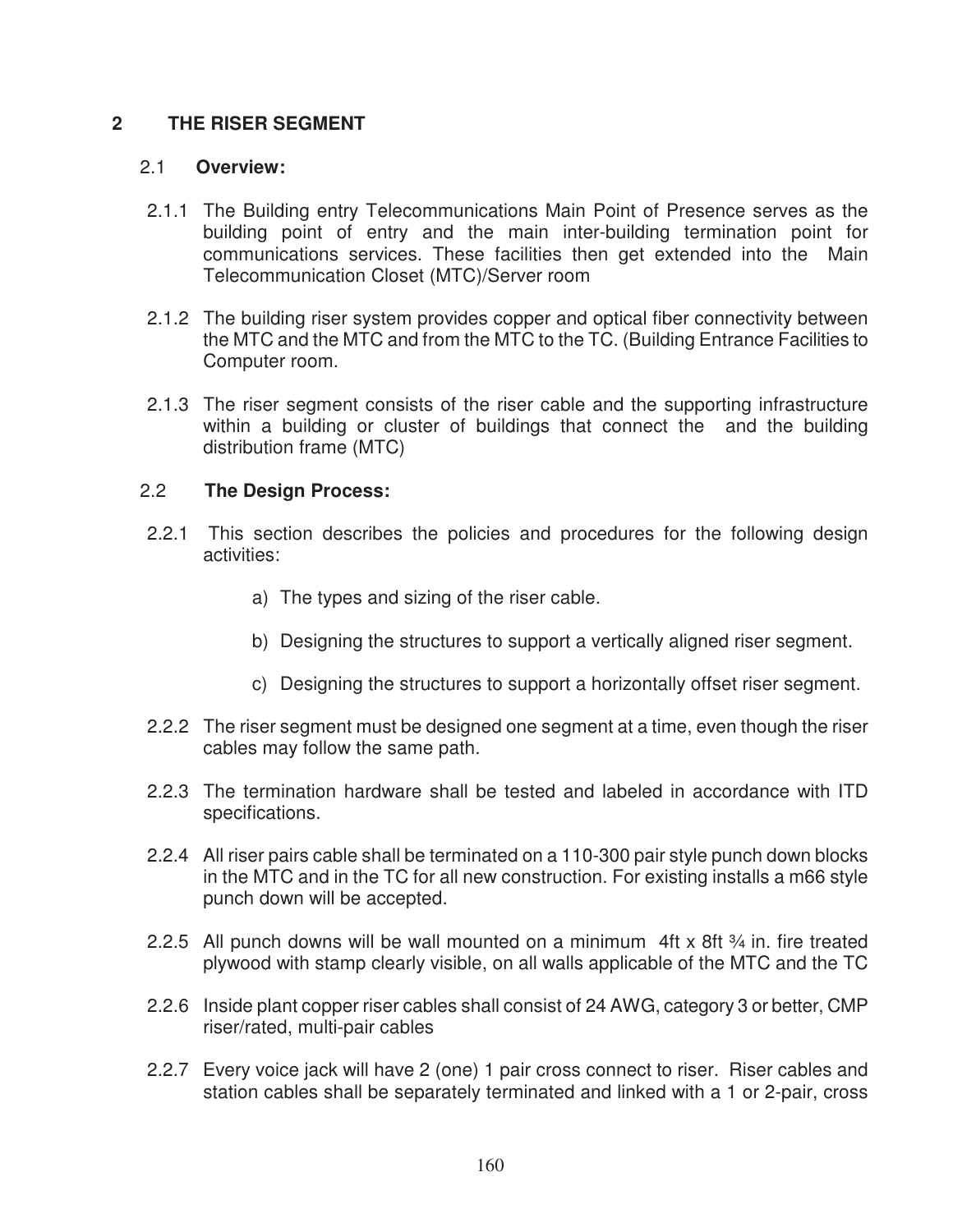connect wire. This cross-connect wire shall be constructed of unsheathed, 24 AWG, UTP, 1 or 2-pair category 3 or better for voice.

### 2.3 **The Size of the Copper Riser Cable**

- 2.3.1 The size of the riser cable is a direct function of the number of voice outlets on floor being supported by the TC on that floor.
- 2.3.2 The most commonly available cable sizes are 50, 100, 200, 300, 600, 900 and 1200 pairs.
- 2.3.3 The minimum number of copper cable pairs required for each type of outlet is as follows
	- a) Voice Only Basic outlets = 1.5 pairs
	- b) Standard outlet=2.0 pairs
	- c) Enhanced outlets=2.5 pairs
	- d) Example: Type and #of outlets per  $TC^*$  Riser pairs =

### 2.4 **The Size of the Fiber Optic Riser Cable**

2.4.1 The size of the fiber optic cable from the MTC to the TC will be no less than a 12 strand multimode.

### 2.5 **Structures to Support Vertically Aligned TC's**

- 2.5.1 TCs that are vertically aligned must be connected with sleeves. A sleeve is a circular opening through the ceiling or floor of a TC that allows the passage of cables and wires.
- 2.5.2 3 4" sleeves it the TC is minimum.
- 2.5.3 Sleeves and slots must be positioned with in 12" of a near wall on which the riser cables can be supported.
- 2.5.4 Sleeves are not be placed directly above or below the termination fields.
- 2.5.5 All sleeves installed must conform to the National Electrical Code (NEC) and local fire codes.
- 2.5.6 Sleeves must not be left open after cable installation and they must be properly fire-stopped at all times in accordance with all applicable building codes.
- 2.5.7 Sleeves must extend a minimum of 4 inches above the floor level.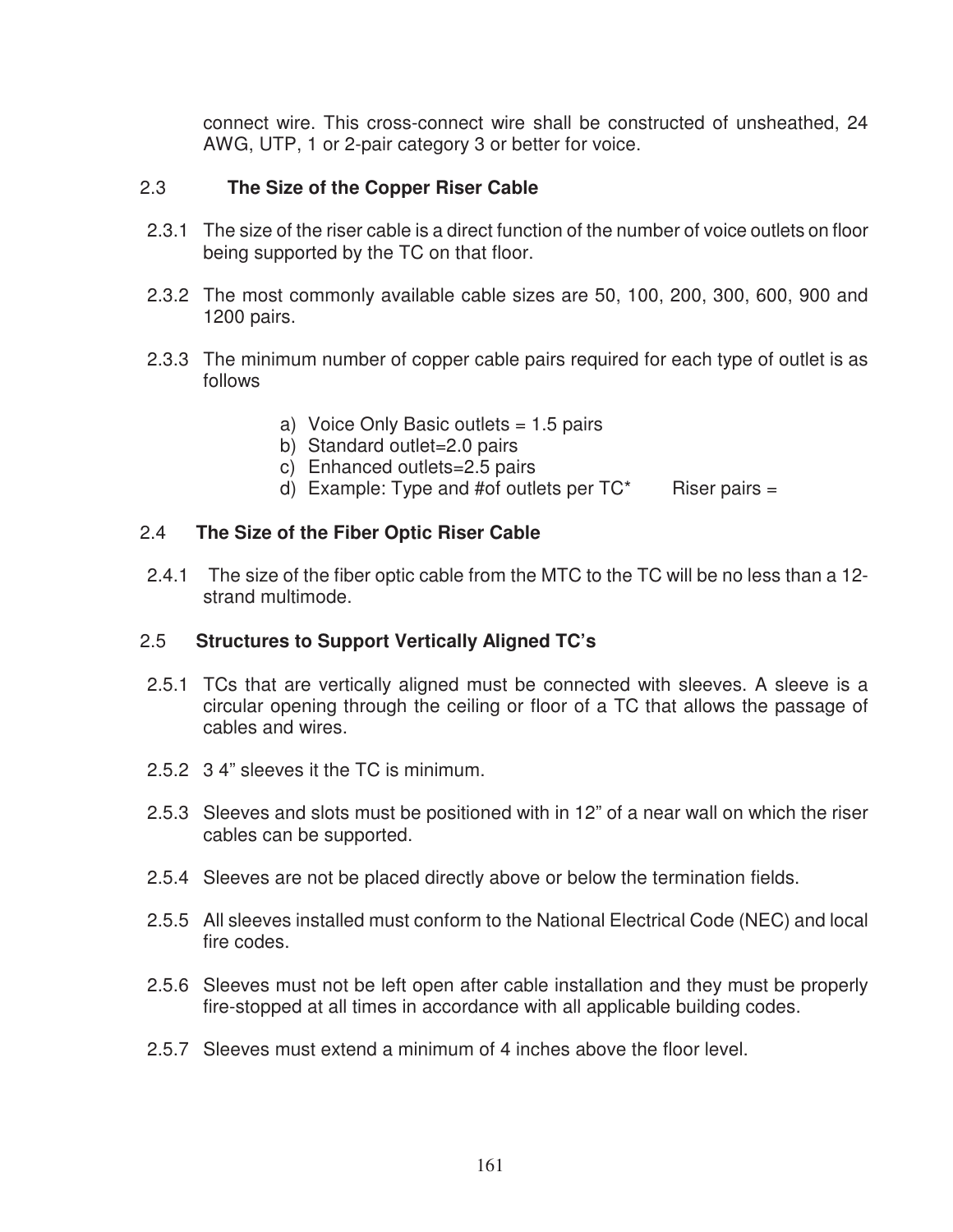- 2.5.8 Sleeves shall have connectors and plastic bushings on both ends and be properly anchored to walls (e.g., anchored unistrut with strut clamps)
- 2.5.9 Rigid conduit sleeves must be 4 inches in diameter unless a structural engineer requires a smaller size or obstructions are present. They must be fitted with plastic bushings on both ends and equipped with pull strings.
- 2.5.10 All unused sleeves must be filled and capped.
- 2.5.11 In a multi-story building, cable grips must be specified to support the riser cable's weight as it passes through the TC.
- 2.5.12 The minimum number of 4-inch sleeves that must be used based on the total feet that the sleeves support.
- 2.5.13 Up to 50,000 sq. = 4, 4"
- 2.5.14 50,000 to 100,000sq.= 5, 4"
- 2.5.15 100,000 to 300,000sq.=5-8, 4"

# 2.6 **Structures to Support Horizontally Offset TC**

- 2.6.1 ITD recommends stacking all TC within a building, IDT also understood that there are times when this cannot be met.
- 2.6.2 TCs that are not vertically aligned must be connected with cable trays and or conduits.
- 2.6.3 Determine the number of conduits required. This number is the same as the number of sleeves required if the TCs had been vertically stacked.
- 2.6.4 Pull boxes are required in sections of conduit that are 100 feet or more in length or that contain more than two 90° bends. Pull boxes must not be used in lieu of a bend.
- 2.6.5 Cable trays and conduit that are used to support horizontal cabling may be used to support riser cables provided the following conditions are met:
	- a) The cable trays' carrying capacity can accommodate the riser cables.
	- b) The riser cables must be UL Listed Type CMP or OFNP if they are run in a air-handling plenums without conduit.
	- c) The riser cables conform to NEC Article 800-3(b)(1), NEC Article 800- 3(b)(3), and comply with the State of California fire codes as interpreted by the State Fire Marshal's department.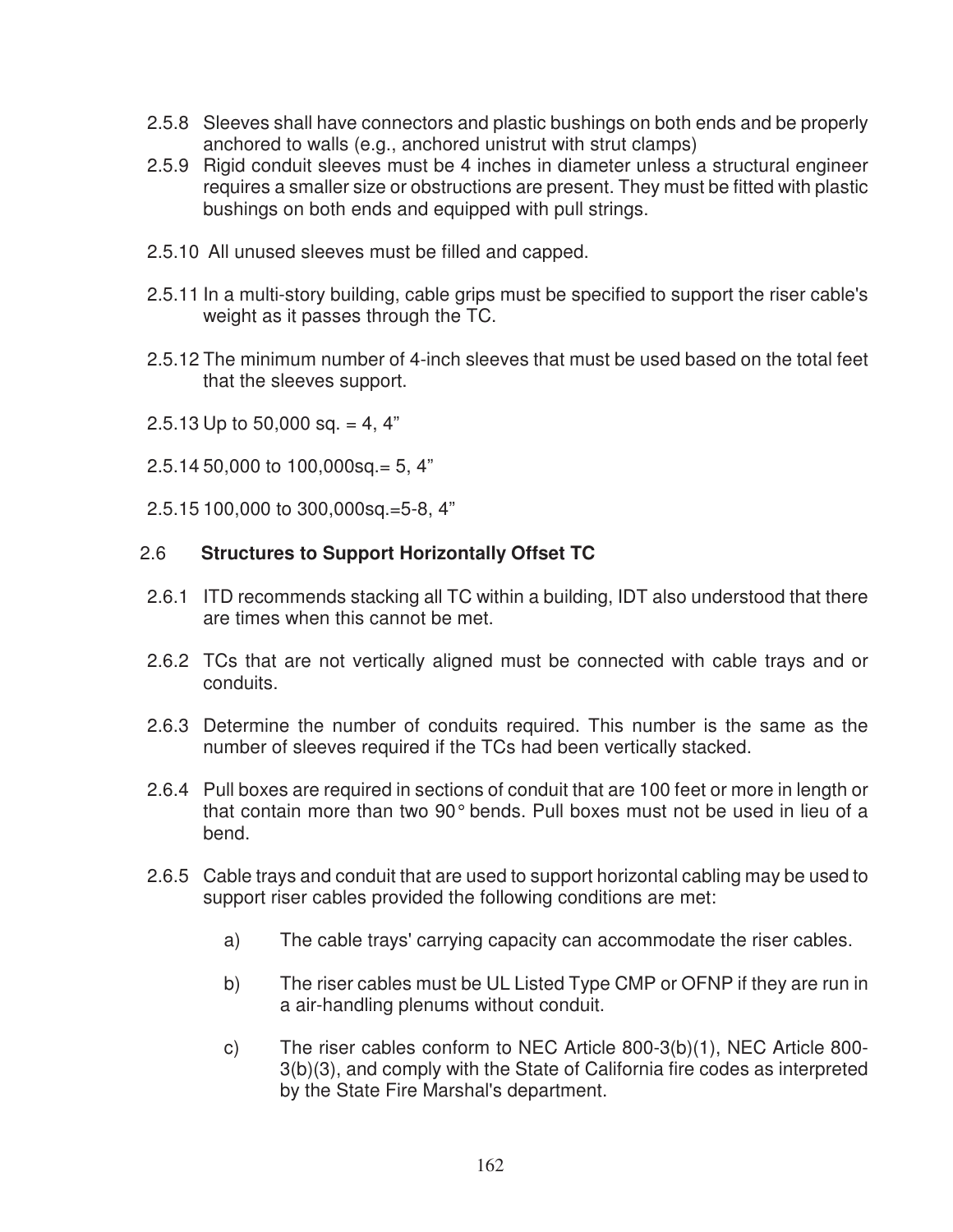- d) Conduit will be used to route the riser cables between the TC.
- e) Cable tray can be used if the Horizontal cable and riser cable are in separate tray.
- f) Conduit will be grounded at each end.
- g) Conduit will be installed with a true tape and bushings at both to protect the cable from damage
- 2.6.6 Cable trays and conduits that enter the TC must be placed near the corner and as close as possible to the wall where the backboard is mounted to allow for proper cable racking and to minimize the cable route inside the TC.
- 2.6.7 Cable trays and conduit located in the ceiling must protrude into the TC 1 to 2 inches and above 71/2 feet above the finished floor.
- 2.6.8 Conduit must be grounded using a path other than the telecommunications ground provided in the TC.
- 2.6.9 All riser cables are to be labeled based on a cable number assigned by ITD. The number of cable pair will also be included in this label.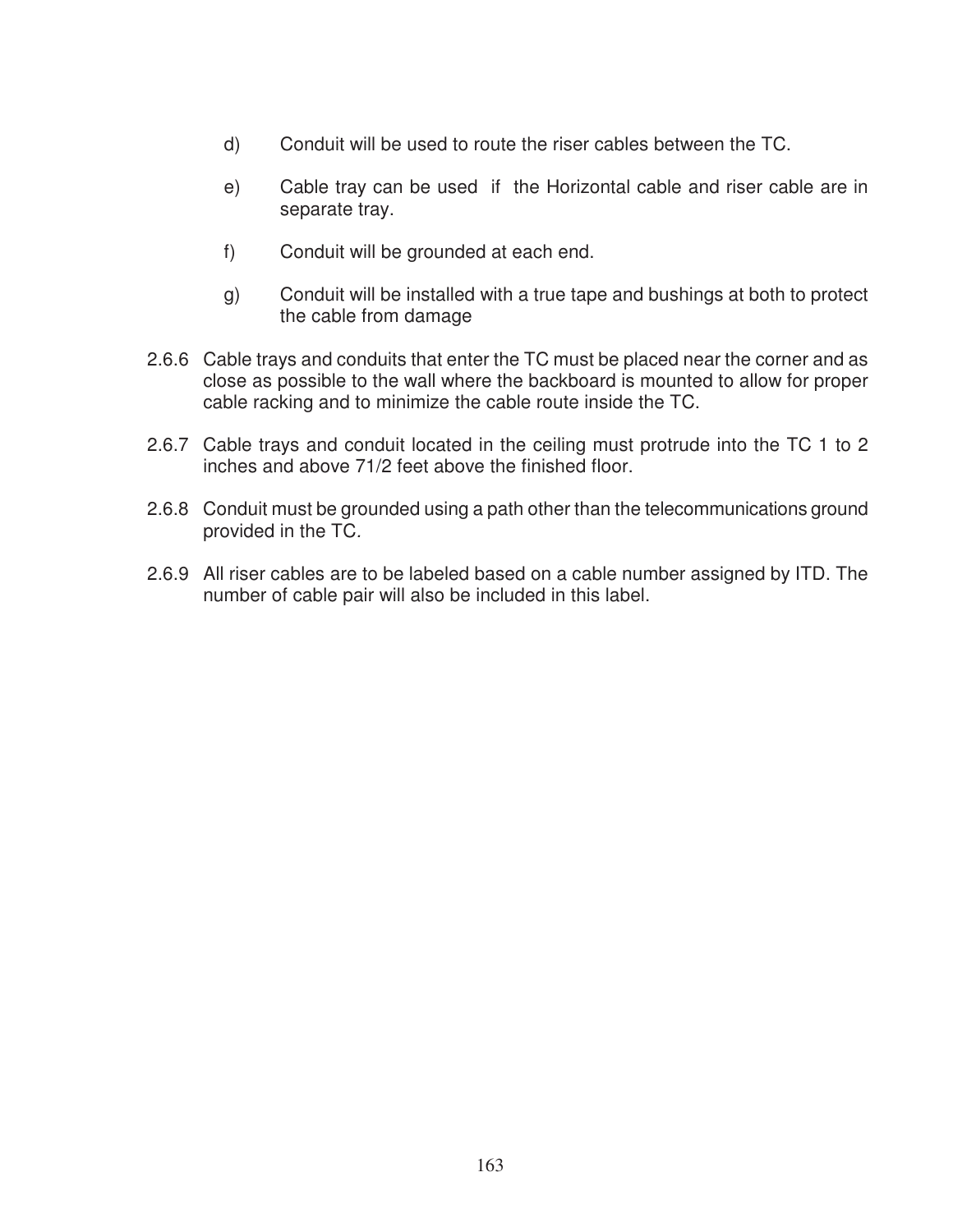# **3 THE CAMPUS and MAN SEGMENTS**

### 3.1 **The Design Process**

- 3.1.1 These specifications provide a minimum configuration that must be used when planning a campus or Metropolitan Area Network (MAN) segments. ITD must be consulted during the early utilities planning phase of a project to provide technical requirements that require a modification of these specifications.
- 3.1.2 The campus and Metropolitan Area Network (MAN) segments consists of the cables and structures needed to inter-connect building to building and building to metro area distribution frames (MADFs). It includes underground conduit, underground cables, direct buried cables, splice boxes, manholes, pull boxes, aerial cables, pole lines, outside terminals, and support structures.
- 3.1.3 This section describes the activities for identifying cable routes from building to building selecting cable distribution methods, determining the underground and direct buried cable requirements identifying the types of cable used in the segment, determining splice boxes, manholes, pull boxes requirements, determining aerial cable requirements and satisfying electrical protection and bonding/grounding requirements
- 3.1.4 All campus and MAN segments must be designed and installed to BICSI, Customer-Owned Outside plant manual and ANSI/EIA/TIA-758 Specifications for Outside Plant Construction.
- 3.1.5 The cable routes steps must be taken to identify the routes between new buildings and major building renovations.
- 3.1.6 Obtain a MAN and or campus layout drawing.
- 3.1.7 Determine where the cable entrance points are for each building.
- 3.1.8 Sketch the cable route from the starting point to the terminating point in the buildings to be served.
- 3.1.9 Note any obstacles, existing cable facilities, or other underground utilities on the campus layout map.
- 3.1.10 Note and document all of the right-of-ways and easements, to determine if permits required.
- 3.1.11 Review proposed cable route to determine if conditions exist that require would require an environmental impact. Identify all possible sources of future cable maintenance problems.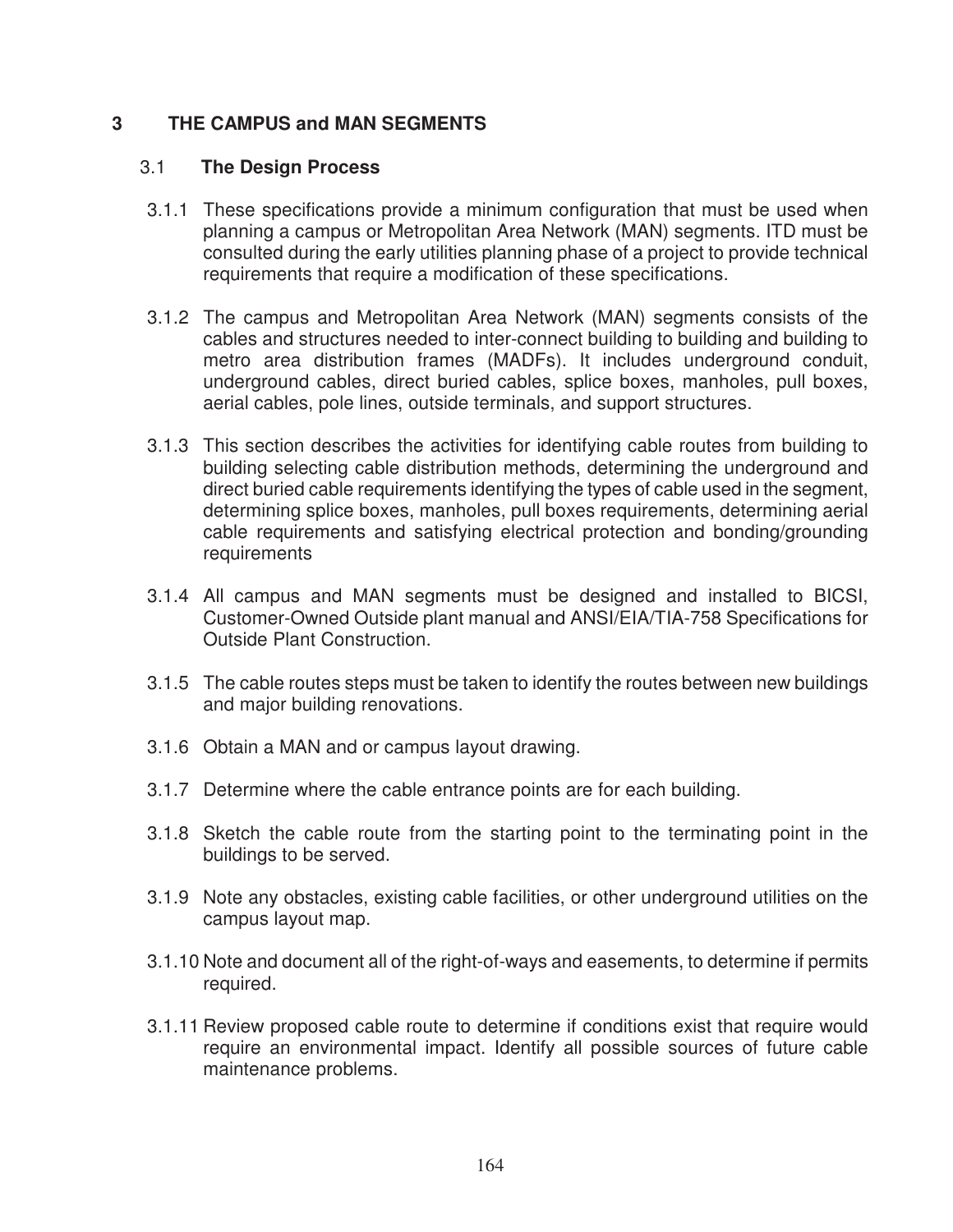# 3.2 **Cable Distribution**

- 3.2.1 ITD and City of Phoenix engineers must be contacted to determine the best cable distribution method along a proposed cable route. The methods used may be one or a combination of the following.
	- a) Underground cable in conduit
	- b) Direct buried cable
	- c) Directional boring,
	- d) Aerial.
- 3.2.2 Underground cable systems consists of cables placed in buried conduits, using manholes and/or pull boxes for splices in large runs. The conduit runs from the building entrance location to a pole, pedestal, or manhole. ITD recommend that all outside plant cabling be placed in conduits.
- 3.2.3 Direct buried cable systems consist of cables and associated splices directly placed in the earth. The trench runs from the building entrance location to a pole, pedestal, or manhole. This is not an ITD recommended distribution method.
- 3.2.4 Aerial cable systems is installed on aerial supporting structures such as poles, sides of buildings, and other above ground structures.

# 3.3 **Underground Conduits and Direct Buried Cable Requirements.**

- 3.3.1 Underground cabling in conduit and direct buried cable projects must be worked from engineering drawings approved by ITD and EAS (Engineering and Architectural Services).
- 3.3.2 All submitted drawings and documentation must include the following information.
	- a) Submittals and/or details of a typical trench cross sections showing cable and duct locations in the trench, clearances from final grade, backfill materials and depths, pavement cutting information, and compacting requirements for both paved and unpaved areas.
	- b) Construction notes applicable to the work being performed.
	- c) Scale drawings showing location ties to existing structures, cable, conduit, utility boxes, and any conflicting substructures and profile drawings of congested areas where vertical and horizontal separation from other utilities is critical during cutting and placing operations and any other areas as requested by ITD.
	- d) Legends explaining symbols of all relevant structures and work operations.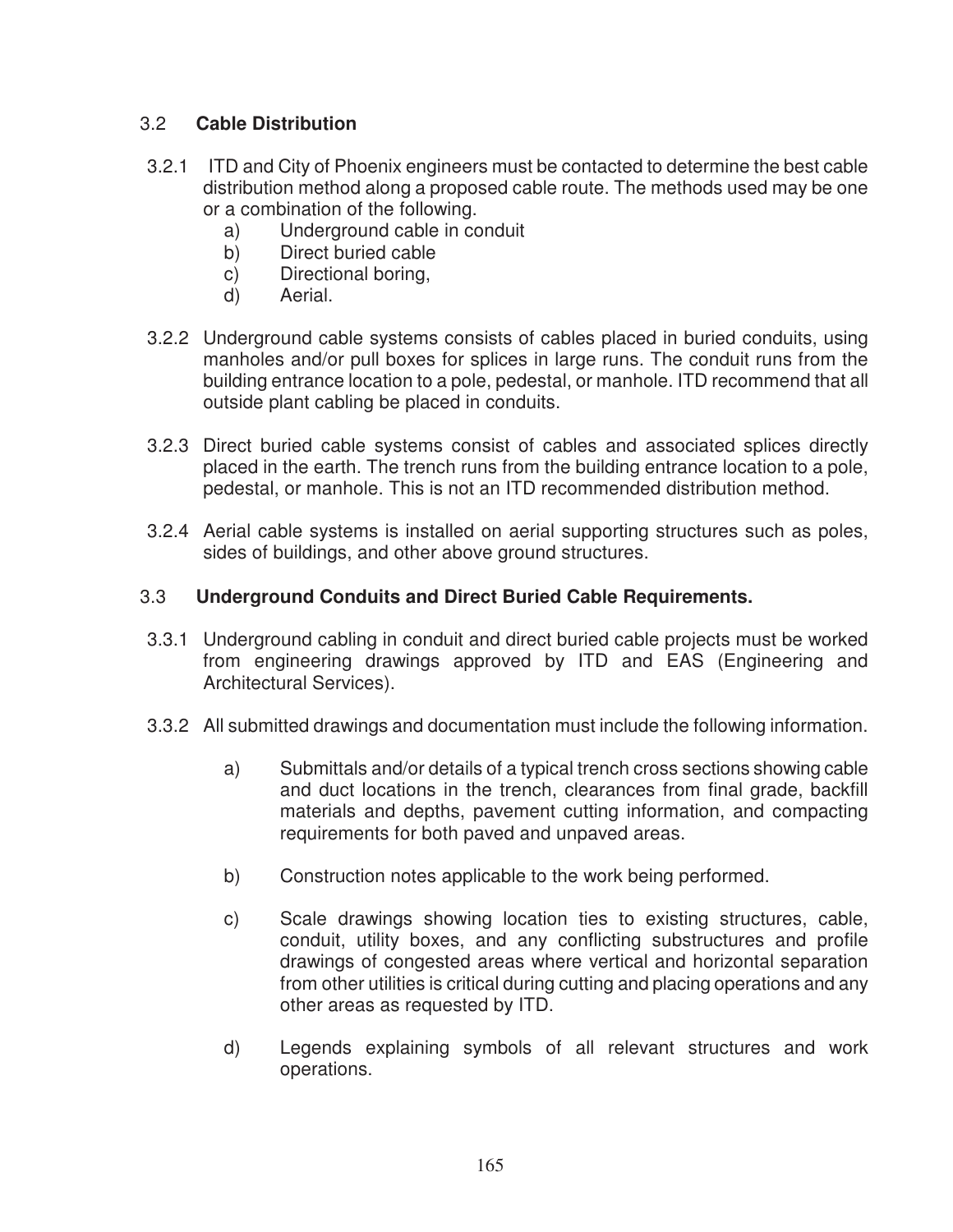- e) Cable types counts, and directions of feed.
- f) Conduit types, dimensions, and wall-to-wall measurements when used with pull boxes splice boxes, manholes.
- g) Manhole drawings showing cable-racking information, applicable cable counts conduit assignments, splicing details, north point arrows, and street names. Manhole drawings must be consistent with ITD standards.
- 3.3.3 All areas around the conduit entrances must be free of any construction, storage, or mechanical apparatus.
- 3.3.4 Conduit stubs entering the building must extend beyond the foundational landscaping. All conduit ends adjacent to the building must be flagged for easy identification
- 3.3.5 All entrance conduits must be securely fastened to the building to withstand a typical placing operation.
- 3.3.6 All unused entrance conduits must be capped and installed with pull strings
- 3.3.7 Conduit entering from a below grade point must extend 4 inches above the finished floor.
- 3.3.8 Conduit entering from ceiling height must terminate 4 inches below the finished ceiling.
- 3.3.9 All cables entering a building must conform to the grounding and bonding requirements listed in NEC Articles 250 and 800.
- 3.3.10 Conduit must be positioned on the field side of the poles. The field side refers to the side that is protected from the normal flow of traffic.
- 3.3.11 All utilities need be identified and located prior to any digging. This is to locate all subsurface facilities such as power, gas, water, traffic and outdoor lighting.
- 3.3.12 Warning tape color orange for the telecommunications cables containing metallic tracings must be placed a minimum of 18 inches above the buried conduits and or cables to minimize any chance of an accidental dig-up.
- 3.3.13 The minimum depth of a trench must allow 24 inches of cover from the top of the cable to the final grade point. See NEC 300-5 for condition pertaining to other depths.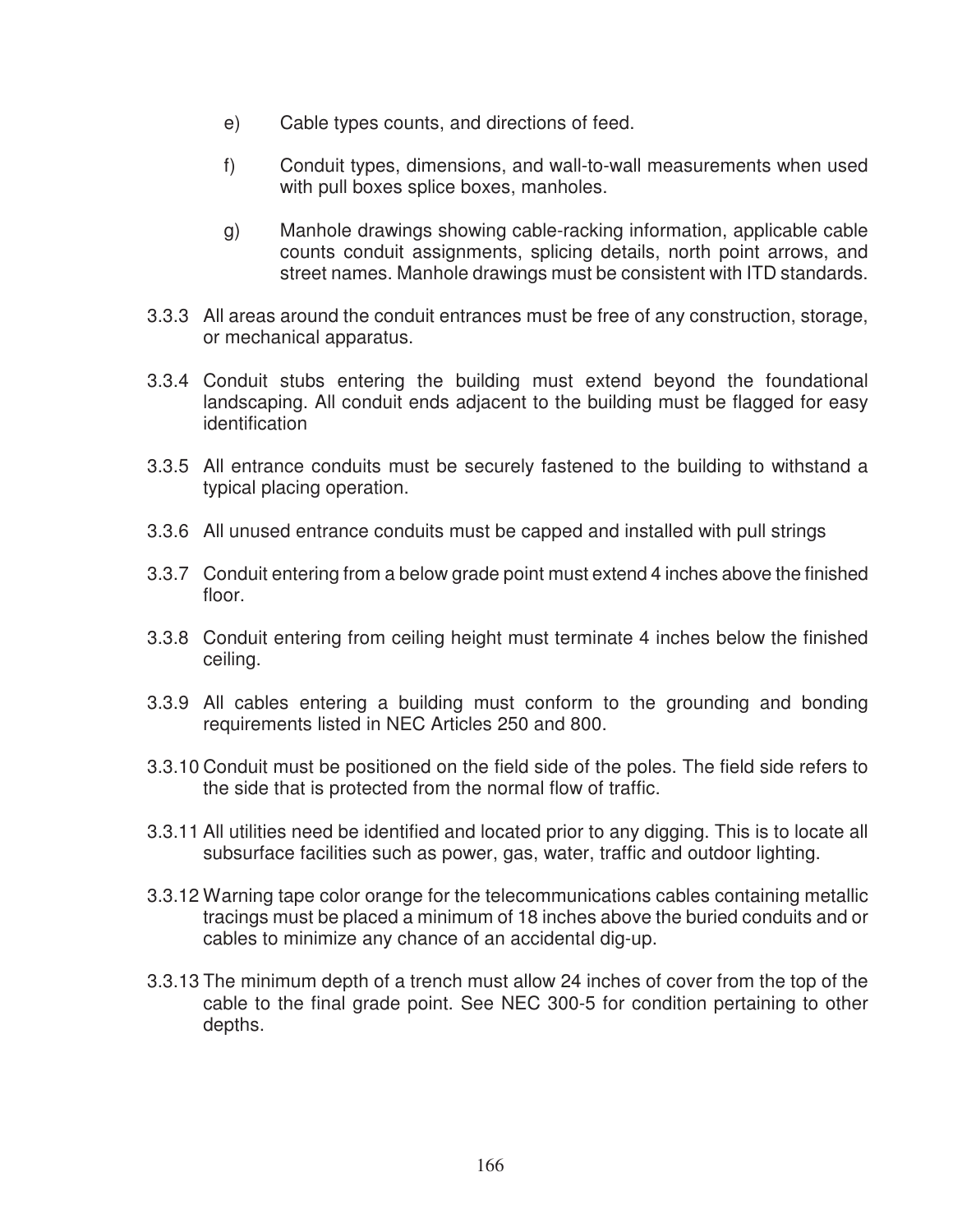- 3.3.14 The following minimum vertical or horizontal separations that must be maintained between telecommunications facilities and other facilities sharing a common trench.
	- a) Power or other foreign conduits: 3" of concrete, 4" of masonry, or 12" of well-tamped earth.
	- b) Pipes such as gas, oil, water: 6" when crossing, 12" when parallel
	- c) Railways: 3' below top of rails.
- 3.3.15 Conduit must be encased in concrete when the following conditions exists:
	- a) Minimum conduit depth cannot be attained
	- b) Conduit must pass under roads, driveways, railroad tracks, or when bend points are subject to movement.
- 3.3.16 Reinforcing bars and or crutches within the concrete must be used at any location subject to potentially extreme stress.
- 3.3.17 The inside-the-building end of the conduit must be sealed to prevent rodents, water, or gases from entering the building.
- 3.3.18 All bends must be long, sweeping bends with a radius not less than 6 times the internal diameter of a conduit 2 inches or smaller, or 10 times the internal diameter of a conduit larger than 2 inches.
- 3.3.19 Conduit must be PVC Schedule 40, corrosion-resistant plastic with a 4 inch inside diameter
- 3.3.20 There must be no more than two 90 bends between pulling points on all entrance cables
- 3.3.21 Conduit bends that extend above ground are to be metallic.
- 3.3.22 All metallic conduit and sleeves must be reamed, bushed, and capped.
- 3.3.23 Metal sleeves through foundation floors and or walls must extend to undisturbed earth to prevent shearing.
- 3.3.24 All open conduits must be provided with a # 12 Tracer wire with a minimum pull tension of 200+ pounds.
- 3.3.25 The City of Phoenix minimum number of conduits standard for any installation of cable will be: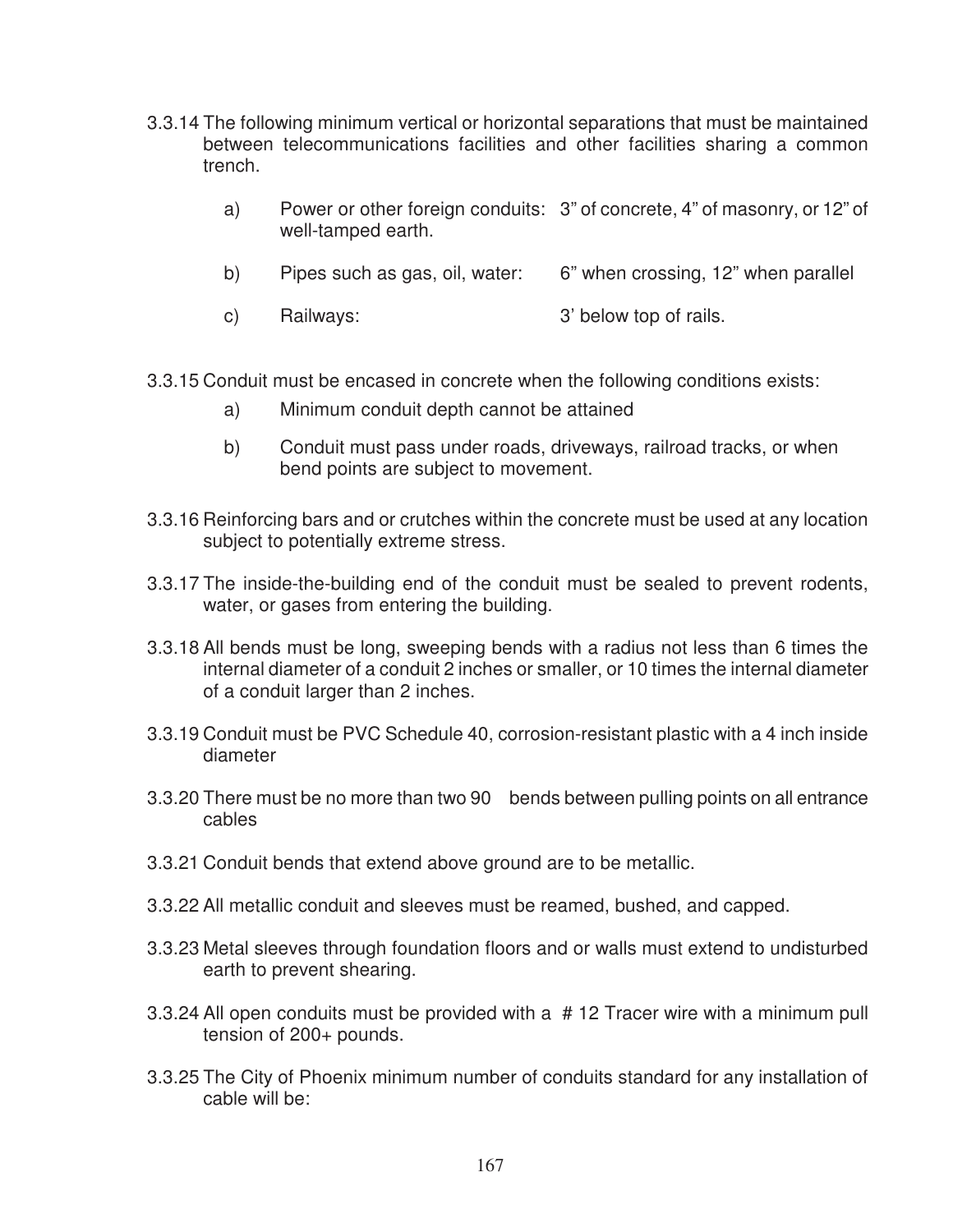- a) 3 -4" conduits, 2 open, 1 filled with 2-1.5 inch 1-1 inch interducts.
- 3.3.26 The quantity and size of underground entrance conduit are based on the anticipated number and type of telecommunications circuits that will be brought into the building. ITD requires 2 entrance pairs per 100 square feet of usable office space. The following shows the data for determining the quantity and size of underground entrance conduit.
- 3.3.27 Telephone Entrance Copper Pairs Conduit Required

| $1 - 1000$<br>a)<br>$1001 - 2000$<br>b)       | 1 each 4-inch conduit + 2 spare 4-inch conduit<br>2 each 4-inch conduit + 2 spare 4-inch conduit |
|-----------------------------------------------|--------------------------------------------------------------------------------------------------|
| 3.3.28 Fiber optic Entrance Cable             | <b>Conduits Required</b>                                                                         |
| 2-48 strand<br>a)<br>conduits $+3$ Interducts | 1 each 4-inch conduit $+ 2$ spare 4-inch                                                         |
| $48+$<br>b)<br>conduits +3 Interducts         | 2 each 4-inch conduit $+$ 2 spare 4-inch                                                         |

- 3.3.29 If installing both fiber and copper cable utilize the City of Phoenix minimum standard.
- 3.3.30 All conduits containing interducts must be provided with a # 14 Tracer wire.

### 3.4 **Cable Types**

- 3.4.1 ITD recognizes two types of cable for outside use in the campus and MAN segments: copper cable and fiber optic cable.
- 3.4.2 Indoor/Outdoor copper and fiber cable will be used in all outside plant installs.
- 3.4.3 Filled polyethylene-insulated conductor (PIC) cable must be used for direct buried copper cable. Filled cable preserves the integrity of the cable by providing physical protection against moisture penetration and seepage.
- 3.4.4 Direct buried cable requires an armored sheath to resist rodent and penetration type damage.
- 3.4.5 All cables must be marked with cable length, cable code, date and location of manufacture, and manufacturer.
- 3.4.6 The following standard designations for copper exchange cable have been assigned by the Rural Utilities Services (RUS): PE-39 refers to filled cable with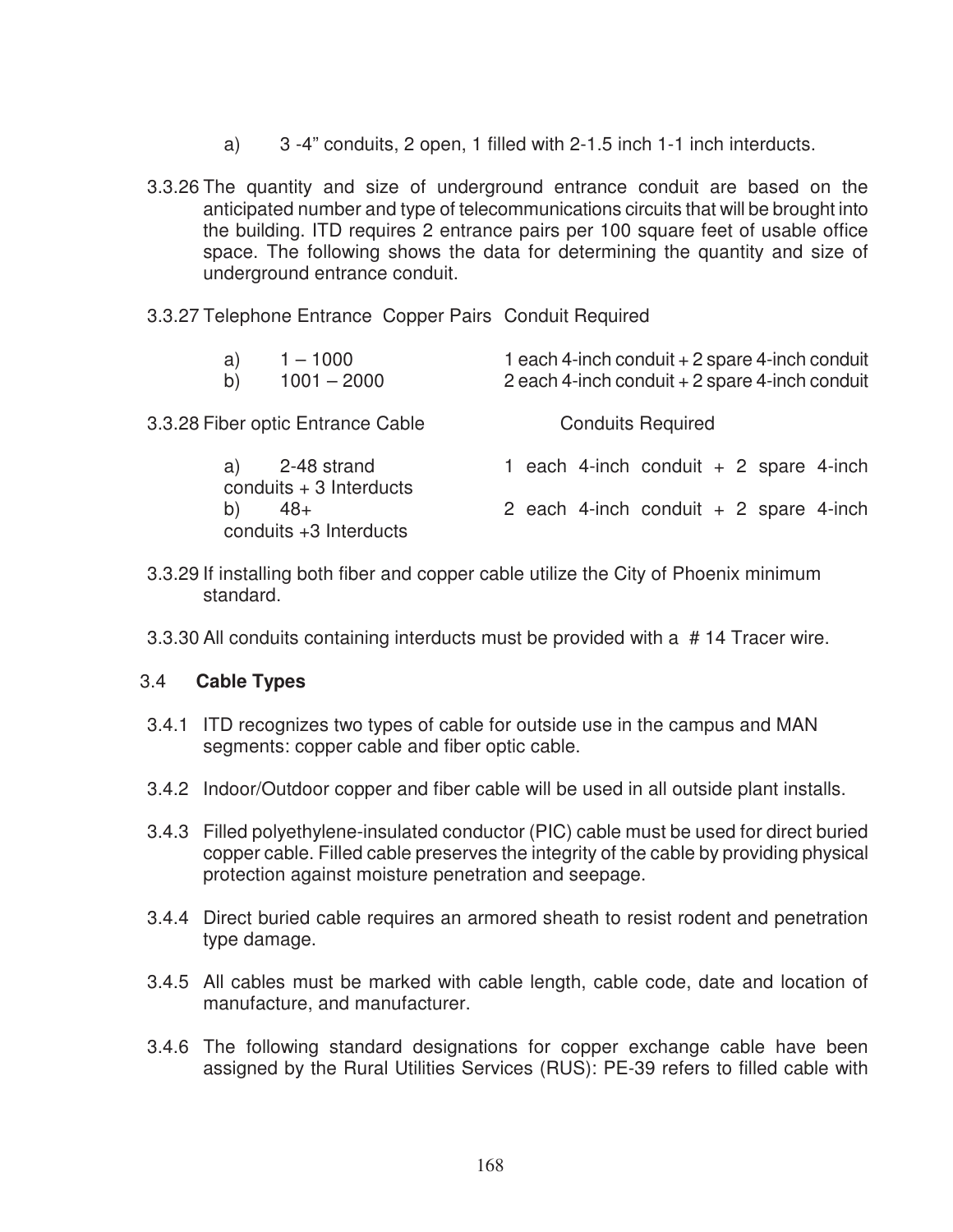solid insulation for direct-buried applications. PE-89 refers to filled cable with an expanded insulation for direct-buried applications.

- 3.4.7 Indoor/Outdoor Fiber Optic Cable Construction is to be:
- 3.4.8 Optical fibers shall be placed inside a loose buffer tube. The nominal outer diameter of the buffer tube shall be 3.0 mm.
- 3.4.9 Each buffer tube shall contain up to 12 fibers.
- 3.4.10 The fibers shall not adhere to the inside of the buffer tube.
- 3.4.11 Each fiber shall be distinguishable by means of color coding in accordance with TIA/EIA-598-A, Optical Fiber Cable Color Coding.
- 3.4.12 The cable shall contain at least one ripcord under the sheath for easy sheath removal of all-dielectric cable.
- 3.4.13 The cable shall contain at least one ripcord under the inner sheath and under the steel armor for armored cable.
- 3.4.14 The dielectric yarns shall provide tensile strength. The high tensile strength dielectric yarns shall be helically stranded evenly around the cable core.
- 3.4.15 All dielectric cables (non-armored) shall be sheathed with medium density polyethylene (MDPE).
- 3.4.16 Armored cables shall have an inner sheath of MDPE. The armor shall be a corrugated steel tape, plastic-coated on both sides for corrosion resistance, and shall be applied around the outside of the water blocking tape with an overlapping seam with the corrugations in register.
- 3.4.17 The MDPE jacket material shall be as defined by ASTM D1248, Type II, Class C and Grades J4, E7 and E8.
- 3.4.18 All cable jackets or sheaths shall be free of holes, splits, and blisters.
- 3.4.19 The cable jacket shall contain no metal elements and shall be of a consistent thickness.
- 3.4.20 Cable jackets shall be marked with manufacturer's name, sequential meter or foot markings, month and year or quarter and year of manufacture, and a telecommunication handset symbol, as required by Section 350G of the National Electrical Safety Code (NESC).
- 3.4.21 The actual length of the cable shall be within -0/+1% of the length markings.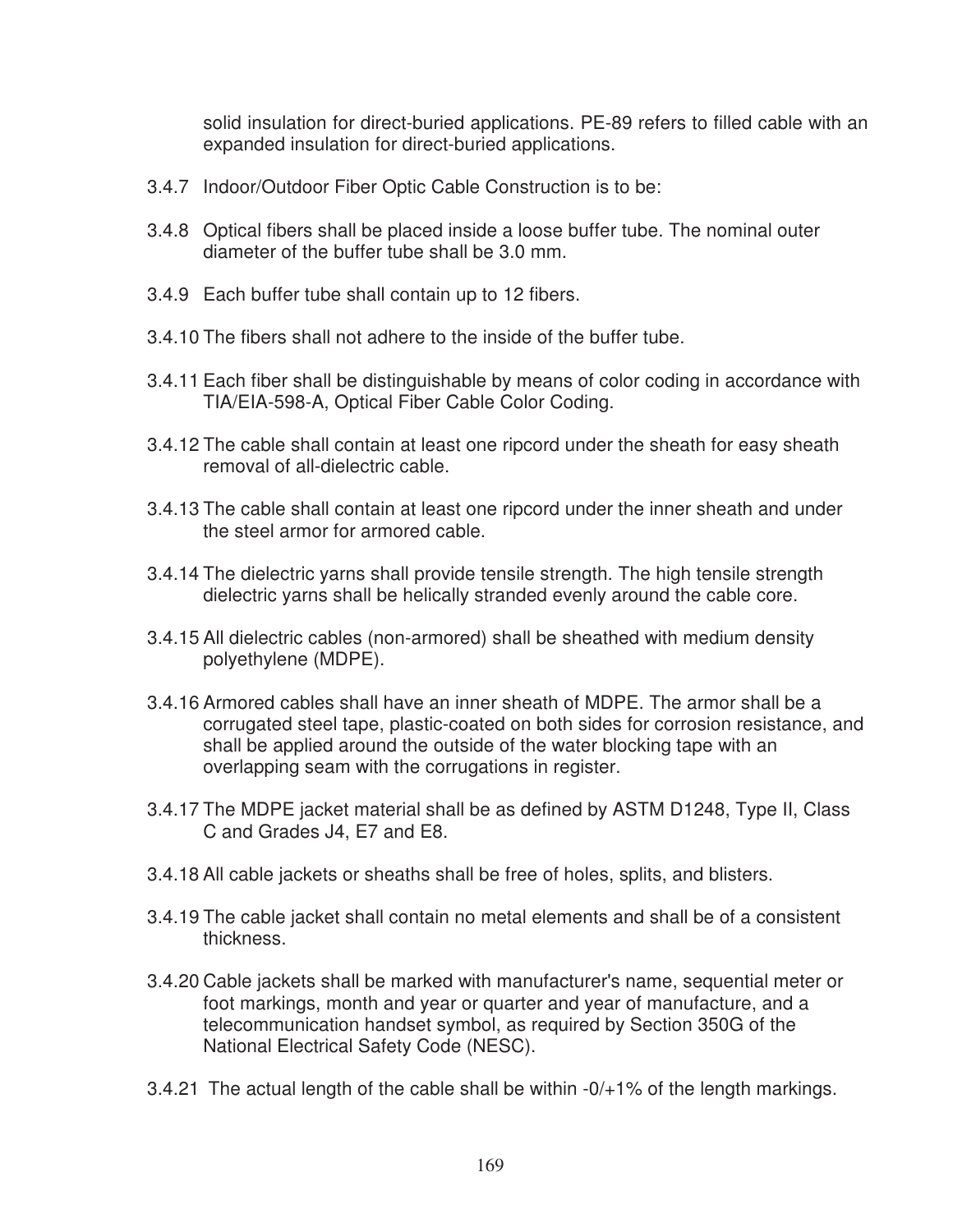- 3.4.22 The cable jacket of a cable containing two different fiber types (hybrid construction) shall be marked to indicate quantity of each fiber type, identity of each fiber type, and the fiber sequence.
- 3.4.23 The maximum pulling tension shall be 2700 N (608 lbf) during installation (short term), and 890 N (200 lbf) long term installed.
- 3.4.24 Performance Single Mode:
- 3.4.25 Chromatic Dispersion
	- 3.4.25.1 Minimum Zero Dispersion Wavelength: 1301.5 nm
	- 3.4.25.2 Maximum Zero Disperison Wavelength: 1321.5 nm
	- 3.4.25.3 Maximum Zero Dispersion Slope: 0.090 ps/nm2 per km
- 3.4.26 Dispersion:
	- 3.4.26.1 <-3.2ps/(nm.km) from 1285 nm to 1330 nm
	- 3.4.26.2 <18 ps (nm.km) at 1550 nm
- 3.4.27 Polarization Mode Dispersion: <- 0.5 ps/km
- 3.4.28 Attenuation:
	- 3.4.28.1 Point Discontinuity: <-0.10 dB at 1310 nm or 1550 nm
	- 3.4.28.2 Water peak attenuation at 1383 (+-) 3nm : <- 2.1 dB/km
	- 3.4.28.3 Bending Attenuation: induced @ 1550 nm, with 100 turns on 75mm diameter mandrel >0.10dB
	- 3.4.28.4 Water Immersion: Induced attenuation, 23 degrees C water immersion: <- 0.05dB/km
	- 3.4.28.5 ITD approved manufacturer
		- a) Corning
		- b) Seicor
		- c) Bertek
		- d) Hitachi
		- e) Or approved equal.

### 3.4.29 Multimode Performance:

- 3.4.30 Bandwidth: (1) 850 nm >220 MHz at 1 km (2) 1300 nm> 600 MHz at 1 km
- 3.4.31 Chromatic Dispersion:
	- 3.4.31.1 Minimum Zero Dispersion Wavelength 1332 nm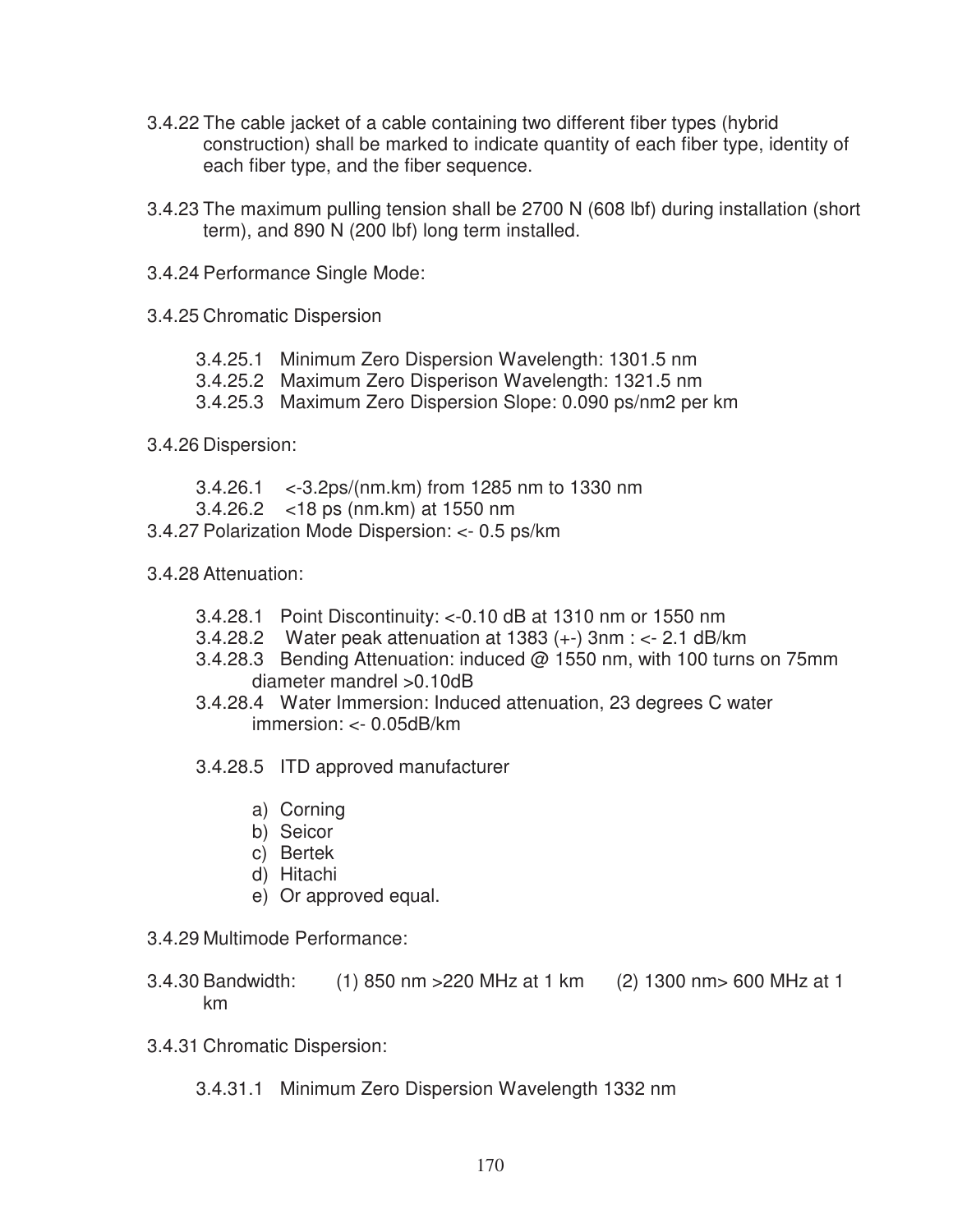- 3.4.31.2 Maximum Zero Dispersion Wavelength: 1354 nm
- 3.4.31.3 Maximum Zero Dispersion Slope: 0.098 ps/nm².km
- 3.4.32 Attenuation: Max attenuation point discontinuity: <0.2 dB at any design wavelength.
- 3.4.33 Bending Attenuation: induced @ 1550 nm, with 100 turns on 75mm diameter mandrel: <0.10dB.
- 3.4.34 ITD approved manufacturer
	- a) Corning<br>b) Ber-Tek
	- b) Ber-Tek<br>c) Hitachi
	- c) Hitachi<br>d) Or appr
	- Or approved equal.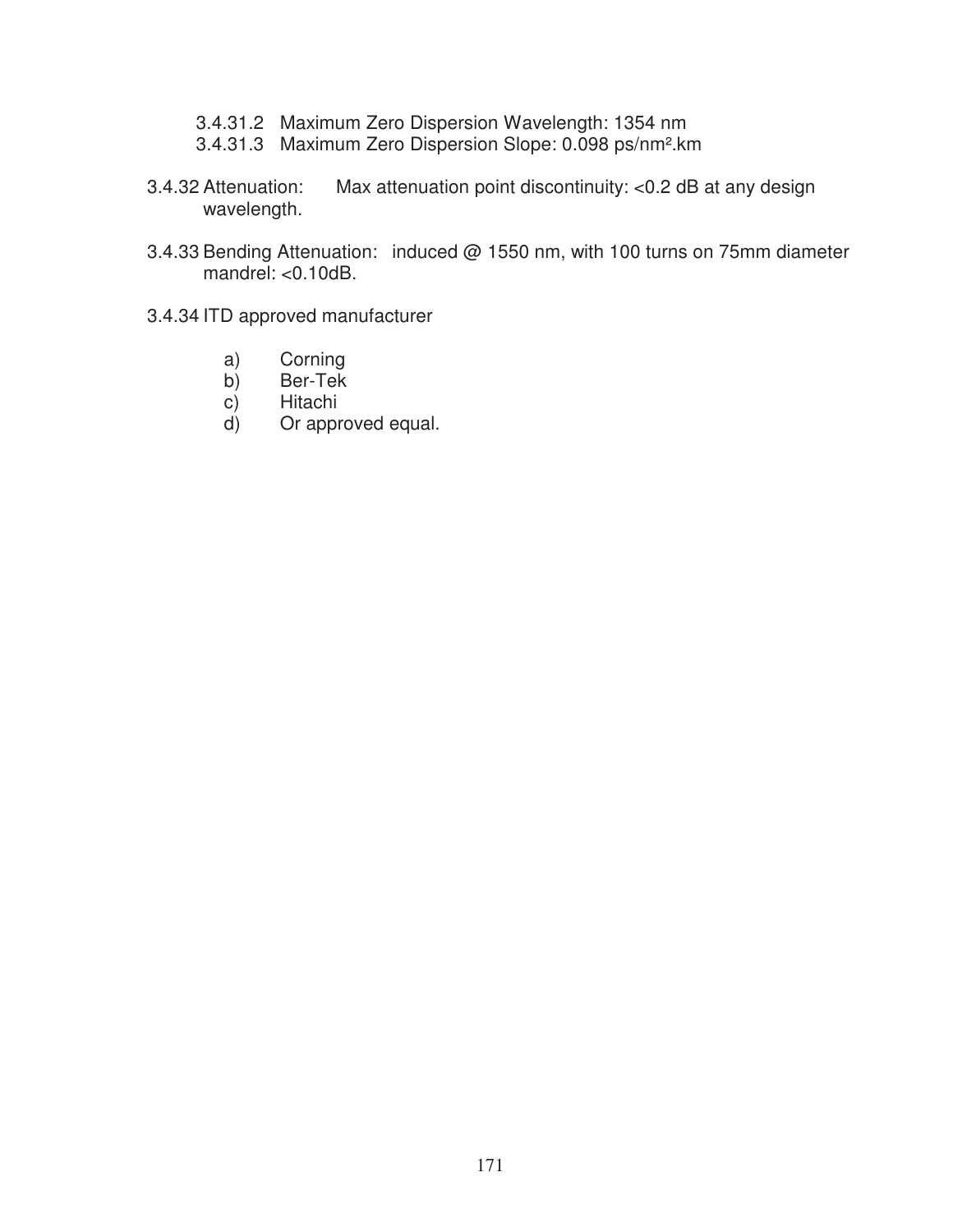### **4 THE TELECOMMUNICATION CLOSET**

#### 4.1 **The Design Process**

- 4.1.1 Overview: The Telecommunication Closet (TC) is the space where the voice and data horizontal cable is terminated on patch panels, 110-blocks, connector panels, and is were the cross-connect to the riser cable is located.
- 4.1.2 The TC supports the voice, data, and other low voltage needs of one floor of a building.
- 4.1.3 The TC may also be used to support other building information systems such CATV, alarms, security, audio/Video, 800mhz radio, other wireless systems, and other telecommunications low voltage systems.
- 4.1.4 A MTC and TC can be collocated within the same room. Additional space, racks, electrical and cable management are required to support the MTC.

### 4.2 **The Size of the TC**

- 4.2.1 The size of the TC depends on its function and the size of the usable floor space it will serve.
- 4.2.2 Usable floor space refers to the occupied areas used for normal daily work functions.
- 4.2.3 There must be at least a minimum of one TC per floor
- 4.2.4 Multiple TCs are required if the usable floor space to be served exceeds 10,000 square feet or the cable length between the work area outlet and the horizontal cross-connect in the TC exceeds 295 feet or 90 meters.
- 4.2.5 Additional floor space in the TC will be required for additional applications such as Video Distribution cabling, equipment, fire alarm panels and/or building monitoring equipment.
- 4.2.6 The minimum TC sizes shown are based on providing telecommunications service to one individual work area of 100 sq. ft. Minimum TC sizes are as follows:
	- a) 5,000sq. or less =  $10 \times 8$  finished room size
	- b) 5,000 to 8,000=  $10 \times 10$  finished room size
	- c) 8,000 to 10,000=  $10 \times 12$  finished room size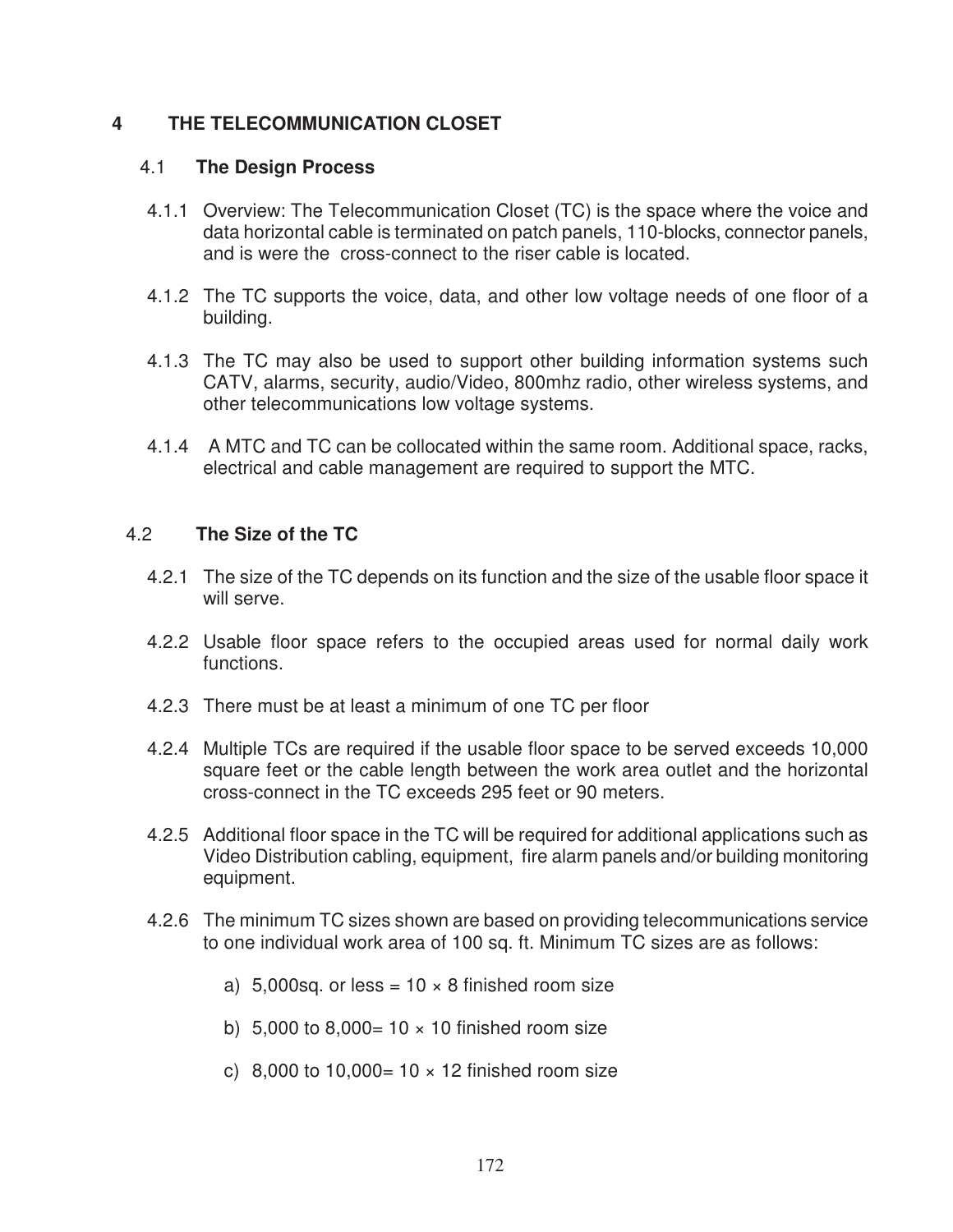## 4.3 **The Location of the TC**

- 4.3.1 Since the TC is the main focal point for many communications services located for a specific floor, it must be designed as an integral part of the overall building.
- 4.3.2 The TC must be located as close as possible to the center of, and on the same floor as, the workstation area it serves , this will minimize the horizontal cable lengths.
- 4.3.3 Access to the TC must be located directly from hallways, not within classrooms, offices, and electrical or mechanical spaces.
- 4.3.4 The TC must be located above any threat of flooding. All water threats must be removed or contained. TC with a water threat located within the space at a minimum and if approved by ITD will require a drain.
- 4.3.5 At no time is a TC to be located near power supply transformers, elevator or pump motors, generators, radio transmitters, and other potential sources of electromagnetic interference.
- 4.3.6 TCs must not share space with electrical, janitorial, or storage facilities.
- 4.3.7 TCs must be stacked vertically in a multi-story building. Special conditions will need prior approval from ITD.
- 4.3.8 When secure and controlled access to a TC cannot be guaranteed, free standing or wall mounted lockable cabinets will be used.
- 4.3.9 At all time the locations of the TCs must be submitted for inclusion in the construction drawings, and they must be annotated on any and all floor plan.

### 4.4 **Design Requirements**

- 4.4.1 Major factors that must be considered when designing the TC are as follows:
- 4.4.2 Minimum ceiling height must be 8 feet, 6 inches.
- 4.4.3 The doors must be a minimum of 3 feet wide and 6 feet, 8 inches tall. The doors must be lockable.
- 4.4.4 The floor must be sealed concrete or a VCT type tile to minimize dust and static electricity.
- 4.4.5 There must be continuous and dedicated environmental control (24 hours per day, 365 days per year).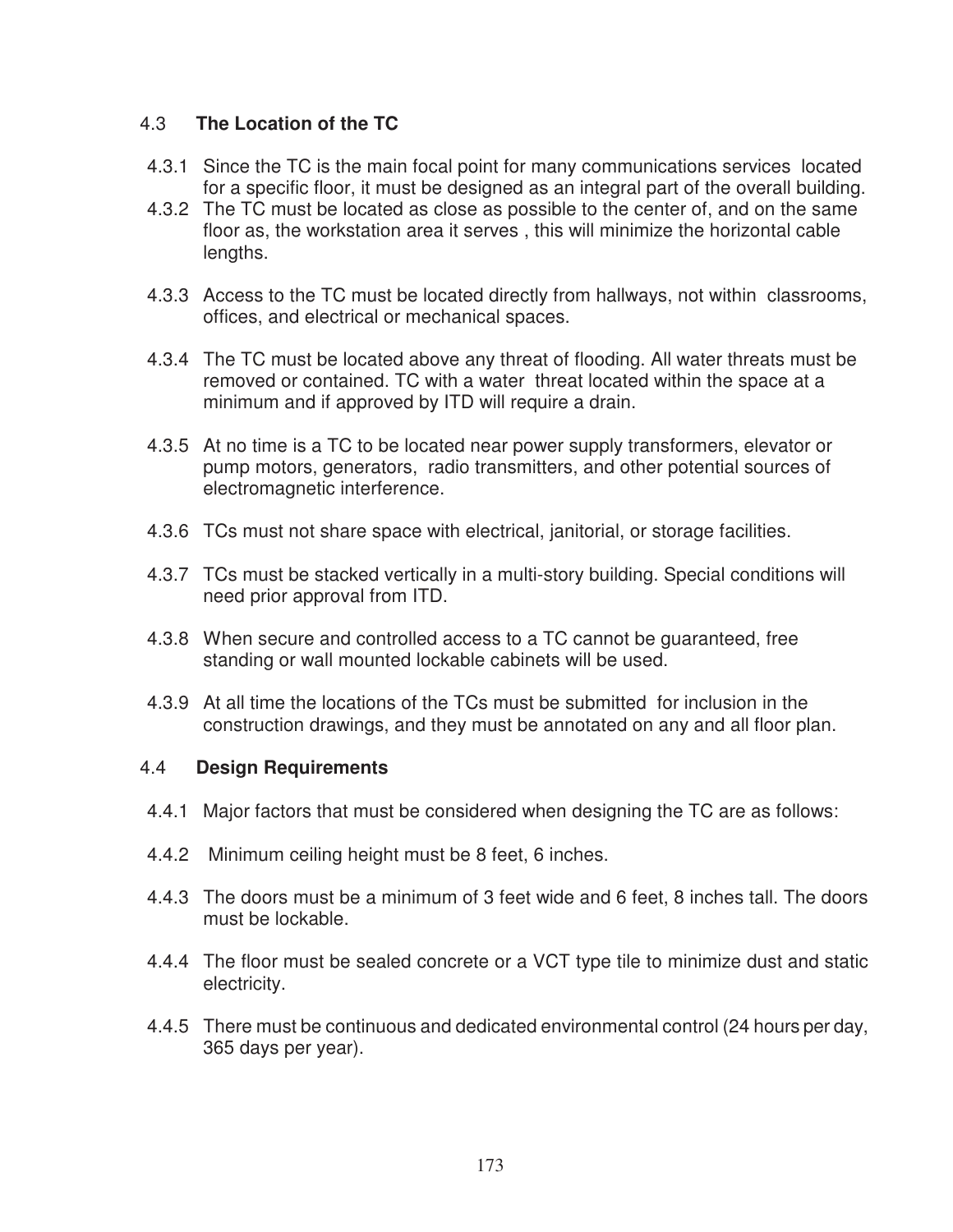- a) Heating, ventilation, and air conditioning sensors and control equipment must maintain the room temperature between 64° F and 87° F.
- b) The relative humidity must be 20% to 80%.
- 4.4.6 The TC must not have a drop tile or other false ceiling.
- 4.4.7 The lighting in the TC must provide a minimum equivalent of 50 foot-candles when measured 3 feet above the finished floor.
- 4.4.8 All light fixtures must be mounted a minimum of 8 feet, 6 inches above the finished floor.
- 4.4.9 All controls and light switches must be located inside the room.
- 4.4.10 All walls must be lined with 3/4-inch fire treated plywood with stamp clearly visible, 8 feet high, as measured 3" from finished floor.
- 4.4.11 3/4-inch AC Grade plywood can be used if painted with two coats of white fireretardant paint.
- 4.4.12 The plywood must be securely fastened to the wall-framing members.

### 4.5 **Minimum electrical requirements for the TC are as follows:**

- 4.5.1 A minimum of four dedicated 3-wire 120V AC quad electrical outlets on separate branch circuits and 20-ampere rated.
- 4.5.2 Separate duplex 120V AC convenience outlets (for tools, test sets, vacuums, etc.) installed at least 18 inches above the finished floor at 6-foot intervals around perimeter walls.
- 4.5.3 Each TC must be provided with an electrical ground on a system and building sized buss bar as defined by NEC Article 250-71(b).
- 4.5.4 Buss bars must be mounted 6 feet, 6 inches above the finished floor if ladder racking is included in the design. If ladder racking is not part of the design,, buss bars must be located near, but not behind, the riser sleeves between floors.
- 4.5.5 This grounding bar must be connected to a main building ground electrode, and it must be common to all TCs. Reference ANSI/EIA/TIA-607.
- 4.5.6 All grounding systems must be provided in the TC, MTC and MDF which shall include but not limited to, cable bonding, cabinet and relay rack ground kits with #6 THHN wire, ground busses, and ground clamps.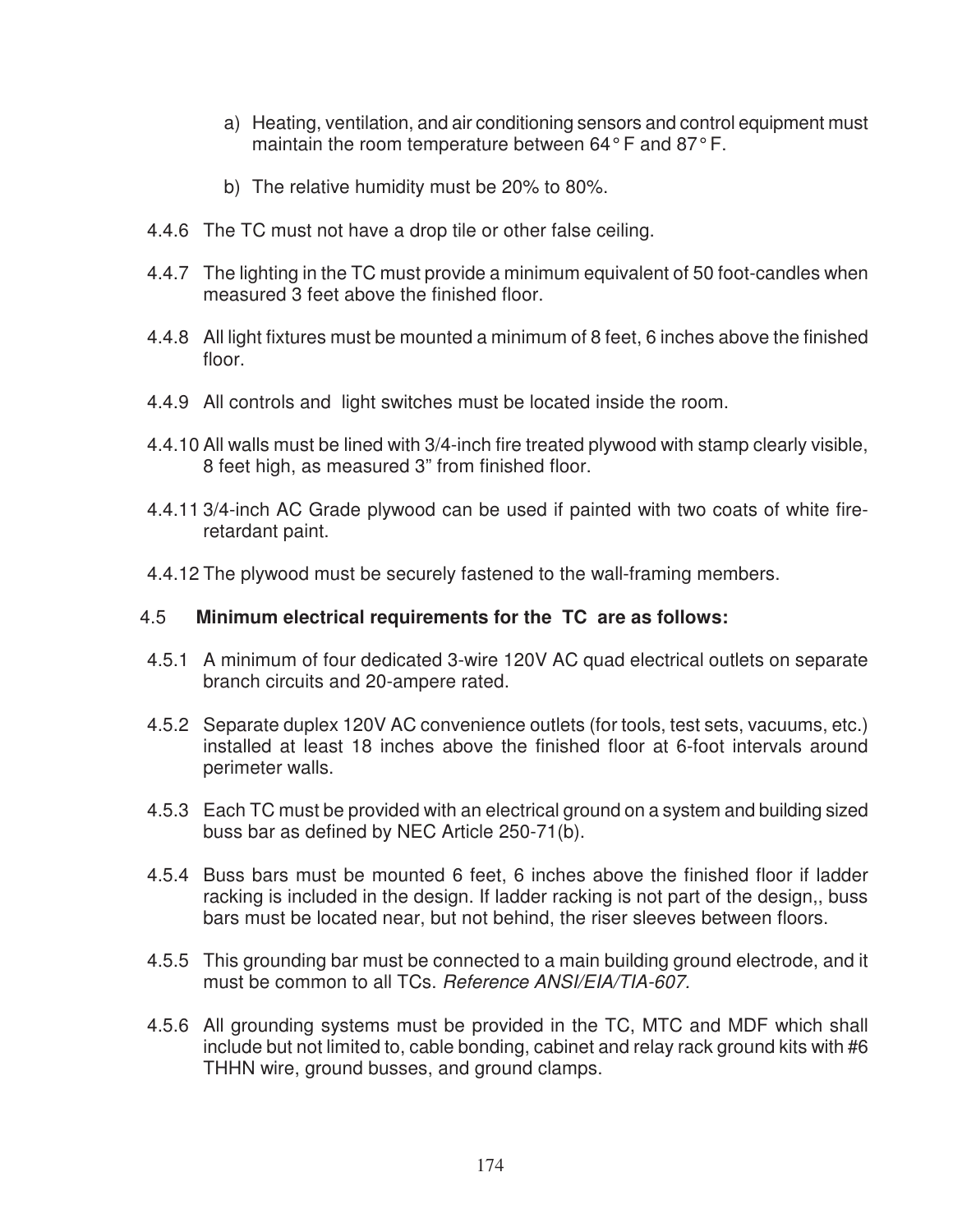4.5.7 All grounds are to be installed per ANSI/TIA/EIA-607, Grounding and Bonding Requirements for Telecommunications in Commercial Buildings.

### 4.6 **Termination Hardware Requirements in the TC**

- 4.6.1 They must be wall mounted or rack mounted in either equipment racks or enclosed data cabinets.
- 4.6.2 Space for terminations of each type of cable must be located on one continuous wall or rack.
- 4.6.3 A clear space of at least 8 inches above and below the connecting hardware must be provided for cabling handling
- 4.6.4 There must be additional backboard space for routing cables, patch cords, and/or cross-connect jumpers
- 4.6.5 The horizontal cabling must be terminated on, RJ45, 110 type, patch panels for data cabling and 110 type punch blocks for the voice cabling, in the TC.
- 4.6.6 All UTP data cables must be terminated on 24 or 48 fixed-port high density Category 5e patch panels which are to mounted on wall racks, in a free standing equipment rack, or in an enclosed data cabinet
- 4.6.7 For smaller installations, smaller port density patch panels can be used if approved by ITD.
- 4.6.8 Patch panels must support RJ-45 modules wired to the TIA/EIA 568-A standard on the front, and have 110-style IDC connectors on the back.
- 4.6.9 Patch panels must be clearly labeled with a type or computer generated label above the RJ45 module.
- 4.6.10 The City of Phoenix approved manufacturer for all data patch panels is
	- a) Ortronics
	- b) Or a ITD approved equivalent
- 4.6.11 110-type Wiring Blocks for all Voice cabling will be used.
- 4.6.12 The connecting block shall support the appropriate Category 3/5 applications, will use either cross-connect wire or patch cords.
- 4.6.13 The blocks shall: Be made of flame-retardant thermoplastic, with the base consisting of horizontal index strips for termination up to 25-pairs of conductors.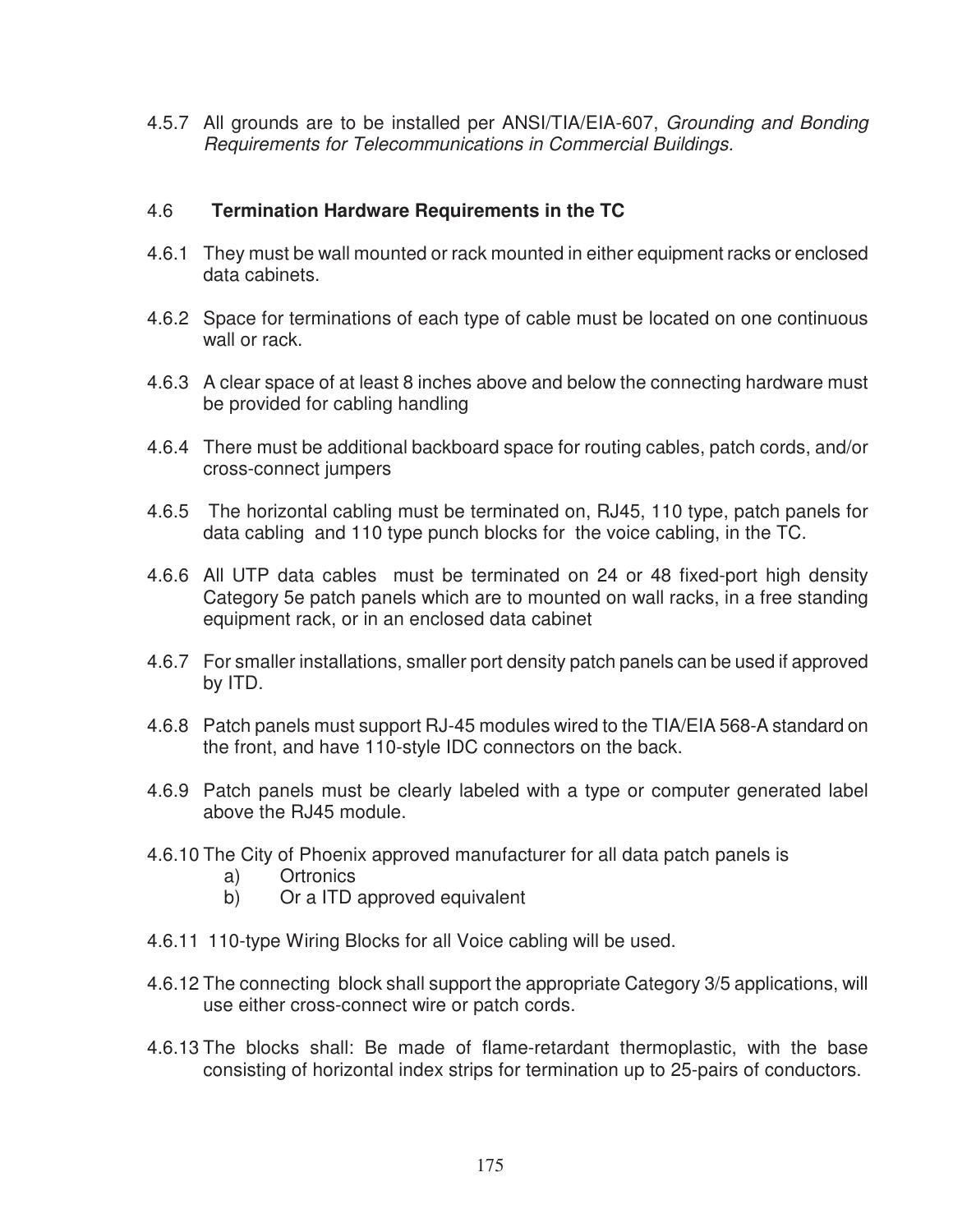- 4.6.14 Be available in 50-, 100-, and 300- pair sizes. Have detachable standoff legs.
- 4.6.15 Contain access opening for rear to front cable routing to the point of termination.
- 4.6.16 Have termination strips on the base to be notched and divided into 4 or 5-pair increments.
- 4.6.17 Have clear label holders with the appropriate inserts available. The insert labels provided with the blocks shall contain vertical lines spaced on the basis of circuit size (1-, 3-, 4- or 5-pair) and shall not interfere with running, tracing or removing cross connect wire/patch cords.
- 4.6.18 Have bases available in 19-inch panels and high-density frame configurations for rack or wall mounting with cable management hardware.
- 4.6.19 Have connecting blocks used for either the termination of cross-connect (jumper) wire or patch cords.
- 4.6.20 All connecting blocks shall be available in 2-, 3-, 4-, and 5-pair sizes.
- 4.6.21 All connecting blocks shall have color-coded tip and ring designation markers and be single piece construction.
- 4.6.22 Have connecting blocks with a minimum of 200 re-terminations without signal degradation below standards compliance limit.
- 4.6.23 All connecting blocks must support wire sizes of Solid 22-26 AWG
- 4.6.24 All bases and blocks must be UL LISTED 1863, ANSI/TIA/EIA-568-A, ISO/IEC 11801 and Category 5e compliant and meet TIA/EIA proposed Category 5e electrical performance.
- 4.6.25 Fiber optic cables will be terminated on Connector panels in a fiber distribution cabinet
- 4.6.26 All terminated fibers shall be properly dressed and mounted in Rack-Mount fiber connect panels.. All patch panel bulkhead spaces must contain either connector panels or blank panels.
- 4.6.27 16-gauge heavy steel rack mount patch panels are required
- 4.6.28 The Patch panel connector panels shall contain multimode and or single mode (ceramic ferrule) connector coupling compatible with the ceramic ST connectors.
- 4.6.29 Multimode connector panels must be preloaded with metal inserts.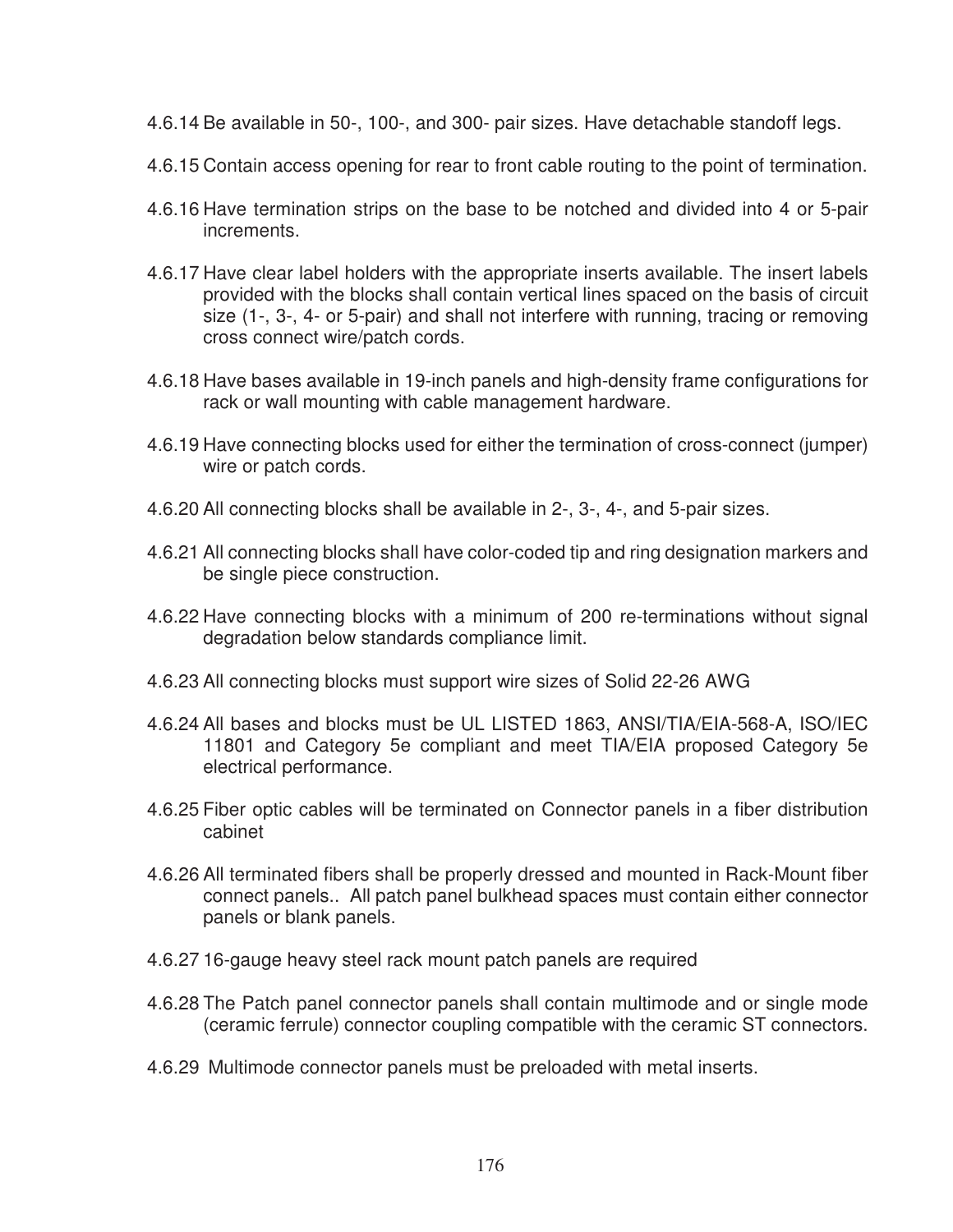- 4.6.30 The single mode connector panel must be preloaded with 568SC adapters with ceramic inserts. Color of connector shall be blue or beige.
- 4.6.31 A minimum 12 strand Fiber housing units will be used to mount all terminated fiber in the TC.
- 4.6.32 The fiber-housing unit must be configured with fiber patch cable troughs to assist in cable management.
- 4.6.33 Relay Racks shall be freestanding relay racks, CPI Heavy Duty 19" x 84", drilled both sides per EIA/TIA universal thread standards, and properly anchored
- 4.6.34 Cross-connect fields, patch panels, and active equipment in the TC must be placed to allow all cross-connections and interconnections via jumpers, patch cords, and equipment cables whose lengths per channel do not exceed:
	- a) 20 feet per patch cords or jumpers in the horizontal cross-connect.
	- b) 33 feet total for patch cords or jumpers and line cords used to connect to the outlet.

# 4.7 **Structures to Support the Cabling in the TC**

- 4.7.1 A 3-foot working clearance must be maintained in the front and in the back of each equipment rack, and a 2-foot working clearance must be maintained at both ends of the equipment rack or rack rows. This clearance must be measured from the outermost surface of the equipment and connecting hardware rather than from the equipment rack since some of these devices may extend beyond the equipment rack
- 4.7.2 Ladder racking, equipment racks, plywood backboards, data equipment cabinets, and wire management brackets must be used in the TC to keep the cabling and equipment organized, and to allow the cable plant to be installed to ITD's, BICSI distribution methods and EIA/TIA 569 specifications.
- 4.7.3 Ladder racking must be used to route bulk telecommunications cables within the TC.
- 4.7.4 Ladder racking must be at least 12 inches wide and placed 7 feet above the finished floor to coincide with the top of the equipment racks and/or cabinets.
- 4.7.5 All ladder racking must be bonded and grounded to the ground point in the TC.
- 4.7.6 Free Standing Equipment racks must be as noted in 5.5.29, 19 inches wide by 84 inches tall, double sided with ANSI/EIA-310D spacing and 12-24 threads.
- 4.7.7 All racks and cabinets must be grounded and bonded to the ground point in the TC.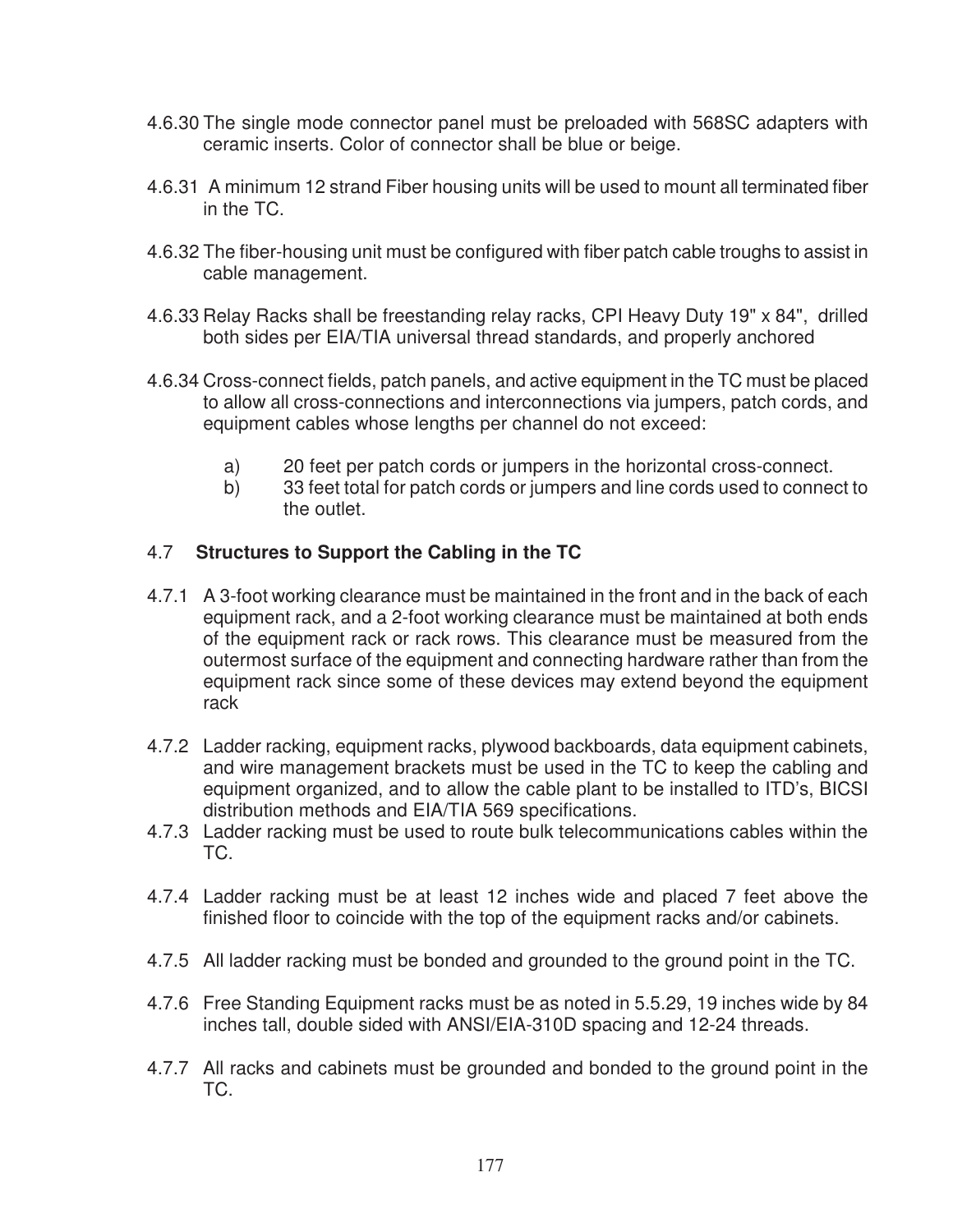- 4.7.8 Equipment and connecting hardware may be wall mounted on a plywood backboard that is permanently attached to the wall and treated with a nonconductive, fire-resistant covering.
- 4.7.9 Wire management brackets must be used to manage cables and jumpers.

### **THE MAIN TELECOMMUNICATIONS CLOSET**

- 4.8 Overview: The Main Telecommunication Closet serves as the main inter-building termination point for communications services
- 4.8.1 The Main Telecommunication Closet MTC (also known as a computer room) is the room that houses the telecommunications equipment that meets the voice, data, and other low voltage needs of an entire building. This equipment may include Private Branch Exchange (PBX), switching nodes, local area network hubs, and video distribution equipment, and/or network routers
- 4.8.2 The MTC contains cross-connect facilities for terminating cables and for connecting the horizontal and riser segments to each other and to telecommunications equipment. The MTC may also support other building information systems such CATV, alarms, security, audio, and other telecommunications systems.
- 4.8.3 A MTC can be collocated with a TC and/or a Building Entry Telecommunications Main Point of Presence. Additional racks, electrical and cables management will be required. The quantity of additional equipment is dependent upon the quantity of workstations that must be supported.

### 4.9 **The Design Process**

- 4.9.1 Whether the space is separated or combined with the building service entrance, it is, by definition, a specialized area. This room will house sensitive electronic components that will generate heat 24 hours a day, 365 days a year, and must be cooled to maintain operating performance.
- 4.9.2 The air handling system for equipment rooms must be designed to provide positive airflow and cooling even during times when the main building systems are shut down. This may require separate air handlers and/or small stand-alone cooling systems that are thermostatically controlled in this space.
- 4.9.3 If this room is to be used as an Metro Area Distribution Facility (MADF), the air handling system should be connected to the building's backup power generation system.
- 4.9.4 Because this room will house sensitive electronic components and is a specialized area. Detailed attention to the design will need to be done.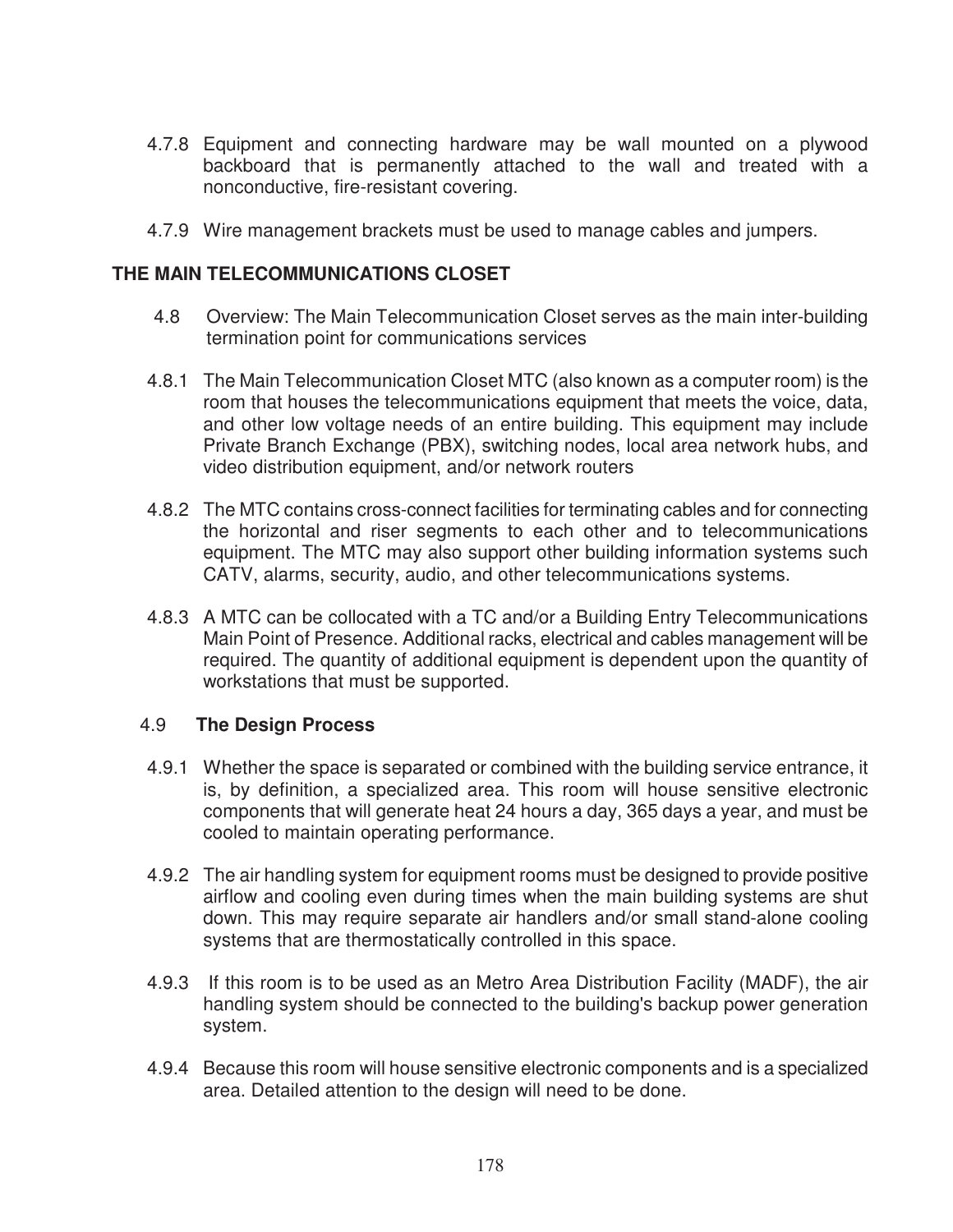### 4.10 **Design Requirements**

- 4.10.1 Most of the requirements for the MTC are transparent ton the TC.
- 4.10.2 The major factors that must be considered when designing the MTC are as follows:
- 4.10.3 The minimum ceiling height must be 8 feet, 6 inches.
- 4.10.4 Ceiling protrusions must be placed to assure a minimum clear height of 8 feet 6 inches to provide space over the equipment frames for cables and suspended racks.
- 4.10.5 The doors must be double doors that are 6 feet wide by 7 feet, 6 inches tall. The doors shall be keyed and or badge accessible only to the department directly responsible.
- 4.10.6 The floor must be raised floor, sealed concrete or tile to minimize dust and static electricity.
- 4.10.7 There must be continuous and dedicated environmental control, 24 hours per day, 365 days per year.
- 4.10.8 Heating, ventilation, and air conditioning sensors and control equipment must be located in the MTC.
- 4.10.9 The room temperature must be maintained between 64 F and 80 F.
- 4.10.10 The relative humidity must be 30% to 55%.
- 4.10.11 Heat load is 5,000 BTUs per hour average per cabinet, equipment rack.
- 4.10.12 Positive air pressure differential must be maintained with respect to surrounding areas.
- 4.10.13 The lighting in the MTC must provide a minimum equivalent of 50 foot-candles when measured 3 feet above the finished floor.
- 4.10.14 The light fixtures must be mounted a minimum of 8 feet, 6 inches above the finished floor.
- 4.10.15 The light switches must be located inside and near the entrance of the MTC.
- 4.10.16 Power for the lighting must not come from the same circuits as power for the telecommunications equipment.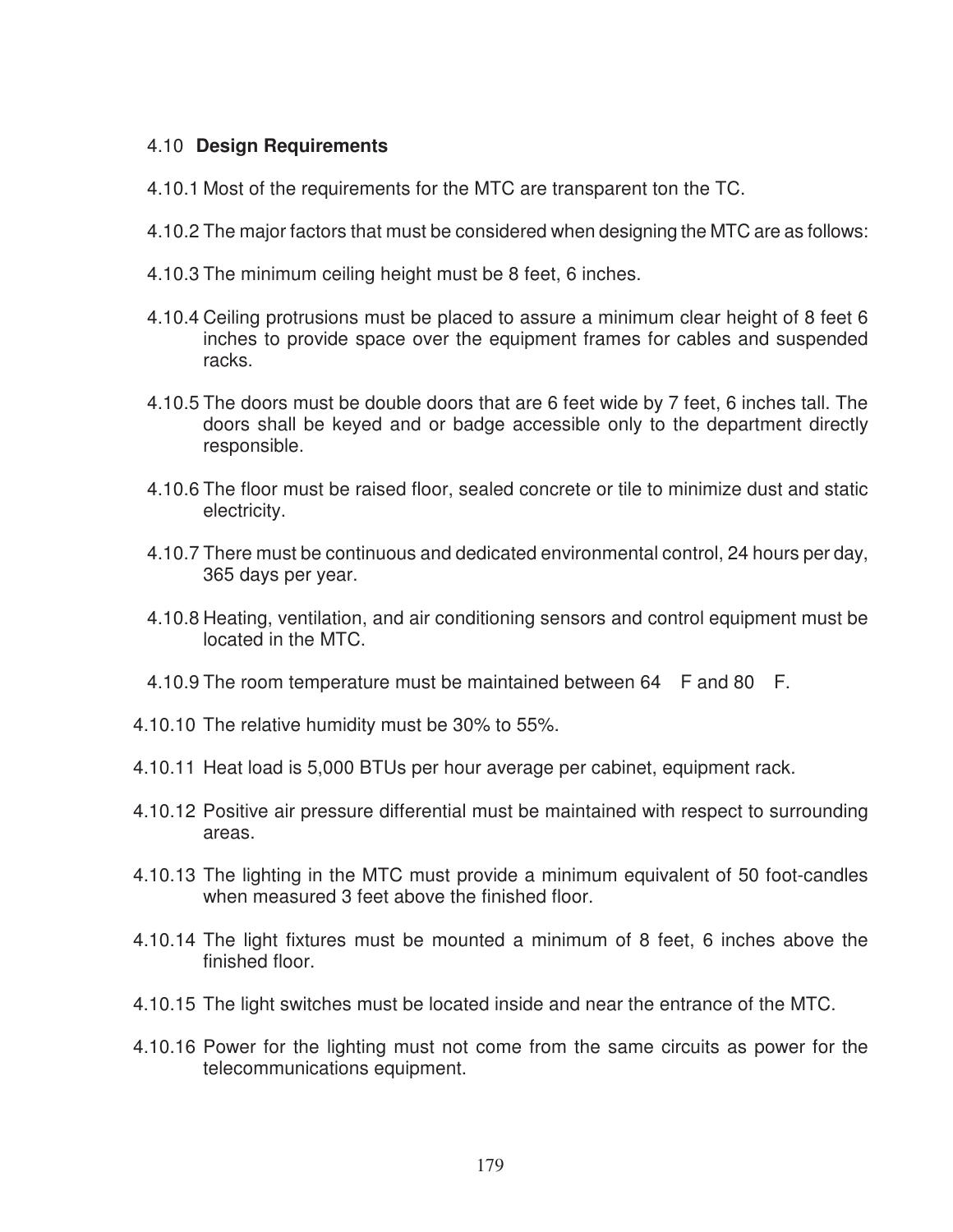- 4.10.17 The MTC electrical requirements must be provided based on the equipment needs.
- 4.10.18 Outlets are to be located on active equipment racks 24" AFF.
- 4.10.19 Separate duplex 120V AC convenience outlets (for tools, test sets, etc.) must also be installed at 18 inches above the finished floor at 6-foot intervals around perimeter walls.
- 4.10.20 The MTC must be provided with an electrical ground pursuant to NEC Article 250- 71, ANSI/EIA/TIA-607.
- 4.10.21 Acoustic noise levels in the MTC must be maintained to a minimum by locating noise-generating equipment outside the MTC.
- 4.10.22 Additional equipment such as fire alarm panels and/or building monitoring devices must not be housed in the MTC. Separate space for these services can be provided as part of the electrical room or in a separate space.

#### 4.11 **The Size of the MTC**

- 4.11.1 The size of the MTC depends on the size and variety of the equipment to be installed and the size of the area that the room will serve.
- 4.11.2 The MTC must provide enough space for all planned equipment and cables, including any environmental control equipment, power distribution units/conditioners, and uninterrupted power supply systems that will be installed there.
- 4.11.3 The MTC must also provide space for access to the equipment for maintenance and administration, and for equipment changes with minimal disruptions.
- 4.11.4 The MTC should be sized according to the equipment's needs. And not by the square foot print.
- 4.11.5 The minimum size of the MTC can be determined as follows:
	- 4.11.5.1 In a MTC dedicated to communications and if the environment allows open equipment cabinets or racks, a 19" x 84" space will be utilized with 6" vertical cable management on each side. This equates to a 32" per equipment bay. A minimum of three bays will be installed in any size building with a wall minimum of 10 feet.
	- 4.11.5.2 A minimum of 2 feet shall be left at the end of the row of equipment bays. A minimum of 5 feet between walls and equipment bays will allow space for wall mounted copper cable terminations and the required 36" distance from equipment for workspace.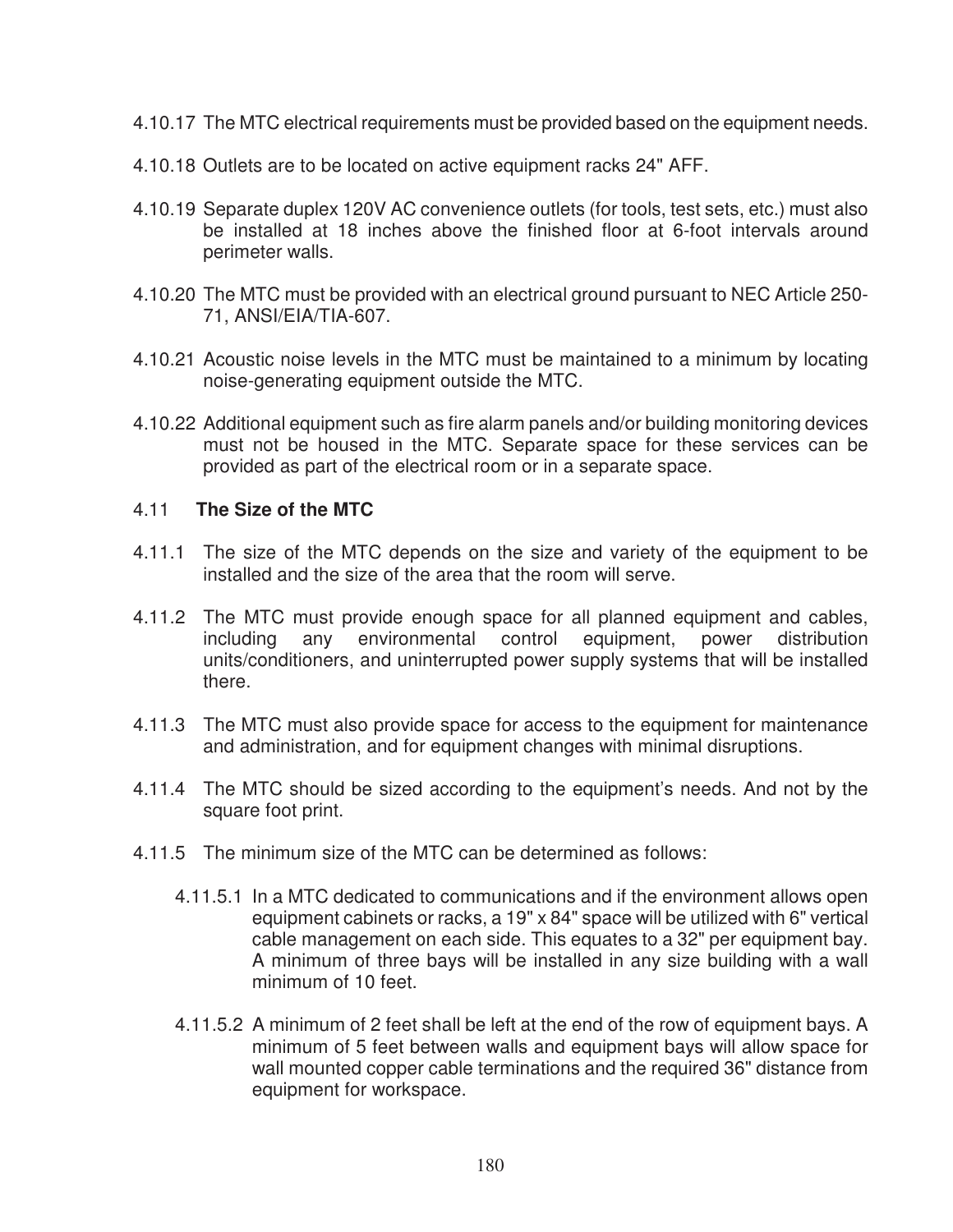4.11.5.3 In larger size buildings requiring additional rows of equipment bays, the bays shall be lined up in rows with 5 feet between the rows and walls.

#### 4.12 **The Location of the MTC**

- 4.12.1 The MTC must be located as close as possible to the building entrance so that it is accessible for the delivery of large equipment.
- 4.12.2 The MTC must not be located in any place that may be subject to water or steam infiltration, humidity from nearby water or steam, heat, and any other corrosive atmospheric or environmental conditions.
- 4.12.3 The MTC must not be located near electrical power supply transformers, motors, generators, transmitters, radar transmitters, induction heating devices, and other potential sources of electromagnetic interference.
- 4.12.4 The MTC must not share space in or be located near electrical closets, boiler rooms, washrooms, janitorial closets, and storage rooms.

#### 4.13 **Termination Hardware Requirements in the MTC**

- 4.13.1 The MTC serves as the main cross-connect for riser cables and common equipment circuits coming from the PBX, and riser cables that extend to the TCs. Campus cables and service provider cables are also cross connected in the MTC.
- 4.13.2 ITD has standardized on the 110-type blocks for voice cabling.
- 4.13.3 See section 6 for 110 block details
- 4.13.4 The distribution cabinets must be configured with jumper troughs to aid in jumper management, and they must be racks mounted in either equipment racks or enclosed data cabinets.
- 4.13.5 Cabinets are used in lieu of equipment racks based upon. Security, and cleanliness of the room in which the proposed equipment rack is to be placed.
- 4.13.6 If the communications room is a single use room, for communications access only, and is a secure, heated and cooled space with appropriate lighting, racks can be used in lieu of cabinets.
- 4.13.7 All midsize/larger MTCs and ADFs require cabinets. 4. UTP cables supporting data workstations must be terminated on Category 5e patch panels (see section 6).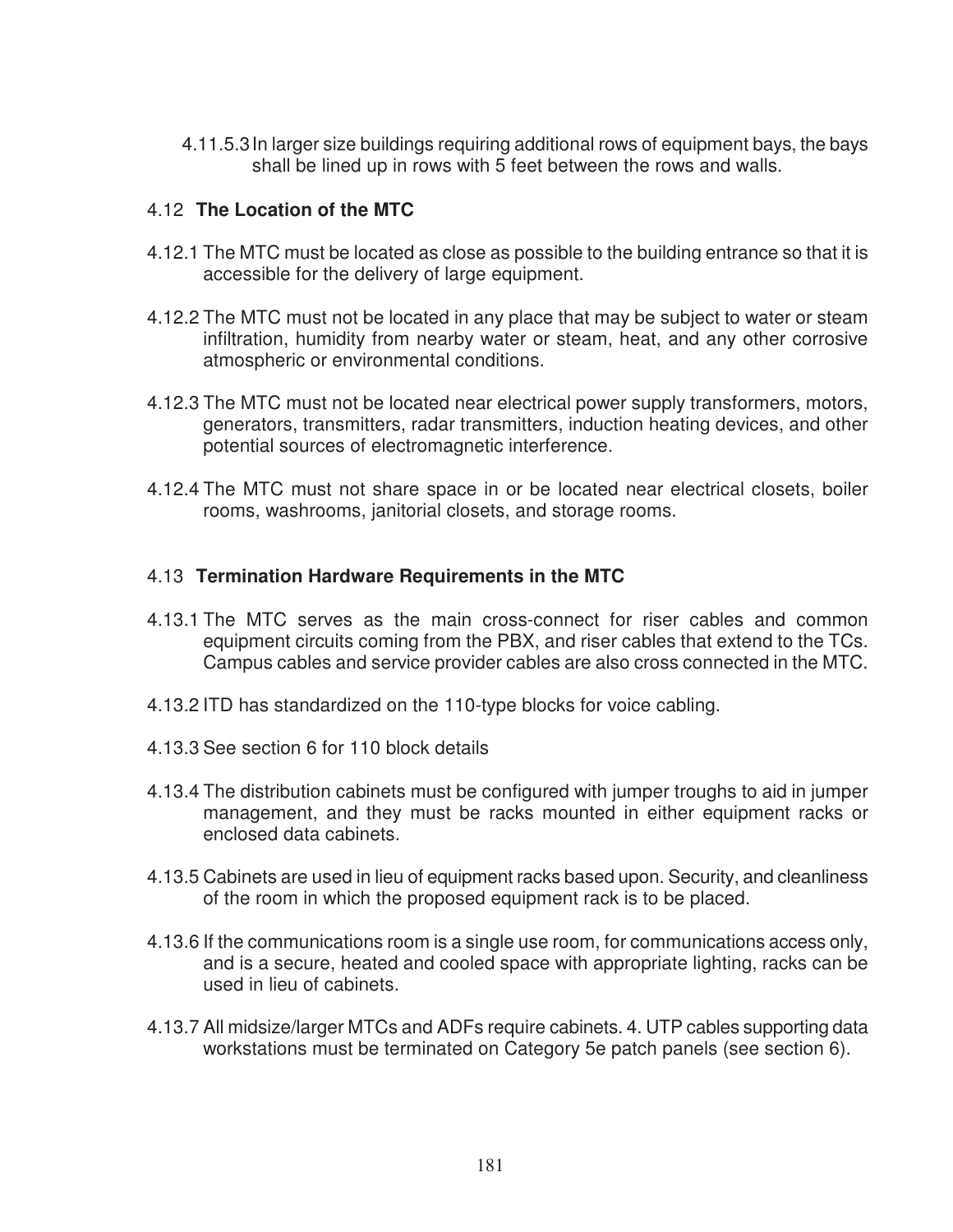- 4.13.8 Space for voice and data terminations must be located on one continuous wall or rack.
- 4.13.9 There must be a clear space of 6 to 8 inches above and below the top and bottom of the connecting hardware for cabling handling.
- 4.13.10 There must be additional backboard space for routing cables, patch cords, and/or cross-connects jumpers.
- 4.13.11 Cross-connect fields, patch panels, and active equipment in the MTC must be placed to allow cross-connections and interconnections via jumpers, patch cords, and equipment cables whose lengths per channel do not exceed. 20 feet per patch cords or jumpers in the horizontal cross-connect and 33 feet total for patch cords or jumpers and line cords used to connect to the outlet.

#### 4.14 **Structures to Support the Cabling in the MTC**

- 4.14.1 Some of the Structures to Support the Cabling in the MTC are the same as the TC ( see section 6 for details).
- 4.14.2 Ladder racking, equipment racks, data equipment cabinets, and wire management brackets must be used in the MTC to keep the cabling and equipment organized, and to allow the cable plant to be installed to EIA/TIA 569 specifications.
- 4.14.3 Cable Tray and Ladder racking must be used to route bulk telecommunications cables within the MTC.
- 4.14.4 Cable tray and Ladder racking must be at least 12 inches wide and placed under a raised floor or 7 feet above a finished floor to coincide with the top of the equipment racks and cabinets.
- 4.14.5 Cable Trays and Ladder racking must provide a proper clearance from HVAC ducting or other obstacles.
- 4.14.6 All cable trays and ladder racking must be bonded and earthed.
- 4.14.7 Free Standing Equipment racks must be 19 inches wide by 84 inches tall, double sided with ANSI/EIA-310D spacing and 12-24 threads.
- 4.14.8 Enclosed Cabinets are equipped with 10-32 threads
- 4.14.9 3-foot working clearance must be maintained in the front and in the back of each equipment rack, and a 2 foot working clearance must be maintained at both ends of the equipment rack or multiple rack assemblies. This clearance must be measured from the outermost surface of the equipment and connecting hardware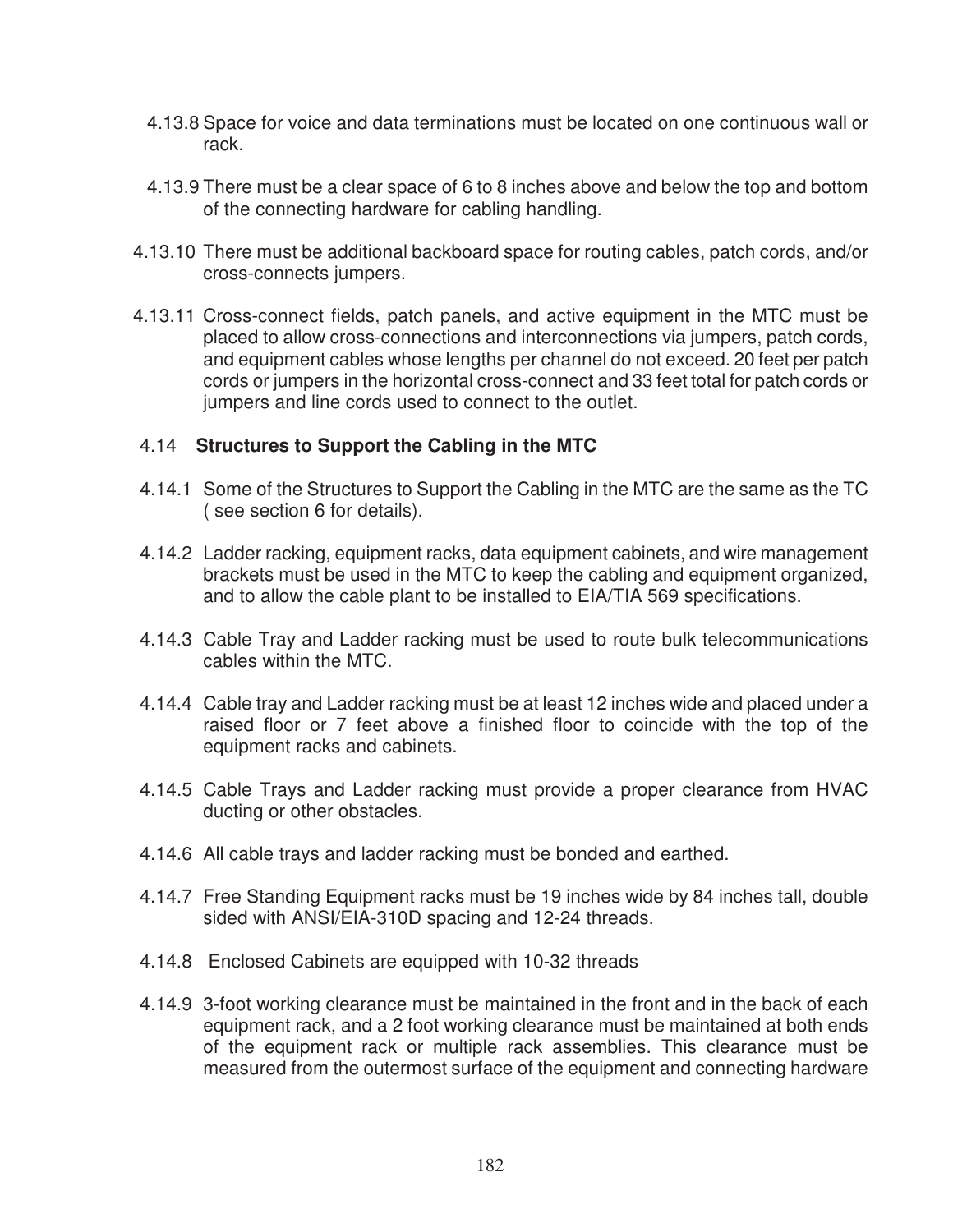rather than from the equipment rack since some of these devices may extend beyond the equipment rack.

4.14.10 The equipment racks must meet, all grounded and bonded requirements to the TGB in the MTC.

## 4.15 **Cable Pathway Entering the MTC**

- 4.15.1 Sleeves, slots, and conduits are used to route the cables entering and exiting the MTC. The cross-connect points must be located near the end of the riser pathways to minimize the need for cable routing in the MTC.
- 4.15.2 Sleeves must conform to the firestopping requirements as established by the National Electrical Code (NEC) and local fire codes.
- 4.15.3 Sleeves must not be left open after cable installation and they must be properly firestopped in accordance with applicable building codes. All conduits will be firestopped in accordance with fire codes as interpreted by the State Fire Marshal
- 4.15.4 Conduit will be metallic conduit, 4 inches in diameter.
- 4.15.5 The conduit will be grounded on both ends.
- 4.15.6 The conduit will be equipped with a pull string.
- 4.15.7 The conduit ends will be bushed to protect the cable.

### **5 SPECIAL SYSTEMS**

- 5.1 Radio Communications equipment and cabling shall be installed in accordance with manufacturer instructions and the Motorola R-56 Quality Standards manual. The City of Phoenix Cabling System Standards Document will apply in situations where the R-56 manual does not.
- 5.2 Special Circuits. Since special circuits (such as data circuits, T1s, or alarms) are usually non-switched, they shall be treated differently than voice and modem circuits. The protector modules shall be marked to indicate a special circuit. Various colors of protector modules are available to help in this differentiation. The special circuits shall be cross connected to designated blocks on the horizontal side. (not to the switch blocks).
- 5.3 Coaxial Cable. When CATV or CCTV requirements are identified, either a broadband coaxial cable or single-mode fiber optic cable system shall be installed. When a coaxial system is installed, care shall be taken to ensure the correct cable is used. The table below lists cable type with the corresponding distance limitation.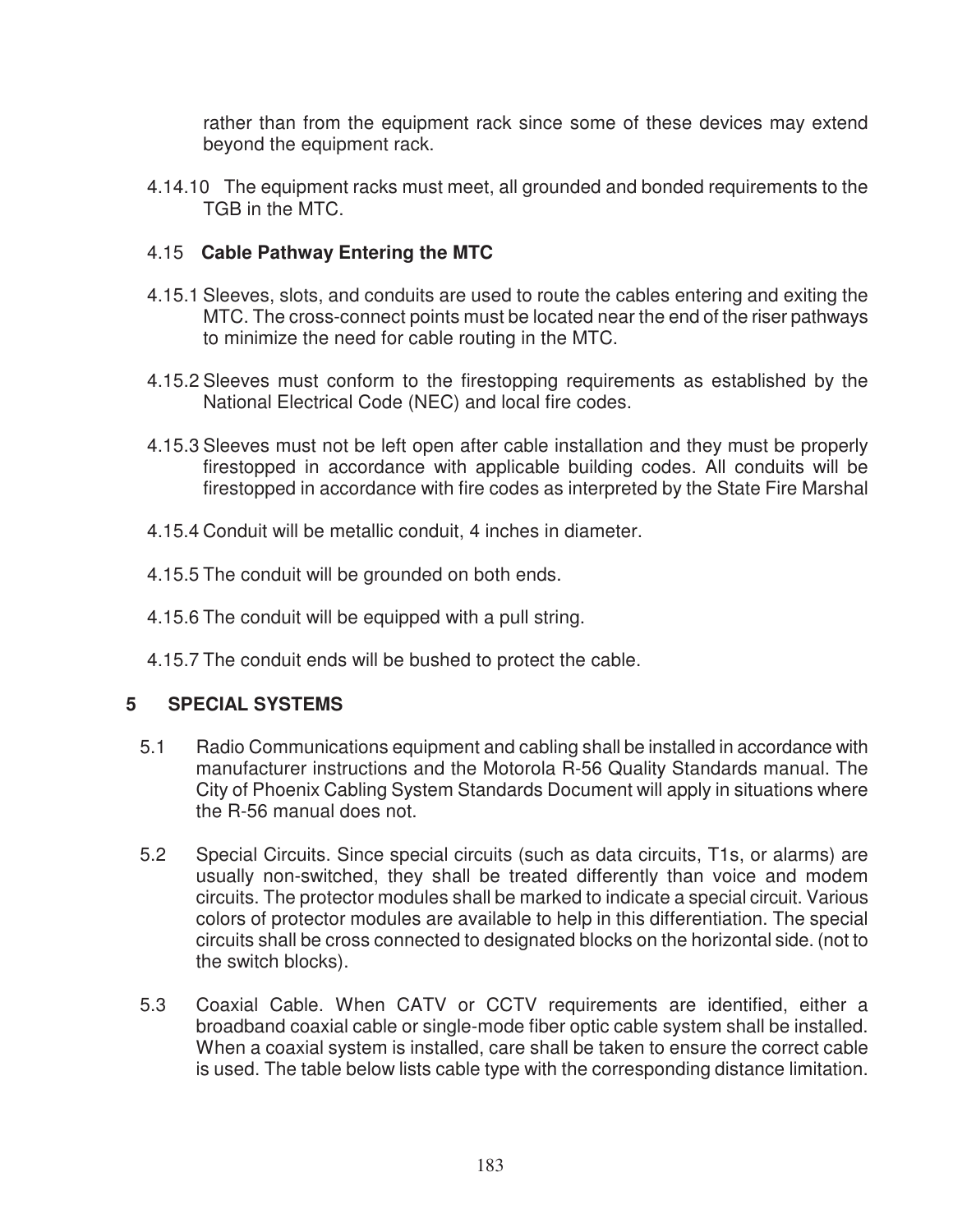6.3.1 Cable Distance, RG-59 <=150 feet, RG-6 <=250 feet, RG-11 <=400 feet

#### **6 SAMPLE DRAWINGS**

6.1 The following drawings are to be used as representations of City of Phoenix installations, both the Telecommunication closets and workstation information outlets. They are also an example of the final documentation received upon completion of any City of Phoenix install.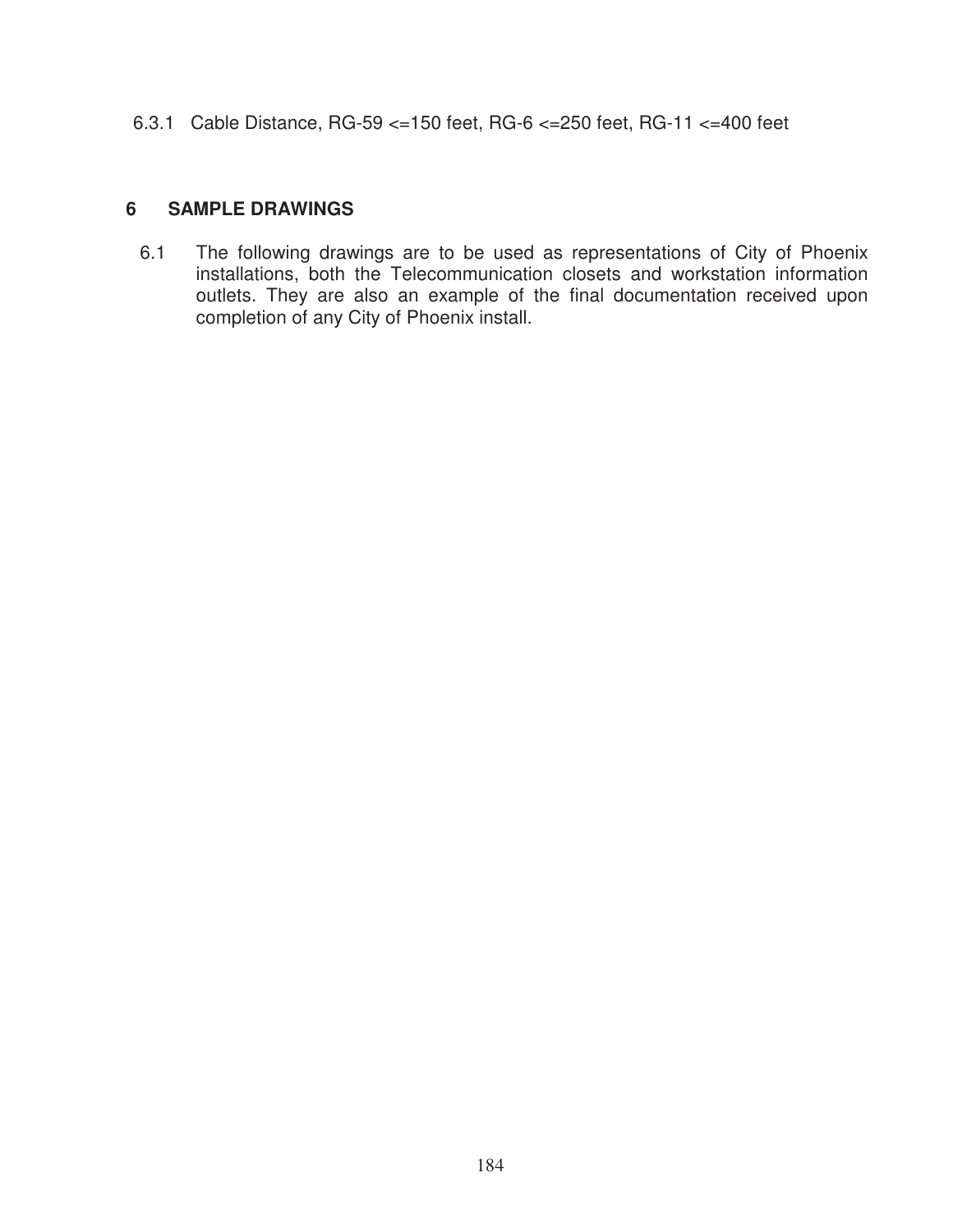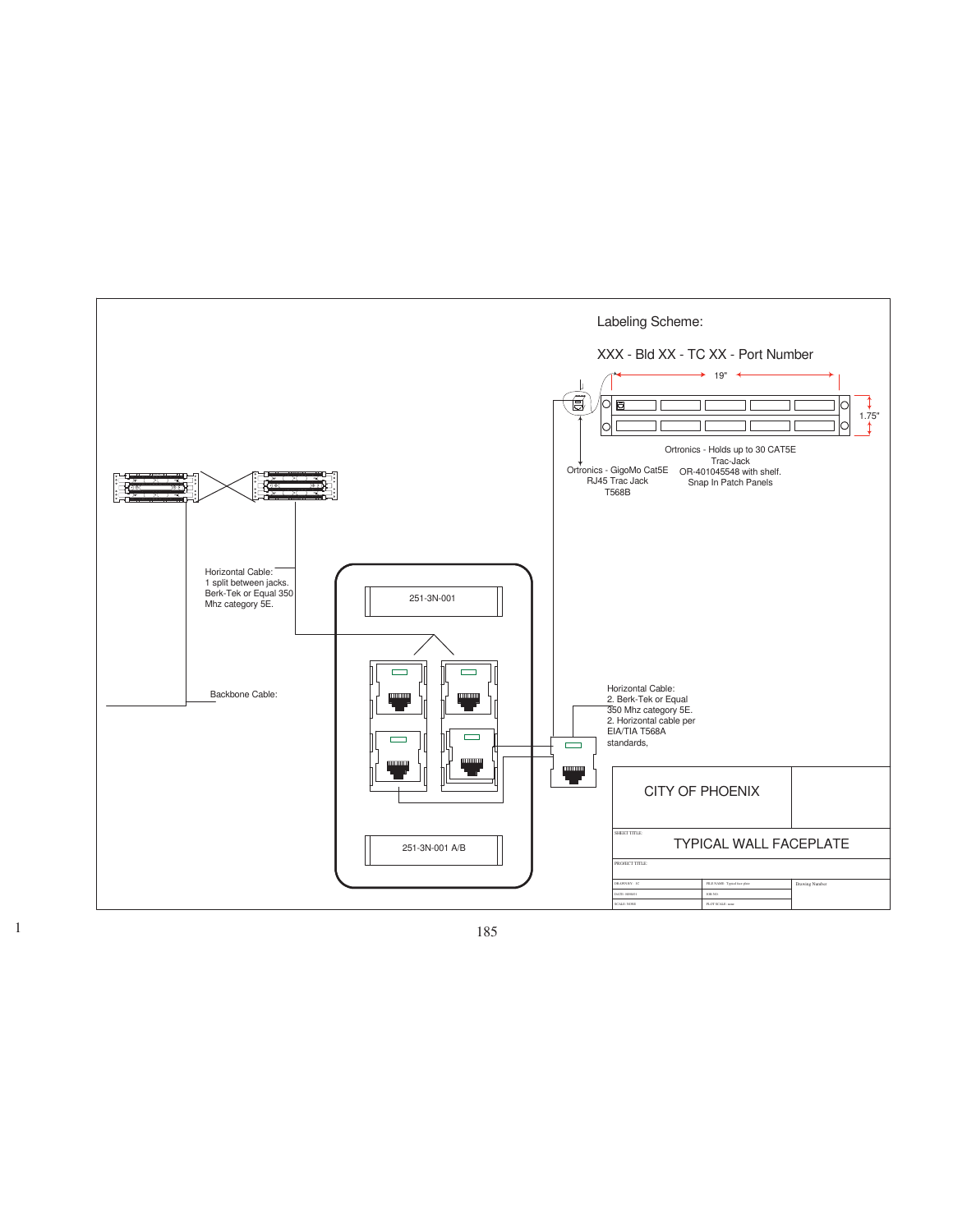

186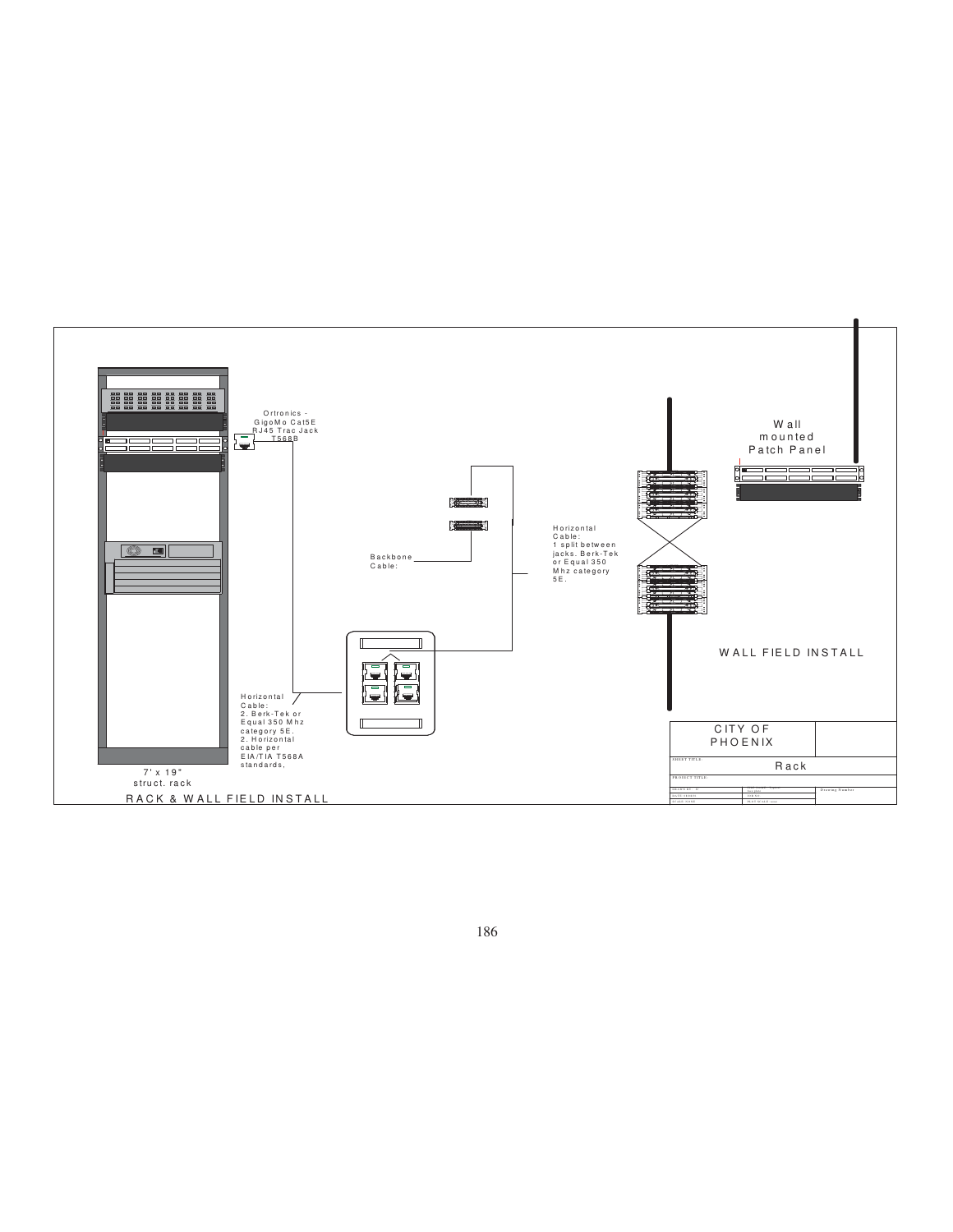

187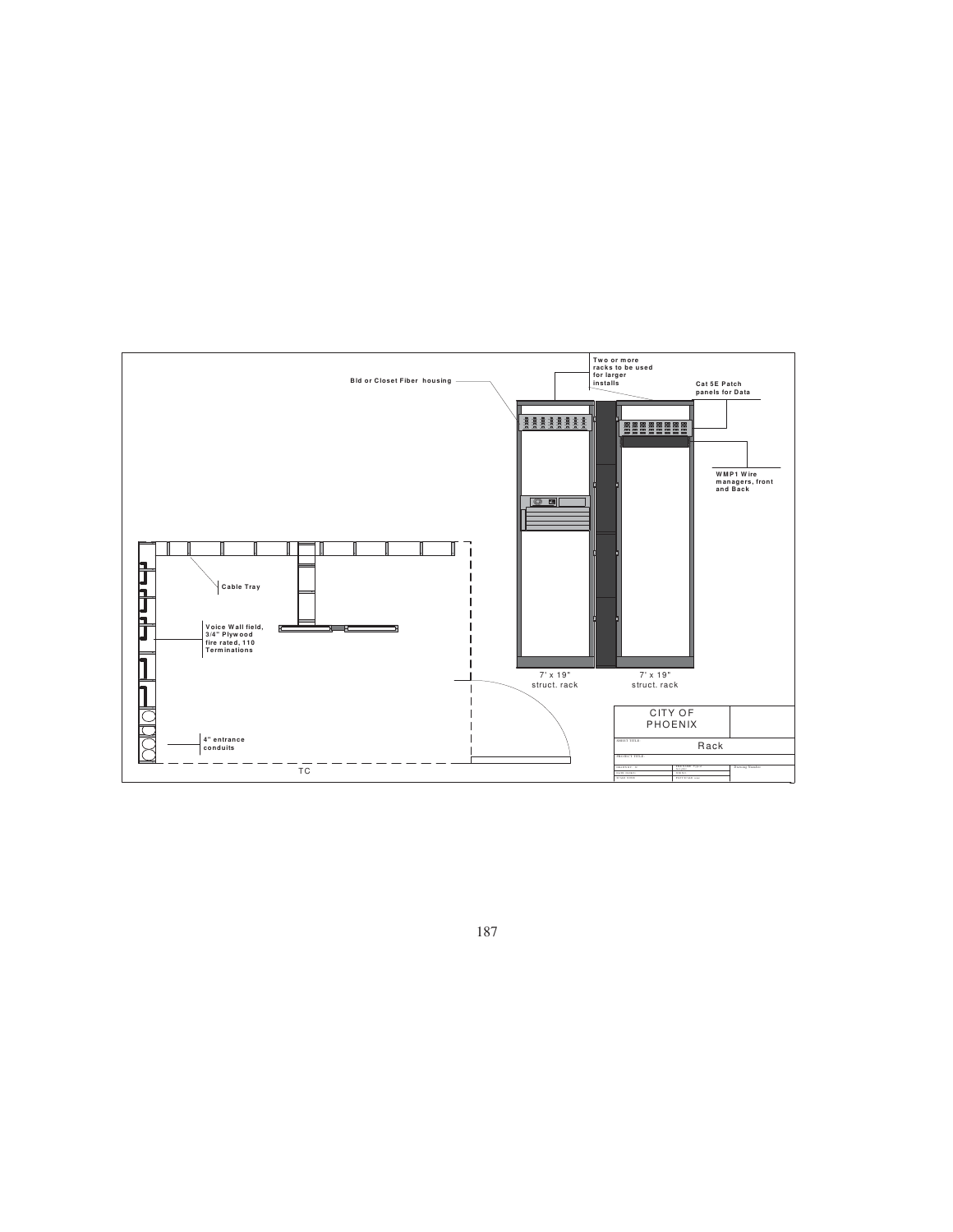#### WAIVER

There may be other circumstances that may require a department to request a waiver from this standard. Specific implementations that require approval of a waiver and coordination with ITD include real-time remote synchronization with, or connection to, an Enterprise network resource; connection to or synchronization with resources on a network other than the City's; or selection of a manufacturer or operating system not cited herein.

In order to be considered for a waiver, a department must:

Submit a memo to the Chief Information Officer requesting a waiver to the Standard. The request must include:

Description of the waiver request.

Business need that requires a solution not covered by this standard. Description of the proposed alternative environment or solution. Assessment of risk to the Enterprise or departmental systems, data, or security.

The Chief Information Officer will approve or disapprove the waiver request, based on the justification provided in the requesting memo.

Approved by:

\_\_\_\_\_\_\_\_\_\_\_\_\_\_\_\_\_\_\_\_\_\_\_\_\_\_\_\_\_\_\_\_\_\_\_\_\_ Danny Murphy, Acting Chief Information Officer (SIGNATURE ON FILE)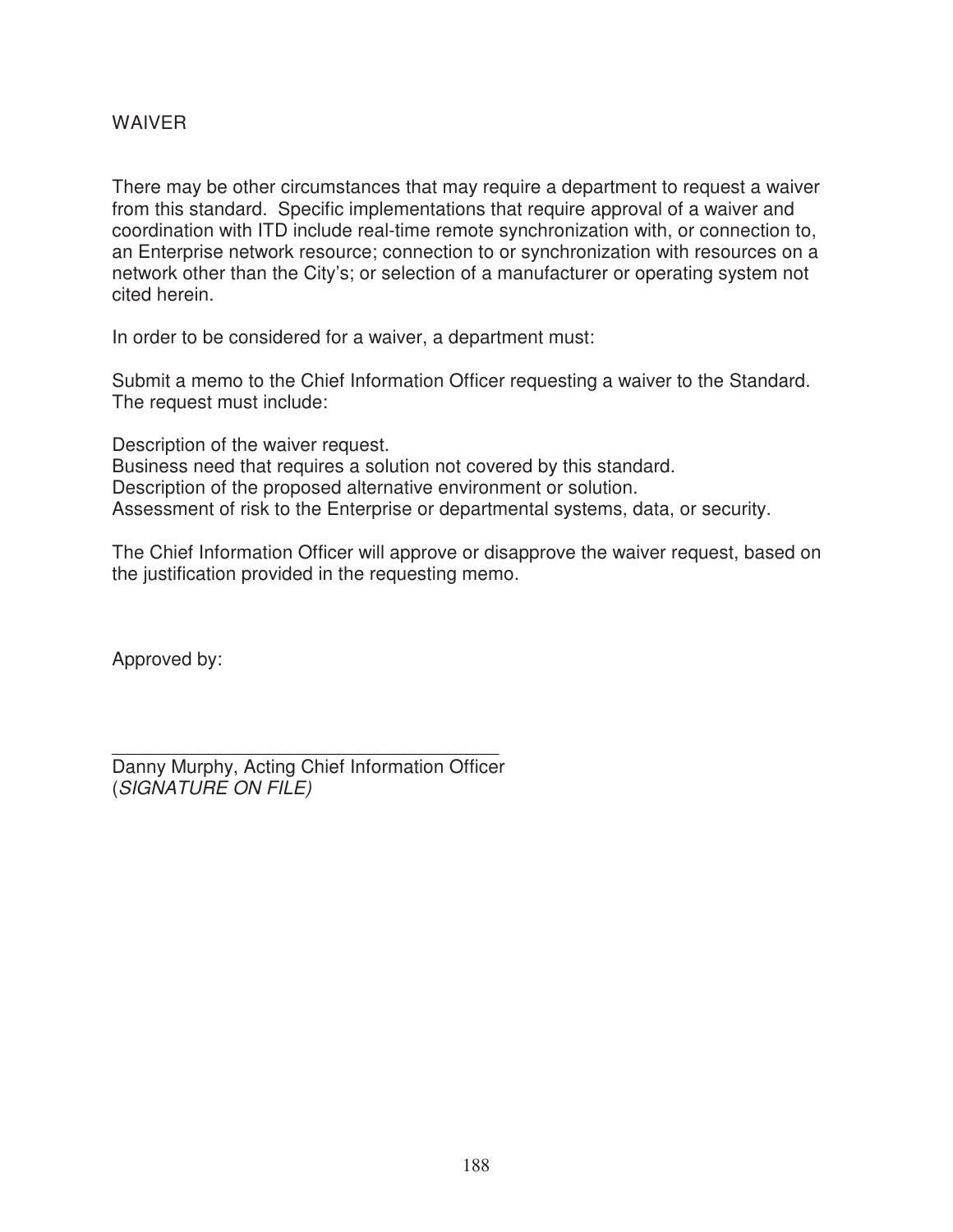# **APPENDIX I – Electronic Safety and Security**

# **DIVISION 28 – ELECTRONIC SAFETY AND SECURITY**

**ELECTRONIC SAFETY AND PUBLIC WORKS DEPARTMENT SECURITY GUIDELINES AND ALARM SERVICES SECTION STANDARDS SPECIALIZED SYSTEMS** Last revision 4/12/06

#### **INTRODUCTION**

The following design guidelines have been prepared by the City of Phoenix Alarm Services, Specialized Systems Section to provide the Registered Design Professional with a brief overview of the general requirements related to the design of security, fire, and life / safety systems at City of Phoenix facilities, and describe minimum standards to meet the needs of users, City of Phoenix personnel and the public.

This standard is intended to achieve consistently high levels of Intrusion Detection System (IDS), Access Control Systems (ACS), Closed Circuit Television (CCTV), Audio/Visual and Fire Alarm Control (FAC) performance by:

- Allowing designers to incorporate required or desired features as early in the design development process as possible.
- Assuring all systems are designed to meet all applicable codes, ordinances, laws, and sound engineering judgment.
- Providing a basis for a general understanding among all parties involved in the design of systems.
- Streamline the process for installation and upgrades of IDS, ACS, CCTV, and FAC systems by clearly identifying roles and responsibilities of those involved.
- Reduce the incidence of subscriber and user error and false alarms.
- Provide a structure to effectively manage the security, fire, and life / safety systems at City of Phoenix facilities.

Designing security into a facility and/or campus should begin with interior security, fire, and life / safety concerns. Design should then progress to the exterior and then to the outer perimeter. The following sections provide more detailed guidelines for providing security, fire, and life / safety systems to City of Phoenix buildings.

These guidelines are not intended to supplant or supersede any of the requirements prescribed by building and fire codes, industry standards and local ordinances, and by no means relieves the Registered Design Professional from his or her duties and responsibilities to ensure that the design and installation meets the requirements outlined in this document. The City of Phoenix does not assume any responsibility or liability for the accuracy of any codes, standards or ordinances referenced herein nor their relevance to any particular project.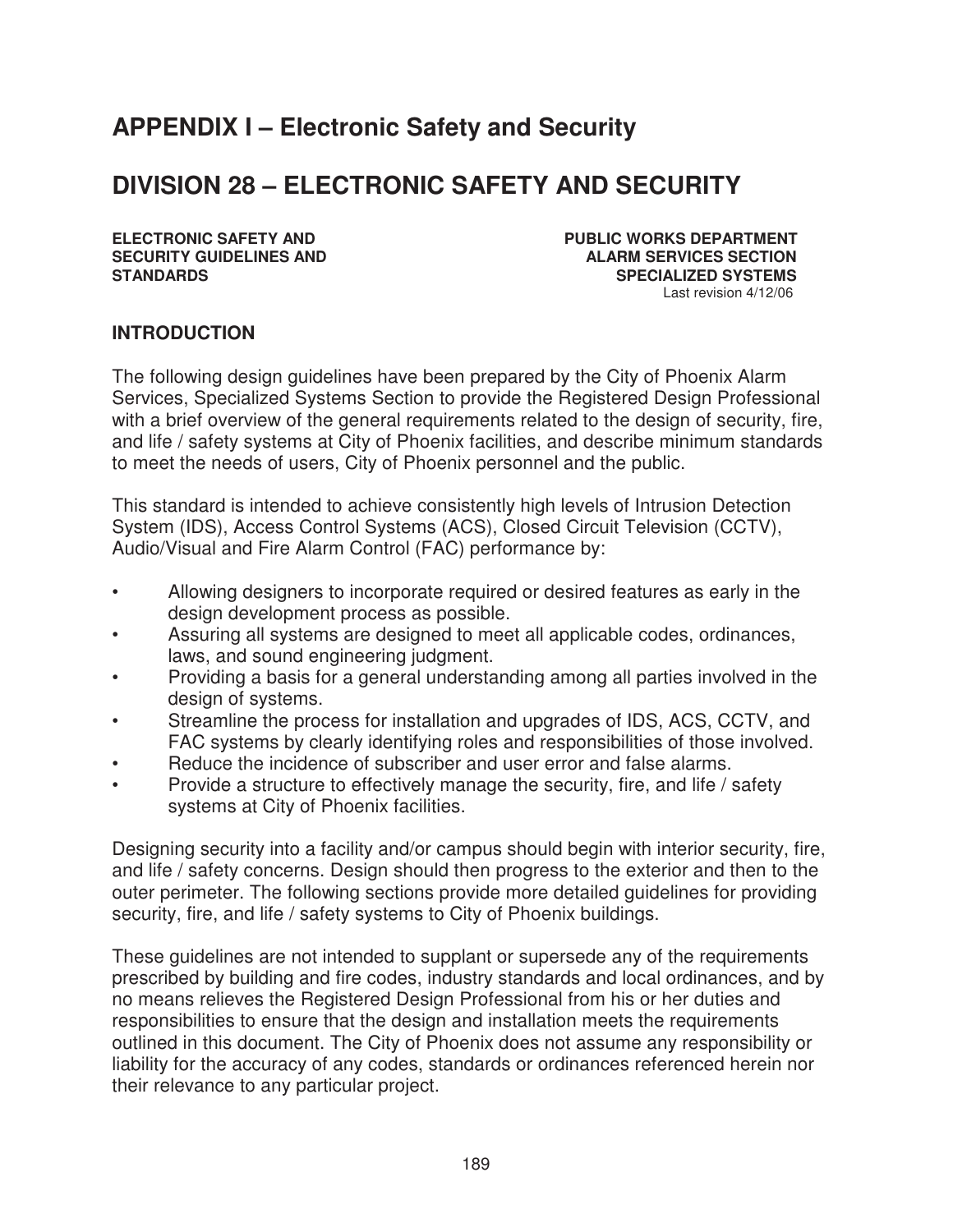## **Background**

The City of Phoenix's Alarm Services, Specialized Systems section is charged with technical support of citywide Security, Fire, Life/ Safety and Audio/Visual systems installed or operating in City of Phoenix facilities. These systems include, but are not limited to, IDS, CCTV, FAC, and ACS. All design, installation, and commissioning of this equipment must meet the standards presented in this document and current practices of the City of Phoenix. All design, configuration, equipment selection, installation, and commissioning must be reviewed and approved by the Alarm Services, Specialized Systems section.

### **REFERENCES**

A. NFPA 70 - National Electrical Code; National Fire Protection Association.

- B. NFPA 72 National Fire Alarm Code; National Fire Protection Association.
- C. NFPA 730 Guide to Premises Security.
- D. NFPA 731 Standards for the Install of Electronic Premises Security Systems

# **28 01 00 Operation and Maintenance of Electronic Safety and Security**

This section will cover the functionality and required performance of all security / fire / life / safety systems used in City of Phoenix facilities. The below listed standards do not supersede existing industry, national, state, local, or city codes. Until further details are provided for this section coordinate with PW/Alarm Services, Specialized Systems section during the design phase and prior to any installation and/or Electronic Safety or Security Systems modification work .

### **28 06 00 Schedules for Electronic Safety and Security**

This section will cover functionality and required performance of all equipment to be used in City of Phoenix facilities to provide security, detect fires, protect life, and insure safety of all personnel, the public and property. Until further details are provided for this section coordinate with PW/Alarm Services, Specialized Systems section during the design phase and prior to any installation and/or Electronic Safety or Security Systems modification work .

# **28 08 00 Commissioning of Electronic Safety and Security**

This section will cover processes and procedures for the commissioning of any new or upgraded specialized systems. Until further details are provided for this section coordinate with PW/Alarm Services, Specialized Systems section during the design phase and prior to any installation and/or Electronic Safety or Security Systems modification work .

### **28 13 00 Access Control**

This section will cover the functionality and required performance of Access Control System (ACS) used in City of Phoenix facilities. ACS consists of, but not limited to, authorized person identification and a locking mechanism to prevent an unauthorized person from entering the protected area. This locking mechanism will always have a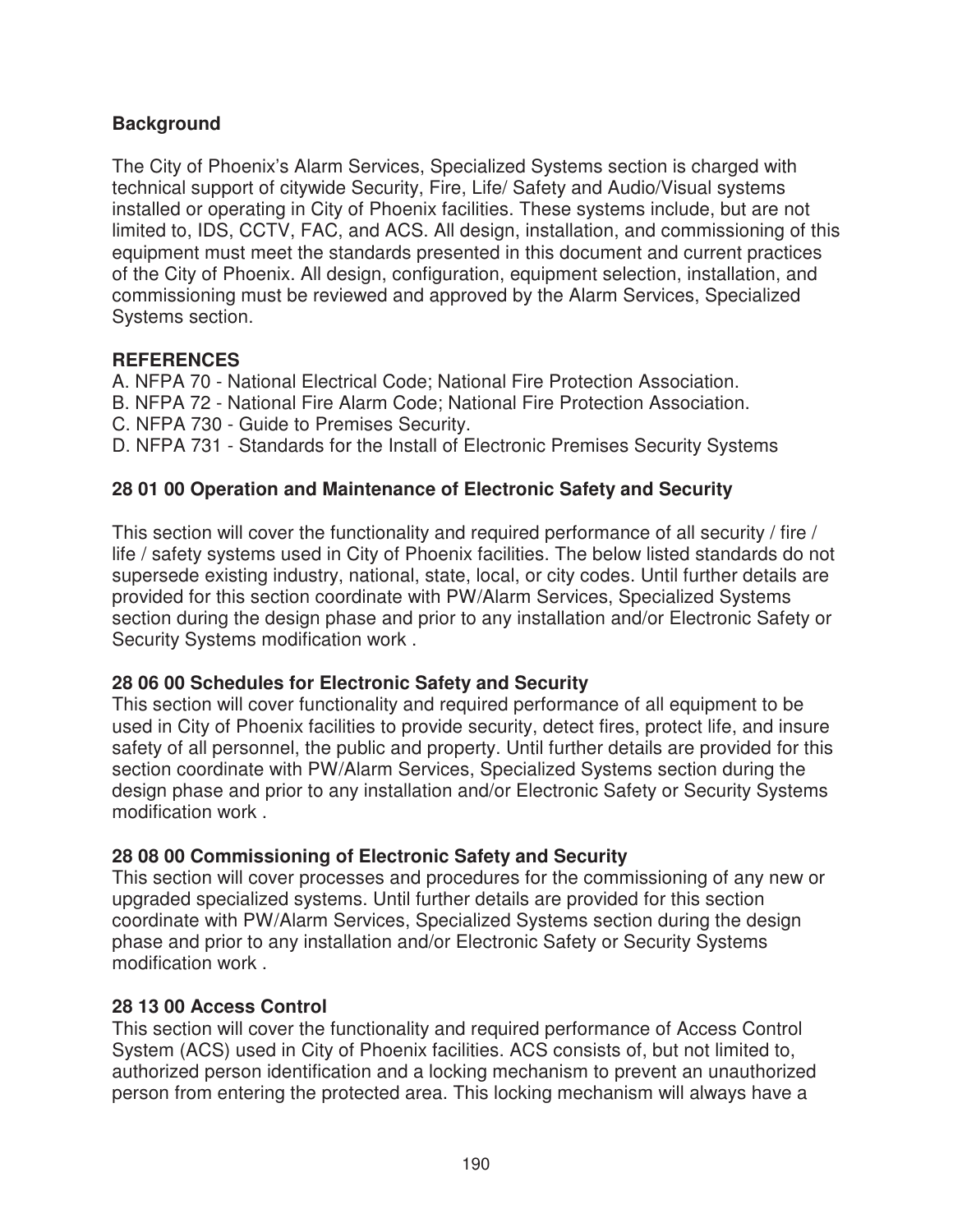device that will allow free egress from the secure area. The object is to prevent defeating the locking mechanism or gaining access to the protected area via force and maintaining the security of personnel and property within the protected area. The design of ACS must follow applicable fire code and consider life / safety as well. Until further details are provided for this section coordinate with PW/Alarm Services, Specialized Systems section during the design phase and prior to any installation and/or Electronic Safety or Security Systems modification work .

## **28 16 00 Intrusion Detection**

This section covers the functionality and required performance of the Intrusion Detection Systems (IDS) used in City of Phoenix facilities. The primary purpose of the IDS is to deter would-be intruders and to signal the presence of unauthorized personnel. The design of the IDS must consider perimeter and area protection, as well as, object protection as needed. The most common points equipped with sensing devices for premise perimeter protection are doors, windows, vents, skylights, and any other exterior to interior opening. Area protection will detect an intrusion whether or not the perimeter protection was violated. Until further details are provided for this section coordinate with PW/Alarm Services, Specialized Systems section during the design phase and prior to any installation and/or Electronic Safety or Security Systems modification work .

## **28 23 00 Video Surveillance**

This section covers the functionality and required performance of Closed Circuit Television (CCTV) Systems used in City of Phoenix facilities. The City uses CCTV to deter, apprehend, and prosecute offenders. The main objective of the CCTV system is not to apprehend a thief, but rather to increase deterrence though security so as to prevent thievery and provide a safe and secure environment for City personnel and the public. Until further details are provided for this section coordinate with PW/Alarm Services, Specialized Systems section during the design phase and prior to any installation and/or Electronic Safety or Security Systems modification work .

# **28 31 00 Fire Detection and Alarm**

This section covers Fire Alarm Control (FAC) systems functionality and required performance used in City of Phoenix facilities. All fire detection systems must be designed and approved by the Phoenix Fire Department prior to any construction. The fire detection system must consist of both unattended and attended triggers; visual, audible, and remote indicators of system activation; and meet current City of Phoenix Fire Code. The system is to be designed with consideration of protecting the life and safety of City personnel and the public, as well as, City assets from a fire or other hazardous situation. Until further details are provided for this section coordinate with PW/Alarm Services, Specialized Systems section during the design phase and prior to any installation and/or Electronic Safety or Security Systems modification work .

# **27 40 00 AUDIO-VIDEO COMMUNICATIONS**

### **27 41 00 Audio Systems**

This section covers building audio systems functionality and required performance used